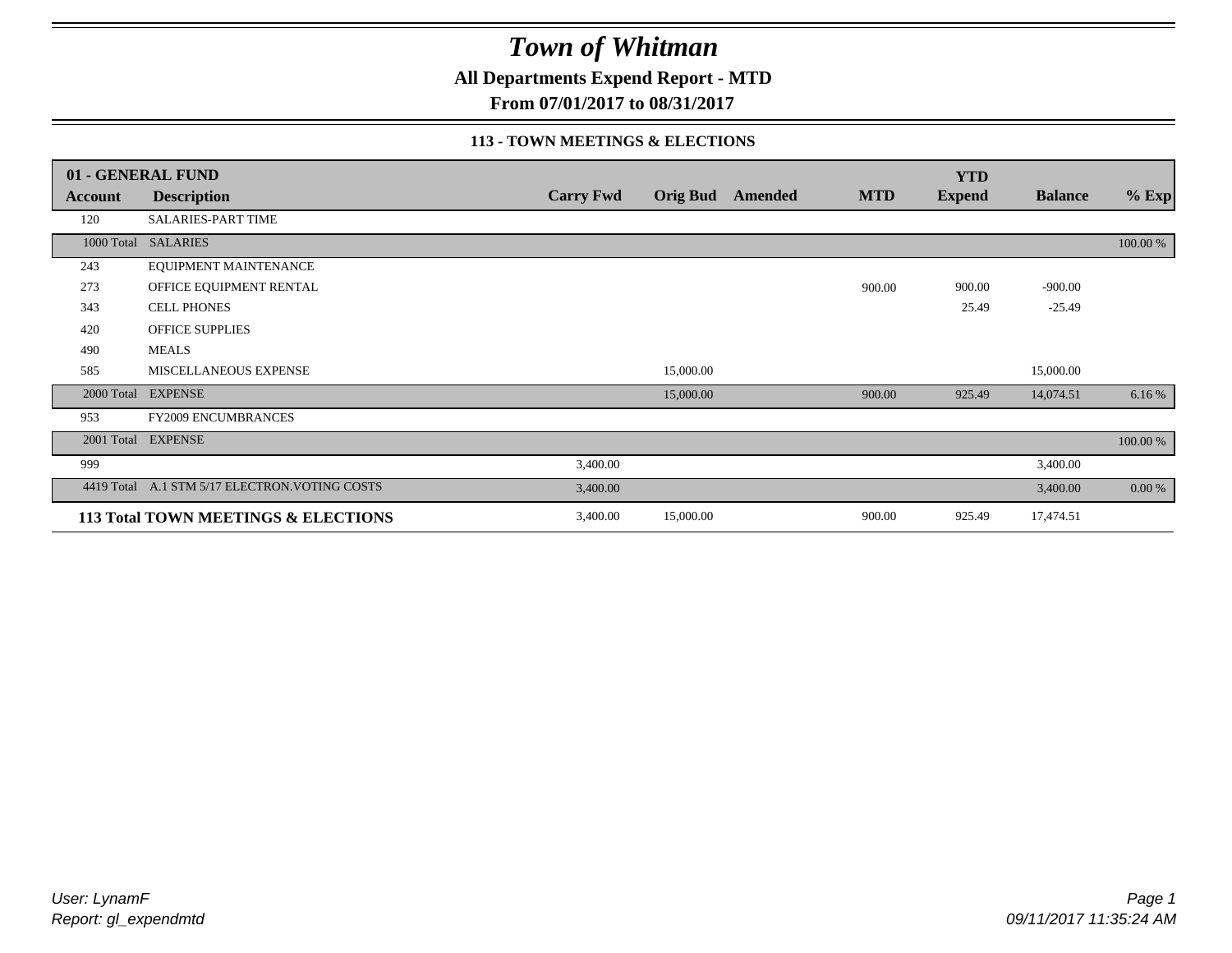### **All Departments Expend Report - MTD**

**From 07/01/2017 to 08/31/2017**

#### **114 - MODERATOR**

|         | 01 - GENERAL FUND          | <b>Carry Fwd</b> | <b>Orig Bud</b> Amended | <b>MTD</b> | <b>YTD</b><br><b>Expend</b> | <b>Balance</b> | $%$ Exp  |
|---------|----------------------------|------------------|-------------------------|------------|-----------------------------|----------------|----------|
| Account | <b>Description</b>         |                  |                         |            |                             |                |          |
| 120     | SALARIES-PART TIME         |                  |                         |            |                             |                |          |
|         | 1000 Total SALARIES        |                  |                         |            |                             |                | 100.00 % |
|         | <b>114 Total MODERATOR</b> |                  |                         |            |                             |                |          |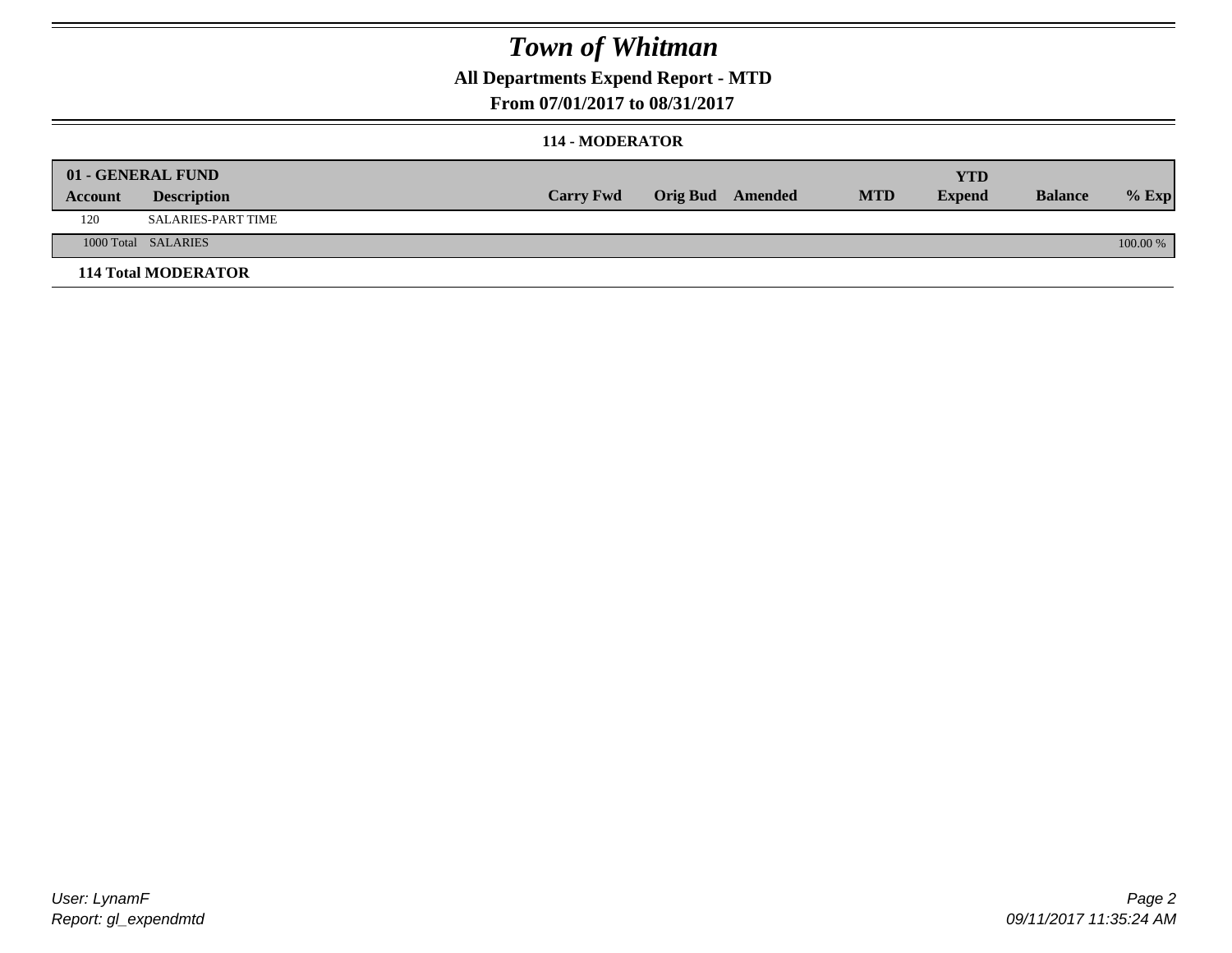### **All Departments Expend Report - MTD**

**From 07/01/2017 to 08/31/2017**

#### **122 - SELECTMEN**

|                | 01 - GENERAL FUND            |                  |           |                         |            | <b>YTD</b>    |                |          |
|----------------|------------------------------|------------------|-----------|-------------------------|------------|---------------|----------------|----------|
| <b>Account</b> | <b>Description</b>           | <b>Carry Fwd</b> |           | <b>Orig Bud</b> Amended | <b>MTD</b> | <b>Expend</b> | <b>Balance</b> | $%$ Exp  |
| 110            | SALARIES-BOARD MEMBERS       |                  |           |                         |            |               |                |          |
| 111            | SALARIES-ADMINSTRATIVE       |                  |           |                         |            |               |                |          |
|                | 1000 Total SALARIES          |                  |           |                         |            |               |                | 100.00 % |
| 115            | <b>SECRETARIAL</b>           |                  | 45,491.00 |                         | 4,374.65   | 6,998.84      | 38,492.16      |          |
|                | 1001 Total SALARIES          |                  | 45,491.00 |                         | 4,374.65   | 6,998.84      | 38,492.16      | 15.38 %  |
| 121            | <b>CLERICAL I</b>            |                  |           |                         |            |               |                |          |
| 123            | RECORDING SECRETARY          |                  | 1,648.00  |                         | 108.09     | 117.10        | 1,530.90       |          |
|                | 1003 Total SALARIES          |                  | 1,648.00  |                         | 108.09     | 117.10        | 1,530.90       | 7.10 %   |
| 211            | MUNICIPAL HEARINGS OFFICER   |                  | 2,500.00  |                         | 208.33     | 416.66        | 2,083.34       |          |
|                | 1004 Total SALARIES          |                  | 2,500.00  |                         | 208.33     | 416.66        | 2,083.34       | 16.66%   |
| 244            | OFFICE EQUIPMENT MAINTENANCE |                  |           |                         |            |               |                |          |
| 304            | <b>ADVERTISING</b>           |                  |           |                         | 350.13     | 350.13        | $-350.13$      |          |
| 340            | <b>TELEPHONE</b>             |                  |           |                         |            |               |                |          |
| 605            | CONSULTING SERVICES          |                  |           |                         |            |               |                |          |
| 420            | <b>OFFICE SUPPLIES</b>       |                  |           |                         | 72.64      | 72.64         | $-72.64$       |          |
| 585            | MISCELLANEOUS EXPENSE        |                  | 10,400.00 |                         | 89.00      | 89.00         | 10,311.00      |          |
| 710            | IN STATE TRAVEL              |                  |           |                         |            |               |                |          |
| 730            | <b>ASSOCIATION DUES</b>      |                  |           |                         | 250.00     | 3,158.00      | $-3,158.00$    |          |
| 731            | <b>MEETINGS</b>              |                  |           |                         |            |               |                |          |
| 870            | OFFICE EQUIPMENT             |                  |           |                         |            |               |                |          |
|                | 2000 Total EXPENSE           |                  | 10,400.00 |                         | 761.77     | 3,669.77      | 6,730.23       | 35.28 %  |
| 304            | <b>ADVERTISING</b>           |                  |           |                         |            |               |                |          |
|                | 2001 Total EXPENSE           |                  |           |                         |            |               |                | 100.00 % |
| 306            | <b>BOOKBINDING</b>           |                  |           |                         |            |               |                |          |
| 946            | FY2010 ENCUMBRANCES          |                  |           |                         |            |               |                |          |
|                | 2002 Total EXPENSE           |                  |           |                         |            |               |                | 100.00 % |
| 711            | EDUC.EXP.-SELECTMEN'S OFFICE |                  |           |                         |            |               |                |          |
|                | 2003 Total EXPENSE           |                  |           |                         |            |               |                | 100.00 % |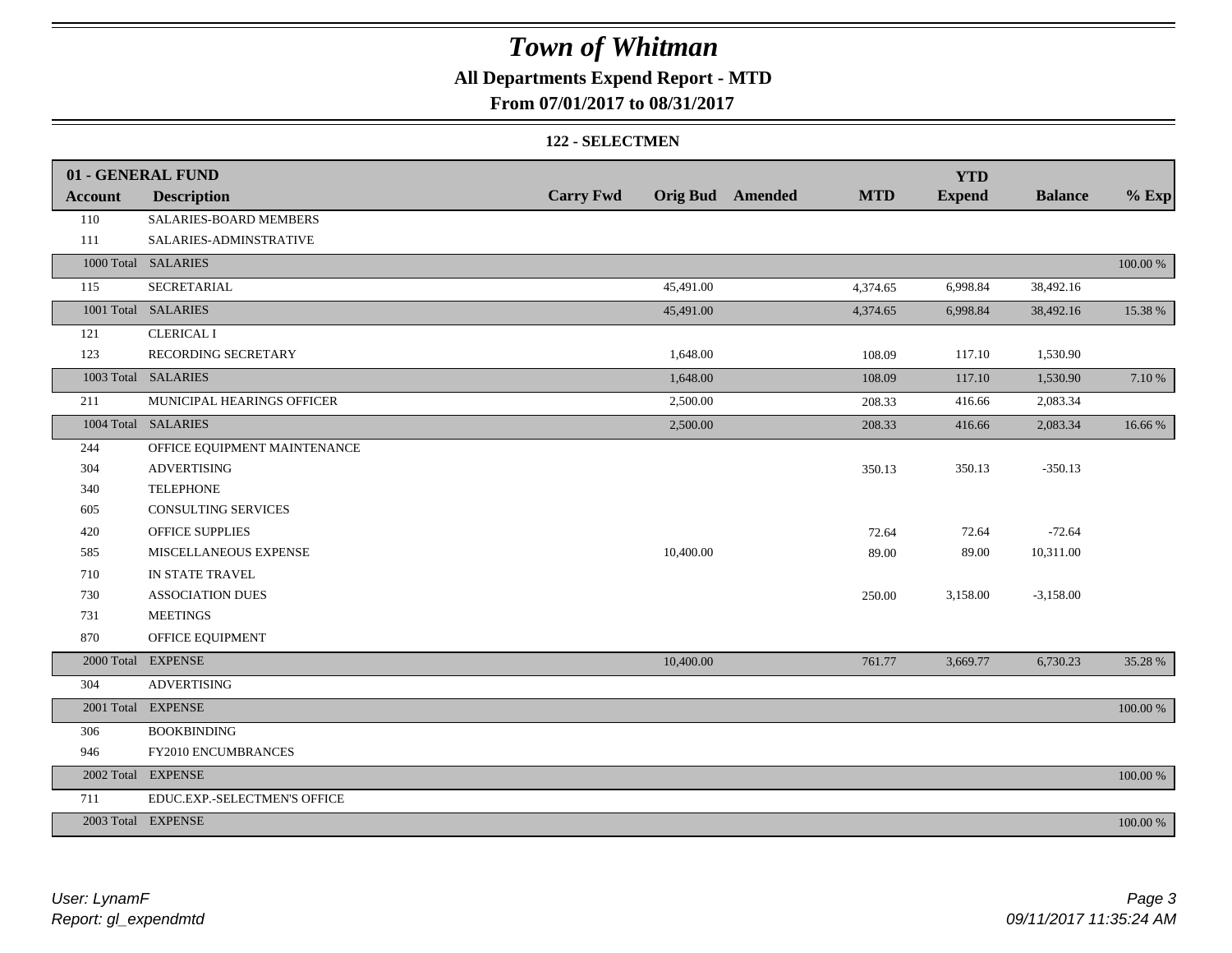### **All Departments Expend Report - MTD**

**From 07/01/2017 to 08/31/2017**

#### **122 - SELECTMEN**

|                | 01 - GENERAL FUND                                  |                  |                 |         |            | <b>YTD</b>    |                |          |
|----------------|----------------------------------------------------|------------------|-----------------|---------|------------|---------------|----------------|----------|
| <b>Account</b> | <b>Description</b>                                 | <b>Carry Fwd</b> | <b>Orig Bud</b> | Amended | <b>MTD</b> | <b>Expend</b> | <b>Balance</b> | $%$ Exp  |
| 713            | SICK LEAVE BUY-BACK-ALL DEPTS                      |                  | 10,500.00       |         |            |               | 10,500.00      |          |
| 714            | SICK LEAVE BUY BACK -NON UNION                     |                  |                 |         |            |               |                |          |
| 715            | LONGEVITY-TOWN HALL & NON-UNIO                     |                  | 6,000.00        |         | 175.00     | 2,750.00      | 3,250.00       |          |
| 716            | ASST.DEPT.HEADS - STIPEND                          |                  | 2,500.00        |         |            | 2,500.00      |                |          |
| 712            | EDUCATION EXPENSE - ALL DEPTS                      |                  | 8,000.00        |         | 595.00     | 1,577.05      | 6,422.95       |          |
| 949            | FY2014 ENCUMBRANCES                                |                  |                 |         |            |               |                |          |
|                | 2004 Total EXPENSE                                 |                  | 27,000.00       |         | 770.00     | 6,827.05      | 20,172.95      | 25.28 %  |
| 717            | FIRE/SPRINKLER ALARM SYS.MAINT                     |                  |                 |         |            |               |                |          |
|                | 2005 Total EXPENSE                                 |                  |                 |         |            |               |                | 100.00 % |
| 940            | FY2016 ENCUMBRANCES                                |                  |                 |         |            |               |                |          |
| 945            | FY2013 ENCUMBRANCES                                |                  |                 |         |            |               |                |          |
| 948            | <b>FY07 ENCUMBRANCES</b>                           |                  |                 |         |            |               |                |          |
|                | 2006 Total EXPENSE                                 |                  |                 |         |            |               |                | 100.00 % |
| 999            |                                                    |                  |                 |         |            |               |                |          |
|                | 4403 Total A.14STM.5/16 DEMOLISH 215 SO.AVE.       |                  |                 |         |            |               |                | 100.00 % |
| 999            |                                                    |                  |                 |         |            |               |                |          |
|                | 4409 Total A.7 STM 1/12/15 DEMOLISH 36 EAST AVENUE |                  |                 |         |            |               |                | 100.00 % |
| 123            | RECORDING SECRETARY                                |                  |                 |         |            |               |                |          |
| 999            |                                                    |                  |                 |         |            |               |                |          |
|                | 4424 Total ESTABLISH PETTY CASH - TOWN CLERK       |                  |                 |         |            |               |                | 100.00 % |
| 999            |                                                    |                  |                 |         |            |               |                |          |
|                | 4434 Total A45ATM5/06 MAINT/WHITMN ARMORY          |                  |                 |         |            |               |                | 100.00 % |
| 999            |                                                    |                  |                 |         |            |               |                |          |
|                | 4447 Total A46BATM5/16REPAIR DUVAL ROOF            |                  |                 |         |            |               |                | 100.00 % |
| 999            |                                                    |                  |                 |         |            |               |                |          |
|                | 4454 Total A20ATM5/14 PUR.PRNTR./SELECT.OFF.       |                  |                 |         |            |               |                | 100.00 % |
| 999            |                                                    |                  |                 |         |            |               |                |          |
|                | 4467 Total A.6 ATM5/15 DEBT SERV. HIGH SCH         |                  |                 |         |            |               |                | 100.00 % |

*Report: gl\_expendmtd User: LynamF*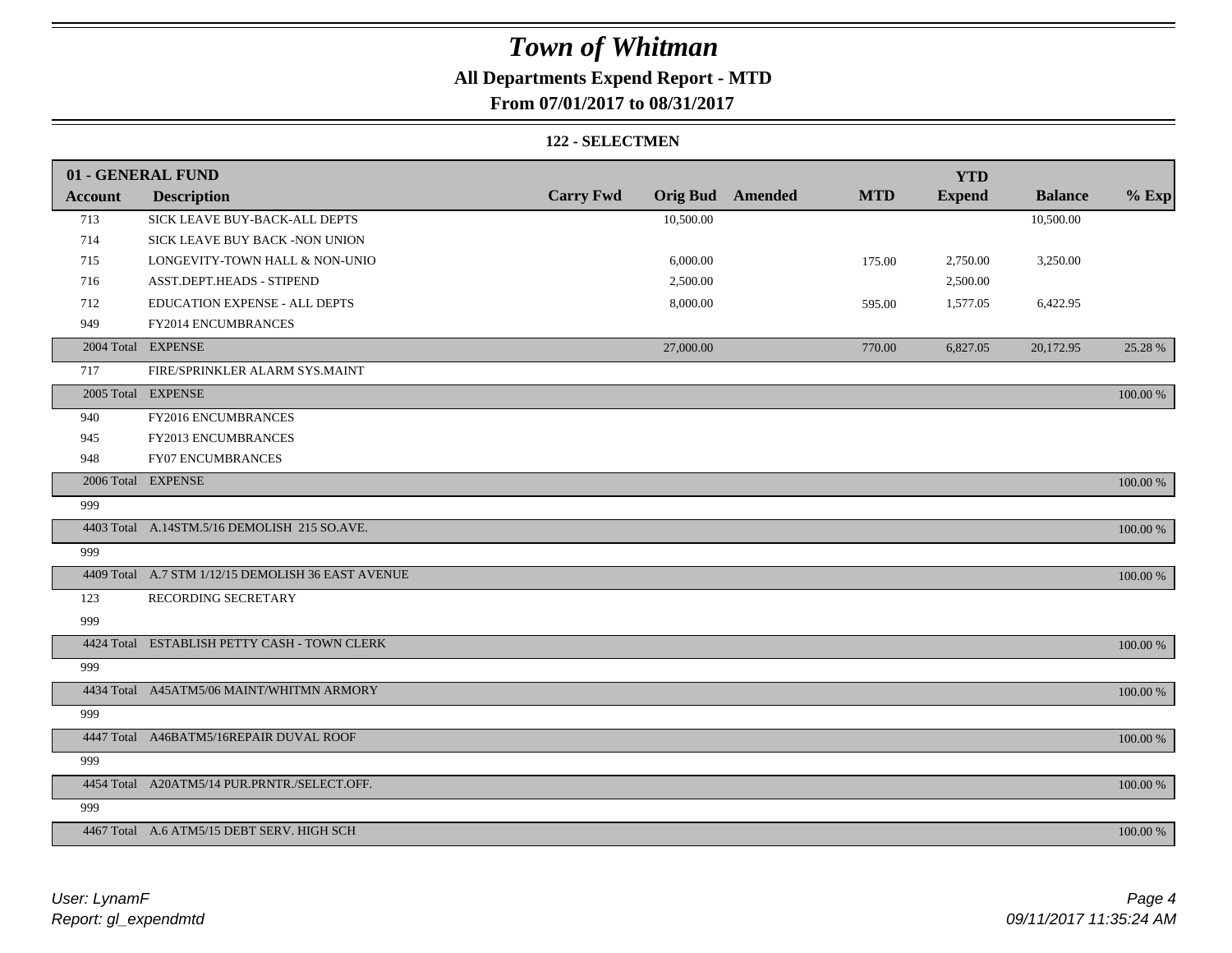### **All Departments Expend Report - MTD**

### **From 07/01/2017 to 08/31/2017**

#### **122 - SELECTMEN**

|         | 01 - GENERAL FUND                                   |                  |                 |         |            | <b>YTD</b>    |                |          |
|---------|-----------------------------------------------------|------------------|-----------------|---------|------------|---------------|----------------|----------|
| Account | <b>Description</b>                                  | <b>Carry Fwd</b> | <b>Orig Bud</b> | Amended | <b>MTD</b> | <b>Expend</b> | <b>Balance</b> | $%$ Exp  |
| 999     |                                                     | 20,000.00        |                 |         |            |               | 20,000.00      |          |
|         | 4549 Total A.22 ATM 5/16 cons.fees-solar ener.proj. | 20,000.00        |                 |         |            |               | 20,000.00      | 0.00 %   |
| 999     |                                                     |                  |                 |         |            |               |                |          |
|         | 4556 Total ESTABLISH PETTY CASH-POOL PROGRAM        |                  |                 |         |            |               |                | 100.00 % |
|         | <b>122 Total SELECTMEN</b>                          | 20,000.00        | 87,039.00       |         | 6,222.84   | 18,029.42     | 89,009.58      |          |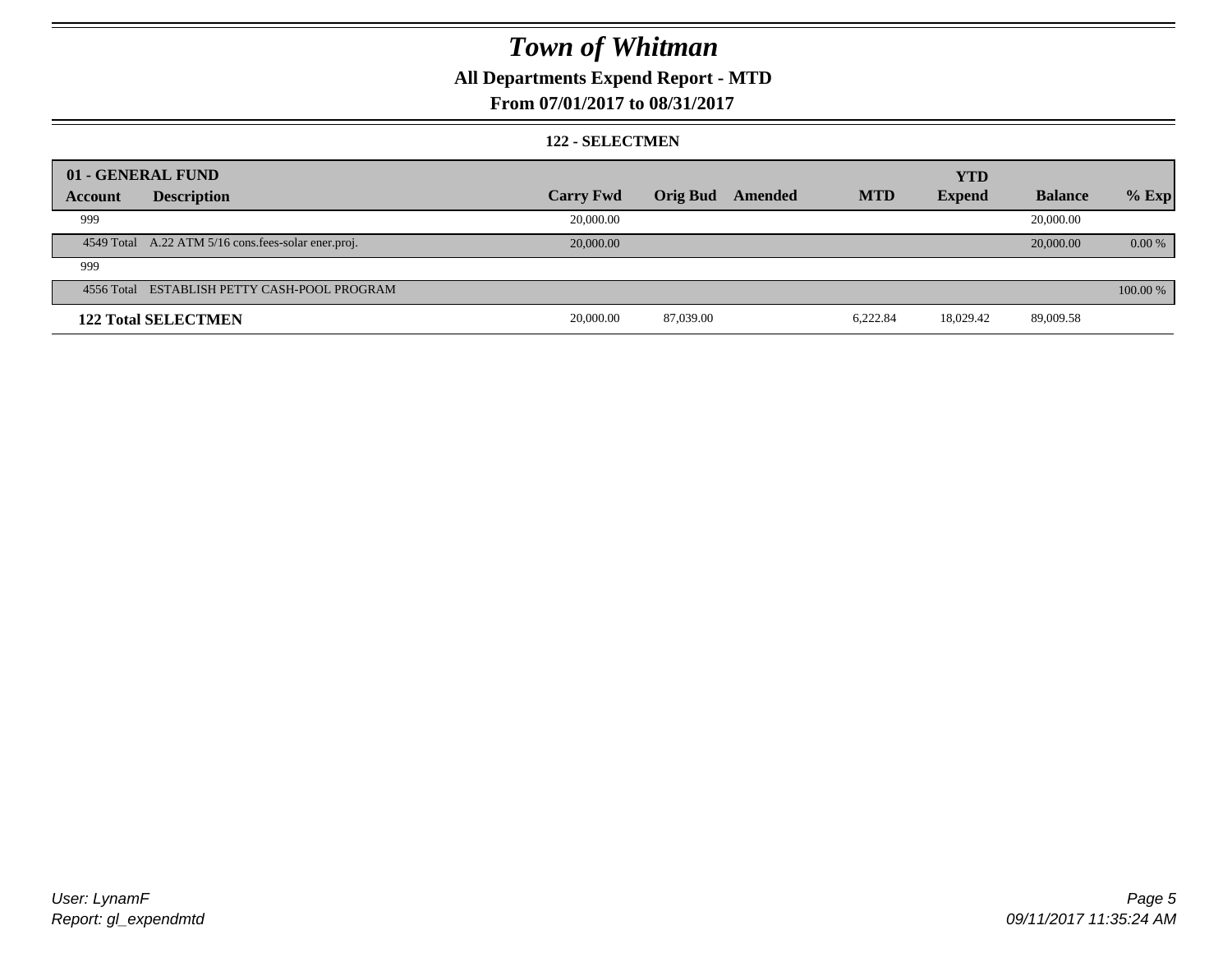**All Departments Expend Report - MTD**

**From 07/01/2017 to 08/31/2017**

#### **123 - TOWN ADMINISTRATOR**

|                | 01 - GENERAL FUND                                   |                  |                 |         |            | <b>YTD</b>    |                |               |
|----------------|-----------------------------------------------------|------------------|-----------------|---------|------------|---------------|----------------|---------------|
| <b>Account</b> | <b>Description</b>                                  | <b>Carry Fwd</b> | <b>Orig Bud</b> | Amended | <b>MTD</b> | <b>Expend</b> | <b>Balance</b> | $%$ Exp       |
| 111            | SALARIES-ADMINSTRATIVE                              |                  | 122,000.00      |         | 11,730.75  | 18,769.20     | 103,230.80     |               |
|                | 1000 Total SALARIES                                 |                  | 122,000.00      |         | 11,730.75  | 18,769.20     | 103,230.80     | 15.38 %       |
| 133            | <b>ASSISTANT</b>                                    |                  | 86,000.00       |         | 8,269.25   | 13,230.80     | 72,769.20      |               |
|                | 1001 Total SALARIES                                 |                  | 86,000.00       |         | 8,269.25   | 13,230.80     | 72,769.20      | 15.38 %       |
| 420            | <b>OFFICE SUPPLIES</b>                              |                  |                 |         |            |               |                |               |
| 585            | MISCELLANEOUS EXPENSE                               |                  |                 |         |            |               |                |               |
| 710            | IN STATE TRAVEL                                     |                  |                 |         |            |               |                |               |
| 730            | <b>ASSOCIATION DUES</b>                             |                  |                 |         |            |               |                |               |
| 731            | <b>MEETINGS</b>                                     |                  |                 |         |            |               |                |               |
|                | 2000 Total EXPENSE                                  |                  |                 |         |            |               |                | 100.00 %      |
| 945            | FY2013 ENCUMBRANCES                                 |                  |                 |         |            |               |                |               |
|                | 2001 Total EXPENSE                                  |                  |                 |         |            |               |                | 100.00 %      |
| 999            |                                                     |                  |                 |         |            |               |                |               |
|                | 4404 Total Res.Fnd. Board up Park Ave. School       |                  |                 |         |            |               |                | $100.00~\%$   |
| 999            |                                                     |                  |                 |         |            |               |                |               |
|                | 4405 Total RES.FND.TR-UPDATE STDY DPW BARN/GAR.     |                  |                 |         |            |               |                | $100.00~\%$   |
| 999            |                                                     |                  | 10,000.00       |         |            |               | 10,000.00      |               |
|                | 4406 Total A.37ATM5/17MAINTAIN T.T/FORECL.PROPERTIE |                  | 10,000.00       |         |            |               | 10,000.00      | $0.00\ \%$    |
| 999            |                                                     |                  | 5,598.00        |         |            |               | 5,598.00       |               |
|                | 4407 Total PILOT PMT.TO ROCKLAND                    |                  | 5,598.00        |         |            |               | 5,598.00       | $0.00\ \%$    |
| 999            |                                                     | 10,000.00        |                 |         |            |               | 10,000.00      |               |
|                | 4408 Total A.26ATM5/14SFTY.&COND.ASSESS.TN.BLDGS.   | 10,000.00        |                 |         |            |               | 10,000.00      | $0.00\,\%$    |
| 999            |                                                     |                  |                 |         |            |               |                |               |
|                | 4447 Total A46BATM5/16REPAIR DUVAL ROOF             |                  |                 |         |            |               |                | $100.00$ $\%$ |
| 999            |                                                     |                  | 28,000.00       |         |            |               | 28,000.00      |               |
|                | 4575 Total A35ATM5/17INSTL.CARD ACCESS TN.BLDGS     |                  | 28,000.00       |         |            |               | 28,000.00      | $0.00\ \%$    |
| 999            |                                                     |                  |                 |         |            |               |                |               |
|                | 5620 Total A.31ATM5/07 WEB SITE DEVELOPMT           |                  |                 |         |            |               |                | 100.00 %      |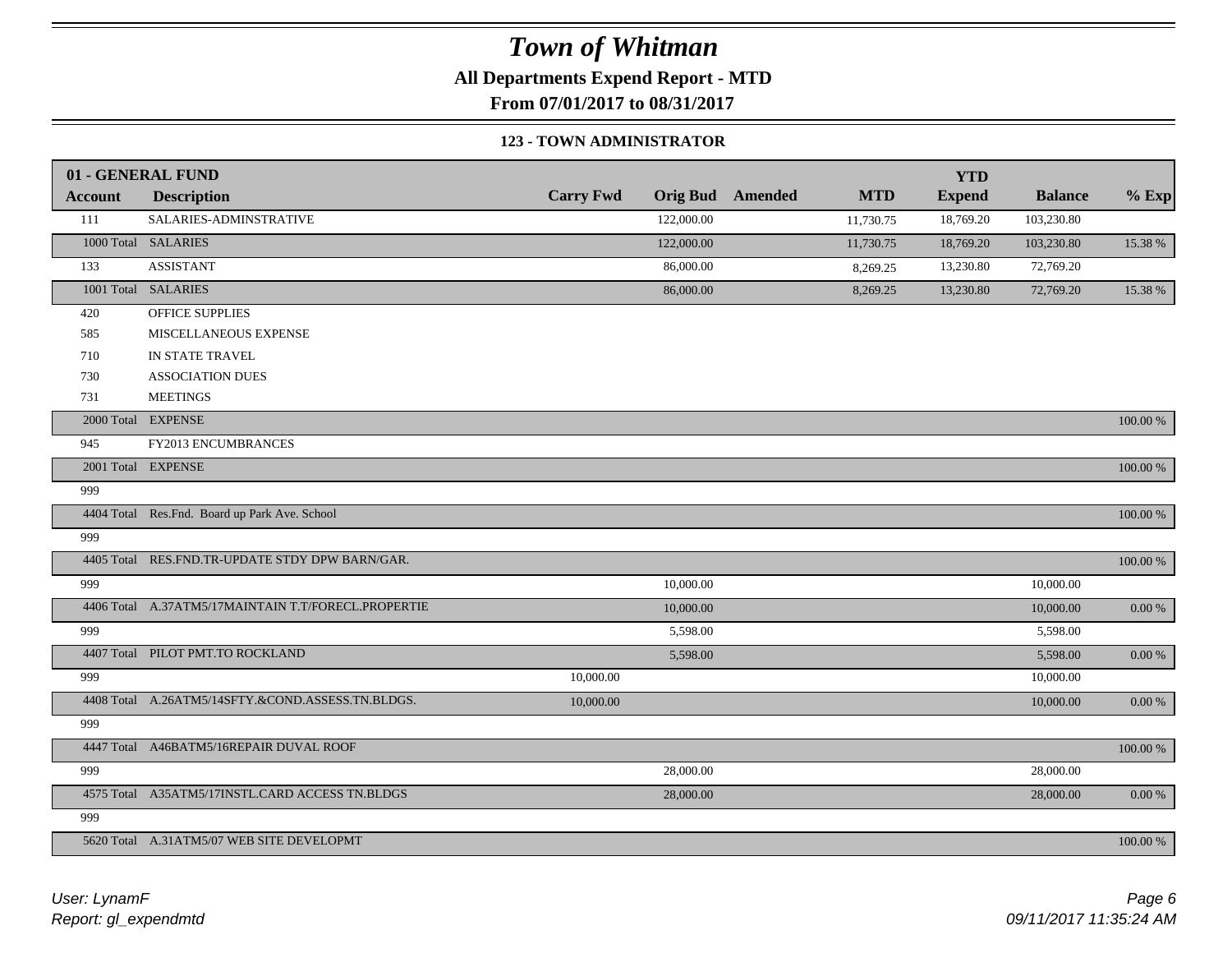**All Departments Expend Report - MTD**

**From 07/01/2017 to 08/31/2017**

#### **123 - TOWN ADMINISTRATOR**

| 01 - GENERAL FUND                    |                  |                  |            | YTD           |                |         |
|--------------------------------------|------------------|------------------|------------|---------------|----------------|---------|
| <b>Description</b><br><b>Account</b> | <b>Carry Fwd</b> | Orig Bud Amended | <b>MTD</b> | <b>Expend</b> | <b>Balance</b> | $%$ Exp |
| <b>123 Total TOWN ADMINISTRATOR</b>  | 10,000.00        | 251,598.00       | 20,000.00  | 32,000.00     | 229,598.00     |         |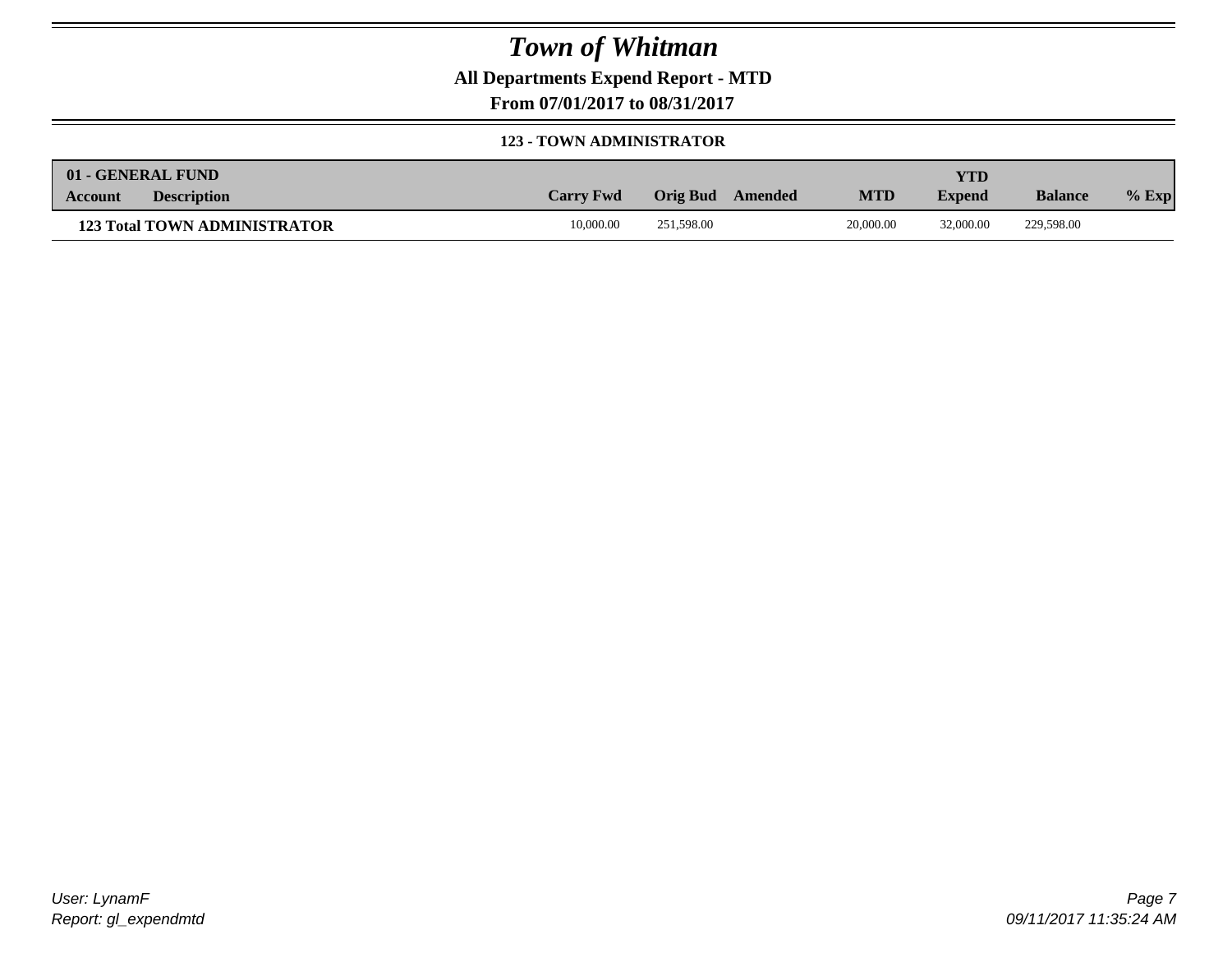### **All Departments Expend Report - MTD**

#### **From 07/01/2017 to 08/31/2017**

#### **129 - BUSINESS MANAGER**

|            | 01 - GENERAL FUND                 |                  |                 |         |            | <b>YTD</b>    |                |          |
|------------|-----------------------------------|------------------|-----------------|---------|------------|---------------|----------------|----------|
| Account    | <b>Description</b>                | <b>Carry Fwd</b> | <b>Orig Bud</b> | Amended | <b>MTD</b> | <b>Expend</b> | <b>Balance</b> | $%$ Exp  |
| 111        | SALARIES-ADMINSTRATIVE            |                  |                 |         |            |               |                |          |
|            | 1000 Total SALARIES               |                  |                 |         |            |               |                | 100.00 % |
| 420        | OFFICE SUPPLIES                   |                  |                 |         |            |               |                |          |
| 585        | MISCELLANEOUS EXPENSE             |                  |                 |         |            |               |                |          |
| 710        | IN STATE TRAVEL                   |                  |                 |         |            |               |                |          |
| 730        | <b>ASSOCIATION DUES</b>           |                  |                 |         |            |               |                |          |
| 731        | <b>MEETINGS</b>                   |                  |                 |         |            |               |                |          |
| 2000 Total | <b>EXPENSE</b>                    |                  |                 |         |            |               |                | 100.00 % |
| 304        | <b>ADVERTISING</b>                |                  |                 |         |            |               |                |          |
| 2001 Total | <b>EXPENSE</b>                    |                  |                 |         |            |               |                | 100.00 % |
| 593        | <b>RECRUITING EXPENSE</b>         |                  |                 |         |            |               |                |          |
|            | 2002 Total EXPENSE                |                  |                 |         |            |               |                | 100.00 % |
| 948        | <b>FY07 ENCUMBRANCES</b>          |                  |                 |         |            |               |                |          |
|            | 2003 Total EXPENSE                |                  |                 |         |            |               |                | 100.00 % |
|            | <b>129 Total BUSINESS MANAGER</b> |                  |                 |         |            |               |                |          |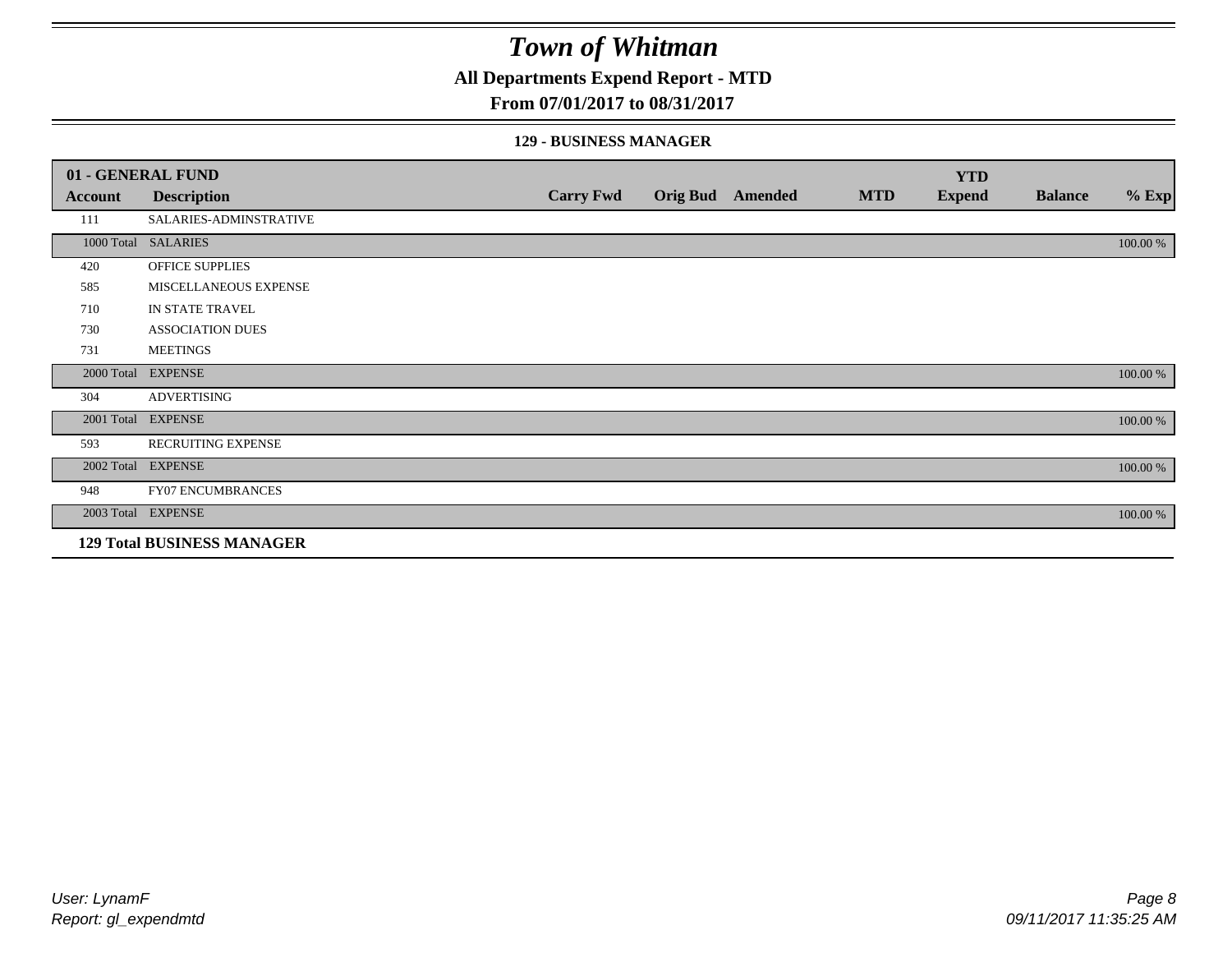### **All Departments Expend Report - MTD**

**From 07/01/2017 to 08/31/2017**

#### **131 - FINANCE COMMITTEE**

|            | 01 - GENERAL FUND                  |                                     |                       | <b>YTD</b>    |                |          |
|------------|------------------------------------|-------------------------------------|-----------------------|---------------|----------------|----------|
| Account    | <b>Description</b>                 | <b>Carry Fwd</b><br><b>Orig Bud</b> | <b>MTD</b><br>Amended | <b>Expend</b> | <b>Balance</b> | $%$ Exp  |
| 116        | <b>CLERICAL</b>                    | 3,447.00                            |                       | 74.12         | 3,372.88       |          |
| 1000 Total | <b>SALARIES</b>                    | 3,447.00                            |                       | 74.12         | 3,372.88       | 2.15 %   |
| 949        | <b>FY2014 ENCUMBRANCES</b>         |                                     |                       |               |                |          |
| 1001 Total | <b>SALARIES</b>                    |                                     |                       |               |                | 100.00 % |
| 420        | <b>OFFICE SUPPLIES</b>             |                                     | 164.43                | 164.43        | $-164.43$      |          |
| 585        | MISCELLANEOUS EXPENSE              | 695.00                              |                       |               | 695.00         |          |
| 730        | <b>ASSOCIATION DUES</b>            |                                     |                       |               |                |          |
| 731        | <b>MEETINGS</b>                    |                                     |                       |               |                |          |
| 2000 Total | <b>EXPENSE</b>                     | 695.00                              | 164.43                | 164.43        | 530.57         | 23.65 %  |
|            | <b>131 Total FINANCE COMMITTEE</b> | 4,142.00                            | 164.43                | 238.55        | 3,903.45       |          |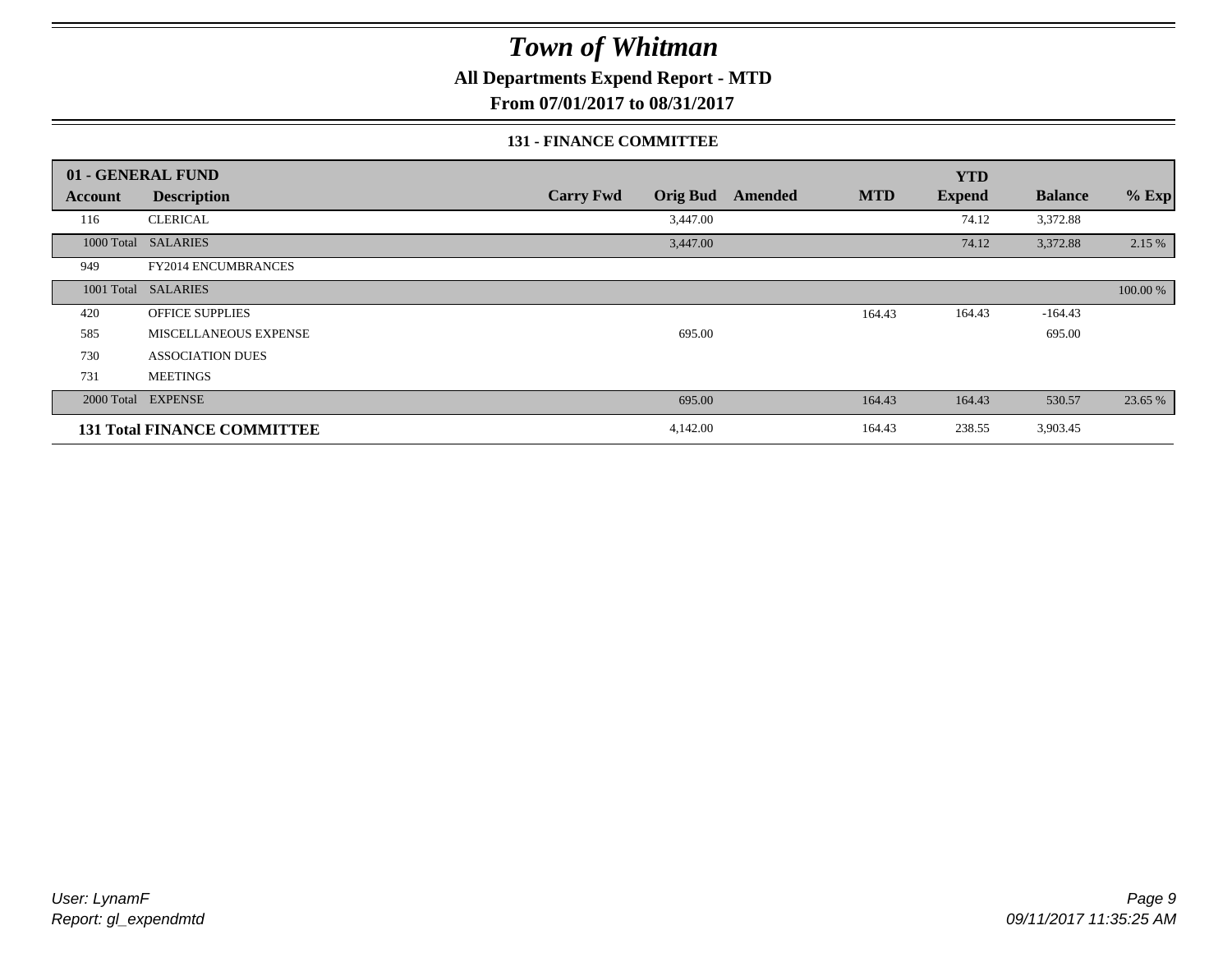### **All Departments Expend Report - MTD**

**From 07/01/2017 to 08/31/2017**

#### **132 - RESERVE FUND**

| 01 - GENERAL FUND                 |                  |                 |         |            | <b>YTD</b>    |                |          |
|-----------------------------------|------------------|-----------------|---------|------------|---------------|----------------|----------|
| <b>Description</b><br>Account     | <b>Carry Fwd</b> | <b>Orig Bud</b> | Amended | <b>MTD</b> | <b>Expend</b> | <b>Balance</b> | $%$ Exp  |
| 999                               |                  | 50,000.00       |         |            |               | 50,000.00      |          |
| 4301 Total RESERVE FUND TRANSFERS |                  | 50,000.00       |         |            |               | 50,000.00      | $0.00\%$ |
| <b>132 Total RESERVE FUND</b>     |                  | 50,000.00       |         |            |               | 50,000.00      |          |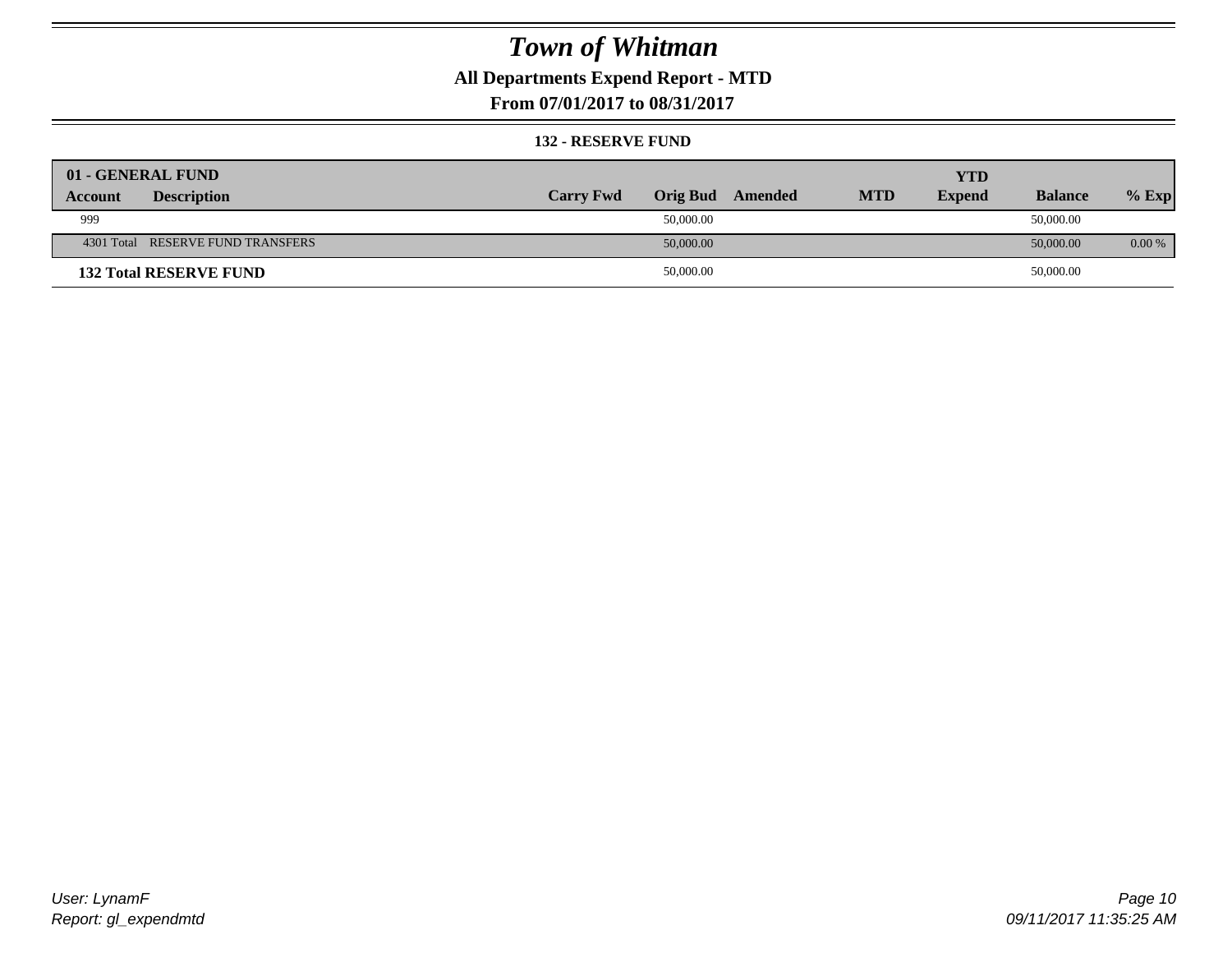### **All Departments Expend Report - MTD**

**From 07/01/2017 to 08/31/2017**

### **135 - ACCOUNTANT**

|         | 01 - GENERAL FUND            |                                     |                       | <b>YTD</b>    |                |          |
|---------|------------------------------|-------------------------------------|-----------------------|---------------|----------------|----------|
| Account | <b>Description</b>           | <b>Carry Fwd</b><br><b>Orig Bud</b> | <b>MTD</b><br>Amended | <b>Expend</b> | <b>Balance</b> | $\%$ Exp |
| 112     | <b>SALARIES</b>              | 66,127.00                           | 6,358.35              | 10,173.36     | 55,953.64      |          |
| 146     | SALARIES-LONGEVITY           |                                     |                       |               |                |          |
|         | 1000 Total SALARIES          | 66,127.00                           | 6,358.35              | 10,173.36     | 55,953.64      | 15.38 %  |
| 121     | <b>CLERICAL I</b>            |                                     |                       |               |                |          |
|         | 1001 Total SALARIES          |                                     |                       |               |                | 100.00 % |
| 116     | <b>CLERICAL</b>              | 40,409.00                           | 3,849.57              | 6,144.96      | 34,264.04      |          |
|         | 1002 Total SALARIES          | 40,409.00                           | 3,849.57              | 6,144.96      | 34,264.04      | 15.20 %  |
| 130     | SALARIES-OVERTIME            |                                     |                       |               |                |          |
|         | 1004 Total SALARIES          |                                     |                       |               |                | 100.00 % |
| 143     | SALARIES-COLLEGE INCENTIVE   |                                     |                       |               |                |          |
| 186     | <b>CERTIFICATION STIPEND</b> | 1,000.00                            |                       |               | 1,000.00       |          |
|         | 1005 Total SALARIES          | 1,000.00                            |                       |               | 1,000.00       | 0.00 %   |
| 244     | OFFICE EQUIPMENT MAINTENANCE |                                     |                       |               |                |          |
| 304     | <b>ADVERTISING</b>           |                                     |                       |               |                |          |
| 340     | <b>TELEPHONE</b>             |                                     |                       |               |                |          |
| 420     | <b>OFFICE SUPPLIES</b>       |                                     | 41.14                 | 41.14         | $-41.14$       |          |
| 585     | MISCELLANEOUS EXPENSE        | 1,100.00                            | 2.59                  | 2.59          | 1,097.41       |          |
| 710     | IN STATE TRAVEL              |                                     |                       |               |                |          |
| 730     | <b>ASSOCIATION DUES</b>      |                                     |                       | 60.00         | $-60.00$       |          |
| 731     | <b>MEETINGS</b>              |                                     |                       |               |                |          |
| 870     | OFFICE EQUIPMENT             |                                     |                       |               |                |          |
|         | 2000 Total EXPENSE           | 1,100.00                            | 43.73                 | 103.73        | 996.27         | 9.43 %   |
|         | <b>135 Total ACCOUNTANT</b>  | 108,636.00                          | 10,251.65             | 16,422.05     | 92,213.95      |          |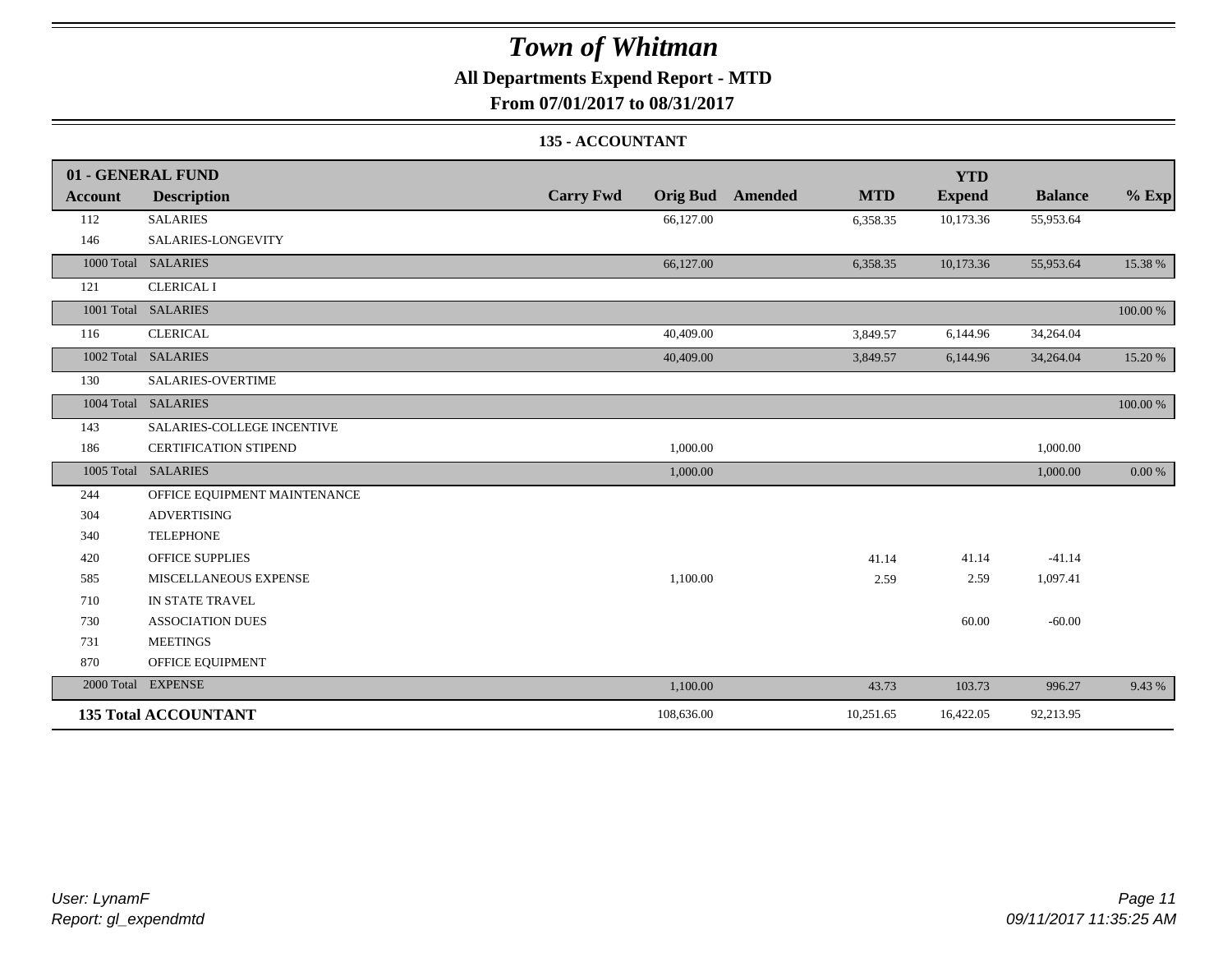**All Departments Expend Report - MTD**

**From 07/01/2017 to 08/31/2017**

### **136 - AUDIT MUNICIPAL ACCOUNTS**

|            | 01 - GENERAL FUND                         |                  |                 |         |            | <b>YTD</b>    |                |           |
|------------|-------------------------------------------|------------------|-----------------|---------|------------|---------------|----------------|-----------|
| Account    | <b>Description</b>                        | <b>Carry Fwd</b> | <b>Orig Bud</b> | Amended | <b>MTD</b> | <b>Expend</b> | <b>Balance</b> | $%$ Exp   |
| 252        | <b>SERVICES</b>                           |                  | 45,000.00       |         |            |               | 45,000.00      |           |
|            | 2000 Total EXPENSE                        |                  | 45,000.00       |         |            |               | 45,000.00      | 0.00 %    |
| 939        | <b>FY2015 ENCUMBRANCES</b>                | 2,215.00         |                 |         |            |               | 2,215.00       |           |
| 940        | FY2016 ENCUMBRANCES                       | 6,190.00         |                 |         |            |               | 6,190.00       |           |
| 945        | FY2013 ENCUMBRANCES                       |                  |                 |         |            |               |                |           |
| 948        | <b>FY07 ENCUMBRANCES</b>                  |                  |                 |         |            |               |                |           |
| 949        | FY2014 ENCUMBRANCES                       |                  |                 |         |            |               |                |           |
| 953        | <b>FY2009 ENCUMBRANCES</b>                |                  |                 |         |            |               |                |           |
| 958        | FY2005 ENCUMBRANCES                       |                  |                 |         |            |               |                |           |
| 959        | <b>FY2006 ENCUMBRANCES</b>                |                  |                 |         |            |               |                |           |
|            | 2001 Total EXPENSE                        | 8,405.00         |                 |         |            |               | 8,405.00       | $0.00 \%$ |
| 999        |                                           |                  |                 |         |            |               |                |           |
| 4421 Total | A.39ATM5/02GASB34FIX.ASSET SYS            |                  |                 |         |            |               |                | 100.00 %  |
| 999        |                                           |                  |                 |         |            |               |                |           |
|            | 4552 Total A.11 STM 5/05 GASB34 FIX.ASSET |                  |                 |         |            |               |                | 100.00 %  |
|            | <b>136 Total AUDIT MUNICIPAL ACCOUNTS</b> | 8,405.00         | 45,000.00       |         |            |               | 53,405.00      |           |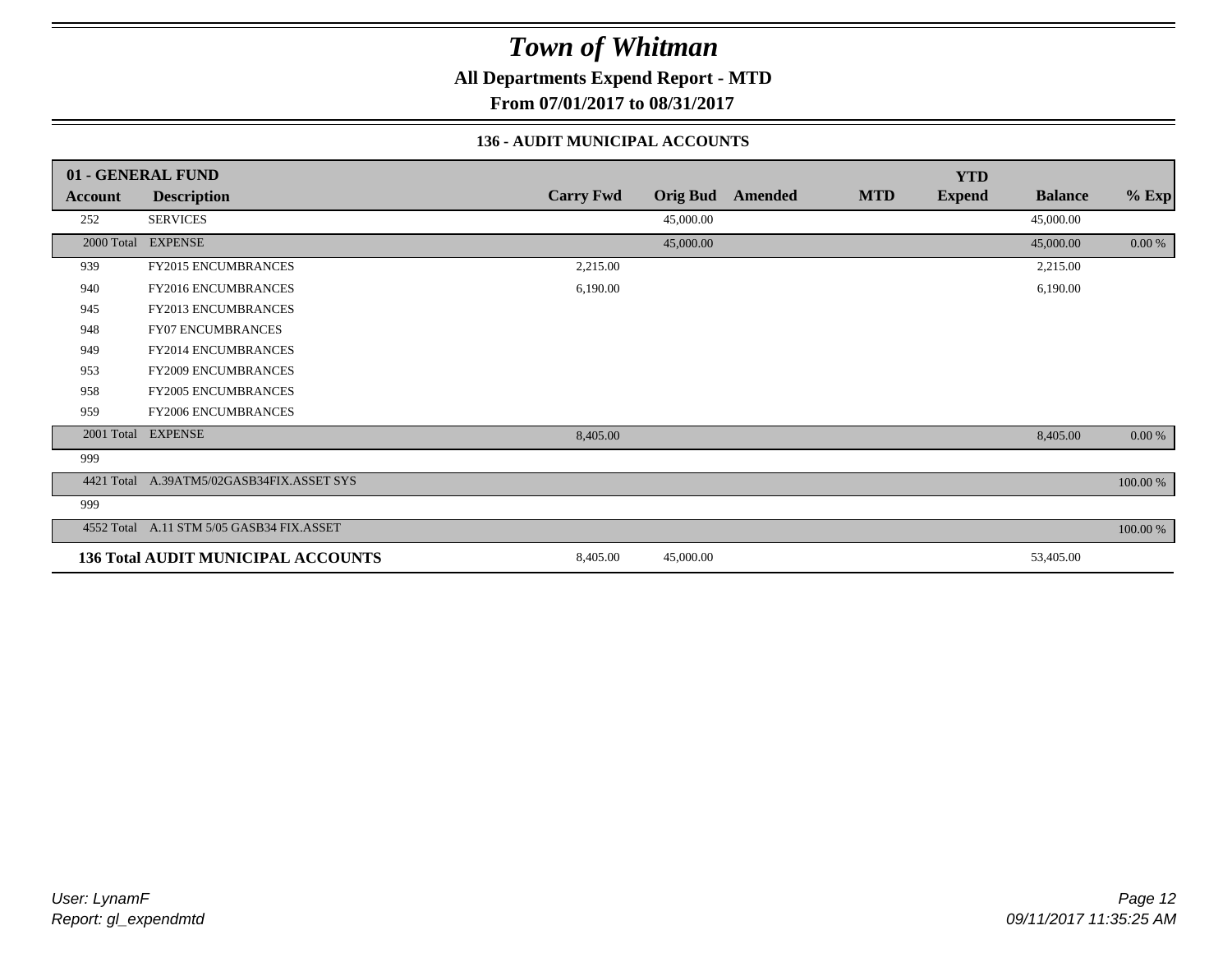**All Departments Expend Report - MTD**

**From 07/01/2017 to 08/31/2017**

#### **137 - CAPITAL IMPROV.ADVISORY COMM.**

|         | 01 - GENERAL FUND                       |                                     |         |            | <b>YTD</b>    |                |          |
|---------|-----------------------------------------|-------------------------------------|---------|------------|---------------|----------------|----------|
| Account | <b>Description</b>                      | <b>Carry Fwd</b><br><b>Orig Bud</b> | Amended | <b>MTD</b> | <b>Expend</b> | <b>Balance</b> | $%$ Exp  |
| 123     | RECORDING SECRETARY                     | 1,500.00                            |         |            |               | 1,500.00       |          |
| 959     | <b>FY2006 ENCUMBRANCES</b>              |                                     |         |            |               |                |          |
|         | 1001 Total SALARIES                     | 1,500.00                            |         |            |               | 1,500.00       | $0.00\%$ |
| 585     | MISCELLANEOUS EXPENSE                   | 200.00                              |         |            |               | 200.00         |          |
|         | 2000 Total EXPENSE                      | 200.00                              |         |            |               | 200.00         | $0.00\%$ |
| 940     | FY2016 ENCUMBRANCES                     |                                     |         |            |               |                |          |
|         | 2001 Total EXPENSE                      |                                     |         |            |               |                | 100.00 % |
| 833     | <b>EQUIPMENT &amp; FURNISHINGS</b>      |                                     |         |            |               |                |          |
| 834     | <b>ISSUANCE COSTS</b>                   |                                     |         |            |               |                |          |
| 835     | CAP.PROJ.-BUDGET ONLY                   |                                     |         |            |               |                |          |
| 836     | <b>FIRE STATION</b>                     |                                     |         |            |               |                |          |
| 837     | TOWN HALL - AIR CONDITIONING            |                                     |         |            |               |                |          |
|         | 4510 Total A.1STM11/08 CAP.PROJ-BLDGS   |                                     |         |            |               |                | 100.00 % |
|         | 137 Total CAPITAL IMPROV.ADVISORY COMM. | 1,700.00                            |         |            |               | 1,700.00       |          |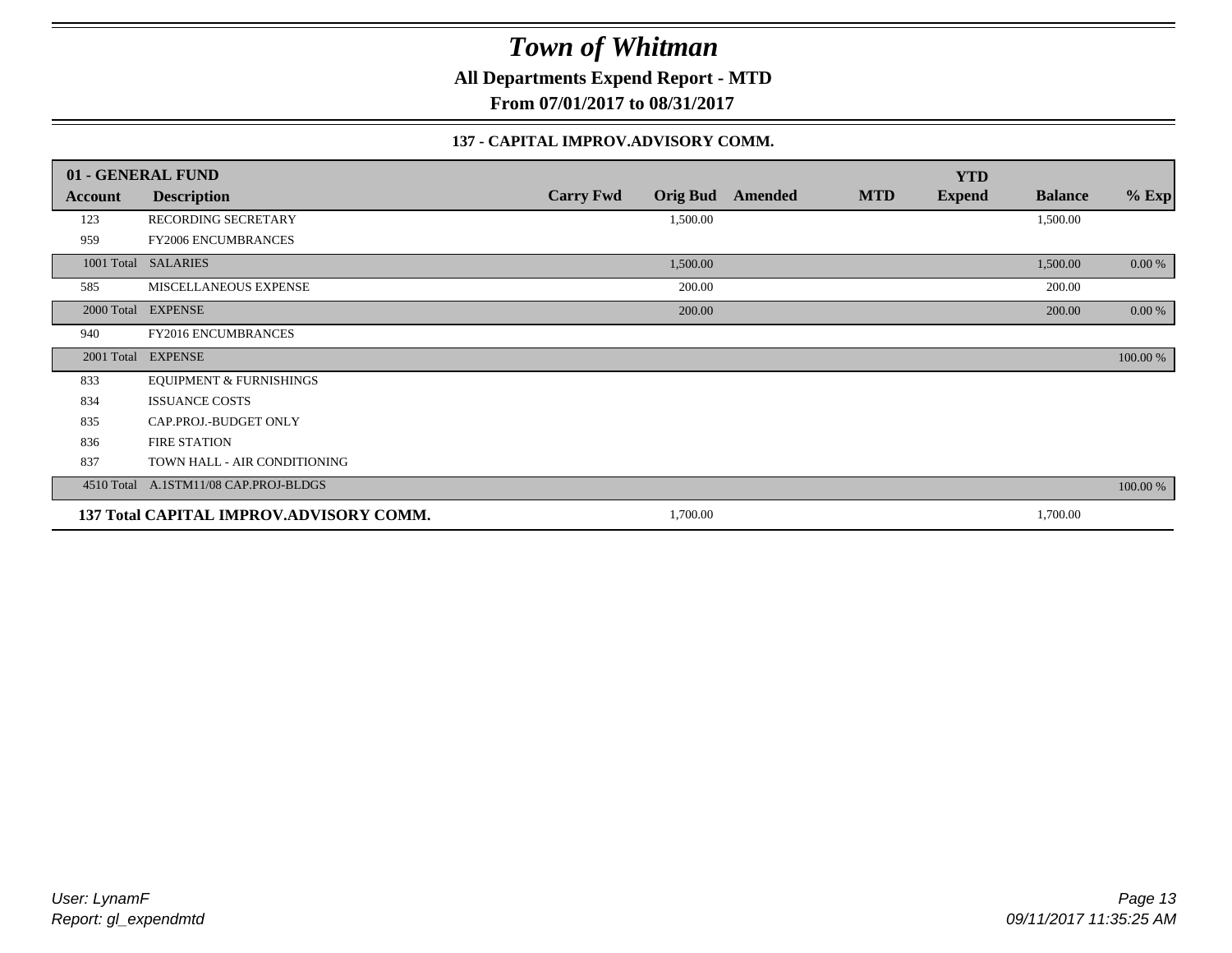**All Departments Expend Report - MTD**

**From 07/01/2017 to 08/31/2017**

#### **138 - BY-LAW STUDY COMMITTEE**

|         | 01 - GENERAL FUND                         |                  |                 |         |            | <b>YTD</b>    |                |          |
|---------|-------------------------------------------|------------------|-----------------|---------|------------|---------------|----------------|----------|
| Account | <b>Description</b>                        | <b>Carry Fwd</b> | <b>Orig Bud</b> | Amended | <b>MTD</b> | <b>Expend</b> | <b>Balance</b> | $%$ Exp  |
| 585     | MISCELLANEOUS EXPENSE                     |                  | 800.00          |         |            |               | 800.00         |          |
|         | 2000 Total EXPENSE                        |                  | 800.00          |         |            |               | 800.00         | $0.00\%$ |
| 999     |                                           |                  |                 |         |            |               |                |          |
|         | 4516 Total A.13 ATM 5/00 PUR.BY-LAW BOOKS |                  |                 |         |            |               |                | 100.00 % |
|         | <b>138 Total BY-LAW STUDY COMMITTEE</b>   |                  | 800.00          |         |            |               | 800.00         |          |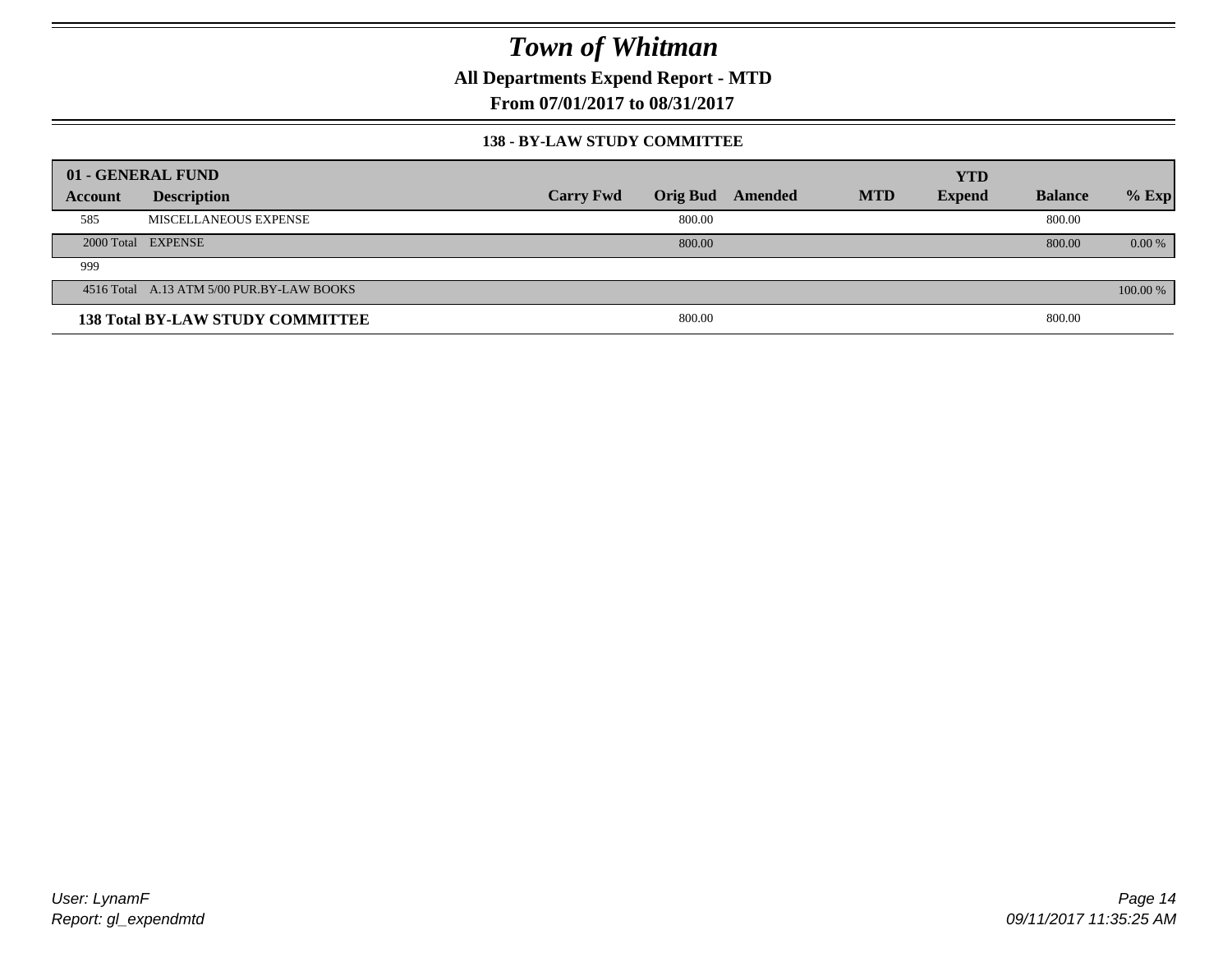### **All Departments Expend Report - MTD**

### **From 07/01/2017 to 08/31/2017**

#### **141 - ASSESSORS**

|         | 01 - GENERAL FUND            |                  |           |                         |            | <b>YTD</b>    |                |          |
|---------|------------------------------|------------------|-----------|-------------------------|------------|---------------|----------------|----------|
| Account | <b>Description</b>           | <b>Carry Fwd</b> |           | <b>Orig Bud</b> Amended | <b>MTD</b> | <b>Expend</b> | <b>Balance</b> | $%$ Exp  |
| 110     | SALARIES-BOARD MEMBERS       |                  |           |                         |            |               |                |          |
|         | 1000 Total SALARIES          |                  |           |                         |            |               |                | 100.00 % |
| 112     | <b>SALARIES</b>              |                  | 66,127.00 |                         | 6,358.35   | 10,173.36     | 55,953.64      |          |
| 146     | SALARIES-LONGEVITY           |                  |           |                         |            |               |                |          |
|         | 1001 Total SALARIES          |                  | 66,127.00 |                         | 6,358.35   | 10,173.36     | 55,953.64      | 15.38 %  |
| 116     | <b>CLERICAL</b>              |                  | 40,409.00 |                         | 3,849.57   | 6,109.08      | 34,299.92      |          |
|         | 1002 Total SALARIES          |                  | 40,409.00 |                         | 3,849.57   | 6,109.08      | 34,299.92      | 15.11 %  |
| 121     | <b>CLERICAL I</b>            |                  | 37,707.00 |                         | 3,522.68   | 5,623.16      | 32,083.84      |          |
|         | 1003 Total SALARIES          |                  | 37,707.00 |                         | 3,522.68   | 5,623.16      | 32,083.84      | 14.91 %  |
| 123     | RECORDING SECRETARY          |                  |           |                         |            |               |                |          |
| 126     | <b>CLERICAL II</b>           |                  |           |                         |            |               |                |          |
|         | 1004 Total SALARIES          |                  |           |                         |            |               |                | 100.00 % |
| 123     | RECORDING SECRETARY          |                  |           |                         |            |               |                |          |
|         | 1005 Total SALARIES          |                  |           |                         |            |               |                | 100.00 % |
| 186     | CERTIFICATION STIPEND        |                  |           |                         |            |               |                |          |
|         | 1006 Total SALARIES          |                  |           |                         |            |               |                | 100.00 % |
| 244     | OFFICE EQUIPMENT MAINTENANCE |                  |           |                         |            |               |                |          |
| 306     | <b>BOOKBINDING</b>           |                  |           |                         |            |               |                |          |
| 311     | <b>COMPUTER SERVICES</b>     |                  |           |                         |            |               |                |          |
| 313     | <b>DEEDS &amp; PROBATE</b>   |                  |           |                         | 5.00       | 5.00          | $-5.00$        |          |
| 340     | <b>TELEPHONE</b>             |                  |           |                         |            |               |                |          |
| 420     | <b>OFFICE SUPPLIES</b>       |                  |           |                         |            | 19.25         | $-19.25$       |          |
| 585     | MISCELLANEOUS EXPENSE        |                  | 4,500.00  |                         | 11.97      | 11.97         | 4,488.03       |          |
| 710     | IN STATE TRAVEL              |                  |           |                         |            |               |                |          |
| 730     | <b>ASSOCIATION DUES</b>      |                  |           |                         | 120.00     | 420.00        | $-420.00$      |          |
| 731     | <b>MEETINGS</b>              |                  |           |                         | 90.00      | 90.00         | $-90.00$       |          |
|         | 2000 Total EXPENSE           |                  | 4,500.00  |                         | 226.97     | 546.22        | 3,953.78       | 12.13 %  |
| 312     | <b>REVALUATION</b>           |                  | 24,700.00 |                         |            |               | 24,700.00      |          |
|         | 2001 Total EXPENSE           |                  | 24,700.00 |                         |            |               | 24,700.00      | 0.00 %   |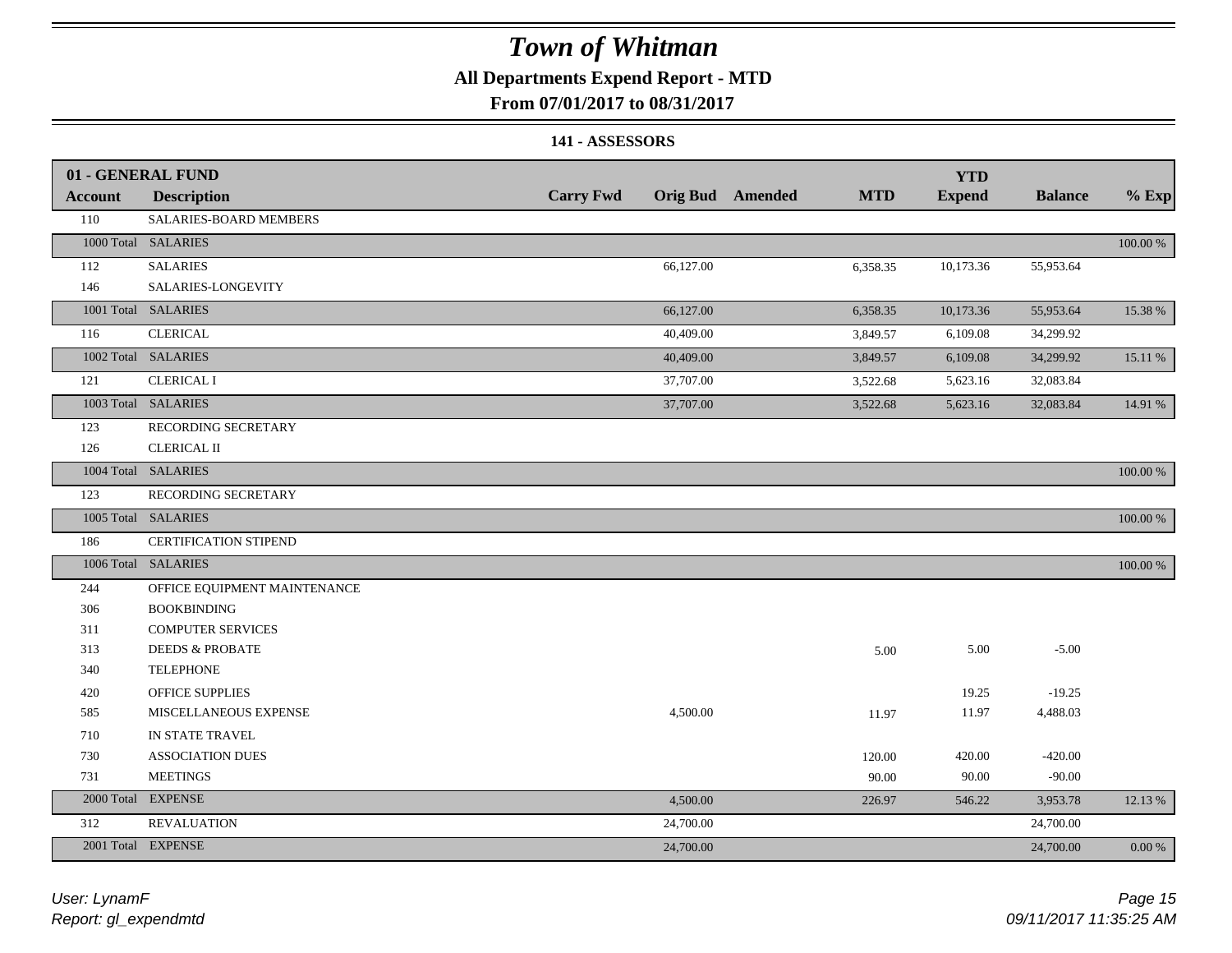### **All Departments Expend Report - MTD**

### **From 07/01/2017 to 08/31/2017**

#### **141 - ASSESSORS**

| 01 - GENERAL FUND |                                                    |                  |                 |         |            | <b>YTD</b>    |                |          |
|-------------------|----------------------------------------------------|------------------|-----------------|---------|------------|---------------|----------------|----------|
| <b>Account</b>    | <b>Description</b>                                 | <b>Carry Fwd</b> | <b>Orig Bud</b> | Amended | <b>MTD</b> | <b>Expend</b> | <b>Balance</b> | $%$ Exp  |
| 939               | <b>FY2015 ENCUMBRANCES</b>                         |                  |                 |         |            |               |                |          |
| 943               | <b>FY2012 ENCUMBRANCES</b>                         |                  |                 |         |            |               |                |          |
| 946               | <b>FY2010 ENCUMBRANCES</b>                         |                  |                 |         |            |               |                |          |
| 949               | FY2014 ENCUMBRANCES                                |                  |                 |         |            |               |                |          |
|                   | 2002 Total EXPENSE                                 |                  |                 |         |            |               |                | 100.00 % |
| 999               |                                                    |                  |                 |         |            |               |                |          |
|                   | 4410 Total A.15 ATM 5/16 PUR.COPIER-ASSESSORS OFF. |                  |                 |         |            |               |                | 100.00 % |
| 999               |                                                    |                  |                 |         |            |               |                |          |
|                   | 4411 Total A.17ATM5/16 PUR.BATT.-POLICE NTWRK      |                  |                 |         |            |               |                | 100.00 % |
| 999               |                                                    |                  |                 |         |            |               |                |          |
|                   | 4424 Total ESTABLISH PETTY CASH - TOWN CLERK       |                  |                 |         |            |               |                | 100.00 % |
|                   | <b>141 Total ASSESSORS</b>                         |                  | 173,443.00      |         | 13,957.57  | 22,451.82     | 150,991.18     |          |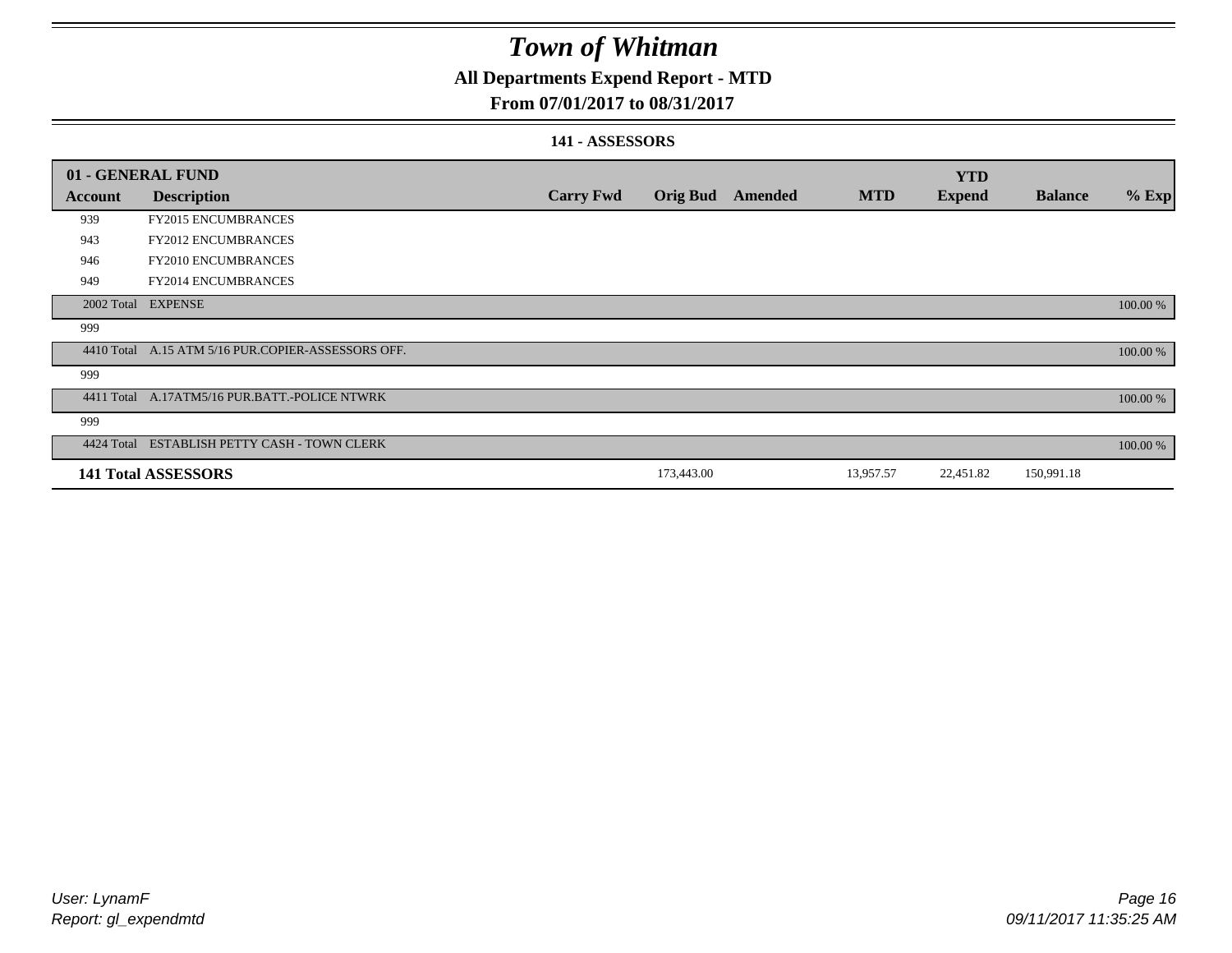### **All Departments Expend Report - MTD**

**From 07/01/2017 to 08/31/2017**

#### **145 - TREASURER**

|                | 01 - GENERAL FUND            |                                             |            | <b>YTD</b>    |                |           |
|----------------|------------------------------|---------------------------------------------|------------|---------------|----------------|-----------|
| <b>Account</b> | <b>Description</b>           | <b>Carry Fwd</b><br><b>Orig Bud</b> Amended | <b>MTD</b> | <b>Expend</b> | <b>Balance</b> | $%$ Exp   |
| 112            | <b>SALARIES</b>              | 88,717.00                                   | 8,530.50   | 13,648.80     | 75,068.20      |           |
| 146            | SALARIES-LONGEVITY           |                                             |            |               |                |           |
|                | 1000 Total SALARIES          | 88,717.00                                   | 8,530.50   | 13,648.80     | 75,068.20      | 15.38 %   |
| 116            | <b>CLERICAL</b>              | 35,740.00                                   | 3,318.27   | 5,296.86      | 30,443.14      |           |
|                | 1001 Total SALARIES          | 35,740.00                                   | 3,318.27   | 5,296.86      | 30,443.14      | 14.82 %   |
| 121            | <b>CLERICAL I</b>            | 30,687.00                                   | 2,839.88   | 4,779.59      | 25,907.41      |           |
|                | 1002 Total SALARIES          | 30,687.00                                   | 2,839.88   | 4,779.59      | 25,907.41      | 15.57 %   |
| 126            | <b>CLERICAL II</b>           | 39,260.00                                   | 3,774.95   | 5,970.20      | 33,289.80      |           |
|                | 1003 Total SALARIES          | 39,260.00                                   | 3,774.95   | 5,970.20      | 33,289.80      | 15.20 %   |
| 139            | <b>CERTIFICATION STIPEND</b> | 2,000.00                                    |            | 2,000.00      |                |           |
|                | 1004 Total SALARIES          | 2,000.00                                    |            | 2,000.00      |                | 100.00 %  |
| 244            | OFFICE EQUIPMENT MAINTENANCE |                                             |            |               |                |           |
| 310            | NOTE CERTIFICATION           |                                             |            |               |                |           |
| 311            | <b>COMPUTER SERVICES</b>     |                                             | 25.36      | 25.36         | $-25.36$       |           |
| 340            | <b>TELEPHONE</b>             |                                             |            |               |                |           |
| 343            | <b>CELL PHONES</b>           |                                             |            | 50.99         | $-50.99$       |           |
| 420            | OFFICE SUPPLIES              |                                             | 345.96     | 345.96        | $-345.96$      |           |
| 585            | MISCELLANEOUS EXPENSE        | 19,200.00                                   |            | 125.00        | 19,075.00      |           |
| 710            | IN STATE TRAVEL              |                                             | 267.00     | 267.00        | $-267.00$      |           |
| 730            | <b>ASSOCIATION DUES</b>      |                                             |            | 75.00         | $-75.00$       |           |
| 731            | <b>MEETINGS</b>              |                                             | 95.00      | 95.00         | $-95.00$       |           |
| 741            | <b>SURETY BONDS</b>          |                                             |            |               |                |           |
| 870            | OFFICE EQUIPMENT             |                                             |            |               |                |           |
| 2000 Total     | <b>EXPENSE</b>               | 19,200.00                                   | 733.32     | 984.31        | 18,215.69      | 5.12%     |
| 308            | <b>BANK CHARGES</b>          | 500.00                                      |            |               | 500.00         |           |
| 953            | FY2009 ENCUMBRANCES          |                                             |            |               |                |           |
|                | 2001 Total EXPENSE           | 500.00                                      |            |               | 500.00         | $0.00~\%$ |
| 946            | FY2010 ENCUMBRANCES          |                                             |            |               |                |           |
| 959            | <b>FY2006 ENCUMBRANCES</b>   |                                             |            |               |                |           |
|                | 2002 Total EXPENSE           |                                             |            |               |                | 100.00 %  |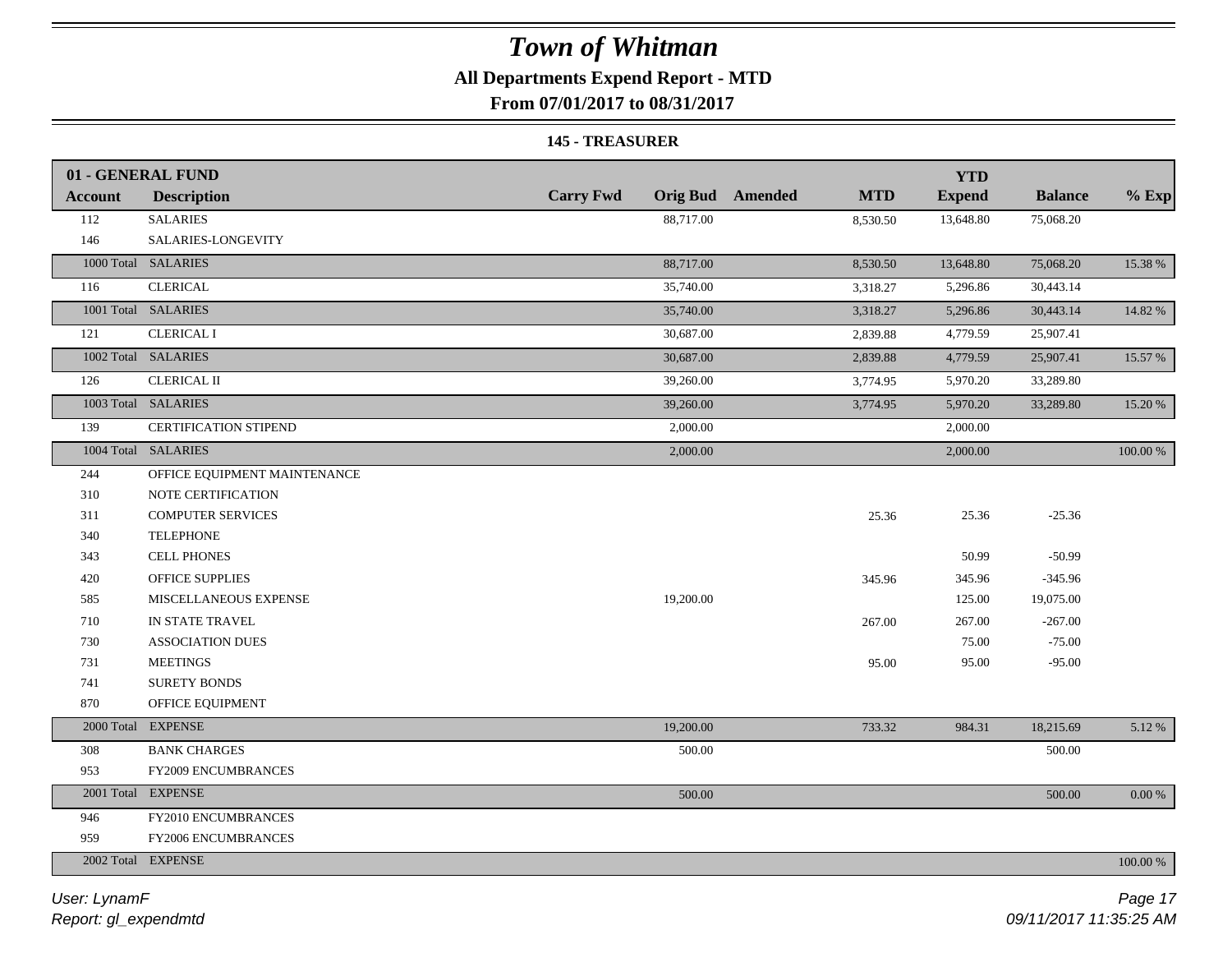### **All Departments Expend Report - MTD**

### **From 07/01/2017 to 08/31/2017**

#### **145 - TREASURER**

|         | 01 - GENERAL FUND                          |                  |                 |         |            | <b>YTD</b>    |                |           |
|---------|--------------------------------------------|------------------|-----------------|---------|------------|---------------|----------------|-----------|
| Account | <b>Description</b>                         | <b>Carry Fwd</b> | <b>Orig Bud</b> | Amended | <b>MTD</b> | <b>Expend</b> | <b>Balance</b> | $%$ Exp   |
| 744     | PENALTY & INTEREST ON PR TAXES             |                  |                 |         |            |               |                |           |
|         | 2003 Total EXPENSE                         |                  |                 |         |            |               |                | 100.00 %  |
| 999     |                                            |                  | 7.100.00        |         |            |               | 7,100.00       |           |
|         | 4572 Total A13ATM5/17 GASB45 ACTUARY SERV. |                  | 7.100.00        |         |            |               | 7,100.00       | $0.00 \%$ |
|         | <b>145 Total TREASURER</b>                 |                  | 223,204.00      |         | 19,196.92  | 32,679.76     | 190,524.24     |           |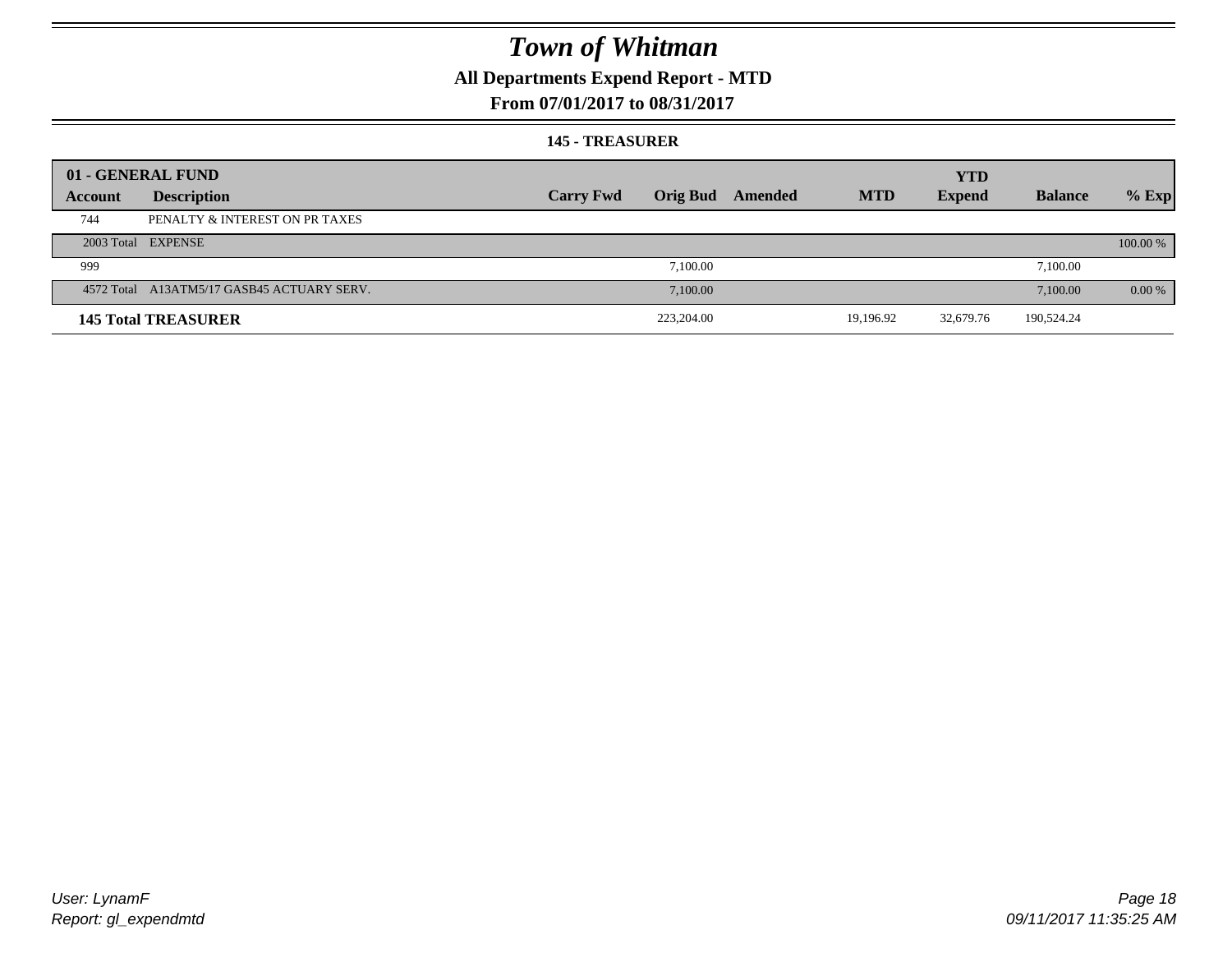### **All Departments Expend Report - MTD**

### **From 07/01/2017 to 08/31/2017**

#### **146 - COLLECTOR**

|                | 01 - GENERAL FUND            |                  |           |                         |            | <b>YTD</b>    |                |             |
|----------------|------------------------------|------------------|-----------|-------------------------|------------|---------------|----------------|-------------|
| <b>Account</b> | <b>Description</b>           | <b>Carry Fwd</b> |           | <b>Orig Bud</b> Amended | <b>MTD</b> | <b>Expend</b> | <b>Balance</b> | $%$ Exp     |
| 112            | <b>SALARIES</b>              |                  |           |                         |            |               |                |             |
| 146            | SALARIES-LONGEVITY           |                  |           |                         |            |               |                |             |
|                | 1000 Total SALARIES          |                  |           |                         |            |               |                | $100.00~\%$ |
| 116            | <b>CLERICAL</b>              |                  | 40,409.00 |                         | 3,885.45   | 6,144.96      | 34,264.04      |             |
|                | 1001 Total SALARIES          |                  | 40,409.00 |                         | 3,885.45   | 6,144.96      | 34,264.04      | 15.20 %     |
| 121            | <b>CLERICAL I</b>            |                  | 39,260.00 |                         | 3,740.09   | 5,970.20      | 33,289.80      |             |
|                | 1002 Total SALARIES          |                  | 39,260.00 |                         | 3,740.09   | 5,970.20      | 33,289.80      | 15.20 %     |
| 126            | CLERICAL II                  |                  |           |                         |            |               |                |             |
|                | 1003 Total SALARIES          |                  |           |                         |            |               |                | $100.00~\%$ |
| 130            | SALARIES-OVERTIME            |                  | 2,000.00  |                         | 35.37      | 356.84        | 1,643.16       |             |
|                | 1004 Total SALARIES          |                  | 2,000.00  |                         | 35.37      | 356.84        | 1,643.16       | 17.84 %     |
| 186            | CERTIFICATION STIPEND        |                  |           |                         |            |               |                |             |
|                | 1005 Total SALARIES          |                  |           |                         |            |               |                | $100.00~\%$ |
| 244            | OFFICE EQUIPMENT MAINTENANCE |                  |           |                         |            |               |                |             |
| 340            | <b>TELEPHONE</b>             |                  |           |                         |            |               |                |             |
| 343            | <b>CELL PHONES</b>           |                  |           |                         |            |               |                |             |
| 420            | OFFICE SUPPLIES              |                  |           |                         |            |               |                |             |
| 585            | MISCELLANEOUS EXPENSE        |                  |           |                         |            |               |                |             |
| 710            | IN STATE TRAVEL              |                  |           |                         |            |               |                |             |
| 730            | ASSOCIATION DUES             |                  |           |                         |            |               |                |             |
| 731            | <b>MEETINGS</b>              |                  |           |                         |            |               |                |             |
| 741            | <b>SURETY BONDS</b>          |                  |           |                         |            |               |                |             |
| 870            | OFFICE EQUIPMENT             |                  |           |                         |            |               |                |             |
|                | 2000 Total EXPENSE           |                  |           |                         |            |               |                | 100.00 %    |
| 311            | <b>COMPUTER SERVICES</b>     |                  |           |                         |            |               |                |             |
|                | 2001 Total EXPENSE           |                  |           |                         |            |               |                | 100.00 %    |
| 958            | FY2005 ENCUMBRANCES          |                  |           |                         |            |               |                |             |
| 939            | FY2015 ENCUMBRANCES          |                  |           |                         |            |               |                |             |
| 943            | FY2012 ENCUMBRANCES          |                  |           |                         |            |               |                |             |
| 948            | FY07 ENCUMBRANCES            |                  |           |                         |            |               |                |             |
|                |                              |                  |           |                         |            |               |                |             |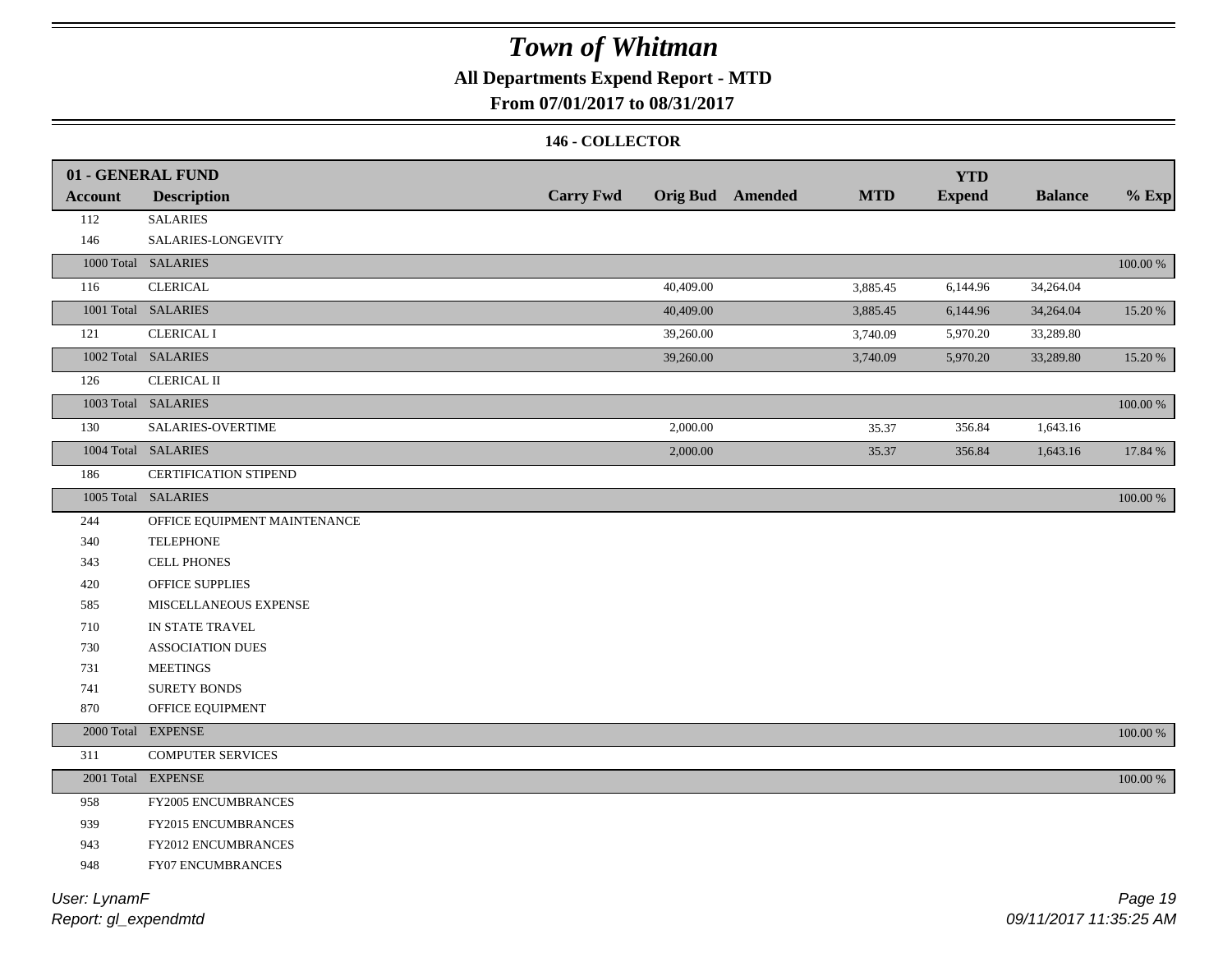### **All Departments Expend Report - MTD**

### **From 07/01/2017 to 08/31/2017**

#### **146 - COLLECTOR**

|         | 01 - GENERAL FUND                     |                  |           |                         |            | <b>YTD</b>    |                |          |
|---------|---------------------------------------|------------------|-----------|-------------------------|------------|---------------|----------------|----------|
| Account | <b>Description</b>                    | <b>Carry Fwd</b> |           | <b>Orig Bud</b> Amended | <b>MTD</b> | <b>Expend</b> | <b>Balance</b> | $%$ Exp  |
| 959     | <b>FY2006 ENCUMBRANCES</b>            |                  |           |                         |            |               |                |          |
|         | 2002 Total EXPENSE                    |                  |           |                         |            |               |                | 100.00 % |
| 999     |                                       |                  |           |                         |            |               |                |          |
|         | 4570 Total A.1 STM 5/07 THEFT REFUNDS |                  |           |                         |            |               |                | 100.00 % |
|         | <b>146 Total COLLECTOR</b>            |                  | 81,669.00 |                         | 7,660.91   | 12,472.00     | 69,197.00      |          |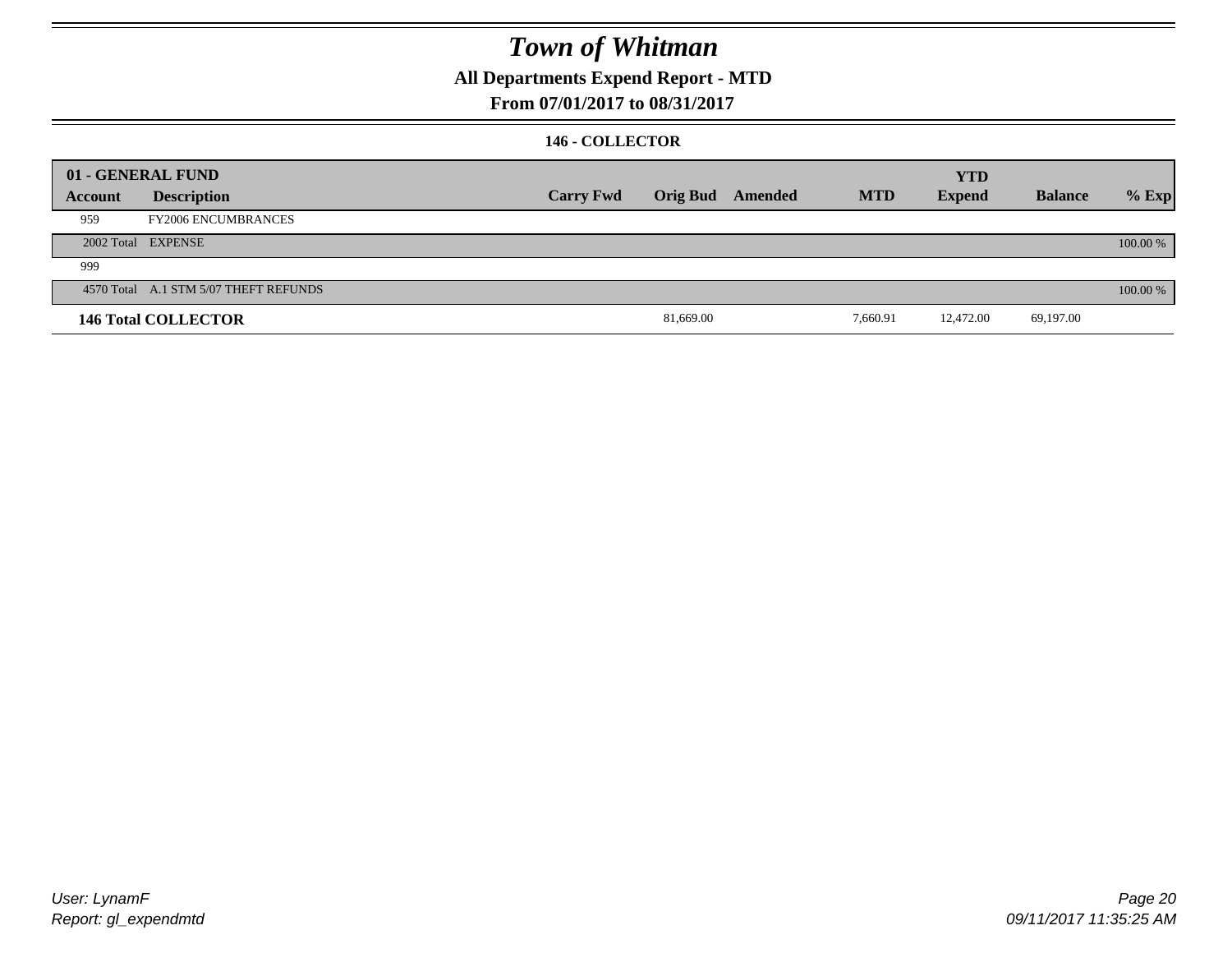### **All Departments Expend Report - MTD**

**From 07/01/2017 to 08/31/2017**

#### **151 - LAW DEPARTMENT**

|         | 01 - GENERAL FUND               |                                     |                       | <b>YTD</b>    |                |           |
|---------|---------------------------------|-------------------------------------|-----------------------|---------------|----------------|-----------|
| Account | <b>Description</b>              | <b>Carry Fwd</b><br><b>Orig Bud</b> | <b>MTD</b><br>Amended | <b>Expend</b> | <b>Balance</b> | $%$ Exp   |
| 301     | <b>LEGAL SERVICES</b>           | 145,000.00                          | 11,210.00             | 11,210.00     | 133,790.00     |           |
| 585     | <b>MISCELLANEOUS EXPENSE</b>    | 15,000.00                           | 541.61                | 541.61        | 14,458.39      |           |
|         | 2000 Total EXPENSE              | 160,000.00                          | 11,751.61             | 11,751.61     | 148,248.39     | 7.34 %    |
| 302     | <b>CLAIMS SETTLEMENT</b>        | 5,000.00                            |                       |               | 5,000.00       |           |
|         | 2001 Total EXPENSE              | 5,000.00                            |                       |               | 5,000.00       | $0.00 \%$ |
| 943     | <b>FY2012 ENCUMBRANCES</b>      |                                     |                       |               |                |           |
| 940     | <b>FY2016 ENCUMBRANCES</b>      |                                     |                       |               |                |           |
| 945     | <b>FY2013 ENCUMBRANCES</b>      |                                     |                       |               |                |           |
|         | 2002 Total EXPENSE              |                                     |                       |               |                | 100.00 %  |
|         | <b>151 Total LAW DEPARTMENT</b> | 165,000.00                          | 11,751.61             | 11,751.61     | 153,248.39     |           |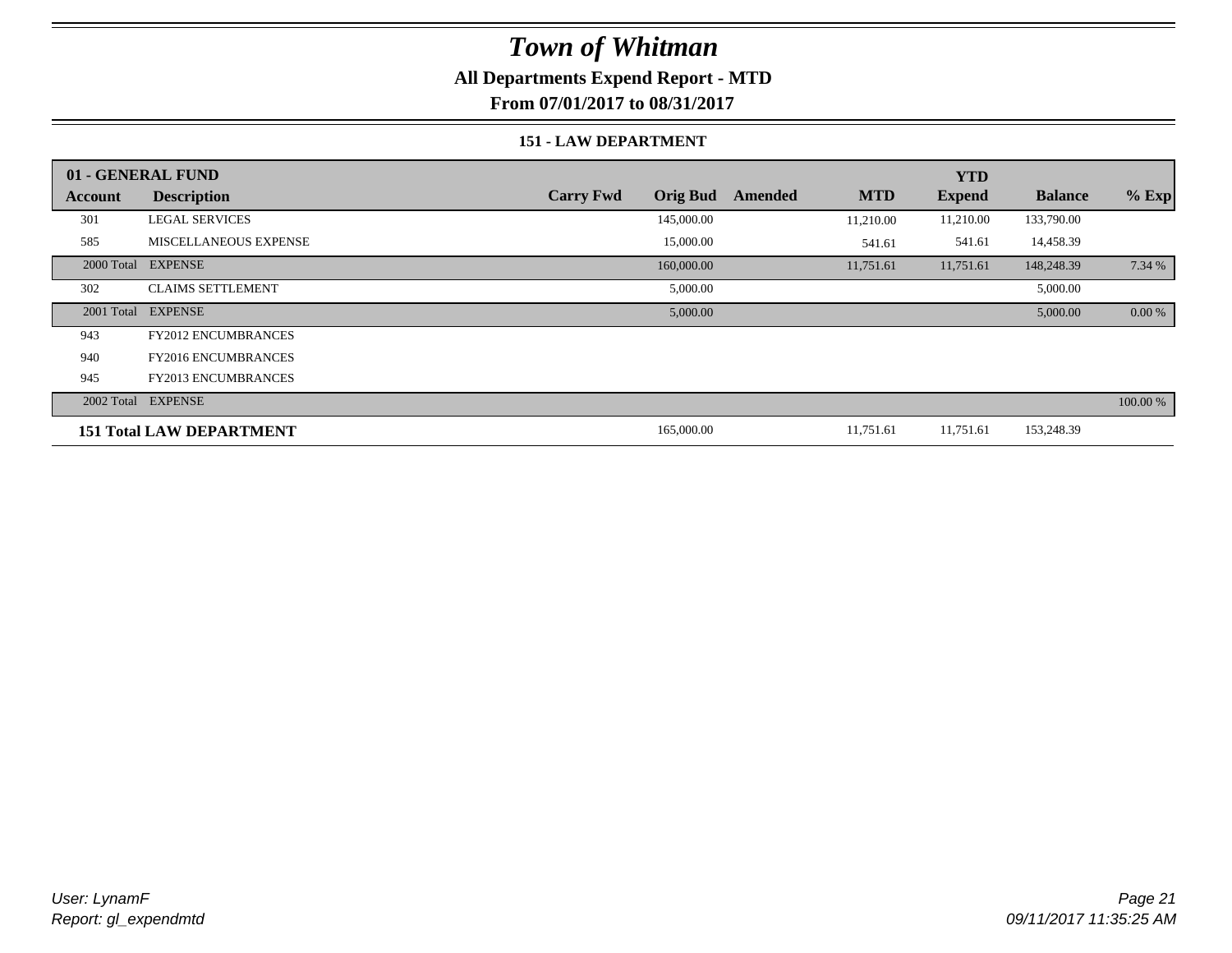### **All Departments Expend Report - MTD**

**From 07/01/2017 to 08/31/2017**

#### **155 - DATA PROCESSING**

|                | 01 - GENERAL FUND                                |                  |                 |         |            | <b>YTD</b>    |                |             |
|----------------|--------------------------------------------------|------------------|-----------------|---------|------------|---------------|----------------|-------------|
| <b>Account</b> | <b>Description</b>                               | <b>Carry Fwd</b> | <b>Orig Bud</b> | Amended | <b>MTD</b> | <b>Expend</b> | <b>Balance</b> | $%$ Exp     |
| 112            | <b>SALARIES</b>                                  |                  | 123,850.00      |         | 11,908.65  | 19,053.84     | 104,796.16     |             |
|                | 1000 Total SALARIES                              |                  | 123,850.00      |         | 11,908.65  | 19,053.84     | 104,796.16     | 15.38 %     |
| 116            | <b>CLERICAL</b>                                  |                  |                 |         |            |               |                |             |
|                | 1001 Total SALARIES                              |                  |                 |         |            |               |                | $100.00~\%$ |
| 243            | EQUIPMENT MAINTENANCE                            |                  |                 |         | 4,218.00   | 4,948.00      | $-4,948.00$    |             |
| 280            | SUPPORT SERVICES                                 |                  |                 |         |            |               |                |             |
| 311            | <b>COMPUTER SERVICES</b>                         |                  |                 |         | 1,131.40   | 24,901.25     | $-24,901.25$   |             |
| 340            | <b>TELEPHONE</b>                                 |                  |                 |         | 1,062.80   | 1,062.80      | $-1,062.80$    |             |
| 343            | <b>CELL PHONES</b>                               |                  |                 |         |            | 90.98         | $-90.98$       |             |
| 420            | <b>OFFICE SUPPLIES</b>                           |                  |                 |         |            |               |                |             |
| 585            | MISCELLANEOUS EXPENSE                            |                  | 172,427.00      |         |            |               | 172,427.00     |             |
| 269            | DATA PROCESSING SOFTWARE                         |                  |                 |         | 3,907.93   | 48,407.00     | $-48,407.00$   |             |
| 276            | DATA PROCESSING EQUIP.                           |                  |                 |         | 2,068.25   | 2,104.55      | $-2,104.55$    |             |
|                | 2000 Total EXPENSE                               |                  | 172,427.00      |         | 12,388.38  | 81,514.58     | 90,912.42      | 47.27 %     |
| 940            | FY2016 ENCUMBRANCES                              |                  |                 |         |            |               |                |             |
| 941            | FY 2017 ENCUMBRANCES                             | 850.28           |                 |         | 705.38     | 850.28        |                |             |
| 943            | FY2012 ENCUMBRANCES                              |                  |                 |         |            |               |                |             |
| 948            | FY07 ENCUMBRANCES                                |                  |                 |         |            |               |                |             |
| 949            | FY2014 ENCUMBRANCES                              |                  |                 |         |            |               |                |             |
| 953            | FY2009 ENCUMBRANCES                              |                  |                 |         |            |               |                |             |
| 958            | FY2005 ENCUMBRANCES                              |                  |                 |         |            |               |                |             |
| 945            | FY2013 ENCUMBRANCES                              |                  |                 |         |            |               |                |             |
| 946            | FY2010 ENCUMBRANCES                              |                  |                 |         |            |               |                |             |
|                | 2001 Total EXPENSE                               | 850.28           |                 |         | 705.38     | 850.28        |                | 100.00 %    |
| 281            | <b>GIS SYSTEM MAINTENANCE</b>                    |                  | 15,000.00       |         |            |               | 15,000.00      |             |
| 941            | FY 2017 ENCUMBRANCES                             |                  |                 |         |            |               |                |             |
|                | 2002 Total EXPENSE                               |                  | 15,000.00       |         |            |               | 15,000.00      | $0.00~\%$   |
| 999            |                                                  |                  |                 |         |            |               |                |             |
|                | 4402 Total A.16ATM5/16 PUR. WIRELESS NTWK CNTRLR |                  |                 |         |            |               |                | 100.00 %    |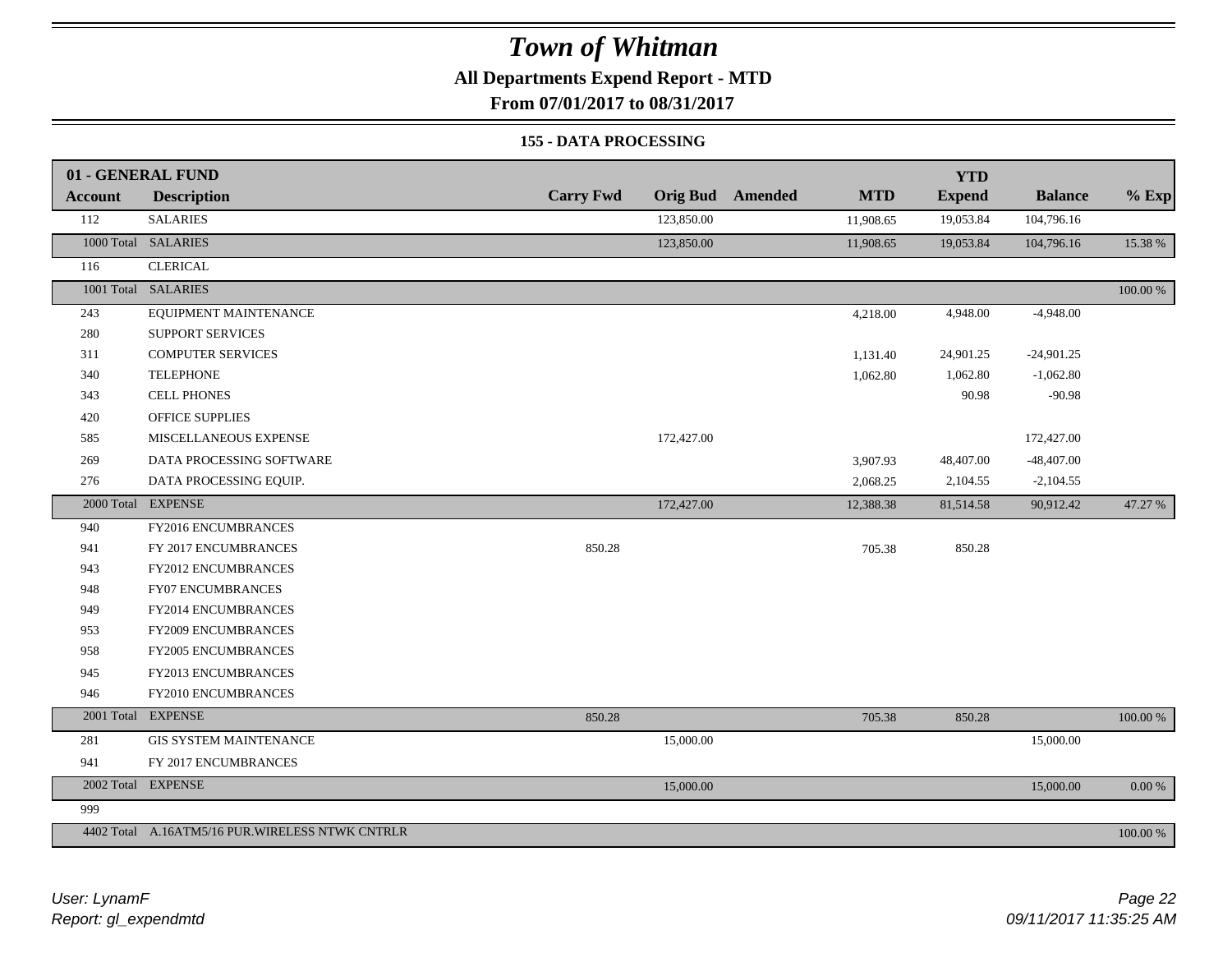### **All Departments Expend Report - MTD**

**From 07/01/2017 to 08/31/2017**

#### **155 - DATA PROCESSING**

|            | 01 - GENERAL FUND                                  |                  |                 |         |            | <b>YTD</b>    |                |           |
|------------|----------------------------------------------------|------------------|-----------------|---------|------------|---------------|----------------|-----------|
| Account    | <b>Description</b>                                 | <b>Carry Fwd</b> | <b>Orig Bud</b> | Amended | <b>MTD</b> | <b>Expend</b> | <b>Balance</b> | $%$ Exp   |
| 999        |                                                    | 1,455.00         |                 |         |            | 172.47        | 1,282.53       |           |
|            | 4411 Total A.17ATM5/16 PUR.BATT.-POLICE NTWRK      | 1,455.00         |                 |         |            | 172.47        | 1,282.53       | 11.85 %   |
| 999        |                                                    |                  |                 |         |            |               |                |           |
|            | 4512 Total A.37ATM 5/15 PUR.2 COPIERS/TOWN OFFICES |                  |                 |         |            |               |                | 100.00 %  |
| 999        |                                                    |                  | 11,000.00       |         |            |               | 11,000.00      |           |
| 4519 Total | A.34ATM 5/17 PUR.MULTI-FUNCTION PRINTER            |                  | 11,000.00       |         |            |               | 11,000.00      | 0.00 %    |
| 999        |                                                    |                  | 3,500.00        |         |            |               | 3,500.00       |           |
|            | 4520 Total A33ATM 5/17 PUR.FIREWALLS               |                  | 3,500.00        |         |            |               | 3,500.00       | $0.00 \%$ |
| 999        |                                                    | 3,413.38         |                 |         |            |               | 3,413.38       |           |
|            | 4526 Total A.36 ATM5/15PUR.POW.SUPPLY/NETWK.EQ.    | 3,413.38         |                 |         |            |               | 3,413.38       | $0.00 \%$ |
| 999        |                                                    | 8,000.00         |                 |         |            |               | 8,000.00       |           |
| 4527 Total | A.14ATM5/16 PUR.SFTWR NET.SECURITY                 | 8,000.00         |                 |         |            |               | 8,000.00       | 0.00 %    |
| 999        |                                                    |                  | 15,000.00       |         |            |               | 15,000.00      |           |
|            | 4564 Total A36ATM5/17PUR.COMP.EQ.TN.BLDGS          |                  | 15,000.00       |         |            |               | 15,000.00      | 0.00 %    |
|            | <b>155 Total DATA PROCESSING</b>                   | 13,718.66        | 340,777.00      |         | 25,002.41  | 101,591.17    | 252,904.49     |           |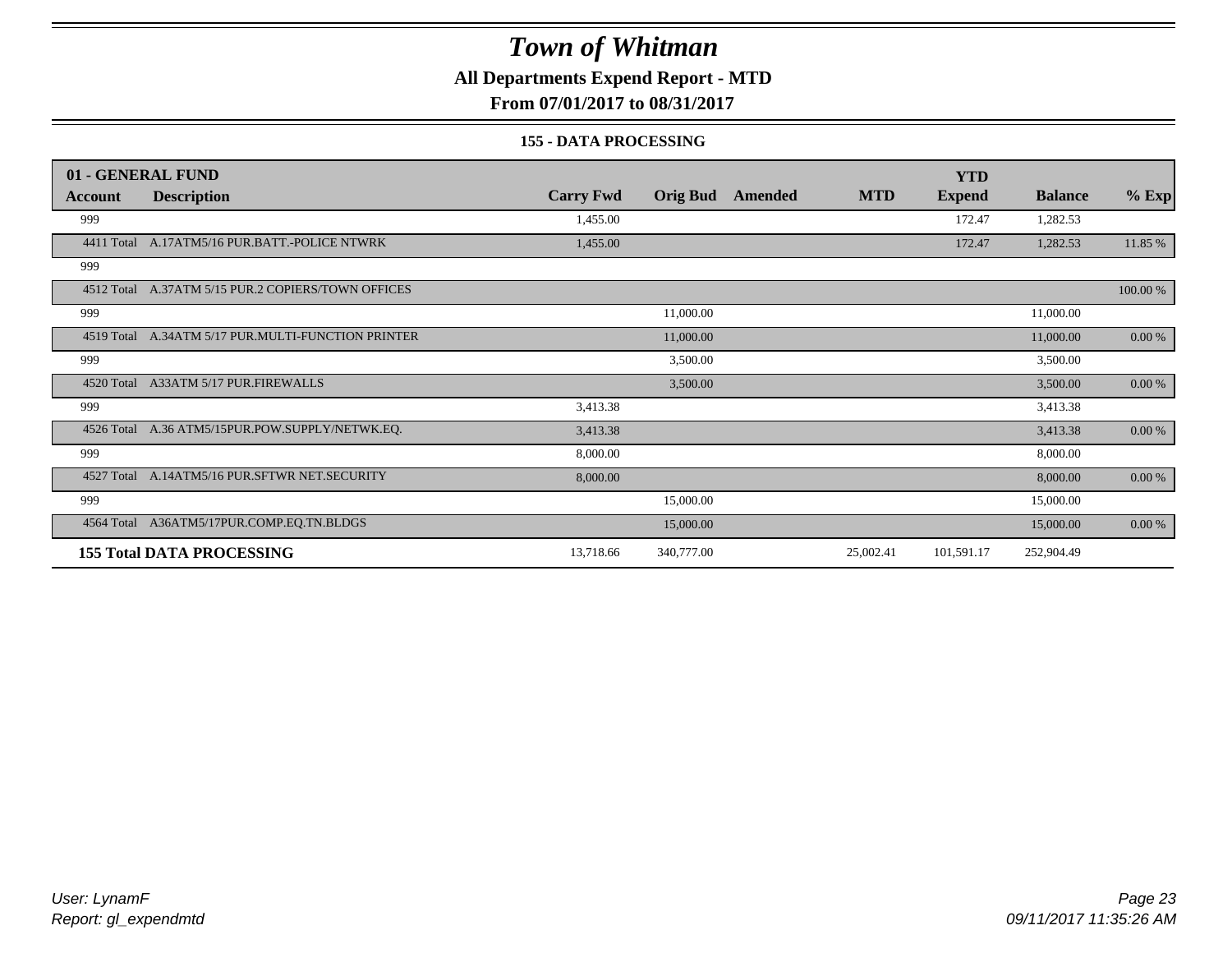**All Departments Expend Report - MTD**

**From 07/01/2017 to 08/31/2017**

#### **158 - TAX TITLE FORECLOSURE-TREAS.**

|         | 01 - GENERAL FUND                             |                  |                 |         |            | <b>YTD</b>    |                |          |
|---------|-----------------------------------------------|------------------|-----------------|---------|------------|---------------|----------------|----------|
| Account | <b>Description</b>                            | <b>Carry Fwd</b> | <b>Orig Bud</b> | Amended | <b>MTD</b> | <b>Expend</b> | <b>Balance</b> | $%$ Exp  |
| 252     | <b>SERVICES</b>                               |                  | 40,000.00       |         | 1,885.18   | 1,885.18      | 38,114.82      |          |
|         | 2000 Total EXPENSE                            |                  | 40,000,00       |         | 1,885.18   | 1,885.18      | 38,114.82      | 4.71 %   |
| 948     | <b>FY07 ENCUMBRANCES</b>                      |                  |                 |         |            |               |                |          |
|         | 2001 Total EXPENSE                            |                  |                 |         |            |               |                | 100.00 % |
|         | <b>158 Total TAX TITLE FORECLOSURE-TREAS.</b> |                  | 40,000.00       |         | 1,885.18   | 1,885.18      | 38,114.82      |          |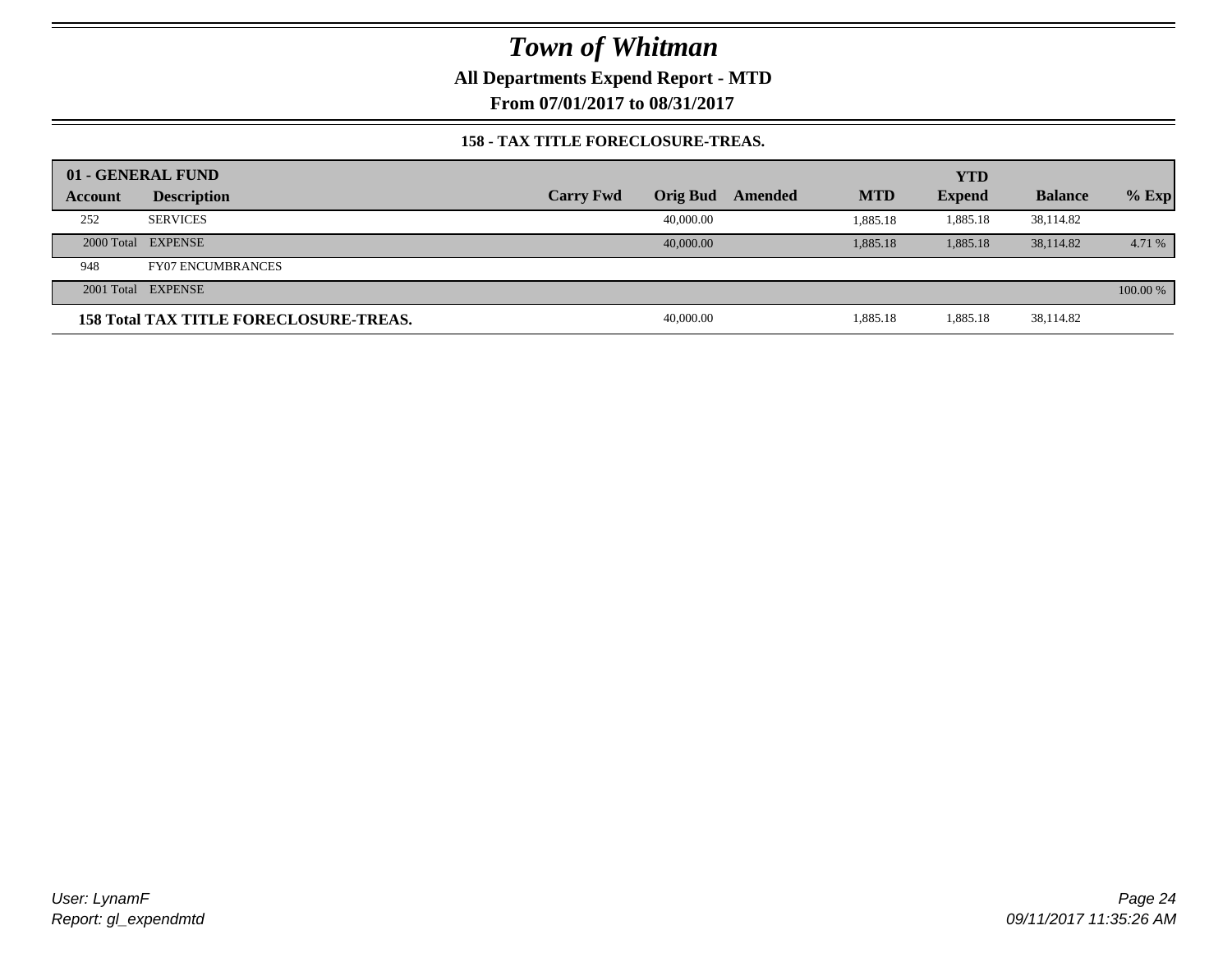**All Departments Expend Report - MTD**

**From 07/01/2017 to 08/31/2017**

#### **159 - TAX TITLE EXPENSE-COLLECTOR**

|         | 01 - GENERAL FUND                            |                  |                         |            | YTD           |                |          |
|---------|----------------------------------------------|------------------|-------------------------|------------|---------------|----------------|----------|
| Account | <b>Description</b>                           | <b>Carry Fwd</b> | <b>Orig Bud</b> Amended | <b>MTD</b> | <b>Expend</b> | <b>Balance</b> | $%$ Exp  |
| 252     | <b>SERVICES</b>                              |                  |                         |            |               |                |          |
|         | 2000 Total EXPENSE                           |                  |                         |            |               |                | 100.00 % |
|         | <b>159 Total TAX TITLE EXPENSE-COLLECTOR</b> |                  |                         |            |               |                |          |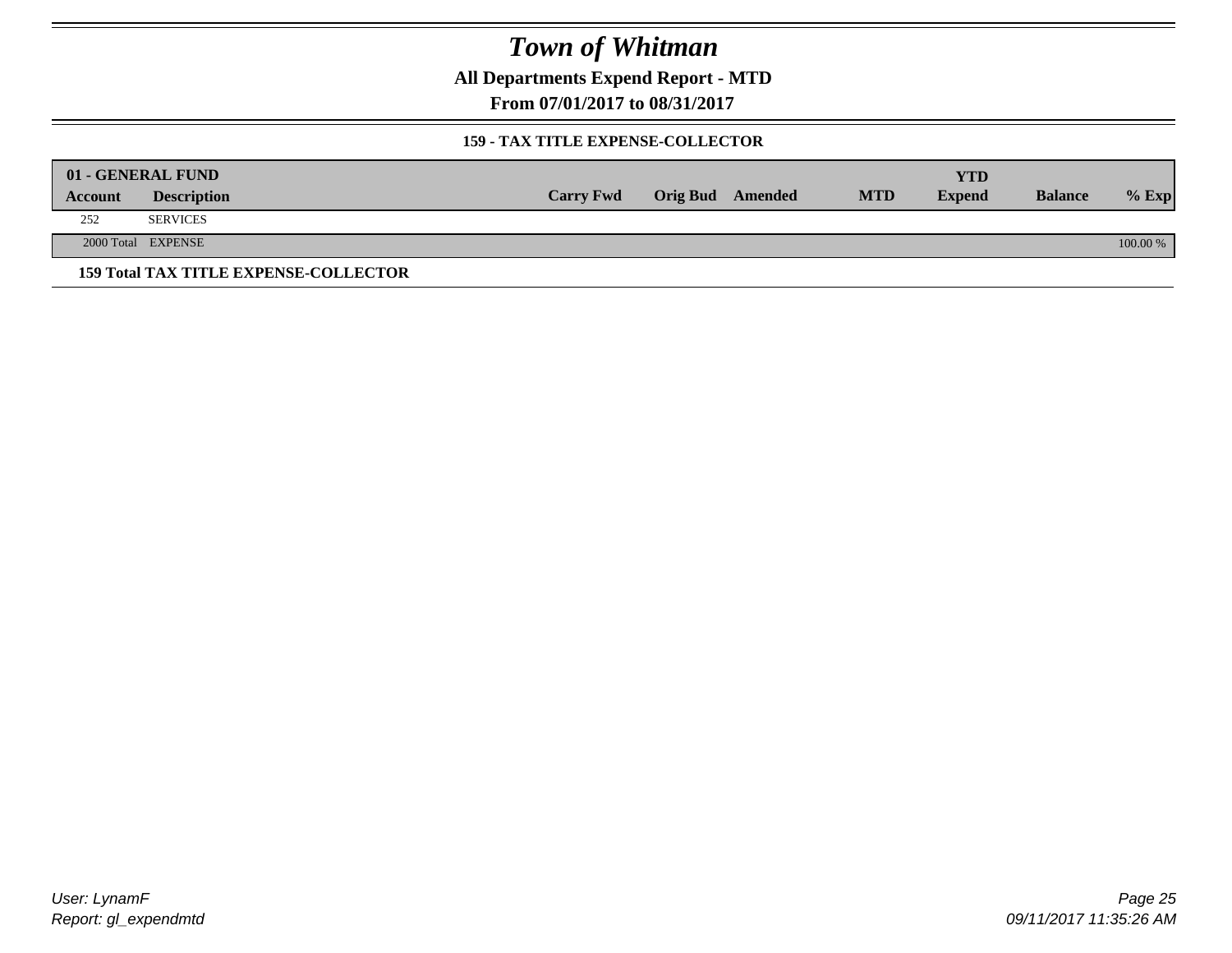### **All Departments Expend Report - MTD**

**From 07/01/2017 to 08/31/2017**

#### **161 - TOWN CLERK**

|                | 01 - GENERAL FUND                  |                  |                                       | <b>YTD</b>    |                |            |
|----------------|------------------------------------|------------------|---------------------------------------|---------------|----------------|------------|
| <b>Account</b> | <b>Description</b>                 | <b>Carry Fwd</b> | <b>Orig Bud</b> Amended<br><b>MTD</b> | <b>Expend</b> | <b>Balance</b> | $%$ Exp    |
| 112            | <b>SALARIES</b>                    | 66,127.00        | 6,358.35                              | 10,173.36     | 55,953.64      |            |
| 146            | SALARIES-LONGEVITY                 |                  |                                       |               |                |            |
|                | 1000 Total SALARIES                | 66,127.00        | 6,358.35                              | 10,173.36     | 55,953.64      | 15.38 %    |
| 116            | <b>CLERICAL</b>                    | 40,409.00        | 3,849.57                              | 6,109.08      | 34,299.92      |            |
|                | 1001 Total SALARIES                | 40,409.00        | 3,849.57                              | 6,109.08      | 34,299.92      | 15.11 %    |
| 126            | <b>CLERICAL II</b>                 | 38,663.00        | 3,608.05                              | 5,772.88      | 32,890.12      |            |
|                | 1002 Total SALARIES                | 38,663.00        | 3,608.05                              | 5,772.88      | 32,890.12      | 14.93 %    |
| 130            | SALARIES-OVERTIME                  | 1,000.00         |                                       |               | 1,000.00       |            |
|                | 1004 Total SALARIES                | 1,000.00         |                                       |               | 1,000.00       | $0.00\ \%$ |
| 142            | CERTIFICATION STIPEND              |                  |                                       |               |                |            |
|                | 1005 Total SALARIES                |                  |                                       |               |                | 100.00 %   |
| 244            | OFFICE EQUIPMENT MAINTENANCE       |                  |                                       |               |                |            |
| 306            | <b>BOOKBINDING</b>                 |                  |                                       |               |                |            |
| 314            | MICRO FILM STORAGE                 |                  |                                       |               |                |            |
| 340            | <b>TELEPHONE</b>                   |                  |                                       |               |                |            |
| 343            | <b>CELL PHONES</b>                 |                  |                                       | 25.50         | $-25.50$       |            |
| 736            | TOWN RECORDS RESTORATION           |                  |                                       |               |                |            |
| 420            | <b>OFFICE SUPPLIES</b>             |                  |                                       |               |                |            |
| 585            | MISCELLANEOUS EXPENSE              | 3,950.00         |                                       | 18.95         | 3,931.05       |            |
| 732            | <b>DOG LICENSES &amp; SUPPLIES</b> |                  |                                       |               |                |            |
| 710            | IN STATE TRAVEL                    |                  |                                       | 142.31        | $-142.31$      |            |
| 730            | <b>ASSOCIATION DUES</b>            |                  | 385.00                                | 385.00        | $-385.00$      |            |
| 731            | <b>MEETINGS</b>                    |                  | 488.30                                | 488.30        | $-488.30$      |            |
| 741            | <b>SURETY BONDS</b>                |                  |                                       |               |                |            |
| 870            | OFFICE EQUIPMENT                   |                  |                                       |               |                |            |
|                | 2000 Total EXPENSE                 | 3,950.00         | 873.30                                | 1,060.06      | 2,889.94       | 26.83 %    |
| 736            | TOWN RECORDS RESTORATION           | 2,500.00         |                                       |               | 2,500.00       |            |
|                | 2001 Total EXPENSE                 | 2,500.00         |                                       |               | 2,500.00       | 0.00 %     |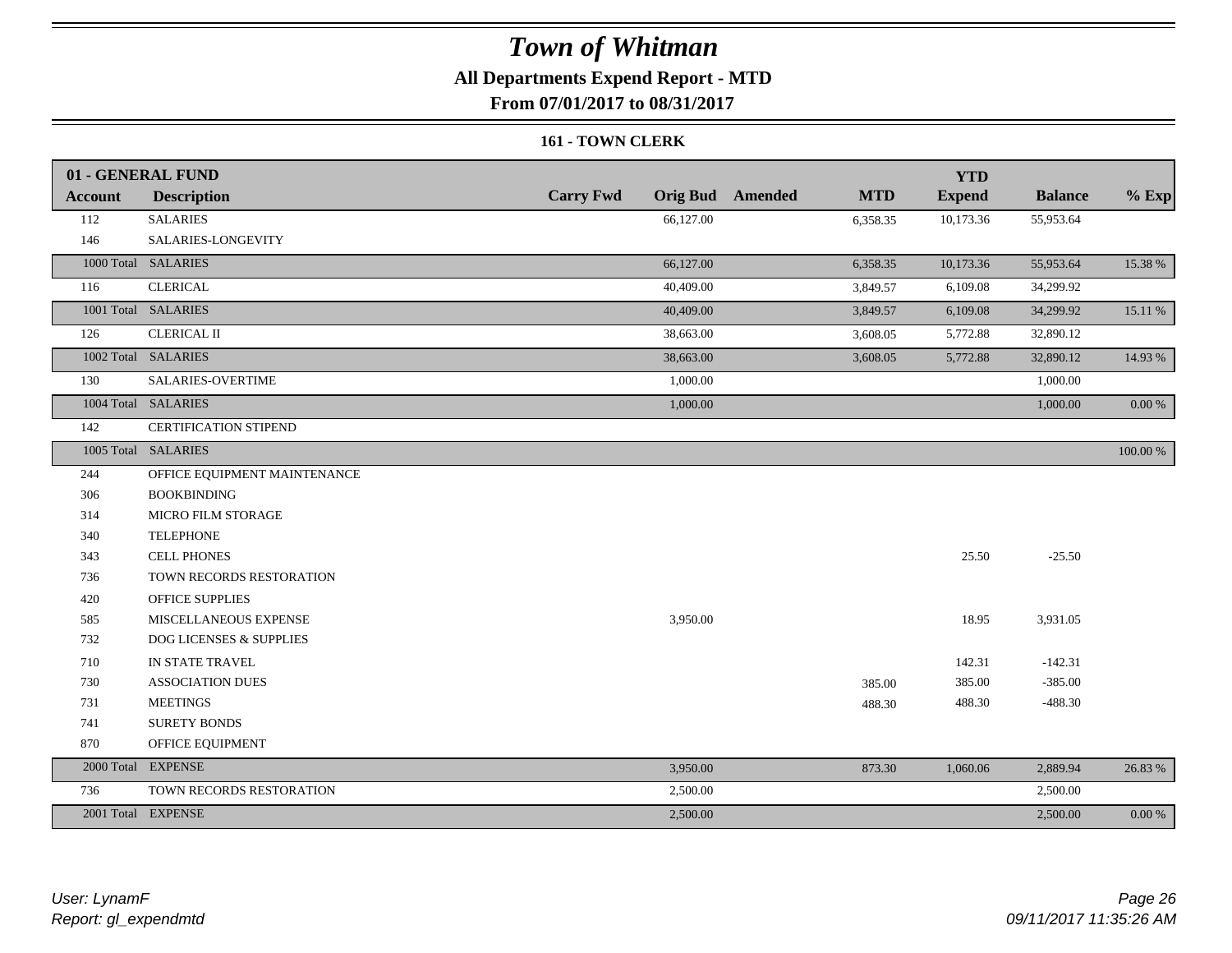### **All Departments Expend Report - MTD**

### **From 07/01/2017 to 08/31/2017**

#### **161 - TOWN CLERK**

|            | 01 - GENERAL FUND                         |                  |                 |                |            | <b>YTD</b>    |                |          |
|------------|-------------------------------------------|------------------|-----------------|----------------|------------|---------------|----------------|----------|
| Account    | <b>Description</b>                        | <b>Carry Fwd</b> | <b>Orig Bud</b> | <b>Amended</b> | <b>MTD</b> | <b>Expend</b> | <b>Balance</b> | $%$ Exp  |
| 946        | FY2010 ENCUMBRANCES                       |                  |                 |                |            |               |                |          |
| 953        | <b>FY2009 ENCUMBRANCES</b>                |                  |                 |                |            |               |                |          |
|            | 2002 Total EXPENSE                        |                  |                 |                |            |               |                | 100.00 % |
| 732        | <b>DOG LICENSES &amp; SUPPLIES</b>        |                  |                 |                |            |               |                |          |
| 2003 Total | <b>EXPENSE</b>                            |                  |                 |                |            |               |                | 100.00 % |
| 999        |                                           |                  |                 |                |            |               |                |          |
| 4422 Total | A30ATM5/07PURCHASE PRINTER                |                  |                 |                |            |               |                | 100.00 % |
| 999        |                                           |                  |                 |                |            |               |                |          |
| 4424 Total | ESTABLISH PETTY CASH - TOWN CLERK         |                  |                 |                |            |               |                | 100.00 % |
| 999        |                                           |                  |                 |                |            |               |                |          |
|            | 4425 Total A.36ATM5/06MICROF.TN.REC.93-05 |                  |                 |                |            |               |                | 100.00 % |
|            | <b>161 Total TOWN CLERK</b>               |                  | 152,649.00      |                | 14,689.27  | 23,115.38     | 129,533.62     |          |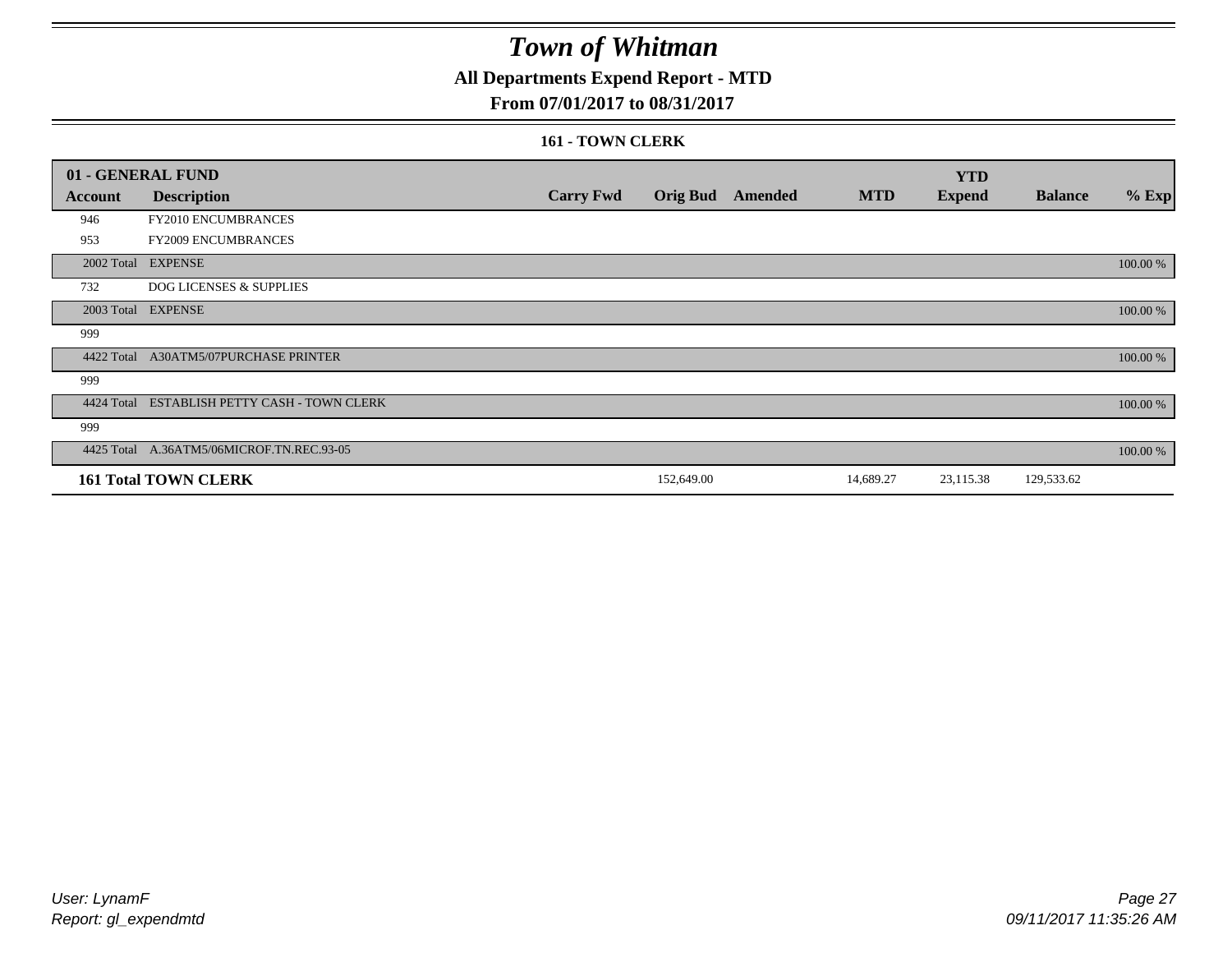### **All Departments Expend Report - MTD**

**From 07/01/2017 to 08/31/2017**

#### **163 - REGISTRARS**

|                | 01 - GENERAL FUND            |                                     |                              | <b>YTD</b>    |                |            |
|----------------|------------------------------|-------------------------------------|------------------------------|---------------|----------------|------------|
| <b>Account</b> | <b>Description</b>           | <b>Carry Fwd</b><br><b>Orig Bud</b> | <b>MTD</b><br><b>Amended</b> | <b>Expend</b> | <b>Balance</b> | $%$ Exp    |
| 110            | SALARIES-BOARD MEMBERS       | 3,708.00                            | 309.00                       | 618.00        | 3,090.00       |            |
| 128            | <b>TOWN CLERK</b>            | 709.00                              |                              | 354.50        | 354.50         |            |
| 1000 Total     | <b>SALARIES</b>              | 4,417.00                            | 309.00                       | 972.50        | 3,444.50       | 22.01 %    |
| 121            | <b>CLERICAL I</b>            |                                     |                              |               |                |            |
|                | 1001 Total SALARIES          |                                     |                              |               |                | 100.00 %   |
| 122            | <b>CANVAS LIST SERVICES</b>  | 4,096.00                            |                              |               | 4,096.00       |            |
| 1002 Total     | <b>SALARIES</b>              | 4,096.00                            |                              |               | 4,096.00       | 0.00 %     |
| 244            | OFFICE EQUIPMENT MAINTENANCE |                                     |                              |               |                |            |
| 340            | <b>TELEPHONE</b>             |                                     |                              |               |                |            |
| 420            | <b>OFFICE SUPPLIES</b>       | 400.00                              |                              |               | 400.00         |            |
| 731            | <b>MEETINGS</b>              |                                     |                              |               |                |            |
| 2000 Total     | <b>EXPENSE</b>               | 400.00                              |                              |               | 400.00         | 0.00 %     |
| 342            | <b>PRINTING</b>              | 2,000.00                            |                              |               | 2,000.00       |            |
|                | 2001 Total EXPENSE           | 2,000.00                            |                              |               | 2,000.00       | $0.00\ \%$ |
| 590            | <b>CENSUS SUPPLIES</b>       | 1,900.00                            |                              |               | 1,900.00       |            |
| 2002 Total     | <b>EXPENSE</b>               | 1,900.00                            |                              |               | 1,900.00       | 0.00 %     |
| 943            | <b>FY2012 ENCUMBRANCES</b>   |                                     |                              |               |                |            |
| 945            | FY2013 ENCUMBRANCES          |                                     |                              |               |                |            |
| 946            | FY2010 ENCUMBRANCES          |                                     |                              |               |                |            |
|                | 2003 Total EXPENSE           |                                     |                              |               |                | 100.00 %   |
|                | <b>163 Total REGISTRARS</b>  | 12,813.00                           | 309.00                       | 972.50        | 11,840.50      |            |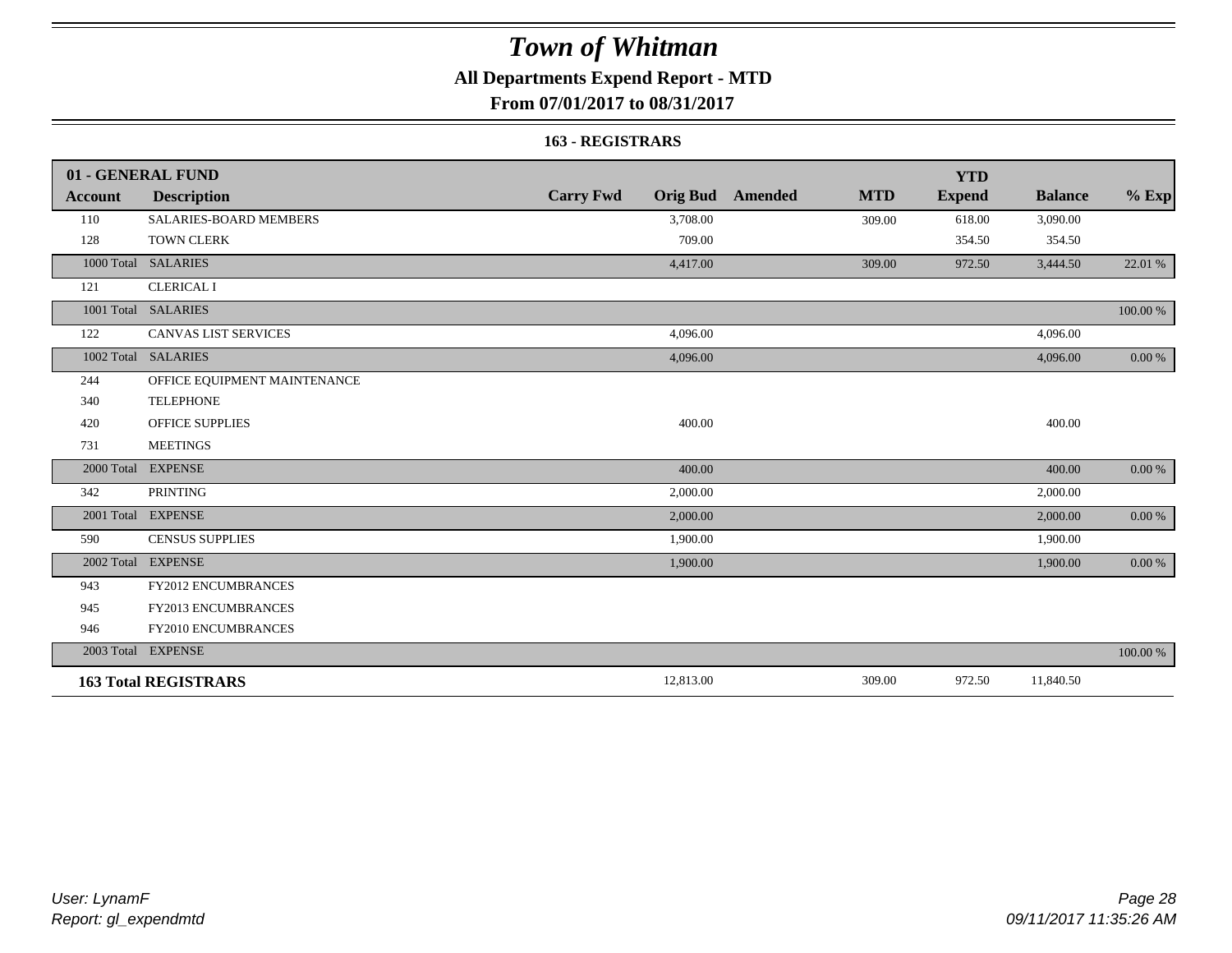**All Departments Expend Report - MTD**

**From 07/01/2017 to 08/31/2017**

### **171 - CONSERVATION COMMISSION**

|            | 01 - GENERAL FUND                 |                  |                 |                |            | <b>YTD</b>    |                |          |
|------------|-----------------------------------|------------------|-----------------|----------------|------------|---------------|----------------|----------|
| Account    | <b>Description</b>                | <b>Carry Fwd</b> | <b>Orig Bud</b> | <b>Amended</b> | <b>MTD</b> | <b>Expend</b> | <b>Balance</b> | $%$ Exp  |
| 121        | <b>CLERICAL I</b>                 |                  | 1,340.00        |                | 89.63      | 89.63         | 1,250.37       |          |
|            | 1000 Total SALARIES               |                  | 1,340.00        |                | 89.63      | 89.63         | 1,250.37       | 6.68 %   |
| 949        | <b>FY2014 ENCUMBRANCES</b>        |                  |                 |                |            |               |                |          |
|            | 1001 Total SALARIES               |                  |                 |                |            |               |                | 100.00 % |
| 304        | <b>ADVERTISING</b>                |                  |                 |                |            |               |                |          |
| 307        | ENGINEERING/ARCHITECTURAL         |                  |                 |                |            |               |                |          |
| 420        | OFFICE SUPPLIES                   |                  |                 |                |            |               |                |          |
| 585        | MISCELLANEOUS EXPENSE             |                  | 580.00          |                |            |               | 580.00         |          |
| 710        | IN STATE TRAVEL                   |                  |                 |                |            |               |                |          |
| 730        | <b>ASSOCIATION DUES</b>           |                  |                 |                |            | 409.00        | $-409.00$      |          |
| 731        | <b>MEETINGS</b>                   |                  |                 |                |            |               |                |          |
| 2000 Total | <b>EXPENSE</b>                    |                  | 580.00          |                |            | 409.00        | 171.00         | 70.51 %  |
| 733        | CONS. N.O.I. FEES APPROPRIATED    |                  |                 |                |            |               |                |          |
| 2001 Total | <b>EXPENSE</b>                    |                  |                 |                |            |               |                | 100.00 % |
| 943        | FY2012 ENCUMBRANCES               |                  |                 |                |            |               |                |          |
| 2002 Total | <b>EXPENSE</b>                    |                  |                 |                |            |               |                | 100.00 % |
|            | 171 Total CONSERVATION COMMISSION |                  | 1,920.00        |                | 89.63      | 498.63        | 1,421.37       |          |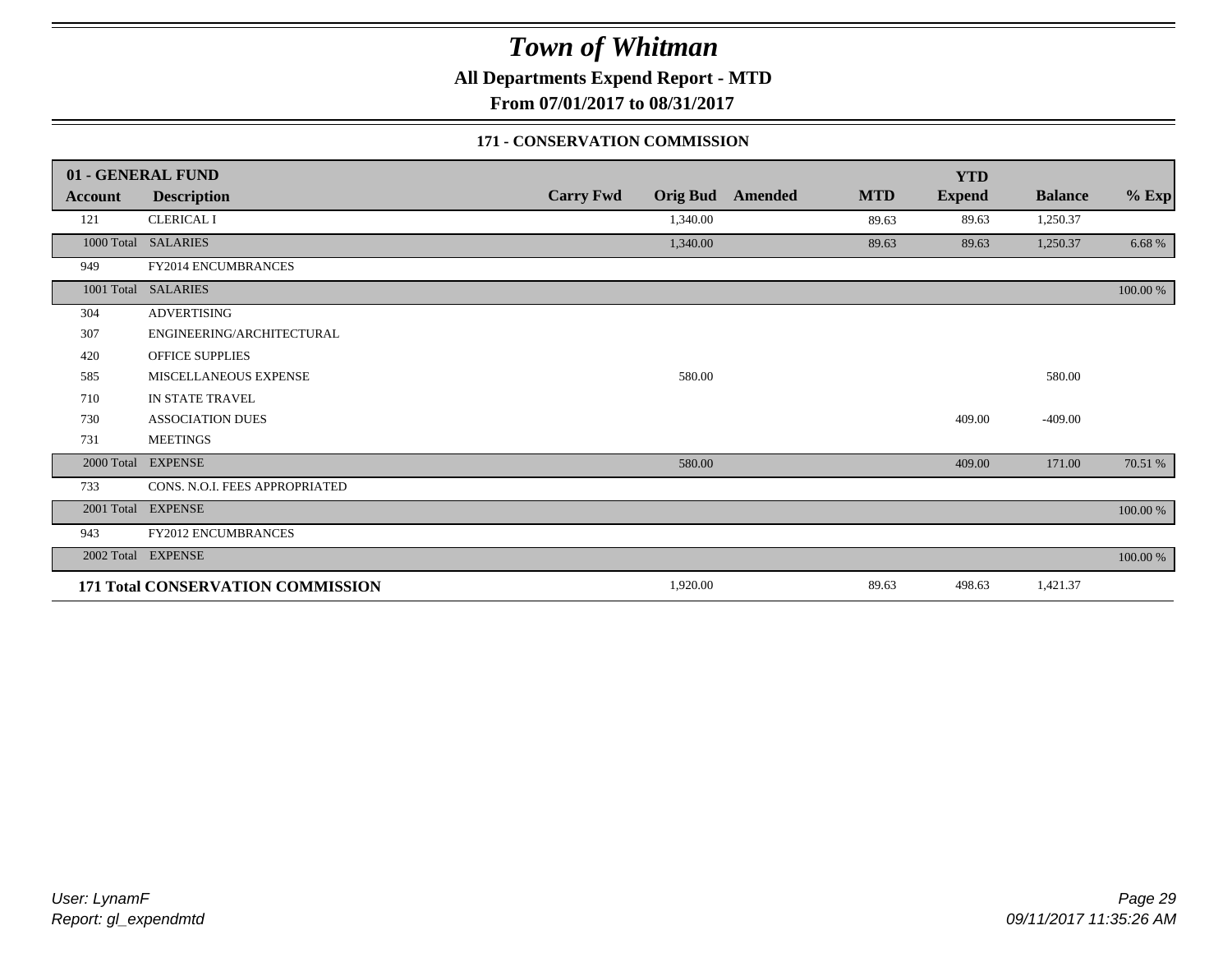### **All Departments Expend Report - MTD**

**From 07/01/2017 to 08/31/2017**

#### **175 - PLANNING BOARD**

|                | 01 - GENERAL FUND               |                                     |                       | <b>YTD</b>    |                |          |
|----------------|---------------------------------|-------------------------------------|-----------------------|---------------|----------------|----------|
| <b>Account</b> | <b>Description</b>              | <b>Carry Fwd</b><br><b>Orig Bud</b> | <b>MTD</b><br>Amended | <b>Expend</b> | <b>Balance</b> | $%$ Exp  |
| 121            | <b>CLERICAL I</b>               | 6,805.00                            | 245.70                | 315.90        | 6,489.10       |          |
| 1000 Total     | <b>SALARIES</b>                 | 6,805.00                            | 245.70                | 315.90        | 6,489.10       | 4.64 %   |
| 939            | <b>FY2015 ENCUMBRANCES</b>      |                                     |                       |               |                |          |
| 1001 Total     | <b>SALARIES</b>                 |                                     |                       |               |                | 100.00 % |
| 304            | <b>ADVERTISING</b>              |                                     |                       |               |                |          |
| 420            | <b>OFFICE SUPPLIES</b>          |                                     |                       |               |                |          |
| 585            | MISCELLANEOUS EXPENSE           | 400.00                              |                       |               | 400.00         |          |
| 730            | <b>ASSOCIATION DUES</b>         |                                     |                       |               |                |          |
| 2000 Total     | <b>EXPENSE</b>                  | 400.00                              |                       |               | 400.00         | 0.00 %   |
| 121            | <b>CLERICAL I</b>               |                                     |                       |               |                |          |
| 852            | A.21STM11/00 TOWN MASTER PLAN   |                                     |                       |               |                |          |
|                | 2001 Total EXPENSE              |                                     |                       |               |                | 100.00 % |
|                | <b>175 Total PLANNING BOARD</b> | 7,205.00                            | 245.70                | 315.90        | 6,889.10       |          |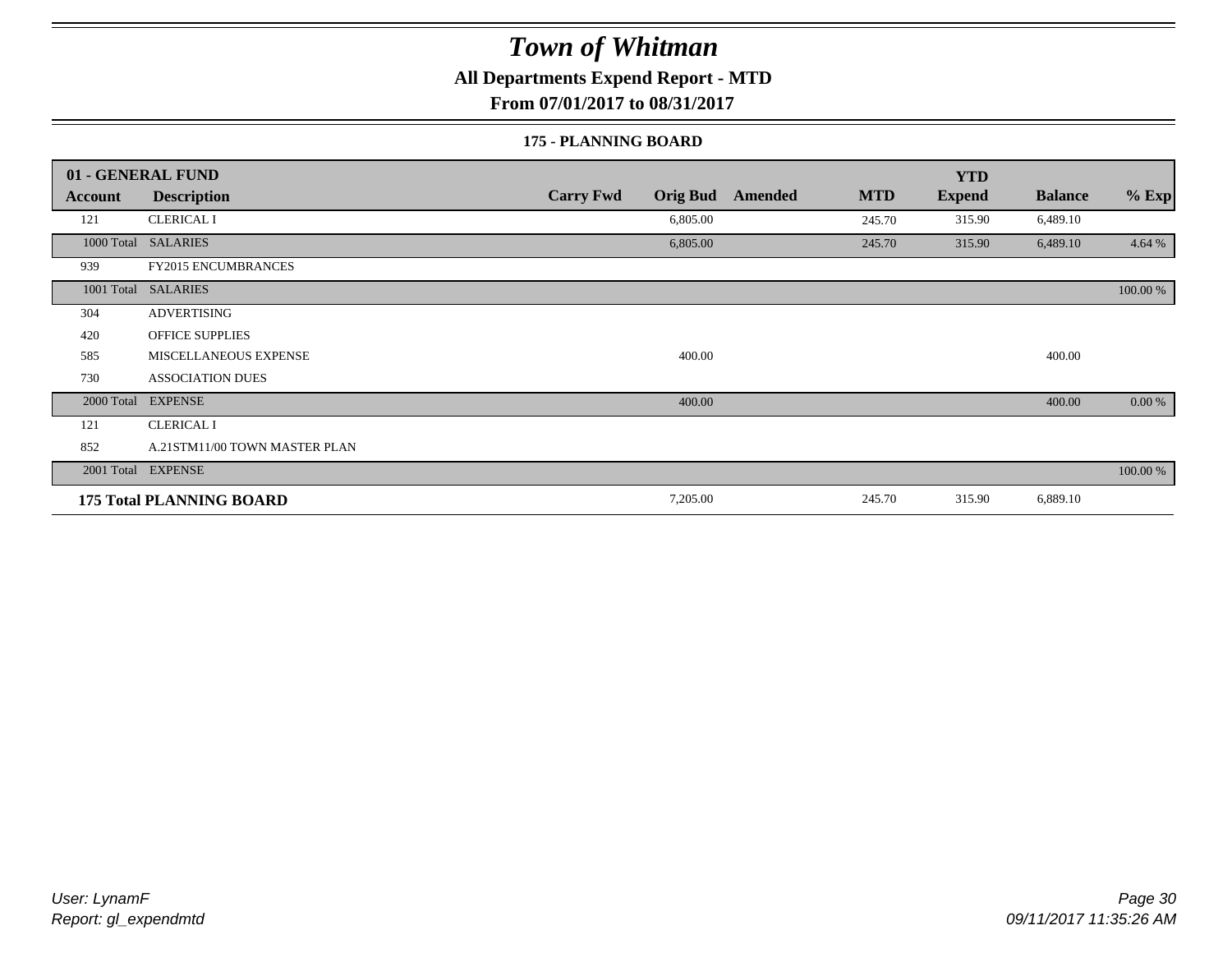**All Departments Expend Report - MTD**

**From 07/01/2017 to 08/31/2017**

### **176 - ZONING BOARD OF APPEALS**

|            | 01 - GENERAL FUND                        |                                     |                              | <b>YTD</b>    |                |          |
|------------|------------------------------------------|-------------------------------------|------------------------------|---------------|----------------|----------|
| Account    | <b>Description</b>                       | <b>Carry Fwd</b><br><b>Orig Bud</b> | <b>MTD</b><br><b>Amended</b> | <b>Expend</b> | <b>Balance</b> | $%$ Exp  |
| 110        | SALARIES-BOARD MEMBERS                   |                                     |                              |               |                |          |
|            | 1000 Total SALARIES                      |                                     |                              |               |                | 100.00 % |
| 121        | <b>CLERICAL I</b>                        | 5,100.00                            | 238.00                       | 510.00        | 4,590.00       |          |
| 1001 Total | <b>SALARIES</b>                          | 5,100.00                            | 238.00                       | 510.00        | 4,590.00       | 10.00 %  |
| 304        | <b>ADVERTISING</b>                       |                                     |                              |               |                |          |
| 420        | <b>OFFICE SUPPLIES</b>                   |                                     |                              |               |                |          |
| 585        | MISCELLANEOUS EXPENSE                    | 500.00                              |                              |               | 500.00         |          |
| 710        | IN STATE TRAVEL                          |                                     |                              |               |                |          |
| 730        | <b>ASSOCIATION DUES</b>                  |                                     |                              |               |                |          |
| 731        | <b>MEETINGS</b>                          |                                     |                              |               |                |          |
| 2000 Total | <b>EXPENSE</b>                           | 500.00                              |                              |               | 500.00         | 0.00 %   |
|            | <b>176 Total ZONING BOARD OF APPEALS</b> | 5,600.00                            | 238.00                       | 510.00        | 5,090.00       |          |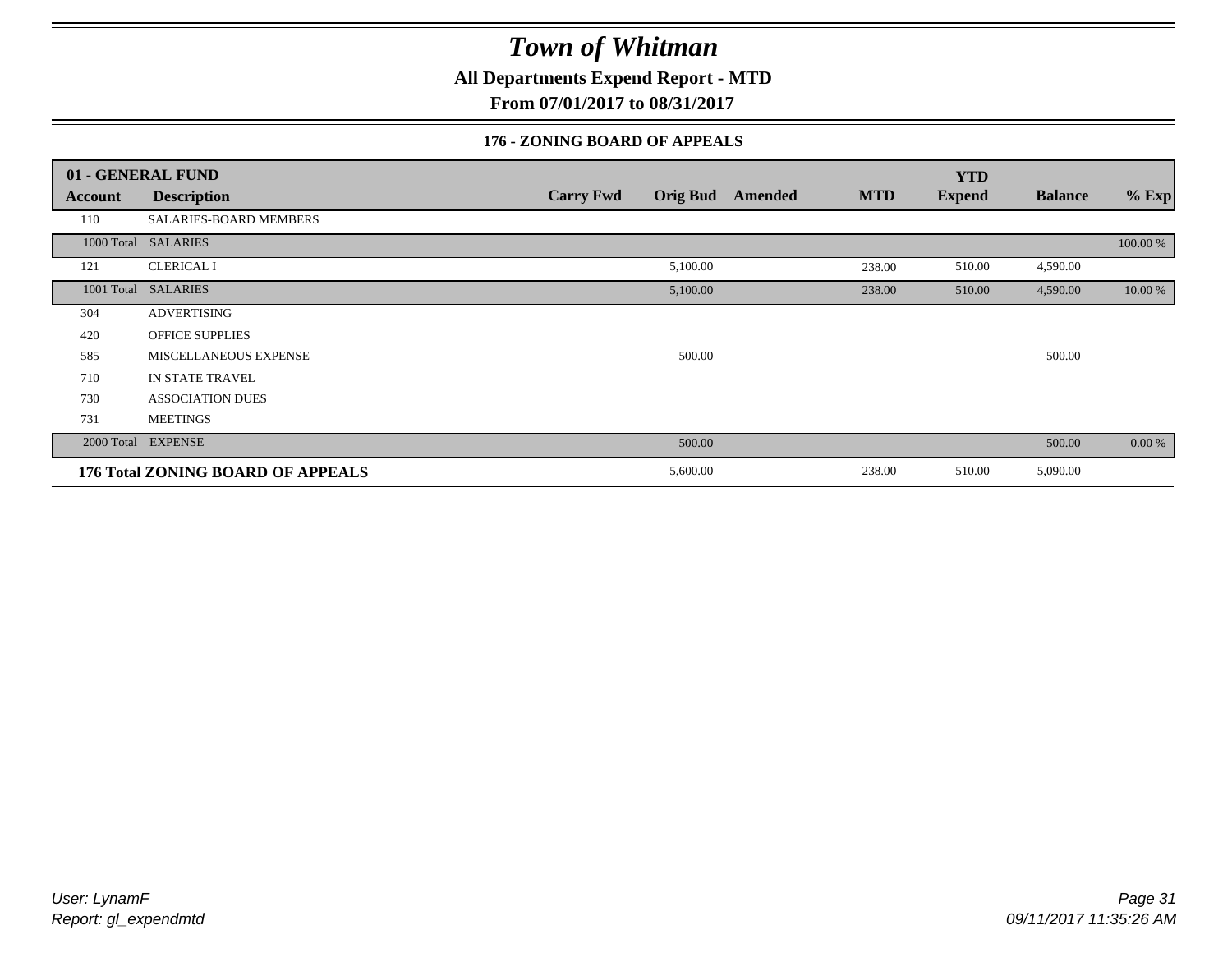**All Departments Expend Report - MTD**

**From 07/01/2017 to 08/31/2017**

#### **189 - AFFIRMATIVE ACTION OFFICER**

|         | 01 - GENERAL FUND                           |                  |                 |         |            | <b>YTD</b>    |                |          |
|---------|---------------------------------------------|------------------|-----------------|---------|------------|---------------|----------------|----------|
| Account | <b>Description</b>                          | <b>Carry Fwd</b> | <b>Orig Bud</b> | Amended | <b>MTD</b> | <b>Expend</b> | <b>Balance</b> | $%$ Exp  |
| 112     | <b>SALARIES</b>                             |                  |                 |         |            |               |                |          |
| 167     | <b>INTERPRETIVE SERVICES</b>                |                  |                 |         |            |               |                |          |
|         | 1000 Total SALARIES                         |                  |                 |         |            |               |                | 100.00 % |
| 167     | <b>INTERPRETIVE SERVICES</b>                |                  | 500.00          |         |            |               | 500.00         |          |
|         | 2000 Total EXPENSE                          |                  | 500.00          |         |            |               | 500.00         | 0.00 %   |
|         | <b>189 Total AFFIRMATIVE ACTION OFFICER</b> |                  | 500.00          |         |            |               | 500.00         |          |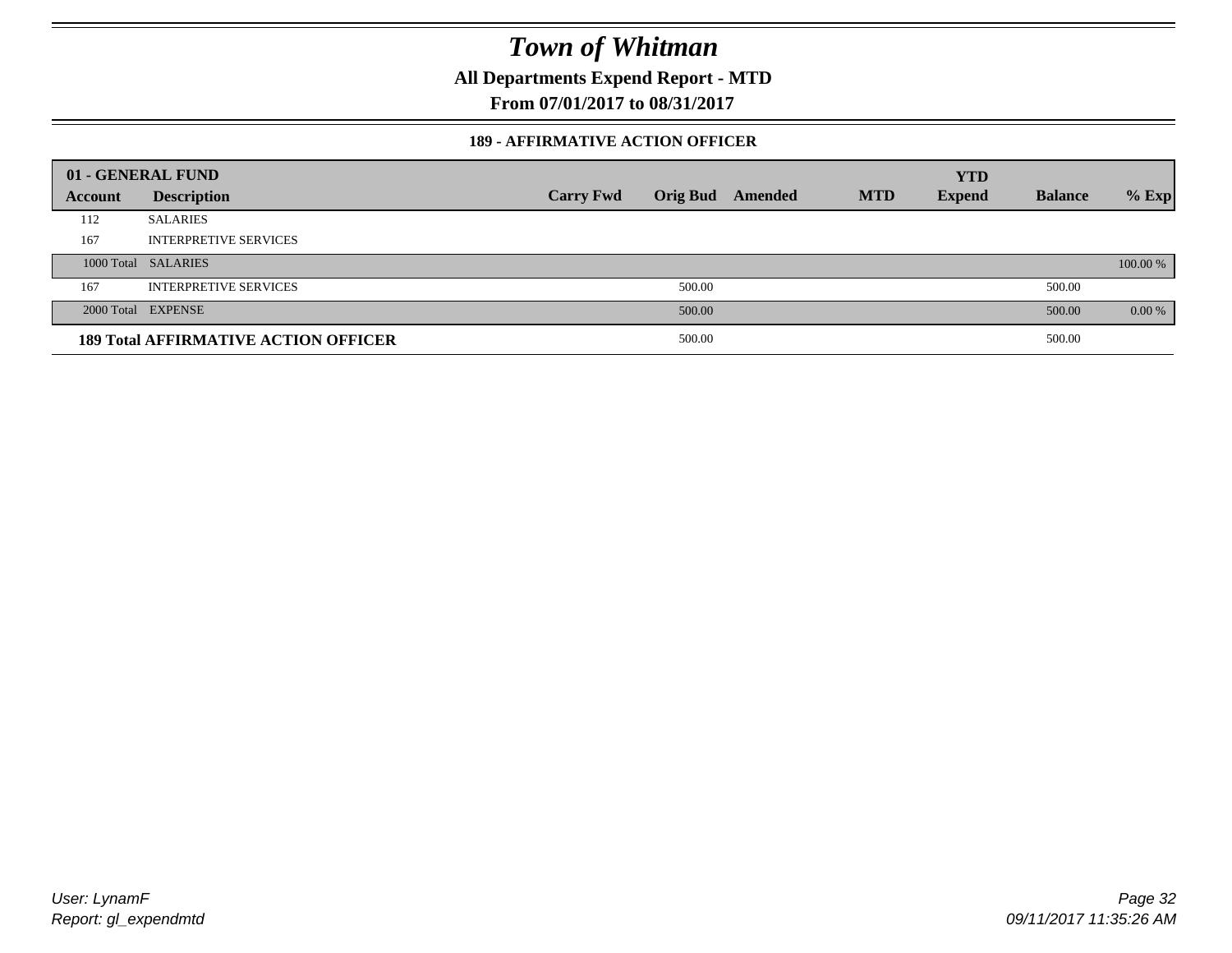**All Departments Expend Report - MTD**

**From 07/01/2017 to 08/31/2017**

### **192 - TOWN HALL MAINTENANCE**

|                | 01 - GENERAL FUND                        |                  |           |                         |            | <b>YTD</b>    |                |          |
|----------------|------------------------------------------|------------------|-----------|-------------------------|------------|---------------|----------------|----------|
| <b>Account</b> | <b>Description</b>                       | <b>Carry Fwd</b> |           | <b>Orig Bud</b> Amended | <b>MTD</b> | <b>Expend</b> | <b>Balance</b> | $%$ Exp  |
| 112            | <b>SALARIES</b>                          |                  | 49,130.00 |                         | 4,724.00   | 7,558.40      | 41,571.60      |          |
| 117            | <b>CUSTODIAL</b>                         |                  |           |                         |            |               |                |          |
|                | 1000 Total SALARIES                      |                  | 49,130.00 |                         | 4,724.00   | 7,558.40      | 41,571.60      | 15.38 %  |
| 120            | <b>SALARIES-PART TIME</b>                |                  | 5,000.00  |                         |            |               | 5,000.00       |          |
| 130            | <b>SALARIES-OVERTIME</b>                 |                  | 4,000.00  |                         | 106.29     | 106.29        | 3,893.71       |          |
| 188            | MAINTENANCE TECHNICIAN                   |                  | 23,300.00 |                         | 2,306.64   | 4,064.08      | 19,235.92      |          |
|                | 1001 Total SALARIES                      |                  | 32,300.00 |                         | 2,412.93   | 4,170.37      | 28,129.63      | 12.91 %  |
| 943            | <b>FY2012 ENCUMBRANCES</b>               |                  |           |                         |            |               |                |          |
|                | 1002 Total SALARIES                      |                  |           |                         |            |               |                | 100.00 % |
| 130            | <b>SALARIES-OVERTIME</b>                 |                  |           |                         |            |               |                |          |
|                | 1003 Total SALARIES                      |                  |           |                         |            |               |                | 100.00 % |
| 210            | <b>ELECTRICITY</b>                       |                  |           |                         | 3,897.74   | 6,343.71      | $-6,343.71$    |          |
| 212            | <b>GAS (NATURAL)</b>                     |                  |           |                         | 96.33      | 200.09        | $-200.09$      |          |
| 214            | OIL (HEATING)                            |                  |           |                         |            |               |                |          |
| 243            | EQUIPMENT MAINTENANCE                    |                  |           |                         |            |               |                |          |
| 340            | <b>TELEPHONE</b>                         |                  |           |                         |            |               |                |          |
| 343            | <b>CELL PHONES</b>                       |                  |           |                         |            | 50.99         | $-50.99$       |          |
| 430            | <b>BUILDING MAINTENANCE &amp; REPAIR</b> |                  |           |                         | 990.00     | 990.00        | $-990.00$      |          |
| 450            | <b>CUSTODIAL SUPPLIES</b>                |                  |           |                         | 708.29     | 935.87        | $-935.87$      |          |
| 481            | <b>GASOLINE</b>                          |                  |           |                         | 20.09      | 20.09         | $-20.09$       |          |
| 585            | MISCELLANEOUS EXPENSE                    |                  | 90,000.00 |                         | 38.61      | 113.61        | 89,886.39      |          |
| 2000 Total     | <b>EXPENSE</b>                           |                  | 90,000.00 |                         | 5,751.06   | 8,654.36      | 81,345.64      | 9.61 %   |
| 221            | <b>CUSTODIAL SERVICES</b>                |                  | 45,320.00 |                         | 6,268.93   | 6,419.51      | 38,900.49      |          |
| 239            | ELEVATOR MAINTENANCE                     |                  | 7,000.00  |                         | 800.00     | 1,000.00      | 6,000.00       |          |
|                | 2001 Total EXPENSE                       |                  | 52,320.00 |                         | 7,068.93   | 7,419.51      | 44,900.49      | 14.18%   |
| 948            | <b>FY07 ENCUMBRANCES</b>                 |                  |           |                         |            |               |                |          |
| 949            | <b>FY2014 ENCUMBRANCES</b>               |                  |           |                         |            |               |                |          |
| 941            | FY 2017 ENCUMBRANCES                     | 9.50             |           |                         |            | 9.50          |                |          |
| 939            | FY2015 ENCUMBRANCES                      |                  |           |                         |            |               |                |          |
| 940            | FY2016 ENCUMBRANCES                      |                  |           |                         |            |               |                |          |
|                |                                          |                  |           |                         |            |               |                |          |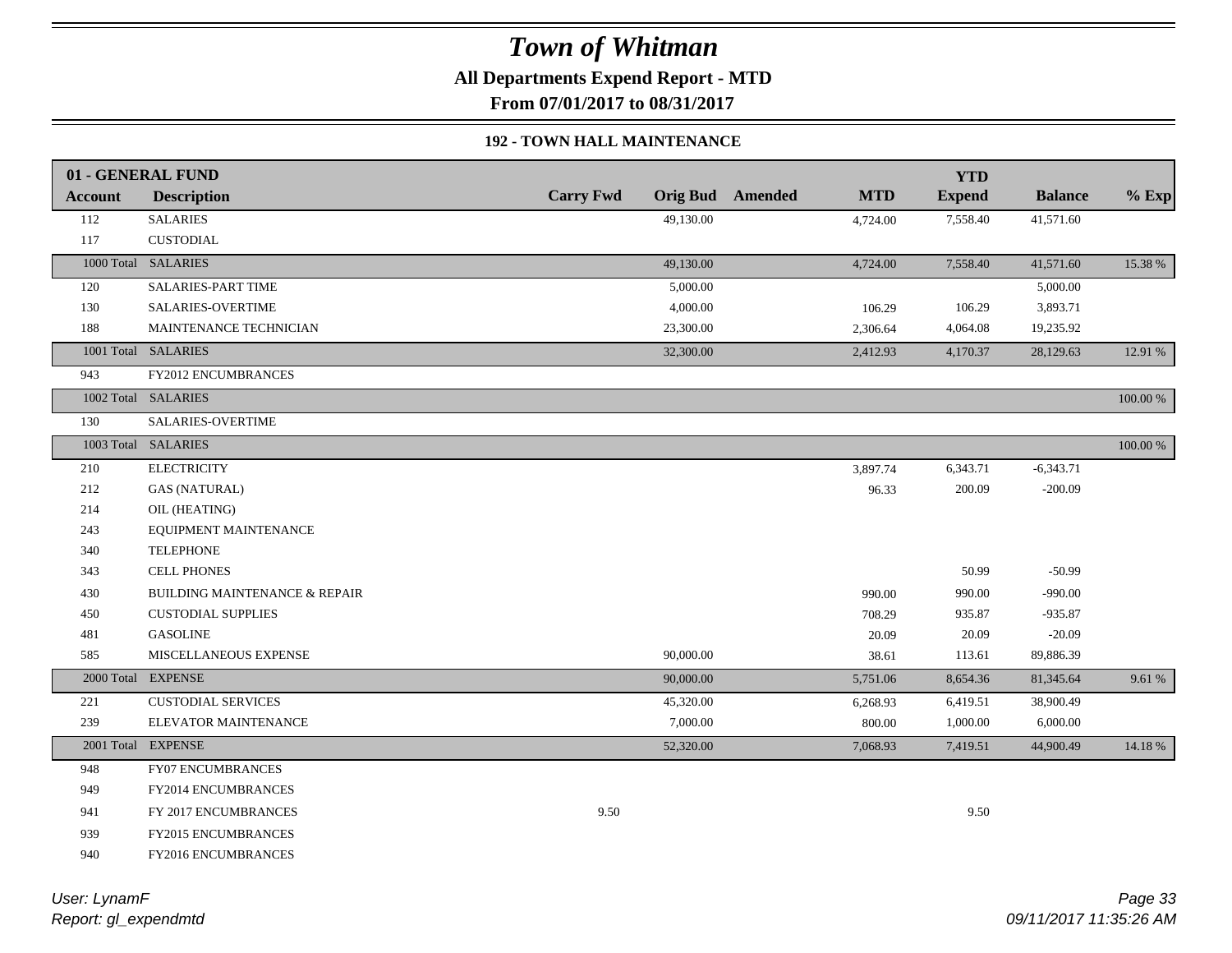**All Departments Expend Report - MTD**

**From 07/01/2017 to 08/31/2017**

#### **192 - TOWN HALL MAINTENANCE**

|                | 01 - GENERAL FUND                                   |                  |            |                         |            | <b>YTD</b>    |                |            |
|----------------|-----------------------------------------------------|------------------|------------|-------------------------|------------|---------------|----------------|------------|
| <b>Account</b> | <b>Description</b>                                  | <b>Carry Fwd</b> |            | <b>Orig Bud</b> Amended | <b>MTD</b> | <b>Expend</b> | <b>Balance</b> | $%$ Exp    |
| 943            | <b>FY2012 ENCUMBRANCES</b>                          |                  |            |                         |            |               |                |            |
|                | 2002 Total EXPENSE                                  | 9.50             |            |                         |            | 9.50          |                | 100.00 %   |
| 999            |                                                     |                  |            |                         |            |               |                |            |
|                | 4400 Total A.41ATM 5/05T.HALL BRICK REPOI           |                  |            |                         |            |               |                | 100.00 %   |
| 999            |                                                     |                  | 18,000.00  |                         |            |               | 18,000.00      |            |
|                | 4415 Total A.15ATM5/17REPLACE T.HALL FIRE PANEL     |                  | 18,000.00  |                         |            |               | 18,000.00      | $0.00\ \%$ |
| 999            |                                                     |                  |            |                         |            |               |                |            |
|                | 4417 Total A.6STM9/15/03PAVE T.H.PKG.LOT            |                  |            |                         |            |               |                | 100.00 %   |
| 999            |                                                     |                  |            |                         |            |               |                |            |
| 999            |                                                     |                  |            |                         |            |               |                |            |
|                | 4418 Total A.37B ATM5/03REPLACE T.H.DOOR            |                  |            |                         |            |               |                | 100.00 %   |
| 999            |                                                     |                  |            |                         |            |               |                |            |
|                | 4420 Total A.2STM 5/6/02REPLACE T/H DOORS           |                  |            |                         |            |               |                | 100.00 %   |
| 999            |                                                     |                  |            |                         |            |               |                |            |
|                | 4435 Total A27A ATM5/16TN.KEN.-REP.FLR.INST.FENC    |                  |            |                         |            |               |                | 100.00 %   |
| 999            |                                                     |                  |            |                         |            |               |                |            |
|                | 4462 Total A.32ATM5/5/13 Pur/Install T.H. Generator |                  |            |                         |            |               |                | 100.00 %   |
| 999            |                                                     |                  |            |                         |            |               |                |            |
|                | 4464 Total A.9 STM 5/14 REWIRE TOWN KENNEL          |                  |            |                         |            |               |                | 100.00 %   |
| 999            |                                                     |                  |            |                         |            |               |                |            |
|                | 4468 Total A.28 PUR.DOCMT.STOR.SYS-TN.HALL          |                  |            |                         |            |               |                | 100.00 %   |
| 999            |                                                     |                  |            |                         |            |               |                |            |
|                | 4553 Total A.16 STM 5/05 RE-KEY ACCESS TO           |                  |            |                         |            |               |                | 100.00 %   |
|                | <b>192 Total TOWN HALL MAINTENANCE</b>              | 9.50             | 241,750.00 |                         | 19,956.92  | 27,812.14     | 213,947.36     |            |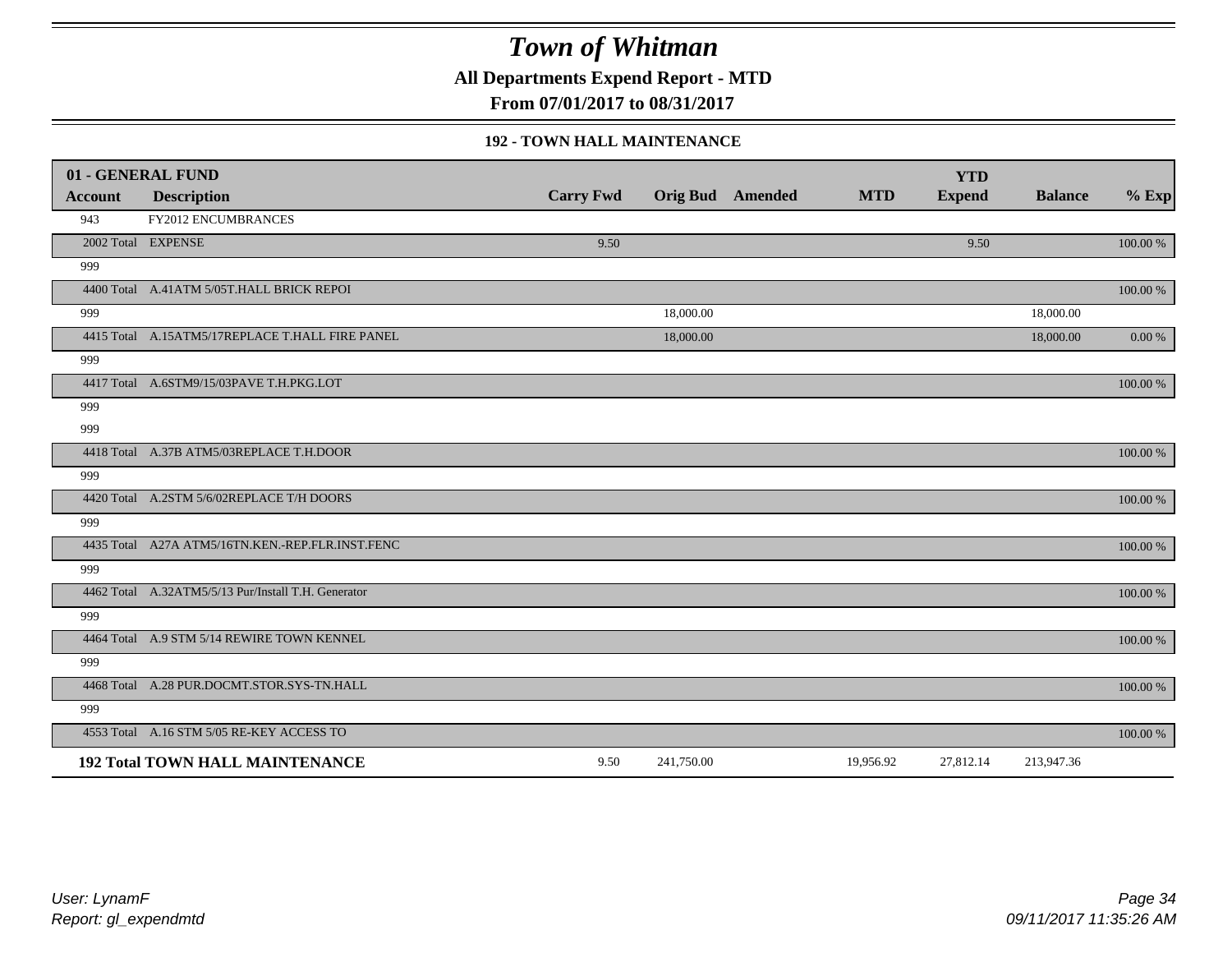**All Departments Expend Report - MTD**

**From 07/01/2017 to 08/31/2017**

#### **193 - FACILITIES MANAGER**

|         | 01 - GENERAL FUND                   |                  |                 |         |            | YTD           |                |         |
|---------|-------------------------------------|------------------|-----------------|---------|------------|---------------|----------------|---------|
| Account | <b>Description</b>                  | <b>Carry Fwd</b> | <b>Orig Bud</b> | Amended | <b>MTD</b> | <b>Expend</b> | <b>Balance</b> | $%$ Exp |
| 137     | <b>FACILITIES MANAGER</b>           |                  | 13,422.00       |         | 1,290.60   | 2,064.96      | 11,357.04      |         |
|         | 1000 Total SALARIES                 |                  | 13,422.00       |         | 1.290.60   | 2.064.96      | 11.357.04      | 15.38 % |
|         | <b>193 Total FACILITIES MANAGER</b> |                  | 13,422.00       |         | 1,290.60   | 2,064.96      | 11,357.04      |         |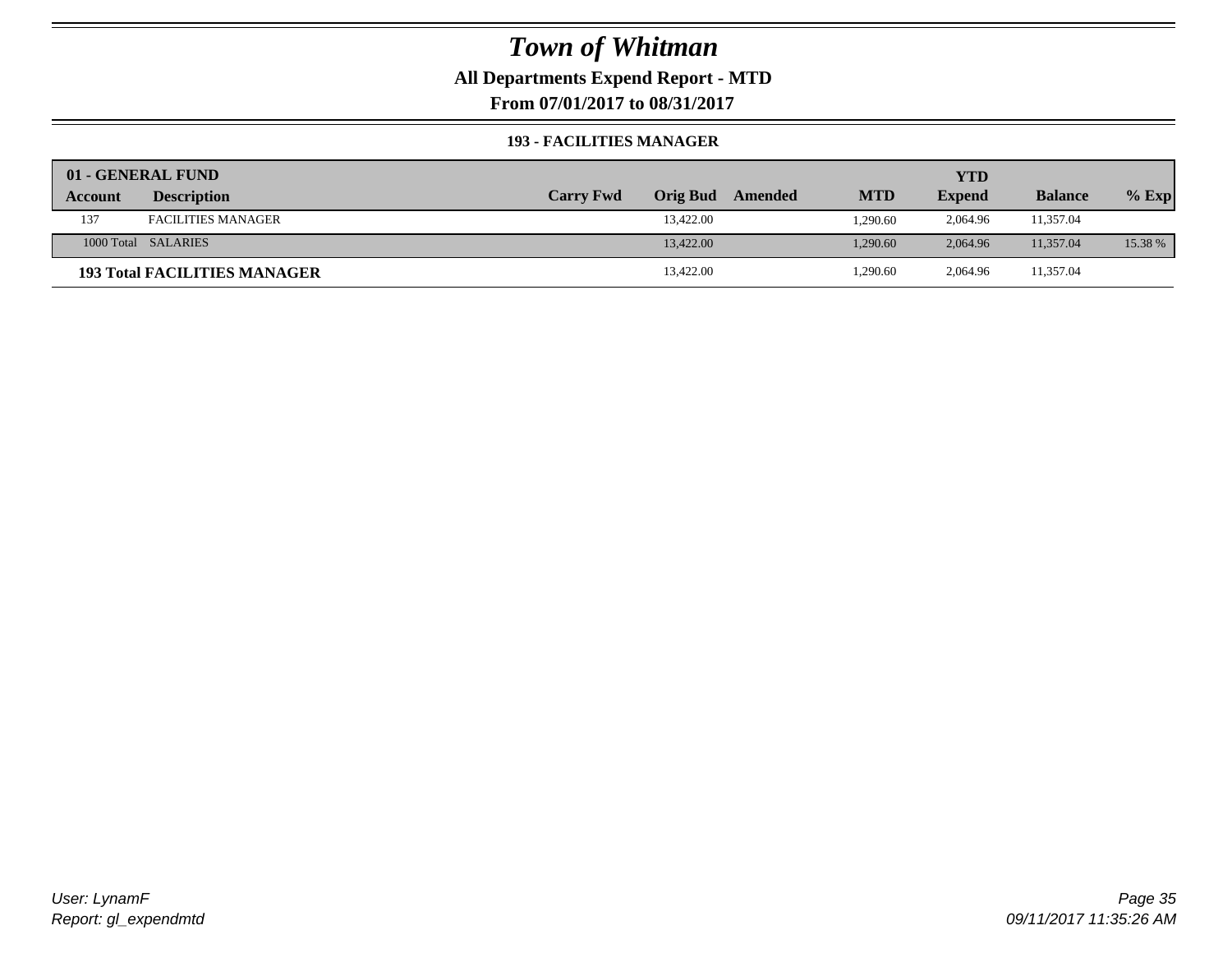### **All Departments Expend Report - MTD**

#### **From 07/01/2017 to 08/31/2017**

#### **195 - TOWN REPORTS**

|         | 01 - GENERAL FUND             |                  |          |                         |            | <b>YTD</b>    |                |          |
|---------|-------------------------------|------------------|----------|-------------------------|------------|---------------|----------------|----------|
| Account | <b>Description</b>            | <b>Carry Fwd</b> |          | <b>Orig Bud</b> Amended | <b>MTD</b> | <b>Expend</b> | <b>Balance</b> | $%$ Exp  |
| 252     | <b>SERVICES</b>               |                  |          |                         |            |               |                |          |
| 342     | PRINTING                      |                  | 7,000.00 |                         |            |               | 7,000.00       |          |
|         | 2000 Total EXPENSE            |                  | 7,000.00 |                         |            |               | 7,000.00       | $0.00\%$ |
| 945     | <b>FY2013 ENCUMBRANCES</b>    |                  |          |                         |            |               |                |          |
| 958     | <b>FY2005 ENCUMBRANCES</b>    |                  |          |                         |            |               |                |          |
|         | 2001 Total EXPENSE            |                  |          |                         |            |               |                | 100.00 % |
|         | <b>195 Total TOWN REPORTS</b> |                  | 7,000.00 |                         |            |               | 7,000.00       |          |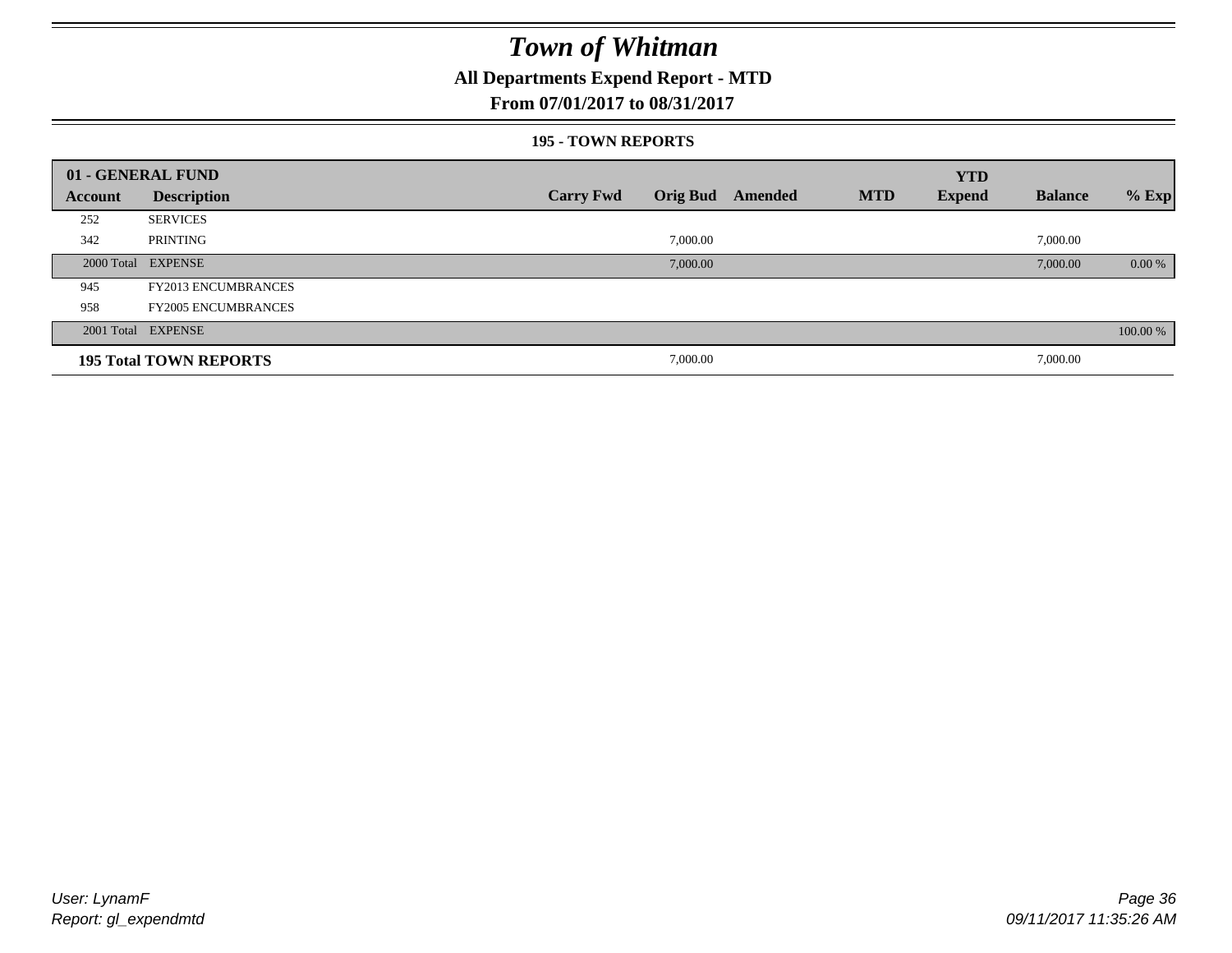### **All Departments Expend Report - MTD**

**From 07/01/2017 to 08/31/2017**

### **196 - MAILING & DUPLICATING**

|            | 01 - GENERAL FUND                          |                                     |         |            | <b>YTD</b>    |                |          |
|------------|--------------------------------------------|-------------------------------------|---------|------------|---------------|----------------|----------|
| Account    | <b>Description</b>                         | <b>Carry Fwd</b><br><b>Orig Bud</b> | Amended | <b>MTD</b> | <b>Expend</b> | <b>Balance</b> | $%$ Exp  |
| 277        | POSTAGE METER RENTAL                       |                                     |         |            |               |                |          |
| 279        | MAILING EQUIPMENT MAINTENANCE              | 4,200.00                            |         | 971.49     | 971.49        | 3,228.51       |          |
| 344        | <b>POSTAGE</b>                             | 39,000.00                           |         | 10,240.54  | 10,240.54     | 28,759.46      |          |
| 585        | MISCELLANEOUS EXPENSE                      |                                     |         | 243.33     | 468.33        | $-468.33$      |          |
|            | 2000 Total EXPENSE                         | 43,200.00                           |         | 11,455.36  | 11,680.36     | 31,519.64      | 27.03 %  |
| 278        | LEASE/PUR.MAINT.POSTAL METER               |                                     |         |            |               |                |          |
|            | 2001 Total EXPENSE                         |                                     |         |            |               |                | 100.00 % |
| 275        | PHOTOCOPIER MAINTENANCE                    |                                     |         | 2,355.00   | 2,355.00      | $-2,355.00$    |          |
| 421        | <b>DUPLICATING SUPPLIES</b>                | 9,000.00                            |         | 553.96     | 553.96        | 8,446.04       |          |
| 2002 Total | <b>EXPENSE</b>                             | 9,000.00                            |         | 2,908.96   | 2,908.96      | 6,091.04       | 32.32 %  |
| 940        | <b>FY2016 ENCUMBRANCES</b>                 |                                     |         |            |               |                |          |
| 941        | FY 2017 ENCUMBRANCES                       |                                     |         |            |               |                |          |
|            | 2003 Total EXPENSE                         |                                     |         |            |               |                | 100.00 % |
| 999        |                                            |                                     |         |            |               |                |          |
| 4401 Total | A.34 ATM 5/06 PUR.MAILING MACH             |                                     |         |            |               |                | 100.00 % |
|            | <b>196 Total MAILING &amp; DUPLICATING</b> | 52,200.00                           |         | 14,364.32  | 14,589.32     | 37,610.68      |          |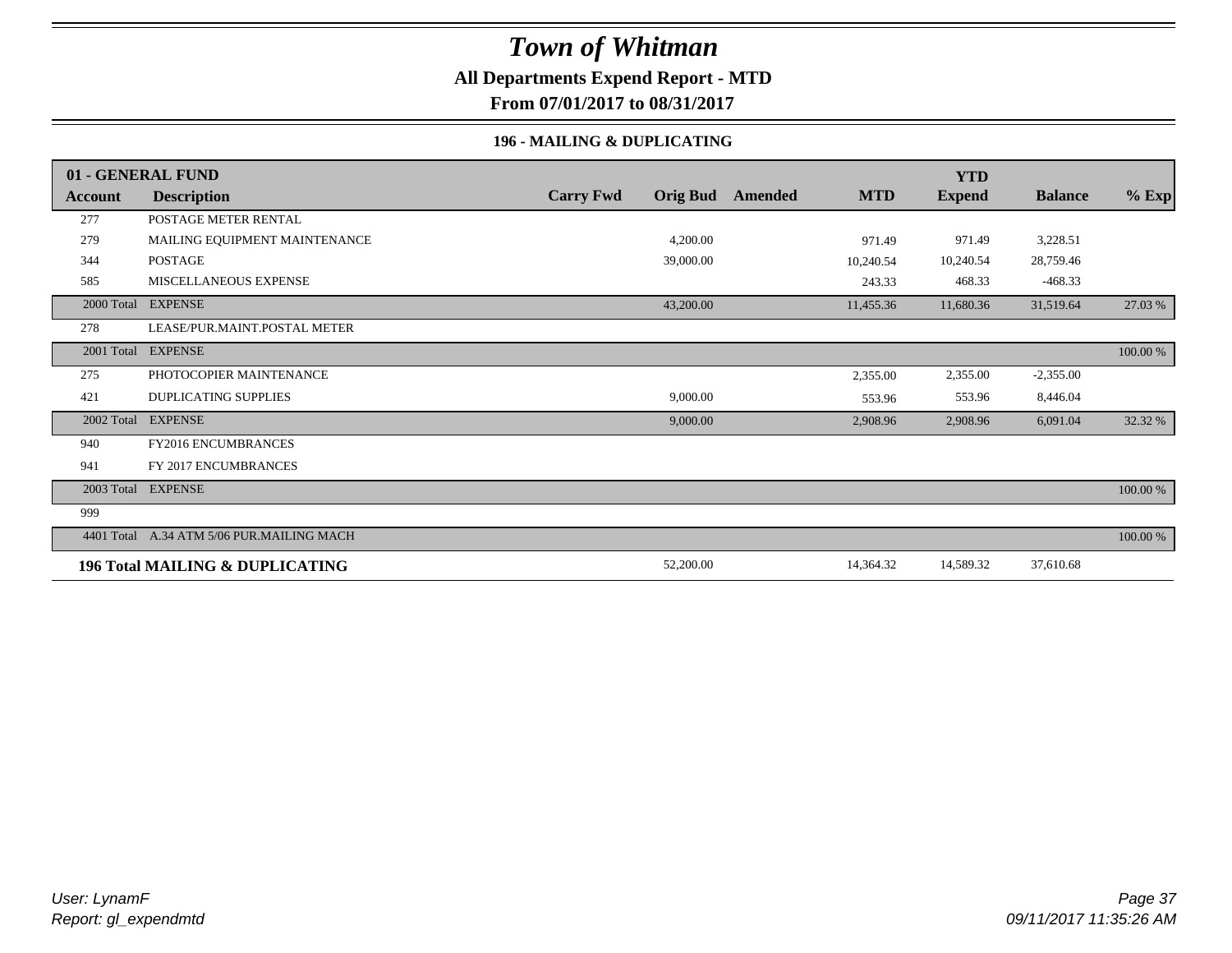**All Departments Expend Report - MTD**

**From 07/01/2017 to 08/31/2017**

#### **197 - CENTRAL TELEPHONE SYSTEM**

|                | 01 - GENERAL FUND                                |                  |                 |                |            | <b>YTD</b>    |                |             |
|----------------|--------------------------------------------------|------------------|-----------------|----------------|------------|---------------|----------------|-------------|
| <b>Account</b> | <b>Description</b>                               | <b>Carry Fwd</b> | <b>Orig Bud</b> | <b>Amended</b> | <b>MTD</b> | <b>Expend</b> | <b>Balance</b> | $%$ Exp     |
| 340            | <b>TELEPHONE</b>                                 |                  | 36,000.00       |                | 5,544.94   | 10,271.95     | 25,728.05      |             |
| 343            | <b>CELL PHONES</b>                               |                  |                 |                | 99.98      | 190.98        | $-190.98$      |             |
| 2000 Total     | <b>EXPENSE</b>                                   |                  | 36,000.00       |                | 5,644.92   | 10,462.93     | 25,537.07      | 29.06 %     |
| 340            | <b>TELEPHONE</b>                                 |                  |                 |                |            |               |                |             |
| 939            | FY2015 ENCUMBRANCES                              |                  |                 |                |            |               |                |             |
| 946            | FY2010 ENCUMBRANCES                              |                  |                 |                |            |               |                |             |
|                | 2001 Total EXPENSE                               |                  |                 |                |            |               |                | 100.00 %    |
| 939            | <b>FY2015 ENCUMBRANCES</b>                       |                  |                 |                |            |               |                |             |
| 940            | <b>FY2016 ENCUMBRANCES</b>                       |                  |                 |                |            |               |                |             |
| 943            | FY2012 ENCUMBRANCES                              |                  |                 |                |            |               |                |             |
| 945            | FY2013 ENCUMBRANCES                              |                  |                 |                |            |               |                |             |
| 948            | <b>FY07 ENCUMBRANCES</b>                         |                  |                 |                |            |               |                |             |
| 949            | FY2014 ENCUMBRANCES                              |                  |                 |                |            |               |                |             |
| 953            | <b>FY2009 ENCUMBRANCES</b>                       |                  |                 |                |            |               |                |             |
| 959            | FY2006 ENCUMBRANCES                              |                  |                 |                |            |               |                |             |
| 941            | FY 2017 ENCUMBRANCES                             |                  |                 |                |            |               |                |             |
| 2002 Total     | <b>EXPENSE</b>                                   |                  |                 |                |            |               |                | $100.00~\%$ |
| 999            |                                                  |                  |                 |                |            |               |                |             |
|                | 4402 Total A.16ATM5/16 PUR. WIRELESS NTWK CNTRLR |                  |                 |                |            |               |                | 100.00 %    |
|                | <b>197 Total CENTRAL TELEPHONE SYSTEM</b>        |                  | 36,000.00       |                | 5,644.92   | 10,462.93     | 25,537.07      |             |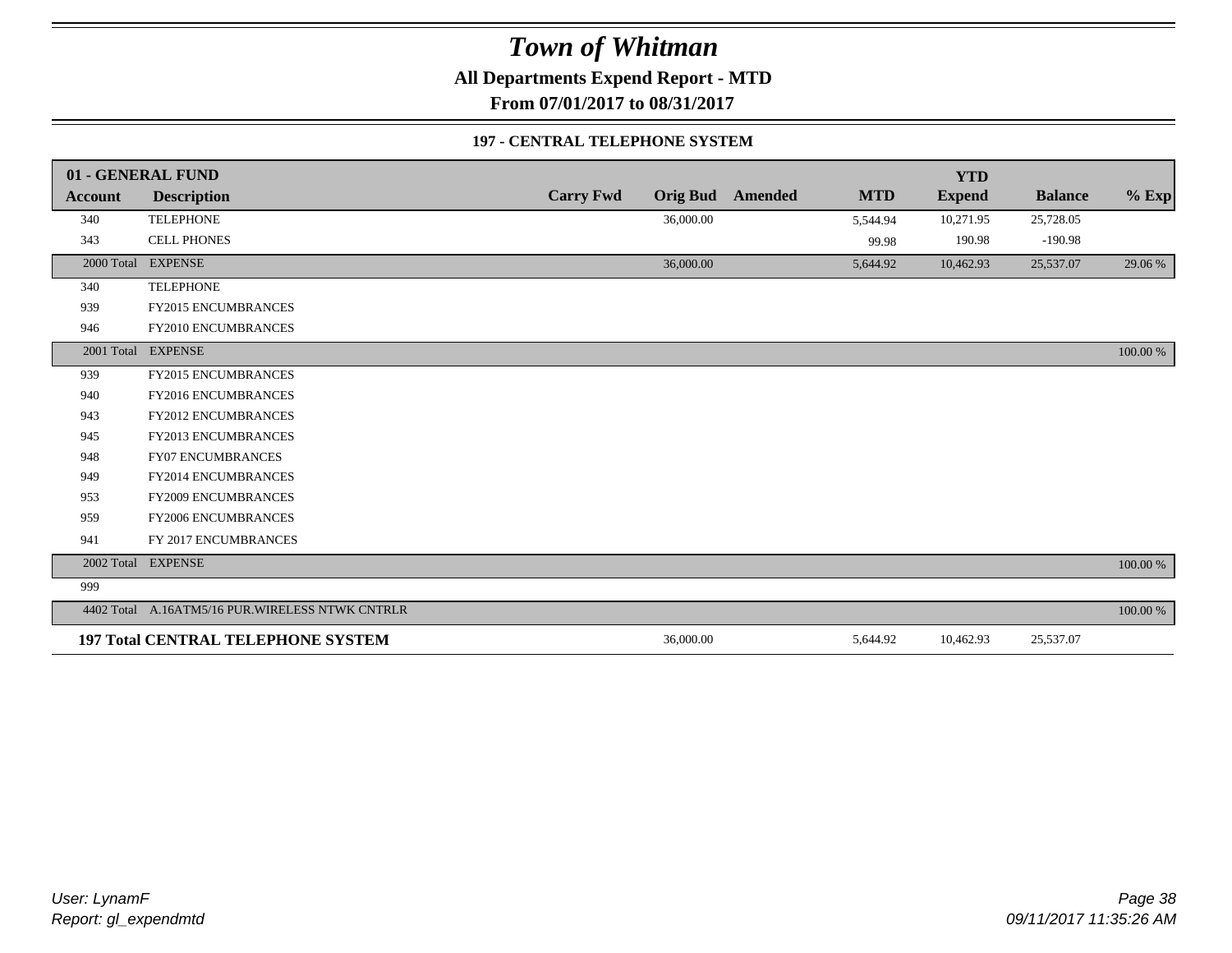**All Departments Expend Report - MTD**

### **From 07/01/2017 to 08/31/2017**

#### **199 - FAIR HOUSING COMMITTEE**

|         | 01 - GENERAL FUND                       |                  |                         |            | <b>YTD</b>    |                |          |
|---------|-----------------------------------------|------------------|-------------------------|------------|---------------|----------------|----------|
| Account | <b>Description</b>                      | <b>Carry Fwd</b> | <b>Orig Bud</b> Amended | <b>MTD</b> | <b>Expend</b> | <b>Balance</b> | $%$ Exp  |
| 111     | <b>SALARIES-ADMINSTRATIVE</b>           |                  |                         |            |               |                |          |
|         | 1000 Total SALARIES                     |                  |                         |            |               |                | 100.00 % |
| 121     | <b>CLERICAL I</b>                       |                  |                         |            |               |                |          |
|         | 1001 Total SALARIES                     |                  |                         |            |               |                | 100.00 % |
| 420     | <b>OFFICE SUPPLIES</b>                  |                  |                         |            |               |                |          |
| 585     | MISCELLANEOUS EXPENSE                   |                  |                         |            |               |                |          |
|         | 2000 Total EXPENSE                      |                  |                         |            |               |                | 100.00 % |
|         | <b>199 Total FAIR HOUSING COMMITTEE</b> |                  |                         |            |               |                |          |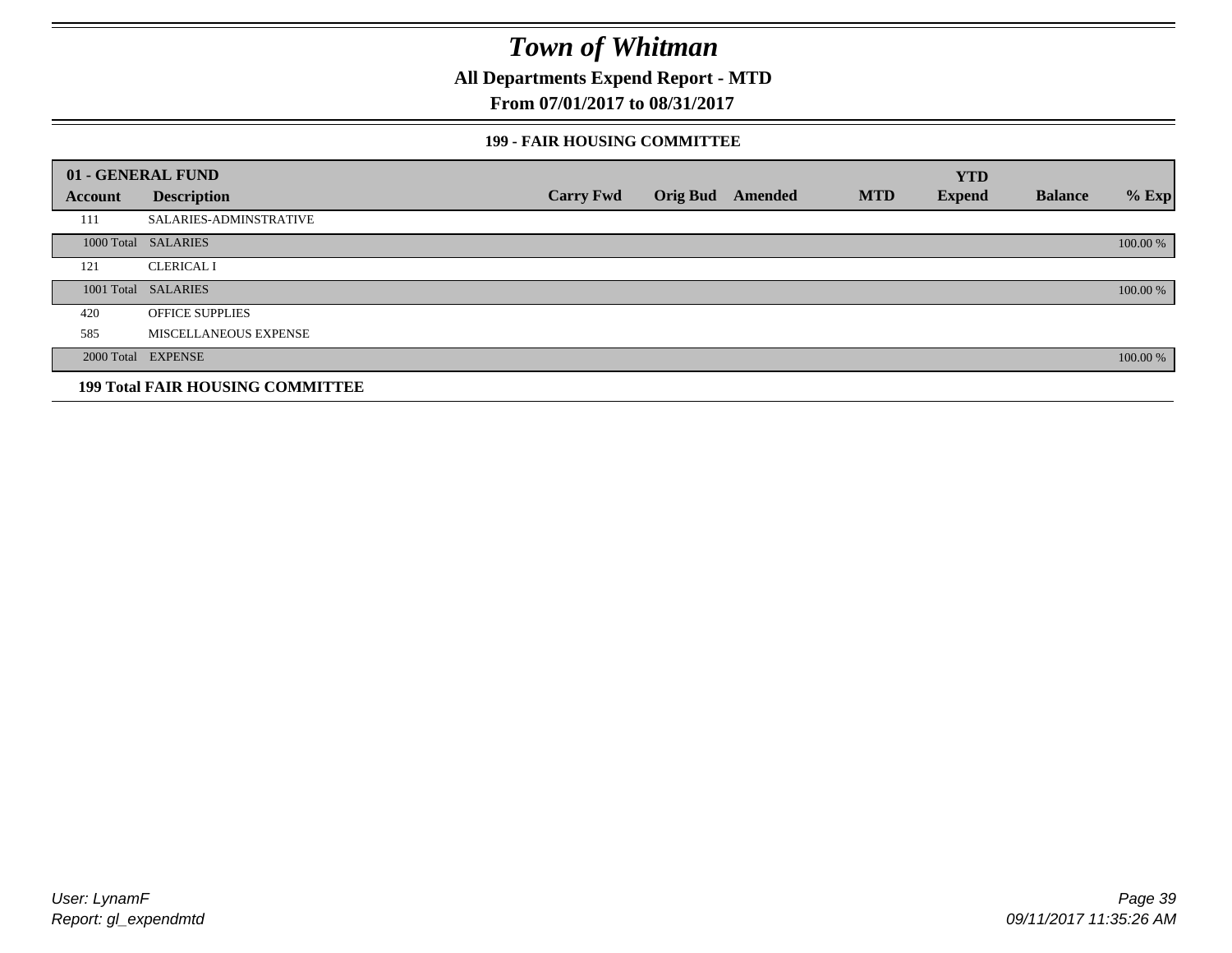## **All Departments Expend Report - MTD**

### **From 07/01/2017 to 08/31/2017**

|                | 01 - GENERAL FUND                |                  |                 |         |            | <b>YTD</b>    |                |             |
|----------------|----------------------------------|------------------|-----------------|---------|------------|---------------|----------------|-------------|
| <b>Account</b> | <b>Description</b>               | <b>Carry Fwd</b> | <b>Orig Bud</b> | Amended | <b>MTD</b> | <b>Expend</b> | <b>Balance</b> | $%$ Exp     |
| 111            | SALARIES-ADMINSTRATIVE           |                  | 169,958.00      |         | 16,297.35  | 26,541.40     | 143,416.60     |             |
| 282            | DEPUTY CHIEF-SALARY              |                  | 133,551.00      |         | 12,806.25  | 20,855.89     | 112,695.11     |             |
|                | 1000 Total SALARIES              |                  | 303,509.00      |         | 29,103.60  | 47,397.29     | 256,111.71     | 15.61 %     |
| 112            | <b>SALARIES</b>                  |                  | 2,441,276.00    |         | 144,152.50 | 234,712.78    | 2,206,563.22   |             |
| 130            | SALARIES-OVERTIME                |                  |                 |         | 47,399.16  | 78,222.39     | $-78,222.39$   |             |
| 132            | <b>SALARIES-RESERVE SERVICES</b> |                  |                 |         |            |               |                |             |
| 134            | <b>SALARIES-DPW COVERAGE</b>     |                  |                 |         |            |               |                |             |
| 135            | <b>SALARIES-COURT TIME</b>       |                  |                 |         | 3,751.40   | 5,388.09      | $-5,388.09$    |             |
| 143            | SALARIES-COLLEGE INCENTIVE       |                  |                 |         | 19,447.49  | 32,549.28     | $-32,549.28$   |             |
| 145            | SALARIES-HOLIDAY                 |                  |                 |         |            |               |                |             |
| 146            | SALARIES-LONGEVITY               |                  |                 |         |            |               |                |             |
| 147            | SALARIES-SHIFT DIFFERENTIAL      |                  |                 |         | 8,360.28   | 12,859.37     | $-12,859.37$   |             |
| 148            | SERVICE TRAINING                 |                  |                 |         | 4,236.88   | 5,661.48      | $-5,661.48$    |             |
| 149            | SERVICE TRAINING-COLLEGE INCEN   |                  |                 |         |            |               |                |             |
| 188            | MAINTENANCE TECHNICIAN           |                  |                 |         |            |               |                |             |
|                | 1001 Total SALARIES              |                  | 2,441,276.00    |         | 227,347.71 | 369,393.39    | 2,071,882.61   | 15.13 %     |
| 130            | SALARIES-OVERTIME                |                  |                 |         |            |               |                |             |
|                | 1002 Total SALARIES              |                  |                 |         |            |               |                | 100.00 %    |
| 132            | SALARIES-RESERVE SERVICES        |                  |                 |         |            |               |                |             |
|                | 1003 Total SALARIES              |                  |                 |         |            |               |                | $100.00~\%$ |
| 134            | SALARIES-DPW COVERAGE            |                  |                 |         |            |               |                |             |
|                | 1004 Total SALARIES              |                  |                 |         |            |               |                | 100.00 %    |
| 135            | SALARIES-COURT TIME              |                  |                 |         |            |               |                |             |
|                | 1005 Total SALARIES              |                  |                 |         |            |               |                | 100.00 %    |
| 140            | SALARIES-CHIEF-COLLEGE INCENT.   |                  |                 |         |            |               |                |             |
| 284            | DEPUTY CHIEF-COLLEGE INCENTIVE   |                  |                 |         |            |               |                |             |
|                | 1006 Total SALARIES              |                  |                 |         |            |               |                | 100.00 %    |
| 141            | SALARIES-CHIEF-HOLIDAY           |                  |                 |         |            |               |                |             |
| 283            | DEPUTY CHIEF-HOLIDAY PAY         |                  |                 |         |            |               |                |             |
|                | 1007 Total SALARIES              |                  |                 |         |            |               |                | 100.00 %    |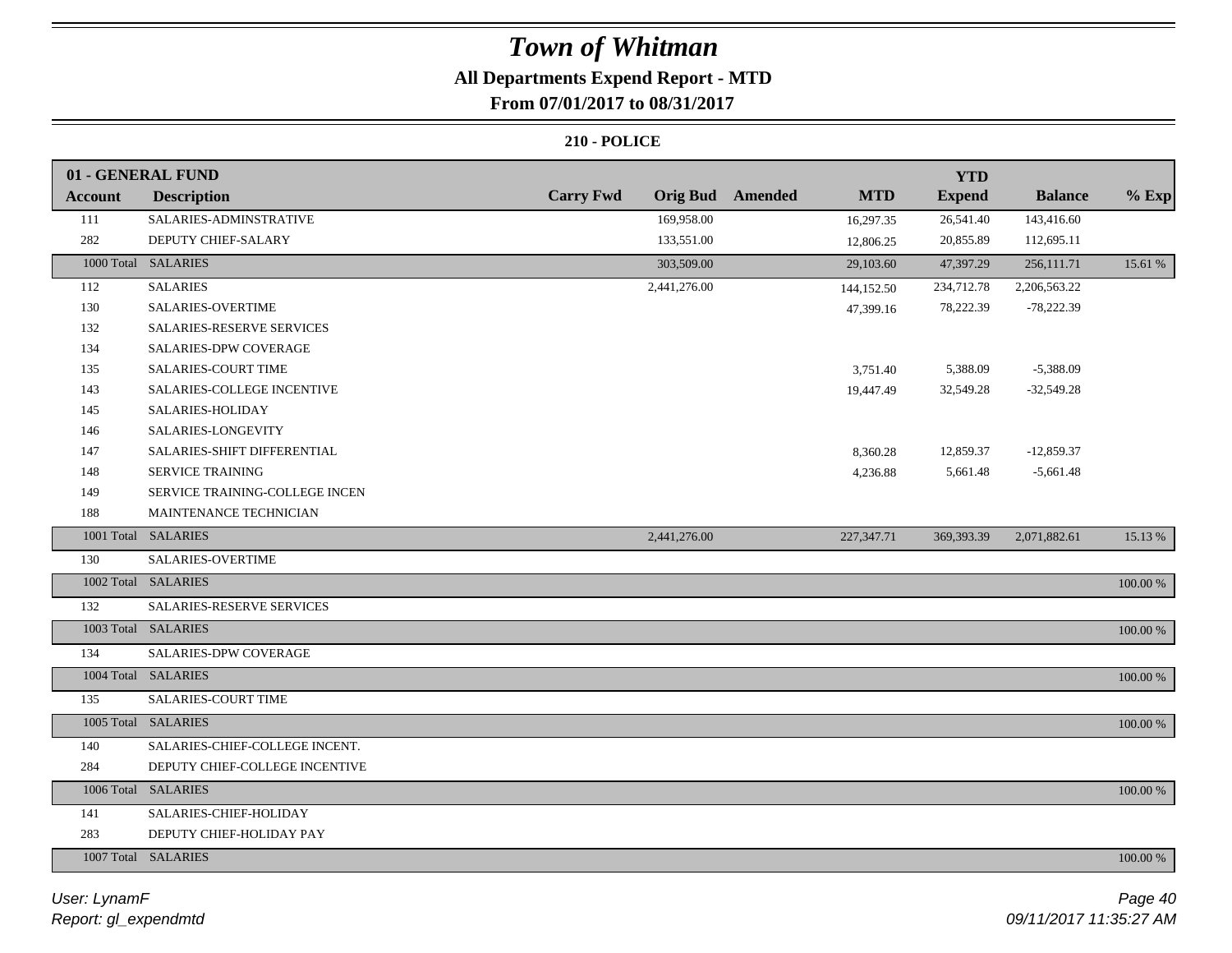## **All Departments Expend Report - MTD**

### **From 07/01/2017 to 08/31/2017**

|                | 01 - GENERAL FUND              |                  |           |                         |            | <b>YTD</b>    |                |          |
|----------------|--------------------------------|------------------|-----------|-------------------------|------------|---------------|----------------|----------|
| <b>Account</b> | <b>Description</b>             | <b>Carry Fwd</b> |           | <b>Orig Bud</b> Amended | <b>MTD</b> | <b>Expend</b> | <b>Balance</b> | $%$ Exp  |
| 143            | SALARIES-COLLEGE INCENTIVE     |                  |           |                         |            |               |                |          |
|                | 1008 Total SALARIES            |                  |           |                         |            |               |                | 100.00 % |
| 145            | SALARIES-HOLIDAY               |                  |           |                         |            |               |                |          |
|                | 1009 Total SALARIES            |                  |           |                         |            |               |                | 100.00 % |
| 146            | SALARIES-LONGEVITY             |                  |           |                         |            |               |                |          |
|                | 1010 Total SALARIES            |                  |           |                         |            |               |                | 100.00 % |
| 147            | SALARIES-SHIFT DIFFERENTIAL    |                  |           |                         |            |               |                |          |
|                | 1011 Total SALARIES            |                  |           |                         |            |               |                | 100.00 % |
| 148            | <b>SERVICE TRAINING</b>        |                  |           |                         |            |               |                |          |
|                | 1012 Total SALARIES            |                  |           |                         |            |               |                | 100.00 % |
| 149            | SERVICE TRAINING-COLLEGE INCEN |                  |           |                         |            |               |                |          |
|                | 1013 Total SALARIES            |                  |           |                         |            |               |                | 100.00 % |
| 152            | <b>CELL WATCH</b>              |                  |           |                         |            |               |                |          |
|                | 1014 Total SALARIES            |                  |           |                         |            |               |                | 100.00 % |
| 158            | KEEPER OF THE JAILS            |                  |           |                         |            |               |                |          |
|                | 1015 Total SALARIES            |                  |           |                         |            |               |                | 100.00 % |
| 116            | <b>CLERICAL</b>                |                  | 47,015.00 |                         | 4,520.65   | 7,233.04      | 39,781.96      |          |
| 120            | SALARIES-PART TIME             |                  | 20,914.00 |                         | 1,966.55   | 3,146.48      | 17,767.52      |          |
|                | 1016 Total SALARIES            |                  | 67,929.00 |                         | 6,487.20   | 10,379.52     | 57,549.48      | 15.27 %  |
| 117            | <b>CUSTODIAL</b>               |                  |           |                         |            |               |                |          |
|                | 1017 Total SALARIES            |                  |           |                         |            |               |                | 100.00 % |
| 210            | <b>ELECTRICITY</b>             |                  |           |                         |            |               |                |          |
| 242            | VEHICLE MAINTENANCE            |                  |           |                         | 7,345.74   | 7,345.74      | $-7,345.74$    |          |
| 243            | EQUIPMENT MAINTENANCE          |                  |           |                         | 3,058.95   | 3,082.90      | $-3,082.90$    |          |
| 275            | PHOTOCOPIER MAINTENANCE        |                  |           |                         |            |               |                |          |
| 303            | RESERVE OFFICERS - STIPEND     |                  |           |                         |            |               |                |          |
| 305            | <b>INSTRUCTIONAL</b>           |                  |           |                         |            | 745.00        | $-745.00$      |          |
| 311            | <b>COMPUTER SERVICES</b>       |                  |           |                         | 6,121.35   | 11,192.28     | $-11,192.28$   |          |
| 340            | <b>TELEPHONE</b>               |                  |           |                         |            |               |                |          |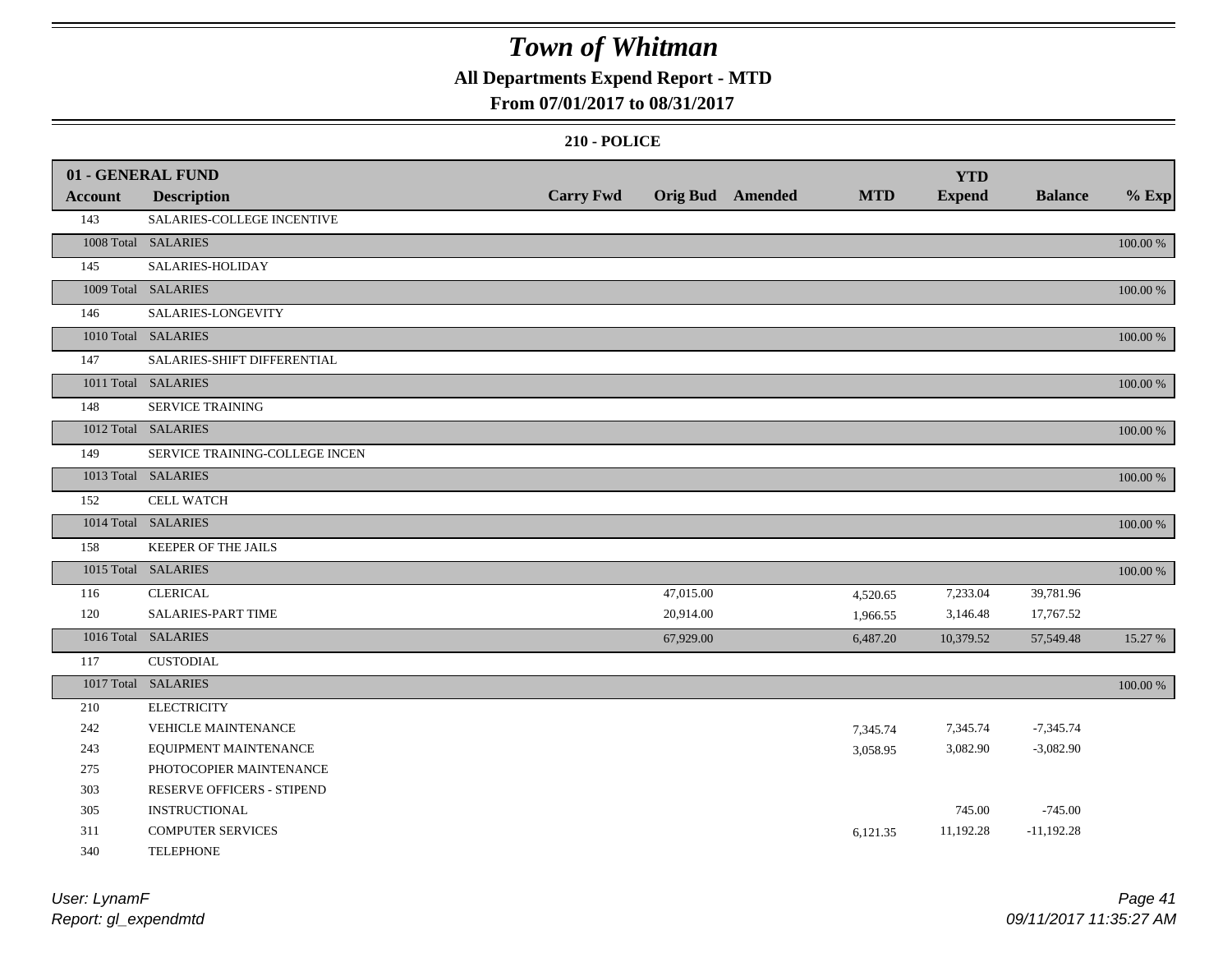## **All Departments Expend Report - MTD**

**From 07/01/2017 to 08/31/2017**

|                | 01 - GENERAL FUND                                 |                  |            |                         |            | <b>YTD</b>    |                |          |
|----------------|---------------------------------------------------|------------------|------------|-------------------------|------------|---------------|----------------|----------|
| <b>Account</b> | <b>Description</b>                                | <b>Carry Fwd</b> |            | <b>Orig Bud</b> Amended | <b>MTD</b> | <b>Expend</b> | <b>Balance</b> | $%$ Exp  |
| 343            | <b>CELL PHONES</b>                                |                  |            |                         |            | 825.81        | $-825.81$      |          |
| 420            | <b>OFFICE SUPPLIES</b>                            |                  |            |                         | 27.91      | 658.69        | $-658.69$      |          |
| 430            | BUILDING MAINTENANCE & REPAIR                     |                  |            |                         |            | 6,289.83      | $-6,289.83$    |          |
| 450            | <b>CUSTODIAL SUPPLIES</b>                         |                  |            |                         | 29.97      | 584.53        | $-584.53$      |          |
| 481            | <b>GASOLINE</b>                                   |                  |            |                         | 2,260.64   | 4,712.45      | $-4,712.45$    |          |
| 582            | <b>UNIFORMS</b>                                   |                  |            |                         | 4,507.89   | 6,873.74      | $-6,873.74$    |          |
| 583            | <b>CRIME PREVENTION</b>                           |                  |            |                         | 200.00     | 265.90        | $-265.90$      |          |
| 585            | MISCELLANEOUS EXPENSE                             |                  | 215,000.00 |                         | 189.87     | 6,902.87      | 208,097.13     |          |
| 320            | HEALTH CLUB MEMBERSHIPS                           |                  |            |                         |            |               |                |          |
| 596            | <b>OCCUPANCY-UTILITIES</b>                        |                  |            |                         |            |               |                |          |
| 730            | <b>ASSOCIATION DUES</b>                           |                  |            |                         | 1,000.00   | 4,400.00      | $-4,400.00$    |          |
| 731            | <b>MEETINGS</b>                                   |                  |            |                         | 160.00     | 160.00        | $-160.00$      |          |
|                | 2000 Total EXPENSE                                |                  | 215,000.00 |                         | 24,902.32  | 54,039.74     | 160,960.26     | 25.13 %  |
| 596            | OCCUPANCY-UTILITIES                               |                  | 57,200.00  |                         | 3,796.04   | 7,587.03      | 49,612.97      |          |
| 595            | DRUG ENFORCEMENT EXPENSE                          |                  |            |                         |            |               |                |          |
|                | 2001 Total EXPENSE                                |                  | 57,200.00  |                         | 3,796.04   | 7,587.03      | 49,612.97      | 13.26 %  |
| 939            | FY2015 ENCUMBRANCES                               |                  |            |                         |            |               |                |          |
| 953            | <b>FY2009 ENCUMBRANCES</b>                        |                  |            |                         |            |               |                |          |
| 958            | FY2005 ENCUMBRANCES                               |                  |            |                         |            |               |                |          |
| 948            | <b>FY07 ENCUMBRANCES</b>                          |                  |            |                         |            |               |                |          |
| 959            | <b>FY2006 ENCUMBRANCES</b>                        |                  |            |                         |            |               |                |          |
| 287            | <b>AUXILIARY POLICE EXPENSE</b>                   |                  |            |                         |            |               |                |          |
| 949            | FY2014 ENCUMBRANCES                               |                  |            |                         |            |               |                |          |
| 940            | FY2016 ENCUMBRANCES                               |                  |            |                         |            |               |                |          |
| 945            | FY2013 ENCUMBRANCES                               |                  |            |                         |            |               |                |          |
|                | 2002 Total EXPENSE                                |                  |            |                         |            |               |                | 100.00 % |
| 739            | <b>AUXILIARY POLICE</b>                           |                  | 3,833.00   |                         | 609.98     | 649.97        | 3,183.03       |          |
|                | 2003 Total EXPENSE                                |                  | 3,833.00   |                         | 609.98     | 649.97        | 3,183.03       | 16.95 %  |
| 999            |                                                   |                  | 63,557.66  |                         |            | 62,355.12     | 1,202.54       |          |
|                | 4426 Total A.20ATM5/17PUR26MOTOROLA POLICE RADIOS |                  | 63,557.66  |                         |            | 62,355.12     | 1,202.54       | 98.10 %  |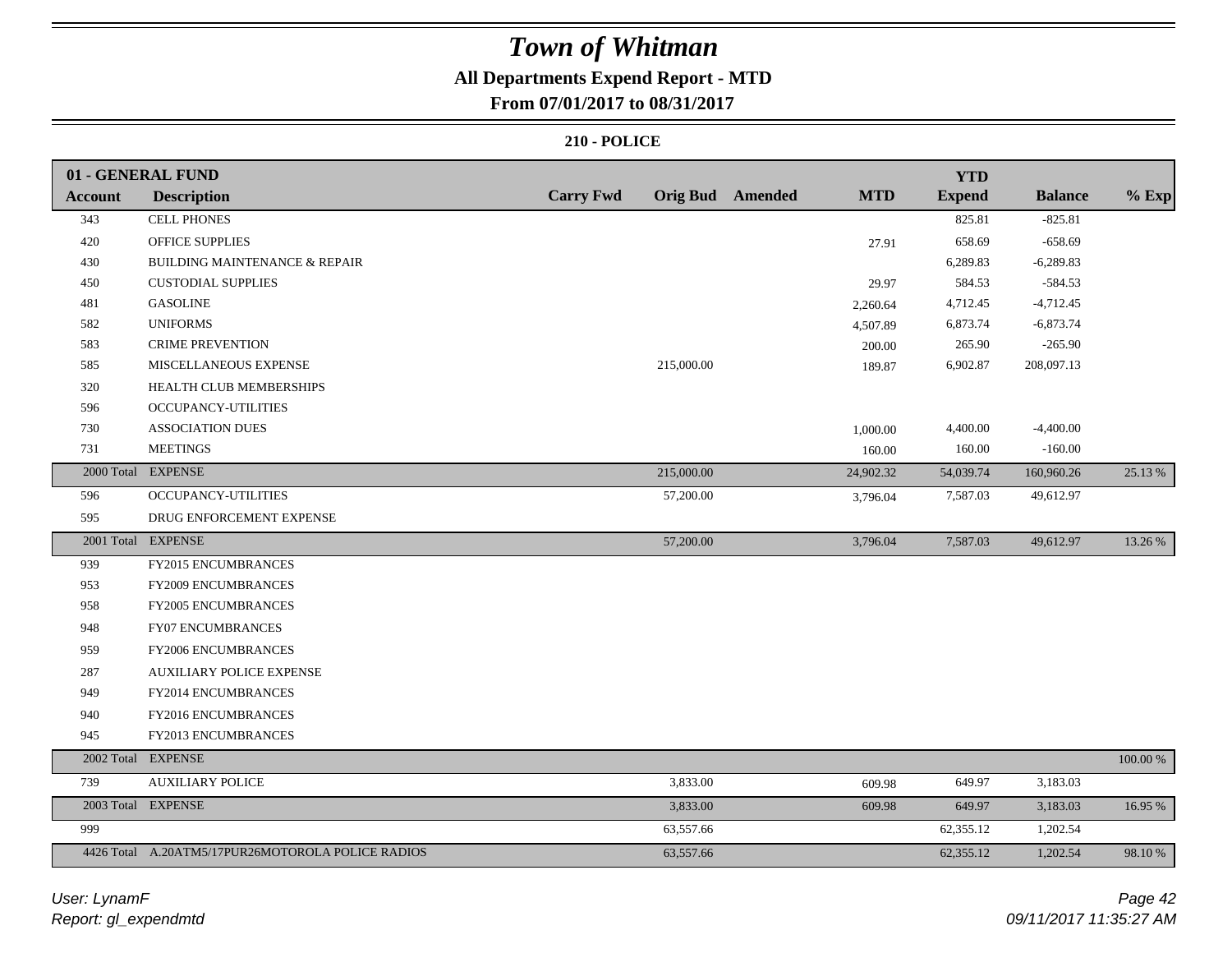## **All Departments Expend Report - MTD**

### **From 07/01/2017 to 08/31/2017**

|                | 01 - GENERAL FUND                                 |                  |                         |            | <b>YTD</b>    |                |             |
|----------------|---------------------------------------------------|------------------|-------------------------|------------|---------------|----------------|-------------|
| <b>Account</b> | <b>Description</b>                                | <b>Carry Fwd</b> | <b>Orig Bud</b> Amended | <b>MTD</b> | <b>Expend</b> | <b>Balance</b> | $%$ Exp     |
| 999            |                                                   |                  |                         |            |               |                |             |
|                | 4427 Total A24ATM5/15LEA/PUR CRUIS(3RD OF 3)      |                  |                         |            |               |                | 100.00 %    |
| 999            |                                                   |                  |                         |            |               |                |             |
|                | 4428 Total A25ATM5/15 LEA/PUR CRUIS.10F3          |                  |                         |            |               |                | 100.00 %    |
| 999            |                                                   | 3,285.00         |                         |            |               | 3,285.00       |             |
|                | 4429 Total A34ATM5/16PUR.45 BULLET PROOF VESTS    | 3,285.00         |                         |            |               | 3,285.00       | 0.00 %      |
| 999            |                                                   |                  | 10,080.00               | 10,080.00  | 10,080.00     |                |             |
|                | 4430 Total A22ATM5/17 PUR.BODY ARMOR KITS         |                  | 10,080.00               | 10,080.00  | 10,080.00     |                | 100.00 %    |
| 999            |                                                   |                  |                         |            |               |                |             |
|                | 4431 Total A17 ATM5/11BULLET PROOF VESTS          |                  |                         |            |               |                | 100.00 %    |
| 999            |                                                   |                  |                         |            |               |                |             |
|                | 4432 Total A.14ATM5/14PUR.ELECTROSHOCK WEAPONS    |                  |                         |            |               |                | 100.00 %    |
| 999            |                                                   |                  |                         |            |               |                |             |
|                | 4433 Total A23ATM5/13 LEA/PUR AN.CNTRL.VEH.(3/3)  |                  |                         |            |               |                | 100.00 %    |
| 999            |                                                   |                  |                         |            |               |                |             |
|                | 4444 Total A25 ATM5/14 PUR. VOICE RECORD. SYS.    |                  |                         |            |               |                | 100.00 %    |
| 999            |                                                   |                  | 11,050.54               |            | 11,050.54     |                |             |
|                | 4445 Total A.21ATM5/17 PUR.6 TASERS-POLICE        |                  | 11,050.54               |            | 11,050.54     |                | $100.00~\%$ |
| 999            |                                                   |                  |                         |            |               |                |             |
|                | 4446 Total A12 ATM5/16 PUR.6 POLICE TASERS        |                  |                         |            |               |                | 100.00 %    |
| 999            |                                                   |                  |                         |            |               |                |             |
|                | 4513 Total A7 STM5/14PUR&INSTL.3VidTac VIDEO SYS. |                  |                         |            |               |                | 100.00 %    |
| 999            |                                                   |                  |                         |            |               |                |             |
|                | 4514 Total A26 ATM 5/15 LEASE MOTORCYCLE          |                  |                         |            |               |                | 100.00 %    |
| 999            |                                                   |                  | 4,400.00                |            | 4,400.00      |                |             |
|                | 4524 Total A18ATM5/17LEASE / HARLEY-DAV (1YR)     |                  | 4,400.00                |            | 4,400.00      |                | 100.00 %    |
| 999            |                                                   |                  | 30,260.77               | 30,260.57  | 30,260.57     | 0.20           |             |
|                | 4544 Total A.16ATM 5/17L/P 2016 FORD SUV(2)2ND/3  |                  | 30,260.77               | 30,260.57  | 30,260.57     | 0.20           | 99.99 %     |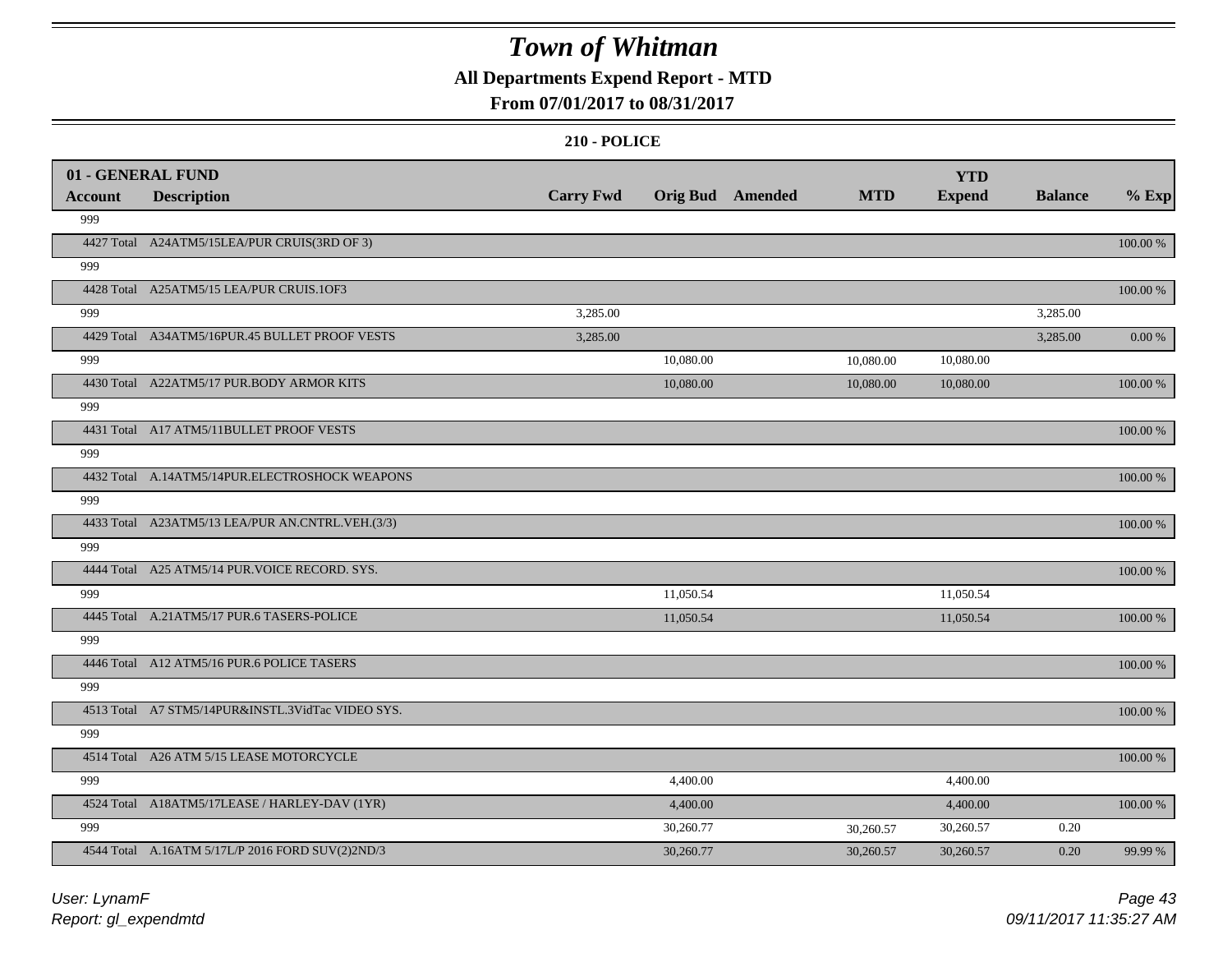## **All Departments Expend Report - MTD**

### **From 07/01/2017 to 08/31/2017**

|         | 01 - GENERAL FUND                              |                  |                 |         |            | <b>YTD</b>    |                |          |
|---------|------------------------------------------------|------------------|-----------------|---------|------------|---------------|----------------|----------|
| Account | <b>Description</b>                             | <b>Carry Fwd</b> | <b>Orig Bud</b> | Amended | <b>MTD</b> | <b>Expend</b> | <b>Balance</b> | $%$ Exp  |
| 999     |                                                |                  |                 |         |            |               |                |          |
|         | 4545 Total A.33ATM 5/16 L/P 2014CRUIS.3RD/3    |                  |                 |         |            |               |                | 100.00 % |
| 999     |                                                |                  |                 |         |            |               |                |          |
|         | 4546 Total A13ATM5/16PUR 2 MOBILE DATA TERM    |                  |                 |         |            |               |                | 100.00 % |
| 999     |                                                |                  |                 |         |            |               |                |          |
|         | 4550 Total A.24 ATM 5/15 L/P CRUISER 2ND 0F 3  |                  |                 |         |            |               |                | 100.00 % |
| 999     |                                                |                  | 13,732.91       |         |            |               | 13,732.91      |          |
|         | 4551 Total A.19 ATM 5/17 L/P FORD EXPLORER 1/3 |                  | 13,732.91       |         |            |               | 13,732.91      | 0.00 %   |
| 999     |                                                |                  | 11,332.69       |         |            |               | 11,332.69      |          |
|         | 4571 Total A.17ATM5/17L/P 2015 CRUIS.3/3       |                  | 11,332.69       |         |            |               | 11,332.69      | 0.00 %   |
|         | 210 Total POLICE                               | 3,285.00         | 3,233,161.57    |         | 332,587.42 | 607,593.17    | 2,628,853.40   |          |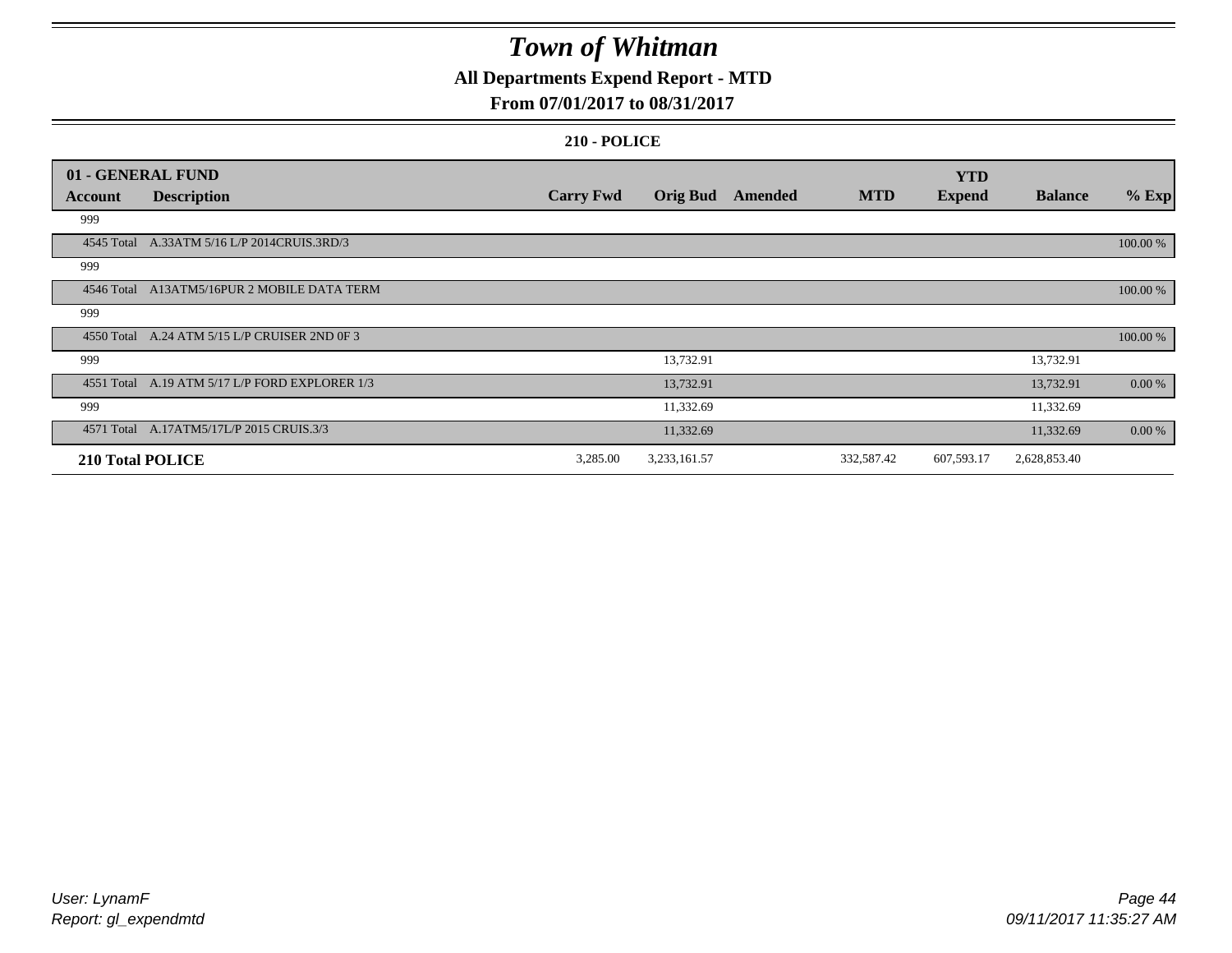## **All Departments Expend Report - MTD**

### **From 07/01/2017 to 08/31/2017**

|                | 01 - GENERAL FUND              |                  |                 |         |            | <b>YTD</b>    |                |             |
|----------------|--------------------------------|------------------|-----------------|---------|------------|---------------|----------------|-------------|
| <b>Account</b> | <b>Description</b>             | <b>Carry Fwd</b> | <b>Orig Bud</b> | Amended | <b>MTD</b> | <b>Expend</b> | <b>Balance</b> | $%$ Exp     |
| 111            | SALARIES-ADMINSTRATIVE         |                  | 157,500.00      |         | 15,102.75  | 24,595.91     | 132,904.09     |             |
|                | 1000 Total SALARIES            |                  | 157,500.00      |         | 15,102.75  | 24,595.91     | 132,904.09     | 15.61 %     |
| 112            | <b>SALARIES</b>                |                  | 2,887,814.00    |         | 145,275.59 | 240,557.18    | 2,647,256.82   |             |
| 130            | <b>SALARIES-OVERTIME</b>       |                  |                 |         | 84,163.70  | 140,306.88    | $-140,306.88$  |             |
| 138            | SICK LEAVE BUY-BACK            |                  |                 |         |            |               |                |             |
| 143            | SALARIES-COLLEGE INCENTIVE     |                  |                 |         |            |               |                |             |
| 145            | SALARIES-HOLIDAY               |                  |                 |         |            |               |                |             |
| 146            | SALARIES-LONGEVITY             |                  |                 |         |            |               |                |             |
| 940            | FY2016 ENCUMBRANCES            |                  |                 |         |            |               |                |             |
| 941            | FY 2017 ENCUMBRANCES           | 18,645.62        |                 |         | 10,142.53  | 12,852.19     | 5,793.43       |             |
| 949            | FY2014 ENCUMBRANCES            |                  |                 |         |            |               |                |             |
| 959            | FY2006 ENCUMBRANCES            |                  |                 |         |            |               |                |             |
|                | 1001 Total SALARIES            | 18,645.62        | 2,887,814.00    |         | 239,581.82 | 393,716.25    | 2,512,743.37   | 13.54 %     |
| 140            | SALARIES-CHIEF-COLLEGE INCENT. |                  |                 |         |            |               |                |             |
|                | 1002 Total SALARIES            |                  |                 |         |            |               |                | 100.00 %    |
| 141            | SALARIES-CHIEF-HOLIDAY         |                  |                 |         |            |               |                |             |
|                | 1003 Total SALARIES            |                  |                 |         |            |               |                | 100.00 %    |
| 121            | <b>CLERICAL I</b>              |                  | 40,439.00       |         | 3,888.00   | 6,220.80      | 34,218.20      |             |
|                | 1004 Total SALARIES            |                  | 40,439.00       |         | 3,888.00   | 6,220.80      | 34,218.20      | 15.38 %     |
| 130            | SALARIES-OVERTIME              |                  |                 |         |            |               |                |             |
|                | 1005 Total SALARIES            |                  |                 |         |            |               |                | 100.00 %    |
| 138            | SICK LEAVE BUY-BACK            |                  |                 |         |            |               |                |             |
|                | 1007 Total SALARIES            |                  |                 |         |            |               |                | $100.00~\%$ |
| 210            | <b>ELECTRICITY</b>             |                  |                 |         | 1,735.84   | 1,735.84      | $-1,735.84$    |             |
| 212            | <b>GAS (NATURAL)</b>           |                  |                 |         | 152.35     | 152.35        | $-152.35$      |             |
| 214            | OIL (HEATING)                  |                  |                 |         |            |               |                |             |
| 242            | <b>VEHICLE MAINTENANCE</b>     |                  |                 |         | 9,675.40   | 16,264.72     | $-16,264.72$   |             |
| 243            | EQUIPMENT MAINTENANCE          |                  |                 |         | 563.50     | 1,858.50      | $-1,858.50$    |             |
| 271            | VEHICLE RENTAL                 |                  |                 |         |            |               |                |             |
| 305            | INSTRUCTIONAL                  |                  |                 |         | 261.65     | 261.65        | $-261.65$      |             |
|                |                                |                  |                 |         |            |               |                |             |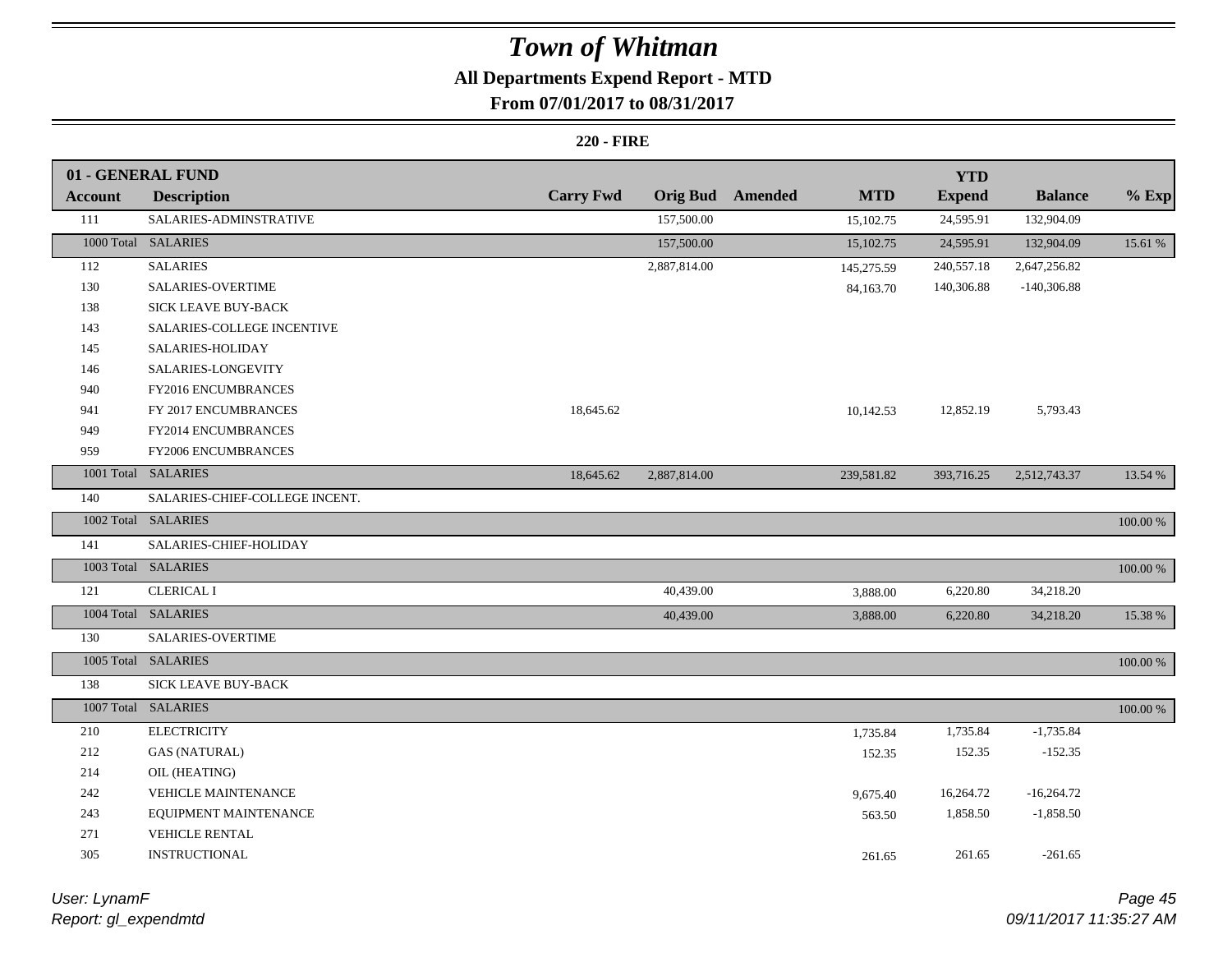## **All Departments Expend Report - MTD**

**From 07/01/2017 to 08/31/2017**

|                | 01 - GENERAL FUND                        |                  |            |                         |            | <b>YTD</b>    |                |         |
|----------------|------------------------------------------|------------------|------------|-------------------------|------------|---------------|----------------|---------|
| <b>Account</b> | <b>Description</b>                       | <b>Carry Fwd</b> |            | <b>Orig Bud</b> Amended | <b>MTD</b> | <b>Expend</b> | <b>Balance</b> | $%$ Exp |
| 340            | <b>TELEPHONE</b>                         |                  |            |                         |            |               |                |         |
| 341            | <b>AMBULANCE LICENSES</b>                |                  |            |                         |            | 300.00        | $-300.00$      |         |
| 343            | <b>CELL PHONES</b>                       |                  |            |                         |            | 364.07        | $-364.07$      |         |
| 420            | <b>OFFICE SUPPLIES</b>                   |                  |            |                         | 65.00      | 65.00         | $-65.00$       |         |
| 430            | <b>BUILDING MAINTENANCE &amp; REPAIR</b> |                  |            |                         | 6,978.99   | 9,190.47      | $-9,190.47$    |         |
| 481            | <b>GASOLINE</b>                          |                  |            |                         | 1,503.02   | 2,736.48      | $-2,736.48$    |         |
| 580            | FIRE SUPPLIES/PROTECT GEAR               |                  |            |                         |            |               |                |         |
| 581            | AMBULANCE SUPPLIES & EXPENSE             |                  |            |                         |            |               |                |         |
| 582            | <b>UNIFORMS</b>                          |                  |            |                         |            | 1,400.00      | $-1,400.00$    |         |
| 585            | MISCELLANEOUS EXPENSE                    |                  | 200,000.00 |                         | 6,391.75   | 6,549.25      | 193,450.75     |         |
| 320            | HEALTH CLUB MEMBERSHIPS                  |                  |            |                         |            |               |                |         |
| 717            | FIRE/SPRINKLER ALARM SYS.MAINT           |                  |            |                         |            |               |                |         |
| 730            | <b>ASSOCIATION DUES</b>                  |                  |            |                         |            | 1,324.00      | $-1,324.00$    |         |
| 731            | <b>MEETINGS</b>                          |                  |            |                         |            |               |                |         |
|                | 2000 Total EXPENSE                       |                  | 200,000.00 |                         | 27,327.50  | 42,202.33     | 157,797.67     | 21.10 % |
| 354            | FIRE / SPRINKLER ALARM SYSTEM            |                  | 12,500.00  |                         | 2,880.00   | 4,368.75      | 8,131.25       |         |
|                | 2001 Total EXPENSE                       |                  | 12,500.00  |                         | 2,880.00   | 4,368.75      | 8,131.25       | 34.95 % |
| 948            | FY07 ENCUMBRANCES                        |                  |            |                         |            |               |                |         |
| 939            | FY2015 ENCUMBRANCES                      |                  |            |                         |            |               |                |         |
| 940            | FY2016 ENCUMBRANCES                      |                  |            |                         |            |               |                |         |
| 941            | FY 2017 ENCUMBRANCES                     | 2,616.00         |            |                         |            |               | 2,616.00       |         |
| 943            | <b>FY2012 ENCUMBRANCES</b>               |                  |            |                         |            |               |                |         |
| 945            | FY2013 ENCUMBRANCES                      |                  |            |                         |            |               |                |         |
| 946            | FY2010 ENCUMBRANCES                      |                  |            |                         |            |               |                |         |
| 949            | FY2014 ENCUMBRANCES                      |                  |            |                         |            |               |                |         |
| 953            | FY2009 ENCUMBRANCES                      |                  |            |                         |            |               |                |         |
| 958            | <b>FY2005 ENCUMBRANCES</b>               |                  |            |                         |            |               |                |         |
| 959            | FY2006 ENCUMBRANCES                      |                  |            |                         |            |               |                |         |
|                | 2002 Total EXPENSE                       | 2,616.00         |            |                         |            |               | 2,616.00       | 0.00 %  |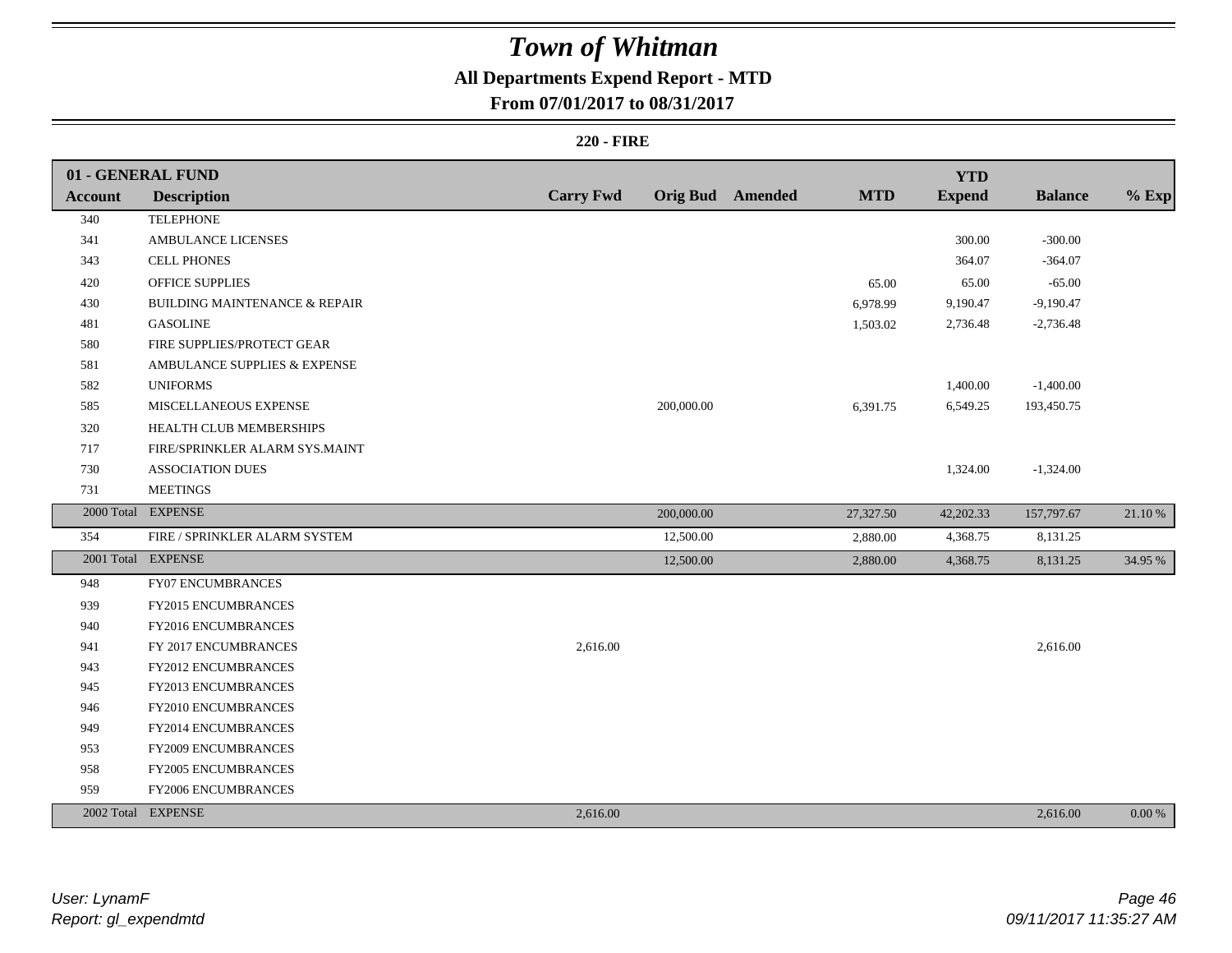## **All Departments Expend Report - MTD**

### **From 07/01/2017 to 08/31/2017**

|                | 01 - GENERAL FUND                                  |                  |           |                         |            | <b>YTD</b>    |                |             |
|----------------|----------------------------------------------------|------------------|-----------|-------------------------|------------|---------------|----------------|-------------|
| <b>Account</b> | <b>Description</b>                                 | <b>Carry Fwd</b> |           | <b>Orig Bud</b> Amended | <b>MTD</b> | <b>Expend</b> | <b>Balance</b> | $%$ Exp     |
| 382            | ARMORY BUILDING MAINTENANCE                        |                  | 10,000.00 |                         | 340.70     | 340.70        | 9,659.30       |             |
|                | 2003 Total EXPENSE                                 |                  | 10,000.00 |                         | 340.70     | 340.70        | 9,659.30       | 3.40 %      |
| 353            | REGIONAL DISPATCH                                  |                  | 53,045.00 |                         |            | 12,875.00     | 40,170.00      |             |
|                | 2004 Total EXPENSE                                 |                  | 53,045.00 |                         |            | 12,875.00     | 40,170.00      | 24.27 %     |
| 999            |                                                    |                  |           |                         |            |               |                |             |
|                | 4436 Total A.2 STM 5/4/15 PUR.FIRE/CHF AUTO        |                  |           |                         |            |               |                | 100.00 %    |
| 999            |                                                    |                  |           |                         |            |               |                |             |
|                | 4437 Total A20ATM5/15LEA/PUR2015PUMP.ENG.1/8       |                  |           |                         |            |               |                | $100.00~\%$ |
| 580            | FIRE SUPPLIES/PROTECT GEAR                         |                  | 20,000.00 |                         | 5,338.70   | 5,338.70      | 14,661.30      |             |
|                | 4438 Total A.23ATM 5/17EQUIP NEW FIREFIGHTERS      |                  | 20,000.00 |                         | 5,338.70   | 5,338.70      | 14,661.30      | 26.69 %     |
| 999            |                                                    |                  | 70,926.90 |                         |            | 70,926.90     |                |             |
|                | 4439 Total A24ATM5/17L/P 2015 PUMP.ENG.3/8         |                  | 70,926.90 |                         |            | 70,926.90     |                | 100.00 %    |
| 999            |                                                    |                  |           |                         |            |               |                |             |
|                | 4440 Total A21ATM 5/09 PUR.FIRE/CHF AUTO           |                  |           |                         |            |               |                | 100.00 %    |
| 999            |                                                    |                  |           |                         |            |               |                |             |
|                | 4441 Total A11ATM5/16 FUND REGIONAL DISPATCH       |                  |           |                         |            |               |                | 100.00 %    |
| 999            |                                                    |                  |           |                         |            |               |                |             |
|                | 4442 Total A.42 ATM5/16 PUR.PROT.EQ./FIRE DEPT     |                  |           |                         |            |               |                | $100.00~\%$ |
| 999            |                                                    |                  | 22,204.00 |                         |            |               | 22,204.00      |             |
|                | 4443 Total A27ATM5/17 SELF CONT.BR.APPAR.10%MTCH   |                  | 22,204.00 |                         |            |               | 22,204.00      | 0.00 %      |
| 999            |                                                    |                  |           |                         |            |               |                |             |
|                | 4502 Total A19ATM5/15 LEA/PUR&EQUIP. AMB. (5/5)    |                  |           |                         |            |               |                | 100.00 %    |
| 999            |                                                    |                  |           |                         |            |               |                |             |
|                | 4517 Total A.39ATM5/16PUR.DEFIBRILLATORS           |                  |           |                         |            |               |                | 100.00 %    |
| 999            |                                                    |                  |           |                         |            |               |                |             |
|                | 4518 Total A.29 ATM 5/14 FUND REGIONAL DISPATCH    |                  |           |                         |            |               |                | 100.00 %    |
| 999            |                                                    |                  | 60,000.00 |                         |            |               | 60,000.00      |             |
|                | 4528 Total A25ATM5/17 REFURBISH FIRE DEPT. VEHICLE |                  | 60,000.00 |                         |            |               | 60,000.00      | 0.00 %      |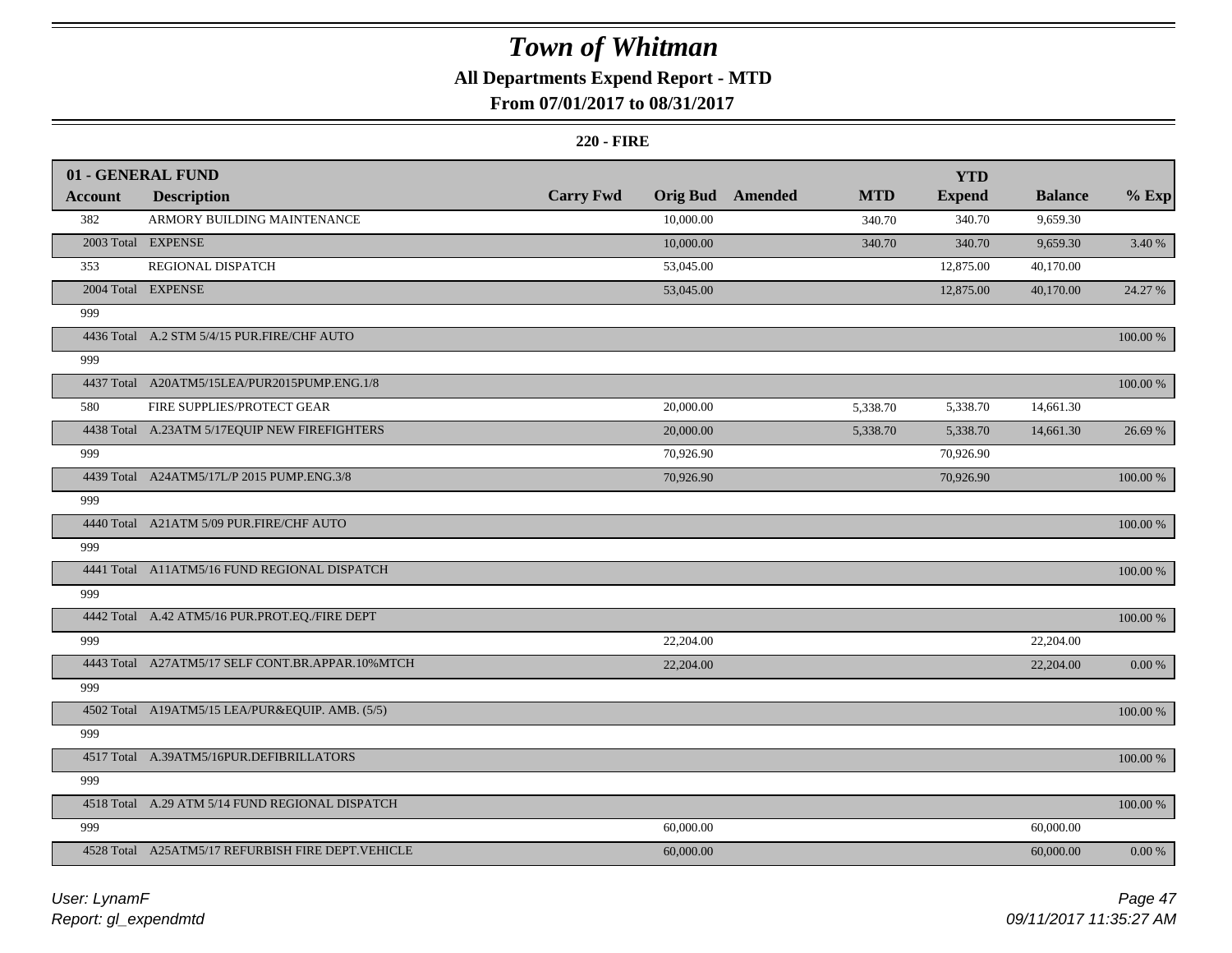## **All Departments Expend Report - MTD**

### **From 07/01/2017 to 08/31/2017**

|                | 01 - GENERAL FUND                                 |                  |                 |                |            | <b>YTD</b>    |                |          |
|----------------|---------------------------------------------------|------------------|-----------------|----------------|------------|---------------|----------------|----------|
| <b>Account</b> | <b>Description</b>                                | <b>Carry Fwd</b> | <b>Orig Bud</b> | <b>Amended</b> | <b>MTD</b> | <b>Expend</b> | <b>Balance</b> | $%$ Exp  |
| 999            |                                                   |                  |                 |                |            |               |                |          |
|                | 4530 Total A.16ATM5/14 PUR EMS REPORTING SOFTWARE |                  |                 |                |            |               |                | 100.00 % |
| 999            |                                                   |                  | 40,050.28       |                |            | 39,955.74     | 94.54          |          |
|                | 4547 Total A.26 STM5/17 LEA/PUR.2017 AMB. 1/5     |                  | 40,050.28       |                |            | 39,955.74     | 94.54          | 99.76 %  |
| 999            |                                                   |                  |                 |                |            |               |                |          |
|                | 4554 Total A.38ATM5/16PUR.JAWS OF LIFE TOOLS      |                  |                 |                |            |               |                | 100.00 % |
| 999            |                                                   |                  |                 |                |            |               |                |          |
|                | 4558 Total A19ATM5/14 REPL. FIRE STA.HEAT UNITS   |                  |                 |                |            |               |                | 100.00 % |
| 999            |                                                   |                  |                 |                |            |               |                |          |
|                | 4559 Total A.40ATM5/16LEA/PUR&EQ.2012.AMB.4/4     |                  |                 |                |            |               |                | 100.00 % |
| 999            |                                                   |                  |                 |                |            |               |                |          |
|                | 4566 Total A.18ATM5/15LEA/PUR&EQ.2012AMB.3/4      |                  |                 |                |            |               |                | 100.00 % |
| 999            |                                                   |                  |                 |                |            |               |                |          |
|                | 4567 Total A.37ATM 5/16PUR2.AMB.STRCHS&STRUC.SYS  |                  |                 |                |            |               |                | 100.00 % |
| 999            |                                                   |                  |                 |                |            |               |                |          |
|                | 4568 Total A.18ATM 5/14 PUR/EQ.FIRE COMMAND VEH.  |                  |                 |                |            |               |                | 100.00 % |
| 220 Total FIRE |                                                   | 21,261.62        | 3,574,479.18    |                | 294,459.47 | 600,541.08    | 2,995,199.72   |          |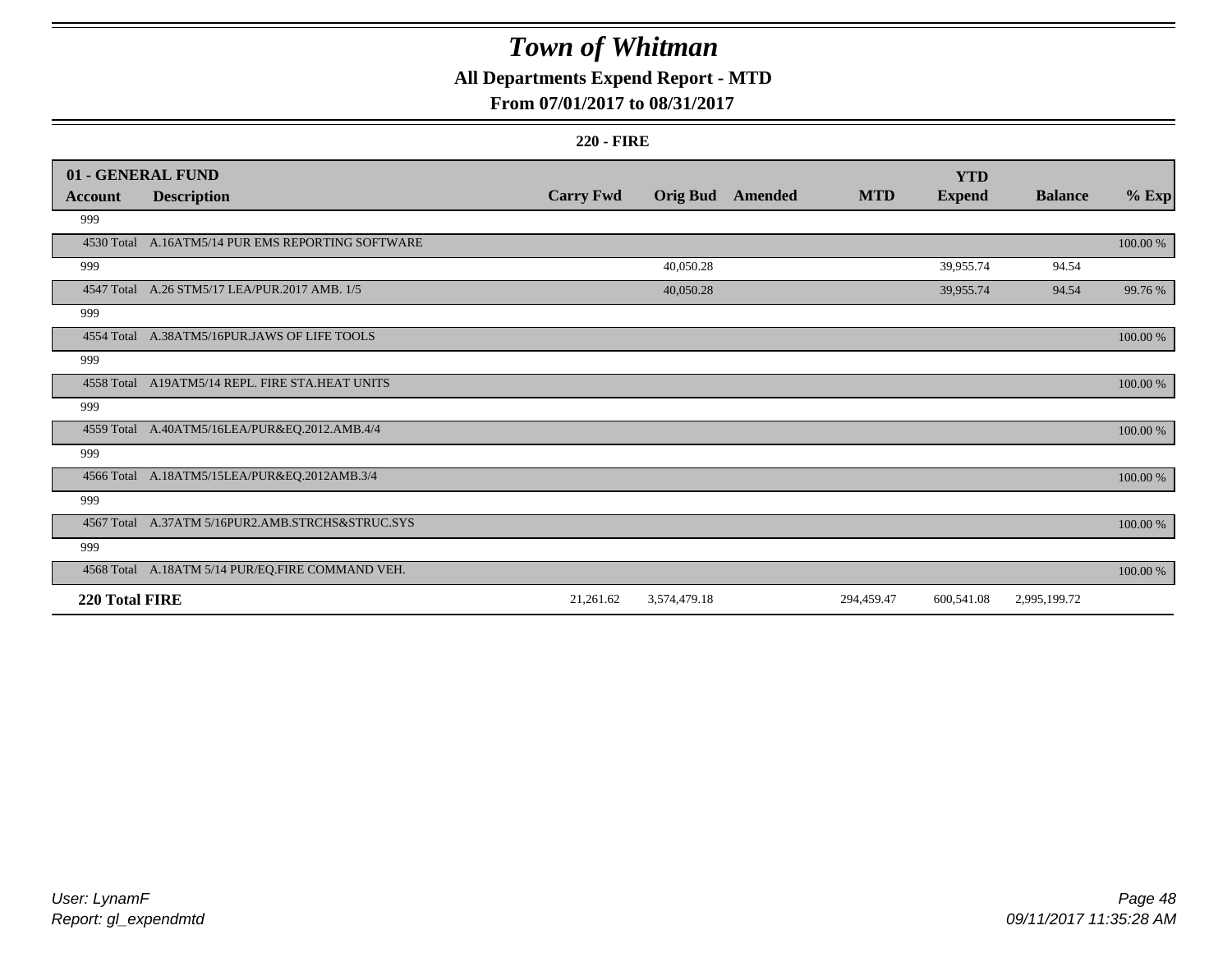**All Departments Expend Report - MTD**

**From 07/01/2017 to 08/31/2017**

#### **221 - FIRE ALARM MAINTENANCE**

|         | 01 - GENERAL FUND                         |                  |                 |         |            | <b>YTD</b>    |                |          |
|---------|-------------------------------------------|------------------|-----------------|---------|------------|---------------|----------------|----------|
| Account | <b>Description</b>                        | <b>Carry Fwd</b> | <b>Orig Bud</b> | Amended | <b>MTD</b> | <b>Expend</b> | <b>Balance</b> | $%$ Exp  |
| 585     | MISCELLANEOUS EXPENSE                     |                  |                 |         |            |               |                |          |
|         | 2000 Total EXPENSE                        |                  |                 |         |            |               |                | 100.00 % |
| 945     | <b>FY2013 ENCUMBRANCES</b>                |                  |                 |         |            |               |                |          |
| 946     | <b>FY2010 ENCUMBRANCES</b>                |                  |                 |         |            |               |                |          |
| 949     | <b>FY2014 ENCUMBRANCES</b>                |                  |                 |         |            |               |                |          |
|         | 2001 Total EXPENSE                        |                  |                 |         |            |               |                | 100.00 % |
| 999     |                                           |                  |                 |         |            |               |                |          |
|         | 4423 Total A.4STM5/6/02FIRE ALMS.TN.BLDGS |                  |                 |         |            |               |                | 100.00 % |
|         | <b>221 Total FIRE ALARM MAINTENANCE</b>   |                  |                 |         |            |               |                |          |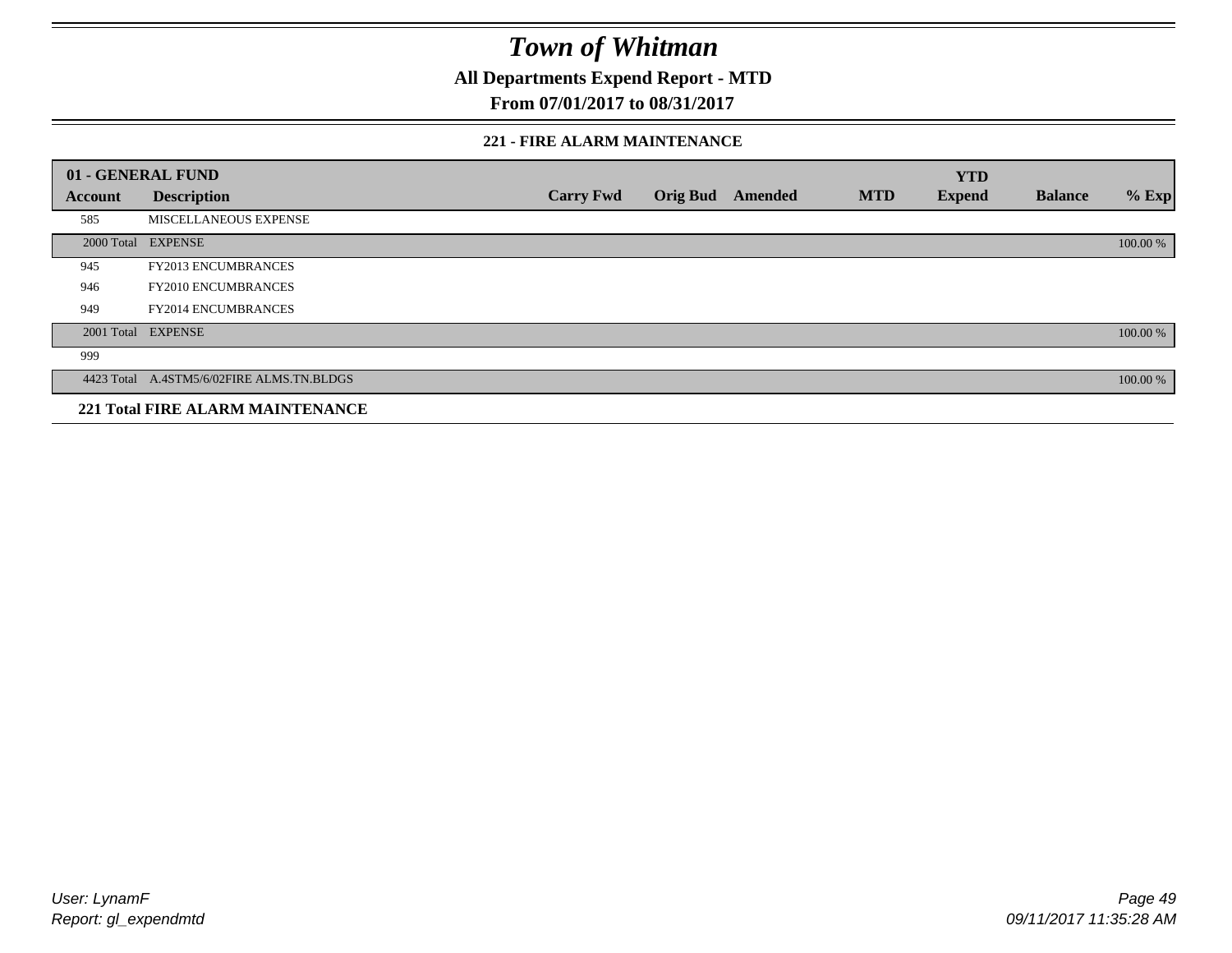## **All Departments Expend Report - MTD**

### **From 07/01/2017 to 08/31/2017**

#### **222 - FOREST FIRES**

|         | 01 - GENERAL FUND             |                  |                 |         |            | <b>YTD</b>    |                |          |
|---------|-------------------------------|------------------|-----------------|---------|------------|---------------|----------------|----------|
| Account | <b>Description</b>            | <b>Carry Fwd</b> | <b>Orig Bud</b> | Amended | <b>MTD</b> | <b>Expend</b> | <b>Balance</b> | $%$ Exp  |
| 112     | <b>SALARIES</b>               |                  |                 |         |            |               |                |          |
|         | 1000 Total SALARIES           |                  |                 |         |            |               |                | 100.00 % |
| 585     | MISCELLANEOUS EXPENSE         |                  | 2,000.00        |         | 381.51     | 381.51        | 1,618.49       |          |
|         | 2000 Total EXPENSE            |                  | 2,000.00        |         | 381.51     | 381.51        | 1,618.49       | 19.07 %  |
| 943     | <b>FY2012 ENCUMBRANCES</b>    |                  |                 |         |            |               |                |          |
| 945     | <b>FY2013 ENCUMBRANCES</b>    |                  |                 |         |            |               |                |          |
| 946     | <b>FY2010 ENCUMBRANCES</b>    |                  |                 |         |            |               |                |          |
|         | 2001 Total EXPENSE            |                  |                 |         |            |               |                | 100.00 % |
|         | <b>222 Total FOREST FIRES</b> |                  | 2,000.00        |         | 381.51     | 381.51        | 1,618.49       |          |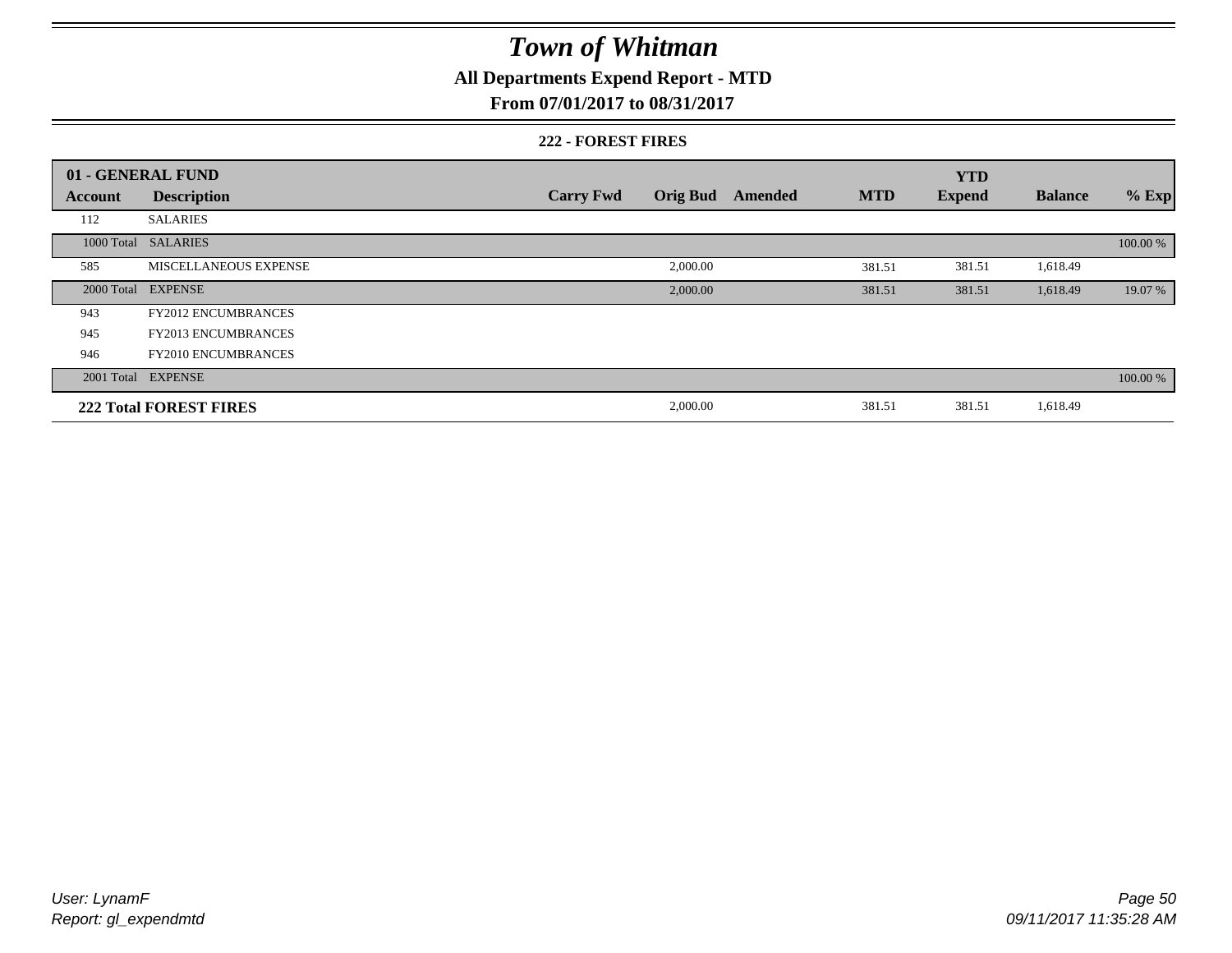**All Departments Expend Report - MTD**

**From 07/01/2017 to 08/31/2017**

#### **230 - RIGHT TO KNOW LAW BUDGET**

|         | 01 - GENERAL FUND                  |                  |                         |            | YTD           |                |            |
|---------|------------------------------------|------------------|-------------------------|------------|---------------|----------------|------------|
| Account | <b>Description</b>                 | <b>Carry Fwd</b> | <b>Orig Bud</b> Amended | <b>MTD</b> | <b>Expend</b> | <b>Balance</b> | $%$ Exp    |
| 585     | MISCELLANEOUS EXPENSE              |                  |                         |            |               |                |            |
|         | 2000 Total EXPENSE                 |                  |                         |            |               |                | $100.00\%$ |
|         | 230 Total RIGHT TO KNOW LAW BUDGET |                  |                         |            |               |                |            |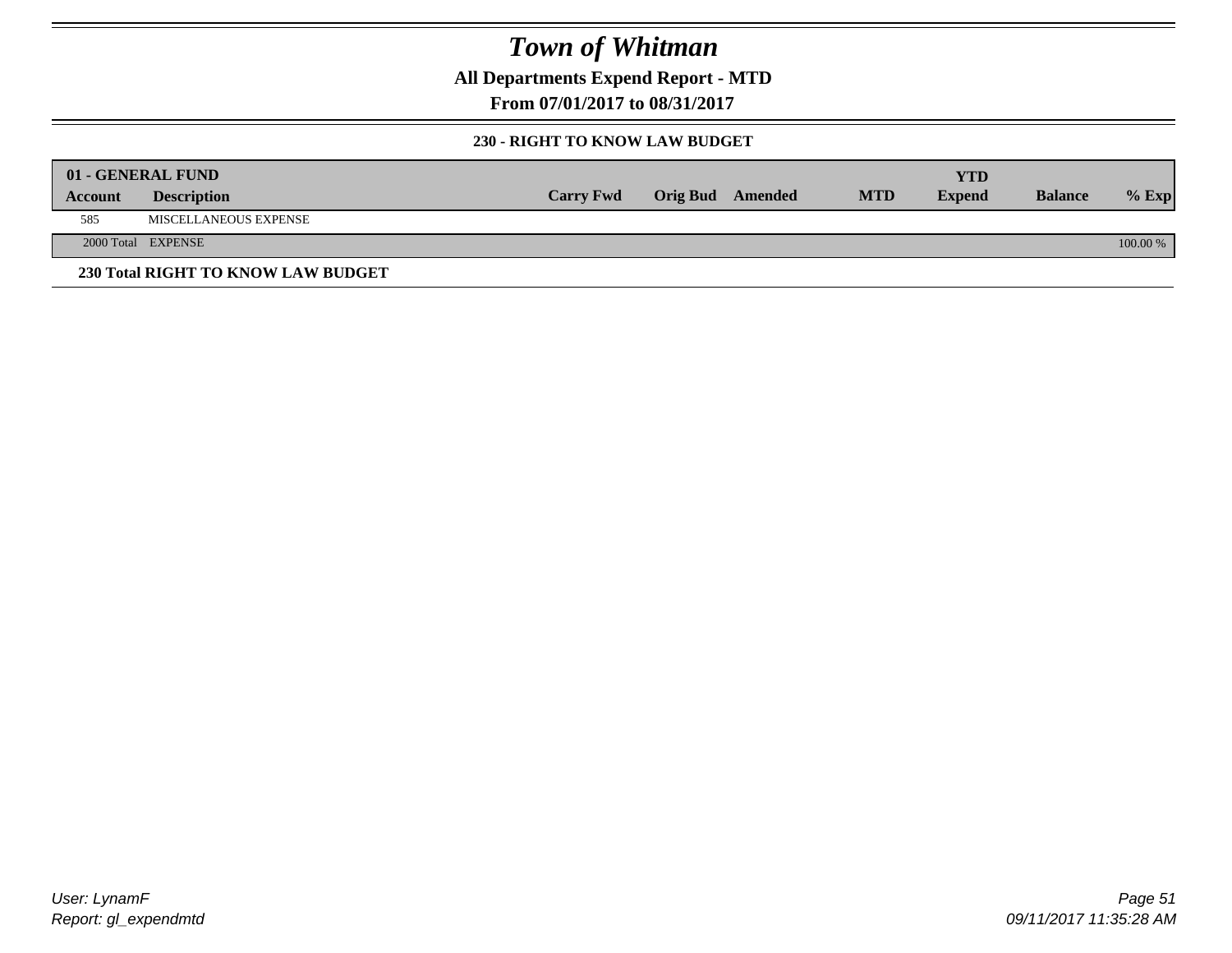### **All Departments Expend Report - MTD**

**From 07/01/2017 to 08/31/2017**

#### **231 - AMBULANCE REPAIR**

|         | 01 - GENERAL FUND                 |                  |                 |         |            | <b>YTD</b>    |                |          |
|---------|-----------------------------------|------------------|-----------------|---------|------------|---------------|----------------|----------|
| Account | <b>Description</b>                | <b>Carry Fwd</b> | <b>Orig Bud</b> | Amended | <b>MTD</b> | <b>Expend</b> | <b>Balance</b> | $%$ Exp  |
| 585     | MISCELLANEOUS EXPENSE             |                  | 25,000.00       |         | 1.967.95   | 1.967.95      | 23,032.05      |          |
|         | 2000 Total EXPENSE                |                  | 25,000.00       |         | 1.967.95   | 1.967.95      | 23,032.05      | 7.87 %   |
| 939     | <b>FY2015 ENCUMBRANCES</b>        |                  |                 |         |            |               |                |          |
|         | 2001 Total EXPENSE                |                  |                 |         |            |               |                | 100.00 % |
|         | <b>231 Total AMBULANCE REPAIR</b> |                  | 25,000.00       |         | 1,967.95   | 1,967.95      | 23,032.05      |          |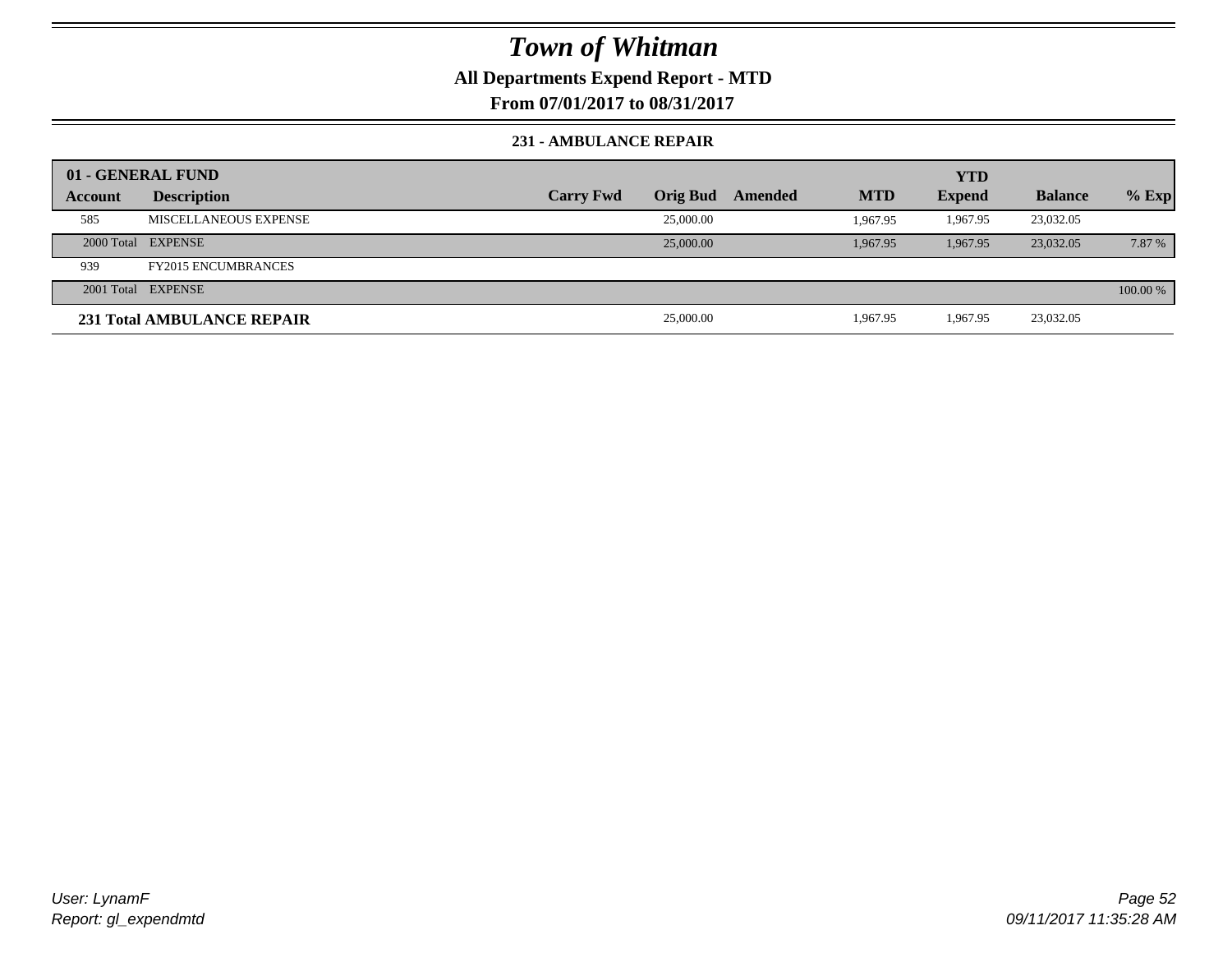**All Departments Expend Report - MTD**

**From 07/01/2017 to 08/31/2017**

#### **233 - AMBULANCE BILLING**

|         | 01 - GENERAL FUND           |                  |                 |         |            | <b>YTD</b>    |                |          |
|---------|-----------------------------|------------------|-----------------|---------|------------|---------------|----------------|----------|
| Account | <b>Description</b>          | <b>Carry Fwd</b> | <b>Orig Bud</b> | Amended | <b>MTD</b> | <b>Expend</b> | <b>Balance</b> | $%$ Exp  |
| 252     | <b>SERVICES</b>             |                  | 28,000.00       |         | 3,236.69   | 3,236.69      | 24,763.31      |          |
|         | 2000 Total EXPENSE          |                  | 28,000.00       |         | 3,236.69   | 3,236.69      | 24,763.31      | 11.55 %  |
| 941     | <b>FY 2017 ENCUMBRANCES</b> | 3,254.58         |                 |         |            | 3,254.58      |                |          |
| 943     | <b>FY2012 ENCUMBRANCES</b>  |                  |                 |         |            |               |                |          |
| 945     | <b>FY2013 ENCUMBRANCES</b>  |                  |                 |         |            |               |                |          |
| 946     | <b>FY2010 ENCUMBRANCES</b>  |                  |                 |         |            |               |                |          |
| 949     | <b>FY2014 ENCUMBRANCES</b>  |                  |                 |         |            |               |                |          |
| 959     | <b>FY2006 ENCUMBRANCES</b>  |                  |                 |         |            |               |                |          |
|         | 2001 Total EXPENSE          | 3,254.58         |                 |         |            | 3,254.58      |                | 100.00 % |
|         | 233 Total AMBULANCE BILLING | 3,254.58         | 28,000.00       |         | 3,236.69   | 6,491.27      | 24,763.31      |          |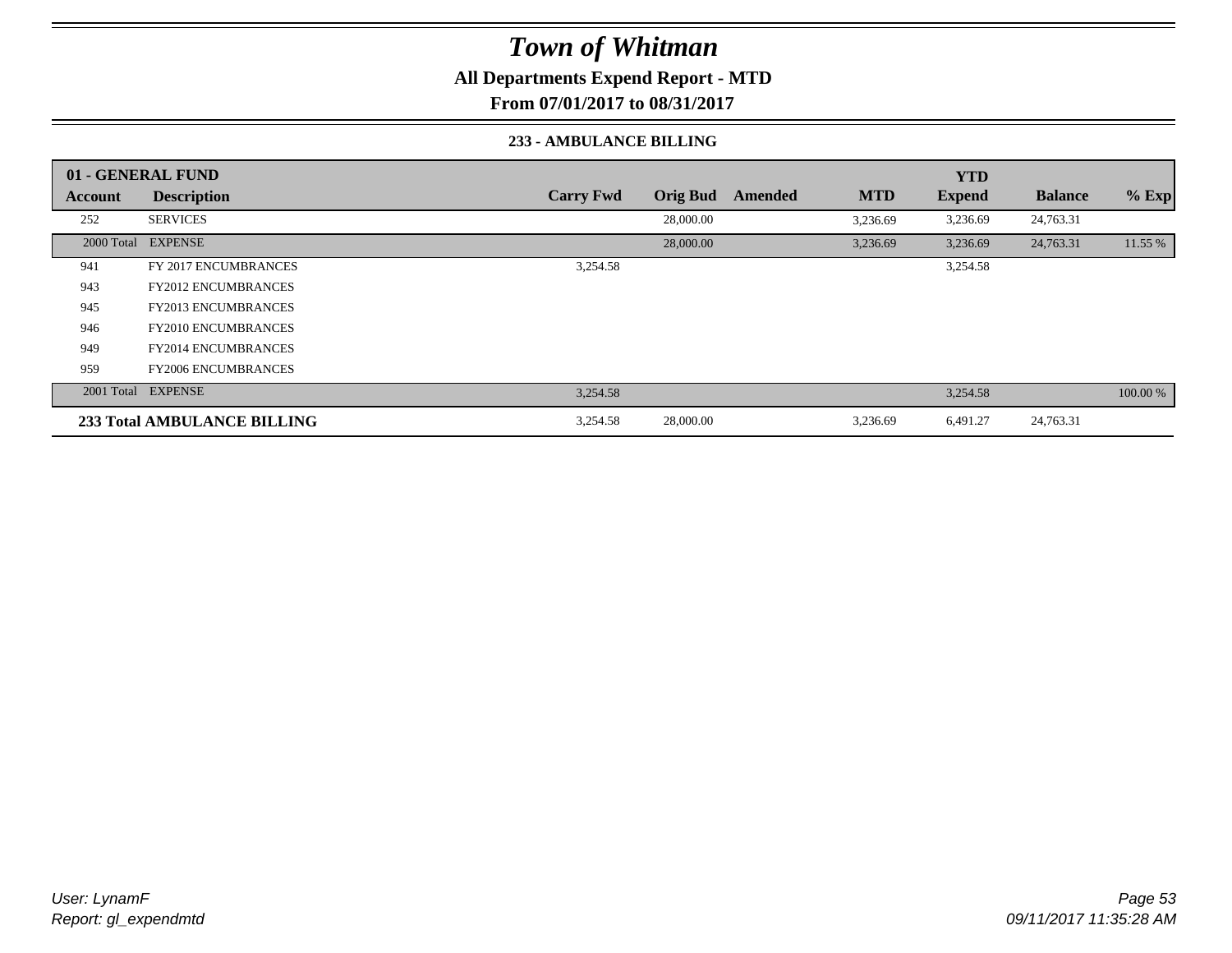## **All Departments Expend Report - MTD**

**From 07/01/2017 to 08/31/2017**

#### **241 - BUILDING INSPECTOR**

|                | 01 - GENERAL FUND                   |                  |                         |            | <b>YTD</b>    |                |             |
|----------------|-------------------------------------|------------------|-------------------------|------------|---------------|----------------|-------------|
| <b>Account</b> | <b>Description</b>                  | <b>Carry Fwd</b> | <b>Orig Bud</b> Amended | <b>MTD</b> | <b>Expend</b> | <b>Balance</b> | $%$ Exp     |
| 120            | SALARIES-PART TIME                  | 64,201.00        |                         | 6,173.15   | 9,877.04      | 54,323.96      |             |
|                | 1000 Total SALARIES                 | 64,201.00        |                         | 6,173.15   | 9,877.04      | 54,323.96      | 15.38 %     |
| 121            | <b>CLERICAL I</b>                   | 46,257.00        |                         | 4,447.70   | 7,075.25      | 39,181.75      |             |
|                | 1001 Total SALARIES                 | 46,257.00        |                         | 4,447.70   | 7,075.25      | 39,181.75      | 15.29 %     |
| 126            | <b>CLERICAL II</b>                  |                  |                         |            |               |                |             |
|                | 1002 Total SALARIES                 |                  |                         |            |               |                | $100.00~\%$ |
| 133            | <b>ASSISTANT</b>                    | 1,700.00         |                         | 150.00     | 150.00        | 1,550.00       |             |
|                | 1003 Total SALARIES                 | 1,700.00         |                         | 150.00     | 150.00        | 1,550.00       | 8.82%       |
| 242            | <b>VEHICLE MAINTENANCE</b>          |                  |                         |            |               |                |             |
| 340            | <b>TELEPHONE</b>                    |                  |                         |            |               |                |             |
| 343            | <b>CELL PHONES</b>                  |                  |                         |            | 50.99         | $-50.99$       |             |
| 420            | <b>OFFICE SUPPLIES</b>              |                  |                         |            |               |                |             |
| 481            | <b>GASOLINE</b>                     |                  |                         |            |               |                |             |
| 585            | MISCELLANEOUS EXPENSE               | 4,869.00         |                         |            |               | 4,869.00       |             |
| 730            | <b>ASSOCIATION DUES</b>             |                  |                         |            |               |                |             |
| 731            | <b>MEETINGS</b>                     |                  |                         |            |               |                |             |
| 746            | <b>AUTO EXPENSE</b>                 |                  |                         | 63.98      | 128.71        | $-128.71$      |             |
|                | 2000 Total EXPENSE                  | 4,869.00         |                         | 63.98      | 179.70        | 4,689.30       | 3.69 %      |
| 710            | IN STATE TRAVEL                     |                  |                         |            |               |                |             |
| 746            | <b>AUTO EXPENSE</b>                 | 800.00           |                         |            |               | 800.00         |             |
|                | 2001 Total EXPENSE                  | 800.00           |                         |            |               | 800.00         | 0.00 %      |
| 940            | FY2016 ENCUMBRANCES                 |                  |                         |            |               |                |             |
| 943            | FY2012 ENCUMBRANCES                 |                  |                         |            |               |                |             |
| 939            | FY2015 ENCUMBRANCES                 |                  |                         |            |               |                |             |
| 949            | FY2014 ENCUMBRANCES                 |                  |                         |            |               |                |             |
|                | 2002 Total EXPENSE                  |                  |                         |            |               |                | 100.00 %    |
| 750            | RS.FD.-DEMO.BARN-655 WASHINGTON ST. |                  |                         |            |               |                |             |
|                | 2003 Total EXPENSE                  |                  |                         |            |               |                | 100.00 %    |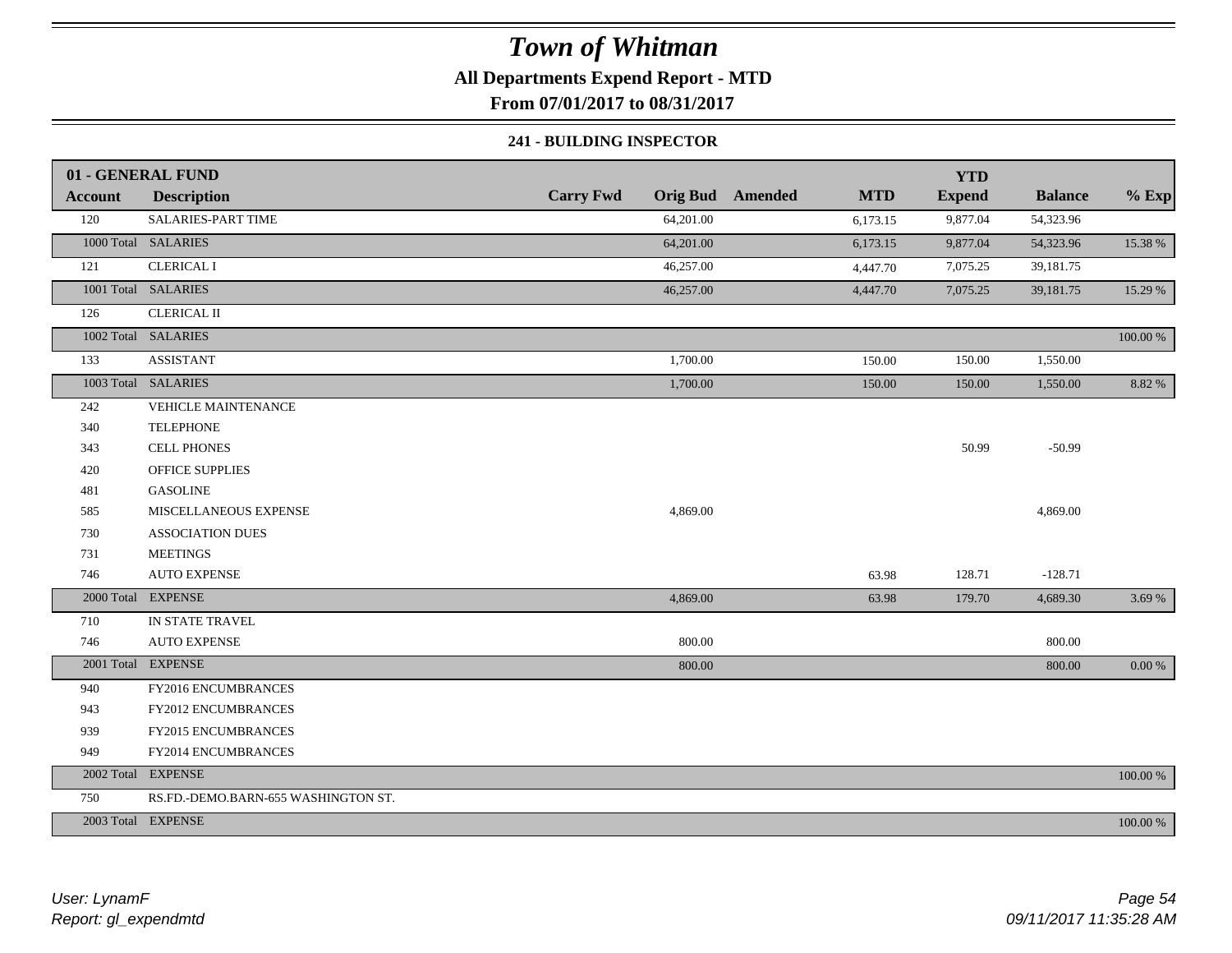### **All Departments Expend Report - MTD**

### **From 07/01/2017 to 08/31/2017**

#### **241 - BUILDING INSPECTOR**

|         | 01 - GENERAL FUND                     |                  |            |         |            | <b>YTD</b>    |                |            |
|---------|---------------------------------------|------------------|------------|---------|------------|---------------|----------------|------------|
| Account | <b>Description</b>                    | <b>Carry Fwd</b> | Orig Bud   | Amended | <b>MTD</b> | <b>Expend</b> | <b>Balance</b> | $%$ Exp    |
| 753     | RS.FD.-COND.PROP.- 64 STAR ST.        |                  |            |         |            |               |                |            |
| 754     | RES. FND. TR. - BOARD UP 35 EAST AVE. |                  |            |         |            |               |                |            |
|         | 2004 Total EXPENSE                    |                  |            |         |            |               |                | $100.00\%$ |
|         | 241 Total BUILDING INSPECTOR          |                  | 117,827.00 |         | 10,834.83  | 17,281.99     | 100,545.01     |            |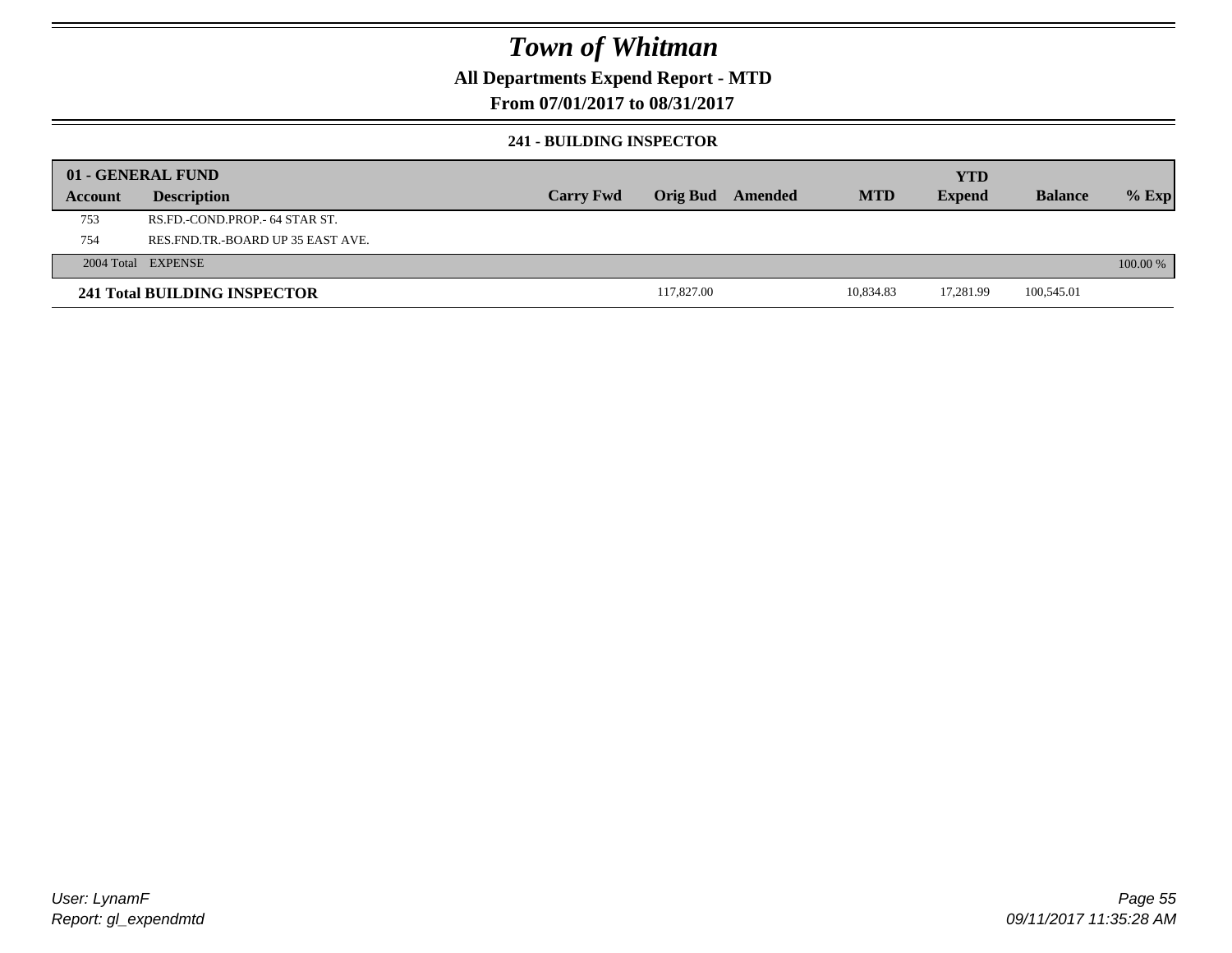### **All Departments Expend Report - MTD**

**From 07/01/2017 to 08/31/2017**

#### **242 - GAS INSPECTOR**

|         | 01 - GENERAL FUND              |                                     |                       | <b>YTD</b>    |                |         |
|---------|--------------------------------|-------------------------------------|-----------------------|---------------|----------------|---------|
| Account | <b>Description</b>             | <b>Orig Bud</b><br><b>Carry Fwd</b> | <b>MTD</b><br>Amended | <b>Expend</b> | <b>Balance</b> | $%$ Exp |
| 120     | <b>SALARIES-PART TIME</b>      | 4,571.00                            | 380.92                | 761.84        | 3,809.16       |         |
|         | 1000 Total SALARIES            | 4,571.00                            | 380.92                | 761.84        | 3,809.16       | 16.66 % |
| 420     | <b>OFFICE SUPPLIES</b>         |                                     |                       |               |                |         |
| 585     | <b>MISCELLANEOUS EXPENSE</b>   | 400.00                              |                       |               | 400.00         |         |
| 710     | IN STATE TRAVEL                |                                     |                       |               |                |         |
| 731     | <b>MEETINGS</b>                |                                     |                       |               |                |         |
|         | 2000 Total EXPENSE             | 400.00                              |                       |               | 400.00         | 0.00 %  |
|         | <b>242 Total GAS INSPECTOR</b> | 4,971.00                            | 380.92                | 761.84        | 4,209.16       |         |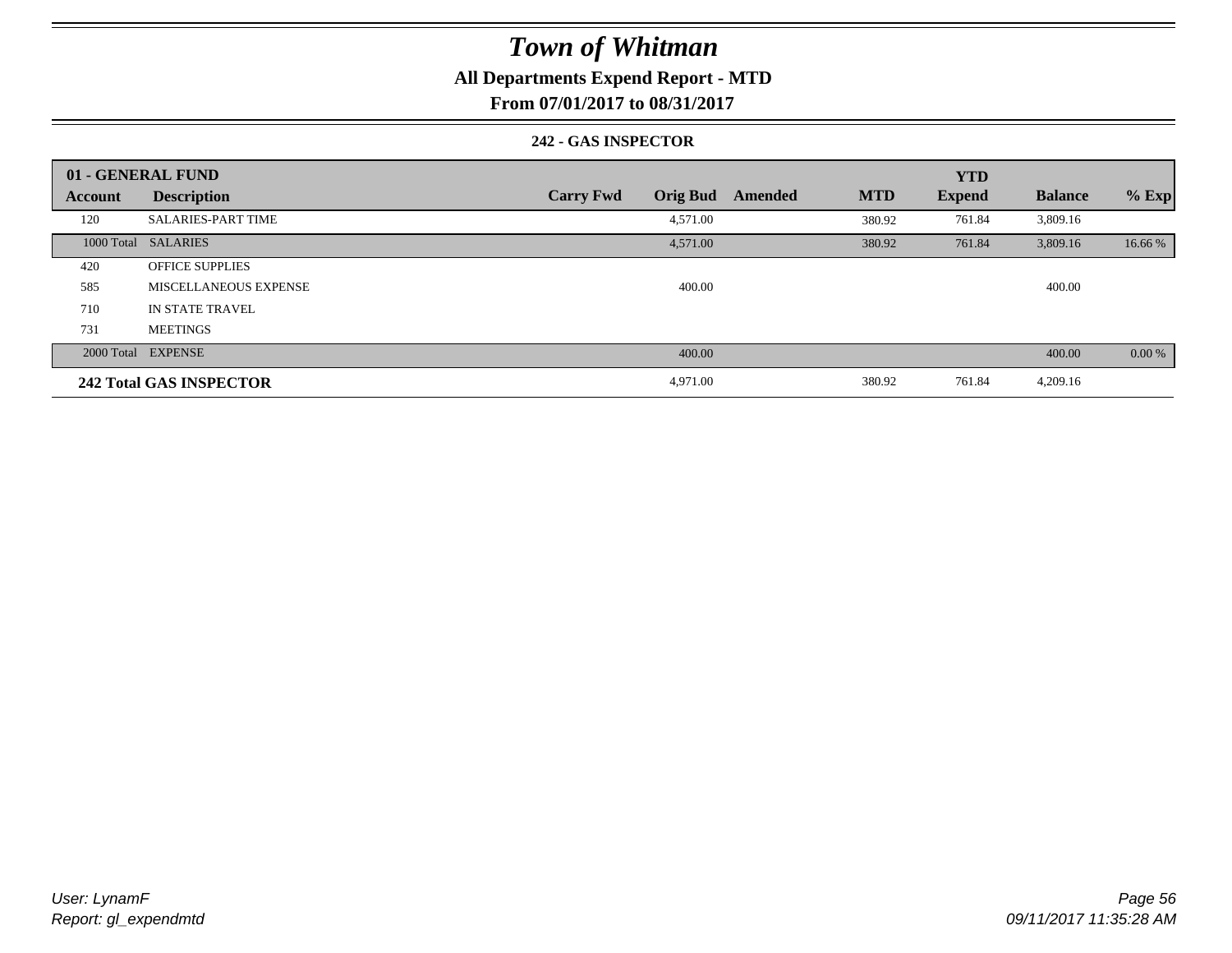### **All Departments Expend Report - MTD**

**From 07/01/2017 to 08/31/2017**

#### **243 - PLUMBING INSPECTOR**

|                | 01 - GENERAL FUND            |                                     |                       | <b>YTD</b>    |                |         |
|----------------|------------------------------|-------------------------------------|-----------------------|---------------|----------------|---------|
| <b>Account</b> | <b>Description</b>           | <b>Orig Bud</b><br><b>Carry Fwd</b> | <b>MTD</b><br>Amended | <b>Expend</b> | <b>Balance</b> | $%$ Exp |
| 120            | <b>SALARIES-PART TIME</b>    | 11,106.00                           | 925.50                | 1,851.00      | 9,255.00       |         |
|                | 1000 Total SALARIES          | 11,106.00                           | 925.50                | 1,851.00      | 9,255.00       | 16.66 % |
| 420            | <b>OFFICE SUPPLIES</b>       |                                     |                       |               |                |         |
| 585            | MISCELLANEOUS EXPENSE        | 500.00                              |                       |               | 500.00         |         |
| 710            | IN STATE TRAVEL              |                                     |                       |               |                |         |
| 731            | <b>MEETINGS</b>              |                                     |                       |               |                |         |
|                | 2000 Total EXPENSE           | 500.00                              |                       |               | 500.00         | 0.00 %  |
|                | 243 Total PLUMBING INSPECTOR | 11,606.00                           | 925.50                | 1,851.00      | 9,755.00       |         |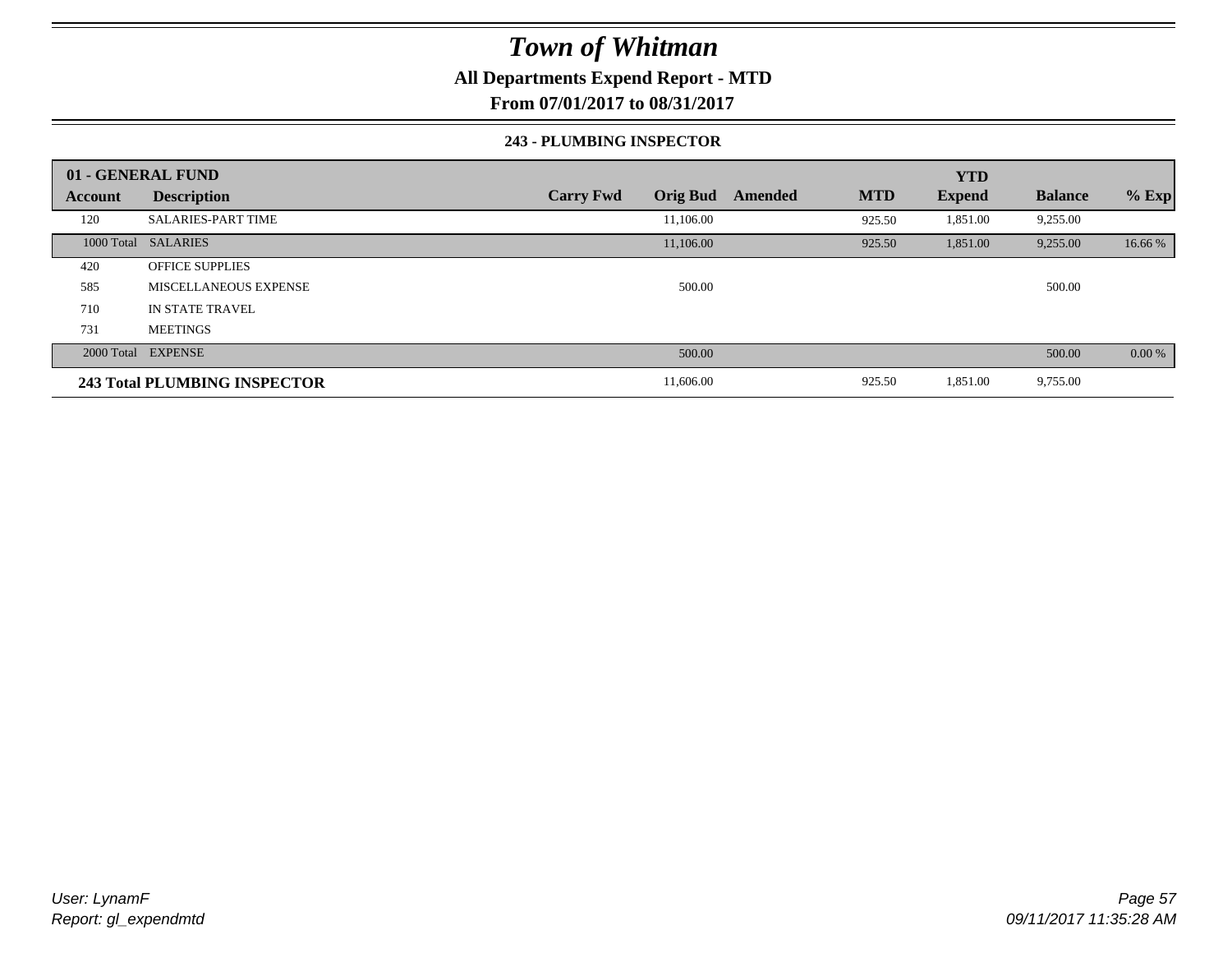**All Departments Expend Report - MTD**

**From 07/01/2017 to 08/31/2017**

#### **244 - SEALER OF WEIGHTS & MEASURES**

|                | 01 - GENERAL FUND                        |                  |                 |         |            | <b>YTD</b>    |                |          |
|----------------|------------------------------------------|------------------|-----------------|---------|------------|---------------|----------------|----------|
| <b>Account</b> | <b>Description</b>                       | <b>Carry Fwd</b> | <b>Orig Bud</b> | Amended | <b>MTD</b> | <b>Expend</b> | <b>Balance</b> | $%$ Exp  |
| 120            | SALARIES-PART TIME                       |                  | 4,526.00        |         |            |               | 4,526.00       |          |
|                | 1000 Total SALARIES                      |                  | 4,526.00        |         |            |               | 4,526.00       | 0.00 %   |
| 420            | <b>OFFICE SUPPLIES</b>                   |                  |                 |         |            |               |                |          |
| 585            | MISCELLANEOUS EXPENSE                    |                  | 550.00          |         |            |               | 550.00         |          |
| 710            | IN STATE TRAVEL                          |                  |                 |         |            |               |                |          |
| 730            | <b>ASSOCIATION DUES</b>                  |                  |                 |         |            |               |                |          |
| 731            | <b>MEETINGS</b>                          |                  |                 |         |            |               |                |          |
| 2000 Total     | <b>EXPENSE</b>                           |                  | 550.00          |         |            |               | 550.00         | $0.00\%$ |
| 243            | EQUIPMENT MAINTENANCE                    |                  | 125.00          |         |            |               | 125.00         |          |
| 2001 Total     | <b>EXPENSE</b>                           |                  | 125.00          |         |            |               | 125.00         | 0.00 %   |
| 949            | <b>FY2014 ENCUMBRANCES</b>               |                  |                 |         |            |               |                |          |
|                | 2002 Total EXPENSE                       |                  |                 |         |            |               |                | 100.00 % |
| 999            |                                          |                  |                 |         |            |               |                |          |
|                | 3801 Total RESERVE FND.TRAN. - EQUIPMENT |                  |                 |         |            |               |                | 100.00 % |
|                | 244 Total SEALER OF WEIGHTS & MEASURES   |                  | 5,201.00        |         |            |               | 5,201.00       |          |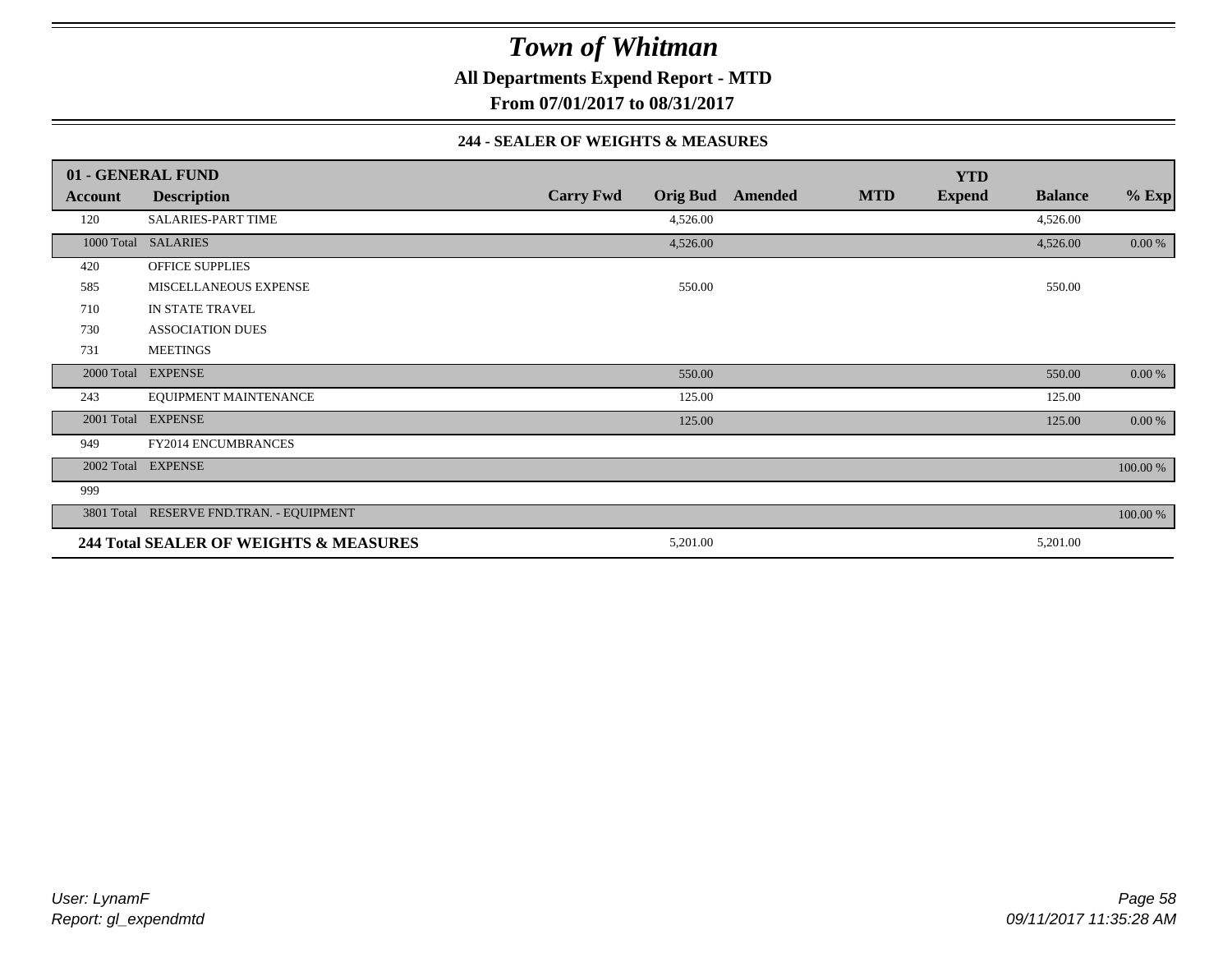**All Departments Expend Report - MTD**

**From 07/01/2017 to 08/31/2017**

#### **245 - ELECTRICAL INSPECTOR**

|         | 01 - GENERAL FUND              |                  |                 |         |            | <b>YTD</b>    |                |          |
|---------|--------------------------------|------------------|-----------------|---------|------------|---------------|----------------|----------|
| Account | <b>Description</b>             | <b>Carry Fwd</b> | <b>Orig Bud</b> | Amended | <b>MTD</b> | <b>Expend</b> | <b>Balance</b> | $%$ Exp  |
| 120     | <b>SALARIES-PART TIME</b>      |                  | 16,454.00       |         | 1,371.17   | 2,742.34      | 13,711.66      |          |
| 219     | <b>EMERGENCY RESPONSE</b>      |                  | 1,200.00        |         | 300.00     | 300.00        | 900.00         |          |
|         | 1000 Total SALARIES            |                  | 17,654.00       |         | 1,671.17   | 3,042.34      | 14,611.66      | 17.23 %  |
| 340     | <b>TELEPHONE</b>               |                  |                 |         |            |               |                |          |
| 343     | <b>CELL PHONES</b>             |                  |                 |         |            |               |                |          |
| 420     | <b>OFFICE SUPPLIES</b>         |                  |                 |         |            |               |                |          |
| 585     | MISCELLANEOUS EXPENSE          |                  | 2,600.00        |         |            |               | 2,600.00       |          |
| 710     | IN STATE TRAVEL                |                  |                 |         |            |               |                |          |
| 948     | <b>FY07 ENCUMBRANCES</b>       |                  |                 |         |            |               |                |          |
|         | 2000 Total EXPENSE             |                  | 2,600.00        |         |            |               | 2,600.00       | 0.00 %   |
| 948     | <b>FY07 ENCUMBRANCES</b>       |                  |                 |         |            |               |                |          |
|         | 2001 Total EXPENSE             |                  |                 |         |            |               |                | 100.00 % |
|         | 245 Total ELECTRICAL INSPECTOR |                  | 20,254.00       |         | 1,671.17   | 3,042.34      | 17,211.66      |          |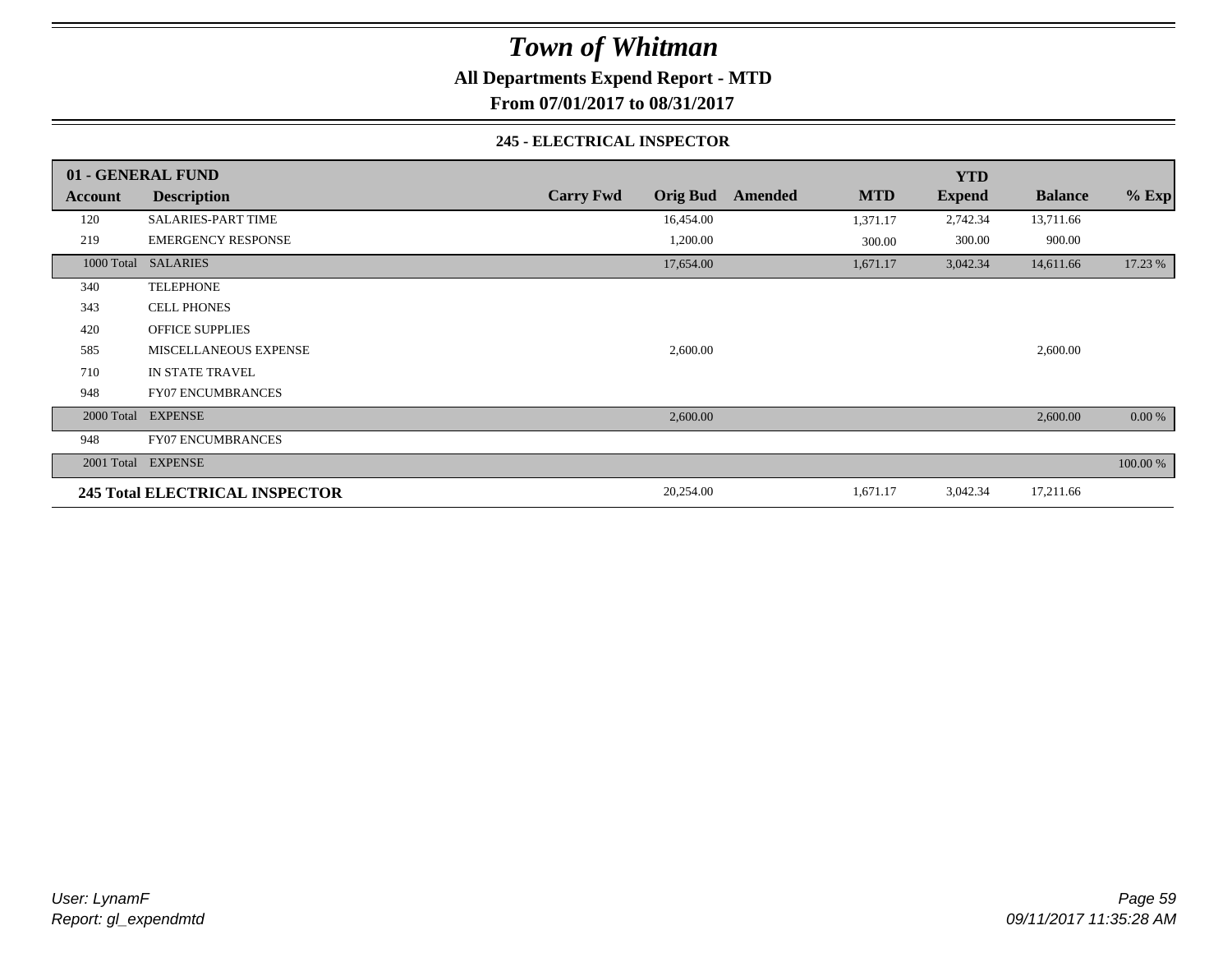## **All Departments Expend Report - MTD**

### **From 07/01/2017 to 08/31/2017**

#### **291 - CIVIL DEFENSE**

|         | 01 - GENERAL FUND              |                  |           |                         |            | <b>YTD</b>    |                |            |
|---------|--------------------------------|------------------|-----------|-------------------------|------------|---------------|----------------|------------|
| Account | <b>Description</b>             | <b>Carry Fwd</b> |           | <b>Orig Bud</b> Amended | <b>MTD</b> | <b>Expend</b> | <b>Balance</b> | $%$ Exp    |
| 112     | <b>SALARIES</b>                |                  |           |                         |            |               |                |            |
|         | 1000 Total SALARIES            |                  |           |                         |            |               |                | 100.00 %   |
| 116     | <b>CLERICAL</b>                |                  | 3,742.00  |                         |            |               | 3,742.00       |            |
|         | 1001 Total SALARIES            |                  | 3,742.00  |                         |            |               | 3,742.00       | $0.00\,\%$ |
| 242     | <b>VEHICLE MAINTENANCE</b>     |                  |           |                         |            |               |                |            |
| 243     | EQUIPMENT MAINTENANCE          |                  |           |                         |            |               |                |            |
| 311     | <b>COMPUTER SERVICES</b>       |                  |           |                         |            |               |                |            |
| 340     | <b>TELEPHONE</b>               |                  |           |                         |            |               |                |            |
| 343     | <b>CELL PHONES</b>             |                  |           |                         |            | 39.99         | $-39.99$       |            |
| 748     | <b>GENERATOR MAINTENANCE</b>   |                  |           |                         |            |               |                |            |
| 420     | <b>OFFICE SUPPLIES</b>         |                  |           |                         |            |               |                |            |
| 582     | <b>UNIFORMS</b>                |                  |           |                         |            |               |                |            |
| 585     | MISCELLANEOUS EXPENSE          |                  | 3,500.00  |                         |            |               | 3,500.00       |            |
| 730     | <b>ASSOCIATION DUES</b>        |                  |           |                         |            |               |                |            |
| 740     | <b>INSURANCE PREMIUMS</b>      |                  |           |                         |            |               |                |            |
|         | 2000 Total EXPENSE             |                  | 3,500.00  |                         |            | 39.99         | 3,460.01       | 1.14 %     |
| 311     | <b>COMPUTER SERVICES</b>       |                  |           |                         |            |               |                |            |
| 343     | CELL PHONES                    |                  |           |                         |            |               |                |            |
| 739     | <b>AUXILIARY POLICE</b>        |                  |           |                         |            |               |                |            |
|         | 2001 Total EXPENSE             |                  |           |                         |            |               |                | 100.00 %   |
| 943     | FY2012 ENCUMBRANCES            |                  |           |                         |            |               |                |            |
| 946     | FY2010 ENCUMBRANCES            |                  |           |                         |            |               |                |            |
| 949     | FY2014 ENCUMBRANCES            |                  |           |                         |            |               |                |            |
|         | 2002 Total EXPENSE             |                  |           |                         |            |               |                | 100.00 %   |
| 748     | GENERATOR MAINTENANCE          |                  | 7,300.00  |                         |            | 1,300.00      | 6,000.00       |            |
|         | 2003 Total EXPENSE             |                  | 7,300.00  |                         |            | 1,300.00      | 6,000.00       | 17.80 %    |
|         | <b>291 Total CIVIL DEFENSE</b> |                  | 14,542.00 |                         |            | 1,339.99      | 13,202.01      |            |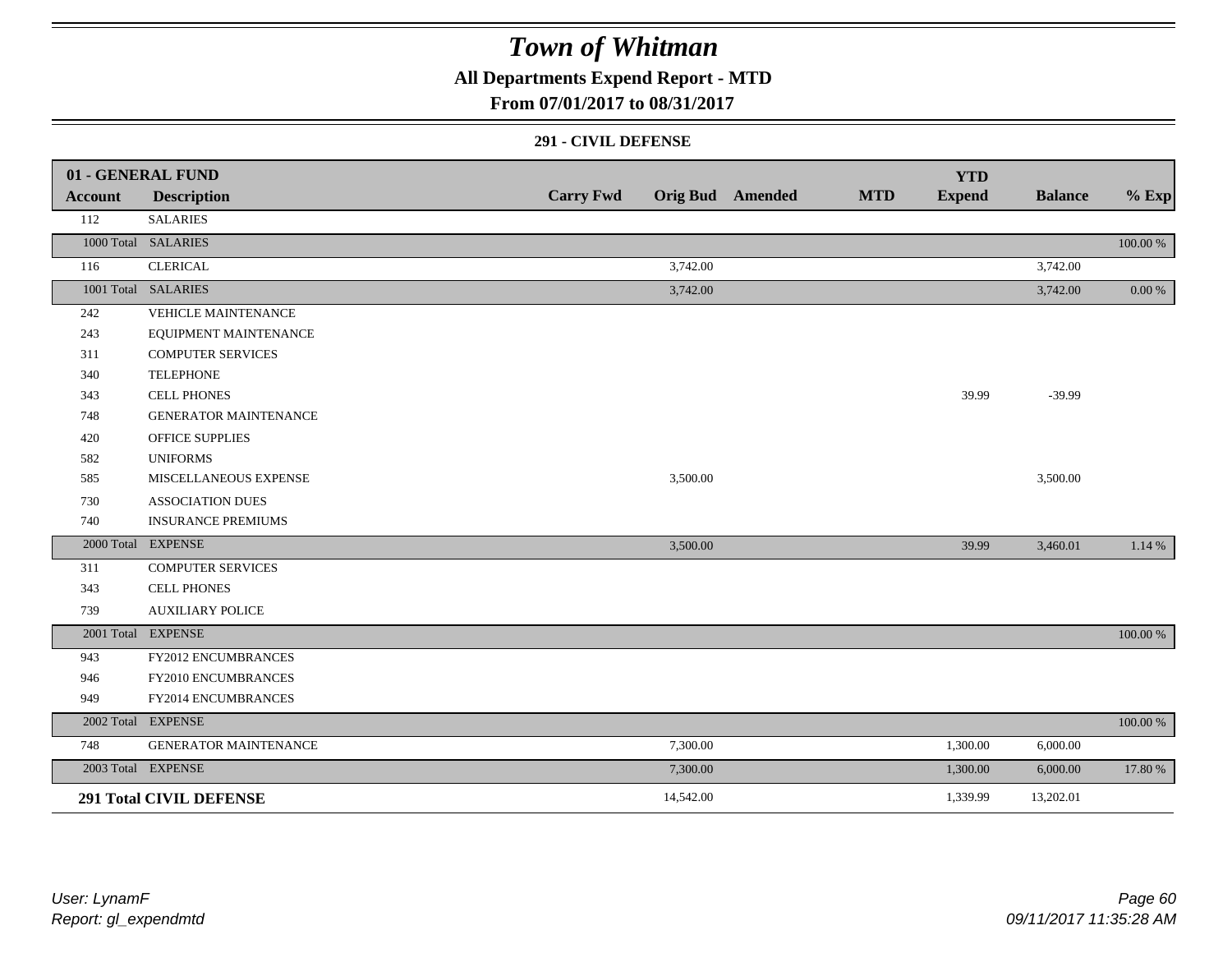**All Departments Expend Report - MTD**

**From 07/01/2017 to 08/31/2017**

### **292 - SMALL ANIMAL CONTROL**

|                | 01 - GENERAL FUND                                  |                  |                                       | <b>YTD</b>    |                |          |
|----------------|----------------------------------------------------|------------------|---------------------------------------|---------------|----------------|----------|
| <b>Account</b> | <b>Description</b>                                 | <b>Carry Fwd</b> | <b>Orig Bud</b> Amended<br><b>MTD</b> | <b>Expend</b> | <b>Balance</b> | $%$ Exp  |
| 112            | <b>SALARIES</b>                                    | 29,195.00        | 1,575.25                              | 1,575.25      | 27,619.75      |          |
|                | 1000 Total SALARIES                                | 29,195.00        | 1,575.25                              | 1,575.25      | 27,619.75      | 5.39 %   |
| 120            | <b>SALARIES-PART TIME</b>                          | 15,641.00        | 1,954.83                              | 2,854.68      | 12,786.32      |          |
|                | 1001 Total SALARIES                                | 15,641.00        | 1,954.83                              | 2,854.68      | 12,786.32      | 18.25 %  |
| 210            | <b>ELECTRICITY</b>                                 |                  | 155.96                                | 275.98        | $-275.98$      |          |
| 212            | <b>GAS (NATURAL)</b>                               |                  | 19.60                                 | 40.60         | $-40.60$       |          |
| 242            | <b>VEHICLE MAINTENANCE</b>                         |                  | 150.00                                | 150.00        | $-150.00$      |          |
| 340            | <b>TELEPHONE</b>                                   |                  |                                       |               |                |          |
| 343            | CELL PHONES                                        |                  |                                       |               |                |          |
| 430            | <b>BUILDING MAINTENANCE &amp; REPAIR</b>           |                  | 218.00                                | 218.00        | $-218.00$      |          |
| 481            | <b>GASOLINE</b>                                    |                  |                                       |               |                |          |
| 585            | MISCELLANEOUS EXPENSE                              | 10,234.00        | 930.49                                | 930.49        | 9,303.51       |          |
| 586            | <b>CARE OF ANIMALS</b>                             |                  |                                       |               |                |          |
| 730            | <b>ASSOCIATION DUES</b>                            |                  |                                       |               |                |          |
|                | 2000 Total EXPENSE                                 | 10,234.00        | 1,474.05                              | 1,615.07      | 8,618.93       | 15.78 %  |
| 200            | <b>BURIAL OF DEAD ANIMALS</b>                      | 4,088.00         |                                       |               | 4,088.00       |          |
|                | 2001 Total EXPENSE                                 | 4,088.00         |                                       |               | 4,088.00       | 0.00 %   |
| 941            | FY 2017 ENCUMBRANCES                               | 390.00           |                                       | 390.00        |                |          |
| 945            | FY2013 ENCUMBRANCES                                |                  |                                       |               |                |          |
| 940            | FY2016 ENCUMBRANCES                                |                  |                                       |               |                |          |
|                | 2002 Total EXPENSE                                 | 390.00           |                                       | 390.00        |                | 100.00 % |
| 999            |                                                    |                  |                                       |               |                |          |
|                | 4433 Total A23ATM5/13 LEA/PUR AN.CNTRL.VEH.(3/3)   |                  |                                       |               |                | 100.00 % |
| 999            |                                                    | 11,300.00        |                                       |               | 11,300.00      |          |
|                | 4435 Total A27A ATM5/16TN.KEN.-REP.FLR.INST.FENC   | 11,300.00        |                                       |               | 11,300.00      | 0.00 %   |
| 999            |                                                    |                  |                                       |               |                |          |
|                | 4463 Total A.17ATM5/13 REP.TO ANIMAL CONT.FACILITY |                  |                                       |               |                | 100.00 % |
| 999            |                                                    |                  |                                       |               |                |          |
|                | 4464 Total A.9 STM 5/14 REWIRE TOWN KENNEL         |                  |                                       |               |                | 100.00 % |
|                |                                                    |                  |                                       |               |                |          |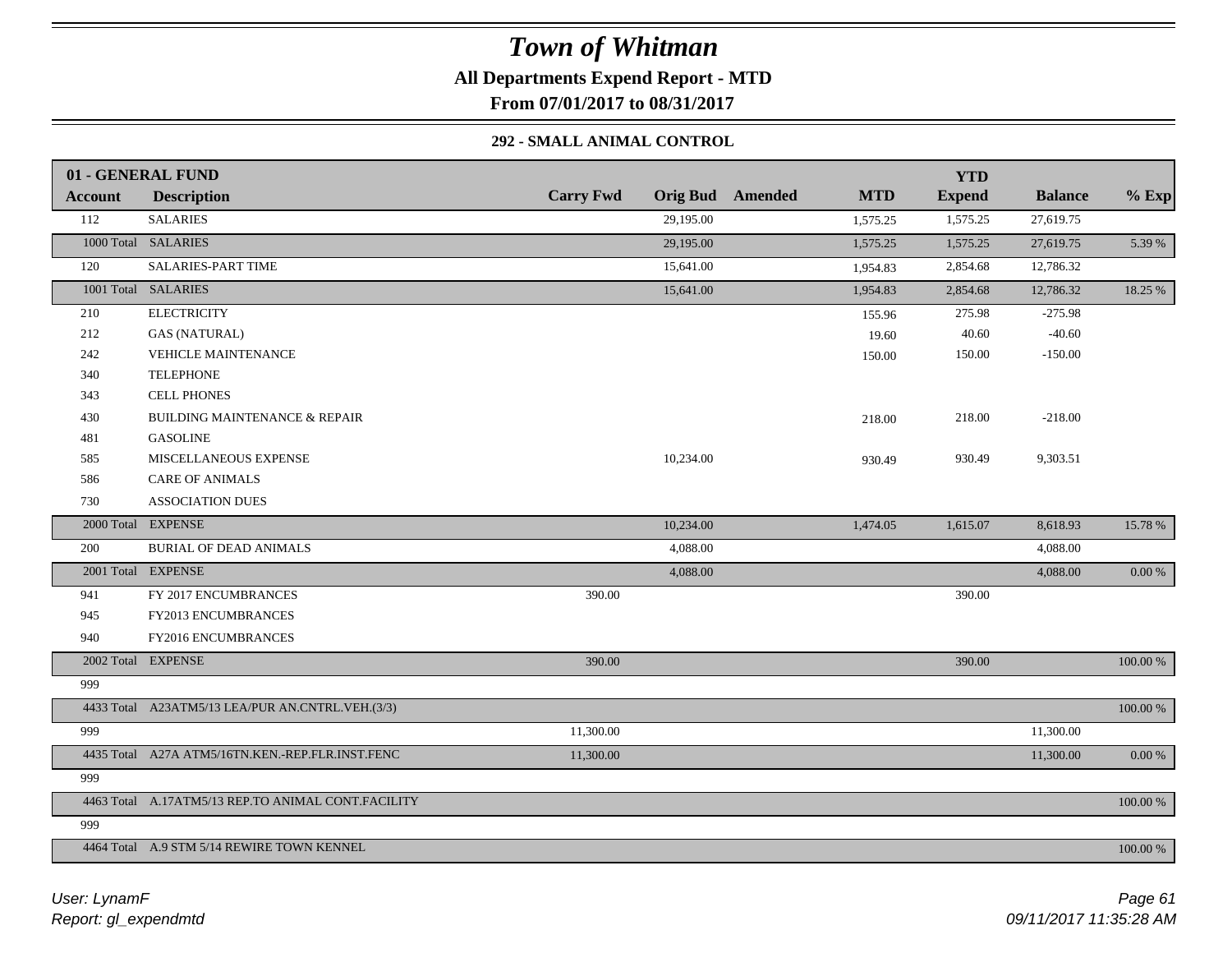**All Departments Expend Report - MTD**

**From 07/01/2017 to 08/31/2017**

#### **292 - SMALL ANIMAL CONTROL**

|                | 01 - GENERAL FUND                     |                  |           |         |            | YTD           |                |         |
|----------------|---------------------------------------|------------------|-----------|---------|------------|---------------|----------------|---------|
| <b>Account</b> | <b>Description</b>                    | <b>Carry Fwd</b> | Orig Bud  | Amended | <b>MTD</b> | <b>Expend</b> | <b>Balance</b> | $%$ Exp |
|                | <b>292 Total SMALL ANIMAL CONTROL</b> | 1.690.00         | 59.158.00 |         | 5.004.13   | 6.435.00      | 64,413.00      |         |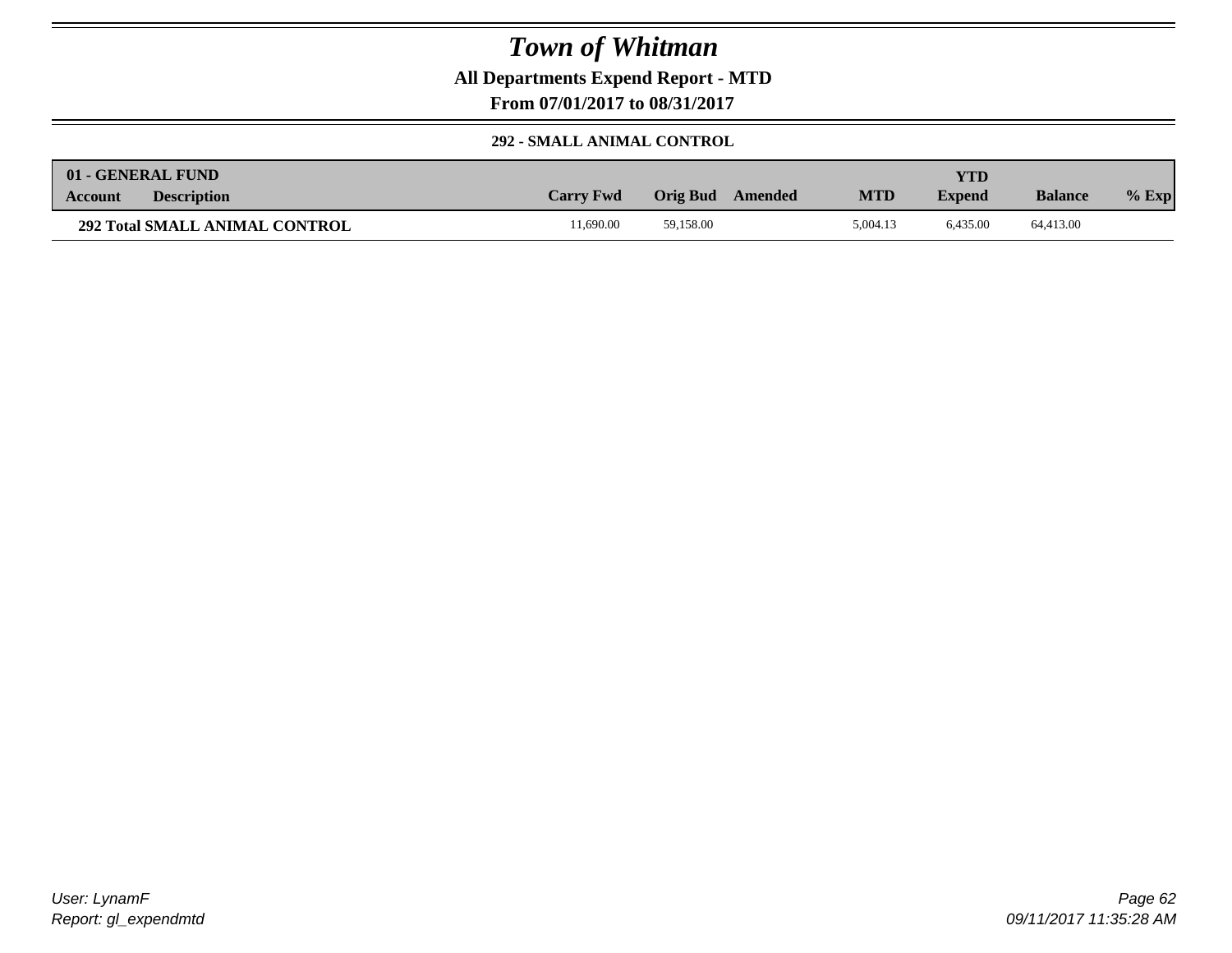**All Departments Expend Report - MTD**

### **From 07/01/2017 to 08/31/2017**

#### **300 - SCHOOL DEPARTMENT**

|         | 01 - GENERAL FUND                                   | <b>Carry Fwd</b> |           | <b>Orig Bud</b> Amended | <b>MTD</b> | <b>YTD</b><br><b>Expend</b> | <b>Balance</b> | $%$ Exp     |
|---------|-----------------------------------------------------|------------------|-----------|-------------------------|------------|-----------------------------|----------------|-------------|
| Account | <b>Description</b>                                  |                  |           |                         |            |                             |                |             |
| 718     | HOLT SCHOOL-MAINTENANCE & EXP.                      |                  |           |                         |            |                             |                |             |
|         | 2000 Total EXPENSE                                  |                  |           |                         |            |                             |                | 100.00 %    |
| 940     | FY2016 ENCUMBRANCES                                 |                  |           |                         |            |                             |                |             |
| 945     | FY2013 ENCUMBRANCES                                 |                  |           |                         |            |                             |                |             |
|         | 2001 Total EXPENSE                                  |                  |           |                         |            |                             |                | 100.00 %    |
| 999     |                                                     |                  |           |                         |            |                             |                |             |
|         | 4444 Total A25 ATM5/14 PUR. VOICE RECORD. SYS.      |                  |           |                         |            |                             |                | 100.00 %    |
| 999     |                                                     | 300,000.00       |           |                         |            |                             | 300,000.00     |             |
|         | 4447 Total A46BATM5/16REPAIR DUVAL ROOF             | 300,000.00       |           |                         |            |                             | 300,000.00     | $0.00~\%$   |
| 999     |                                                     | 5,142.25         |           |                         |            |                             | 5,142.25       |             |
|         | 4449 Total A46A ATM5/16ENG.&DESIGN DUVAL ROOF       | 5,142.25         |           |                         |            |                             | 5,142.25       | $0.00\ \%$  |
| 999     |                                                     |                  |           |                         |            |                             |                |             |
|         | 4450 Total A.51ATM5/16 PUR.ACOUST.MAT.CON&DUV       |                  |           |                         |            |                             |                | $100.00~\%$ |
| 999     |                                                     | 8,000.00         |           |                         |            |                             | 8,000.00       |             |
|         | 4458 Total A.19ATM5/12ENERG.MGMT.UPGR. MIDDLE SCH.  | 8,000.00         |           |                         |            |                             | 8,000.00       | $0.00\ \%$  |
| 999     |                                                     |                  |           |                         |            |                             |                |             |
|         | 4461 Total A.10ATM5/14PUR.&INST.FREEZER@ CONLEY SCH |                  |           |                         |            |                             |                | 100.00 %    |
| 999     |                                                     |                  |           |                         |            |                             |                |             |
|         | 4540 Total A.50ATM5/16REPLACE CARPETS CONL&MID.     |                  |           |                         |            |                             |                | 100.00 %    |
| 999     |                                                     |                  | 25,000.00 |                         |            |                             | 25,000.00      |             |
|         | 4574 Total A.S2 ATM5/17 MIDDLE SCH.GYM FLOOR        |                  | 25,000.00 |                         |            |                             | 25,000.00      | $0.00~\%$   |
| 999     |                                                     |                  | 12,000.00 |                         |            |                             | 12,000.00      |             |
|         | 4580 Total A.S3ATM5/17PHS.ED.CURT.&PORT.BLCH.MID.SC |                  | 12,000.00 |                         |            |                             | 12,000.00      | $0.00\ \%$  |
| 999     |                                                     |                  | 16,000.00 |                         |            |                             | 16,000.00      |             |
|         | 4581 Total A.S4ATM5/17EXT.DOORS-DUV,CON.MID.        |                  | 16,000.00 |                         |            |                             | 16,000.00      | 0.00 %      |
| 999     |                                                     |                  | 13,000.00 |                         |            |                             | 13,000.00      |             |
|         | 4582 Total A.S6ATM5/17 SEAL PLAYGRDS.DUV,CON,MID.   |                  | 13,000.00 |                         |            |                             | 13,000.00      | $0.00\ \%$  |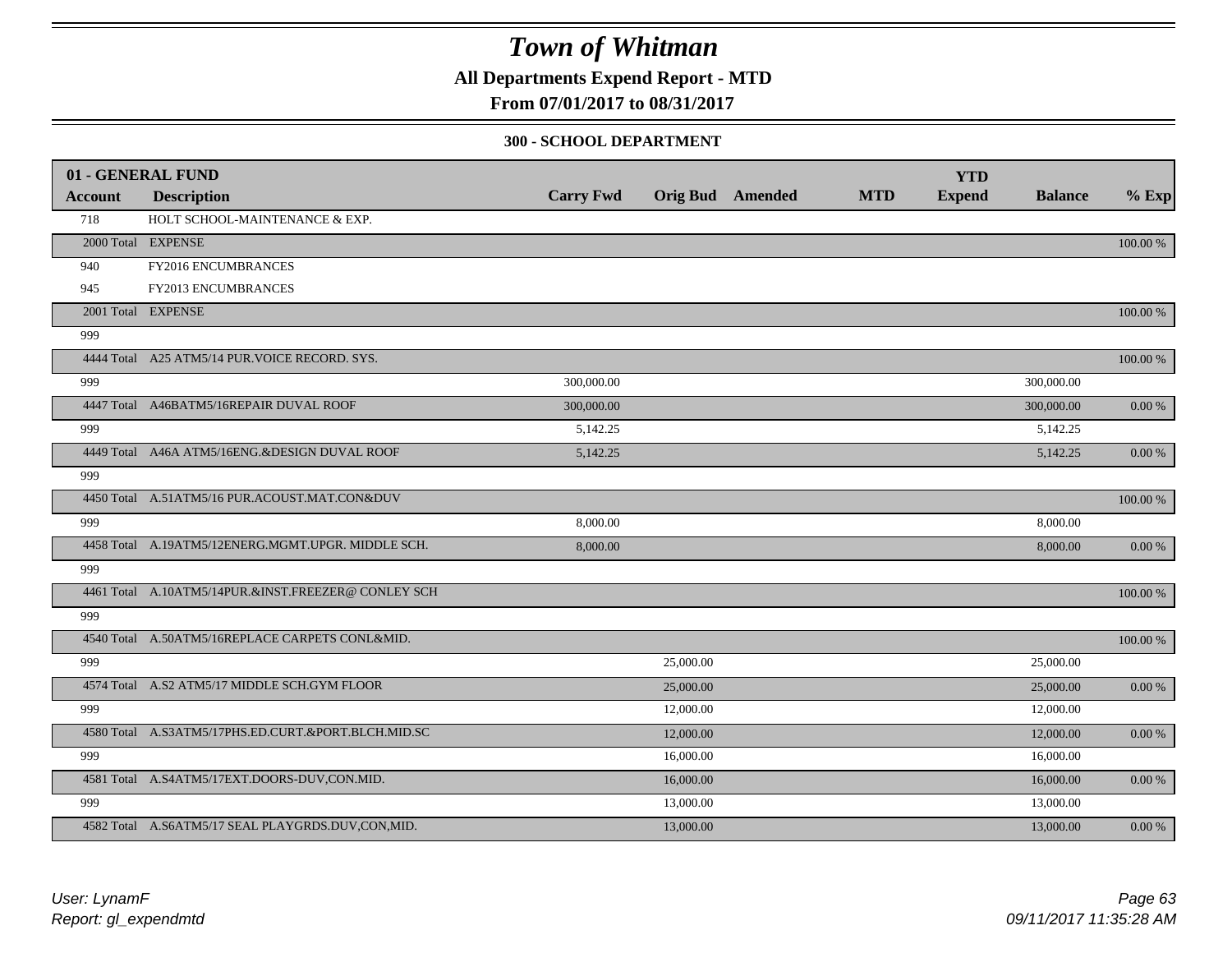**All Departments Expend Report - MTD**

**From 07/01/2017 to 08/31/2017**

### **300 - SCHOOL DEPARTMENT**

|                | 01 - GENERAL FUND                            |                  |                 |         |            | <b>YTD</b>    |                |          |
|----------------|----------------------------------------------|------------------|-----------------|---------|------------|---------------|----------------|----------|
| <b>Account</b> | <b>Description</b>                           | <b>Carry Fwd</b> | <b>Orig Bud</b> | Amended | <b>MTD</b> | <b>Expend</b> | <b>Balance</b> | $%$ Exp  |
| 999            |                                              |                  | 20,000.00       |         |            |               | 20,000.00      |          |
|                | 4583 Total A.S7ATM5/17REPAIR SIDEWALKS-DUVAL |                  | 20,000.00       |         |            |               | 20,000.00      | $0.00\%$ |
|                | <b>300 Total SCHOOL DEPARTMENT</b>           | 313,142.25       | 86,000.00       |         |            |               | 399,142.25     |          |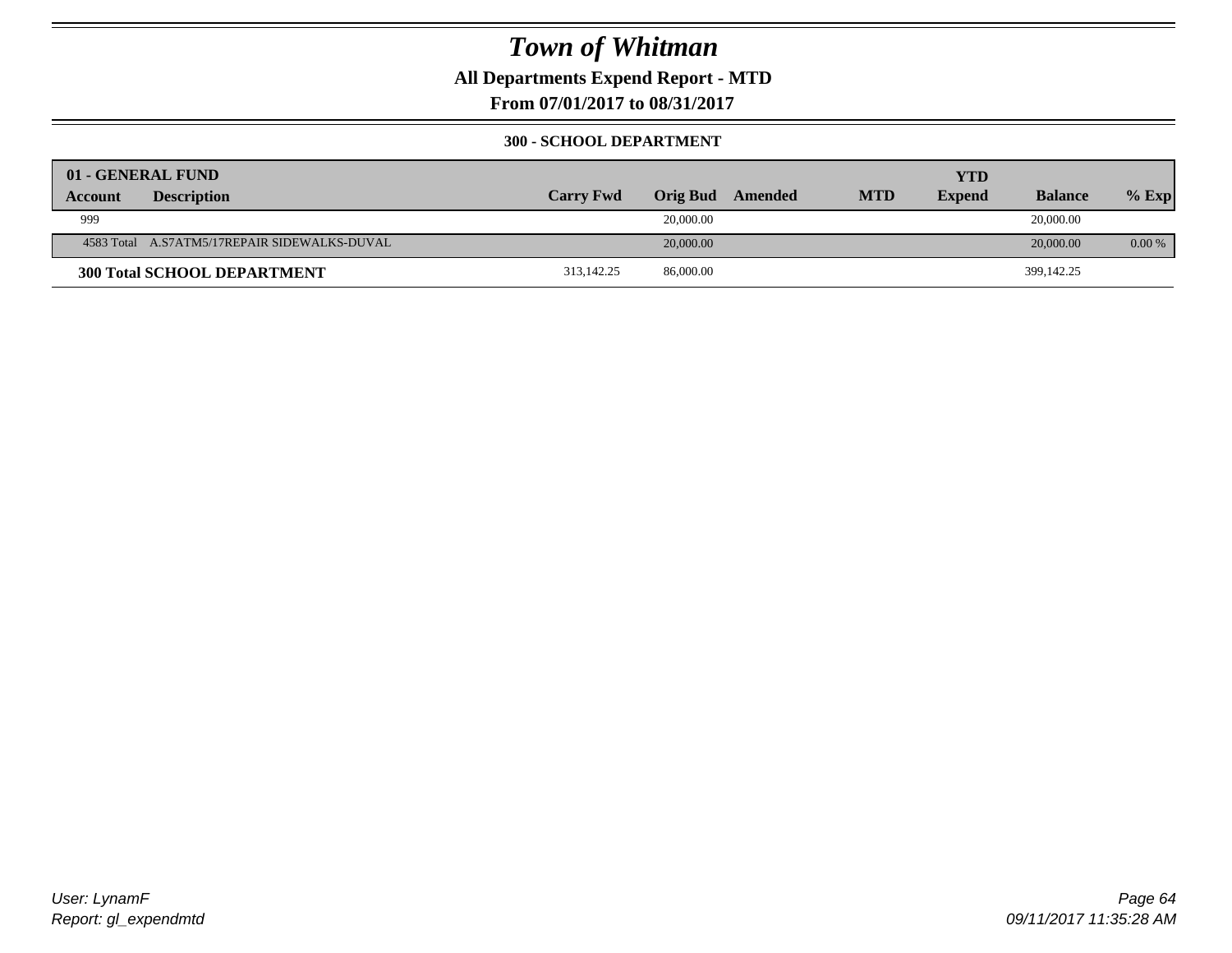### **All Departments Expend Report - MTD**

**From 07/01/2017 to 08/31/2017**

#### **301 - VOCATIONAL TRAINING**

|         | 01 - GENERAL FUND                    |                  |                 |         |            | <b>YTD</b>    |                |          |
|---------|--------------------------------------|------------------|-----------------|---------|------------|---------------|----------------|----------|
| Account | <b>Description</b>                   | <b>Carry Fwd</b> | <b>Orig Bud</b> | Amended | <b>MTD</b> | <b>Expend</b> | <b>Balance</b> | $%$ Exp  |
| 319     | SO.SH.VO.TEC.ADD'L APP.              |                  |                 |         |            |               |                |          |
| 321     | SOUTH SHORE VOCATIONAL-TECH.         |                  | 1,429,657.00    |         |            | 357,414.25    | 1,072,242.75   |          |
|         | 2000 Total EXPENSE                   |                  | 1,429,657.00    |         |            | 357,414.25    | 1,072,242.75   | 25.00 %  |
| 112     | <b>SALARIES</b>                      |                  |                 |         |            |               |                |          |
| 322     | OTHER VOCATIONAL TUITION             |                  | 266,000.00      |         |            |               | 266,000.00     |          |
|         | 2001 Total EXPENSE                   |                  | 266,000.00      |         |            |               | 266,000.00     | 0.00 %   |
| 710     | IN STATE TRAVEL                      |                  | 49,000.00       |         |            |               | 49,000.00      |          |
|         | 2002 Total EXPENSE                   |                  | 49,000.00       |         |            |               | 49,000.00      | 0.00 %   |
| 946     | <b>FY2010 ENCUMBRANCES</b>           |                  |                 |         |            |               |                |          |
|         | 2003 Total EXPENSE                   |                  |                 |         |            |               |                | 100.00 % |
|         | <b>301 Total VOCATIONAL TRAINING</b> |                  | 1,744,657.00    |         |            | 357,414.25    | 1,387,242.75   |          |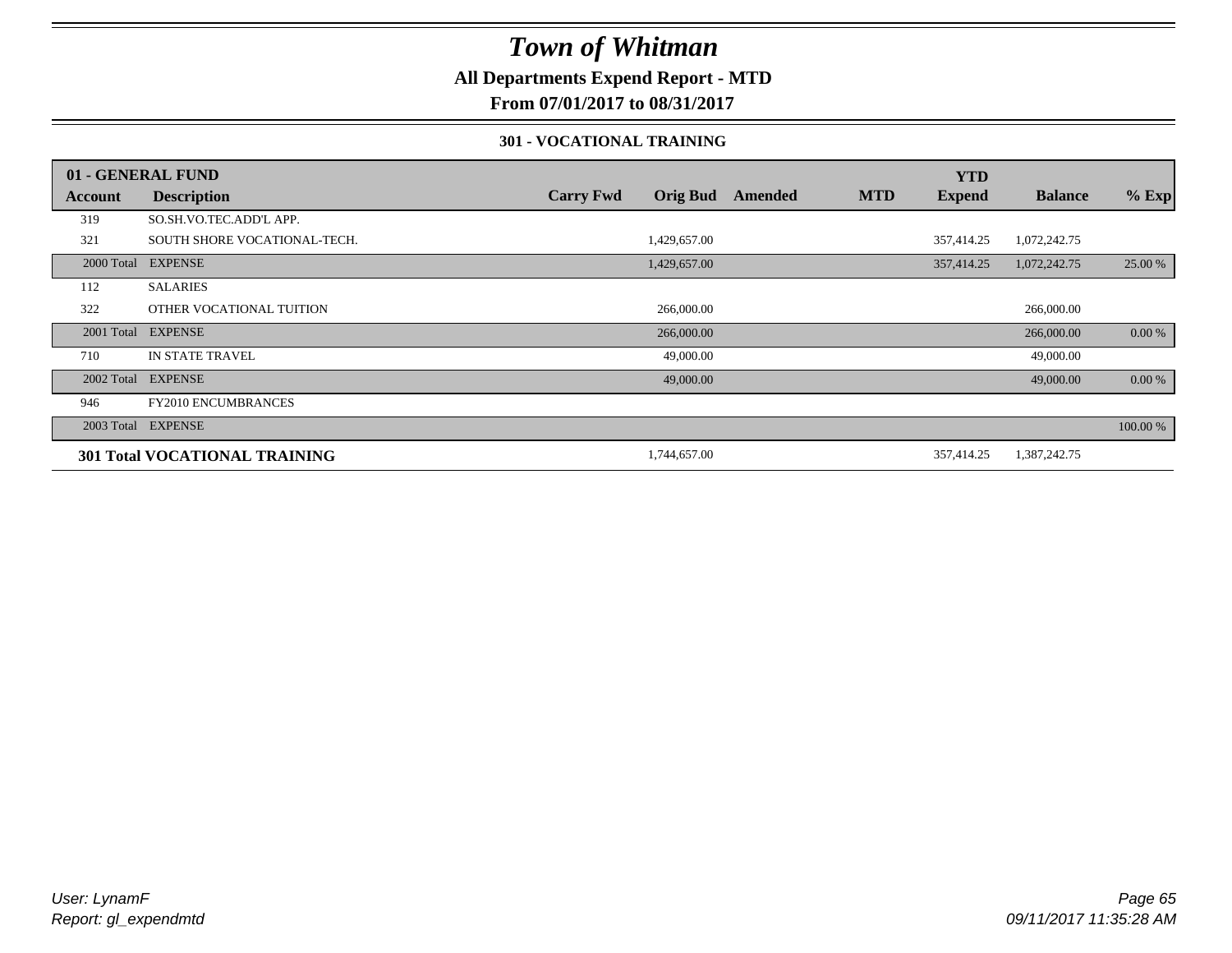**All Departments Expend Report - MTD**

**From 07/01/2017 to 08/31/2017**

#### **320 - WHITMAN-HANSON REGIONAL**

|                | 01 - GENERAL FUND                                |                  |               |                         |            | <b>YTD</b>    |                |            |
|----------------|--------------------------------------------------|------------------|---------------|-------------------------|------------|---------------|----------------|------------|
| <b>Account</b> | <b>Description</b>                               | <b>Carry Fwd</b> |               | <b>Orig Bud</b> Amended | <b>MTD</b> | <b>Expend</b> | <b>Balance</b> | $%$ Exp    |
| 324            | <b>CROSSING GUARDS</b>                           |                  | 38,262.00     |                         |            |               | 38,262.00      |            |
|                | 1000 Total SALARIES                              |                  | 38,262.00     |                         |            |               | 38,262.00      | 0.00 %     |
| 305            | <b>INSTRUCTIONAL</b>                             |                  | 12,064,192.00 |                         |            | 3,016,048.00  | 9,048,144.00   |            |
|                | 2000 Total EXPENSE                               |                  | 12,064,192.00 |                         |            | 3,016,048.00  | 9,048,144.00   | 25.00 %    |
| 323            | NON-MANDATED BUSSING                             |                  | 365,362.00    |                         |            | 91,340.50     | 274,021.50     |            |
| 943            | FY2012 ENCUMBRANCES                              |                  |               |                         |            |               |                |            |
|                | 2001 Total EXPENSE                               |                  | 365,362.00    |                         |            | 91,340.50     | 274,021.50     | 25.00 %    |
| 324            | <b>CROSSING GUARDS</b>                           |                  |               |                         |            |               |                |            |
|                | 2002 Total EXPENSE                               |                  |               |                         |            |               |                | 100.00 %   |
| 999            |                                                  |                  |               |                         |            |               |                |            |
|                | 4452 Total A.53ATM5/16REPAIR WALKWAYS -WHRS      |                  |               |                         |            |               |                | 100.00 %   |
| 999            |                                                  | 15,525.00        |               |                         |            |               | 15,525.00      |            |
|                | 4453 Total A54ATM5/16REPL.BLCHER CHAIR LIFT WHRS | 15,525.00        |               |                         |            |               | 15,525.00      | $0.00\ \%$ |
| 999            |                                                  |                  |               |                         |            |               |                |            |
|                | 4455 Total A7STM 5/16 REPL.HOT WTR. SYS.WHRHS    |                  |               |                         |            |               |                | 100.00 %   |
| 999            |                                                  |                  |               |                         |            |               |                |            |
|                | 4457 Total A.31 ATM 5/15 PUR.TECH.EQ.ELEM.SCHS.  |                  |               |                         |            |               |                | 100.00 %   |
| 999            |                                                  |                  |               |                         |            |               |                |            |
|                | 4459 Total A.8STM5/17 PUR.W.H.R.SCHL LUNCH VAN   |                  |               |                         |            |               |                | 100.00 %   |
| 999            |                                                  |                  |               |                         |            |               |                |            |
|                | 4460 Total A.52ATM5/16RECONSTR.TENNIS CTS.WHRS   |                  |               |                         |            |               |                | 100.00 %   |
| 999            |                                                  |                  |               |                         |            |               |                |            |
|                | 4465 Total A.23 ATM 5/16 DEBT SERV.HIGH SCH.     |                  |               |                         |            |               |                | 100.00 %   |
| 999            |                                                  |                  | 478,603.35    |                         |            | 478,603.35    |                |            |
|                | 4466 Total A.9 ATM 5/17 DEBT SERV. HIGH SCHOOL   |                  | 478,603.35    |                         |            | 478,603.35    |                | 100.00 %   |
| 999            |                                                  |                  |               |                         |            |               |                |            |
|                | 4467 Total A.6 ATM5/15 DEBT SERV. HIGH SCH       |                  |               |                         |            |               |                | 100.00 %   |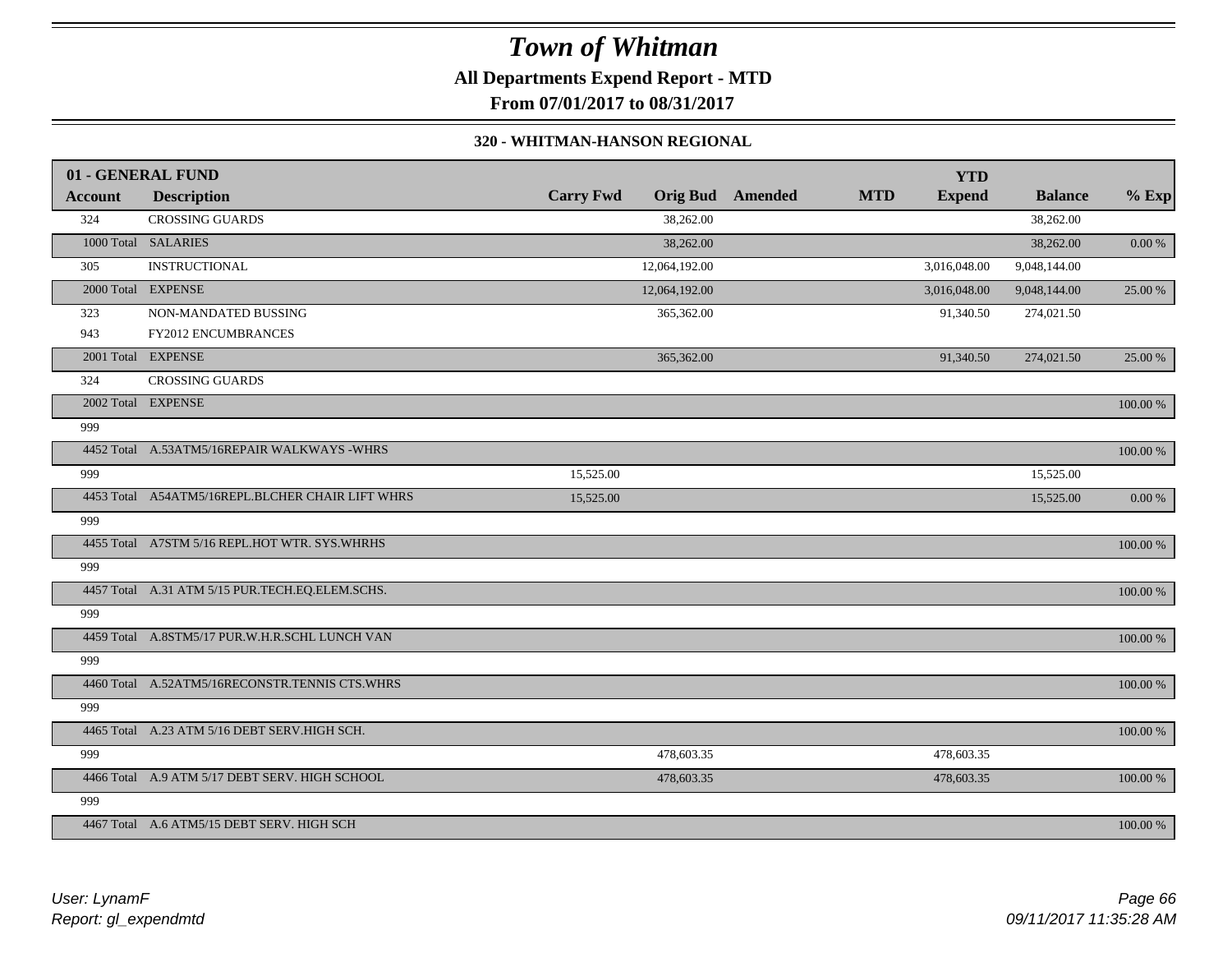### **All Departments Expend Report - MTD**

**From 07/01/2017 to 08/31/2017**

#### **320 - WHITMAN-HANSON REGIONAL**

|            | 01 - GENERAL FUND                               |                  |                 |         |            | <b>YTD</b>    |                |           |
|------------|-------------------------------------------------|------------------|-----------------|---------|------------|---------------|----------------|-----------|
| Account    | <b>Description</b>                              | <b>Carry Fwd</b> | <b>Orig Bud</b> | Amended | <b>MTD</b> | <b>Expend</b> | <b>Balance</b> | $%$ Exp   |
| 999        |                                                 |                  |                 |         |            |               |                |           |
| 4555 Total | ESTABLISH PETTY CASH-PARK PROGRAM               |                  |                 |         |            |               |                | 100.00 %  |
| 999        |                                                 |                  | 253,087.00      |         |            |               | 253,087.00     |           |
|            | 4590 Total A.S8ATM5/17 RESTORE TURF-HIGH SCHOOL |                  | 253,087.00      |         |            |               | 253,087.00     | 0.00 %    |
| 999        |                                                 |                  | 23,820.00       |         |            |               | 23,820.00      |           |
| 4591 Total | A.S10ATM 5/17REP.POTHOLES&CRAKS-H.S.            |                  | 23,820.00       |         |            |               | 23,820.00      | $0.00 \%$ |
| 999        |                                                 |                  | 11,910.00       |         |            |               | 11,910.00      |           |
| 4592 Total | A.S11ATM5/17CROSSING LIGHTS-H.S.                |                  | 11,910.00       |         |            |               | 11,910.00      | $0.00 \%$ |
| 999        |                                                 |                  | 14,887.00       |         |            |               | 14,887.00      |           |
|            | 4593 Total A.S13ATM5/17ENVELOPE REPAIRS-H.S.    |                  | 14,887.00       |         |            |               | 14,887.00      | $0.00 \%$ |
| 999        |                                                 |                  | 20,842.00       |         |            |               | 20,842.00      |           |
|            | 4594 Total A.S14ATM5/17 HOT WATER HEATER -H.S.  |                  | 20,842.00       |         |            |               | 20,842.00      | 0.00 %    |
|            | 320 Total WHITMAN-HANSON REGIONAL               | 15,525.00        | 13,270,965.35   |         |            | 3,585,991.85  | 9,700,498.50   |           |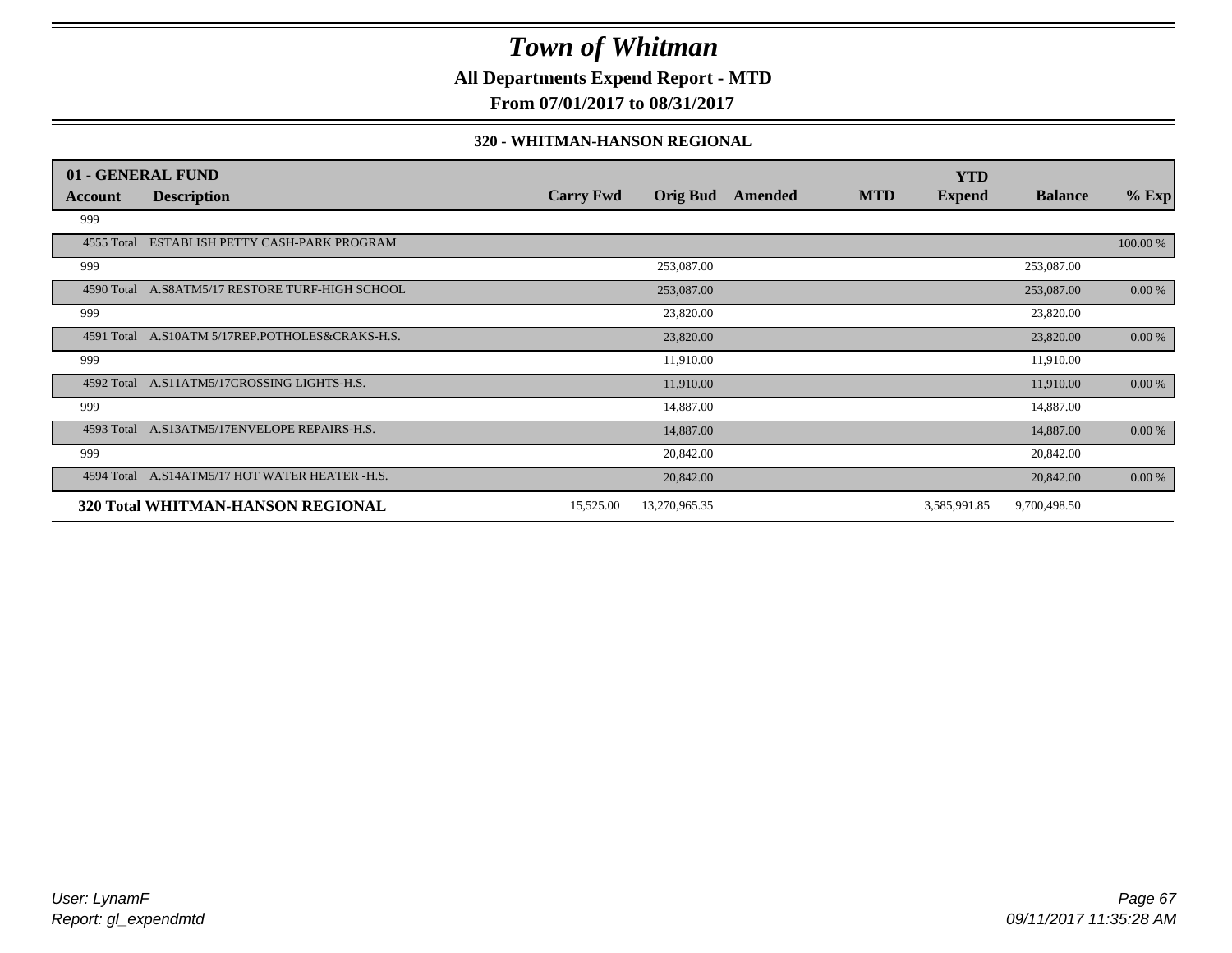### **All Departments Expend Report - MTD**

### **From 07/01/2017 to 08/31/2017**

#### **294 - DPW-TREE DEPARTMENT**

|         | 01 - GENERAL FUND              |                  |                         |            | <b>YTD</b>    |                |          |
|---------|--------------------------------|------------------|-------------------------|------------|---------------|----------------|----------|
| Account | <b>Description</b>             | <b>Carry Fwd</b> | <b>Orig Bud</b> Amended | <b>MTD</b> | <b>Expend</b> | <b>Balance</b> | $%$ Exp  |
| 247     | <b>INSECT CONTROL</b>          |                  |                         |            |               |                |          |
| 460     | <b>GROUNDSKEEPING SUPPLIES</b> |                  |                         |            |               |                |          |
| 585     | MISCELLANEOUS EXPENSE          |                  |                         |            |               |                |          |
|         | 2000 Total EXPENSE             |                  |                         |            |               |                | 100.00 % |
|         | 294 Total DPW-TREE DEPARTMENT  |                  |                         |            |               |                |          |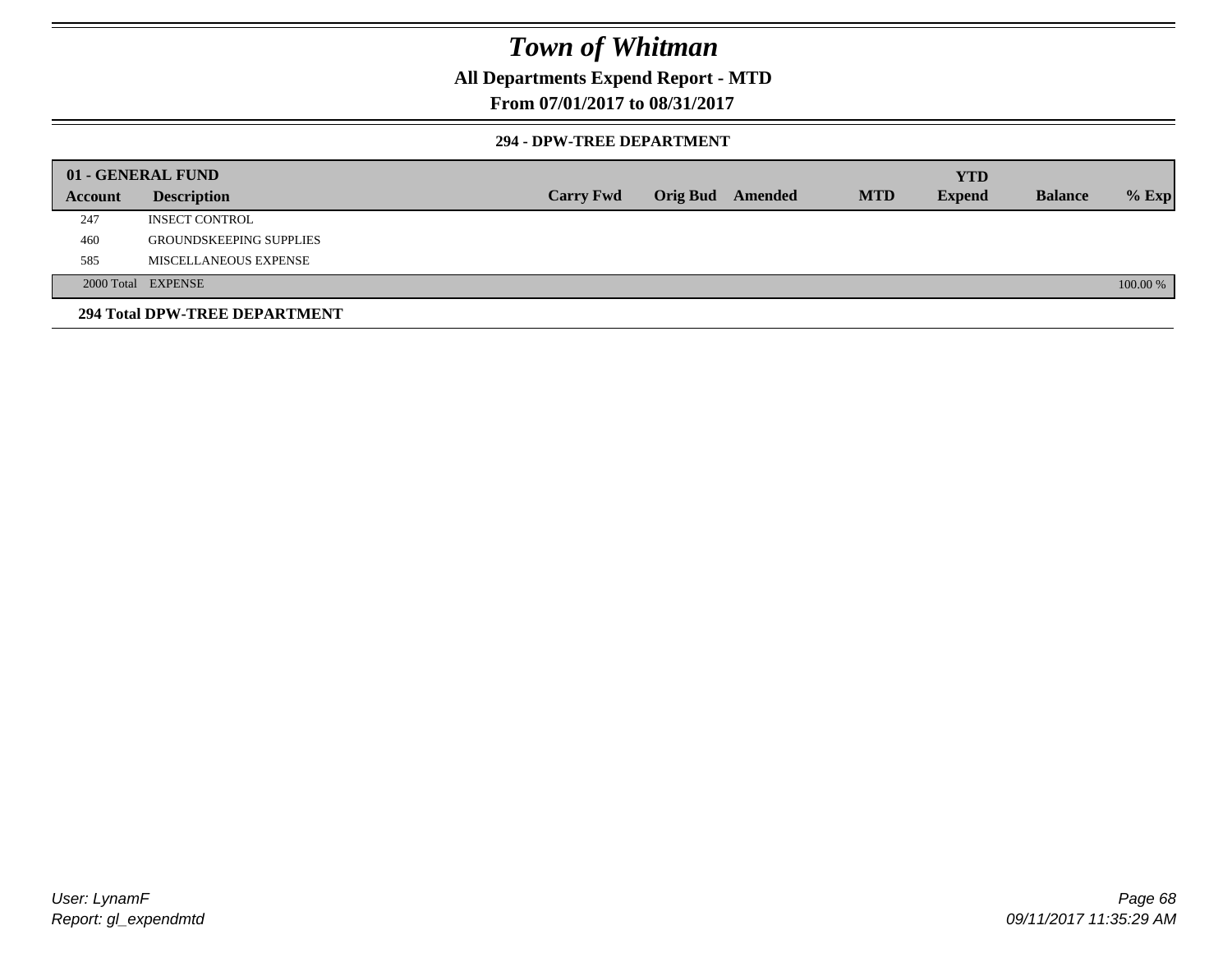### **All Departments Expend Report - MTD**

**From 07/01/2017 to 08/31/2017**

#### **400 - DPW SALARIES**

|            | 01 - GENERAL FUND                             |                                     |                       | <b>YTD</b>    |                |          |
|------------|-----------------------------------------------|-------------------------------------|-----------------------|---------------|----------------|----------|
| Account    | <b>Description</b>                            | <b>Carry Fwd</b><br><b>Orig Bud</b> | <b>MTD</b><br>Amended | <b>Expend</b> | <b>Balance</b> | $%$ Exp  |
| 113        | DIVISIONAL LABOR-REGULAR                      | 470,491.00                          | 39,883.00             | 63,812.80     | 406,678.20     |          |
| 114        | DIVISIONAL LABOR-O.T.                         |                                     | 1,815.95              | 4,900.21      | $-4,900.21$    |          |
| 116        | <b>CLERICAL</b>                               | 42,825.00                           | 4,117.75              | 6,588.40      | 36,236.60      |          |
| 123        | <b>RECORDING SECRETARY</b>                    | 1,666.00                            | 121.20                | 234.48        | 1,431.52       |          |
| 144        | <b>EDUCATION INCENTIVE</b>                    |                                     |                       |               |                |          |
| 146        | SALARIES-LONGEVITY                            | 1,675.00                            |                       |               | 1,675.00       |          |
| 222        | CDL LIC. / STIPEND                            |                                     |                       |               |                |          |
| 939        | <b>FY2015 ENCUMBRANCES</b>                    |                                     |                       |               |                |          |
| 1000 Total | <b>SALARIES</b>                               | 516,657.00                          | 45,937.90             | 75,535.89     | 441,121.11     | 14.62 %  |
| 119        | SALARY-ASSIST.SUPERINTENDENT                  | 96,458.00                           | 9,249.40              | 15,063.31     | 81,394.69      |          |
| 222        | CDL LIC. / STIPEND                            | 960.00                              |                       | 960.00        |                |          |
| 234        | <b>SALARIES - UNUSED SICK &amp; VAC. TIME</b> |                                     |                       |               |                |          |
| 1001 Total | <b>SALARIES</b>                               | 97,418.00                           | 9,249.40              | 16,023.31     | 81,394.69      | 16.44 %  |
| 138        | <b>SICK LEAVE BUY-BACK</b>                    |                                     |                       |               |                |          |
|            | 1002 Total SALARIES                           |                                     |                       |               |                | 100.00 % |
|            | <b>400 Total DPW SALARIES</b>                 | 614,075.00                          | 55,187.30             | 91,559.20     | 522,515.80     |          |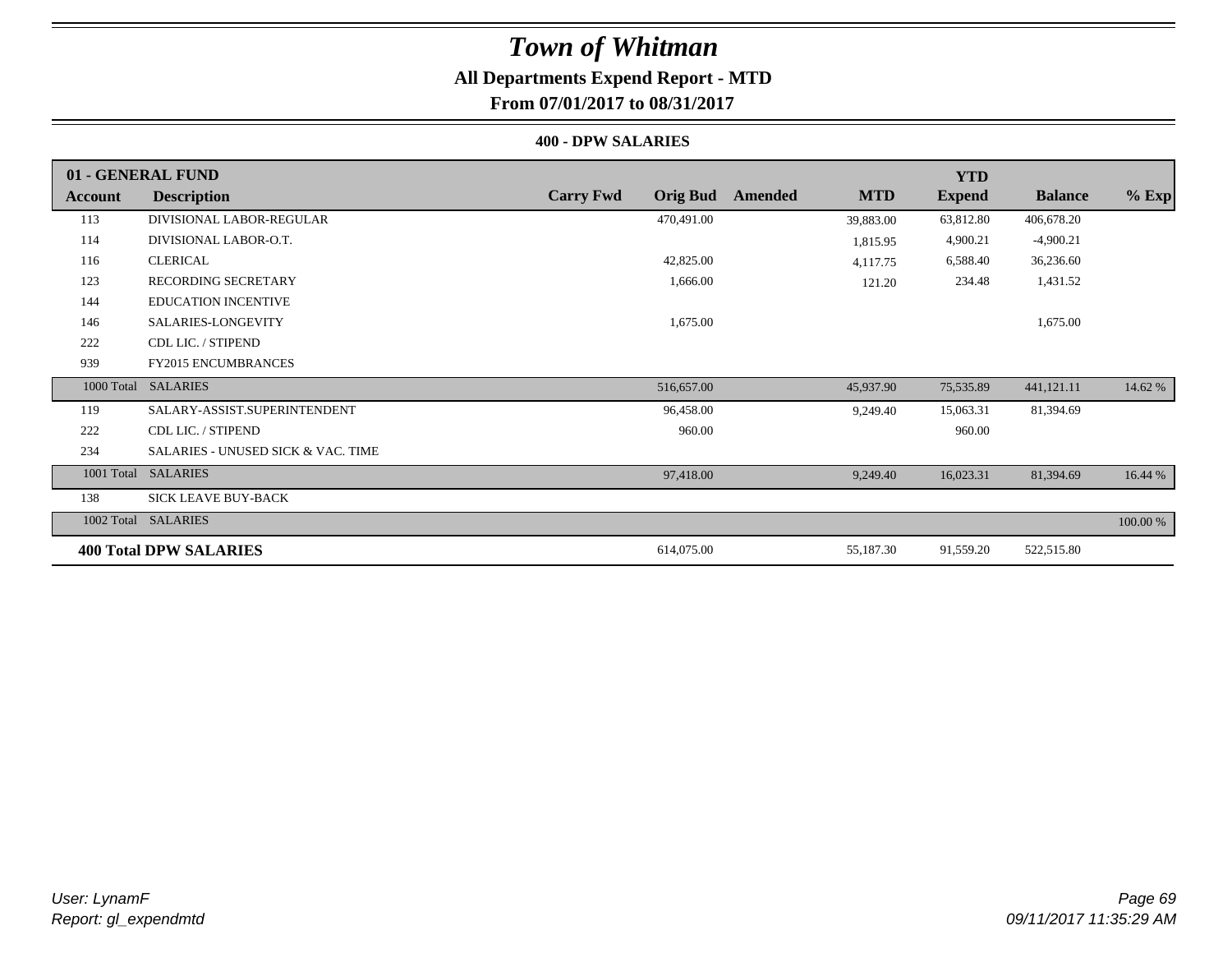### **All Departments Expend Report - MTD**

### **From 07/01/2017 to 08/31/2017**

### **402 - DPW-DIVISIONAL EXPENSE**

|                | 01 - GENERAL FUND              |                  |            |                         |            | <b>YTD</b>    |                |           |
|----------------|--------------------------------|------------------|------------|-------------------------|------------|---------------|----------------|-----------|
| <b>Account</b> | <b>Description</b>             | <b>Carry Fwd</b> |            | <b>Orig Bud</b> Amended | <b>MTD</b> | <b>Expend</b> | <b>Balance</b> | $%$ Exp   |
| 247            | <b>INSECT CONTROL</b>          |                  |            |                         |            |               |                |           |
| 460            | GROUNDSKEEPING SUPPLIES        |                  |            |                         |            |               |                |           |
| 582            | <b>UNIFORMS</b>                |                  |            |                         |            |               |                |           |
| 585            | MISCELLANEOUS EXPENSE          |                  | 172,100.00 |                         |            |               | 172,100.00     |           |
|                | 2294 Total DPW-TREE DEPARTMENT |                  | 172,100.00 |                         |            |               | 172,100.00     | $0.00 \%$ |
| 144            | EDUCATION INCENTIVE            |                  |            |                         |            |               |                |           |
| 244            | OFFICE EQUIPMENT MAINTENANCE   |                  |            |                         |            |               |                |           |
| 340            | <b>TELEPHONE</b>               |                  |            |                         | 38.80      | 38.80         | $-38.80$       |           |
| 343            | <b>CELL PHONES</b>             |                  |            |                         |            | 370.92        | $-370.92$      |           |
| 948            | FY07 ENCUMBRANCES              |                  |            |                         |            |               |                |           |
| 949            | FY2014 ENCUMBRANCES            |                  |            |                         |            |               |                |           |
| 420            | <b>OFFICE SUPPLIES</b>         |                  |            |                         | 271.07     | 271.07        | $-271.07$      |           |
| 422            | COPY EXPENSE                   |                  |            |                         |            |               |                |           |
| 582            | <b>UNIFORMS</b>                |                  |            |                         |            | 400.00        | $-400.00$      |           |
| 585            | MISCELLANEOUS EXPENSE          |                  |            |                         | 379.90     | 379.90        | $-379.90$      |           |
| 939            | FY2015 ENCUMBRANCES            |                  |            |                         |            |               |                |           |
| 730            | <b>ASSOCIATION DUES</b>        |                  |            |                         |            |               |                |           |
| 870            | OFFICE EQUIPMENT               |                  |            |                         |            |               |                |           |
| 2405 Total     | DPW-ADMINISTRATION             |                  |            |                         | 689.77     | 1,460.69      | $-1,460.69$    | 100.00 %  |
| 530            | <b>CHEMICALS</b>               |                  |            |                         |            |               |                |           |
| 582            | <b>UNIFORMS</b>                |                  |            |                         |            |               |                |           |
| 585            | MISCELLANEOUS EXPENSE          |                  |            |                         |            |               |                |           |
| 730            | <b>ASSOCIATION DUES</b>        |                  |            |                         |            |               |                |           |
| 731            | <b>MEETINGS</b>                |                  |            |                         |            |               |                |           |
| 943            | FY2012 ENCUMBRANCES            |                  |            |                         |            |               |                |           |
|                | 2411 Total DPW-ENGINEERING     |                  |            |                         |            |               |                | 100.00 %  |
| 245            | ROADWAY MAINTENANCE            |                  |            |                         | 1,179.00   | 1,179.00      | $-1,179.00$    |           |
| 248            | STREET SIGNS & MARKINGS        |                  |            |                         | 790.81     | 790.81        | $-790.81$      |           |
| 250            | <b>DRAINAGE</b>                |                  |            |                         |            |               |                |           |
| 272            | EQUIPMENT RENTAL               |                  |            |                         |            |               |                |           |
| 582            | <b>UNIFORMS</b>                |                  |            |                         | 1,686.46   | 2,027.29      | $-2,027.29$    |           |
|                |                                |                  |            |                         |            |               |                |           |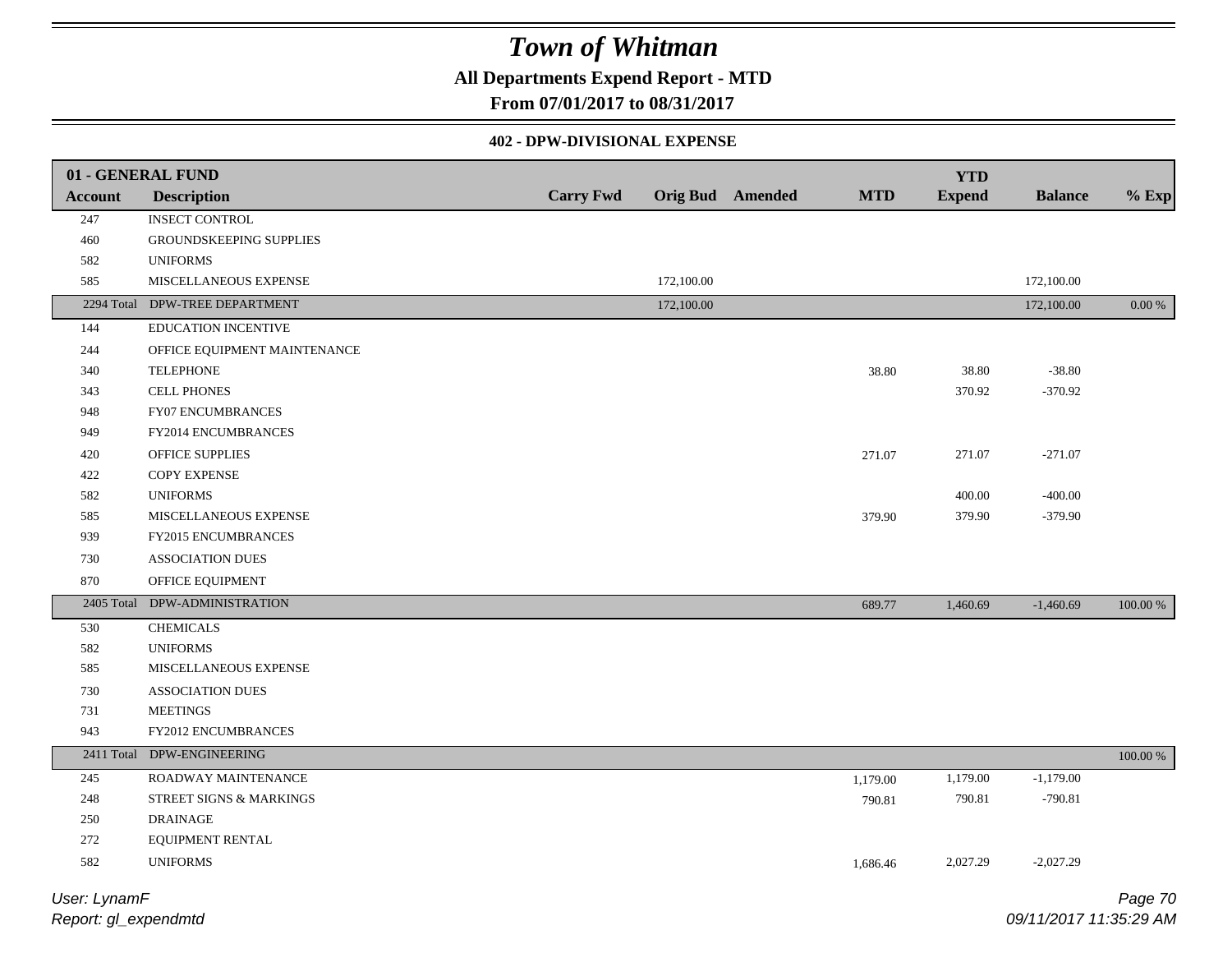**All Departments Expend Report - MTD**

**From 07/01/2017 to 08/31/2017**

### **402 - DPW-DIVISIONAL EXPENSE**

|                | 01 - GENERAL FUND                         |                  |            |                         |             | <b>YTD</b>    |                |          |
|----------------|-------------------------------------------|------------------|------------|-------------------------|-------------|---------------|----------------|----------|
| <b>Account</b> | <b>Description</b>                        | <b>Carry Fwd</b> |            | <b>Orig Bud</b> Amended | <b>MTD</b>  | <b>Expend</b> | <b>Balance</b> | $%$ Exp  |
| 585            | MISCELLANEOUS EXPENSE                     |                  |            |                         | 465.67      | 540.67        | $-540.67$      |          |
|                | 2422 Total DPW-HIGHWAY CONSTRUCT. & MAINT |                  |            |                         | 4,121.94    | 4,537.77      | $-4,537.77$    | 100.00 % |
| 582            | <b>UNIFORMS</b>                           |                  |            |                         |             |               |                |          |
| 585            | MISCELLANEOUS EXPENSE                     |                  |            |                         |             |               |                |          |
|                | 2427 Total FUEL DEPOT MAINTENANCE         |                  |            |                         |             |               |                | 100.00 % |
| 210            | <b>ELECTRICITY</b>                        |                  |            |                         | 1,290.76    | 1,290.76      | $-1,290.76$    |          |
| 212            | <b>GAS (NATURAL)</b>                      |                  |            |                         | 92.94       | 92.94         | $-92.94$       |          |
| 214            | OIL (HEATING)                             |                  |            |                         |             |               |                |          |
| 430            | <b>BUILDING MAINTENANCE &amp; REPAIR</b>  |                  |            |                         | 89.00       | 255.12        | $-255.12$      |          |
| 530            | <b>CHEMICALS</b>                          |                  |            |                         |             |               |                |          |
| 582            | <b>UNIFORMS</b>                           |                  |            |                         |             |               |                |          |
| 585            | MISCELLANEOUS EXPENSE                     |                  |            |                         |             |               |                |          |
|                | 2428 Total DPW-BUILDING & YARD MAINT.     |                  |            |                         | 1,472.70    | 1,638.82      | $-1,638.82$    | 100.00 % |
| 242            | <b>VEHICLE MAINTENANCE</b>                |                  |            |                         | 1,913.63    | 2,482.83      | $-2,482.83$    |          |
| 481            | <b>GASOLINE</b>                           |                  |            |                         | $-1,372.47$ | 2,106.93      | $-2,106.93$    |          |
| 582            | <b>UNIFORMS</b>                           |                  |            |                         |             |               |                |          |
| 585            | MISCELLANEOUS EXPENSE                     |                  |            |                         |             |               |                |          |
| 945            | FY2013 ENCUMBRANCES                       |                  |            |                         |             |               |                |          |
|                | 2429 Total DPW-EQUIPMENT MAINTENANCE      |                  |            |                         | 541.16      | 4,589.76      | $-4,589.76$    | 100.00 % |
| 272            | EQUIPMENT RENTAL                          |                  |            |                         |             |               |                |          |
| 311            | <b>COMPUTER SERVICES</b>                  |                  |            |                         |             |               |                |          |
| 2450 Total     | <b>DPW-WATER</b>                          |                  |            |                         |             |               |                | 100.00 % |
| 241            | RECREATIONAL FACILITIES MAINT.            |                  |            |                         |             |               |                |          |
| 460            | GROUNDSKEEPING SUPPLIES                   |                  |            |                         | 645.63      | 645.63        | $-645.63$      |          |
| 582            | <b>UNIFORMS</b>                           |                  |            |                         | 449.21      | 449.21        | $-449.21$      |          |
| 585            | MISCELLANEOUS EXPENSE                     |                  |            |                         |             | 95.52         | $-95.52$       |          |
|                | 2650 Total DPW-PARK MAINTENANCE           |                  |            |                         | 1,094.84    | 1,190.36      | $-1,190.36$    | 100.00 % |
|                | <b>402 Total DPW-DIVISIONAL EXPENSE</b>   |                  | 172,100.00 |                         | 7,920.41    | 13,417.40     | 158,682.60     |          |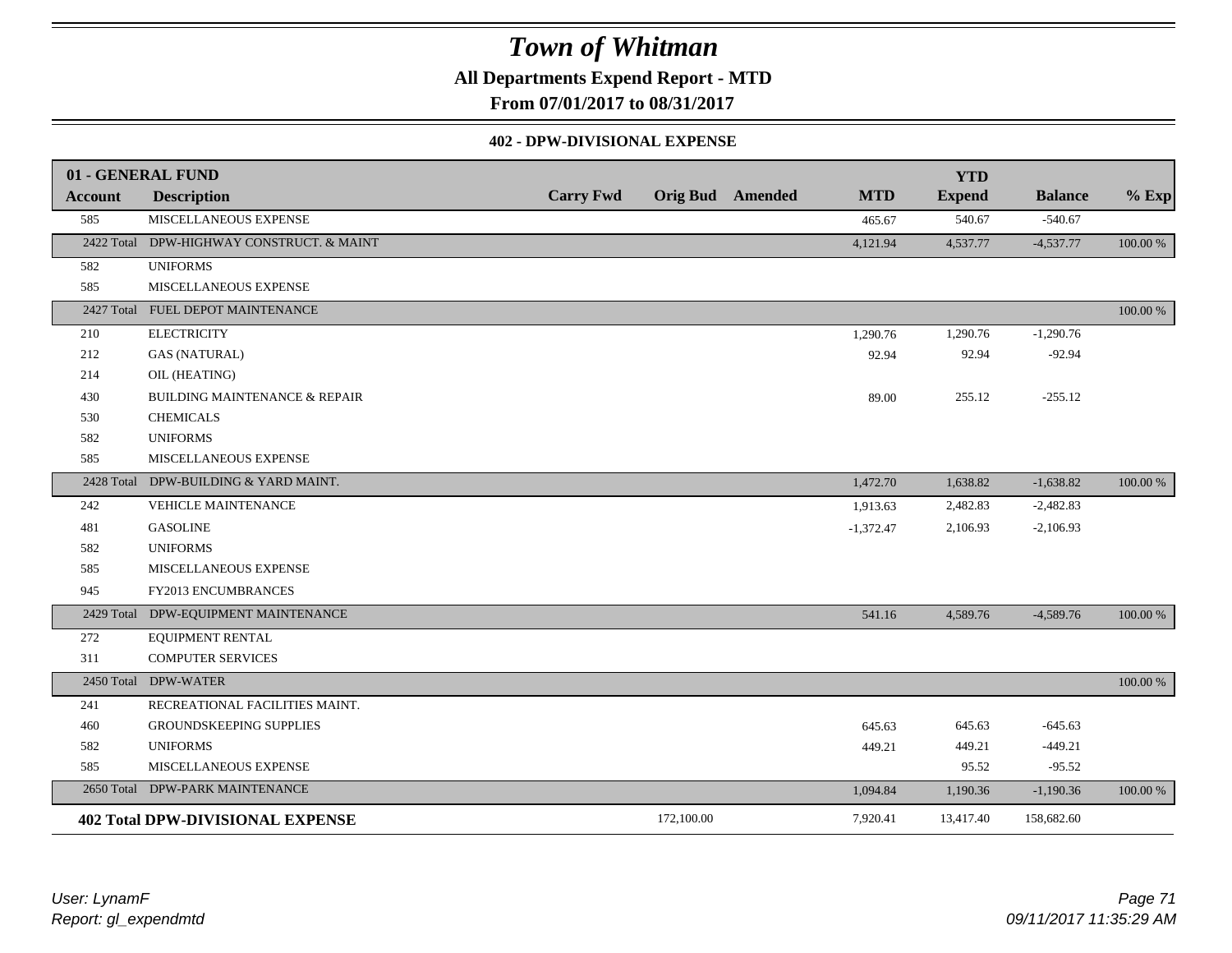**All Departments Expend Report - MTD**

**From 07/01/2017 to 08/31/2017**

#### **403 - DPW - SPECIAL ARTICLES**

|                | 01 - GENERAL FUND                                   |                  |           |                         |            | <b>YTD</b>    |                |             |
|----------------|-----------------------------------------------------|------------------|-----------|-------------------------|------------|---------------|----------------|-------------|
| <b>Account</b> | <b>Description</b>                                  | <b>Carry Fwd</b> |           | <b>Orig Bud</b> Amended | <b>MTD</b> | <b>Expend</b> | <b>Balance</b> | $%$ Exp     |
| 999            |                                                     |                  | 42,105.55 |                         | 42,105.55  | 42,105.55     |                |             |
|                | 4498 Total A.32ATM5/17LEA/PUR.2017SDWALK PLOW       |                  | 42,105.55 |                         | 42,105.55  | 42,105.55     |                | $100.00~\%$ |
| 999            |                                                     |                  |           |                         |            |               |                |             |
|                | 4503 Total A16ATM 5/15 PUR.PICKUP TRUCK W/PLOW      |                  |           |                         |            |               |                | 100.00 %    |
| 999            |                                                     |                  |           |                         |            |               |                |             |
|                | 4504 Total A14ATM 5/15 INSTALL TRAFFIC CNTRL.SIGNAL |                  |           |                         |            |               |                | 100.00 %    |
| 999            |                                                     |                  |           |                         |            |               |                |             |
|                | 4505 Total A17ATM 5/15 PUR.48" LAWN MOWER           |                  |           |                         |            |               |                | 100.00 %    |
| 999            |                                                     |                  |           |                         |            |               |                |             |
|                | 4506 Total A.9ATM5/16 CH.90 REPAIR STS.& S/WALKS    |                  |           |                         |            |               |                | 100.00 %    |
| 999            |                                                     |                  |           |                         |            |               |                |             |
|                | 4507 Total A10ATM5/16Pur&instdump trk.body&lift     |                  |           |                         |            |               |                | 100.00 %    |
| 999            |                                                     |                  |           |                         |            |               |                |             |
|                | 4508 Total A.23ATM5/14PUR.3 SOLAR TRAFIC BEACONS    |                  |           |                         |            |               |                | 100.00 %    |
| 999            |                                                     |                  |           |                         |            |               |                |             |
|                | 4509 Total A.27 ATM 5/09 PUR.11FT.POW.REV.PLOW      |                  |           |                         |            |               |                | 100.00 %    |
| 999            |                                                     |                  |           |                         |            |               |                |             |
|                | 4525 Total A.25ATM5/13CONSTRUCT STS&SIDEWKS         |                  |           |                         |            |               |                | 100.00 %    |
| 999            |                                                     |                  |           |                         |            |               |                |             |
|                | 4529 Total A31ATM 5/17CH90 REPAIR STS.& S/WALKS     |                  |           |                         |            |               |                | $100.00~\%$ |
| 999            |                                                     |                  |           |                         |            |               |                |             |
|                | 4531 Total A13 ATM 5/15 CH90 REPAIR STS.& S/WALKS   |                  |           |                         |            |               |                | $100.00~\%$ |
| 999            |                                                     |                  |           |                         |            |               |                |             |
|                | 4535 Total A24ATM5/10CH90PUR.PRE-MIX HEATER TRAILER |                  |           |                         |            |               |                | 100.00 %    |
| 999            |                                                     |                  |           |                         |            |               |                |             |
|                | 4537 Total A15 ATM 5/15 CH 90 REPAIR STS.& S/WALKS  |                  |           |                         |            |               |                | 100.00 %    |
| 999            |                                                     |                  |           |                         |            |               |                |             |
|                | 4541 Total A.39 ATM 5/04STS -WHIT.WDS               |                  |           |                         |            |               |                | 100.00 %    |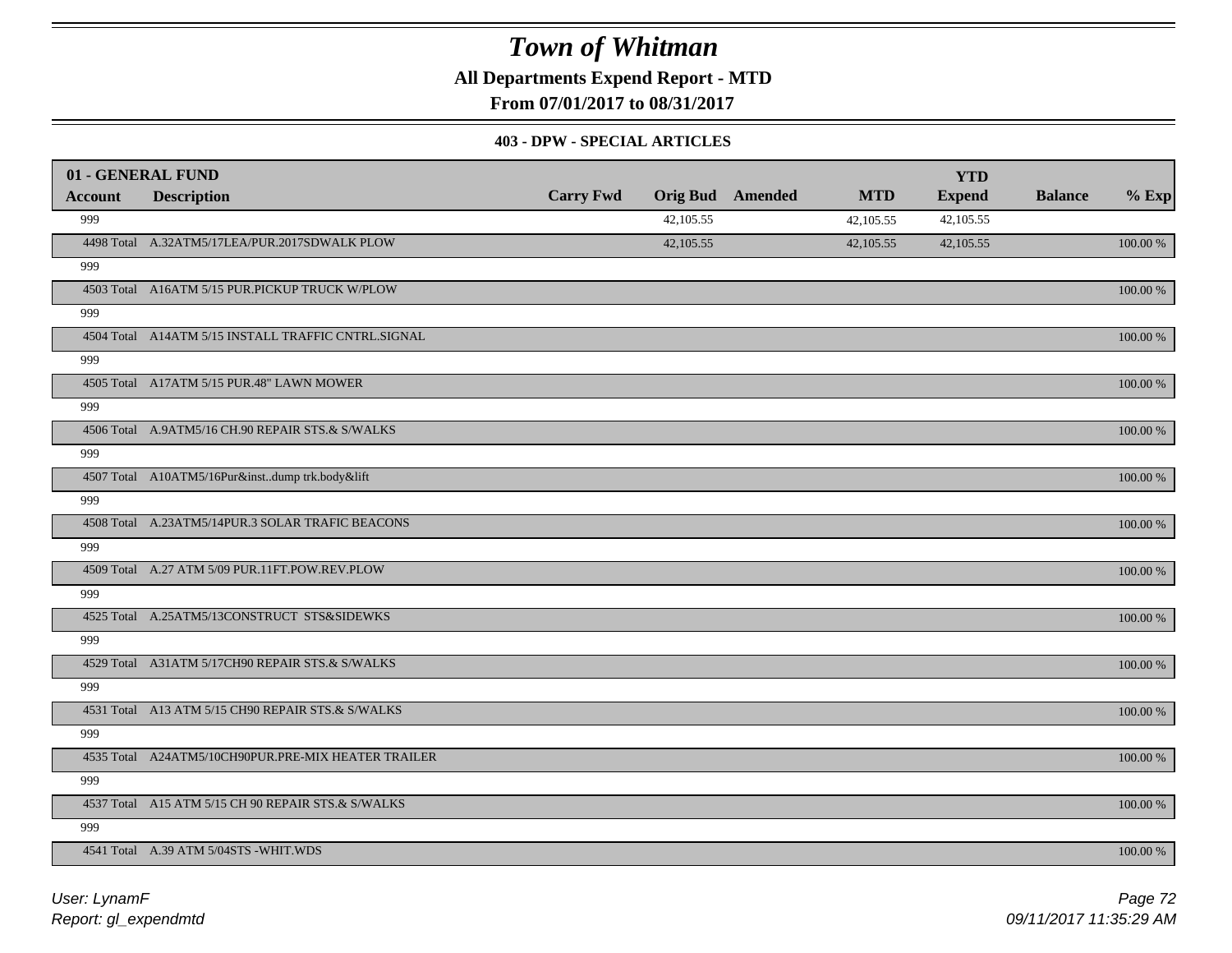**All Departments Expend Report - MTD**

## **From 07/01/2017 to 08/31/2017**

#### **403 - DPW - SPECIAL ARTICLES**

|            | 01 - GENERAL FUND                         |                  |                 |         |            | <b>YTD</b>    |                |          |
|------------|-------------------------------------------|------------------|-----------------|---------|------------|---------------|----------------|----------|
| Account    | <b>Description</b>                        | <b>Carry Fwd</b> | <b>Orig Bud</b> | Amended | <b>MTD</b> | <b>Expend</b> | <b>Balance</b> | $%$ Exp  |
| 999        |                                           |                  |                 |         |            |               |                |          |
|            | 4542 Total A.40ATM5/04 PREP.STS.FOR ACCEP |                  |                 |         |            |               |                | 100.00 % |
| 999        |                                           | 15,690.50        |                 |         |            |               | 15,690.50      |          |
|            | 4561 Total A.27B ATM 5/16 DPW SITE EVAL.  | 15,690.50        |                 |         |            |               | 15,690.50      | 0.00 %   |
| 999        |                                           |                  |                 |         |            |               |                |          |
|            | 4569 Total A32ATM5/06LOADER&ROLLER&STS.   |                  |                 |         |            |               |                | 100.00 % |
| 999        |                                           |                  |                 |         |            |               |                |          |
| 4576 Total | <b>ESTABLISH PETTY CASH-DPW</b>           |                  |                 |         |            |               |                | 100.00 % |
|            | <b>403 Total DPW - SPECIAL ARTICLES</b>   | 15,690.50        | 42,105.55       |         | 42,105.55  | 42,105.55     | 15,690.50      |          |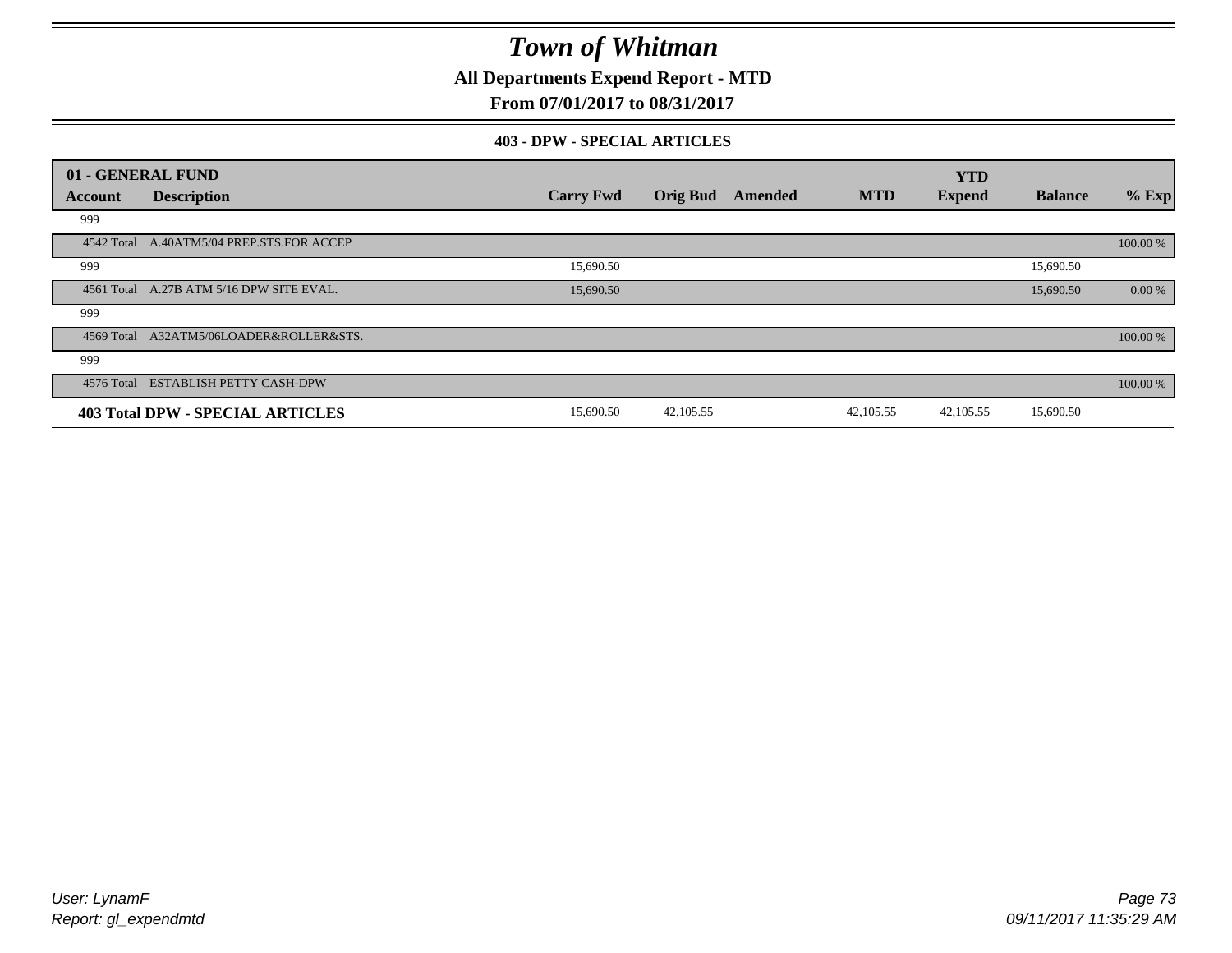## **All Departments Expend Report - MTD**

### **From 07/01/2017 to 08/31/2017**

#### **405 - DPW-ADMINSTRATION**

|         | 01 - GENERAL FUND                  |                  |                  |            | <b>YTD</b>    |                |          |
|---------|------------------------------------|------------------|------------------|------------|---------------|----------------|----------|
| Account | <b>Description</b>                 | <b>Carry Fwd</b> | Orig Bud Amended | <b>MTD</b> | <b>Expend</b> | <b>Balance</b> | $%$ Exp  |
| 111     | SALARIES-ADMINSTRATIVE             |                  |                  |            |               |                |          |
|         | 1000 Total SALARIES                |                  |                  |            |               |                | 100.00 % |
| 244     | OFFICE EQUIPMENT MAINTENANCE       |                  |                  |            |               |                |          |
| 340     | <b>TELEPHONE</b>                   |                  |                  |            |               |                |          |
| 871     | OPERATING EQUIPMENT                |                  |                  |            |               |                |          |
| 877     | DEP ADMINISTRATIVE ASSESSMENT      |                  |                  |            |               |                |          |
| 420     | <b>OFFICE SUPPLIES</b>             |                  |                  |            |               |                |          |
| 422     | <b>COPY EXPENSE</b>                |                  |                  |            |               |                |          |
| 585     | MISCELLANEOUS EXPENSE              |                  |                  |            |               |                |          |
| 730     | <b>ASSOCIATION DUES</b>            |                  |                  |            |               |                |          |
| 870     | OFFICE EQUIPMENT                   |                  |                  |            |               |                |          |
|         | 2000 Total EXPENSE                 |                  |                  |            |               |                | 100.00 % |
|         | <b>405 Total DPW-ADMINSTRATION</b> |                  |                  |            |               |                |          |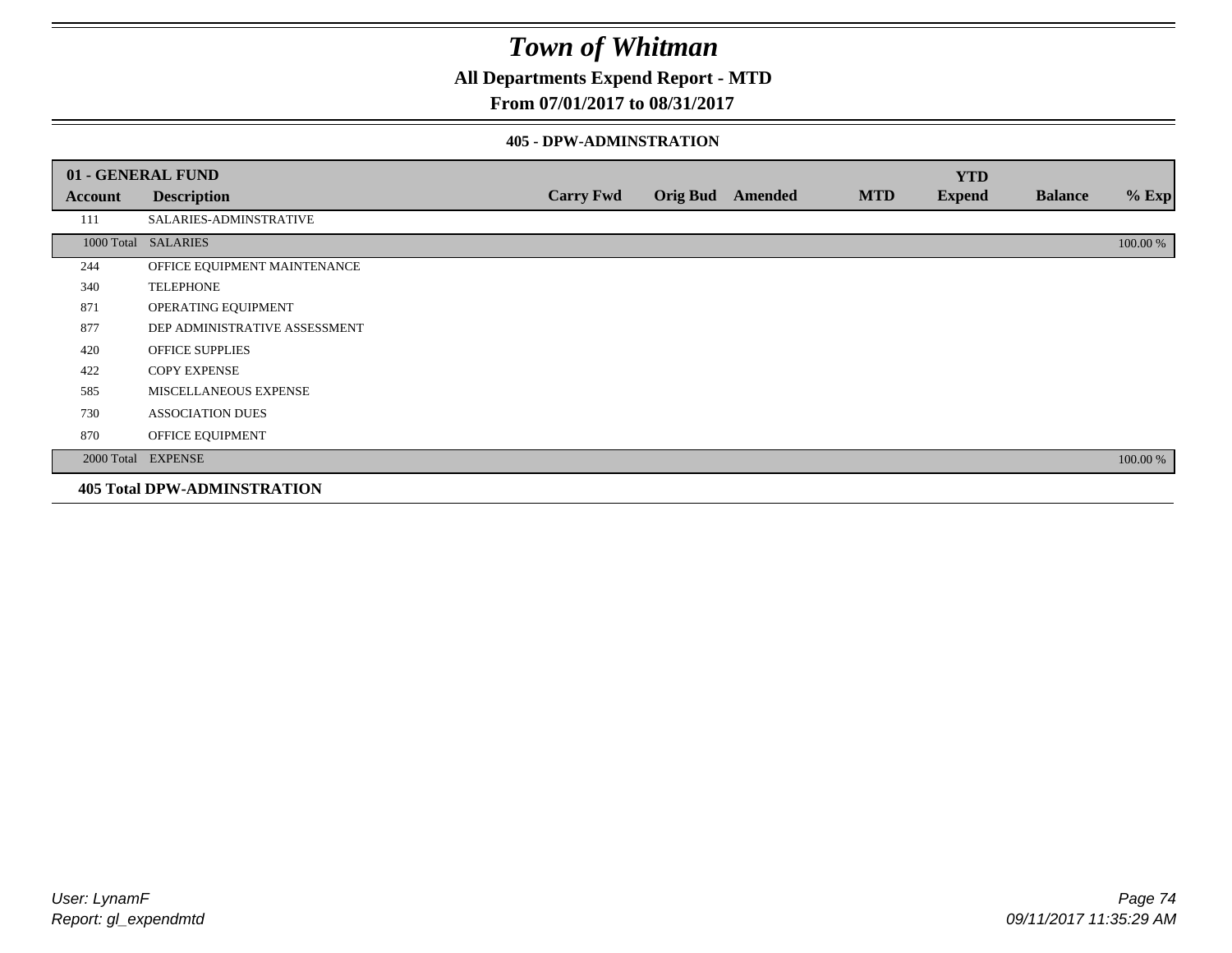**All Departments Expend Report - MTD**

**From 07/01/2017 to 08/31/2017**

### **414 - DPW-POLICE COVERAGE**

|         | 01 - GENERAL FUND             |                  |                 |         |            | <b>YTD</b>    |                |          |
|---------|-------------------------------|------------------|-----------------|---------|------------|---------------|----------------|----------|
| Account | <b>Description</b>            | <b>Carry Fwd</b> | <b>Orig Bud</b> | Amended | <b>MTD</b> | <b>Expend</b> | <b>Balance</b> | $%$ Exp  |
| 134     | <b>SALARIES-DPW COVERAGE</b>  |                  | 19,000.00       |         | 2.419.52   | 2,419.52      | 16,580.48      |          |
|         | 1000 Total SALARIES           |                  | 19,000.00       |         | 2.419.52   | 2.419.52      | 16,580.48      | 12.73 %  |
| 941     | FY 2017 ENCUMBRANCES          | 3.220.00         |                 |         |            | 3.220.00      |                |          |
|         | 2001 Total EXPENSE            | 3.220.00         |                 |         |            | 3.220.00      |                | 100.00 % |
|         | 414 Total DPW-POLICE COVERAGE | 3.220.00         | 19,000.00       |         | 2,419.52   | 5,639.52      | 16,580.48      |          |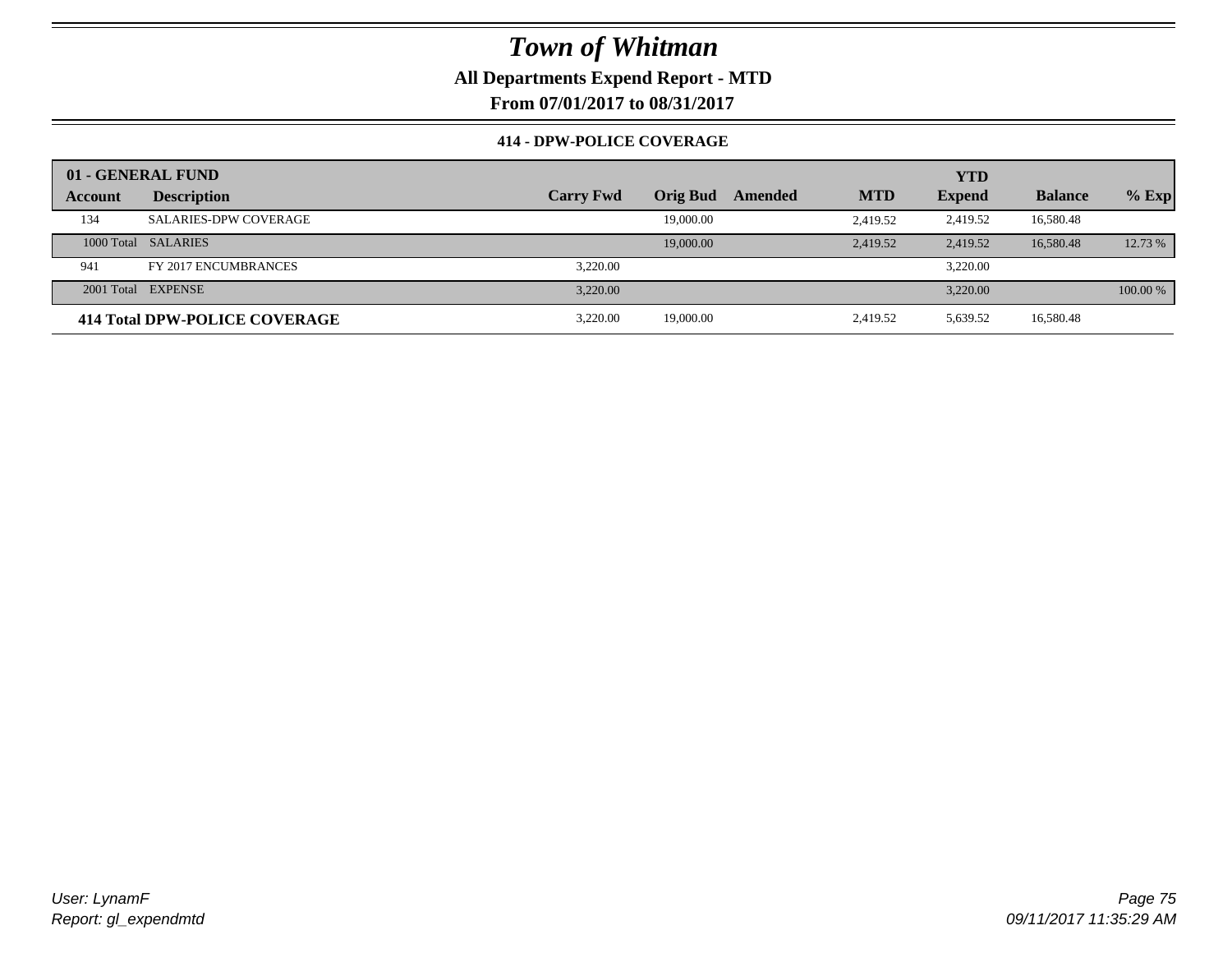## **All Departments Expend Report - MTD**

### **From 07/01/2017 to 08/31/2017**

### **423 - SNOW & ICE CONTROL**

|                | 01 - GENERAL FUND            |                  |                 |         |            | <b>YTD</b>    |                |          |
|----------------|------------------------------|------------------|-----------------|---------|------------|---------------|----------------|----------|
| <b>Account</b> | <b>Description</b>           | <b>Carry Fwd</b> | <b>Orig Bud</b> | Amended | <b>MTD</b> | <b>Expend</b> | <b>Balance</b> | $%$ Exp  |
| 114            | DIVISIONAL LABOR-O.T.        |                  |                 |         |            |               |                |          |
|                | 1000 Total SALARIES          |                  |                 |         |            |               |                | 100.00 % |
| 272            | <b>EQUIPMENT RENTAL</b>      |                  |                 |         |            |               |                |          |
| 530            | <b>CHEMICALS</b>             |                  |                 |         |            |               |                |          |
| 585            | MISCELLANEOUS EXPENSE        |                  | 120,000.00      |         |            | 294.98        | 119,705.02     |          |
|                | 2000 Total EXPENSE           |                  | 120,000.00      |         |            | 294.98        | 119,705.02     | 0.24%    |
|                | 423 Total SNOW & ICE CONTROL |                  | 120,000.00      |         |            | 294.98        | 119,705.02     |          |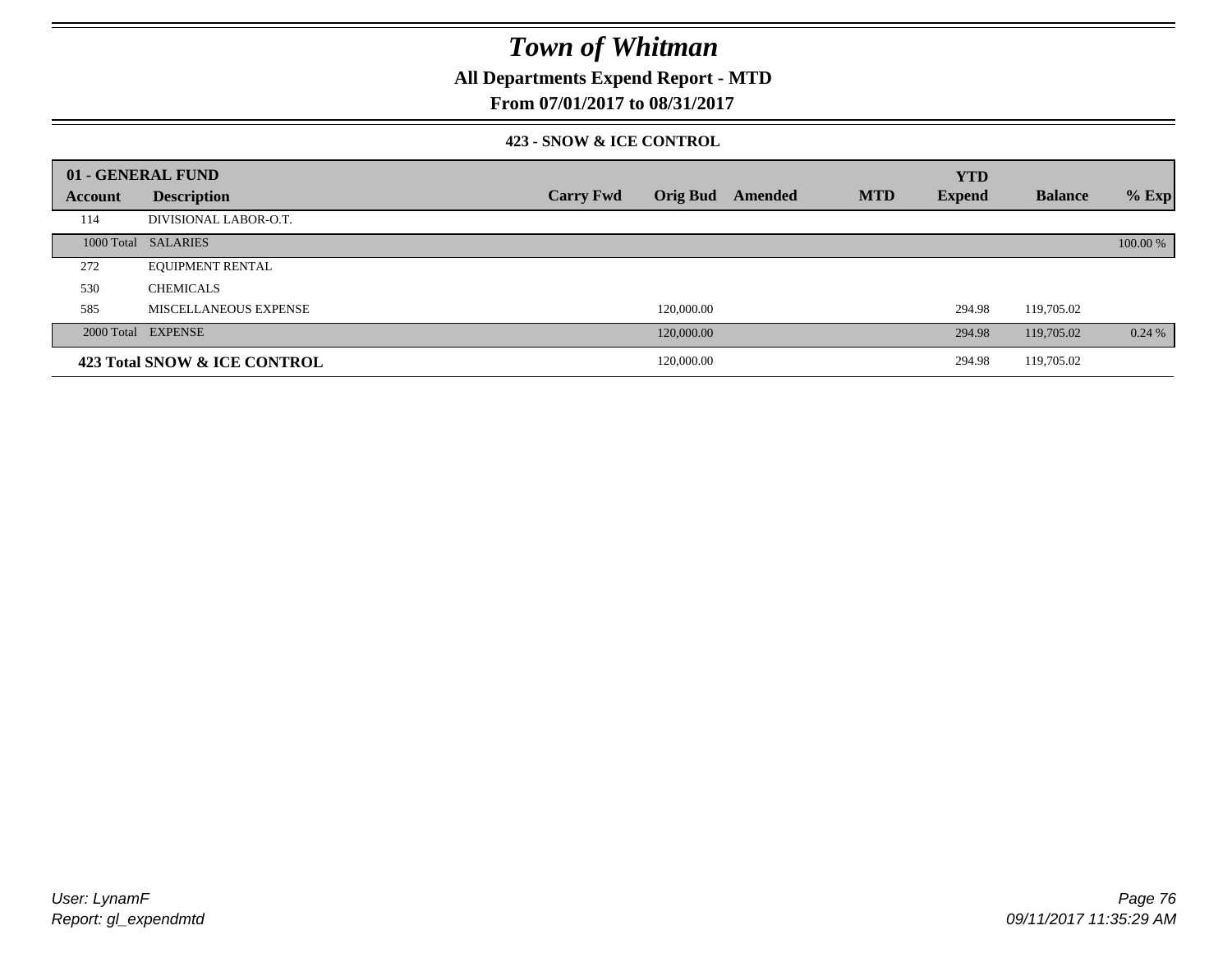## **All Departments Expend Report - MTD**

**From 07/01/2017 to 08/31/2017**

### **424 - STREET LIGHTS**

|         | 01 - GENERAL FUND          |                  |                 |         |            | <b>YTD</b>    |                |          |
|---------|----------------------------|------------------|-----------------|---------|------------|---------------|----------------|----------|
| Account | <b>Description</b>         | <b>Carry Fwd</b> | <b>Orig Bud</b> | Amended | <b>MTD</b> | <b>Expend</b> | <b>Balance</b> | $%$ Exp  |
| 210     | <b>ELECTRICITY</b>         |                  | 140,000.00      |         | 12,017.24  | 12,543.86     | 127,456.14     |          |
|         | 2000 Total EXPENSE         |                  | 140,000.00      |         | 12,017.24  | 12,543.86     | 127,456.14     | 8.95 %   |
| 940     | <b>FY2016 ENCUMBRANCES</b> |                  |                 |         |            |               |                |          |
| 945     | <b>FY2013 ENCUMBRANCES</b> |                  |                 |         |            |               |                |          |
| 953     | <b>FY2009 ENCUMBRANCES</b> |                  |                 |         |            |               |                |          |
|         | 2001 Total EXPENSE         |                  |                 |         |            |               |                | 100.00 % |
|         | 424 Total STREET LIGHTS    |                  | 140,000.00      |         | 12,017.24  | 12,543.86     | 127,456.14     |          |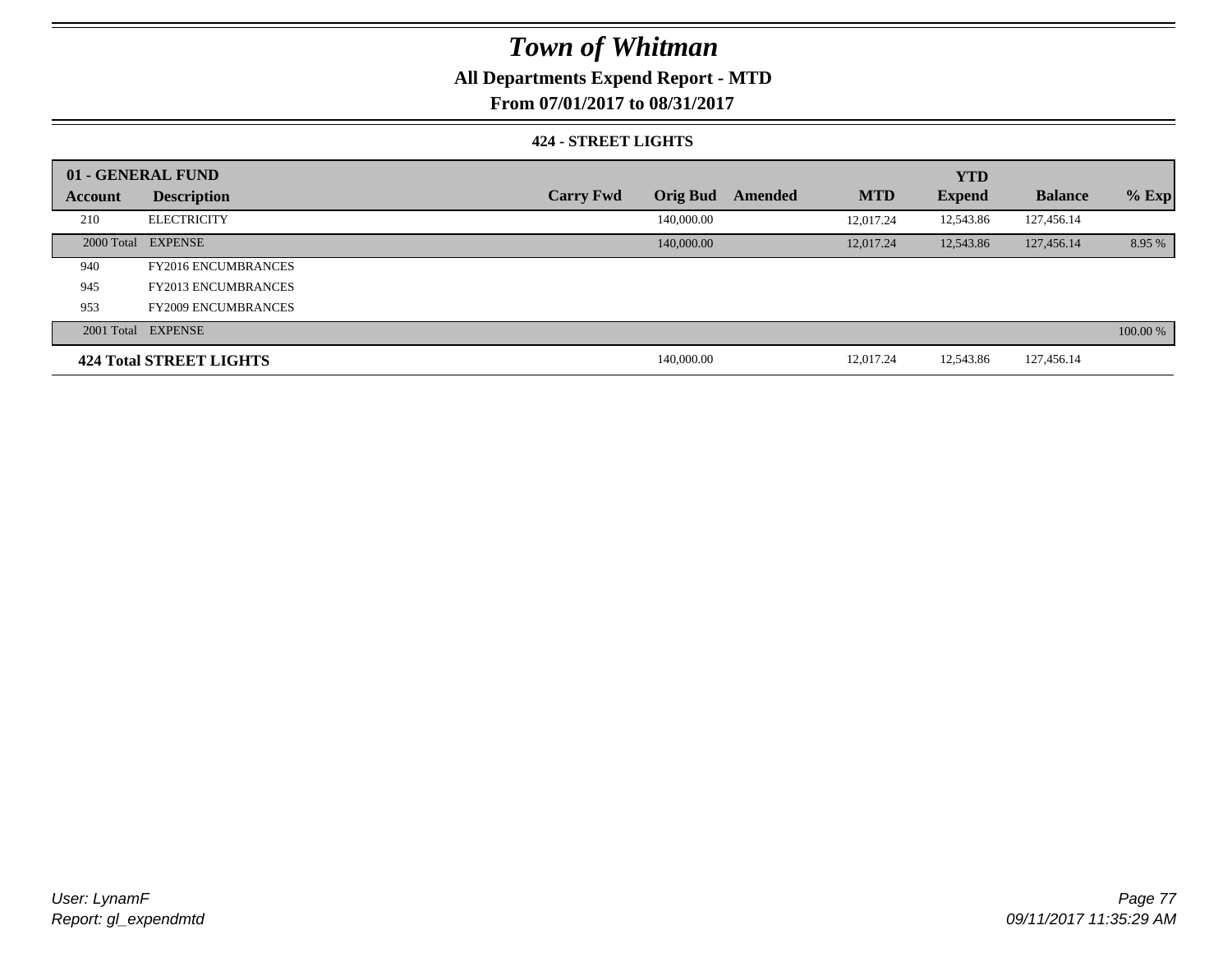**All Departments Expend Report - MTD**

**From 07/01/2017 to 08/31/2017**

### **433 - DPW-WASTE COLLECTION & DISP.**

|            | 01 - GENERAL FUND                      |                  |                 |                |            | <b>YTD</b>    |                |          |
|------------|----------------------------------------|------------------|-----------------|----------------|------------|---------------|----------------|----------|
| Account    | <b>Description</b>                     | <b>Carry Fwd</b> | <b>Orig Bud</b> | <b>Amended</b> | <b>MTD</b> | <b>Expend</b> | <b>Balance</b> | $%$ Exp  |
| 112        | <b>SALARIES</b>                        |                  |                 |                |            |               |                |          |
| 380        | <b>DISPOSAL COSTS</b>                  |                  | 1,121,059.00    |                | 91,648.96  | 91,648.96     | 1,029,410.04   |          |
| 585        | <b>MISCELLANEOUS EXPENSE</b>           |                  |                 |                |            | 4,850.00      | $-4,850.00$    |          |
| 2000 Total | <b>EXPENSE</b>                         |                  | 1,121,059.00    |                | 91,648.96  | 96,498.96     | 1,024,560.04   | 8.60 %   |
| 939        | <b>FY2015 ENCUMBRANCES</b>             |                  |                 |                |            |               |                |          |
| 943        | <b>FY2012 ENCUMBRANCES</b>             |                  |                 |                |            |               |                |          |
| 945        | FY2013 ENCUMBRANCES                    |                  |                 |                |            |               |                |          |
| 2001 Total | <b>EXPENSE</b>                         |                  |                 |                |            |               |                | 100.00 % |
| 999        |                                        |                  |                 |                |            |               |                |          |
| 4496 Total | A.9STM6/5/97PUR.RECYCLING BINS         |                  |                 |                |            |               |                | 100.00 % |
|            | 433 Total DPW-WASTE COLLECTION & DISP. |                  | 1,121,059.00    |                | 91,648.96  | 96,498.96     | 1,024,560.04   |          |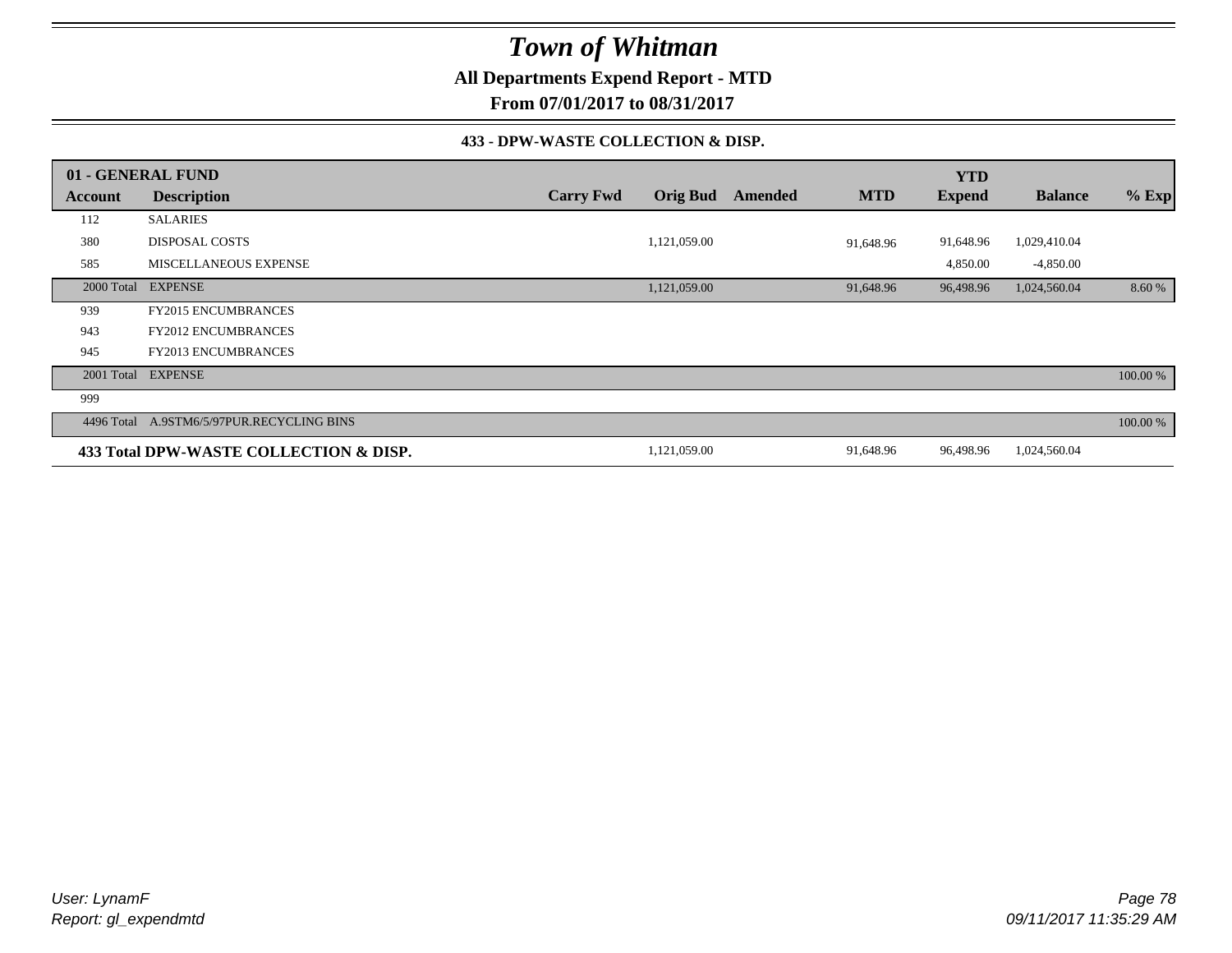## **All Departments Expend Report - MTD**

## **From 07/01/2017 to 08/31/2017**

### **452 - WATER PURCHASE**

|         | 01 - GENERAL FUND               |                  |                 |         |            | <b>YTD</b>    |                |          |
|---------|---------------------------------|------------------|-----------------|---------|------------|---------------|----------------|----------|
| Account | <b>Description</b>              | <b>Carry Fwd</b> | <b>Orig Bud</b> | Amended | <b>MTD</b> | <b>Expend</b> | <b>Balance</b> | $%$ Exp  |
| 230     | <b>WATER PURCHASE</b>           |                  |                 |         |            |               |                |          |
| 585     | MISCELLANEOUS EXPENSE           |                  |                 |         |            |               |                |          |
|         | 2000 Total EXPENSE              |                  |                 |         |            |               |                | 100.00 % |
| 940     | <b>FY2016 ENCUMBRANCES</b>      |                  |                 |         |            |               |                |          |
| 949     | <b>FY2014 ENCUMBRANCES</b>      |                  |                 |         |            |               |                |          |
|         | 2001 Total EXPENSE              |                  |                 |         |            |               |                | 100.00 % |
|         | <b>452 Total WATER PURCHASE</b> |                  |                 |         |            |               |                |          |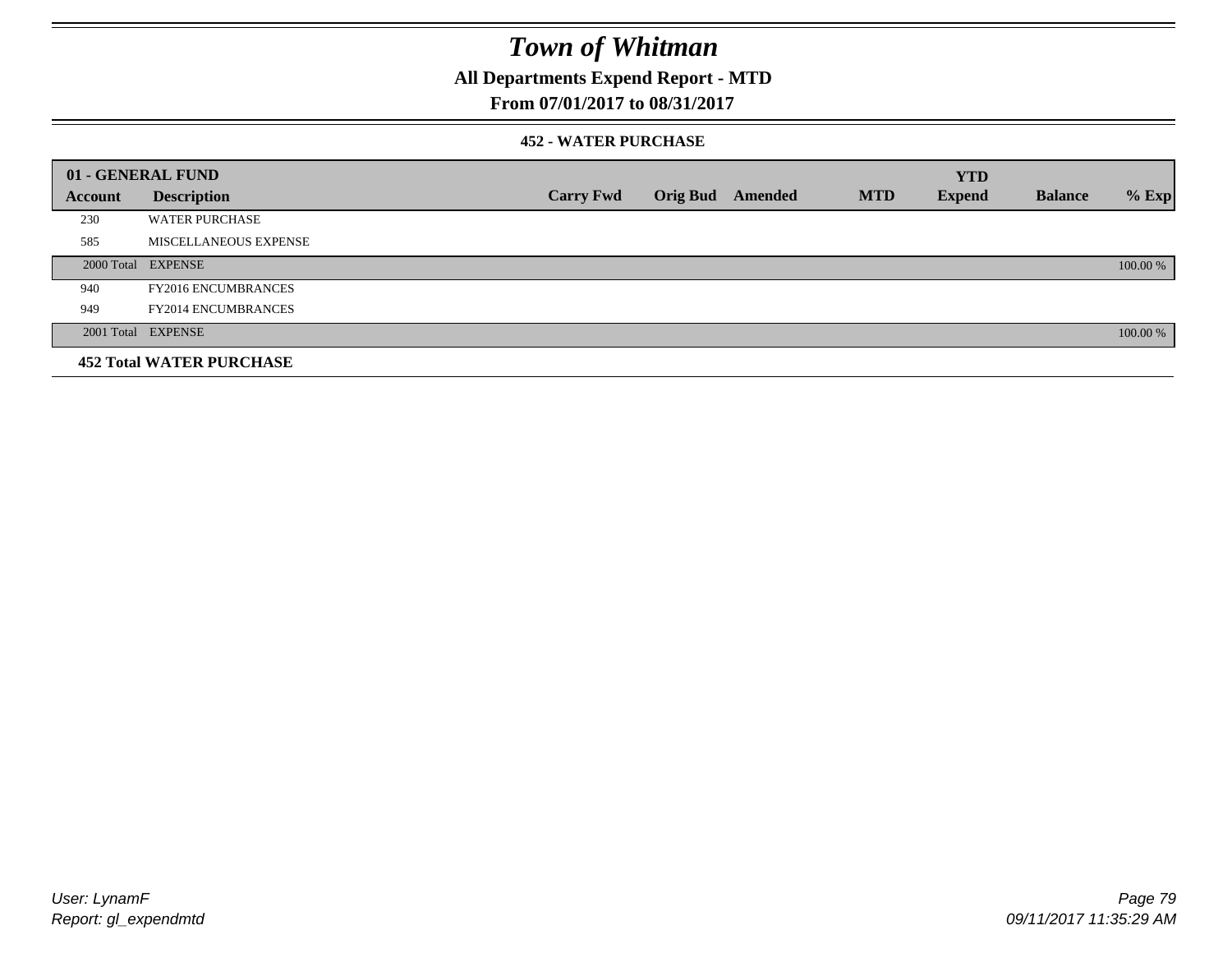**All Departments Expend Report - MTD**

**From 07/01/2017 to 08/31/2017**

### **492 - CARE OF SOLDIERS GRAVES**

|                | 01 - GENERAL FUND                    |                  |                  |            | YTD           |                |          |
|----------------|--------------------------------------|------------------|------------------|------------|---------------|----------------|----------|
| <b>Account</b> | <b>Description</b>                   | <b>Carry Fwd</b> | Orig Bud Amended | <b>MTD</b> | <b>Expend</b> | <b>Balance</b> | $%$ Exp  |
| 240            | <b>BUILDING &amp; GROUNDS MAINT.</b> |                  | 1,500.00         |            | 1,500.00      |                |          |
|                | 2000 Total EXPENSE                   |                  | 1.500.00         |            | 1,500.00      |                | 100.00 % |
|                | 492 Total CARE OF SOLDIERS GRAVES    |                  | 1,500.00         |            | 1,500.00      |                |          |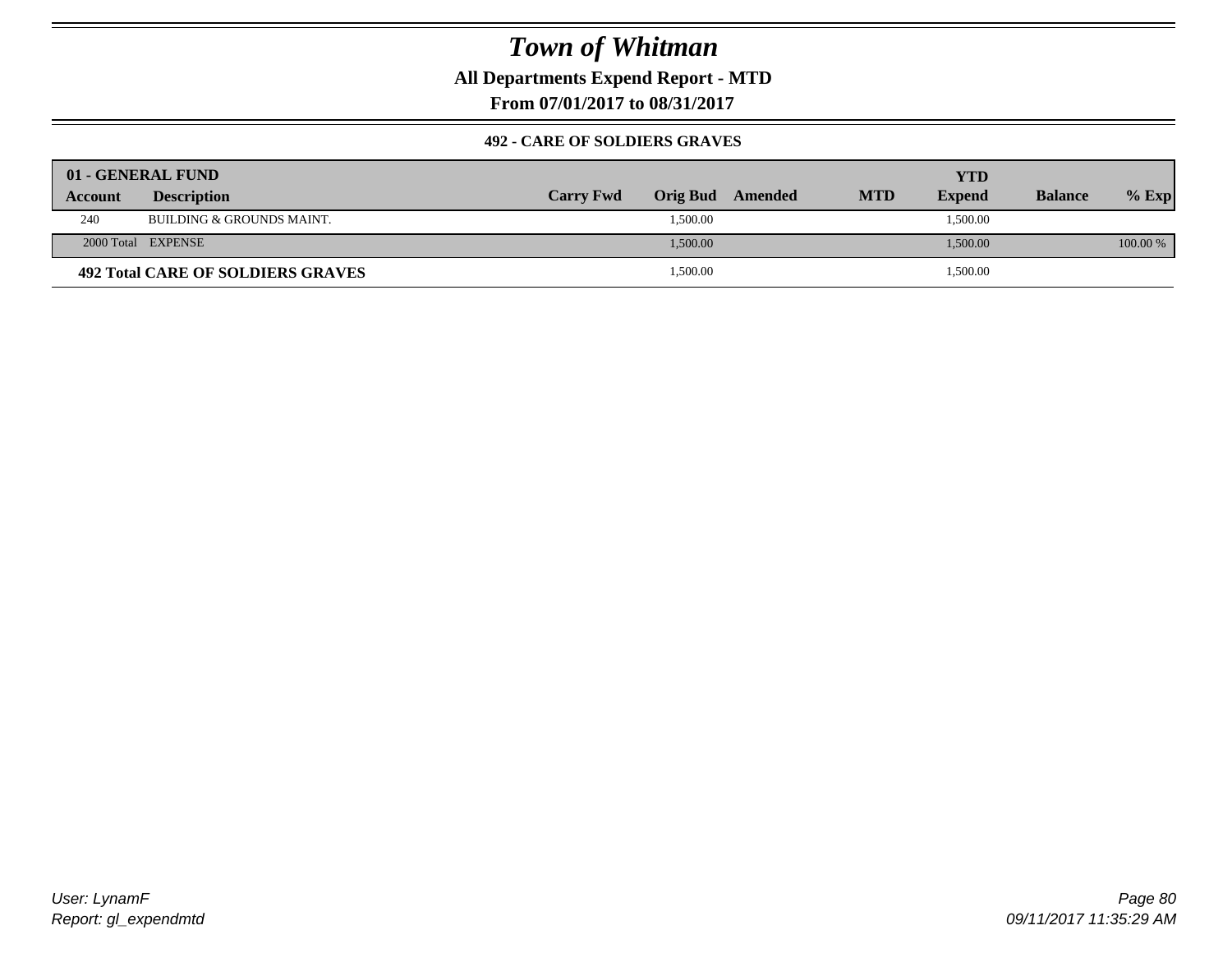## **All Departments Expend Report - MTD**

**From 07/01/2017 to 08/31/2017**

### **510 - BOARD OF HEALTH**

|                | 01 - GENERAL FUND            |                  |                                       | <b>YTD</b>    |                |          |
|----------------|------------------------------|------------------|---------------------------------------|---------------|----------------|----------|
| <b>Account</b> | <b>Description</b>           | <b>Carry Fwd</b> | <b>MTD</b><br><b>Orig Bud</b> Amended | <b>Expend</b> | <b>Balance</b> | $%$ Exp  |
| 110            | SALARIES-BOARD MEMBERS       |                  |                                       |               |                |          |
|                | 1001 Total SALARIES          |                  |                                       |               |                | 100.00 % |
| 120            | <b>SALARIES-PART TIME</b>    | 39,343.00        | 3,525.60                              | 5,699.72      | 33,643.28      |          |
|                | 1002 Total SALARIES          | 39,343.00        | 3,525.60                              | 5,699.72      | 33,643.28      | 14.48 %  |
| 121            | <b>CLERICAL I</b>            | 24,867.00        | 2,391.00                              | 3,825.60      | 21,041.40      |          |
|                | 1003 Total SALARIES          | 24,867.00        | 2,391.00                              | 3,825.60      | 21,041.40      | 15.38 %  |
| 123            | RECORDING SECRETARY          | 3,501.00         | 343.05                                | 420.72        | 3,080.28       |          |
|                | 1004 Total SALARIES          | 3,501.00         | 343.05                                | 420.72        | 3,080.28       | 12.01 %  |
| 133            | <b>ASSISTANT</b>             | 1,800.00         | 26.00                                 | 78.00         | 1,722.00       |          |
|                | 1005 Total SALARIES          | 1,800.00         | 26.00                                 | 78.00         | 1,722.00       | 4.33 %   |
| 126            | <b>CLERICAL II</b>           | 1,366.00         | 131.51                                | 131.51        | 1,234.49       |          |
|                | 1006 Total SALARIES          | 1,366.00         | 131.51                                | 131.51        | 1,234.49       | 9.62 %   |
| 482            | RESERVE FUND TRANS.-SALARIES |                  |                                       |               |                |          |
| 483            | RESERVE FUND TRANS.-VACATION |                  |                                       |               |                |          |
|                | 1019 Total SALARIES          |                  |                                       |               |                | 100.00 % |
| 150            | <b>ANIMAL INSPECTOR</b>      | 804.00           | 30.00                                 | 30.00         | 774.00         |          |
| 151            | <b>BURIAL DEAD ANIMALS</b>   |                  |                                       |               |                |          |
| 315            | <b>BURIAL AGENT</b>          | 275.00           |                                       |               | 275.00         |          |
| 316            | <b>LABORATORY FEES</b>       |                  |                                       |               |                |          |
| 340            | <b>TELEPHONE</b>             |                  |                                       |               |                |          |
| 343            | <b>CELL PHONES</b>           |                  |                                       |               |                |          |
| 420            | <b>OFFICE SUPPLIES</b>       |                  | 17.90                                 | 17.90         | $-17.90$       |          |
| 501            | <b>CLINIC EXPENSE</b>        |                  |                                       |               |                |          |
| 585            | MISCELLANEOUS EXPENSE        | 2,500.00         | 145.48                                | 200.59        | 2,299.41       |          |
| 730            | <b>ASSOCIATION DUES</b>      |                  |                                       | 150.00        | $-150.00$      |          |
| 731            | <b>MEETINGS</b>              |                  |                                       |               |                |          |
| 737            | <b>RABID ANIMAL EXPENSE</b>  | 200.00           | 35.00                                 | 35.00         | 165.00         |          |
| 738            | HOUSEHOLD HAZARDOUS WASTE    | 3,000.00         |                                       |               | 3,000.00       |          |
|                | 2000 Total EXPENSE           | 6,779.00         | 228.38                                | 433.49        | 6,345.51       | 6.39 %   |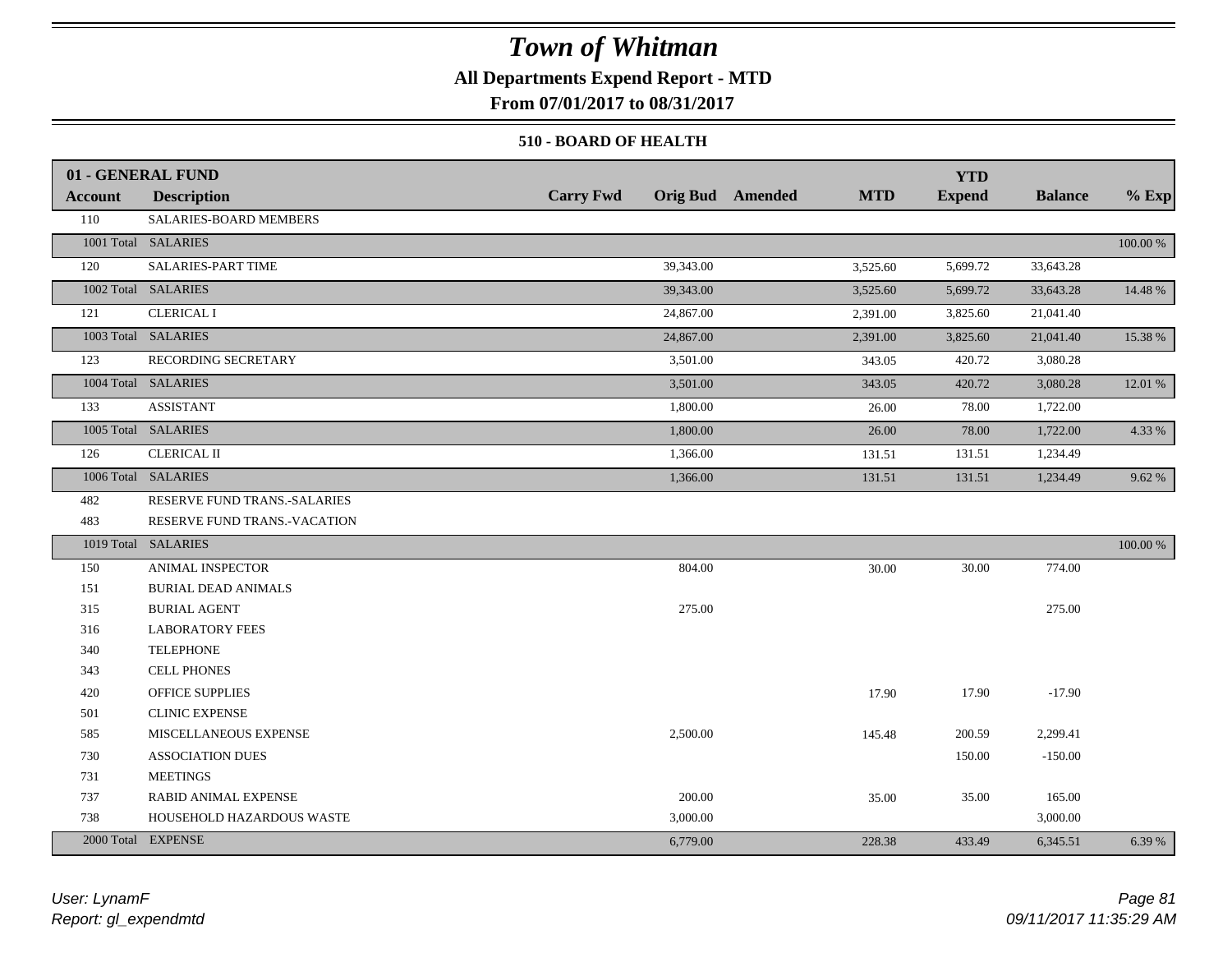## **All Departments Expend Report - MTD**

**From 07/01/2017 to 08/31/2017**

### **510 - BOARD OF HEALTH**

|            | 01 - GENERAL FUND                           |                  |                 |         |            | <b>YTD</b>    |                |           |
|------------|---------------------------------------------|------------------|-----------------|---------|------------|---------------|----------------|-----------|
| Account    | <b>Description</b>                          | <b>Carry Fwd</b> | <b>Orig Bud</b> | Amended | <b>MTD</b> | <b>Expend</b> | <b>Balance</b> | $%$ Exp   |
| 710        | IN STATE TRAVEL                             |                  | 1,443.00        |         | 38.25      | 38.25         | 1,404.75       |           |
|            | 2001 Total EXPENSE                          |                  | 1,443.00        |         | 38.25      | 38.25         | 1,404.75       | 2.65 %    |
| 940        | <b>FY2016 ENCUMBRANCES</b>                  |                  |                 |         |            |               |                |           |
|            | 2002 Total EXPENSE                          |                  |                 |         |            |               |                | 100.00 %  |
| 999        |                                             |                  |                 |         |            |               |                |           |
| 4448 Total | A5 ATM 5/15 HAZARDOUS WSTE.DAY              |                  |                 |         |            |               |                | 100.00 %  |
| 999        |                                             | 2,648.96         |                 |         |            |               | 2,648.96       |           |
|            | 4451 Total A.6 ATM 5/16 HAZ.WASTE.DAY       | 2,648.96         |                 |         |            |               | 2,648.96       | 0.00 %    |
| 999        |                                             |                  |                 |         |            |               |                |           |
|            | 4456 Total A.27ATM5/14 HAZ.WASTE DAY        |                  |                 |         |            |               |                | 100.00 %  |
| 999        |                                             |                  |                 |         |            |               |                |           |
| 4459 Total | A.8STM5/17 PUR.W.H.R.SCHL LUNCH VAN         |                  |                 |         |            |               |                | 100.00 %  |
| 999        |                                             |                  | 1,500.00        |         |            |               | 1,500.00       |           |
|            | 4543 Total A.14 ATM5/17 B.O.H.SITE TRAINING |                  | 1,500.00        |         |            |               | 1,500.00       | $0.00 \%$ |
|            | <b>510 Total BOARD OF HEALTH</b>            | 2,648.96         | 80,599.00       |         | 6,683.79   | 10,627.29     | 72,620.67      |           |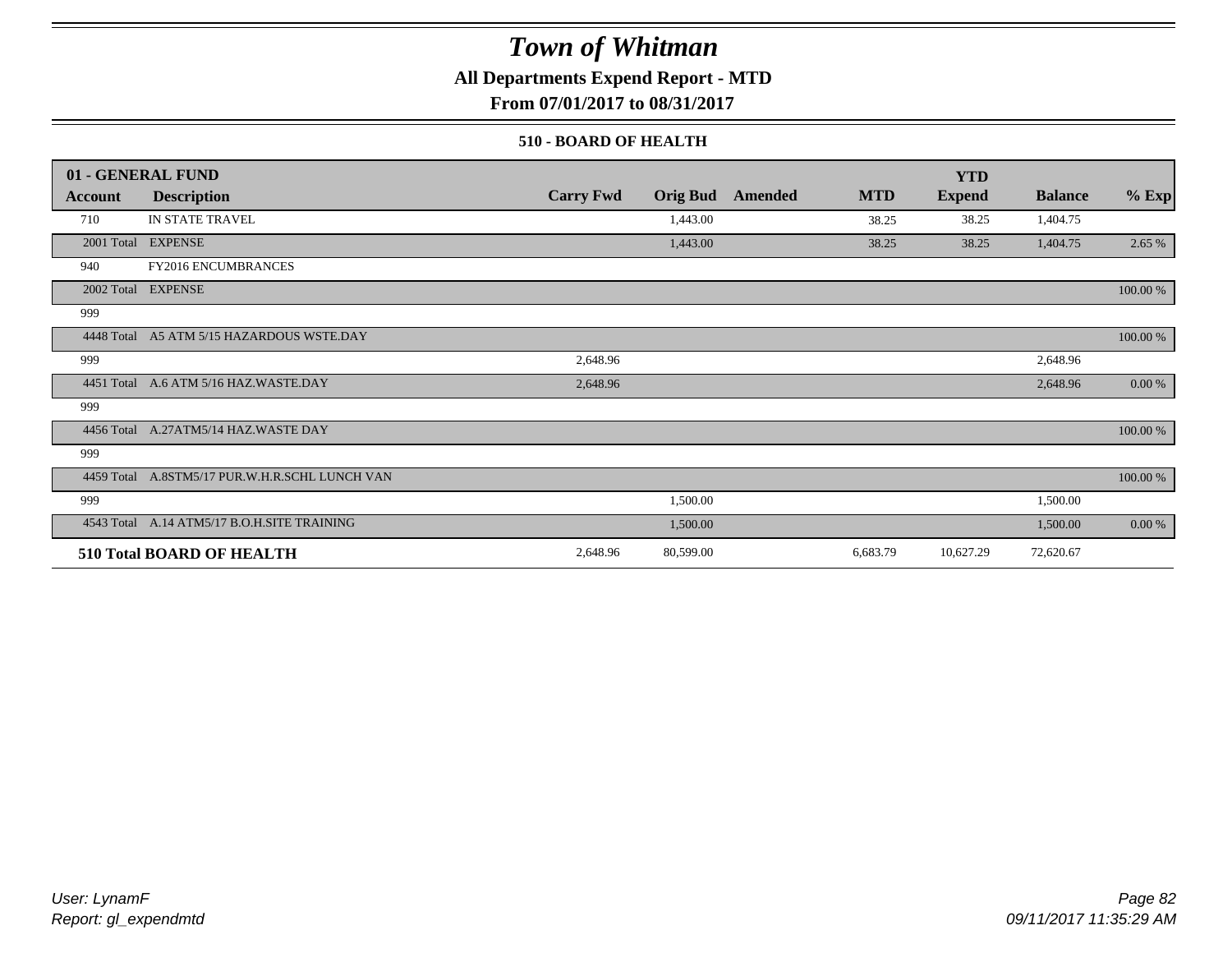**All Departments Expend Report - MTD**

**From 07/01/2017 to 08/31/2017**

### **519 - BOH-SEWER HOOK-UP INSPECTORS**

|         | 01 - GENERAL FUND                      |                  |                  |            | YTD           |                |          |
|---------|----------------------------------------|------------------|------------------|------------|---------------|----------------|----------|
| Account | <b>Description</b>                     | <b>Carry Fwd</b> | Orig Bud Amended | <b>MTD</b> | <b>Expend</b> | <b>Balance</b> | $%$ Exp  |
| 120     | SALARIES-PART TIME                     |                  |                  |            |               |                |          |
|         | 1000 Total SALARIES                    |                  |                  |            |               |                | 100.00 % |
|         | 519 Total BOH-SEWER HOOK-UP INSPECTORS |                  |                  |            |               |                |          |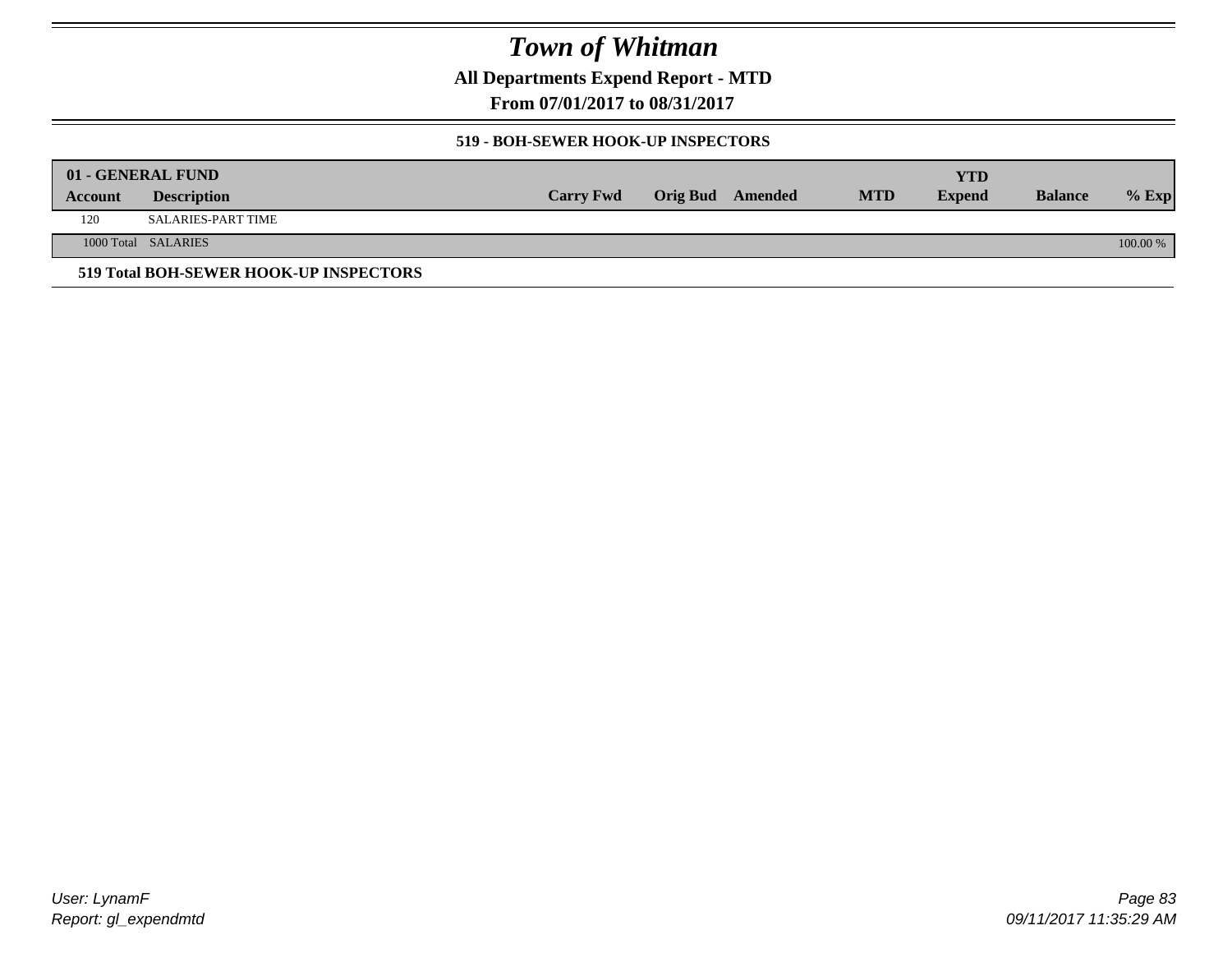## **All Departments Expend Report - MTD**

**From 07/01/2017 to 08/31/2017**

### **522 - VISITING NURSE**

|         | 01 - GENERAL FUND          |                  |                 |         |            | <b>YTD</b>    |                |          |
|---------|----------------------------|------------------|-----------------|---------|------------|---------------|----------------|----------|
| Account | <b>Description</b>         | <b>Carry Fwd</b> | <b>Orig Bud</b> | Amended | <b>MTD</b> | <b>Expend</b> | <b>Balance</b> | $%$ Exp  |
| 300     | MEDICAL & DENTAL EXPENSE   |                  | 18,025.00       |         | 821.42     | 821.42        | 17,203.58      |          |
|         | 2000 Total EXPENSE         |                  | 18,025,00       |         | 821.42     | 821.42        | 17,203.58      | 4.55 %   |
| 946     | <b>FY2010 ENCUMBRANCES</b> |                  |                 |         |            |               |                |          |
|         | 2001 Total EXPENSE         |                  |                 |         |            |               |                | 100.00 % |
|         | 522 Total VISITING NURSE   |                  | 18,025.00       |         | 821.42     | 821.42        | 17,203.58      |          |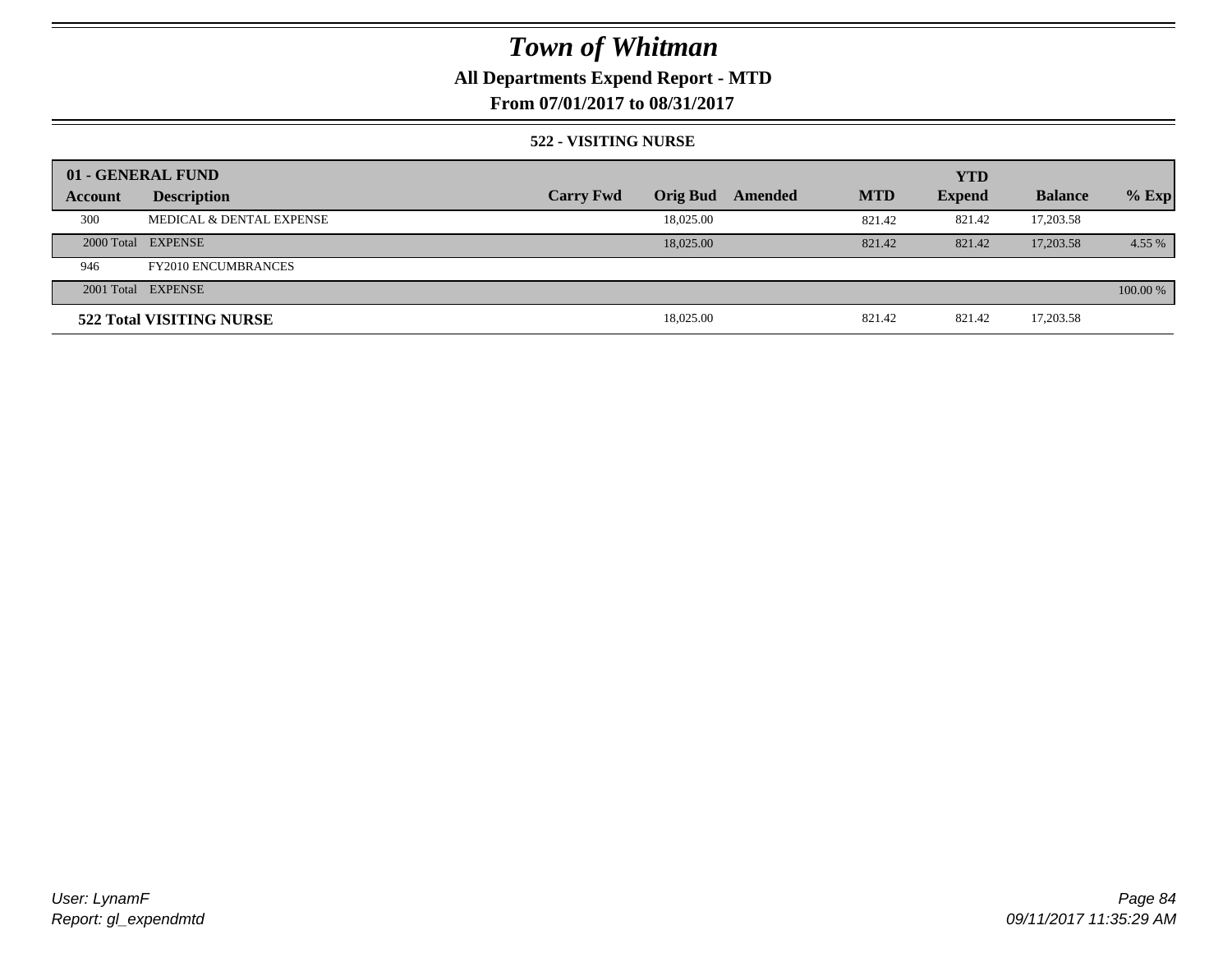## **All Departments Expend Report - MTD**

### **From 07/01/2017 to 08/31/2017**

### **524 - DENTAL**

|         | 01 - GENERAL FUND       |                  |                  |            | <b>YTD</b>    |                |          |
|---------|-------------------------|------------------|------------------|------------|---------------|----------------|----------|
| Account | <b>Description</b>      | <b>Carry Fwd</b> | Orig Bud Amended | <b>MTD</b> | <b>Expend</b> | <b>Balance</b> | $%$ Exp  |
| 730     | <b>ASSOCIATION DUES</b> |                  |                  |            |               |                |          |
|         | 2000 Total EXPENSE      |                  |                  |            |               |                | 100.00 % |
|         | <b>524 Total DENTAL</b> |                  |                  |            |               |                |          |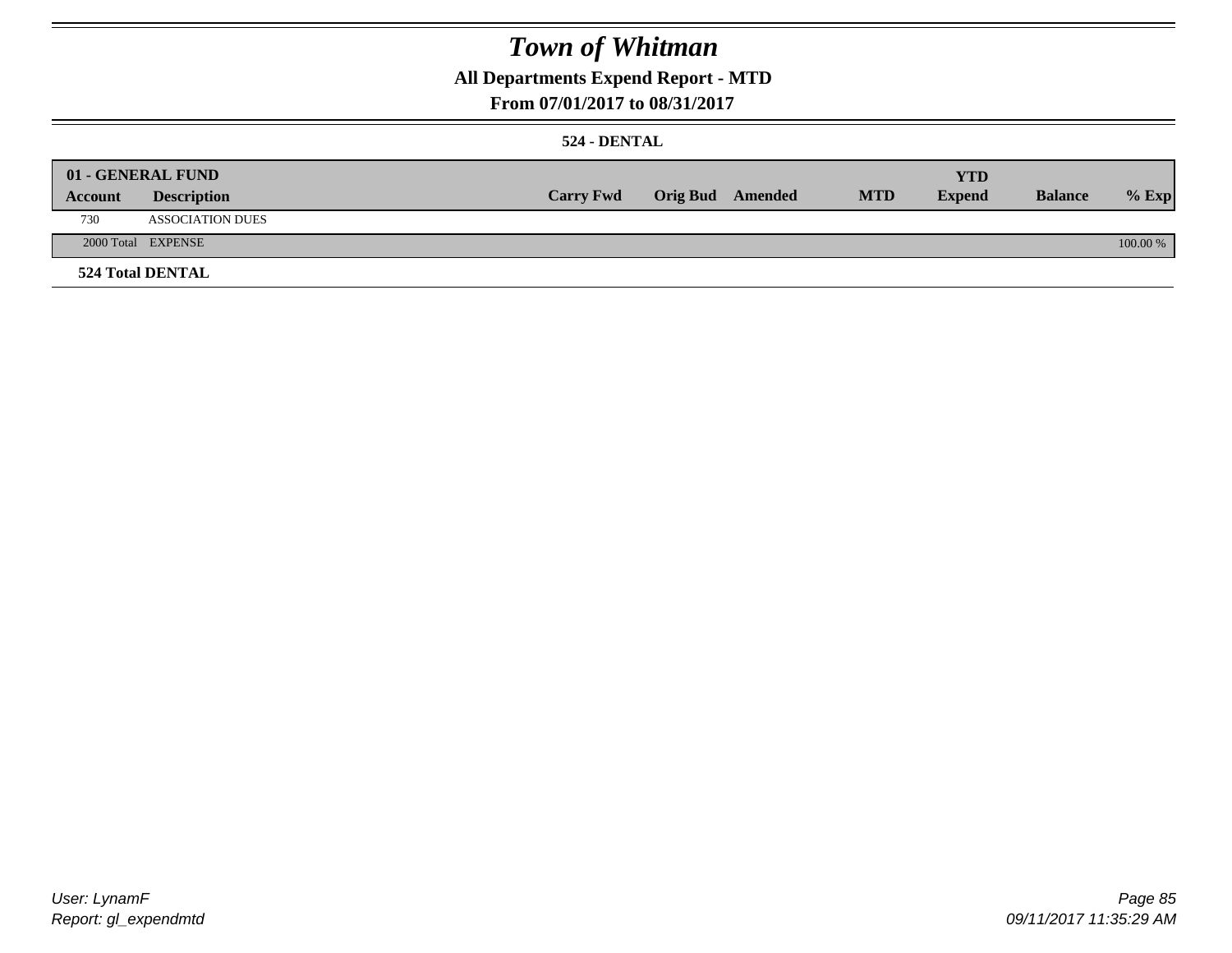## **All Departments Expend Report - MTD**

**From 07/01/2017 to 08/31/2017**

### **541 - COUNCIL ON AGING**

|         | 01 - GENERAL FUND                        |                                     |                       | <b>YTD</b>    |                |          |
|---------|------------------------------------------|-------------------------------------|-----------------------|---------------|----------------|----------|
| Account | <b>Description</b>                       | <b>Carry Fwd</b><br><b>Orig Bud</b> | Amended<br><b>MTD</b> | <b>Expend</b> | <b>Balance</b> | $%$ Exp  |
| 111     | SALARIES-ADMINSTRATIVE                   | 66,127.00                           | 6,358.35              | 10,173.36     | 55,953.64      |          |
| 138     | SICK LEAVE BUY-BACK                      |                                     |                       |               |                |          |
| 146     | SALARIES-LONGEVITY                       |                                     |                       |               |                |          |
|         | 1000 Total SALARIES                      | 66,127.00                           | 6,358.35              | 10,173.36     | 55,953.64      | 15.38 %  |
| 121     | <b>CLERICAL I</b>                        | 41,001.00                           | 3,942.40              | 6,286.52      | 34,714.48      |          |
|         | 1001 Total SALARIES                      | 41,001.00                           | 3,942.40              | 6,286.52      | 34,714.48      | 15.33 %  |
| 117     | CUSTODIAL                                |                                     |                       |               |                |          |
|         | 1002 Total SALARIES                      |                                     |                       |               |                | 100.00 % |
| 157     | <b>BUS DRIVER</b>                        | 35,051.00                           | 2,784.39              | 4,348.10      | 30,702.90      |          |
|         | 1003 Total SALARIES                      | 35,051.00                           | 2,784.39              | 4,348.10      | 30,702.90      | 12.40 %  |
| 129     | ADDITIONAL CLERICAL                      | 32,979.00                           | 3,171.00              | 5,073.60      | 27,905.40      |          |
|         | 1004 Total SALARIES                      | 32,979.00                           | 3,171.00              | 5,073.60      | 27,905.40      | 15.38 %  |
| 131     | <b>SOCIAL WORKER</b>                     | 32,466.00                           | 3,121.65              | 4,994.64      | 27,471.36      |          |
|         | 1005 Total SALARIES                      | 32,466.00                           | 3,121.65              | 4,994.64      | 27,471.36      | 15.38 %  |
| 210     | <b>ELECTRICITY</b>                       |                                     | 562.00                | 562.00        | $-562.00$      |          |
| 212     | <b>GAS (NATURAL)</b>                     |                                     | 54.85                 | 54.85         | $-54.85$       |          |
| 242     | <b>VEHICLE MAINTENANCE</b>               |                                     |                       |               |                |          |
| 340     | <b>TELEPHONE</b>                         |                                     |                       |               |                |          |
| 343     | <b>CELL PHONES</b>                       |                                     |                       | 83.13         | $-83.13$       |          |
| 420     | <b>OFFICE SUPPLIES</b>                   |                                     |                       |               |                |          |
| 481     | <b>GASOLINE</b>                          |                                     |                       |               |                |          |
| 585     | MISCELLANEOUS EXPENSE                    | 15,157.00                           | 51.35                 | 51.35         | 15,105.65      |          |
| 430     | <b>BUILDING MAINTENANCE &amp; REPAIR</b> |                                     | 22.18                 | 22.18         | $-22.18$       |          |
| 710     | IN STATE TRAVEL                          |                                     |                       |               |                |          |
| 730     | <b>ASSOCIATION DUES</b>                  |                                     |                       |               |                |          |
| 731     | <b>MEETINGS</b>                          |                                     |                       |               |                |          |
| 870     | OFFICE EQUIPMENT                         |                                     |                       |               |                |          |
|         | 2000 Total EXPENSE                       | 15,157.00                           | 690.38                | 773.51        | 14,383.49      | 5.10 %   |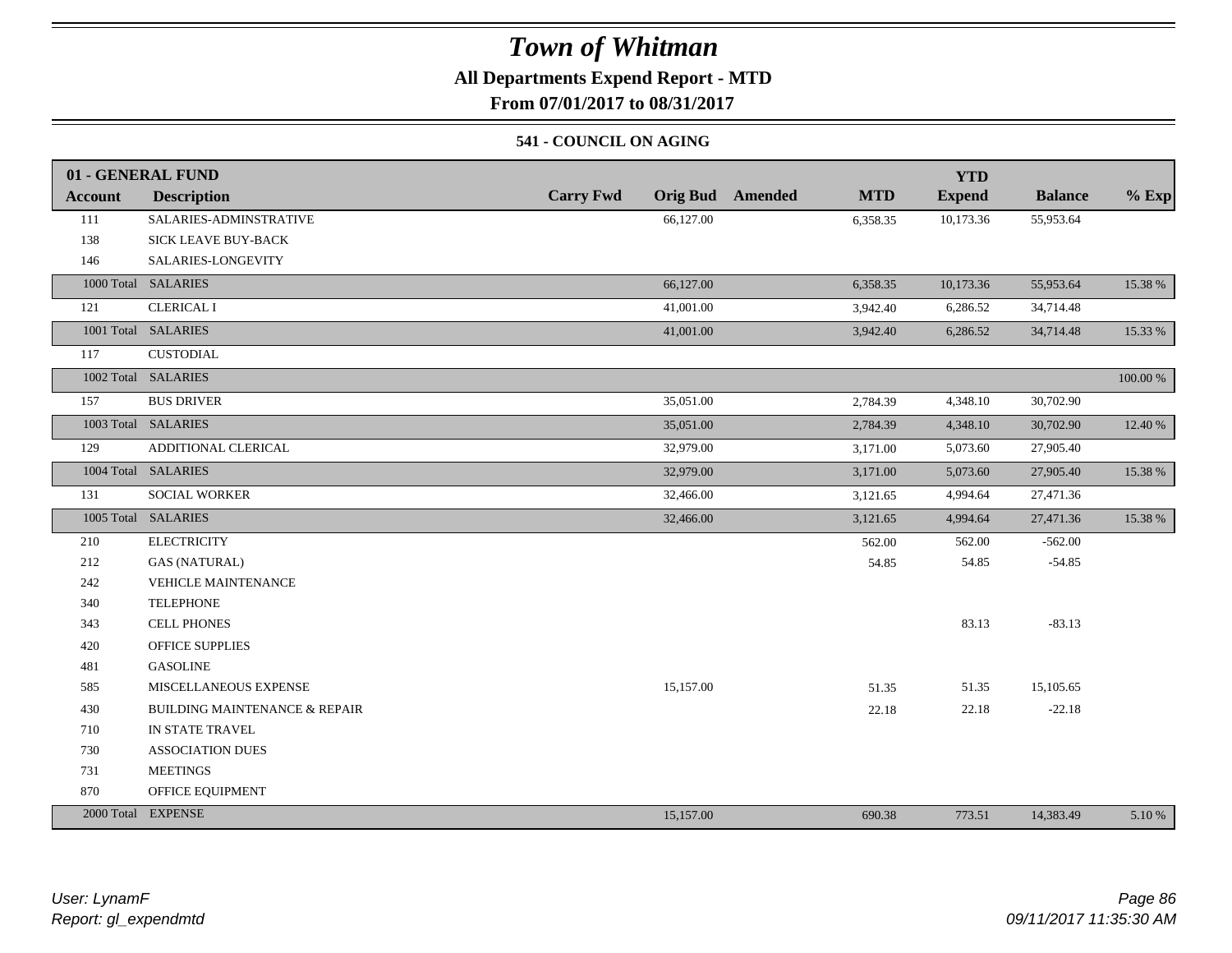## **All Departments Expend Report - MTD**

## **From 07/01/2017 to 08/31/2017**

### **541 - COUNCIL ON AGING**

|         | 01 - GENERAL FUND                                  |                  |                 |                |            | <b>YTD</b>    |                |          |
|---------|----------------------------------------------------|------------------|-----------------|----------------|------------|---------------|----------------|----------|
| Account | <b>Description</b>                                 | <b>Carry Fwd</b> | <b>Orig Bud</b> | <b>Amended</b> | <b>MTD</b> | <b>Expend</b> | <b>Balance</b> | $%$ Exp  |
| 940     | FY2016 ENCUMBRANCES                                |                  |                 |                |            |               |                |          |
| 941     | FY 2017 ENCUMBRANCES                               |                  |                 |                |            |               |                |          |
| 943     | FY2012 ENCUMBRANCES                                |                  |                 |                |            |               |                |          |
| 945     | <b>FY2013 ENCUMBRANCES</b>                         |                  |                 |                |            |               |                |          |
|         | 2002 Total EXPENSE                                 |                  |                 |                |            |               |                | 100.00 % |
| 999     |                                                    |                  |                 |                |            |               |                |          |
|         | 4492 Total A.6 STM 5/7/12 PUR.CHAIRS-SENIOR CTR.   |                  |                 |                |            |               |                | 100.00 % |
| 999     |                                                    |                  |                 |                |            |               |                |          |
|         | 4493 Total A19 ATM 5/12 C.O.A. BUILDING REPAIRS    |                  |                 |                |            |               |                | 100.00 % |
| 999     |                                                    | 3,061.00         |                 |                |            | 3,061.00      |                |          |
|         | 4494 Total A.5STM5/17TOWN SHR.WHL CHR.EQ.BUS       | 3,061.00         |                 |                |            | 3,061.00      |                | 100.00 % |
| 999     |                                                    |                  |                 |                |            |               |                |          |
|         | 4534 Total A.3 STM 11/13 CH90 REPAIR STS.& S/WALKS |                  |                 |                |            |               |                | 100.00 % |
| 999     |                                                    |                  |                 |                |            |               |                |          |
|         | 4557 Total A.17 ATM 5/13 REPAVE COA PARKING LOT    |                  |                 |                |            |               |                | 100.00 % |
| 999     |                                                    |                  |                 |                |            |               |                |          |
|         | 4563 Total A.27A ATM 5/16 AIR COND. SEN.CTR.       |                  |                 |                |            |               |                | 100.00 % |
|         | 541 Total COUNCIL ON AGING                         | 3,061.00         | 222,781.00      |                | 20,068.17  | 34,710.73     | 191,131.27     |          |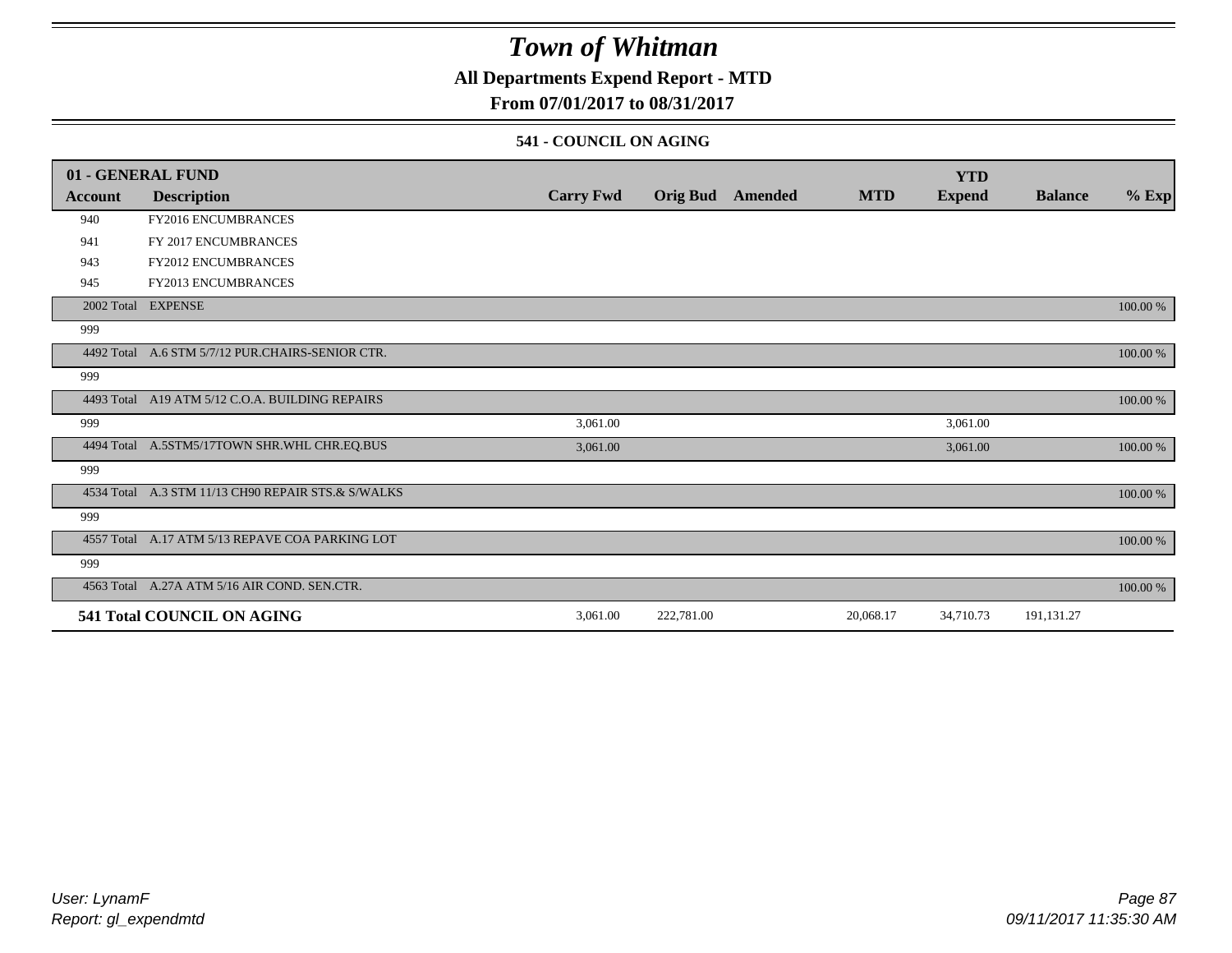## **All Departments Expend Report - MTD**

**From 07/01/2017 to 08/31/2017**

### **543 - VETERANS SERVICES**

|            | 01 - GENERAL FUND                  |                  |           |                         |            | <b>YTD</b>    |                |          |
|------------|------------------------------------|------------------|-----------|-------------------------|------------|---------------|----------------|----------|
| Account    | <b>Description</b>                 | <b>Carry Fwd</b> |           | <b>Orig Bud</b> Amended | <b>MTD</b> | <b>Expend</b> | <b>Balance</b> | $%$ Exp  |
| 112        | <b>SALARIES</b>                    |                  |           |                         |            |               |                |          |
|            | 1000 Total SALARIES                |                  |           |                         |            |               |                | 100.00 % |
| 120        | SALARIES-PART TIME                 |                  |           |                         |            |               |                |          |
| 1001 Total | <b>SALARIES</b>                    |                  |           |                         |            |               |                | 100.00 % |
| 330        | <b>DISTRICT SERVICES</b>           |                  | 45,100.00 |                         |            |               | 45,100.00      |          |
| 340        | <b>TELEPHONE</b>                   |                  |           |                         |            |               |                |          |
| 343        | <b>CELL PHONES</b>                 |                  |           |                         |            | 50.99         | $-50.99$       |          |
| 420        | OFFICE SUPPLIES                    |                  |           |                         |            |               |                |          |
| 585        | MISCELLANEOUS EXPENSE              |                  | 1,500.00  |                         |            |               | 1,500.00       |          |
| 730        | <b>ASSOCIATION DUES</b>            |                  |           |                         |            |               |                |          |
| 731        | <b>MEETINGS</b>                    |                  |           |                         |            |               |                |          |
| 2000 Total | <b>EXPENSE</b>                     |                  | 46,600.00 |                         |            | 50.99         | 46,549.01      | 0.10%    |
| 710        | IN STATE TRAVEL                    |                  | 1,000.00  |                         |            |               | 1,000.00       |          |
| 2001 Total | <b>EXPENSE</b>                     |                  | 1,000.00  |                         |            |               | 1,000.00       | 0.00 %   |
| 999        |                                    |                  |           |                         |            |               |                |          |
| 4412 Total | TRI-TOWN PARADE                    |                  |           |                         |            |               |                | 100.00 % |
|            | <b>543 Total VETERANS SERVICES</b> |                  | 47,600.00 |                         |            | 50.99         | 47,549.01      |          |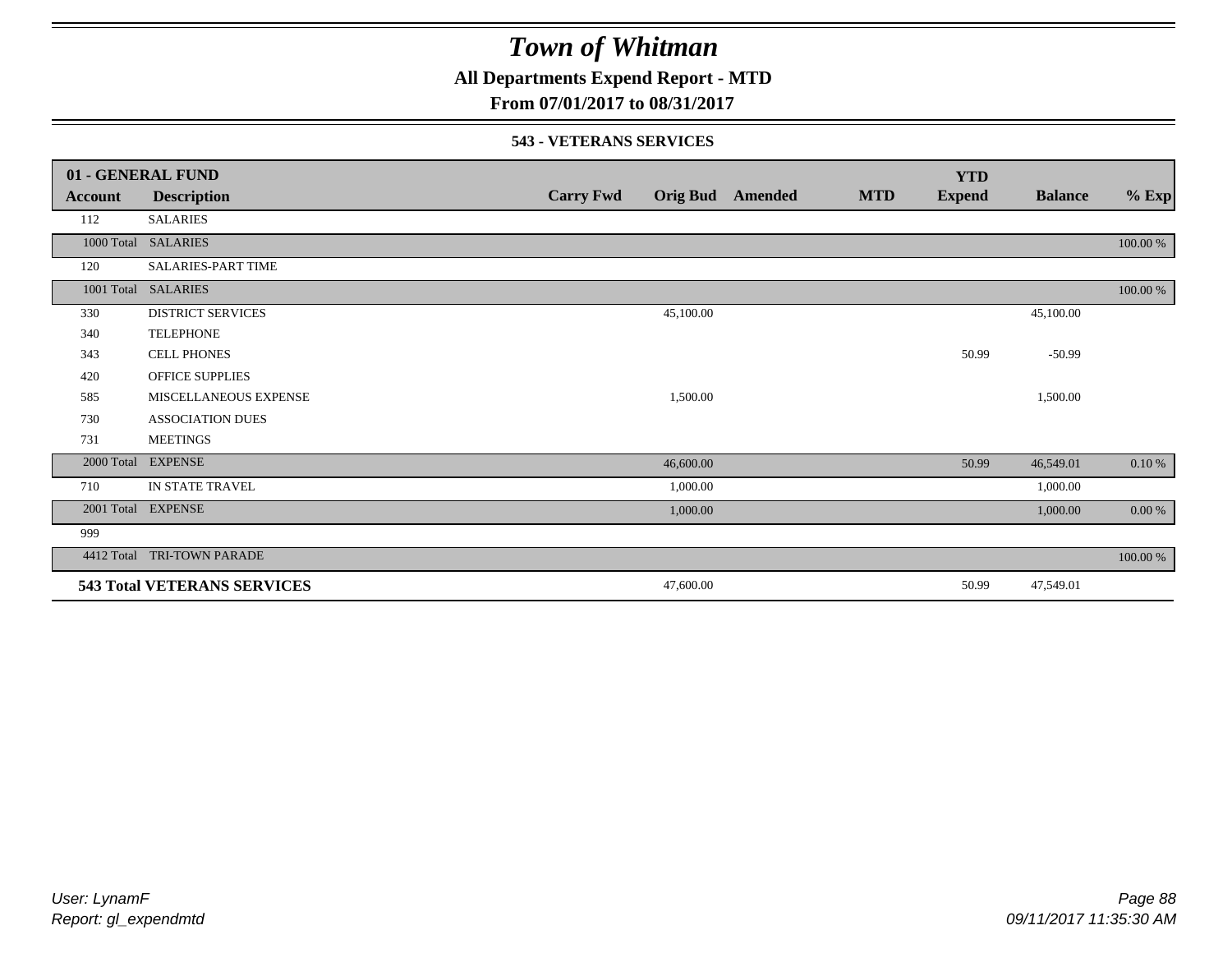## **All Departments Expend Report - MTD**

### **From 07/01/2017 to 08/31/2017**

### **544 - VETERANS BENEFITS**

|         | 01 - GENERAL FUND                  |                  |                            |            | <b>YTD</b>    |                |         |
|---------|------------------------------------|------------------|----------------------------|------------|---------------|----------------|---------|
| Account | <b>Description</b>                 | <b>Carry Fwd</b> | <b>Orig Bud</b><br>Amended | <b>MTD</b> | <b>Expend</b> | <b>Balance</b> | $%$ Exp |
| 585     | <b>MISCELLANEOUS EXPENSE</b>       |                  |                            |            |               |                |         |
| 770     | <b>SUBSISTENCE</b>                 |                  | 200,000.00                 | 13,044.50  | 25,320.42     | 174,679.58     |         |
| 771     | <b>FOOD</b>                        |                  |                            |            |               |                |         |
| 772     | <b>FUEL</b>                        |                  |                            |            |               |                |         |
| 773     | <b>HOSPITAL</b>                    |                  |                            |            |               |                |         |
| 774     | <b>MEDICAL CARE</b>                |                  |                            |            |               |                |         |
| 775     | <b>MEDICAL SUPPLIES</b>            |                  |                            |            |               |                |         |
| 776     | <b>HOUSING</b>                     |                  |                            |            |               |                |         |
|         | 2000 Total EXPENSE                 |                  | 200,000.00                 | 13,044.50  | 25,320.42     | 174,679.58     | 12.66 % |
|         | <b>544 Total VETERANS BENEFITS</b> |                  | 200,000.00                 | 13,044.50  | 25,320.42     | 174,679.58     |         |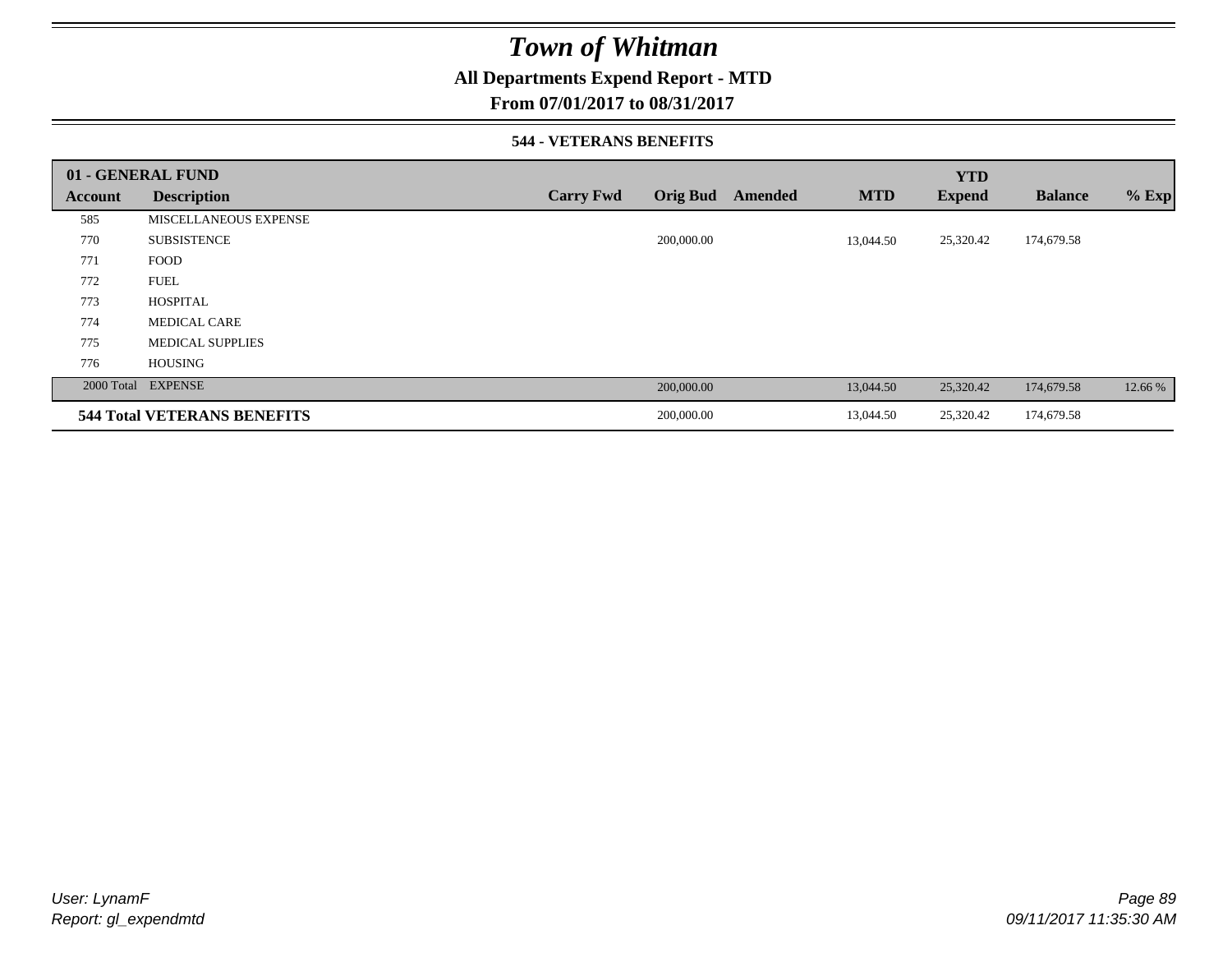## **All Departments Expend Report - MTD**

**From 07/01/2017 to 08/31/2017**

### **545 - DAV RENTAL**

|         | 01 - GENERAL FUND           |                  |                         |            | <b>YTD</b>    |                |          |
|---------|-----------------------------|------------------|-------------------------|------------|---------------|----------------|----------|
| Account | <b>Description</b>          | <b>Carry Fwd</b> | <b>Orig Bud</b> Amended | <b>MTD</b> | <b>Expend</b> | <b>Balance</b> | $%$ Exp  |
| 270     | BUILDING RENTAL             |                  |                         |            |               |                |          |
|         | 2000 Total EXPENSE          |                  |                         |            |               |                | 100.00 % |
|         | <b>545 Total DAV RENTAL</b> |                  |                         |            |               |                |          |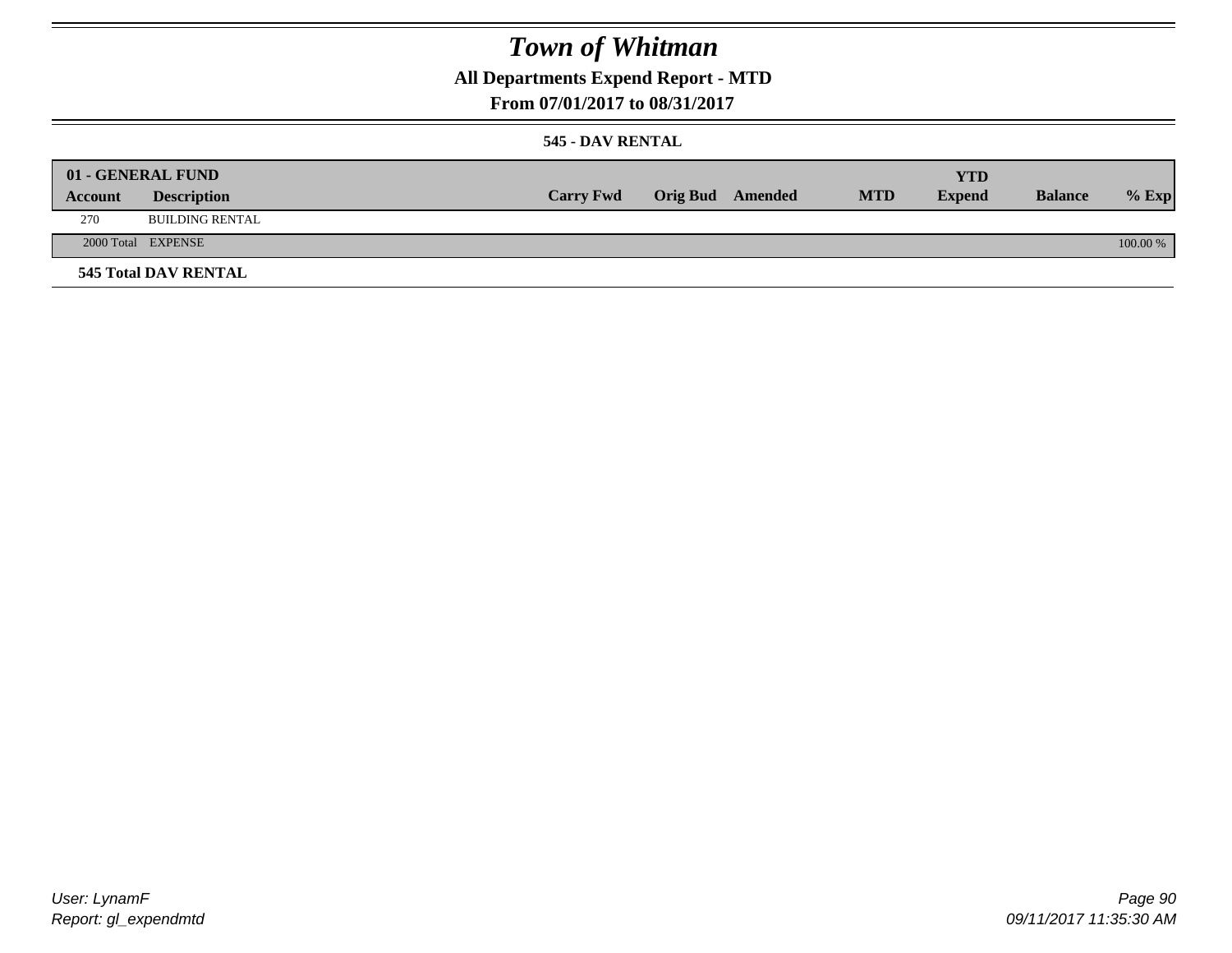## **All Departments Expend Report - MTD**

## **From 07/01/2017 to 08/31/2017**

#### **550 - MISC. HUMAN SERVICES**

|         | 01 - GENERAL FUND                             |                  |                 |                |            | <b>YTD</b>    |                |          |
|---------|-----------------------------------------------|------------------|-----------------|----------------|------------|---------------|----------------|----------|
| Account | <b>Description</b>                            | <b>Carry Fwd</b> | <b>Orig Bud</b> | <b>Amended</b> | <b>MTD</b> | <b>Expend</b> | <b>Balance</b> | $%$ Exp  |
| 939     | <b>FY2015 ENCUMBRANCES</b>                    |                  |                 |                |            |               |                |          |
| 943     | <b>FY2012 ENCUMBRANCES</b>                    |                  |                 |                |            |               |                |          |
| 945     | <b>FY2013 ENCUMBRANCES</b>                    |                  |                 |                |            |               |                |          |
| 999     |                                               |                  | 12,000.00       |                |            |               | 12,000.00      |          |
|         | 4414 Total ART.2 ATM 5/12 WHITMAN COUNS.      |                  | 12,000.00       |                |            |               | 12,000.00      | 0.00 %   |
| 999     |                                               |                  | 500.00          |                |            |               | 500.00         |          |
|         | 4416 Total A.2 ATM 5/12 PLYMOUTH CTY.EXT.     |                  | 500.00          |                |            |               | 500.00         | 0.00 %   |
| 999     |                                               |                  |                 |                |            |               |                |          |
|         | 4522 Total WINTER RAPID REC. PR.fy14-M.D.O.T. |                  |                 |                |            |               |                | 100.00 % |
|         | 550 Total MISC. HUMAN SERVICES                |                  | 12,500.00       |                |            |               | 12,500.00      |          |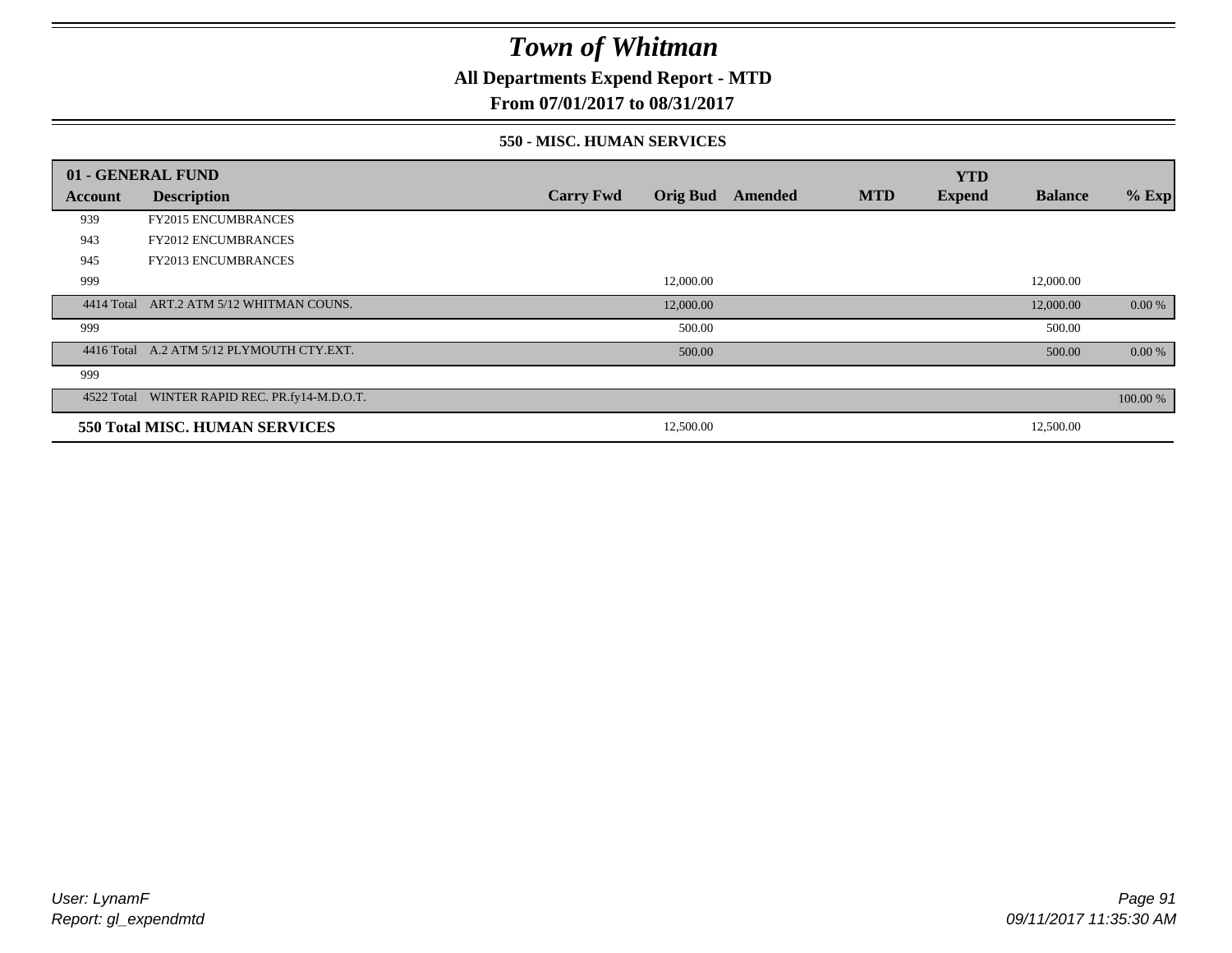## **All Departments Expend Report - MTD**

**From 07/01/2017 to 08/31/2017**

### **610 - LIBRARY**

|                | 01 - GENERAL FUND                        |                  |           |                         |            | <b>YTD</b>    |                |          |
|----------------|------------------------------------------|------------------|-----------|-------------------------|------------|---------------|----------------|----------|
| <b>Account</b> | <b>Description</b>                       | <b>Carry Fwd</b> |           | <b>Orig Bud</b> Amended | <b>MTD</b> | <b>Expend</b> | <b>Balance</b> | $%$ Exp  |
| 111            | SALARIES-ADMINSTRATIVE                   |                  | 67,095.00 |                         | 6,451.45   | 10,322.32     | 56,772.68      |          |
| 138            | SICK LEAVE BUY-BACK                      |                  |           |                         |            |               |                |          |
| 146            | SALARIES-LONGEVITY                       |                  | 1,200.00  |                         |            | 1,200.00      |                |          |
|                | 1000 Total SALARIES                      |                  | 68,295.00 |                         | 6,451.45   | 11,522.32     | 56,772.68      | 16.87 %  |
| 153            | SALARY-REF.LIBRARIAN-P.T.                |                  |           |                         |            |               |                |          |
|                | 1001 Total SALARIES                      |                  |           |                         |            |               |                | 100.00 % |
| 154            | SALARY-ASSISTANT DIRECTOR                |                  | 48,539.00 |                         | 4,667.20   | 7,467.52      | 41,071.48      |          |
|                | 1002 Total SALARIES                      |                  | 48,539.00 |                         | 4,667.20   | 7,467.52      | 41,071.48      | 15.38 %  |
| 155            | SALARY-CIRCULATION SUPERVISOR            |                  | 45,751.00 |                         | 4,296.25   | 6,874.00      | 38,877.00      |          |
|                | 1003 Total SALARIES                      |                  | 45,751.00 |                         | 4,296.25   | 6,874.00      | 38,877.00      | 15.02 %  |
| 156            | SALARY-YOUTH SERV. LIBRARIAN             |                  | 44,032.00 |                         | 4,159.75   | 6,655.60      | 37,376.40      |          |
|                | 1004 Total SALARIES                      |                  | 44,032.00 |                         | 4,159.75   | 6,655.60      | 37,376.40      | 15.11 %  |
| 159            | SALARY-LIBRARY TECHNICIANS-P.T.          |                  | 71,975.00 |                         | 5,979.07   | 9,480.75      | 62,494.25      |          |
|                | 1005 Total SALARIES                      |                  | 71,975.00 |                         | 5,979.07   | 9,480.75      | 62,494.25      | 13.17 %  |
| 117            | <b>CUSTODIAL</b>                         |                  |           |                         |            |               |                |          |
|                | 1006 Total SALARIES                      |                  |           |                         |            |               |                | 100.00 % |
| 220            | SENIOR LIBRARY TECHNICIAN                |                  | 40,179.00 |                         | 3,773.00   | 6,036.80      | 34,142.20      |          |
|                | 1007 Total SALARIES                      |                  | 40,179.00 |                         | 3,773.00   | 6,036.80      | 34,142.20      | 15.02 %  |
| 949            | FY2014 ENCUMBRANCES                      |                  |           |                         |            |               |                |          |
|                | 1008 Total SALARIES                      |                  |           |                         |            |               |                | 100.00 % |
| 210            | <b>ELECTRICITY</b>                       |                  |           |                         |            |               |                |          |
| 212            | <b>GAS (NATURAL)</b>                     |                  |           |                         |            |               |                |          |
| 244            | OFFICE EQUIPMENT MAINTENANCE             |                  |           |                         |            | 1,778.64      | $-1,778.64$    |          |
| 311            | <b>COMPUTER SERVICES</b>                 |                  |           |                         |            |               |                |          |
| 340            | <b>TELEPHONE</b>                         |                  |           |                         |            |               |                |          |
| 589            | CATALOGING                               |                  |           |                         |            |               |                |          |
| 420            | <b>OFFICE SUPPLIES</b>                   |                  |           |                         | 1,074.58   | 1,074.58      | $-1,074.58$    |          |
| 430            | <b>BUILDING MAINTENANCE &amp; REPAIR</b> |                  |           |                         |            |               |                |          |
| 585            | MISCELLANEOUS EXPENSE                    |                  | 44,094.00 |                         | 5.18       | 5.18          | 44,088.82      |          |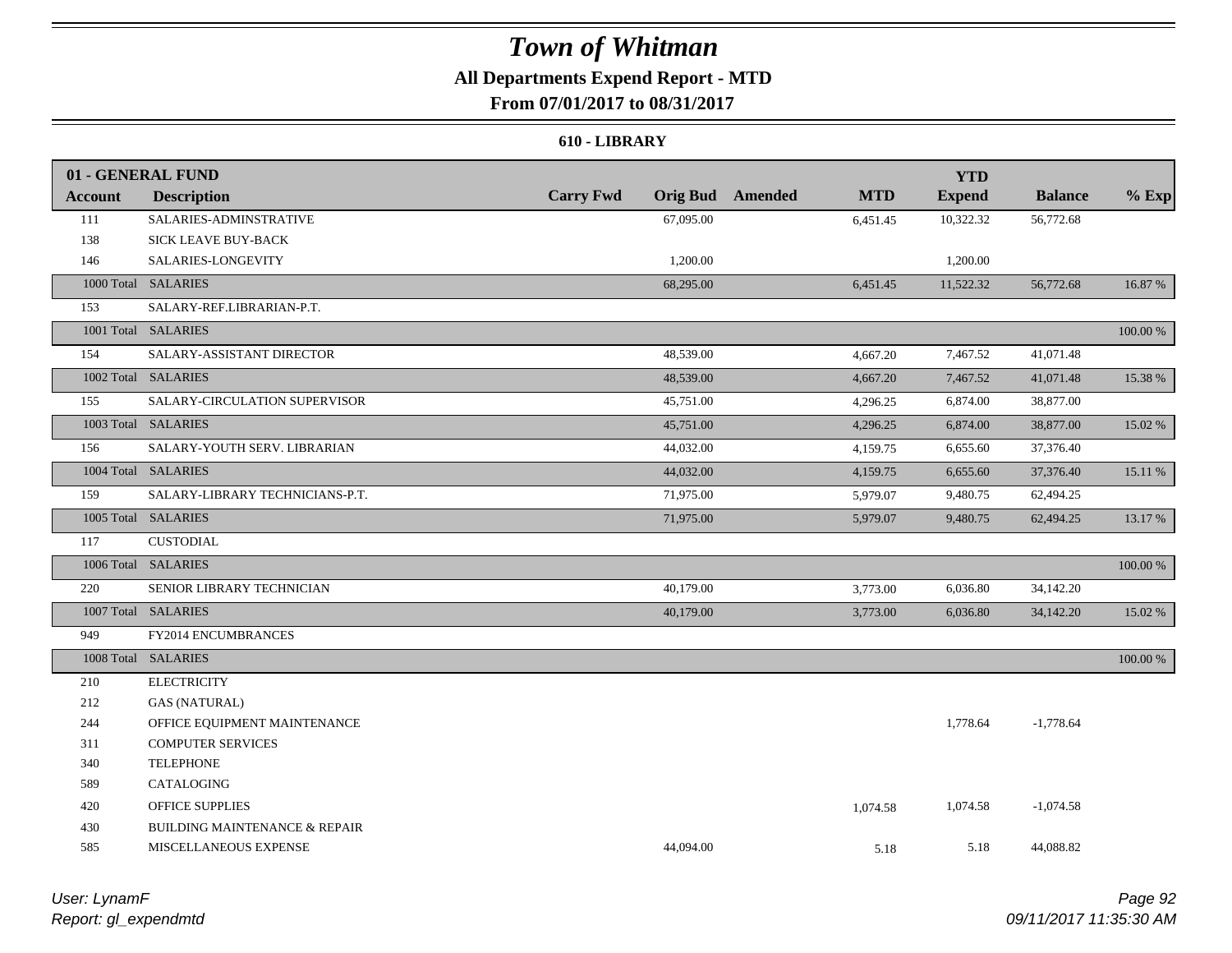## **All Departments Expend Report - MTD**

## **From 07/01/2017 to 08/31/2017**

### **610 - LIBRARY**

|                | 01 - GENERAL FUND                               |                  |           |                         |            | <b>YTD</b>    |                |             |
|----------------|-------------------------------------------------|------------------|-----------|-------------------------|------------|---------------|----------------|-------------|
| <b>Account</b> | <b>Description</b>                              | <b>Carry Fwd</b> |           | <b>Orig Bud</b> Amended | <b>MTD</b> | <b>Expend</b> | <b>Balance</b> | $%$ Exp     |
| 587            | <b>BOOKS</b>                                    |                  |           |                         | 6,548.82   | 9,274.95      | $-9,274.95$    |             |
| 588            | <b>PERIODICALS</b>                              |                  |           |                         |            |               |                |             |
| 939            | FY2015 ENCUMBRANCES                             |                  |           |                         |            |               |                |             |
| 710            | IN STATE TRAVEL                                 |                  |           |                         |            |               |                |             |
| 730            | <b>ASSOCIATION DUES</b>                         |                  |           |                         |            |               |                |             |
| 731            | <b>MEETINGS</b>                                 |                  |           |                         |            |               |                |             |
|                | 2000 Total EXPENSE                              |                  | 44,094.00 |                         | 7,628.58   | 12,133.35     | 31,960.65      | 27.51 %     |
| 210            | <b>ELECTRICITY</b>                              |                  | 23,692.00 |                         | 1,132.79   | 1,132.79      | 22,559.21      |             |
| 212            | <b>GAS (NATURAL)</b>                            |                  |           |                         | 26.39      | 26.39         | $-26.39$       |             |
| 213            | MAINTENANCE CONTRACTS                           |                  |           |                         |            |               |                |             |
| 240            | BUILDING & GROUNDS MAINT.                       |                  |           |                         | 401.19     | 401.19        | $-401.19$      |             |
|                | 2001 Total EXPENSE                              |                  | 23,692.00 |                         | 1,560.37   | 1,560.37      | 22,131.63      | 6.58 %      |
| 940            | FY2016 ENCUMBRANCES                             |                  |           |                         |            |               |                |             |
| 946            | FY2010 ENCUMBRANCES                             |                  |           |                         |            |               |                |             |
| 2002 Total     | <b>EXPENSE</b>                                  |                  |           |                         |            |               |                | $100.00~\%$ |
| 940            | FY2016 ENCUMBRANCES                             |                  |           |                         |            |               |                |             |
|                | 2003 Total EXPENSE                              |                  |           |                         |            |               |                | 100.00 %    |
| 215            | <b>OCLN MEMBERSHIP</b>                          |                  | 22,053.00 |                         |            | 22,052.59     | 0.41           |             |
| 943            | FY2012 ENCUMBRANCES                             |                  |           |                         |            |               |                |             |
|                | 2004 Total EXPENSE                              |                  | 22,053.00 |                         |            | 22,052.59     | 0.41           | 99.99 %     |
| 949            | FY2014 ENCUMBRANCES                             |                  |           |                         |            |               |                |             |
| 943            | FY2012 ENCUMBRANCES                             |                  |           |                         |            |               |                |             |
| 945            | FY2013 ENCUMBRANCES                             |                  |           |                         |            |               |                |             |
|                | 2009 Total EXPENSE                              |                  |           |                         |            |               |                | $100.00~\%$ |
| 999            |                                                 |                  |           |                         |            |               |                |             |
|                | 4490 Total A19 ATM 5/12 REPAIR&PAINT LIBRARY    |                  |           |                         |            |               |                | 100.00 %    |
| 999            |                                                 |                  |           |                         |            |               |                |             |
|                | 4501 Total A.17 ATM 5/13 PAINT & REPAIR LIBRARY |                  |           |                         |            |               |                | 100.00 %    |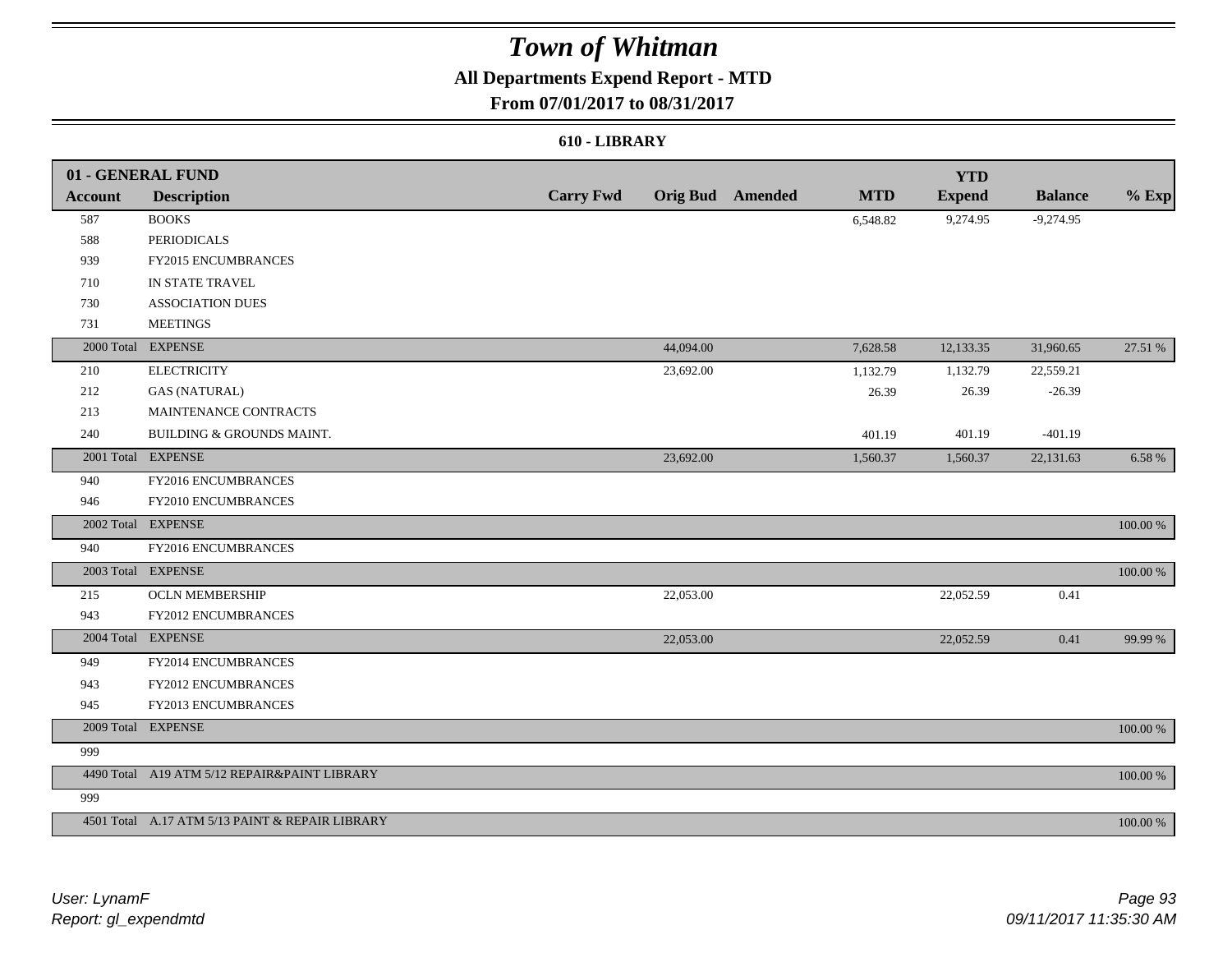## **All Departments Expend Report - MTD**

## **From 07/01/2017 to 08/31/2017**

#### **610 - LIBRARY**

|         | 01 - GENERAL FUND                            |                  |            |                         |            | <b>YTD</b>    |                |          |
|---------|----------------------------------------------|------------------|------------|-------------------------|------------|---------------|----------------|----------|
| Account | <b>Description</b>                           | <b>Carry Fwd</b> |            | <b>Orig Bud</b> Amended | <b>MTD</b> | <b>Expend</b> | <b>Balance</b> | $%$ Exp  |
| 999     |                                              |                  |            |                         |            |               |                |          |
|         | 4523 Total A.10STM5/2/11 REPAIR HEATING SYS. |                  |            |                         |            |               |                | 100.00 % |
| 999     |                                              |                  |            |                         |            |               |                |          |
|         | 4573 Total A.10ATM5/14 PAVE LIB. PARKING LOT |                  |            |                         |            |               |                | 100.00 % |
|         | <b>610 Total LIBRARY</b>                     |                  | 408,610.00 |                         | 38,515.67  | 83,783.30     | 324,826.70     |          |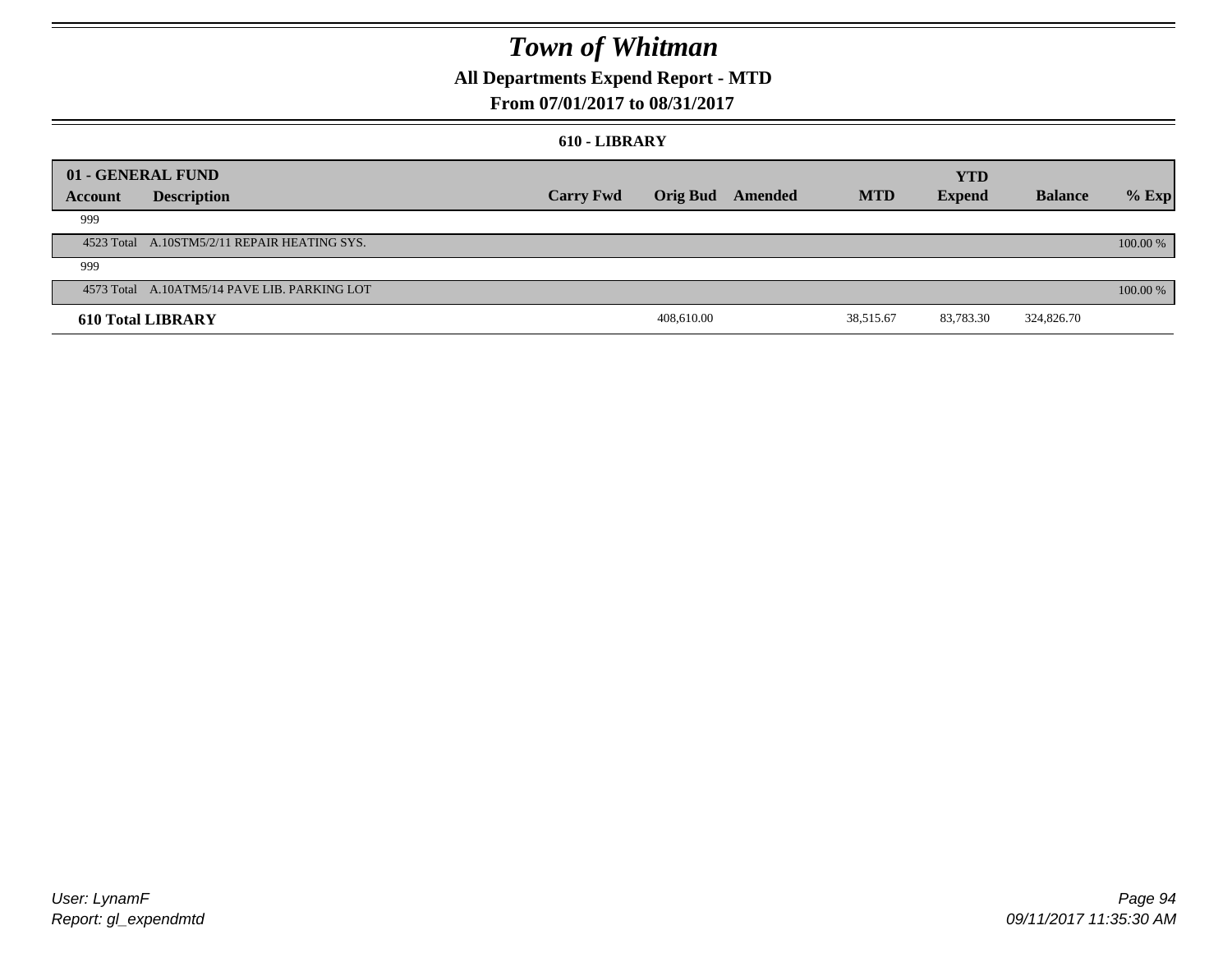## **All Departments Expend Report - MTD**

## **From 07/01/2017 to 08/31/2017**

### **630 - RECREATION**

|                | 01 - GENERAL FUND                        |                  |           |                         |            | <b>YTD</b>    |                |          |
|----------------|------------------------------------------|------------------|-----------|-------------------------|------------|---------------|----------------|----------|
| <b>Account</b> | <b>Description</b>                       | <b>Carry Fwd</b> |           | <b>Orig Bud</b> Amended | <b>MTD</b> | <b>Expend</b> | <b>Balance</b> | $%$ Exp  |
| 111            | SALARIES-ADMINSTRATIVE                   |                  | 17,795.00 |                         | 1,482.92   | 2,965.84      | 14,829.16      |          |
|                | 1000 Total SALARIES                      |                  | 17,795.00 |                         | 1,482.92   | 2,965.84      | 14,829.16      | 16.66%   |
| 124            | SALARIES-POOL                            |                  | 8,000.00  |                         |            | 8,000.00      |                |          |
|                | 1001 Total SALARIES                      |                  | 8,000.00  |                         |            | 8,000.00      |                | 100.00 % |
| 120            | <b>SALARIES-PART TIME</b>                |                  |           |                         |            |               |                |          |
|                | 1002 Total SALARIES                      |                  |           |                         |            |               |                | 100.00 % |
| 125            | SALARIES-WINTER PROGRAM                  |                  |           |                         |            |               |                |          |
|                | 1003 Total SALARIES                      |                  |           |                         |            |               |                | 100.00 % |
| 127            | PARK PROGRAM                             |                  |           |                         |            |               |                |          |
|                | 1004 Total SALARIES                      |                  |           |                         |            |               |                | 100.00 % |
| 210            | <b>ELECTRICITY</b>                       |                  |           |                         |            | 57.96         | $-57.96$       |          |
| 340            | <b>TELEPHONE</b>                         |                  |           |                         | 24.23      | 24.23         | $-24.23$       |          |
| 430            | <b>BUILDING MAINTENANCE &amp; REPAIR</b> |                  |           |                         |            | 26.92         | $-26.92$       |          |
| 584            | RECREATIONAL SUPPLIES                    |                  |           |                         |            |               |                |          |
| 585            | MISCELLANEOUS EXPENSE                    |                  | 6,100.00  |                         | 386.60     | 439.46        | 5,660.54       |          |
| 591            | <b>FOURTH OF JULY</b>                    |                  |           |                         |            | 2,025.00      | $-2,025.00$    |          |
| 710            | IN STATE TRAVEL                          |                  |           |                         |            |               |                |          |
| 730            | <b>ASSOCIATION DUES</b>                  |                  |           |                         |            |               |                |          |
| 731            | <b>MEETINGS</b>                          |                  |           |                         |            |               |                |          |
| 749            | POOL MAINTENANCE                         |                  |           |                         | 452.50     | 1,674.82      | $-1,674.82$    |          |
|                | 2000 Total EXPENSE                       |                  | 6,100.00  |                         | 863.33     | 4,248.39      | 1,851.61       | 69.64 %  |
| 939            | <b>FY2015 ENCUMBRANCES</b>               |                  |           |                         |            |               |                |          |
| 948            | <b>FY07 ENCUMBRANCES</b>                 |                  |           |                         |            |               |                |          |
| 959            | FY2006 ENCUMBRANCES                      |                  |           |                         |            |               |                |          |
|                | 2001 Total EXPENSE                       |                  |           |                         |            |               |                | 100.00 % |
| 999            |                                          |                  |           |                         |            |               |                |          |
|                | 4412 Total TRI-TOWN PARADE               |                  |           |                         |            |               |                | 100.00 % |
| 999            |                                          |                  |           |                         |            |               |                |          |
|                | 4413 Total RES.FD.TR.POOL FILTER REPAIRS |                  |           |                         |            |               |                | 100.00 % |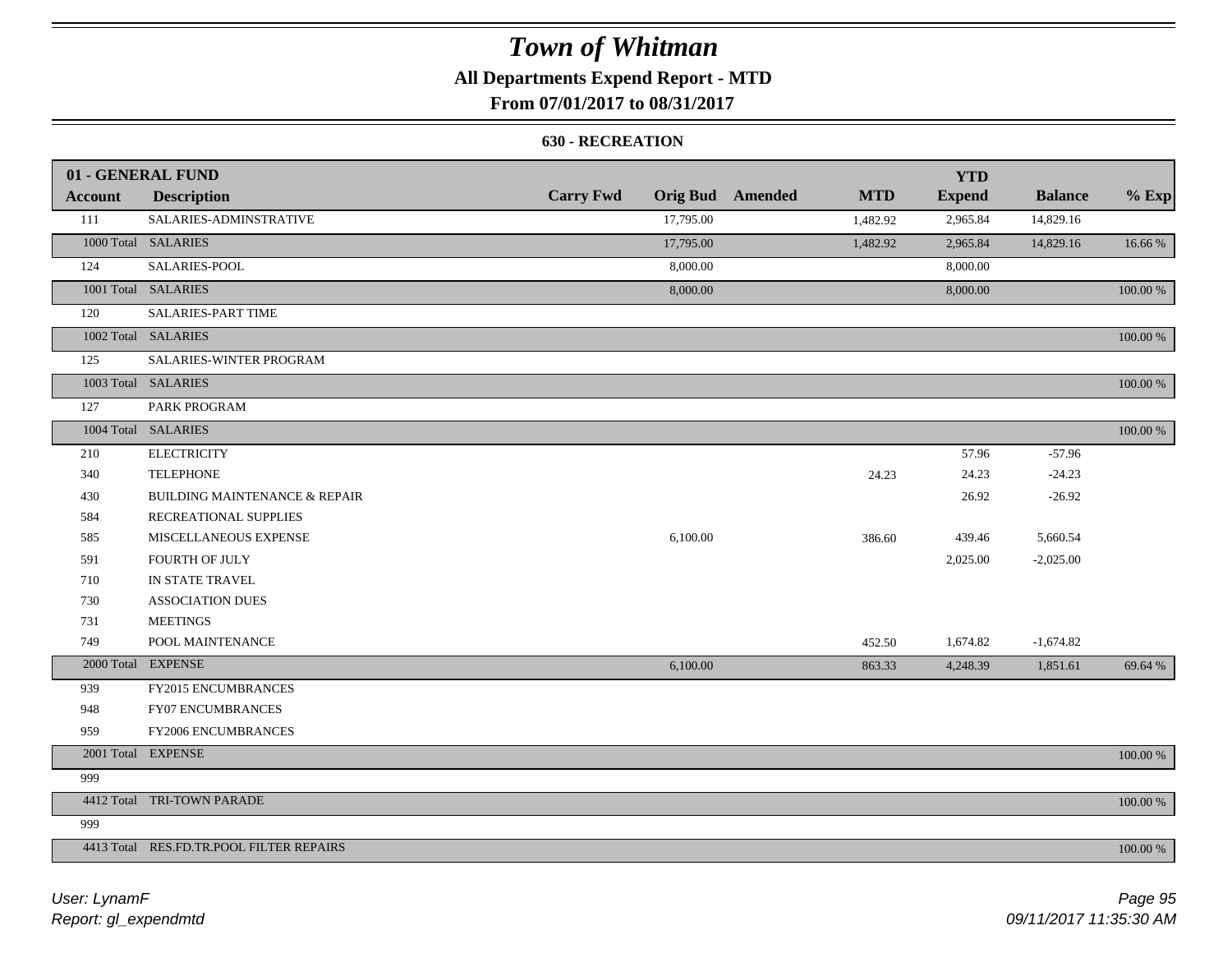## **All Departments Expend Report - MTD**

## **From 07/01/2017 to 08/31/2017**

#### **630 - RECREATION**

| 01 - GENERAL FUND |                                                     |                  |                 |         |            | <b>YTD</b>    |                |          |
|-------------------|-----------------------------------------------------|------------------|-----------------|---------|------------|---------------|----------------|----------|
| Account           | <b>Description</b>                                  | <b>Carry Fwd</b> | <b>Orig Bud</b> | Amended | <b>MTD</b> | <b>Expend</b> | <b>Balance</b> | % Exp    |
| 999               |                                                     |                  |                 |         |            |               |                |          |
| 4489 Total        | A18STM11/00 PLAYGROUND REPAIRS                      |                  |                 |         |            |               |                | 100.00 % |
| 999               |                                                     |                  |                 |         |            |               |                |          |
|                   | 4491 Total A14STM5/6/13REP/UPGR.POOL FILTRATION SYS |                  |                 |         |            |               |                | 100.00 % |
| 999               |                                                     |                  |                 |         |            |               |                |          |
|                   | 4555 Total ESTABLISH PETTY CASH-PARK PROGRAM        |                  |                 |         |            |               |                | 100.00 % |
| 999               |                                                     |                  |                 |         |            |               |                |          |
|                   | 4556 Total ESTABLISH PETTY CASH-POOL PROGRAM        |                  |                 |         |            |               |                | 100.00 % |
|                   | <b>630 Total RECREATION</b>                         |                  | 31,895.00       |         | 2,346.25   | 15,214.23     | 16,680.77      |          |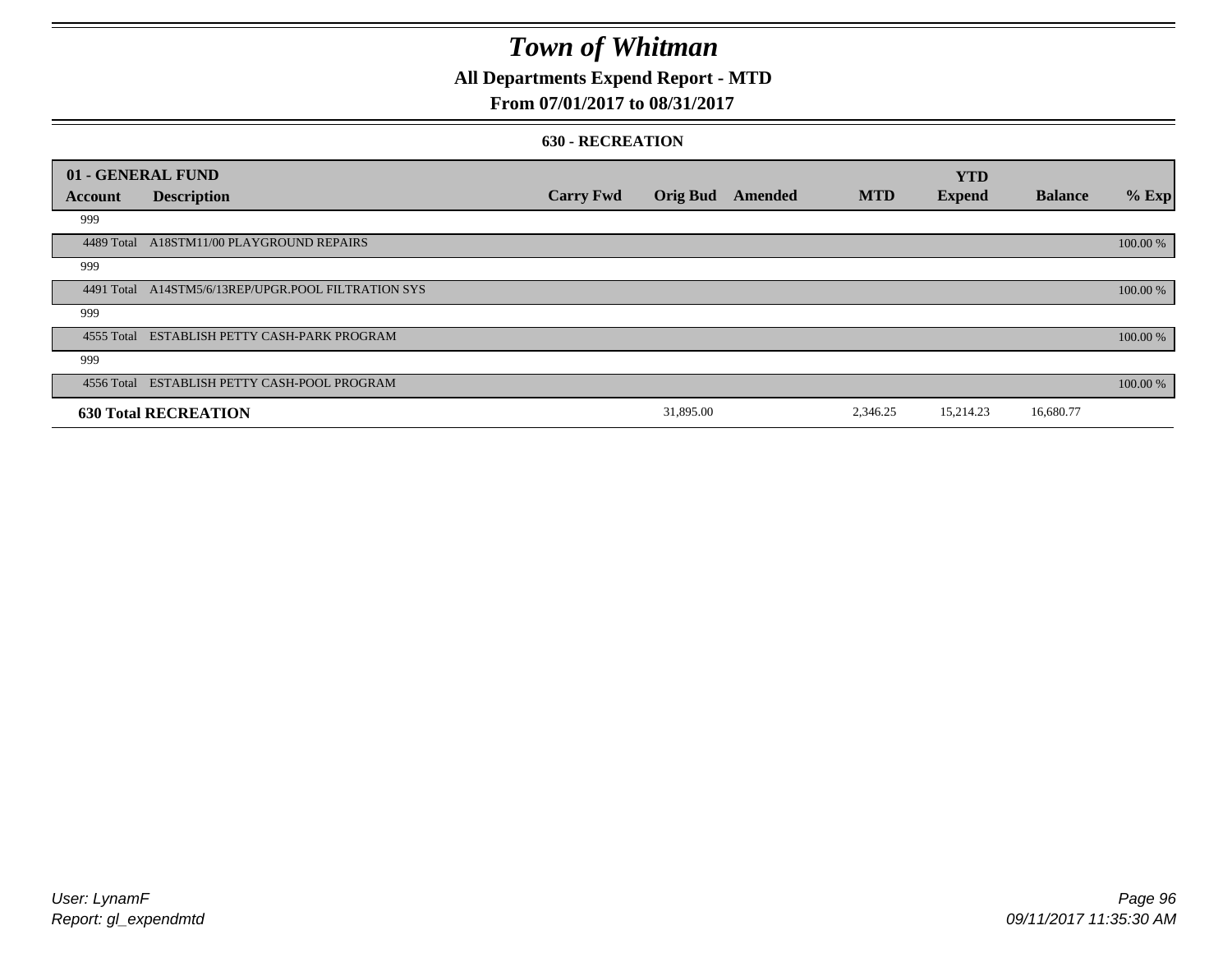**All Departments Expend Report - MTD**

**From 07/01/2017 to 08/31/2017**

### **650 - DPW-BANDSTAND & PARK MAINTENANCE**

|            | 01 - GENERAL FUND                          |                  |                 |         |            | <b>YTD</b>    |                |          |
|------------|--------------------------------------------|------------------|-----------------|---------|------------|---------------|----------------|----------|
| Account    | <b>Description</b>                         | <b>Carry Fwd</b> | <b>Orig Bud</b> | Amended | <b>MTD</b> | <b>Expend</b> | <b>Balance</b> | $%$ Exp  |
| 241        | RECREATIONAL FACILITIES MAINT.             |                  |                 |         |            |               |                |          |
| 460        | <b>GROUNDSKEEPING SUPPLIES</b>             |                  |                 |         |            |               |                |          |
| 585        | <b>MISCELLANEOUS EXPENSE</b>               |                  | 2,000.00        |         |            |               | 2,000.00       |          |
|            | 2000 Total EXPENSE                         |                  | 2,000.00        |         |            |               | 2,000.00       | 0.00 %   |
| 999        |                                            | 9,748.66         |                 |         |            |               | 9,748.66       |          |
| 4485 Total | A.40ATM05/07PARK GRTS-TN.MATCH             | 9,748.66         |                 |         |            |               | 9,748.66       | 0.00 %   |
| 999        |                                            | 79,913.66        |                 |         | 23,786.09  | 29,851.82     | 50,061.84      |          |
| 4486 Total | A6 STM5/17 TOWN PARK UPGRADES              | 79,913.66        |                 |         | 23,786.09  | 29,851.82     | 50,061.84      | 37.35 %  |
| 999        |                                            |                  |                 |         |            |               |                |          |
| 4487 Total | A.19STM11/00 MSTR PLAN-TN.PARK             |                  |                 |         |            |               |                | 100.00 % |
| 999        |                                            |                  |                 |         |            |               |                |          |
| 4488 Total | A10STM5/14TOWN PARK ADA IMPROVE            |                  |                 |         |            |               |                | 100.00 % |
|            | 650 Total DPW-BANDSTAND & PARK MAINTENANCE | 89,662.32        | 2,000.00        |         | 23,786.09  | 29,851.82     | 61,810.50      |          |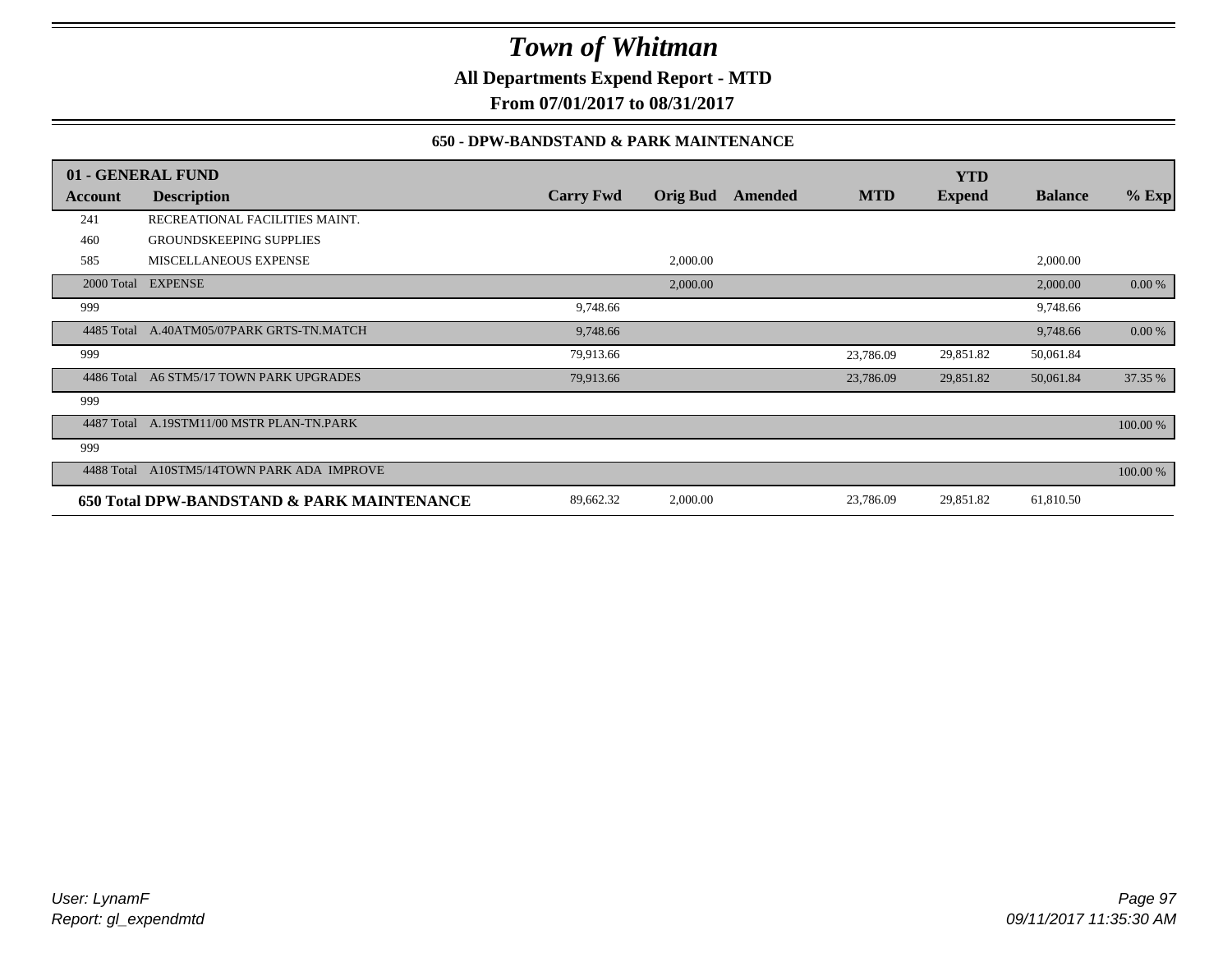**All Departments Expend Report - MTD**

**From 07/01/2017 to 08/31/2017**

### **651 - BANDSTAND MAINTENANCE**

| 01 - GENERAL FUND |                                            |                  |                         |            | <b>YTD</b>    |                |          |
|-------------------|--------------------------------------------|------------------|-------------------------|------------|---------------|----------------|----------|
| <b>Account</b>    | <b>Description</b>                         | <b>Carry Fwd</b> | <b>Orig Bud</b> Amended | <b>MTD</b> | <b>Expend</b> | <b>Balance</b> | $%$ Exp  |
| 585               | MISCELLANEOUS EXPENSE                      |                  |                         |            |               |                |          |
|                   | 2000 Total EXPENSE                         |                  |                         |            |               |                | 100.00 % |
| 999               |                                            |                  |                         |            |               |                |          |
|                   | 4488 Total A10STM5/14TOWN PARK ADA IMPROVE |                  |                         |            |               |                | 100.00 % |
|                   | <b>651 Total BANDSTAND MAINTENANCE</b>     |                  |                         |            |               |                |          |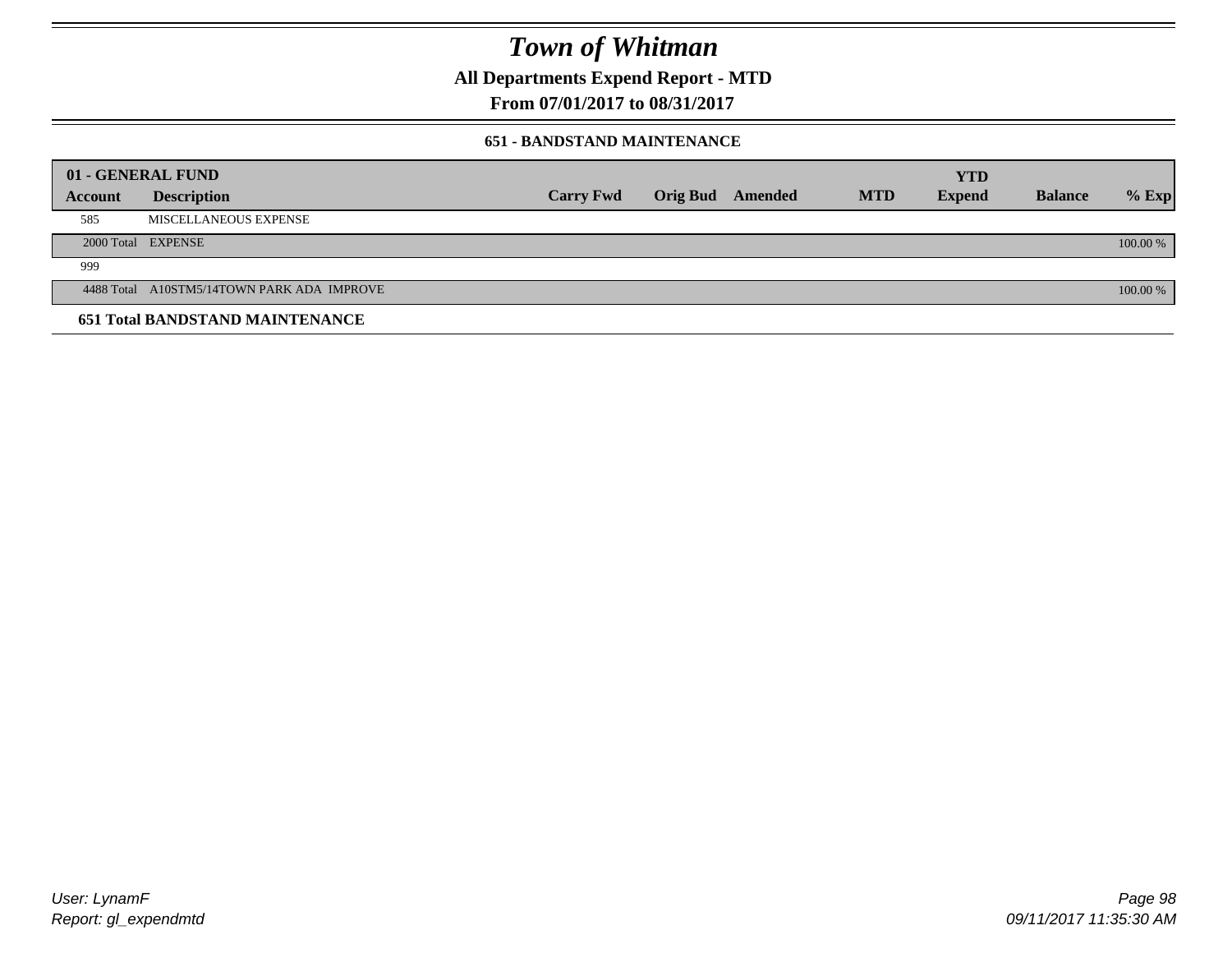## **All Departments Expend Report - MTD**

**From 07/01/2017 to 08/31/2017**

### **691 - HISTORICAL COMMISSION**

|                | 01 - GENERAL FUND                               |                  |                 |         |            | <b>YTD</b>    |                |          |
|----------------|-------------------------------------------------|------------------|-----------------|---------|------------|---------------|----------------|----------|
| <b>Account</b> | <b>Description</b>                              | <b>Carry Fwd</b> | <b>Orig Bud</b> | Amended | <b>MTD</b> | <b>Expend</b> | <b>Balance</b> | $%$ Exp  |
| 420            | <b>OFFICE SUPPLIES</b>                          |                  |                 |         |            |               |                |          |
| 585            | MISCELLANEOUS EXPENSE                           |                  | 500.00          |         | 200.00     | 200.00        | 300.00         |          |
| 730            | <b>ASSOCIATION DUES</b>                         |                  |                 |         |            |               |                |          |
| 731            | <b>MEETINGS</b>                                 |                  |                 |         |            |               |                |          |
|                | 2000 Total EXPENSE                              |                  | 500.00          |         | 200.00     | 200.00        | 300.00         | 40.00 %  |
| 945            | FY2013 ENCUMBRANCES                             |                  |                 |         |            |               |                |          |
| 953            | <b>FY2009 ENCUMBRANCES</b>                      |                  |                 |         |            |               |                |          |
|                | 2001 Total EXPENSE                              |                  |                 |         |            |               |                | 100.00 % |
| 999            |                                                 |                  |                 |         |            |               |                |          |
|                | 4484 Total A.3STM5/13TN.HALL HIST.REG.MTCH.FNDS |                  |                 |         |            |               |                | 100.00 % |
|                | 691 Total HISTORICAL COMMISSION                 |                  | 500.00          |         | 200.00     | 200.00        | 300.00         |          |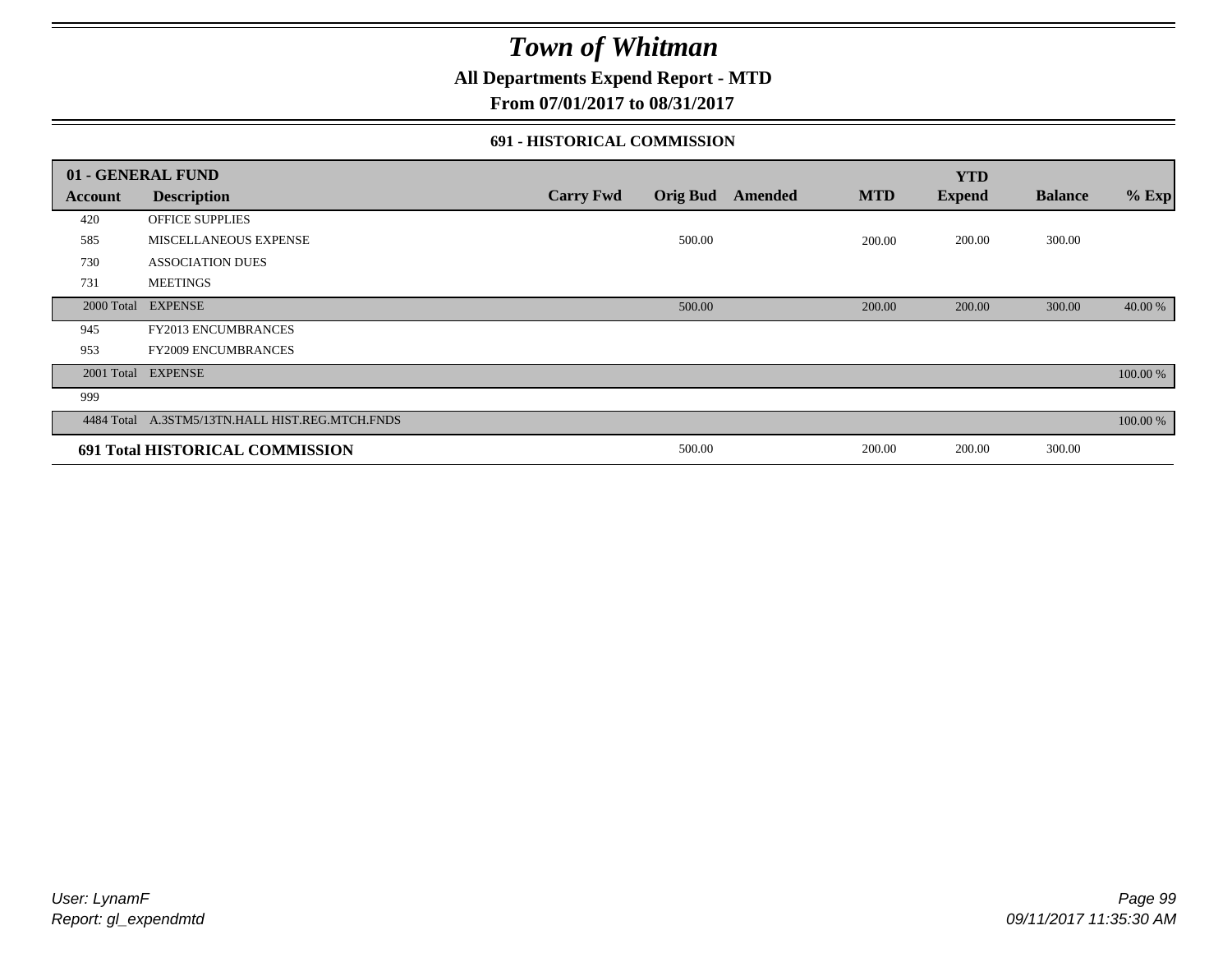## **All Departments Expend Report - MTD**

**From 07/01/2017 to 08/31/2017**

### **692 - MEMORIAL DAY**

|         | 01 - GENERAL FUND             |                  |                 |         |            | <b>YTD</b>    |                |          |
|---------|-------------------------------|------------------|-----------------|---------|------------|---------------|----------------|----------|
| Account | <b>Description</b>            | <b>Carry Fwd</b> | <b>Orig Bud</b> | Amended | <b>MTD</b> | <b>Expend</b> | <b>Balance</b> | $%$ Exp  |
| 585     | MISCELLANEOUS EXPENSE         |                  | 2.200.00        |         |            |               | 2,200.00       |          |
|         | 2000 Total EXPENSE            |                  | 2,200.00        |         |            |               | 2,200.00       | 0.00 %   |
| 945     | <b>FY2013 ENCUMBRANCES</b>    |                  |                 |         |            |               |                |          |
|         | 2001 Total EXPENSE            |                  |                 |         |            |               |                | 100.00 % |
|         | <b>692 Total MEMORIAL DAY</b> |                  | 2,200.00        |         |            |               | 2,200.00       |          |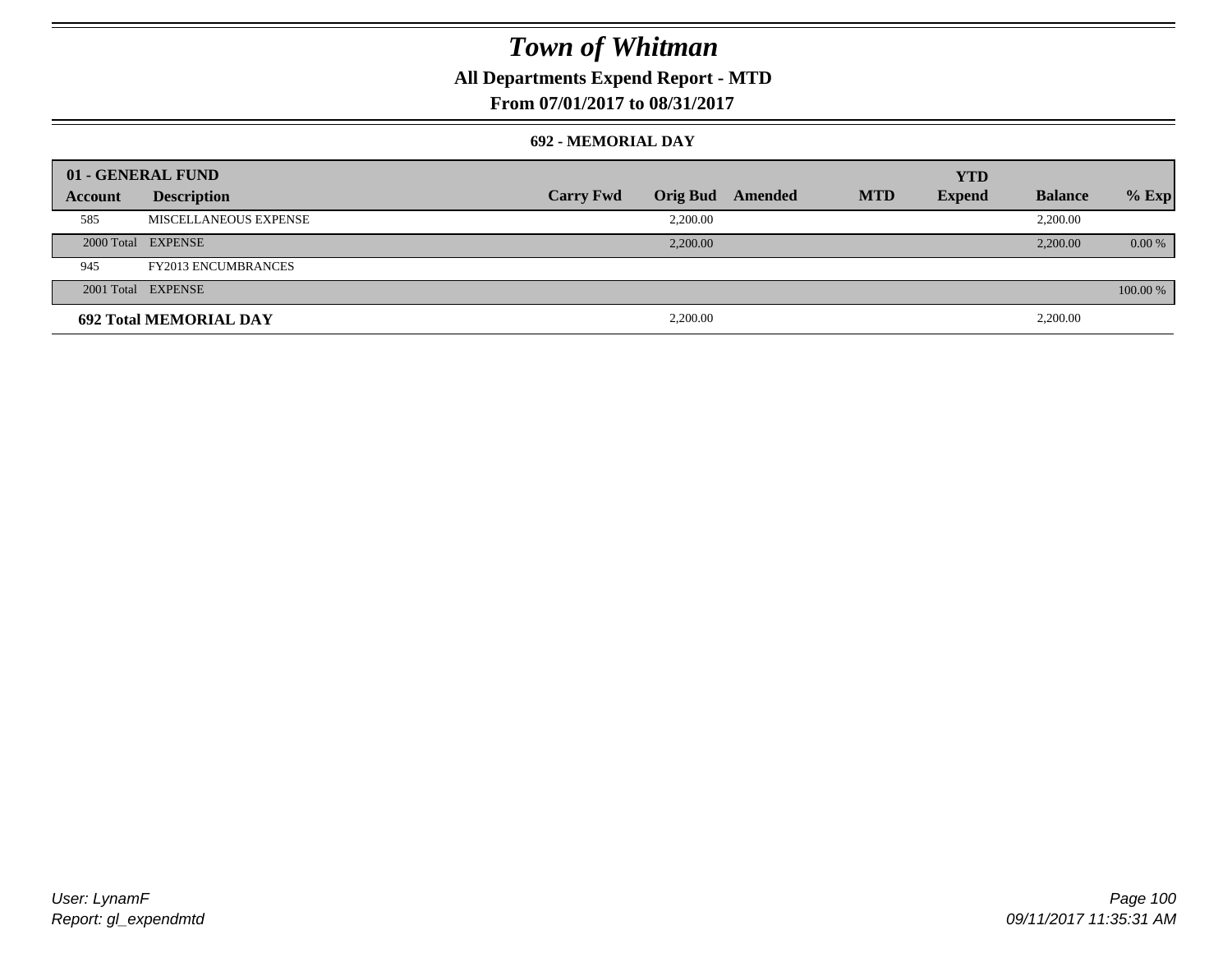**All Departments Expend Report - MTD**

**From 07/01/2017 to 08/31/2017**

### **693 - 125TH ANNIVERSARY CELEBRATION**

|         | 01 - GENERAL FUND                       |                  |                         |            | YTD           |                |          |
|---------|-----------------------------------------|------------------|-------------------------|------------|---------------|----------------|----------|
| Account | <b>Description</b>                      | <b>Carry Fwd</b> | <b>Orig Bud</b> Amended | <b>MTD</b> | <b>Expend</b> | <b>Balance</b> | $%$ Exp  |
| 585     | MISCELLANEOUS EXPENSE                   |                  |                         |            |               |                |          |
|         | 2000 Total EXPENSE                      |                  |                         |            |               |                | 100.00 % |
|         | 693 Total 125TH ANNIVERSARY CELEBRATION |                  |                         |            |               |                |          |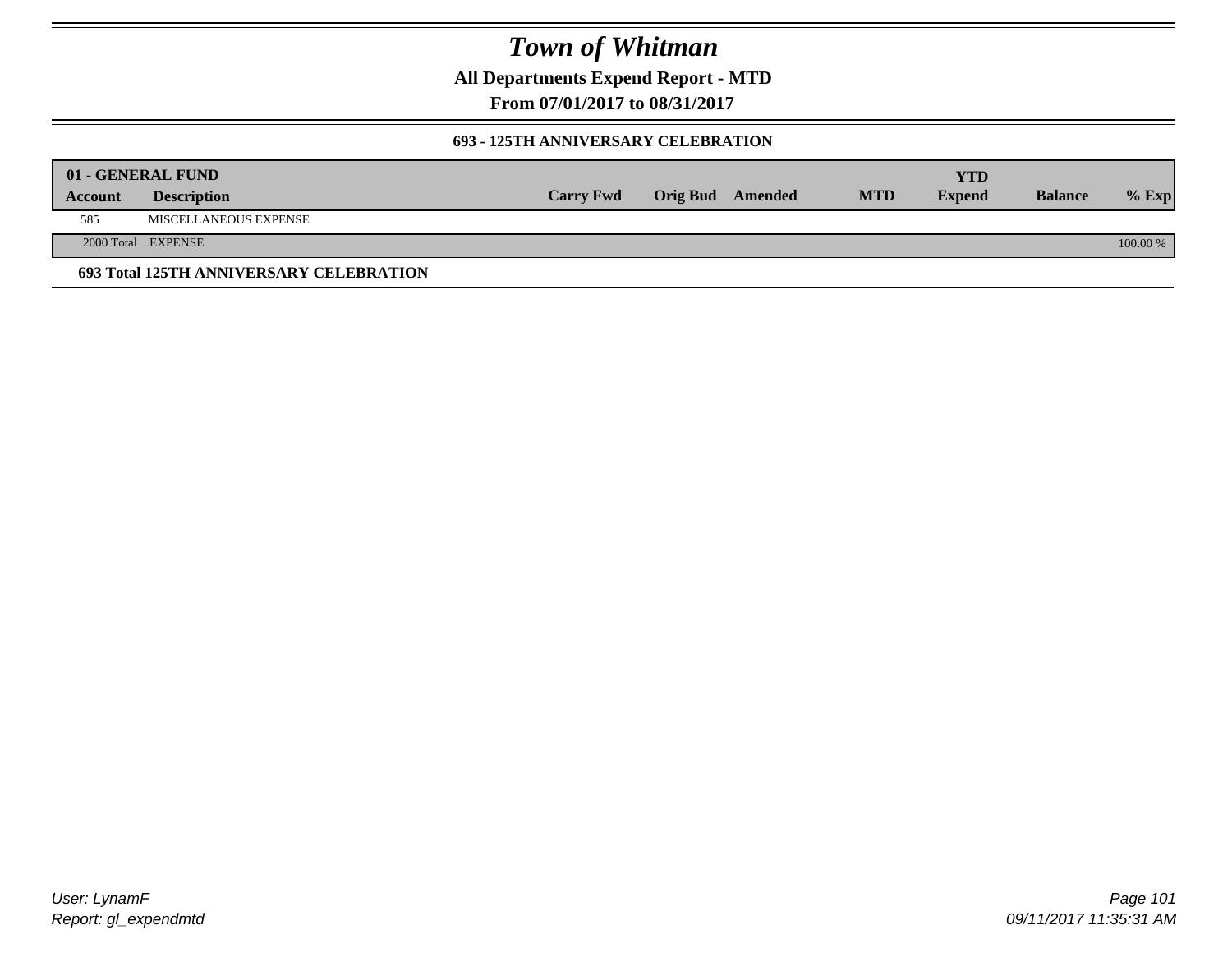## **All Departments Expend Report - MTD**

### **From 07/01/2017 to 08/31/2017**

### **710 - RETIREMENT OF DEBT**

|                | 01 - GENERAL FUND                                 |                  |            |                  |            | <b>YTD</b>    |                |          |
|----------------|---------------------------------------------------|------------------|------------|------------------|------------|---------------|----------------|----------|
| <b>Account</b> | <b>Description</b>                                | <b>Carry Fwd</b> |            | Orig Bud Amended | <b>MTD</b> | <b>Expend</b> | <b>Balance</b> | $%$ Exp  |
| 910            | MAT.PRIN.L.T.DEBT 6/1/2008                        |                  |            |                  |            |               |                |          |
| 911            | INT.LONG TERM DEBT WTR/SWR                        |                  |            |                  |            |               |                |          |
| 912            | MAT.PRIN.-L.TERM DEBT TN.BLDGS                    |                  |            |                  |            |               |                |          |
| 919            | <b>INT.LONG TERM DEBT - WATER</b>                 |                  |            |                  |            |               |                |          |
| 921            | MAT.PRIN.-REVENUE ANT.NOTES                       |                  |            |                  |            |               |                |          |
|                | 2000 Total EXPENSE                                |                  |            |                  |            |               |                | 100.00 % |
| 912            | MAT.PRIN.-L.TERM DEBT TN.BLDGS                    |                  |            |                  |            |               |                |          |
| 922            | MAT.PRIN.-BANS-TH/POL/FIRE STA                    |                  |            |                  |            |               |                |          |
| 923            | PRINCIPAL LONG TERM - SEWER                       |                  |            |                  |            |               |                |          |
| 925            | <b>INTEREST TEMPORARY LOANS</b>                   |                  |            |                  |            |               |                |          |
|                | 2001 Total EXPENSE                                |                  |            |                  |            |               |                | 100.00 % |
| 924            | <b>DEBT MISCELLANEOUS - WATER</b>                 |                  |            |                  |            |               |                |          |
|                | 2002 Total EXPENSE                                |                  |            |                  |            |               |                | 100.00 % |
| 928            | A. 8 ATM 5/14 TITLE V LOAN PMT.                   |                  |            |                  |            |               |                |          |
| 929            | A.7 ATM 5/16 TITLE V LOAN PMN                     |                  |            |                  |            |               |                |          |
| 934            | A.11 ATM 5/17 TITLE V DEBT SERV                   |                  | 6,623.20   |                  |            | 5,873.20      | 750.00         |          |
| 936            | A.10 ATM 5/15 TITLE V LOAN PMN                    |                  |            |                  |            |               |                |          |
|                | 2003 Total EXPENSE                                |                  | 6,623.20   |                  |            | 5,873.20      | 750.00         | 88.67 %  |
| 912            | MAT.PRIN.-L.TERM DEBT TN.BLDGS                    |                  |            |                  |            |               |                |          |
| 916            | <b>INTEREST LONG TERM DEBT</b>                    |                  |            |                  |            |               |                |          |
|                | 4601 Total A.7 ATM 5/14 DEBT TN.BLDGS.POLICE STA. |                  |            |                  |            |               |                | 100.00 % |
| 912            | MAT.PRIN.-L.TERM DEBT TN.BLDGS                    |                  |            |                  |            |               |                |          |
| 916            | <b>INTEREST LONG TERM DEBT</b>                    |                  |            |                  |            |               |                |          |
|                | 4602 Total A.8 ATM 5/15 DEBT SERV. TN.BLDGS.      |                  |            |                  |            |               |                | 100.00 % |
| 912            | MAT.PRIN.-L.TERM DEBT TN.BLDGS                    |                  |            |                  |            |               |                |          |
| 916            | <b>INTEREST LONG TERM DEBT</b>                    |                  |            |                  |            |               |                |          |
|                | 4603 Total A.24 ATM5/16 DEBT SERV.TN.BLDGS        |                  |            |                  |            |               |                | 100.00 % |
| 912            | MAT.PRIN.-L.TERM DEBT TN.BLDGS                    |                  | 165,000.00 |                  |            |               | 165,000.00     |          |
| 916            | <b>INTEREST LONG TERM DEBT</b>                    |                  | 5,208.75   |                  |            |               | 5,208.75       |          |
|                | 4604 Total A.10 ATM5/17 DEBT TN.BLDGS.            |                  | 170,208.75 |                  |            |               | 170,208.75     | 0.00 %   |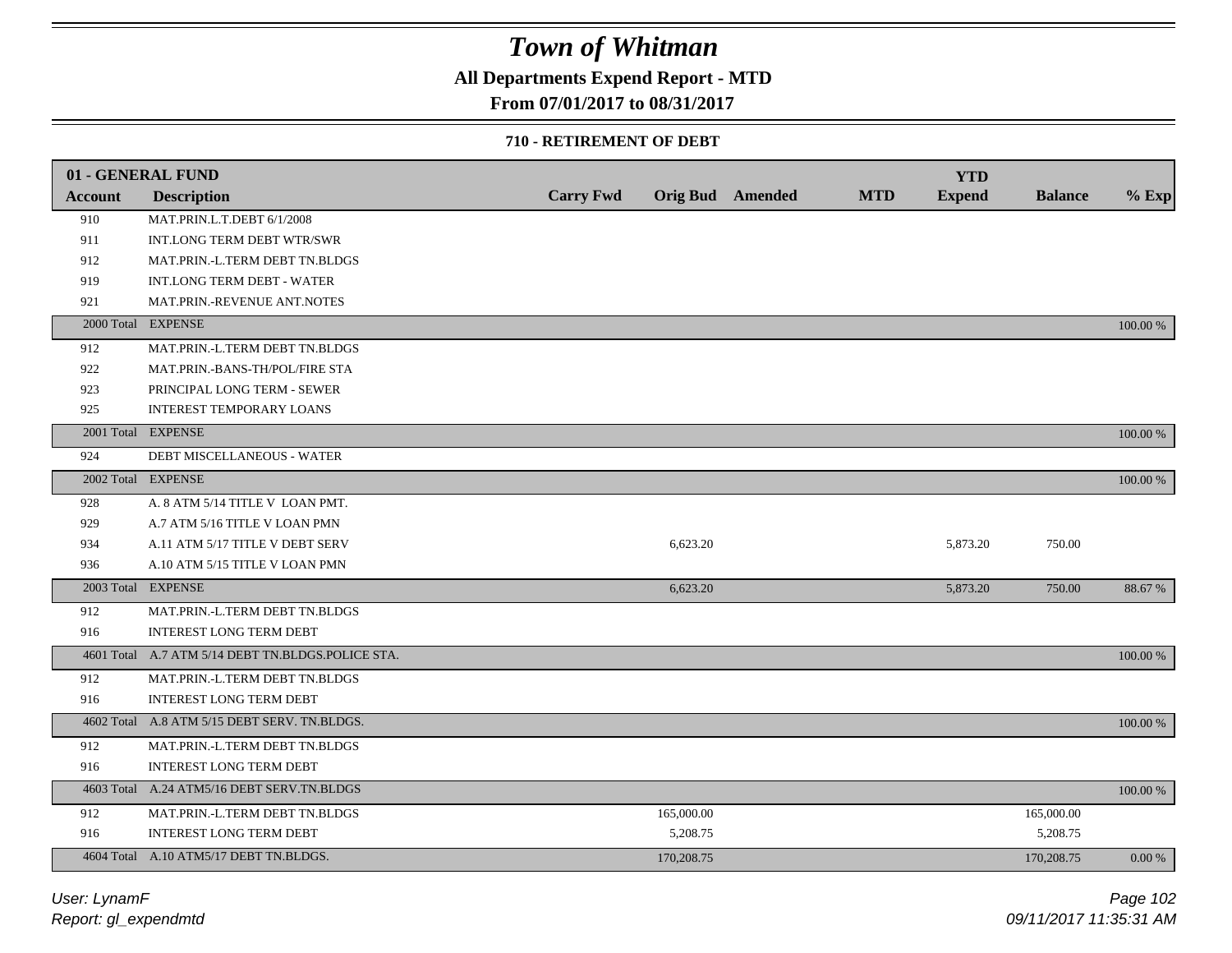## **All Departments Expend Report - MTD**

**From 07/01/2017 to 08/31/2017**

### **710 - RETIREMENT OF DEBT**

|         | 01 - GENERAL FUND                                |                  |            |         |            | YTD           |                |          |
|---------|--------------------------------------------------|------------------|------------|---------|------------|---------------|----------------|----------|
| Account | <b>Description</b>                               | <b>Carry Fwd</b> | Orig Bud   | Amended | <b>MTD</b> | <b>Expend</b> | <b>Balance</b> | $%$ Exp  |
| 912     | MAT.PRIN.-L.TERM DEBT TN.BLDGS                   |                  |            |         |            |               |                |          |
| 916     | INTEREST LONG TERM DEBT                          |                  |            |         |            |               |                |          |
|         | 4605 Total A.25ATM5/16DEBT SERV.TN.BLDGS-POL.STA |                  |            |         |            |               |                | 100.00 % |
|         | <b>710 Total RETIREMENT OF DEBT</b>              |                  | 176,831.95 |         |            | 5.873.20      | 170,958.75     |          |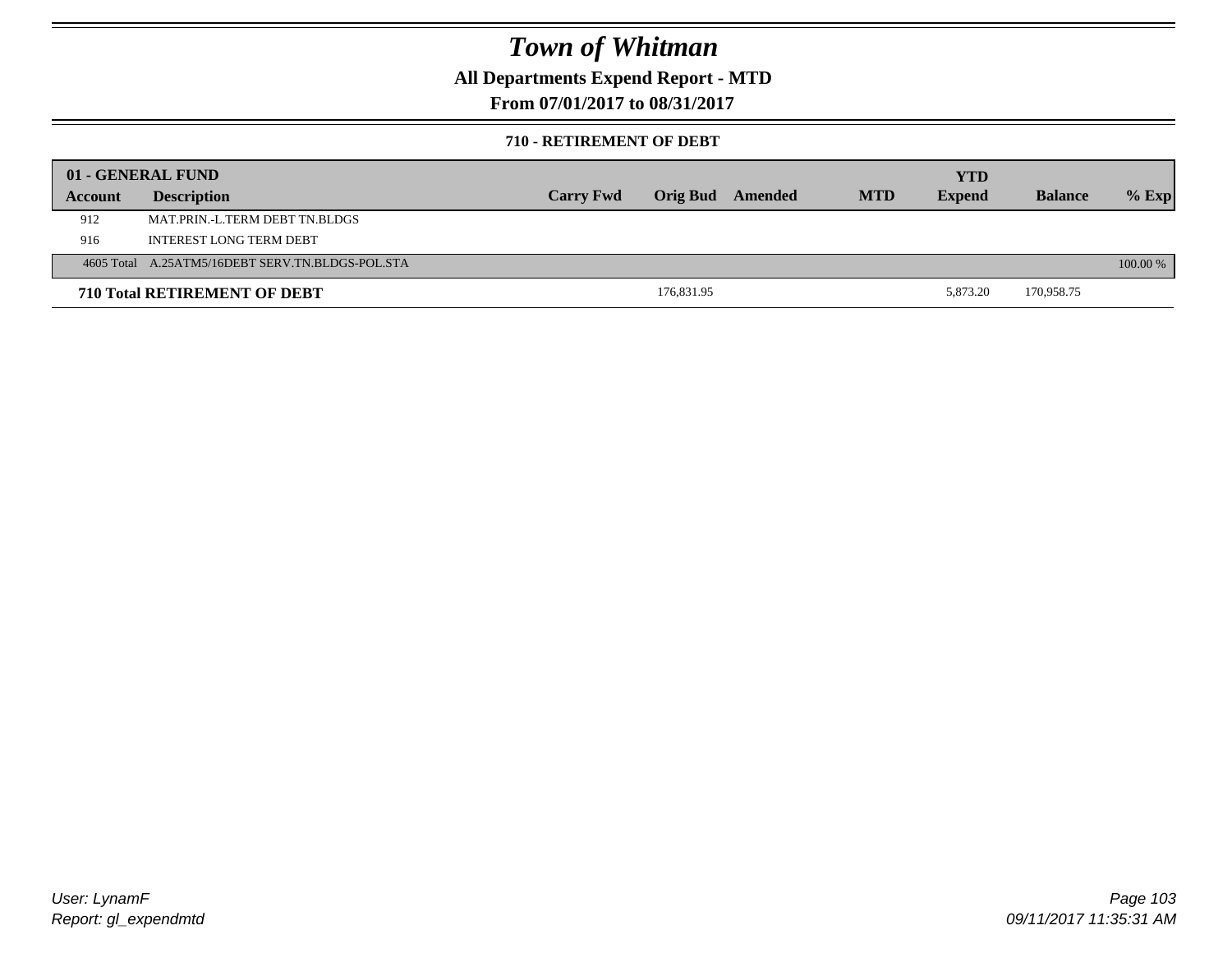**All Departments Expend Report - MTD**

**From 07/01/2017 to 08/31/2017**

### **751 - INTEREST-LONG TERM DEBT**

|         | 01 - GENERAL FUND                 |                  |  |                  |            | <b>YTD</b>    |                |          |
|---------|-----------------------------------|------------------|--|------------------|------------|---------------|----------------|----------|
| Account | <b>Description</b>                | <b>Carry Fwd</b> |  | Orig Bud Amended | <b>MTD</b> | <b>Expend</b> | <b>Balance</b> | $%$ Exp  |
| 916     | <b>INTEREST LONG TERM DEBT</b>    |                  |  |                  |            |               |                |          |
| 917     | INTEREST LONG TERM DEBT-T.HALL    |                  |  |                  |            |               |                |          |
| 918     | INT.LONG TERM DEBT-LIBRARY        |                  |  |                  |            |               |                |          |
|         | 2000 Total EXPENSE                |                  |  |                  |            |               |                | 100.00 % |
|         | 751 Total INTEREST-LONG TERM DEBT |                  |  |                  |            |               |                |          |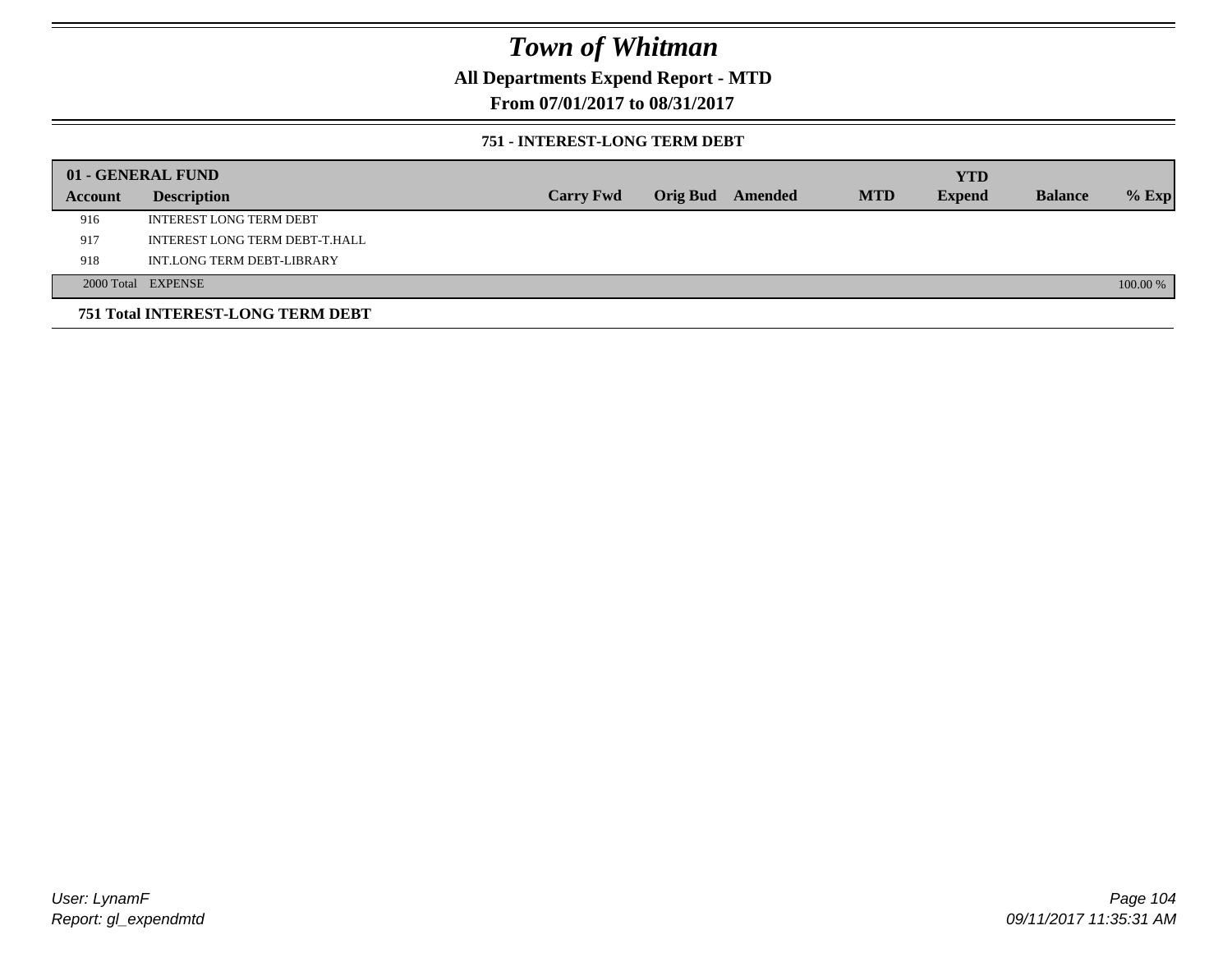## **All Departments Expend Report - MTD**

**From 07/01/2017 to 08/31/2017**

### **752 - INTEREST-SHORT TERM DEBT**

|                | 01 - GENERAL FUND                  |                  |                 |         |            | <b>YTD</b>    |                |          |
|----------------|------------------------------------|------------------|-----------------|---------|------------|---------------|----------------|----------|
| <b>Account</b> | <b>Description</b>                 | <b>Carry Fwd</b> | <b>Orig Bud</b> | Amended | <b>MTD</b> | <b>Expend</b> | <b>Balance</b> | $%$ Exp  |
| 925            | INTEREST TEMPORARY LOANS           |                  |                 |         |            |               |                |          |
| 927            | <b>INTEREST ON TAX ABATEMENTS</b>  |                  |                 |         |            |               |                |          |
| 951            | <b>DEBT ISSUANCE EXPENSE</b>       |                  |                 |         |            |               |                |          |
|                | 2000 Total EXPENSE                 |                  |                 |         |            |               |                | 100.00 % |
|                | 752 Total INTEREST-SHORT TERM DEBT |                  |                 |         |            |               |                |          |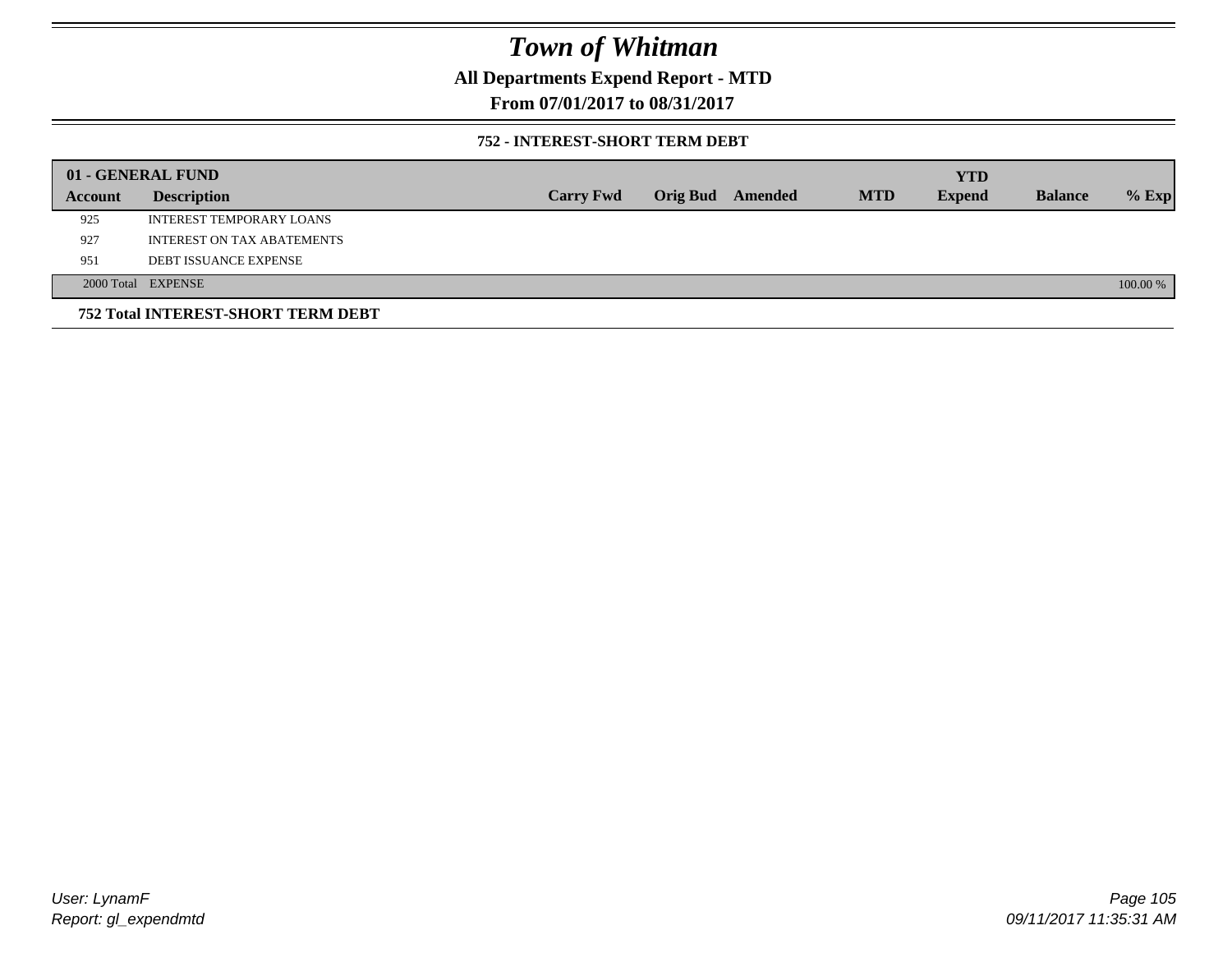**All Departments Expend Report - MTD**

**From 07/01/2017 to 08/31/2017**

### **760 - AGENCY & REGISTRATION FEES**

|         | 01 - GENERAL FUND                    |                  |                         |            | YTD           |                |          |
|---------|--------------------------------------|------------------|-------------------------|------------|---------------|----------------|----------|
| Account | <b>Description</b>                   | <b>Carry Fwd</b> | <b>Orig Bud</b> Amended | <b>MTD</b> | <b>Expend</b> | <b>Balance</b> | $%$ Exp  |
| 252     | <b>SERVICES</b>                      |                  |                         |            |               |                |          |
|         | 2000 Total EXPENSE                   |                  |                         |            |               |                | 100.00 % |
|         | 760 Total AGENCY & REGISTRATION FEES |                  |                         |            |               |                |          |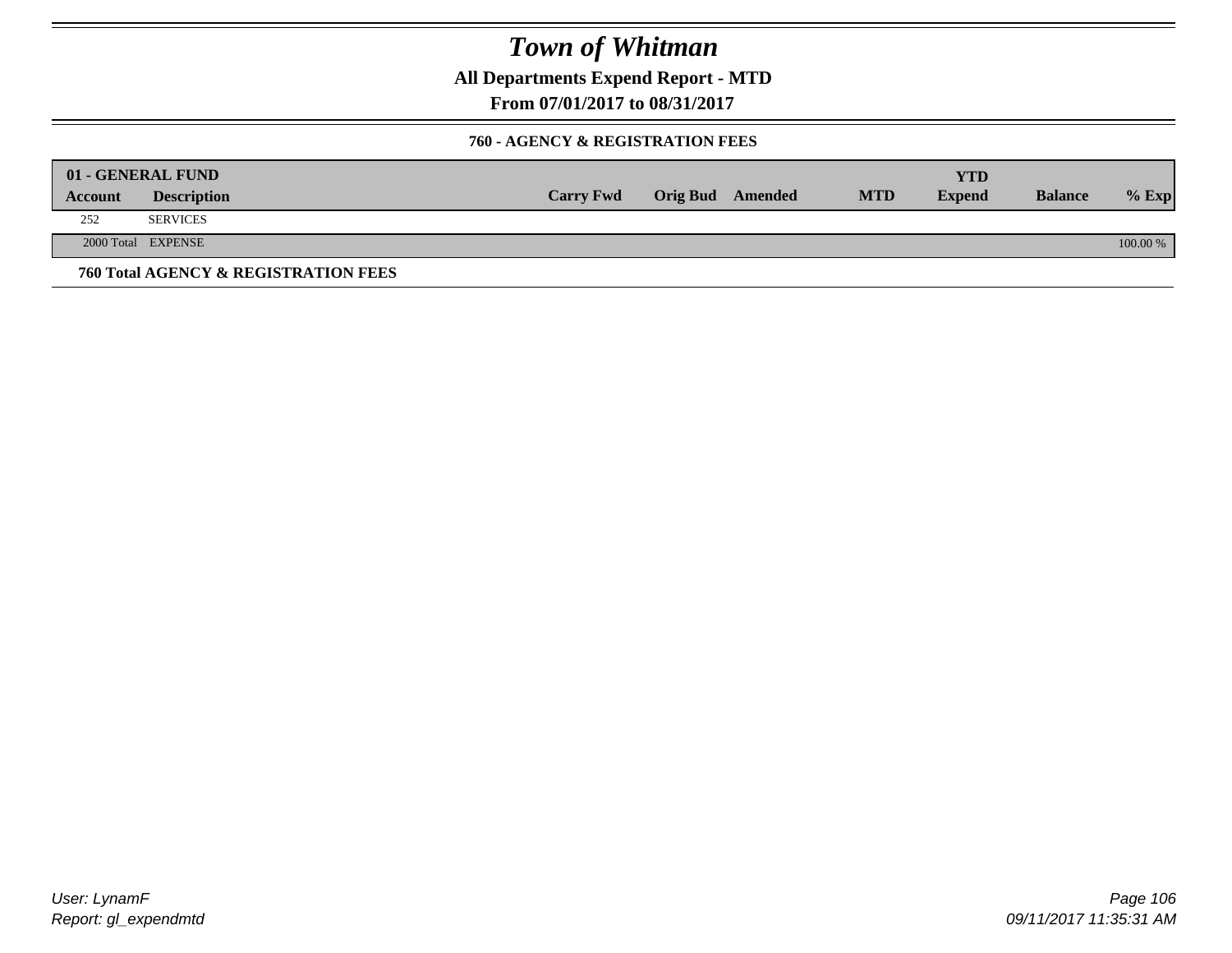## **All Departments Expend Report - MTD**

## **From 07/01/2017 to 08/31/2017**

### **761 - DEBT ISSUE EXPENSE**

|         | 01 - GENERAL FUND                       |                  |          |                  |            | <b>YTD</b>    |                |          |
|---------|-----------------------------------------|------------------|----------|------------------|------------|---------------|----------------|----------|
| Account | <b>Description</b>                      | <b>Carry Fwd</b> |          | Orig Bud Amended | <b>MTD</b> | <b>Expend</b> | <b>Balance</b> | $%$ Exp  |
| 252     | <b>SERVICES</b>                         |                  | 2,000.00 |                  |            |               | 2,000.00       |          |
| 255     | PRIOR YEAR ADJUSTMENT                   |                  |          |                  |            |               |                |          |
| 298     | RES. FND. TRAN. TITLE V DEBT ISSUE EXP. |                  |          |                  |            |               |                |          |
|         | 2000 Total EXPENSE                      |                  | 2,000.00 |                  |            |               | 2,000.00       | $0.00\%$ |
|         | <b>761 Total DEBT ISSUE EXPENSE</b>     |                  | 2,000.00 |                  |            |               | 2,000.00       |          |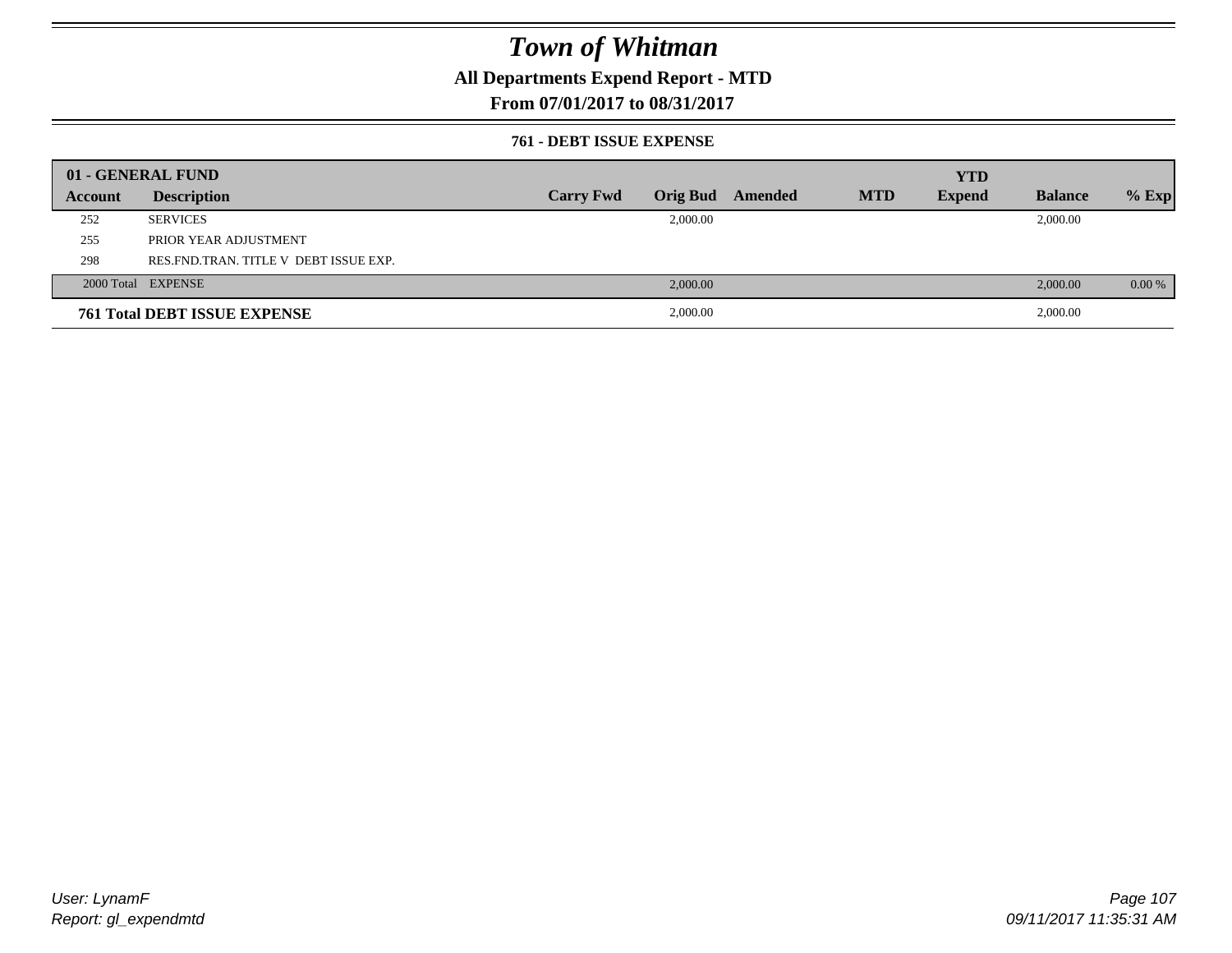## **All Departments Expend Report - MTD**

**From 07/01/2017 to 08/31/2017**

### **820 - STATE ASSESSMENTS**

|            | 01 - GENERAL FUND                  |                  |                 |         |            | <b>YTD</b>    |                |          |
|------------|------------------------------------|------------------|-----------------|---------|------------|---------------|----------------|----------|
| Account    | <b>Description</b>                 | <b>Carry Fwd</b> | <b>Orig Bud</b> | Amended | <b>MTD</b> | <b>Expend</b> | <b>Balance</b> | $%$ Exp  |
| 640        | AIR POLLUTION CONTROL DISTRICT     |                  |                 |         | 331.00     | 662.00        | $-662.00$      |          |
| 2002 Total | <b>EXPENSE</b>                     |                  |                 |         | 331.00     | 662.00        | $-662.00$      | 100.00 % |
| 642        | OLD COLONY PLANNING COUNCIL        |                  |                 |         | 448.00     | 896.00        | $-896.00$      |          |
| 2003 Total | <b>EXPENSE</b>                     |                  |                 |         | 448.00     | 896.00        | $-896.00$      | 100.00 % |
| 644        | REGIONAL TRANSPORTATION AUTH.      |                  |                 |         | 1,900.00   | 3,800.00      | $-3,800.00$    |          |
| 2005 Total | <b>EXPENSE</b>                     |                  |                 |         | 1,900.00   | 3,800.00      | $-3,800.00$    | 100.00 % |
| 645        | RMV NON-RENEWAL SURCHARGE          |                  |                 |         | 1,819.00   | 3,638.00      | $-3,638.00$    |          |
| 2006 Total | <b>EXPENSE</b>                     |                  |                 |         | 1,819.00   | 3,638.00      | $-3,638.00$    | 100.00 % |
| 646        | MOSOUITO CONTROL                   |                  |                 |         | 2,303.00   | 4,606.00      | $-4,606.00$    |          |
| 2007 Total | <b>EXPENSE</b>                     |                  |                 |         | 2,303.00   | 4,606.00      | $-4,606.00$    | 100.00 % |
| 647        | <b>MBTA</b>                        |                  |                 |         | 6,215.00   | 12,430.00     | $-12,430.00$   |          |
| 2009 Total | <b>EXPENSE</b>                     |                  |                 |         | 6,215.00   | 12,430.00     | $-12,430.00$   | 100.00 % |
|            | <b>820 Total STATE ASSESSMENTS</b> |                  |                 |         | 13,016.00  | 26,032.00     | $-26,032.00$   |          |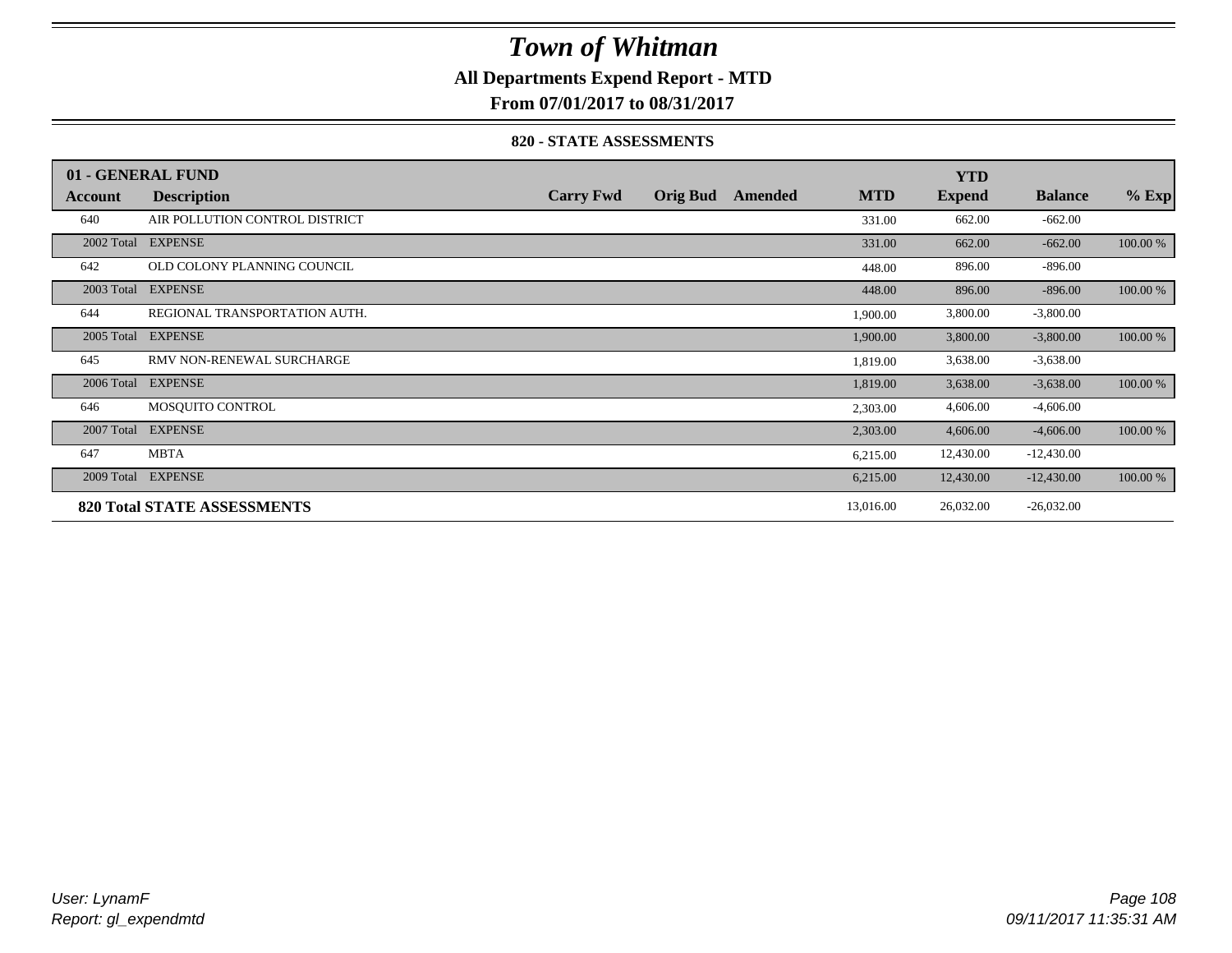**All Departments Expend Report - MTD**

**From 07/01/2017 to 08/31/2017**

#### **830 - COUNTY ASSESSMENT**

|         | 01 - GENERAL FUND           |                  |                         |            | <b>YTD</b>    |                |          |
|---------|-----------------------------|------------------|-------------------------|------------|---------------|----------------|----------|
| Account | <b>Description</b>          | <b>Carry Fwd</b> | <b>Orig Bud</b> Amended | <b>MTD</b> | <b>Expend</b> | <b>Balance</b> | $%$ Exp  |
| 622     | <b>COUNTY TAX</b>           |                  |                         |            |               |                |          |
|         | 2000 Total EXPENSE          |                  |                         |            |               |                | 100.00 % |
|         | 830 Total COUNTY ASSESSMENT |                  |                         |            |               |                |          |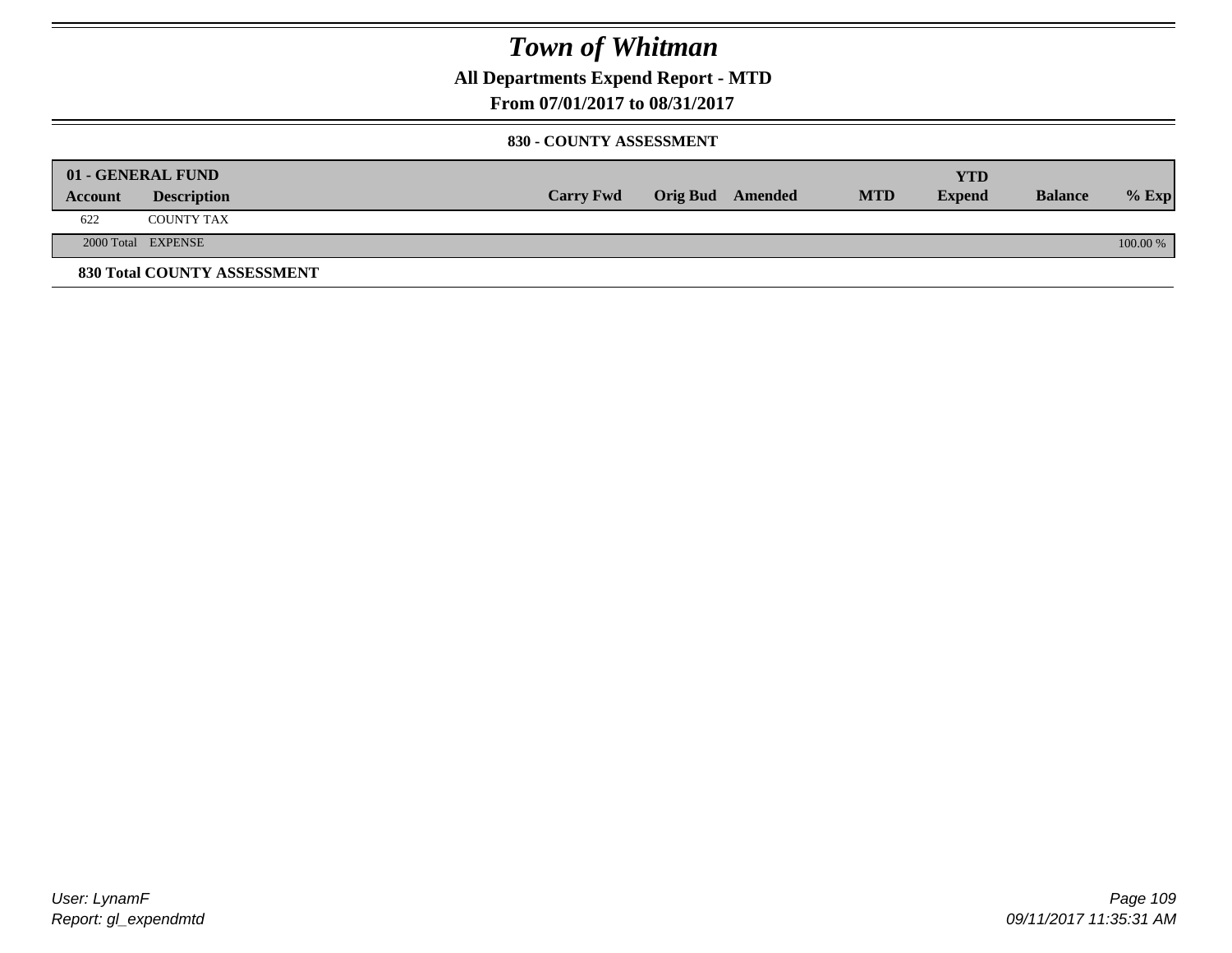### **All Departments Expend Report - MTD**

#### **From 07/01/2017 to 08/31/2017**

#### **870 - AGENCY**

|         | 01 - GENERAL FUND       |                  |                         |            | YTD           |                |            |
|---------|-------------------------|------------------|-------------------------|------------|---------------|----------------|------------|
| Account | <b>Description</b>      | <b>Carry Fwd</b> | <b>Orig Bud</b> Amended | <b>MTD</b> | <b>Expend</b> | <b>Balance</b> | $%$ Exp    |
| 899     | EXCHANGE ACCOUNT        |                  |                         |            |               |                |            |
|         | 2002 Total EXPENSE      |                  |                         |            |               |                | $100.00\%$ |
|         | <b>870 Total AGENCY</b> |                  |                         |            |               |                |            |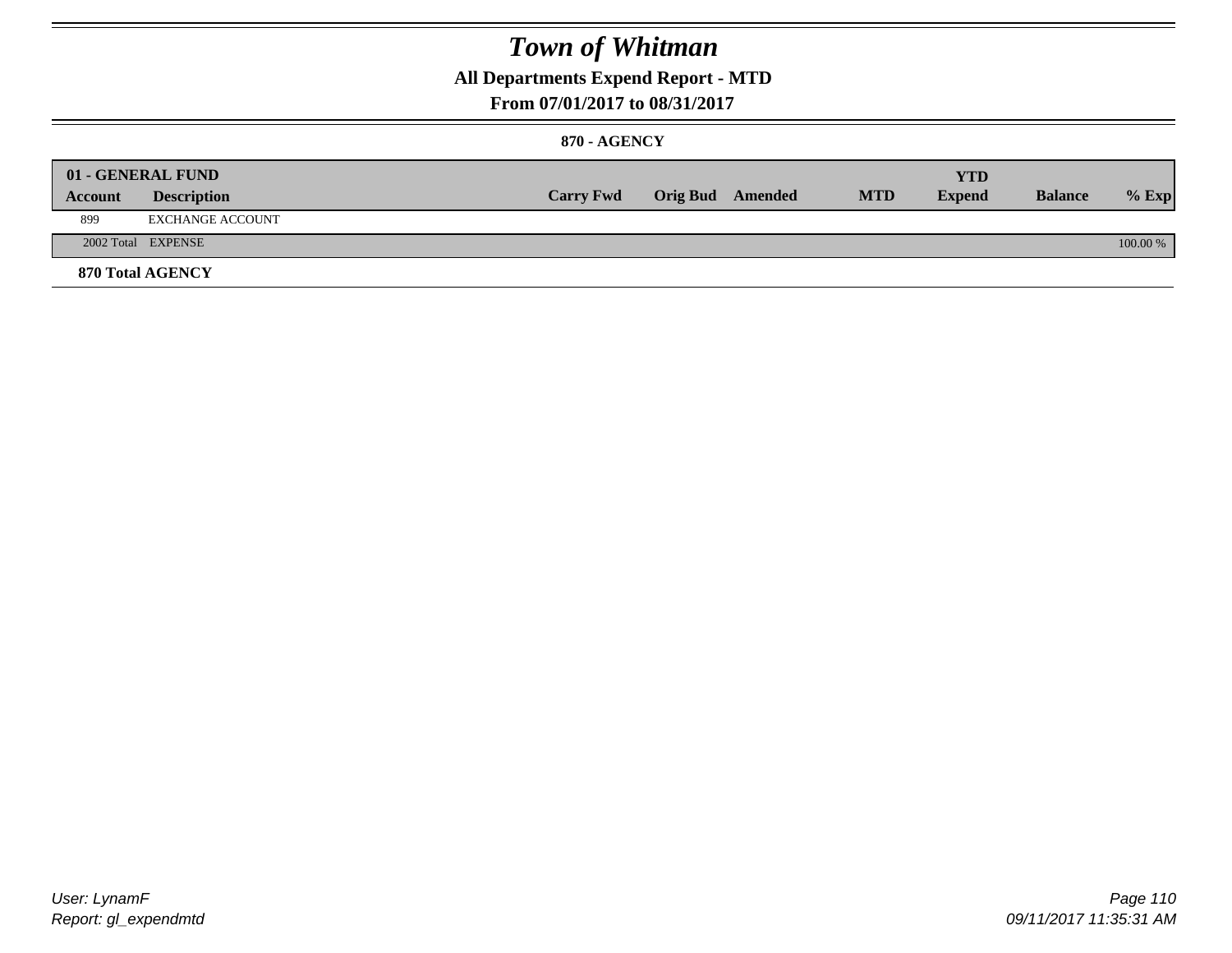**All Departments Expend Report - MTD**

**From 07/01/2017 to 08/31/2017**

#### **877 - OFF-SITE STOR.RECORDS RETENT.**

|         | 01 - GENERAL FUND                       |                  |                         |            | YTD           |                |          |
|---------|-----------------------------------------|------------------|-------------------------|------------|---------------|----------------|----------|
| Account | <b>Description</b>                      | <b>Carry Fwd</b> | <b>Orig Bud</b> Amended | <b>MTD</b> | <b>Expend</b> | <b>Balance</b> | $%$ Exp  |
| 585     | MISCELLANEOUS EXPENSE                   |                  |                         |            |               |                |          |
|         | 2000 Total EXPENSE                      |                  |                         |            |               |                | 100.00 % |
|         | 877 Total OFF-SITE STOR.RECORDS RETENT. |                  |                         |            |               |                |          |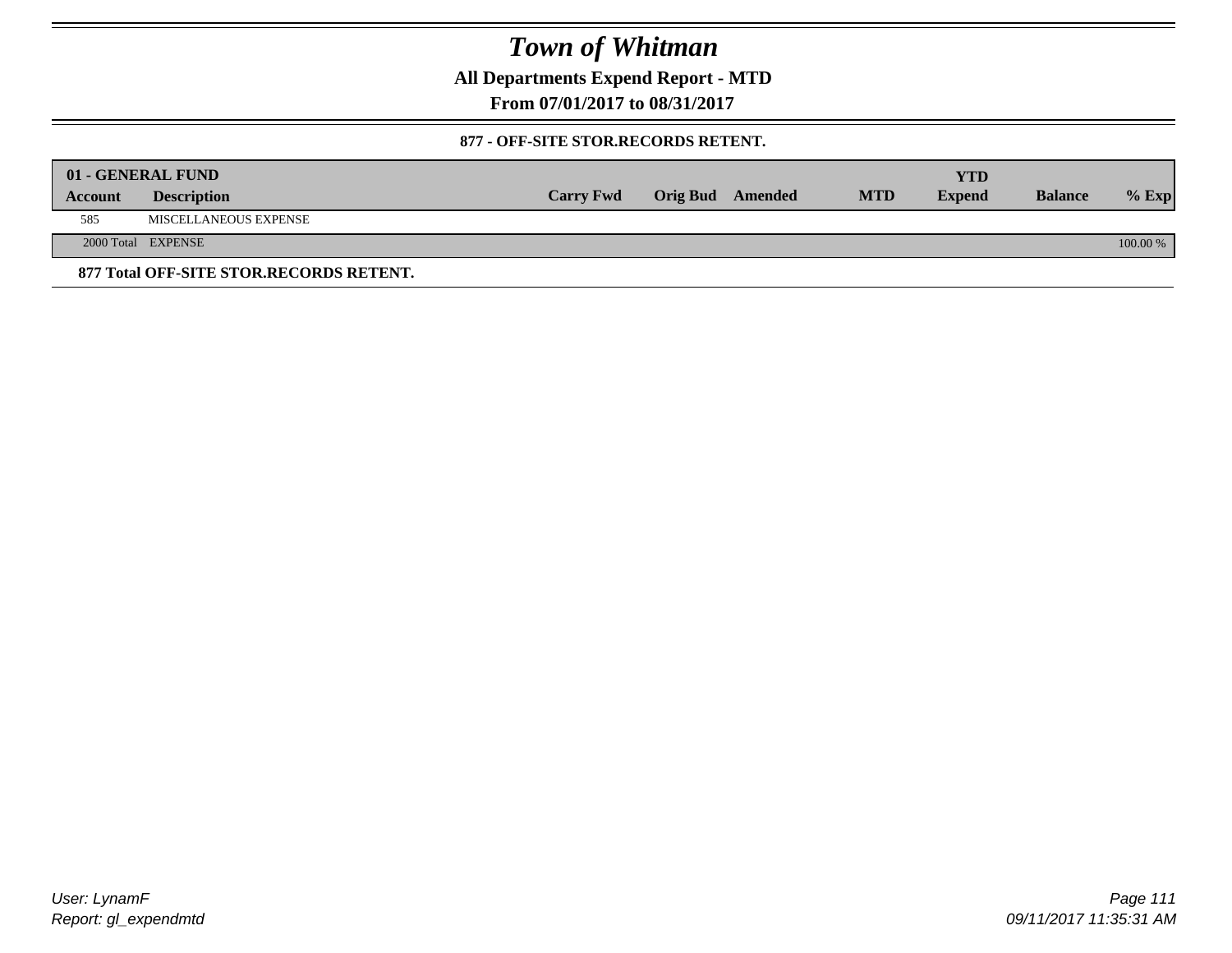### **All Departments Expend Report - MTD**

**From 07/01/2017 to 08/31/2017**

#### **878 - OTHER FINANCING USES**

|         | 01 - GENERAL FUND                     |                  |                 |         |            | <b>YTD</b>    |                |         |
|---------|---------------------------------------|------------------|-----------------|---------|------------|---------------|----------------|---------|
| Account | <b>Description</b>                    | <b>Carry Fwd</b> | <b>Orig Bud</b> | Amended | <b>MTD</b> | <b>Expend</b> | <b>Balance</b> | $%$ Exp |
| 401     | WTR/SWR CAPITAL PROJ. FIND            |                  |                 |         |            |               |                |         |
| 403     | <b>CAPITAL PROJECT FUND</b>           |                  |                 |         |            |               |                |         |
| 404     | <b>SPECIAL REVENUE FUND</b>           |                  |                 |         |            |               |                |         |
| 405     | WATER/SEWER ENTERPRISE FUND           |                  | 11.017.00       |         |            |               | 11.017.00      |         |
| 406     | <b>TRUST FUNDS</b>                    |                  | 140,000.00      |         |            |               | 140,000.00     |         |
| 407     | <b>AGENCY FUND</b>                    |                  |                 |         |            |               |                |         |
|         | 2100 Total INTERFUND TRANSFERS        |                  | 151,017.00      |         |            |               | 151,017.00     | 0.00 %  |
|         | <b>878 Total OTHER FINANCING USES</b> |                  | 151,017.00      |         |            |               | 151,017.00     |         |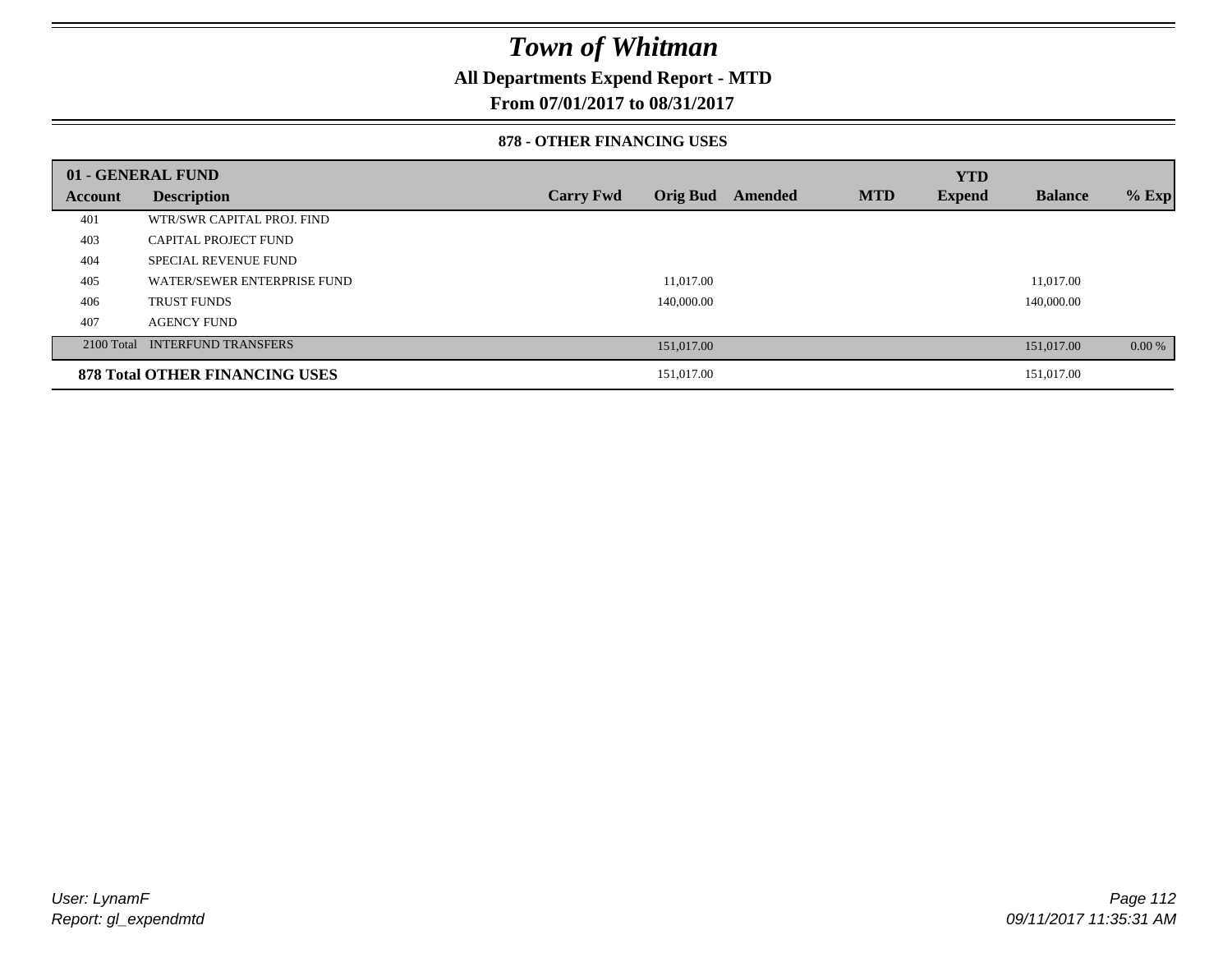### **All Departments Expend Report - MTD**

### **From 07/01/2017 to 08/31/2017**

#### **910 - UNPAID BILLS**

|         | 01 - GENERAL FUND            |                  |                  |            | <b>YTD</b>    |                |          |
|---------|------------------------------|------------------|------------------|------------|---------------|----------------|----------|
| Account | <b>Description</b>           | <b>Carry Fwd</b> | Orig Bud Amended | <b>MTD</b> | <b>Expend</b> | <b>Balance</b> | $%$ Exp  |
| 112     | <b>SALARIES</b>              |                  |                  |            |               |                |          |
|         | 1000 Total SALARIES          |                  |                  |            |               |                | 100.00 % |
| 585     | <b>MISCELLANEOUS EXPENSE</b> |                  |                  |            |               |                |          |
|         | 2000 Total EXPENSE           |                  |                  |            |               |                | 100.00 % |
| 945     | <b>FY2013 ENCUMBRANCES</b>   |                  |                  |            |               |                |          |
|         | 2001 Total EXPENSE           |                  |                  |            |               |                | 100.00 % |
|         | 910 Total UNPAID BILLS       |                  |                  |            |               |                |          |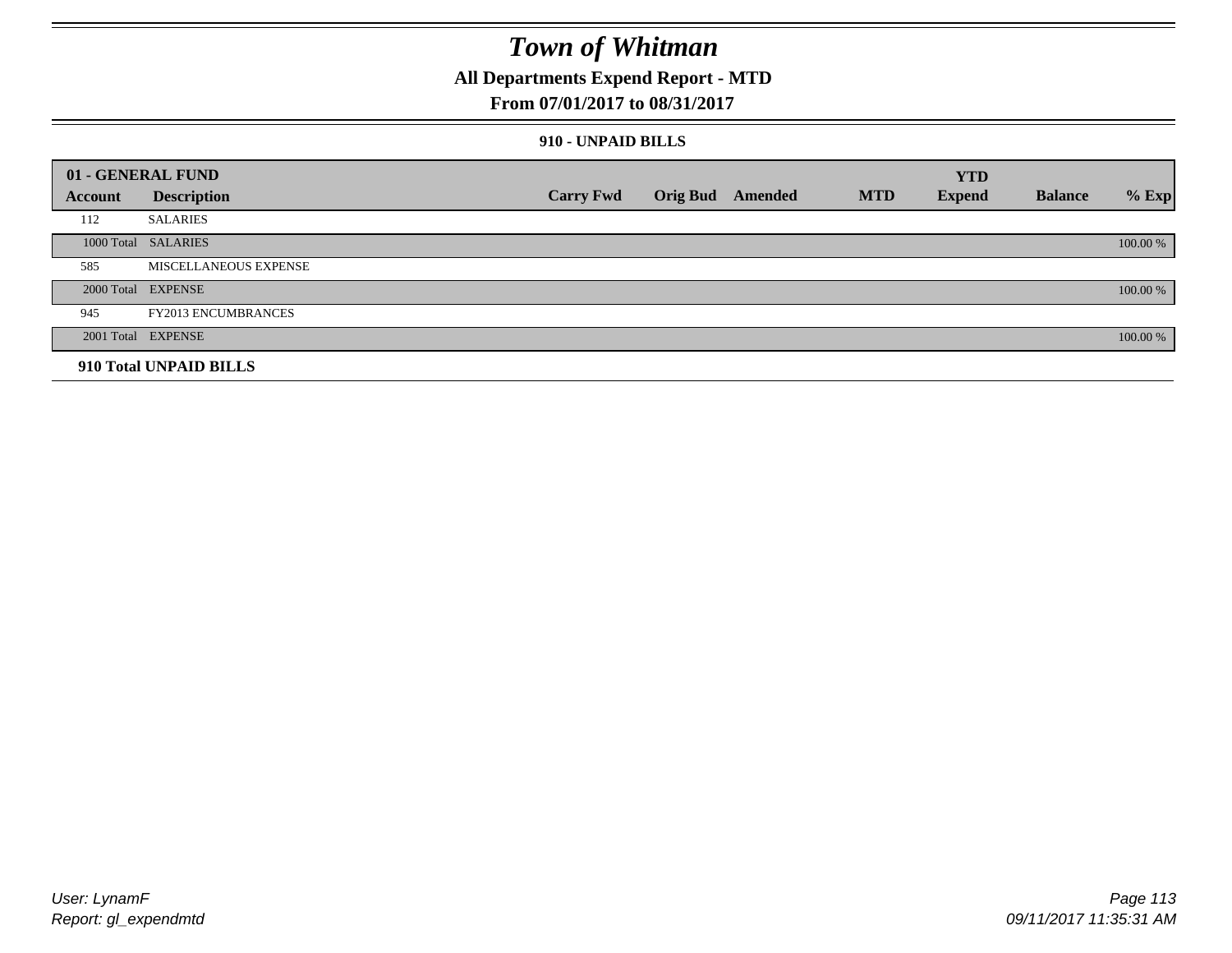### **All Departments Expend Report - MTD**

### **From 07/01/2017 to 08/31/2017**

#### **911 - RETIREMENT**

|         | 01 - GENERAL FUND          |                  |                 |         |            | <b>YTD</b>    |                |          |
|---------|----------------------------|------------------|-----------------|---------|------------|---------------|----------------|----------|
| Account | <b>Description</b>         | <b>Carry Fwd</b> | <b>Orig Bud</b> | Amended | <b>MTD</b> | <b>Expend</b> | <b>Balance</b> | $%$ Exp  |
| 170     | <b>COUNTY RETIREMENT</b>   |                  | 1,878,591.00    |         |            | 1,878,591.00  |                |          |
|         | 2000 Total EXPENSE         |                  | 1,878,591.00    |         |            | 1,878,591.00  |                | 100.00 % |
| 169     | STATE RETIREMENT-SECT.59A  |                  |                 |         |            |               |                |          |
|         | 2001 Total EXPENSE         |                  |                 |         |            |               |                | 100.00 % |
| 943     | <b>FY2012 ENCUMBRANCES</b> |                  |                 |         |            |               |                |          |
|         | 2002 Total EXPENSE         |                  |                 |         |            |               |                | 100.00 % |
|         | 911 Total RETIREMENT       |                  | 1,878,591.00    |         |            | 1.878.591.00  |                |          |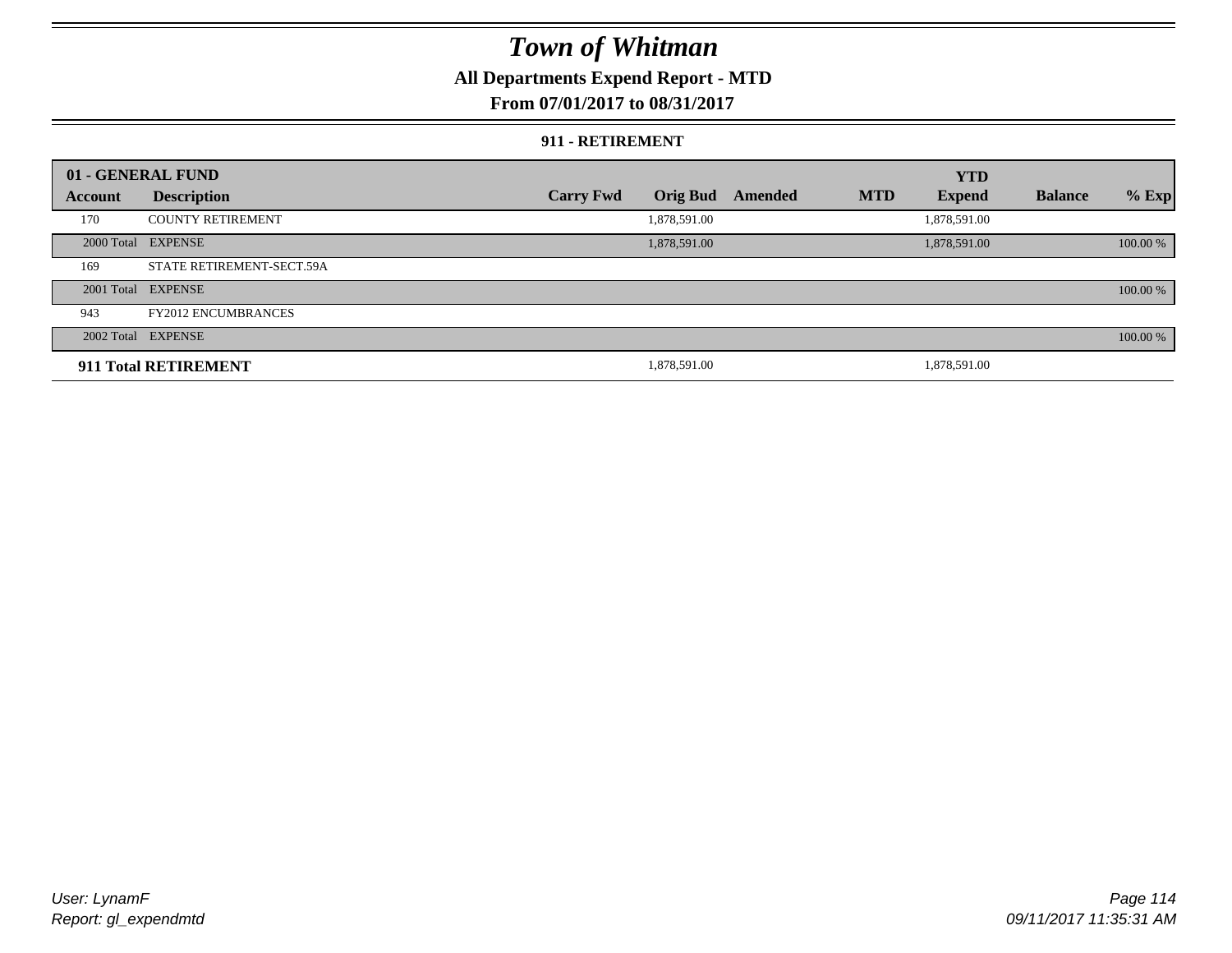**All Departments Expend Report - MTD**

**From 07/01/2017 to 08/31/2017**

### **912 - WORKER'S COMPENSATION**

|         | 01 - GENERAL FUND               |                  |                  |            | <b>YTD</b>    |                |          |
|---------|---------------------------------|------------------|------------------|------------|---------------|----------------|----------|
| Account | <b>Description</b>              | <b>Carry Fwd</b> | Orig Bud Amended | <b>MTD</b> | <b>Expend</b> | <b>Balance</b> | $%$ Exp  |
| 171     | <b>WORKER'S COMPENSATION</b>    |                  |                  |            |               |                |          |
|         | 2000 Total EXPENSE              |                  |                  |            |               |                | 100.00 % |
|         | 912 Total WORKER'S COMPENSATION |                  |                  |            |               |                |          |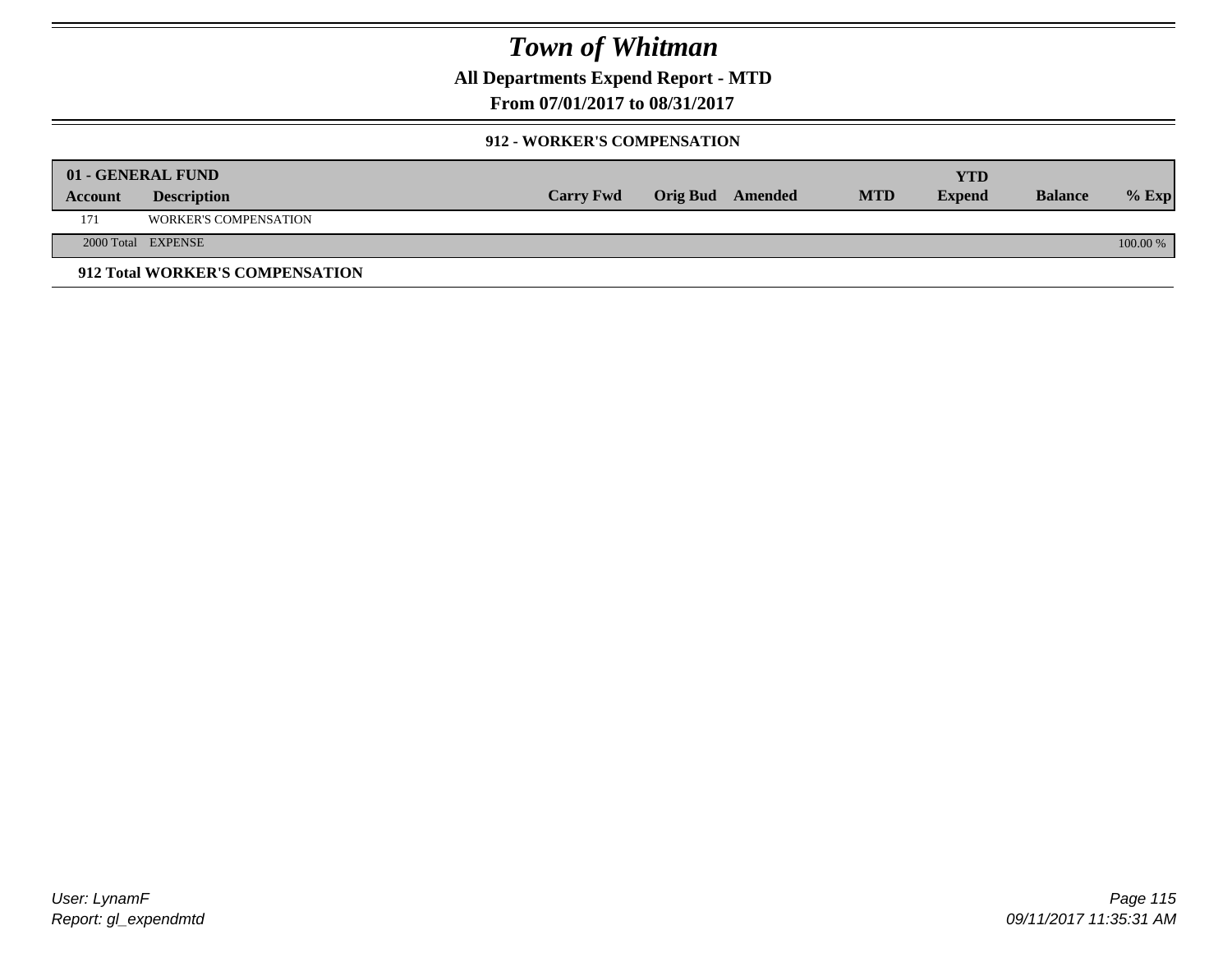**All Departments Expend Report - MTD**

**From 07/01/2017 to 08/31/2017**

#### **913 - UNEMPLOYMENT COMPENSATION**

|                | 01 - GENERAL FUND                   |                  |                 |                |            | <b>YTD</b>    |                |          |
|----------------|-------------------------------------|------------------|-----------------|----------------|------------|---------------|----------------|----------|
| <b>Account</b> | <b>Description</b>                  | <b>Carry Fwd</b> | <b>Orig Bud</b> | <b>Amended</b> | <b>MTD</b> | <b>Expend</b> | <b>Balance</b> | $%$ Exp  |
| 172            | UNEMPLOYMENT INSURANCE              |                  | 8,000.00        |                |            |               | 8,000.00       |          |
|                | 2000 Total EXPENSE                  |                  | 8,000.00        |                |            |               | 8,000.00       | 0.00 %   |
| 939            | <b>FY2015 ENCUMBRANCES</b>          |                  |                 |                |            |               |                |          |
| 940            | <b>FY2016 ENCUMBRANCES</b>          |                  |                 |                |            |               |                |          |
| 948            | <b>FY07 ENCUMBRANCES</b>            |                  |                 |                |            |               |                |          |
| 958            | <b>FY2005 ENCUMBRANCES</b>          |                  |                 |                |            |               |                |          |
| 959            | <b>FY2006 ENCUMBRANCES</b>          |                  |                 |                |            |               |                |          |
| 943            | <b>FY2012 ENCUMBRANCES</b>          |                  |                 |                |            |               |                |          |
|                | 2001 Total EXPENSE                  |                  |                 |                |            |               |                | 100.00 % |
|                | 913 Total UNEMPLOYMENT COMPENSATION |                  | 8,000.00        |                |            |               | 8,000.00       |          |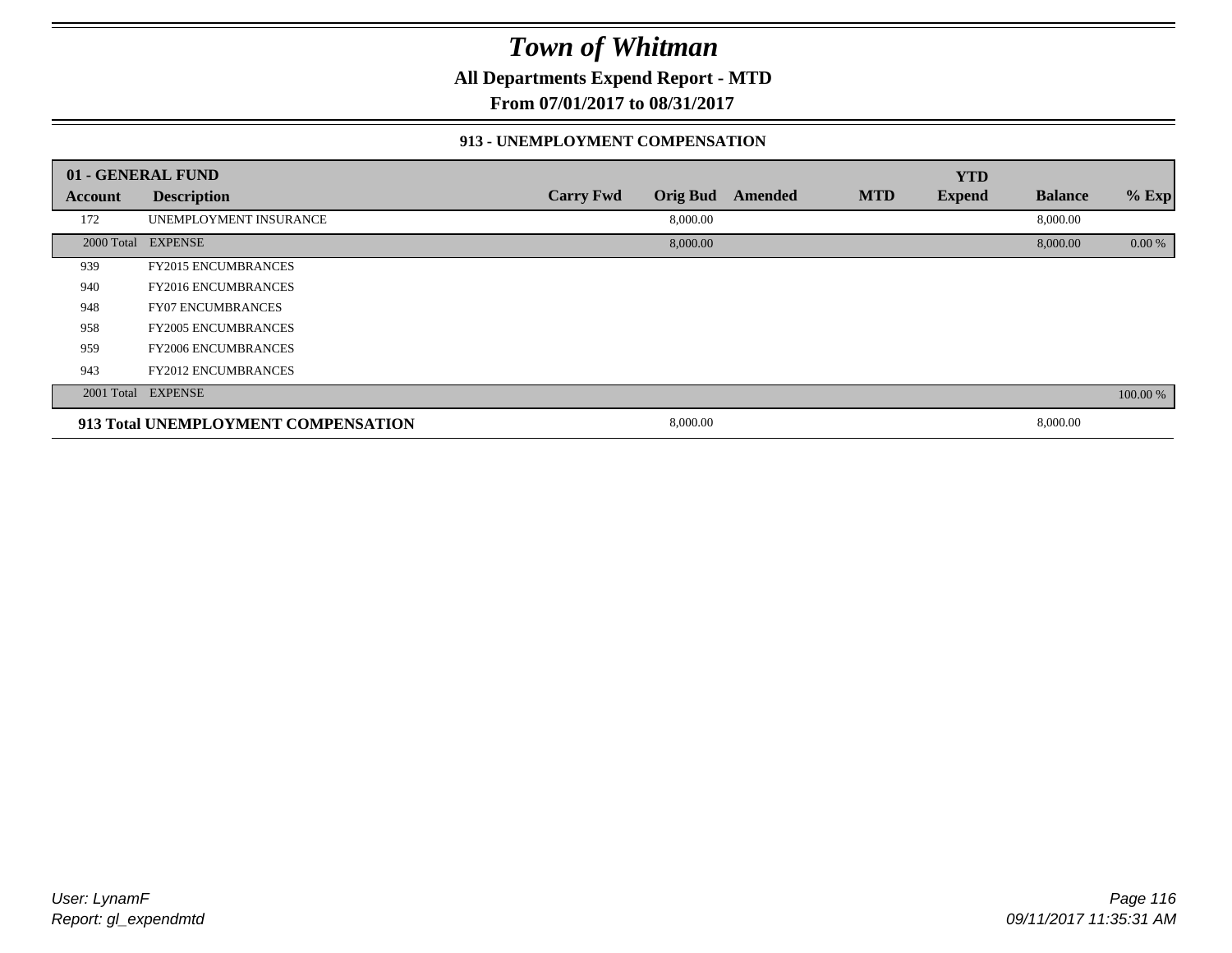**All Departments Expend Report - MTD**

**From 07/01/2017 to 08/31/2017**

#### **914 - HEALTH/LIFE INSURANCE-TOWN MATCH**

|            | 01 - GENERAL FUND                          |                  |                 |         |            | <b>YTD</b>    |                |         |
|------------|--------------------------------------------|------------------|-----------------|---------|------------|---------------|----------------|---------|
| Account    | <b>Description</b>                         | <b>Carry Fwd</b> | <b>Orig Bud</b> | Amended | <b>MTD</b> | <b>Expend</b> | <b>Balance</b> | $%$ Exp |
| 175        | LIFE INSURANCE                             |                  |                 |         | 1,468.24   | 2,206.71      | $-2,206.71$    |         |
| 180        | <b>FLEX BENEFITS FEES</b>                  |                  |                 |         | 120.00     | 120.00        | $-120.00$      |         |
| 181        | MANDATORY DEF.COMP.EXP.                    |                  |                 |         |            |               |                |         |
| 174        | <b>HEALTH INSURANCE</b>                    |                  | 1,491,000.00    |         | 209,720.76 | 314,581.14    | 1,176,418.86   |         |
| 2000 Total | <b>EXPENSE</b>                             |                  | 1,491,000.00    |         | 211,309.00 | 316,907.85    | 1,174,092.15   | 21.25 % |
| 941        | FY 2017 ENCUMBRANCES                       | 350.00           |                 |         |            |               | 350.00         |         |
| 945        | FY2013 ENCUMBRANCES                        |                  |                 |         |            |               |                |         |
| 949        | <b>FY2014 ENCUMBRANCES</b>                 |                  |                 |         |            |               |                |         |
| 953        | FY2009 ENCUMBRANCES                        |                  |                 |         |            |               |                |         |
| 958        | <b>FY2005 ENCUMBRANCES</b>                 |                  |                 |         |            |               |                |         |
| 943        | <b>FY2012 ENCUMBRANCES</b>                 |                  |                 |         |            |               |                |         |
| 2001 Total | <b>EXPENSE</b>                             | 350.00           |                 |         |            |               | 350.00         | 0.00 %  |
|            | 914 Total HEALTH/LIFE INSURANCE-TOWN MATCH | 350.00           | 1,491,000.00    |         | 211,309.00 | 316,907.85    | 1,174,442.15   |         |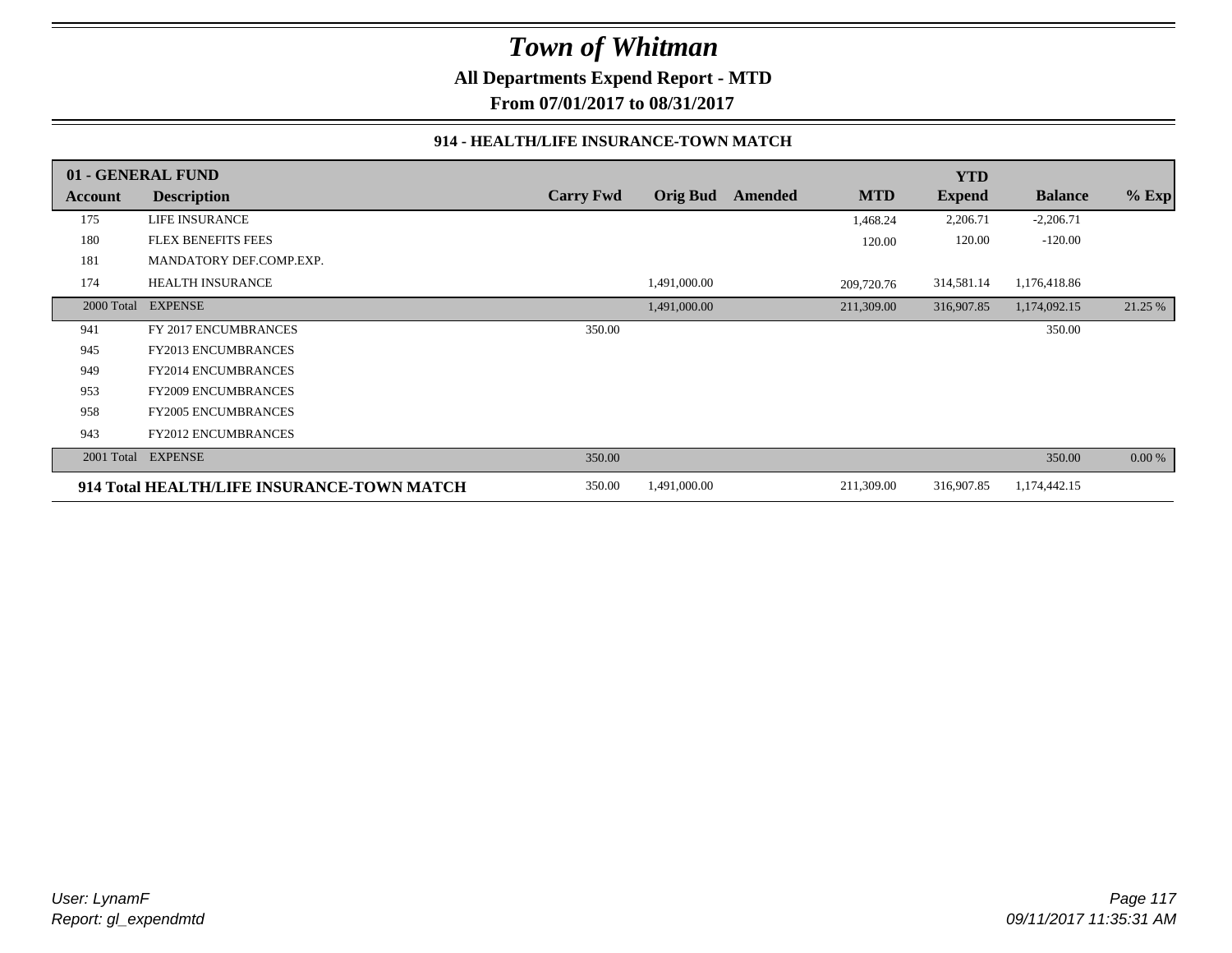**All Departments Expend Report - MTD**

**From 07/01/2017 to 08/31/2017**

### **915 - OPEIU SICK LEAVE BUY-OUT**

|         | 01 - GENERAL FUND                  |                  |                         |            | YTD           |                |            |
|---------|------------------------------------|------------------|-------------------------|------------|---------------|----------------|------------|
| Account | <b>Description</b>                 | <b>Carry Fwd</b> | <b>Orig Bud</b> Amended | <b>MTD</b> | <b>Expend</b> | <b>Balance</b> | $%$ Exp    |
| 112     | <b>SALARIES</b>                    |                  |                         |            |               |                |            |
|         | 1000 Total SALARIES                |                  |                         |            |               |                | $100.00\%$ |
|         | 915 Total OPEIU SICK LEAVE BUY-OUT |                  |                         |            |               |                |            |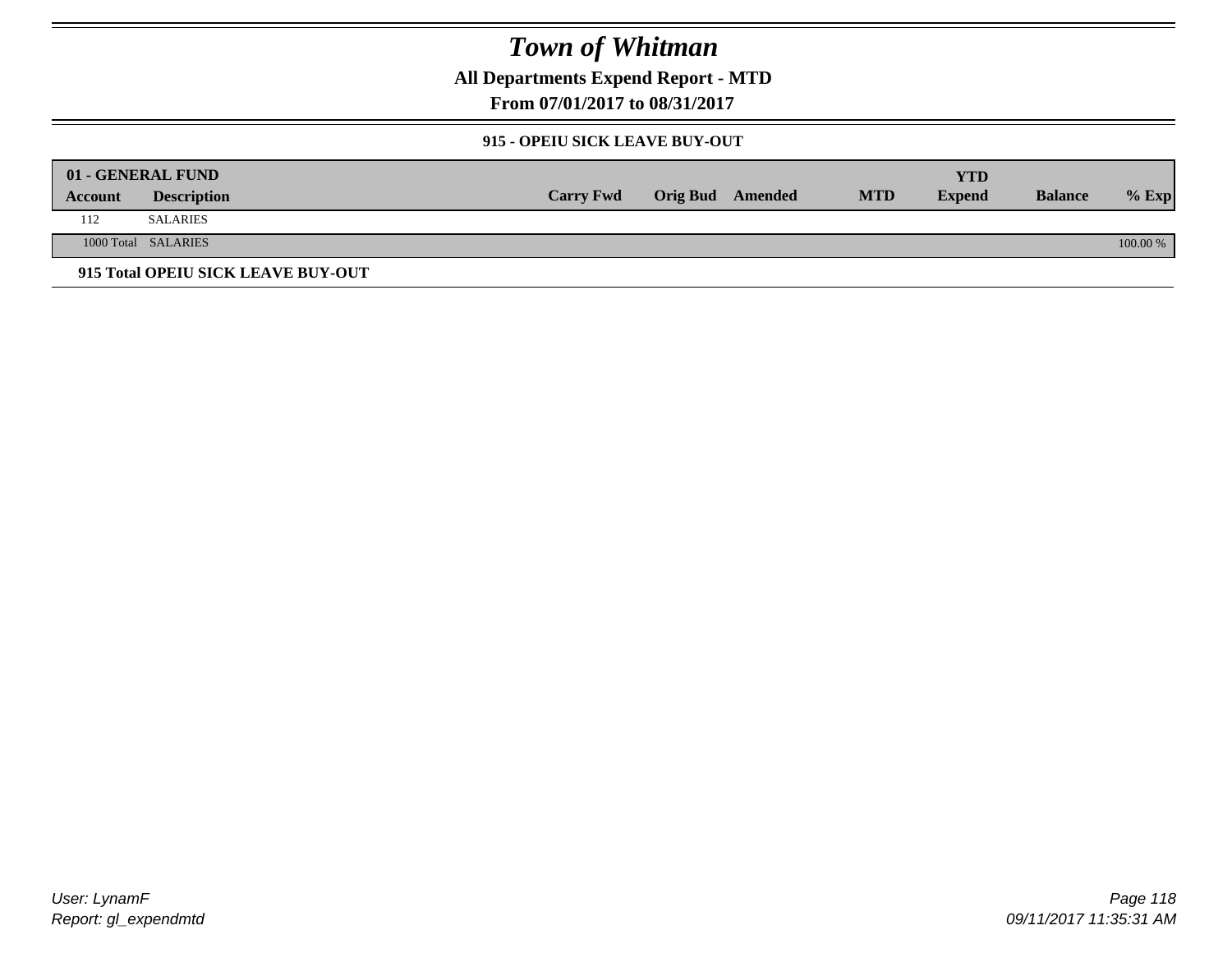**All Departments Expend Report - MTD**

**From 07/01/2017 to 08/31/2017**

#### **916 - OPEIU FY01 RETROACTIVE**

|         | 01 - GENERAL FUND                |                  |                         |            | YTD           |                |          |
|---------|----------------------------------|------------------|-------------------------|------------|---------------|----------------|----------|
| Account | <b>Description</b>               | <b>Carry Fwd</b> | <b>Orig Bud</b> Amended | <b>MTD</b> | <b>Expend</b> | <b>Balance</b> | $%$ Exp  |
| 112     | <b>SALARIES</b>                  |                  |                         |            |               |                |          |
|         | 1000 Total SALARIES              |                  |                         |            |               |                | 100.00 % |
|         | 916 Total OPEIU FY01 RETROACTIVE |                  |                         |            |               |                |          |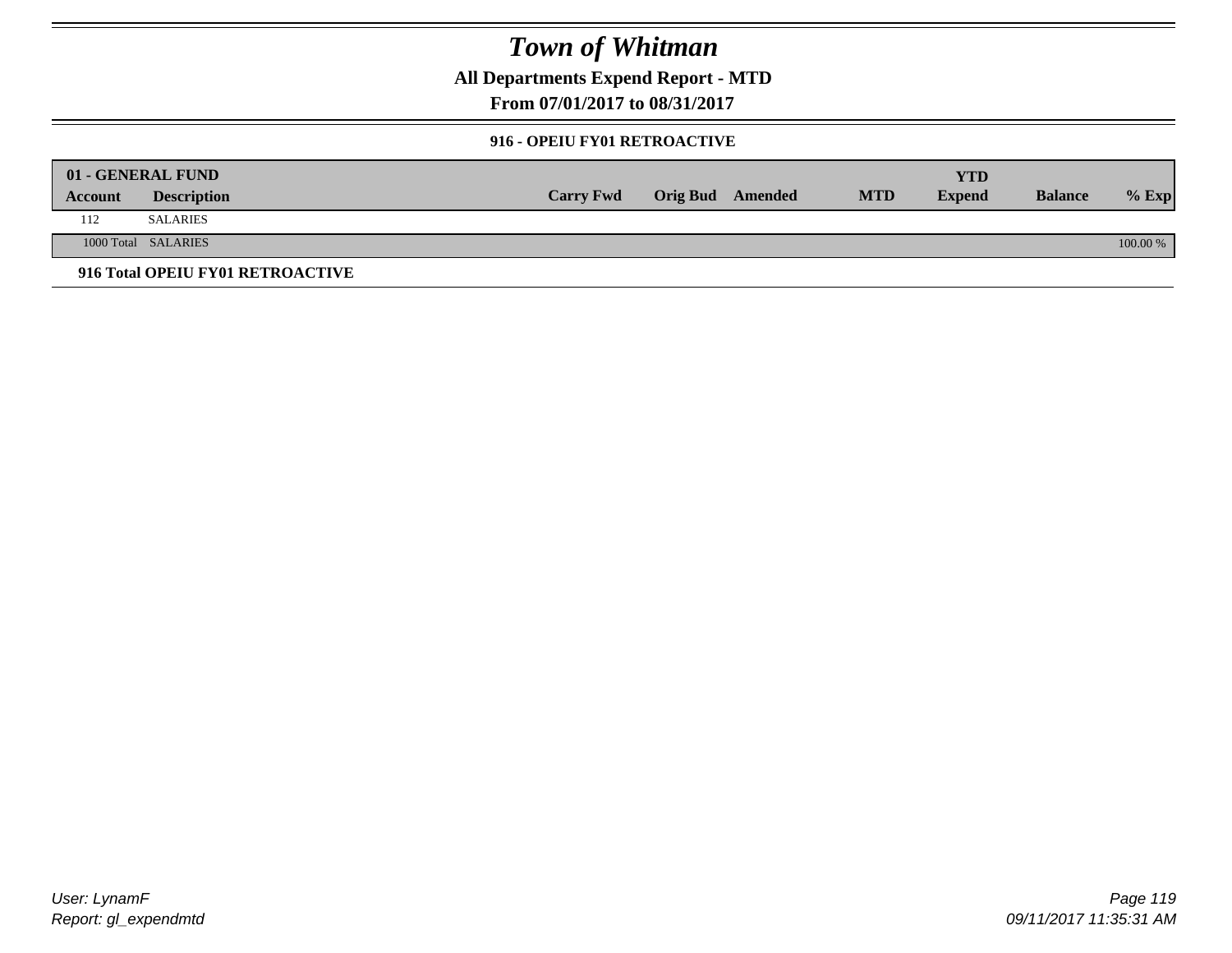**All Departments Expend Report - MTD**

**From 07/01/2017 to 08/31/2017**

### **917 - OPEIU DEPARTMENT HEAD COVERAGE**

|         | 01 - GENERAL FUND                        |                  |                         |            | YTD           |                |          |
|---------|------------------------------------------|------------------|-------------------------|------------|---------------|----------------|----------|
| Account | <b>Description</b>                       | <b>Carry Fwd</b> | <b>Orig Bud</b> Amended | <b>MTD</b> | <b>Expend</b> | <b>Balance</b> | $%$ Exp  |
| 112     | <b>SALARIES</b>                          |                  |                         |            |               |                |          |
|         | 1000 Total SALARIES                      |                  |                         |            |               |                | 100.00 % |
|         | 917 Total OPEIU DEPARTMENT HEAD COVERAGE |                  |                         |            |               |                |          |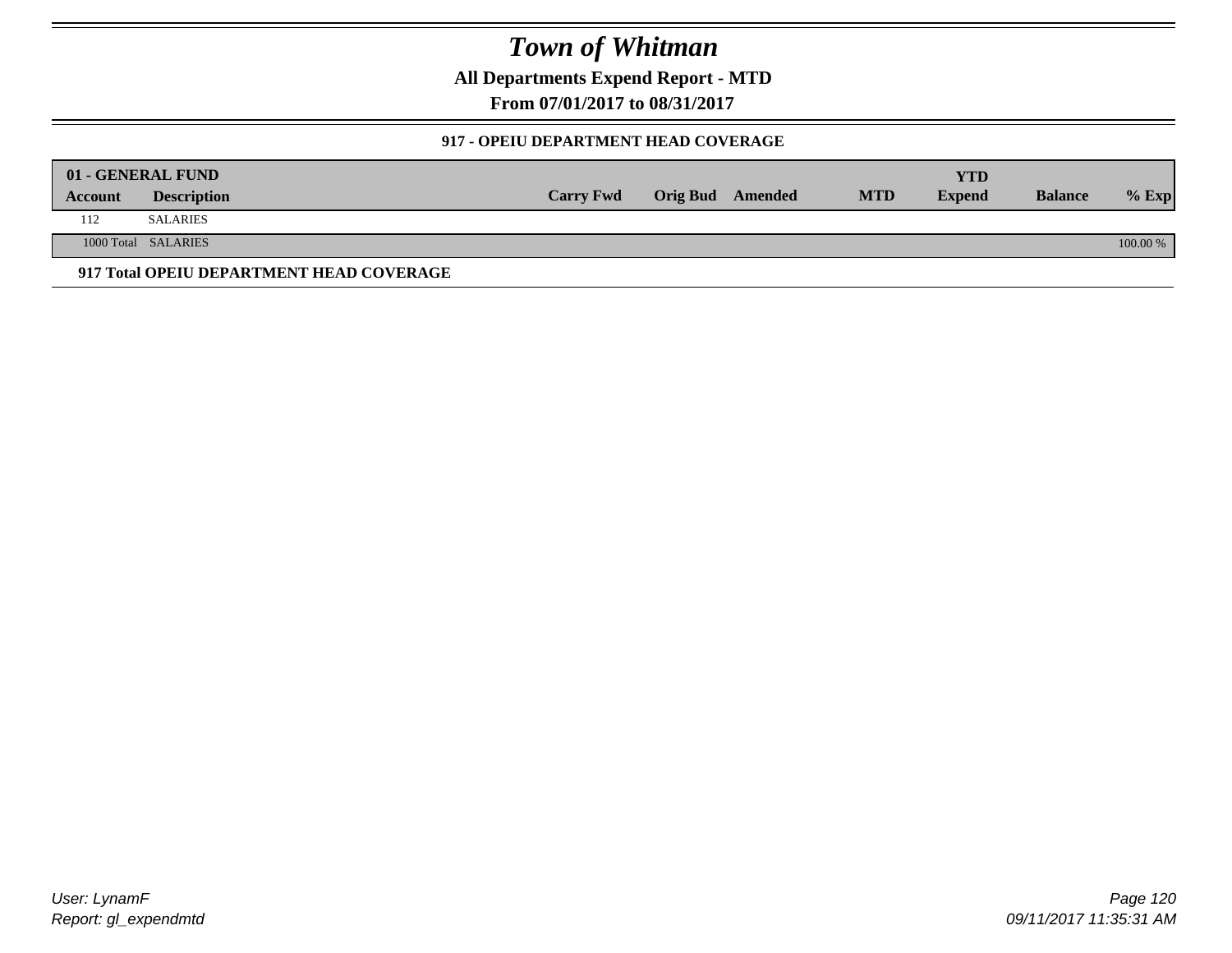**All Departments Expend Report - MTD**

**From 07/01/2017 to 08/31/2017**

#### **919 - PAYROLL TAXES - TOWN MATCH**

|         | 01 - GENERAL FUND                    |                  |                 |         |            | <b>YTD</b>    |                |          |
|---------|--------------------------------------|------------------|-----------------|---------|------------|---------------|----------------|----------|
| Account | <b>Description</b>                   | <b>Carry Fwd</b> | <b>Orig Bud</b> | Amended | <b>MTD</b> | <b>Expend</b> | <b>Balance</b> | $%$ Exp  |
| 177     | F.I.C.A.                             |                  |                 |         |            |               |                |          |
| 181     | MANDATORY DEF.COMP.EXP.              |                  |                 |         |            |               |                |          |
| 176     | <b>MEDICARE TAX</b>                  |                  | 127,000.00      |         | 12,078.40  | 19,843.40     | 107,156.60     |          |
|         | 2000 Total EXPENSE                   |                  | 127,000.00      |         | 12,078.40  | 19,843.40     | 107,156.60     | 15.62 %  |
| 941     | FY 2017 ENCUMBRANCES                 |                  |                 |         |            |               |                |          |
|         | 2001 Total EXPENSE                   |                  |                 |         |            |               |                | 100.00 % |
|         | 919 Total PAYROLL TAXES - TOWN MATCH |                  | 127,000.00      |         | 12,078.40  | 19,843.40     | 107,156.60     |          |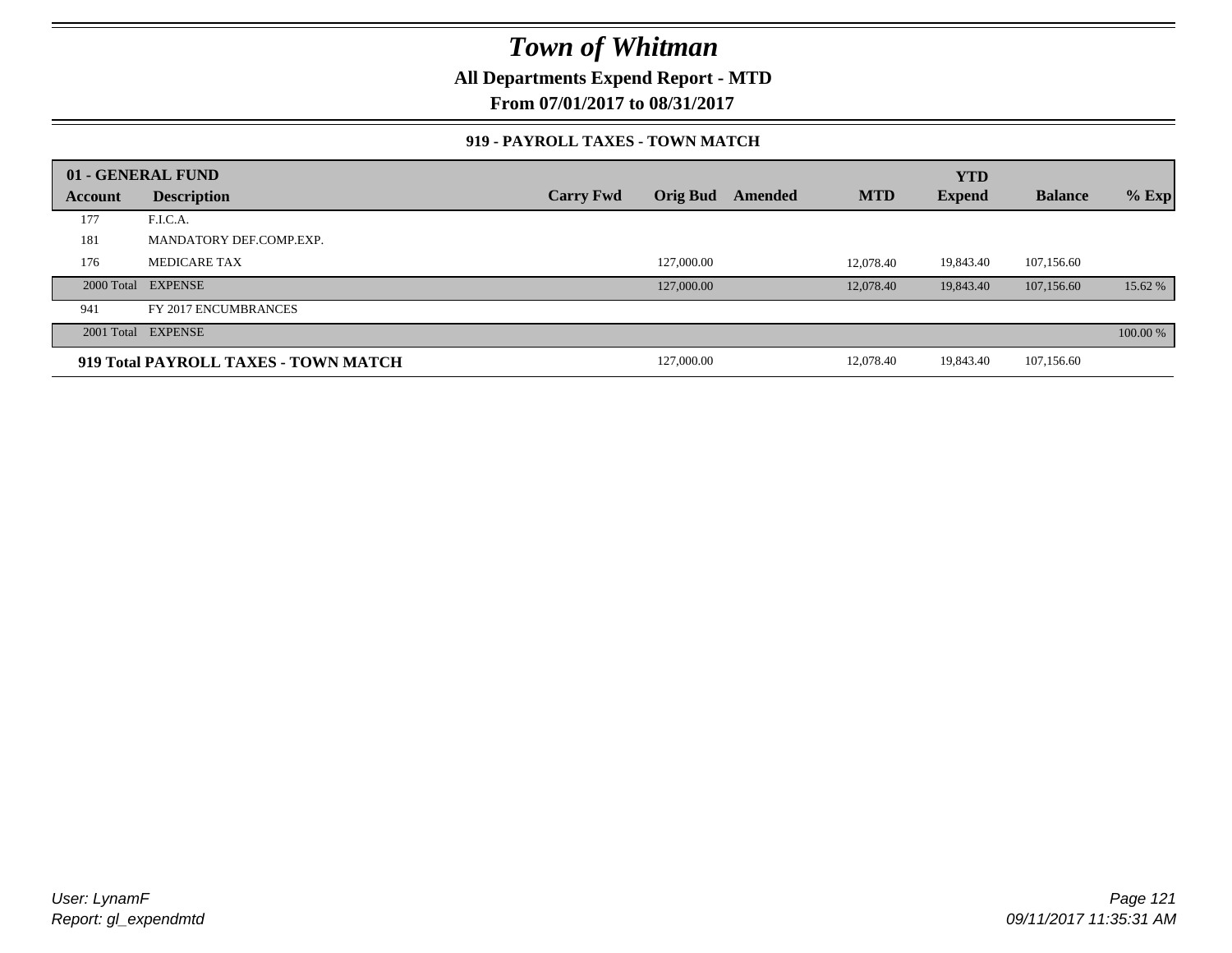### **All Departments Expend Report - MTD**

**From 07/01/2017 to 08/31/2017**

#### **945 - LIABILITY INSURANCE**

|                | 01 - GENERAL FUND                |                  |                 |         |            | <b>YTD</b>    |                |          |
|----------------|----------------------------------|------------------|-----------------|---------|------------|---------------|----------------|----------|
| <b>Account</b> | <b>Description</b>               | <b>Carry Fwd</b> | <b>Orig Bud</b> | Amended | <b>MTD</b> | <b>Expend</b> | <b>Balance</b> | $%$ Exp  |
| 740            | <b>INSURANCE PREMIUMS</b>        |                  | 338,000.00      |         | 4,217.28   | 212,475.28    | 125,524.72     |          |
| 742            | <b>INSURANCE SEMINARS</b>        |                  |                 |         |            |               |                |          |
| 743            | <b>INSURANCE-BID ADVERTISING</b> |                  |                 |         |            |               |                |          |
|                | 2000 Total EXPENSE               |                  | 338,000.00      |         | 4,217.28   | 212,475.28    | 125,524.72     | 62.86 %  |
| 939            | <b>FY2015 ENCUMBRANCES</b>       |                  |                 |         |            |               |                |          |
| 943            | <b>FY2012 ENCUMBRANCES</b>       |                  |                 |         |            |               |                |          |
| 945            | <b>FY2013 ENCUMBRANCES</b>       |                  |                 |         |            |               |                |          |
|                | 2001 Total EXPENSE               |                  |                 |         |            |               |                | 100.00 % |
|                | 945 Total LIABILITY INSURANCE    |                  | 338,000.00      |         | 4,217.28   | 212,475.28    | 125,524.72     |          |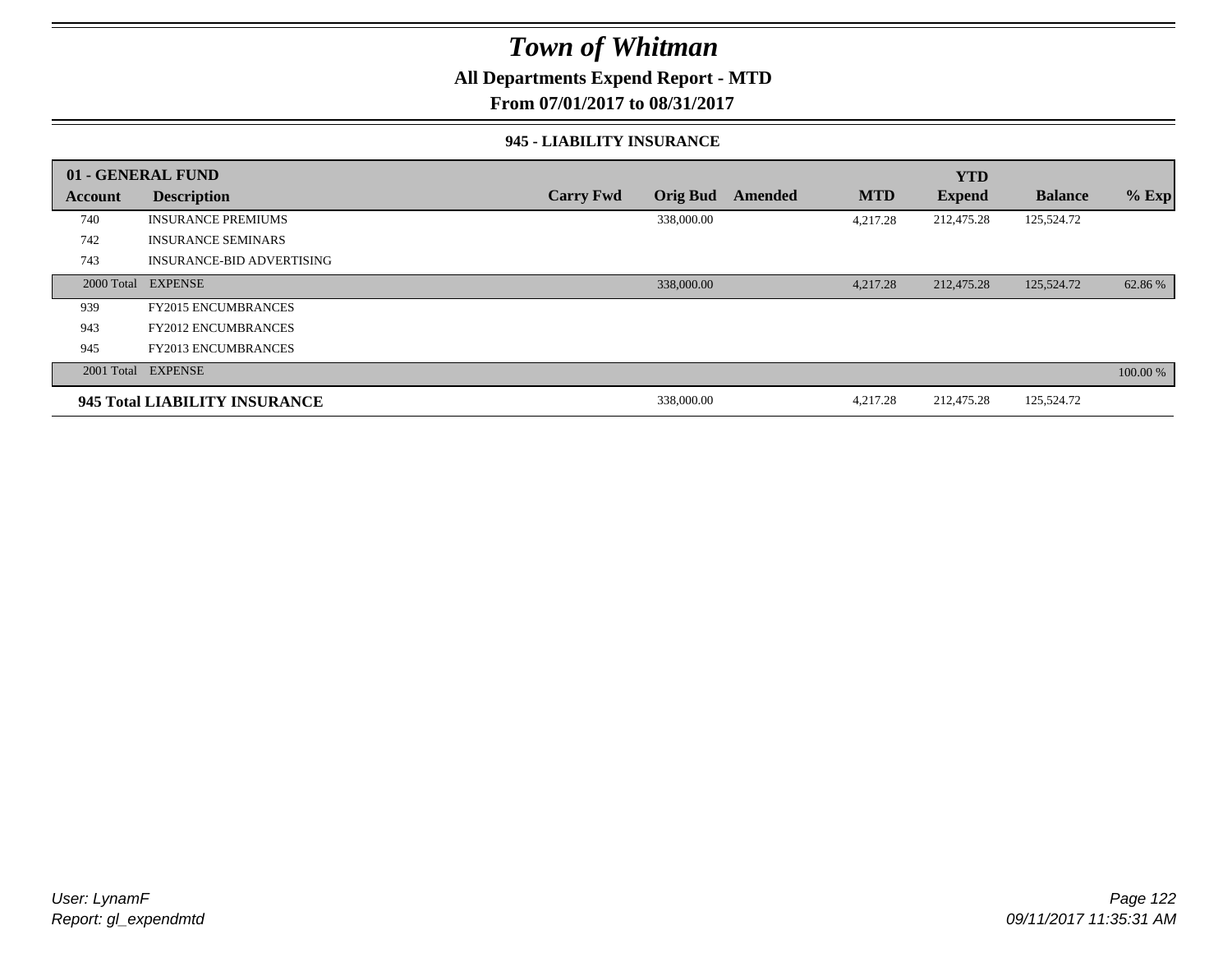**All Departments Expend Report - MTD**

**From 07/01/2017 to 08/31/2017**

### **996 - TRANSFERS TO TRUST FUNDS**

|         | 01 - GENERAL FUND                         |                  |                 |         |            | <b>YTD</b>    |                |            |
|---------|-------------------------------------------|------------------|-----------------|---------|------------|---------------|----------------|------------|
|         |                                           |                  |                 |         |            |               |                |            |
| Account | <b>Description</b>                        | <b>Carry Fwd</b> | <b>Orig Bud</b> | Amended | <b>MTD</b> | <b>Expend</b> | <b>Balance</b> | $%$ Exp    |
| 999     |                                           |                  |                 |         |            |               |                |            |
|         | 4001 Total A8 ATM 5/16 O.P.E.B.TRUST FUND |                  |                 |         |            |               |                | $100.00\%$ |
| 999     |                                           |                  |                 |         |            |               |                |            |
|         | 4002 Total ART.1 STM 1/17/95              |                  |                 |         |            |               |                | 100.00 %   |
|         | 996 Total TRANSFERS TO TRUST FUNDS        |                  |                 |         |            |               |                |            |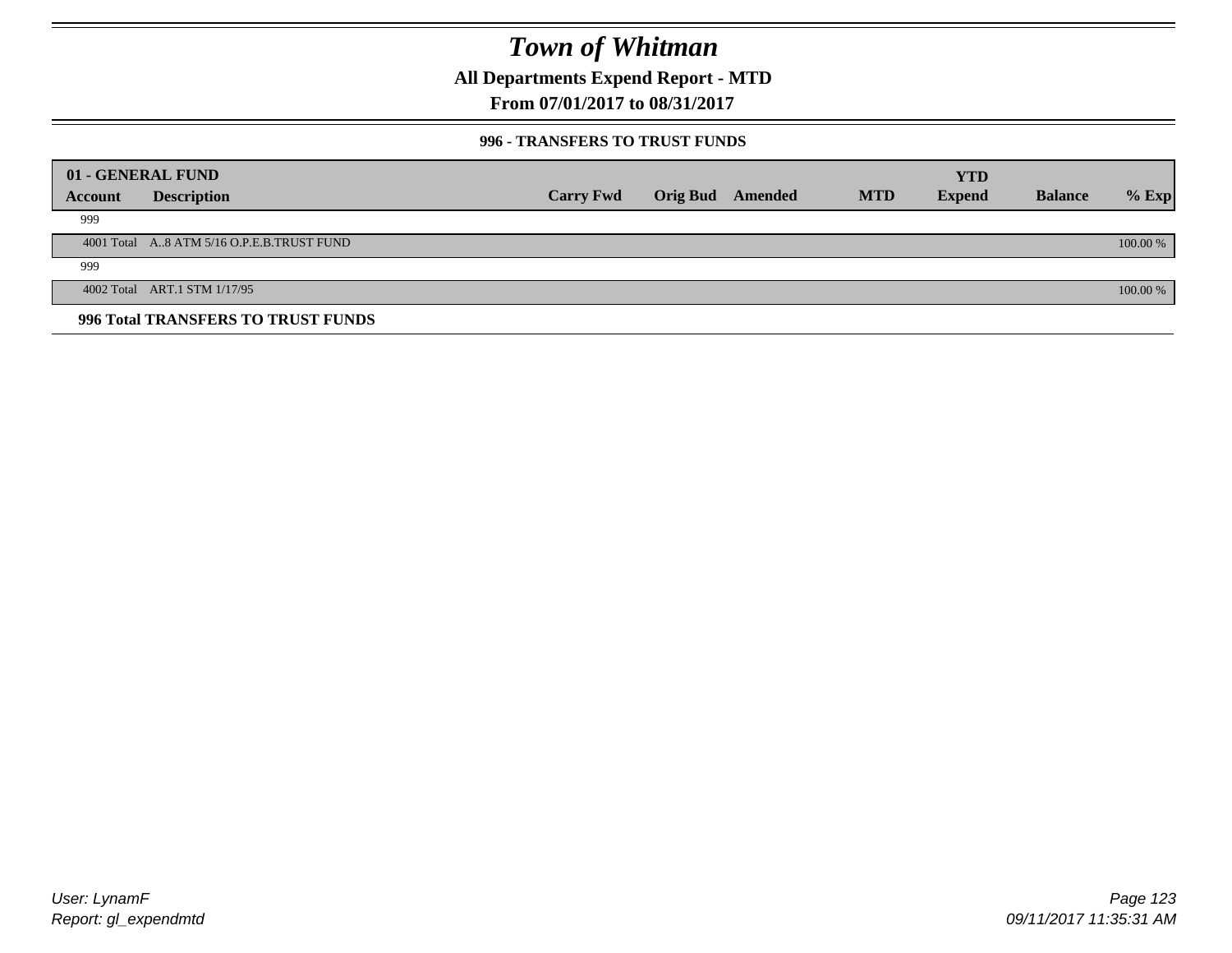**All Departments Expend Report - MTD**

**From 07/01/2017 to 08/31/2017**

### **997 - TRANSFERS TO AGENCY FUND**

|         | 01 - GENERAL FUND                  |                  |               |         |              | <b>YTD</b>    |                |          |
|---------|------------------------------------|------------------|---------------|---------|--------------|---------------|----------------|----------|
| Account | <b>Description</b>                 | <b>Carry Fwd</b> | Orig Bud      | Amended | <b>MTD</b>   | <b>Expend</b> | <b>Balance</b> | $%$ Exp  |
| 999     |                                    |                  |               |         |              |               |                |          |
|         | 4003 Total PRIOR YEAR ADJUSTMENT   |                  |               |         |              |               |                | 100.00 % |
|         | 997 Total TRANSFERS TO AGENCY FUND |                  |               |         |              |               |                |          |
|         | 01 Total GENERAL FUND              | 538,324.39       | 31,745,878.60 |         | 1,382,657.02 | 8,445,744.45  | 23,838,458.54  |          |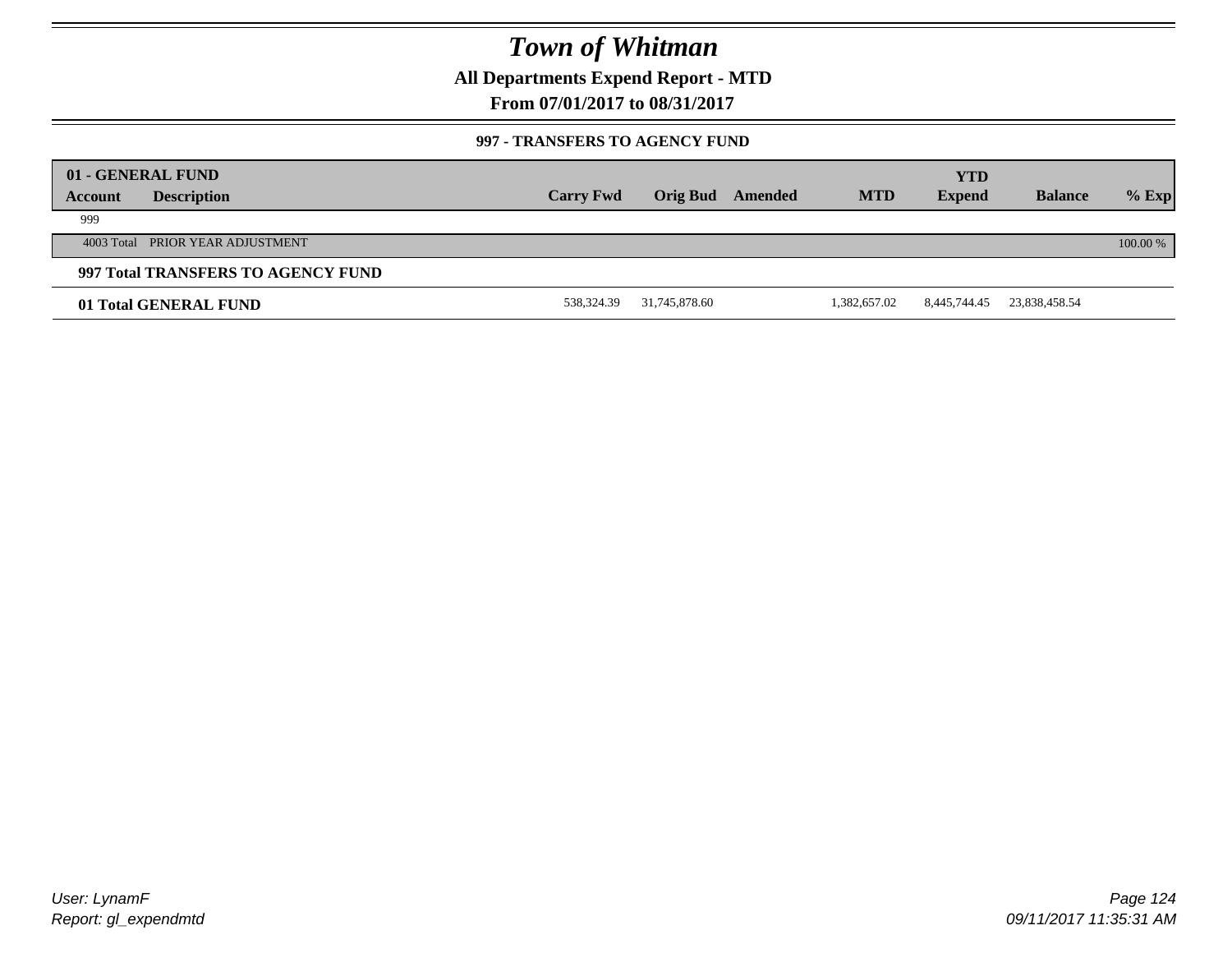**All Departments Expend Report - MTD**

**From 07/01/2017 to 08/31/2017**

#### **853 - PLANNING BOARD REVOLVING CH53G**

|         | <b>05 - SPECIAL REVENUE FUND</b>         |                  |                  |            | <b>YTD</b>    |                |             |
|---------|------------------------------------------|------------------|------------------|------------|---------------|----------------|-------------|
| Account | <b>Description</b>                       | <b>Carry Fwd</b> | Orig Bud Amended | <b>MTD</b> | <b>Expend</b> | <b>Balance</b> | $%$ Exp     |
| 359     | PL.BD.REV.WINDSOR EST.C44S53G            |                  |                  |            |               |                |             |
|         | 2004 Total EXPENSE                       |                  |                  |            |               |                | 100.00 %    |
| 360     | PL.BD.REV. DANECCA EST.C44S53G           |                  |                  |            |               |                |             |
|         | 2005 Total EXPENSE                       |                  |                  |            |               |                | 100.00 %    |
| 361     | PL.BD.REV.BUTTERNUT CH44 S53G            |                  |                  |            |               |                |             |
|         | 2007 Total EXPENSE                       |                  |                  |            |               |                | 100.00 %    |
| 362     | PL.BD.REV.OAKDALE FM.I C44S53G           |                  |                  |            |               |                |             |
|         | 2008 Total EXPENSE                       |                  |                  |            |               |                | $100.00~\%$ |
| 358     | PLANNG.BD.REV.R.R.AVE.CH44S53G           |                  |                  |            |               |                |             |
|         | 2009 Total EXPENSE                       |                  |                  |            |               |                | 100.00 %    |
| 364     | PLANNING BOARD                           |                  |                  |            |               |                |             |
|         | 2010 Total EXPENSE                       |                  |                  |            |               |                | $100.00~\%$ |
| 365     | PL.BD.RV.VICTORIA EST.CH44S53G           |                  |                  |            |               |                |             |
|         | 2011 Total EXPENSE                       |                  |                  |            |               |                | 100.00 %    |
| 369     | PL.BD.REV.MEADOWBROOK CH44S53G           |                  |                  |            |               |                |             |
|         | 2016 Total EXPENSE                       |                  |                  |            |               |                | 100.00 %    |
| 370     | PL.BD.RV.CATHERINE RD.CH44S53G           |                  |                  |            |               |                |             |
|         | 2017 Total EXPENSE                       |                  |                  |            |               |                | 100.00 %    |
| 371     | PL.BD.RV.J.YOUNG EST.CH44S53G            |                  |                  |            |               |                |             |
|         | 2018 Total EXPENSE                       |                  |                  |            |               |                | $100.00~\%$ |
| 372     | PL.BD.REV.ERIN ST.EXT.C44S53G            |                  |                  |            |               |                |             |
|         | 2019 Total EXPENSE                       |                  |                  |            |               |                | 100.00 %    |
| 373     | PL.BD.RV.HIGHLND ST.EX.C44S53G           |                  |                  |            |               |                |             |
|         | 2020 Total EXPENSE                       |                  |                  |            |               |                | 100.00 %    |
| 357     | PLANNG.BD.REV.HARV.LN.CH44S53G           |                  |                  |            |               |                |             |
|         | 2021 Total EXPENSE                       |                  |                  |            |               |                | 100.00 %    |
|         | 853 Total PLANNING BOARD REVOLVING CH53G |                  |                  |            |               |                |             |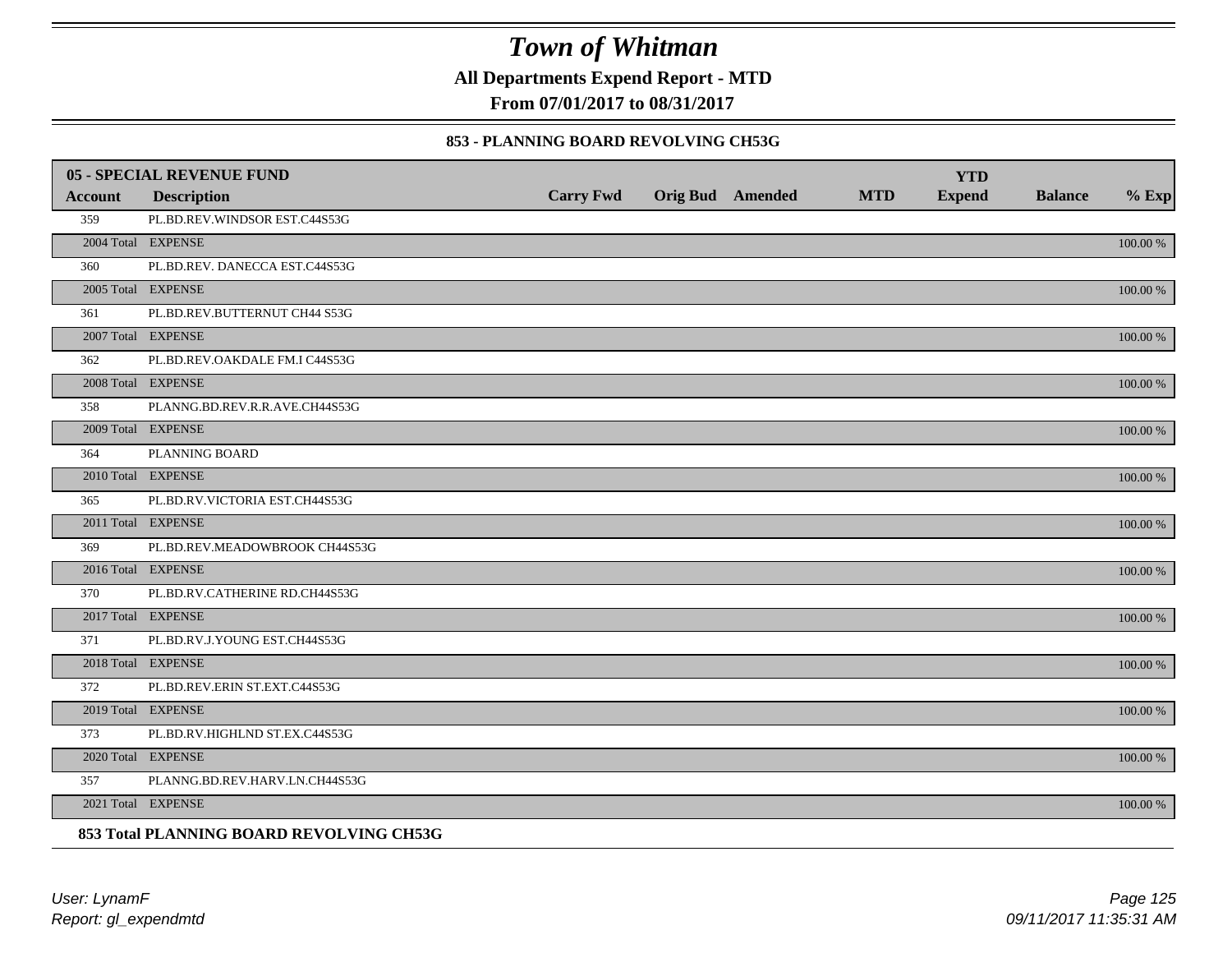**All Departments Expend Report - MTD**

**From 07/01/2017 to 08/31/2017**

### **855 - REVOLVING ACCOUNTS CH53E 1/2**

|            | 05 - SPECIAL REVENUE FUND              |                  |                            |            | <b>YTD</b>    |                |           |
|------------|----------------------------------------|------------------|----------------------------|------------|---------------|----------------|-----------|
| Account    | <b>Description</b>                     | <b>Carry Fwd</b> | <b>Orig Bud</b><br>Amended | <b>MTD</b> | <b>Expend</b> | <b>Balance</b> | $%$ Exp   |
| 355        | C.O.A.PROGRAM REV. CH 53E 1/2          | 10,000.00        | 1,129.00                   | 614.36     | 844.77        | 10,284.23      |           |
|            | 2000 Total EXPENSE                     | 10,000.00        | 1,129.00                   | 614.36     | 844.77        | 10,284.23      | 7.59 %    |
| 356        | LIB.FINES & FEES REV.CH53E1/2          | 2,829.65         | 1,891.88                   |            |               | 4,721.53       |           |
|            | 2001 Total EXPENSE                     | 2,829.65         | 1,891.88                   |            |               | 4,721.53       | $0.00 \%$ |
| 363        | CROSS CONN.TESTING EXPENSE             |                  |                            |            |               |                |           |
| 2002 Total | <b>EXPENSE</b>                         |                  |                            |            |               |                | 100.00 %  |
| 374        | PLANNING BOARD REV.C44 S53E1/2         | 60,927.68        | 1,100.00                   | 2,073.75   | 2,073.75      | 59,953.93      |           |
| 377        | PASSPORT PHOTO REV.CH44S53E1/2         | 3,000.00         | 500.00                     | 329.27     | 329.27        | 3,170.73       |           |
| 378        | FIRE ALARM REV.CH44S53E1/2             | 150.00           |                            |            |               | 150.00         |           |
| 379        | <b>MARIHUANA FINES CH44S53E1/2</b>     | 100.00           |                            |            |               | 100.00         |           |
|            | 2003 Total EXPENSE                     | 64,177.68        | 1,600.00                   | 2,403.02   | 2,403.02      | 63,374.66      | 3.65 %    |
|            | 855 Total REVOLVING ACCOUNTS CH53E 1/2 | 77,007.33        | 4,620.88                   | 3,017.38   | 3,247.79      | 78,380.42      |           |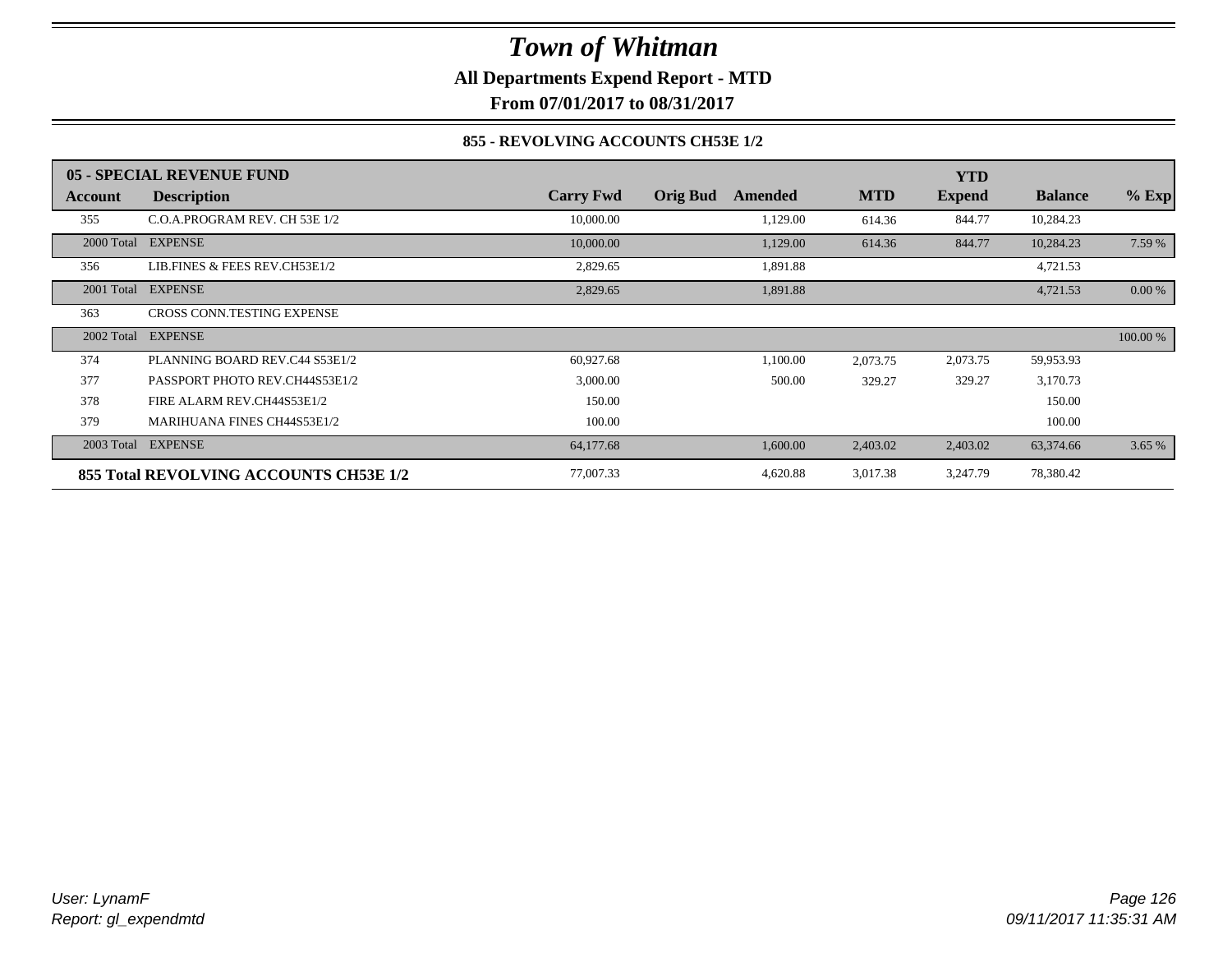**All Departments Expend Report - MTD**

**From 07/01/2017 to 08/31/2017**

### **857 - REVOLVING ACCOUNTS - MISC.**

|                | 05 - SPECIAL REVENUE FUND            |                  |                     |            | YTD           |                |          |
|----------------|--------------------------------------|------------------|---------------------|------------|---------------|----------------|----------|
| <b>Account</b> | <b>Description</b>                   | <b>Carry Fwd</b> | Orig Bud<br>Amended | <b>MTD</b> | <b>Expend</b> | <b>Balance</b> | $%$ Exp  |
| 376            | WETLANDS PROT.FND.CH43S218A.97       | 38,664.79        | 290.00              |            |               | 38,954.79      |          |
|                | 2023 Total EXPENSE                   | 38,664.79        | 290.00              |            |               | 38,954.79      | $0.00\%$ |
|                | 857 Total REVOLVING ACCOUNTS - MISC. | 38,664.79        | 290.00              |            |               | 38,954.79      |          |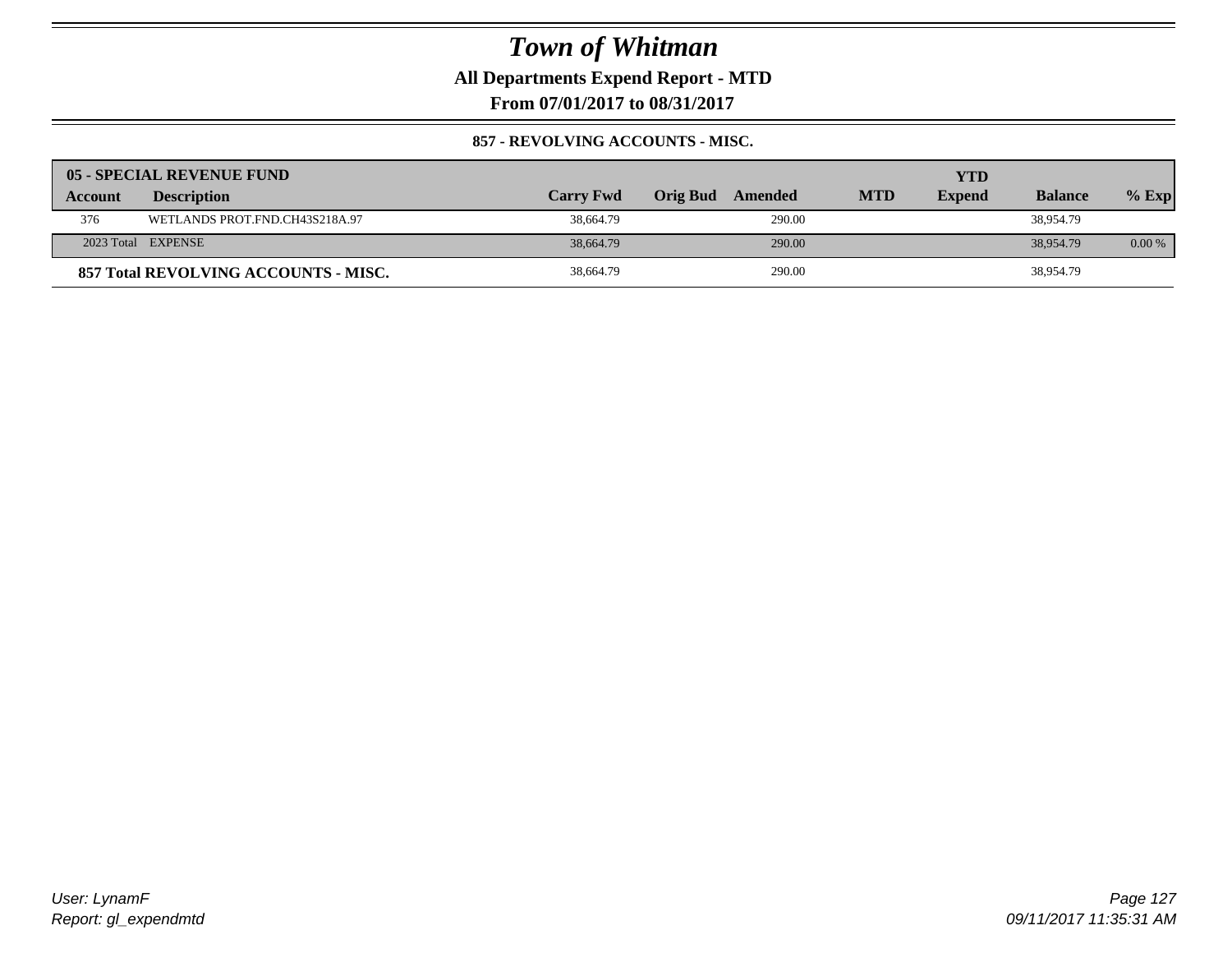**All Departments Expend Report - MTD**

**From 07/01/2017 to 08/31/2017**

#### **858 - APPEALS BD.REVOLVING S53G**

|         | 05 - SPECIAL REVENUE FUND           |                  |                  |            | YTD           |                |            |
|---------|-------------------------------------|------------------|------------------|------------|---------------|----------------|------------|
| Account | <b>Description</b>                  | <b>Carry Fwd</b> | Orig Bud Amended | <b>MTD</b> | <b>Expend</b> | <b>Balance</b> | $\%$ Exp   |
| 367     | APPEALS BD.-TWOCAN PROP. S53G       |                  |                  |            |               |                |            |
|         | 2014 Total EXPENSE                  |                  |                  |            |               |                | $100.00\%$ |
|         | 858 Total APPEALS BD.REVOLVING S53G |                  |                  |            |               |                |            |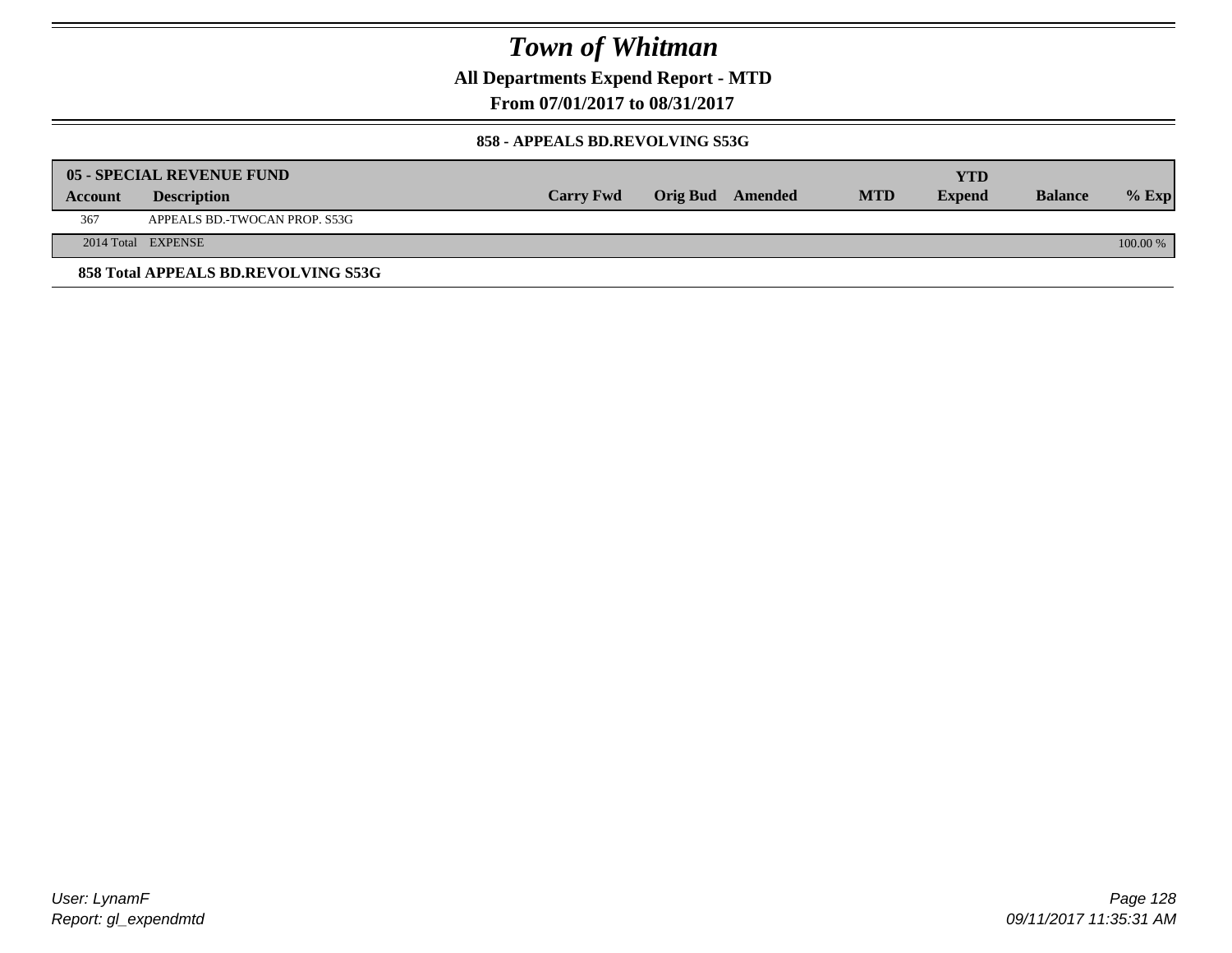**All Departments Expend Report - MTD**

**From 07/01/2017 to 08/31/2017**

#### **862 - RECREATION REVOLVING**

|                | <b>05 - SPECIAL REVENUE FUND</b> |                  |                         |            | <b>YTD</b>    |                |             |
|----------------|----------------------------------|------------------|-------------------------|------------|---------------|----------------|-------------|
| <b>Account</b> | <b>Description</b>               | <b>Carry Fwd</b> | <b>Orig Bud Amended</b> | <b>MTD</b> | <b>Expend</b> | <b>Balance</b> | $%$ Exp     |
| 010            | <b>BASKETBALL</b>                |                  |                         |            |               |                |             |
|                | 2000 Total EXPENSE               |                  |                         |            |               |                | $100.00~\%$ |
| 011            | <b>FIELD TRIP</b>                |                  |                         |            |               |                |             |
|                | 2001 Total EXPENSE               |                  |                         |            |               |                | $100.00~\%$ |
| 012            | <b>GOLF</b>                      |                  |                         |            |               |                |             |
|                | 2002 Total EXPENSE               |                  |                         |            |               |                | 100.00 %    |
| 013            | <b>RECREATION</b>                | 22,861.71        | 12,581.60               | 20,602.67  | 29,950.71     | 5,492.60       |             |
|                | 2003 Total EXPENSE               | 22,861.71        | 12,581.60               | 20,602.67  | 29,950.71     | 5,492.60       | 84.50 %     |
| 014            | PRESCHOOL                        |                  |                         |            |               |                |             |
|                | 2004 Total EXPENSE               |                  |                         |            |               |                | 100.00 %    |
| 015            | <b>TENNIS</b>                    |                  |                         |            |               |                |             |
|                | 2005 Total EXPENSE               |                  |                         |            |               |                | $100.00~\%$ |
| 016            | TAI CHI                          |                  |                         |            |               |                |             |
|                | 2006 Total EXPENSE               |                  |                         |            |               |                | 100.00 %    |
| 017            | <b>WOMENS GYM</b>                |                  |                         |            |               |                |             |
|                | 2007 Total EXPENSE               |                  |                         |            |               |                | $100.00~\%$ |
| 018            | <b>FIELD MAINT</b>               | 1,932.84         | 1,285.00                | 1,800.00   | 2,045.62      | 1,172.22       |             |
|                | 2008 Total EXPENSE               | 1,932.84         | 1,285.00                | 1,800.00   | 2,045.62      | 1,172.22       | 63.57 %     |
| 019            | ARTS & CRAFTS REVOLVING          |                  |                         |            |               |                |             |
|                | 2009 Total EXPENSE               |                  |                         |            |               |                | $100.00~\%$ |
| 020            | FIELD LIGHTING                   | 1.65             |                         |            |               | 1.65           |             |
|                | 2010 Total EXPENSE               | 1.65             |                         |            |               | 1.65           | 0.00 %      |
| 009            | PLAYGROUND                       |                  |                         |            |               |                |             |
|                | 2013 Total EXPENSE               |                  |                         |            |               |                | 100.00 %    |
| 033            | DANCE PROGRAMS                   |                  |                         |            |               |                |             |
|                | 2014 Total EXPENSE               |                  |                         |            |               |                | 100.00 %    |
| 056            | GUARANTEE DEP.REFND.-J. KELLEHER |                  |                         |            |               |                |             |
|                | 2015 Total EXPENSE               |                  |                         |            |               |                | 100.00 %    |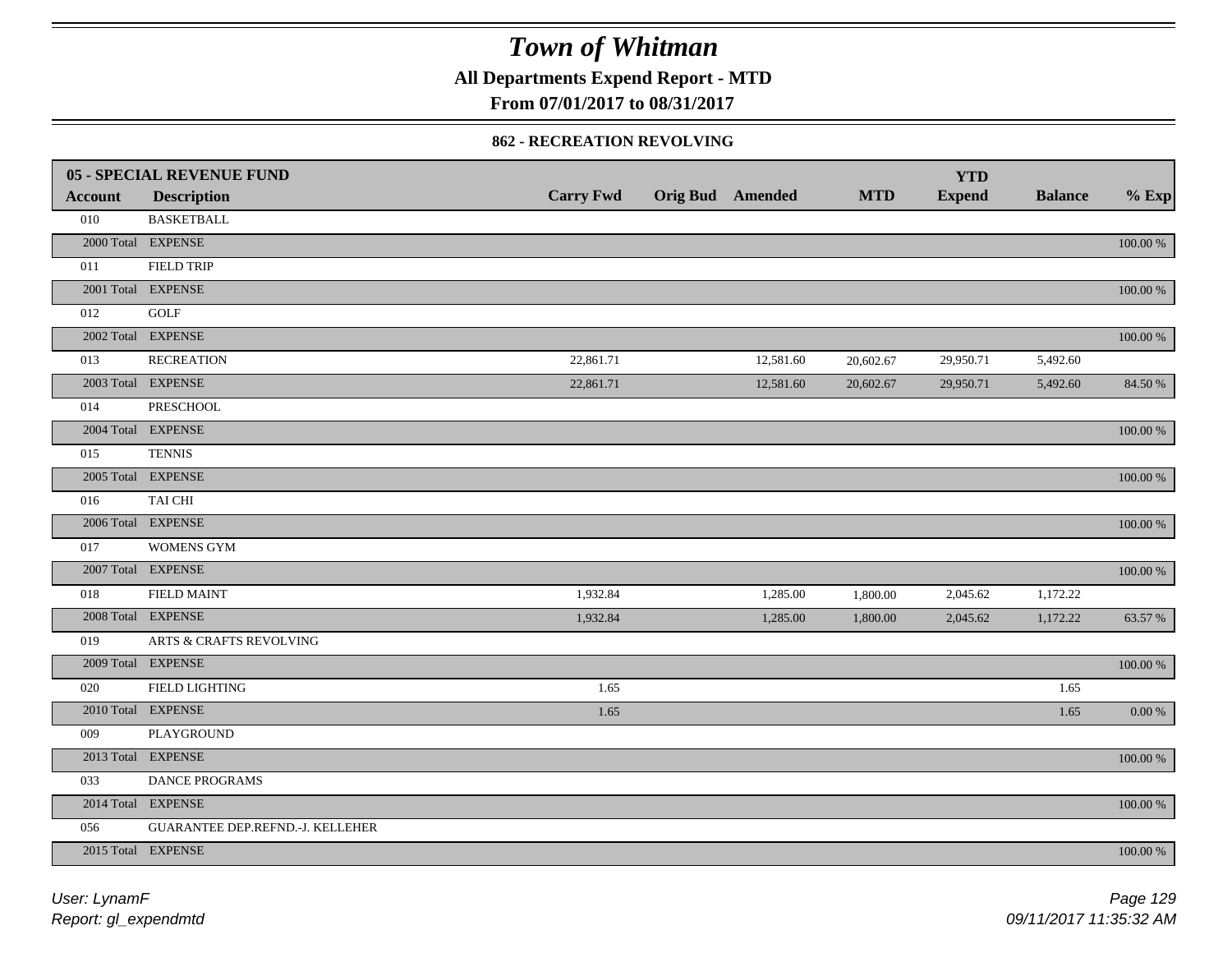**All Departments Expend Report - MTD**

**From 07/01/2017 to 08/31/2017**

#### **862 - RECREATION REVOLVING**

|         | 05 - SPECIAL REVENUE FUND             |                  |                         |            | <b>YTD</b>    |                |          |
|---------|---------------------------------------|------------------|-------------------------|------------|---------------|----------------|----------|
| Account | <b>Description</b>                    | <b>Carry Fwd</b> | <b>Orig Bud</b> Amended | <b>MTD</b> | <b>Expend</b> | <b>Balance</b> | $%$ Exp  |
| 216     | RECREATION-SUMMER PROGRAMS            |                  |                         |            |               |                |          |
|         | 2024 Total EXPENSE                    |                  |                         |            |               |                | 100.00 % |
| 217     | <b>RECREATION-WINTER PROGRAMS</b>     |                  |                         |            |               |                |          |
|         | 2025 Total EXPENSE                    |                  |                         |            |               |                | 100.00 % |
|         | <b>862 Total RECREATION REVOLVING</b> | 24,796.20        | 13,866.60               | 22,402.67  | 31,996.33     | 6,666.47       |          |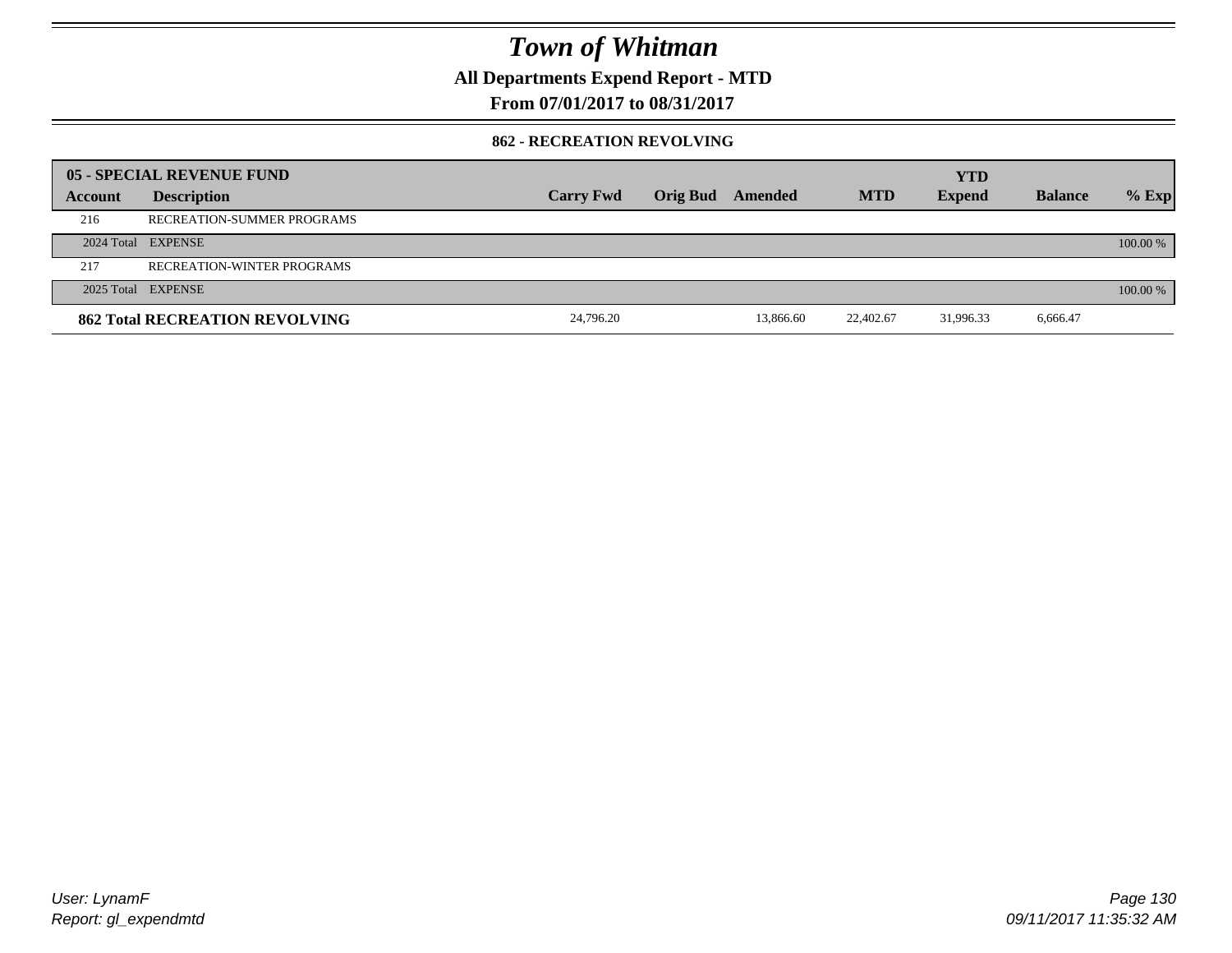### **All Departments Expend Report - MTD**

**From 07/01/2017 to 08/31/2017**

#### **875 - MISCELLANEOUS**

|            | 05 - SPECIAL REVENUE FUND        |                  |                 |         |            | <b>YTD</b>    |                |           |
|------------|----------------------------------|------------------|-----------------|---------|------------|---------------|----------------|-----------|
| Account    | <b>Description</b>               | <b>Carry Fwd</b> | <b>Orig Bud</b> | Amended | <b>MTD</b> | <b>Expend</b> | <b>Balance</b> | $%$ Exp   |
| 022        | POLICE DEPT.RESTITUTION          | 326.30           |                 | 100.00  |            |               | 426.30         |           |
| 023        | FIRE DEPT. RESTITUTION           |                  |                 |         |            |               |                |           |
| 025        | <b>DPW - RESTITUTION</b>         | 41.51            |                 |         | 12.09      | 12.09         | 29.42          |           |
| 047        | <b>LIBRARY RESTITUTION</b>       | 589.67           |                 | 398.21  |            |               | 987.88         |           |
| 2000 Total | <b>EXPENSE</b>                   | 957.48           |                 | 498.21  | 12.09      | 12.09         | 1,443.60       | 0.83 %    |
| 041        | <b>AMBULANCE REFUNDS</b>         |                  |                 |         |            |               |                |           |
|            | 2001 Total EXPENSE               |                  |                 |         |            |               |                | 100.00 %  |
| 045        | PARKING TICKET REFUNDS           |                  |                 |         |            |               |                |           |
|            | 2002 Total EXPENSE               |                  |                 |         |            |               |                | 100.00 %  |
| 049        | <b>INSURANCE PROCEEDS</b>        |                  |                 |         | 12,499.84  | 12,499.84     | $-12,499.84$   |           |
|            | 2003 Total EXPENSE               |                  |                 |         | 12,499.84  | 12,499.84     | $-12,499.84$   | 100.00 %  |
| 259        | LIBRARY AWARD-HEALTH ACCESS 2009 | 28.88            |                 |         |            |               | 28.88          |           |
|            | 2004 Total EXPENSE               | 28.88            |                 |         |            |               | 28.88          | $0.00 \%$ |
| 262        | FRIENDS OF WHITMAN PARK GRANT    | 196.59           |                 |         |            |               | 196.59         |           |
| 265        | NESTLE MATCH.GR.-WHITMAN PARK    | 15,939.29        |                 |         |            |               | 15,939.29      |           |
| 2005 Total | <b>EXPENSE</b>                   | 16,135.88        |                 |         |            |               | 16,135.88      | 0.00 %    |
| 264        | MAYFL.MUN.HLTH.-WELLNESS GRANT   | 5.72             |                 |         |            |               | 5.72           |           |
|            | 2006 Total EXPENSE               | 5.72             |                 |         |            |               | 5.72           | 0.00 %    |
| 266        | FIRE DEPT-ARSON REWARD PROGRAM   |                  |                 |         |            |               |                |           |
|            | 2007 Total EXPENSE               |                  |                 |         |            |               |                | 100.00 %  |
|            | <b>875 Total MISCELLANEOUS</b>   | 17,127.96        |                 | 498.21  | 12,511.93  | 12,511.93     | 5,114.24       |           |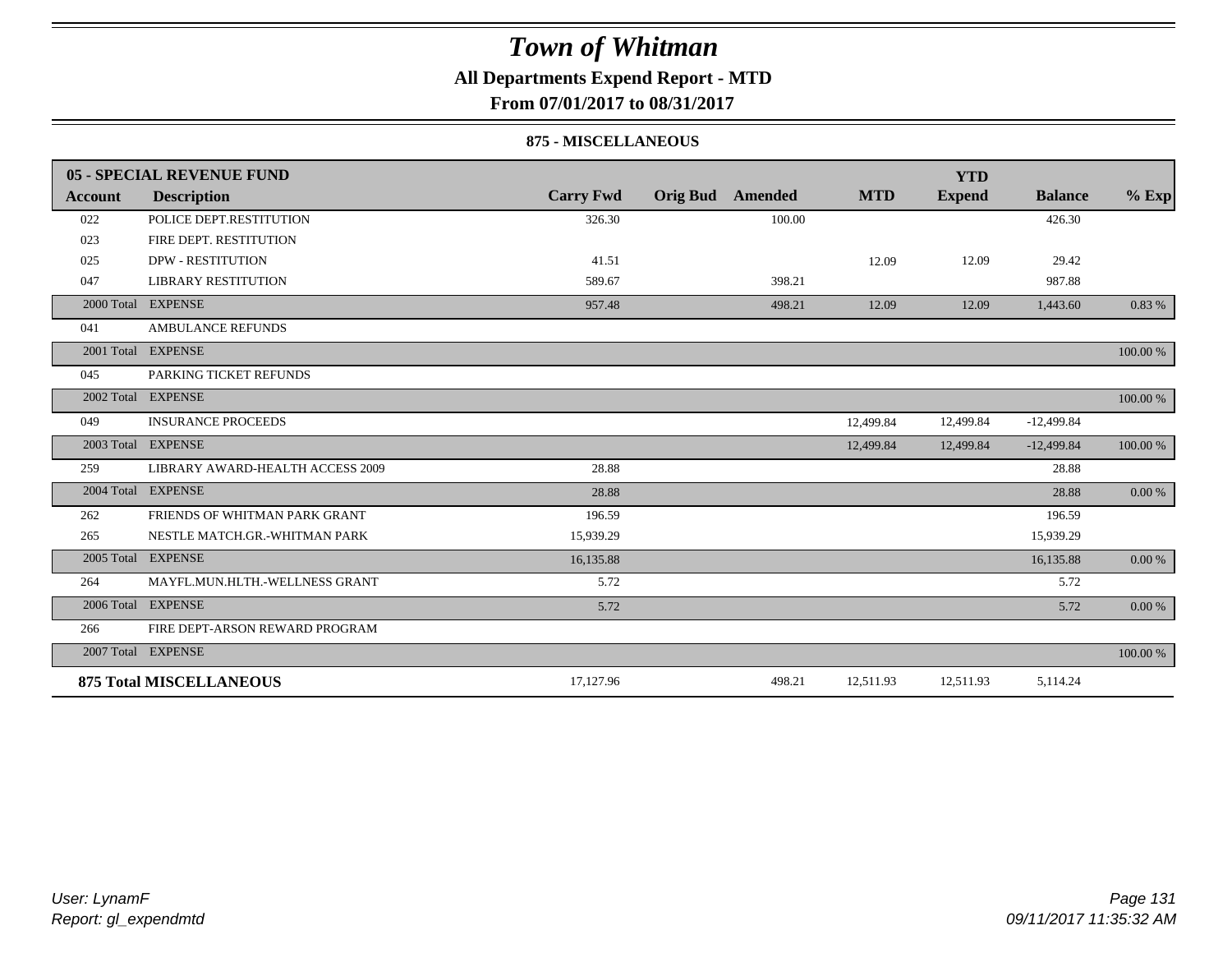**All Departments Expend Report - MTD**

**From 07/01/2017 to 08/31/2017**

#### **878 - OTHER FINANCING USES**

|         | 05 - SPECIAL REVENUE FUND             |                  |                  |            | YTD           |                |          |
|---------|---------------------------------------|------------------|------------------|------------|---------------|----------------|----------|
| Account | <b>Description</b>                    | <b>Carry Fwd</b> | Orig Bud Amended | <b>MTD</b> | <b>Expend</b> | <b>Balance</b> | $%$ Exp  |
| 400     | <b>GENERAL FUND</b>                   |                  | 821,168.75       |            | 821.168.75    |                |          |
|         | 2100 Total INTERFUND TRANSFERS        |                  | 821, 168, 75     |            | 821,168.75    |                | 100.00 % |
|         | <b>878 Total OTHER FINANCING USES</b> |                  | 821,168.75       |            | 821,168.75    |                |          |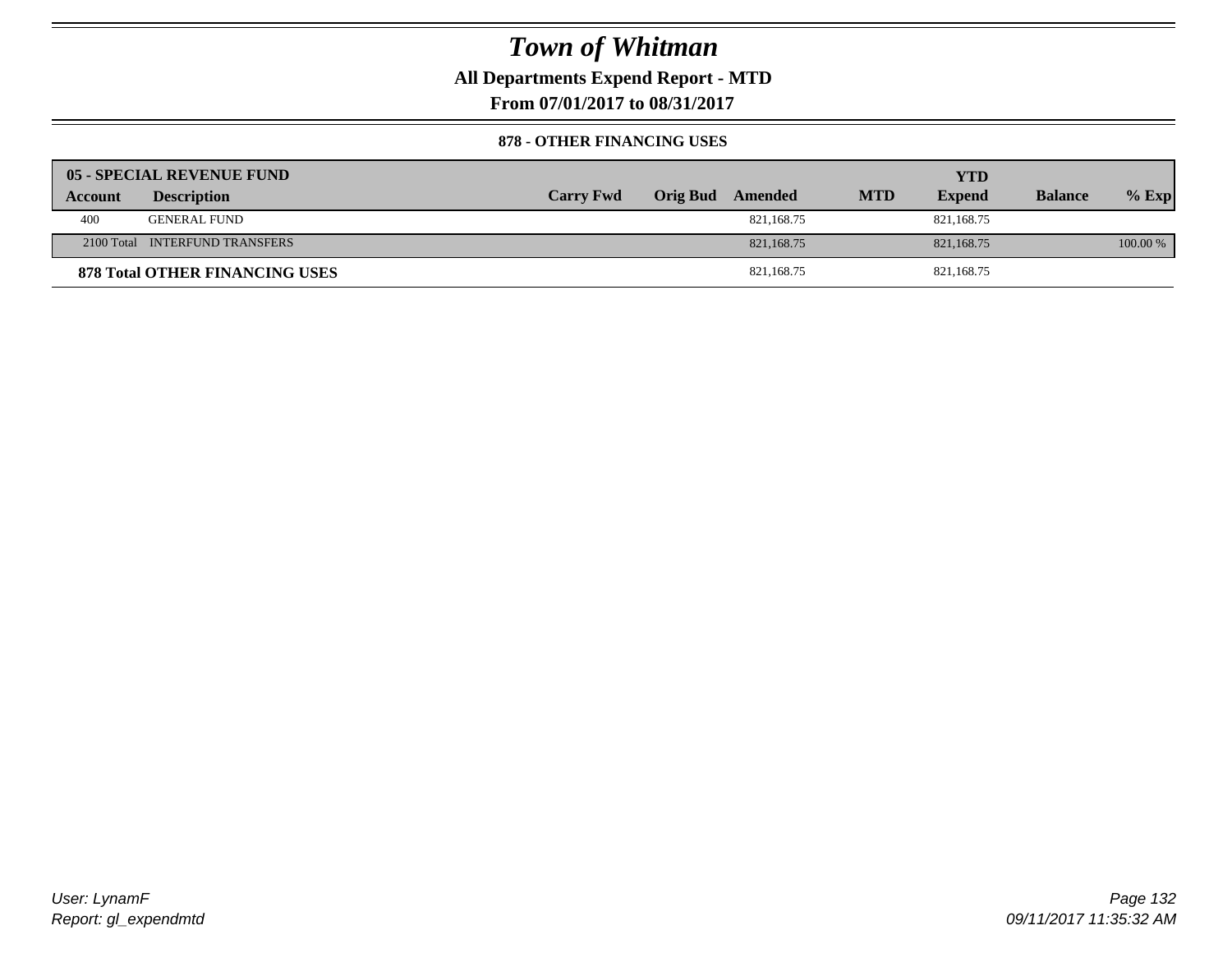**All Departments Expend Report - MTD**

**From 07/01/2017 to 08/31/2017**

#### **880 - FEDERAL GRANTS-TOWN**

|                | 05 - SPECIAL REVENUE FUND              |                  |                         |          |            | <b>YTD</b>    |                |          |
|----------------|----------------------------------------|------------------|-------------------------|----------|------------|---------------|----------------|----------|
| <b>Account</b> | <b>Description</b>                     | <b>Carry Fwd</b> | <b>Orig Bud</b> Amended |          | <b>MTD</b> | <b>Expend</b> | <b>Balance</b> | $%$ Exp  |
| 218            | FED.GRANT-POL. CLICKIT OR TICK         | 12.60            |                         |          |            |               | 12.60          |          |
| 026            | FED.GRANT-COPS MORE                    |                  |                         |          |            |               |                |          |
| 057            | FED.GRANT-COPS IN SCHOOL               |                  |                         |          |            |               |                |          |
| 084            | FED.GRANT-COPS FAST                    |                  |                         |          |            |               |                |          |
| 086            | FED.EQUIT.SHARING FNDS-DEPT.OF JUSTICE | 0.14             |                         |          |            |               | 0.14           |          |
|                | 2002 Total EXPENSE                     | 12.74            |                         |          |            |               | 12.74          | $0.00\%$ |
| 075            | LSTA HEALTH INFORMATION GRANT          |                  |                         |          |            |               |                |          |
| 207            | FED.GRANT THRU ST.- HIGHWAY SAFETY     |                  |                         |          |            |               |                |          |
|                | 2005 Total EXPENSE                     |                  |                         |          |            |               |                | 100.00 % |
| 099            | FED.GRANT TITLE IIIE OCPC              |                  |                         |          |            |               |                |          |
|                | 2006 Total EXPENSE                     |                  |                         |          |            |               |                | 100.00 % |
| 600            | FED.GR.-THRU STATE-CERT FY09           |                  |                         |          |            |               |                |          |
| 601            | FY05 EMA-CITIZEN CORP/CERT GRA         |                  |                         |          |            |               |                |          |
| 607            | FED.GR-THRU ST.FFY13EMA-CIT.CORP/CERT  |                  |                         |          |            |               |                |          |
| 610            | FED.GRNT.-THRU ST.FY14 CIT.CORP.PROG.  |                  |                         |          |            |               |                |          |
|                | 2007 Total EXPENSE                     |                  |                         |          |            |               |                | 100.00 % |
| 602            | LIB.EQUAL ACCESS GRANT                 |                  |                         |          |            |               |                |          |
| 606            | FY11LIBRARIES FOR JOB SEEKERS GR.      | 27.71            |                         |          |            |               | 27.71          |          |
| 615            | <b>FAIR GR.-MA HUMANITIES</b>          | 17.02            |                         |          |            |               | 17.02          |          |
| 616            | LIBRARY-FULL STEAM AHEAD GRANT         |                  |                         |          |            |               |                |          |
|                | 2008 Total EXPENSE                     | 44.73            |                         |          |            |               | 44.73          | $0.00\%$ |
| 603            | FED.GRANT LOCAL PREP.GR.FY05           |                  |                         |          |            |               |                |          |
| 609            | FED.GRANT LOCAL PREP.GRNT.FY06         |                  |                         |          |            |               |                |          |
|                | 2009 Total EXPENSE                     |                  |                         |          |            |               |                | 100.00 % |
| 604            | FED.GR.-FY04ASST.TO FIREFIGHTE         |                  |                         |          |            |               |                |          |
|                | 2010 Total EXPENSE                     |                  |                         |          |            |               |                | 100.00 % |
| 608            | FED.GRANT-(SRAC)HOMELAND SECUR         |                  |                         |          |            |               |                |          |
| 612            | FED.GRNT-THRU STATE FY11 EMPG          |                  |                         |          |            |               |                |          |
| 613            | FED.GRNT-THRU STATE FY10 EMPG          |                  |                         |          |            |               |                |          |
| 614            | FED.GRNT-THRU STATE EMPG               | $-3.220.00$      |                         | 3.220.00 |            |               |                |          |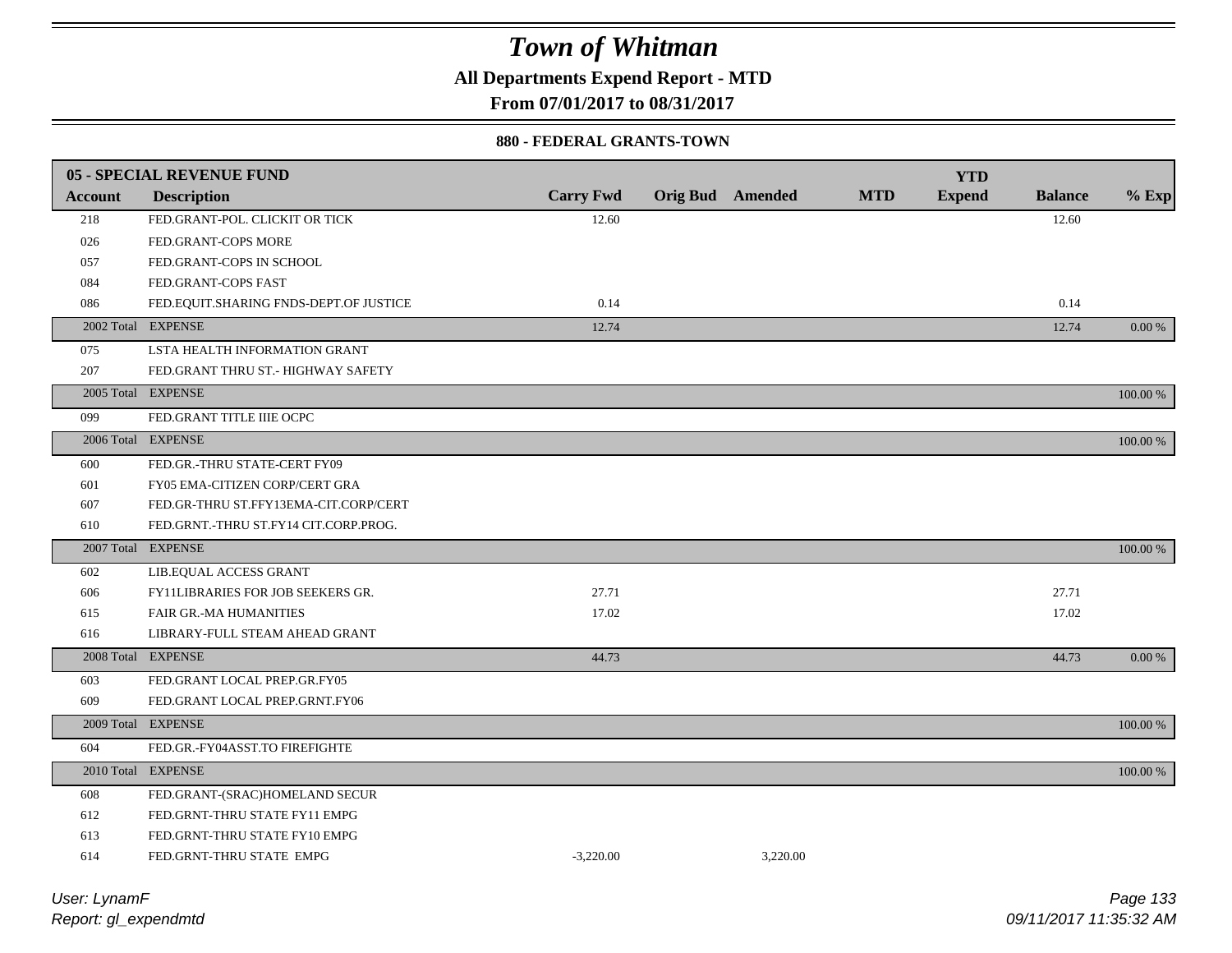**All Departments Expend Report - MTD**

**From 07/01/2017 to 08/31/2017**

#### **880 - FEDERAL GRANTS-TOWN**

| 05 - SPECIAL REVENUE FUND            |                  |                     |            | YTD           |                |            |
|--------------------------------------|------------------|---------------------|------------|---------------|----------------|------------|
| <b>Description</b><br><b>Account</b> | <b>Carry Fwd</b> | Orig Bud<br>Amended | <b>MTD</b> | <b>Expend</b> | <b>Balance</b> | $%$ Exp    |
| 2011 Total EXPENSE                   | $-3.220.00$      | 3.220.00            |            |               |                | $100.00\%$ |
| <b>880 Total FEDERAL GRANTS-TOWN</b> | $-3,162.53$      | 3,220.00            |            |               | 57.47          |            |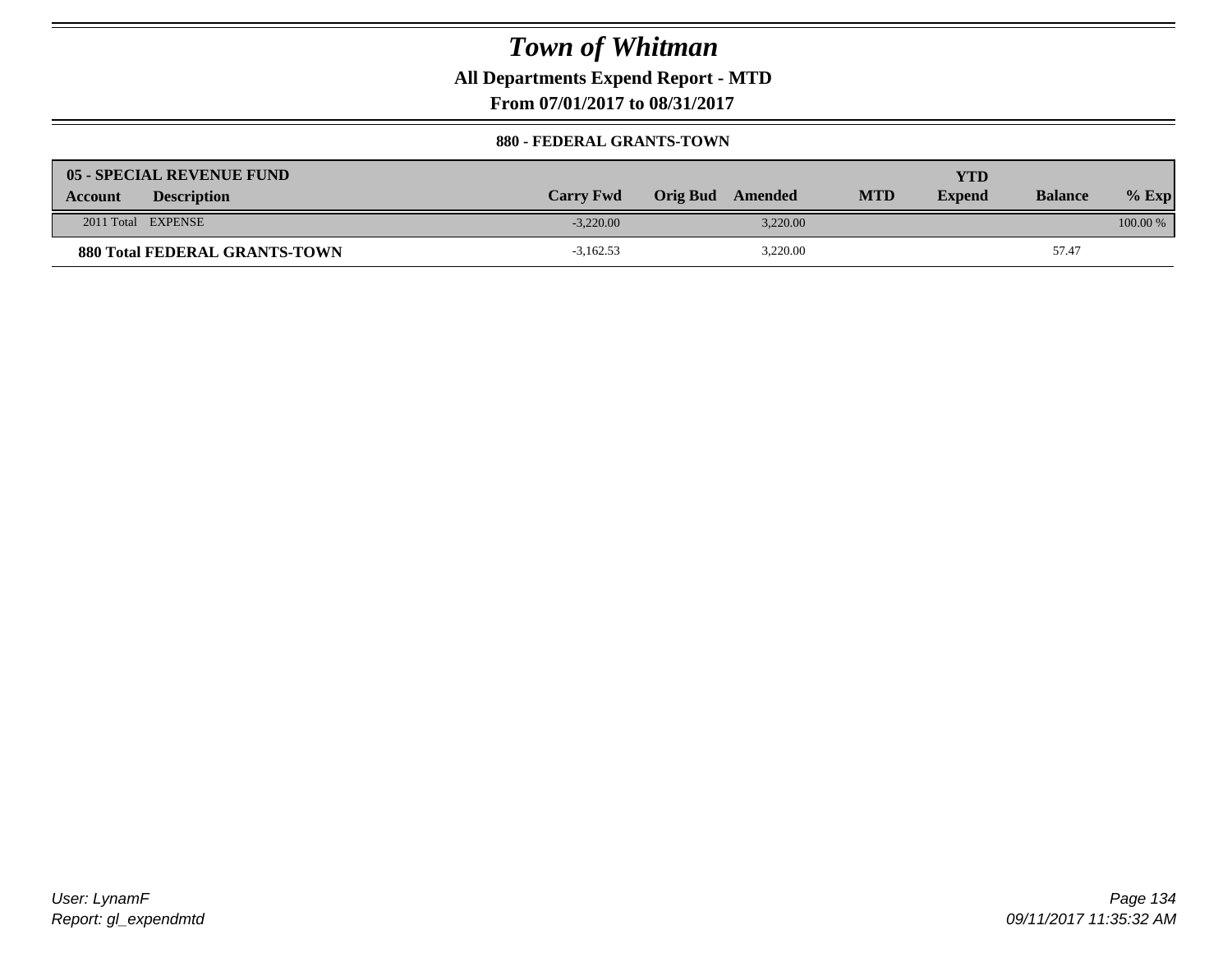**All Departments Expend Report - MTD**

**From 07/01/2017 to 08/31/2017**

#### **881 - FEDERAL REVENUE DIRECT**

|         | <b>05 - SPECIAL REVENUE FUND</b>        |                  |                  |            | YTD           |                |            |
|---------|-----------------------------------------|------------------|------------------|------------|---------------|----------------|------------|
| Account | <b>Description</b>                      | <b>Carry Fwd</b> | Orig Bud Amended | <b>MTD</b> | <b>Expend</b> | <b>Balance</b> | $%$ Exp    |
| 086     | FED.EQUIT.SHARING FNDS-DEPT.OF JUSTICE  |                  |                  |            |               |                |            |
|         | 2002 Total EXPENSE                      |                  |                  |            |               |                | $100.00\%$ |
|         | <b>881 Total FEDERAL REVENUE DIRECT</b> |                  |                  |            |               |                |            |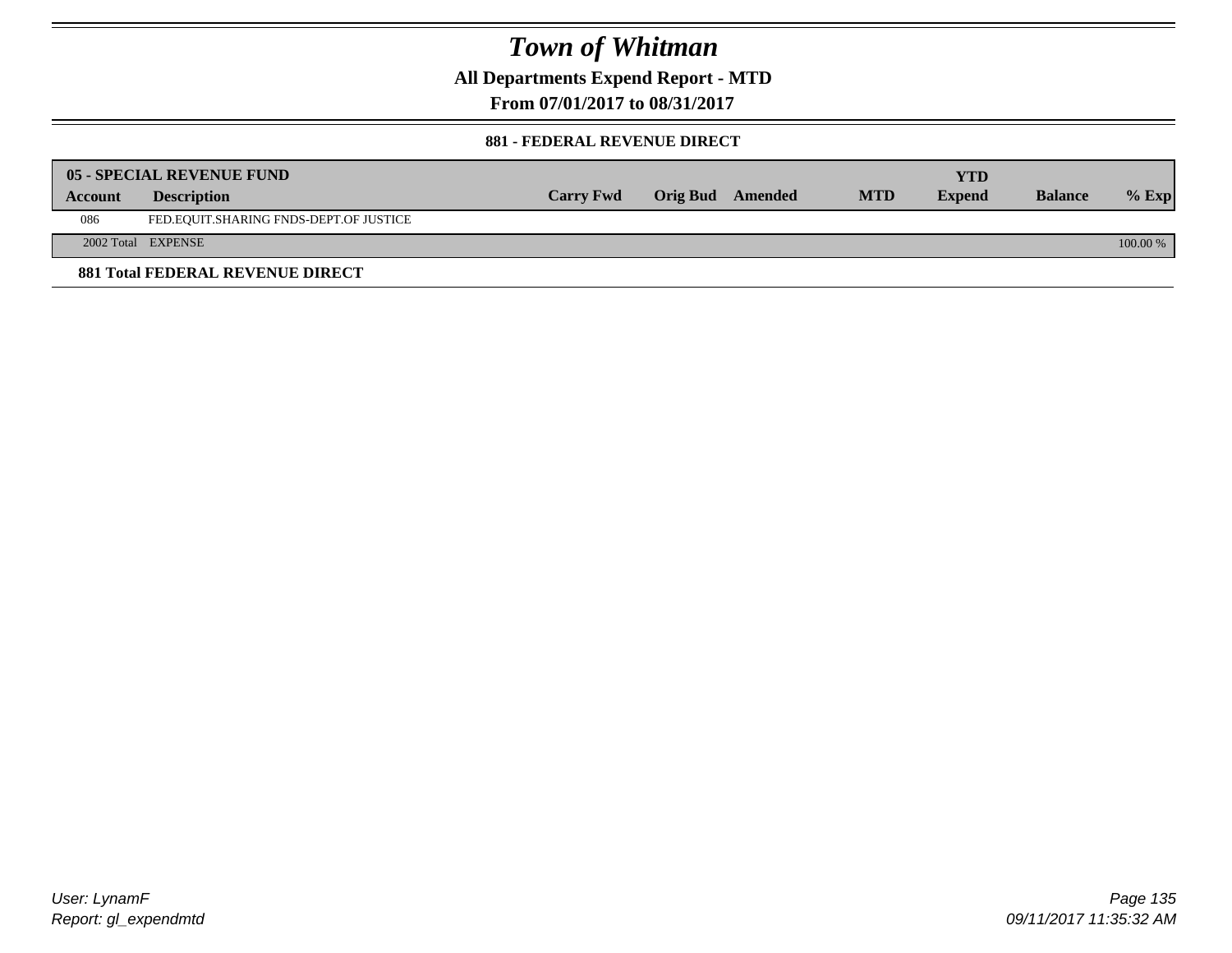**All Departments Expend Report - MTD**

**From 07/01/2017 to 08/31/2017**

#### **882 - STATE GRANTS-TOWN**

|         | <b>05 - SPECIAL REVENUE FUND</b>  |                  |                         |            | <b>YTD</b>    |                |          |
|---------|-----------------------------------|------------------|-------------------------|------------|---------------|----------------|----------|
| Account | <b>Description</b>                | <b>Carry Fwd</b> | <b>Orig Bud</b> Amended | <b>MTD</b> | <b>Expend</b> | <b>Balance</b> | $%$ Exp  |
| 061     | STATE MANDATE - POLLING HOURS     | 24,909.56        |                         |            |               | 24,909.56      |          |
|         | 2000 Total EXPENSE                | 24,909.56        |                         |            |               | 24,909.56      | 0.00 %   |
| 069     | <b>CHAPTER 90</b>                 |                  |                         |            |               |                |          |
| 070     | <b>CHAPTER 811</b>                |                  |                         |            |               |                |          |
|         | 2001 Total EXPENSE                |                  |                         |            |               |                | 100.00 % |
| 065     | WHITMAN CULTURAL COUNCIL          | 6,231.59         | 0.28                    | 1,975.00   | 2,860.00      | 3,371.87       |          |
|         | 2002 Total EXPENSE                | 6,231.59         | 0.28                    | 1,975.00   | 2,860.00      | 3,371.87       | 45.89 %  |
| 073     | LIB. INCENTIVE/MUN. EQUAL.        | 2,024.54         |                         | 243.25     | 386.83        | 1,637.71       |          |
|         | 2003 Total EXPENSE                | 2,024.54         |                         | 243.25     | 386.83        | 1,637.71       | 19.10 %  |
| 074     | C.O.A.SERV.INCENT.GR(ELDER AFF    |                  |                         |            |               |                |          |
| 076     | SENIOR CIT.FORMULA GRANT          | 13,466.06        |                         | 1,144.19   | 1,579.98      | 11,886.08      |          |
| 197     | <b>OCES NUTRITION GRANT</b>       | 2,330.87         |                         |            |               | 2,330.87       |          |
|         | 2004 Total EXPENSE                | 15,796.93        |                         | 1,144.19   | 1,579.98      | 14,216.95      | 10.00 %  |
| 077     | D.A.R.E.                          |                  |                         |            |               |                |          |
| 078     | <b>BULLET-PROOF VESTS</b>         |                  |                         |            |               |                |          |
| 079     | CCJ-POLICE PUBLIC SFTY.EQUIP.     |                  |                         |            |               |                |          |
| 082     | <b>COMMUNITY POLICING</b>         |                  |                         |            |               |                |          |
| 083     | GOV.ALLIANCE AGAINST DRUGS        |                  |                         |            |               |                |          |
|         | 2005 Total EXPENSE                |                  |                         |            |               |                | 100.00 % |
| 085     | WPAT TITLE 5 PROGRAM              | 12,304.78        |                         |            |               | 12,304.78      |          |
| 194     | SP.REV.WPAT TITLE 5 PROG.LOAN     | 5.00             |                         |            |               | 5.00           |          |
| 325     | ST.GRANT - B.O.H. PHEP FUNDS      | 906.55           |                         |            | 90.98         | 815.57         |          |
| 326     | ST.GRANT - B.O.H. PHER 3          |                  |                         |            |               |                |          |
| 329     | ST.GR.LOCAL PUB.HLTH.MINI GR.2013 |                  |                         |            |               |                |          |
|         | 2006 Total EXPENSE                | 13,216.33        |                         |            | 90.98         | 13,125.35      | 0.68%    |
| 087     | MHC-HISTORICAL PROPERTIES         |                  |                         |            |               |                |          |
| 198     | CIVIL WAR MONUMENT                |                  |                         |            |               |                |          |
|         | 2007 Total EXPENSE                |                  |                         |            |               |                | 100.00 % |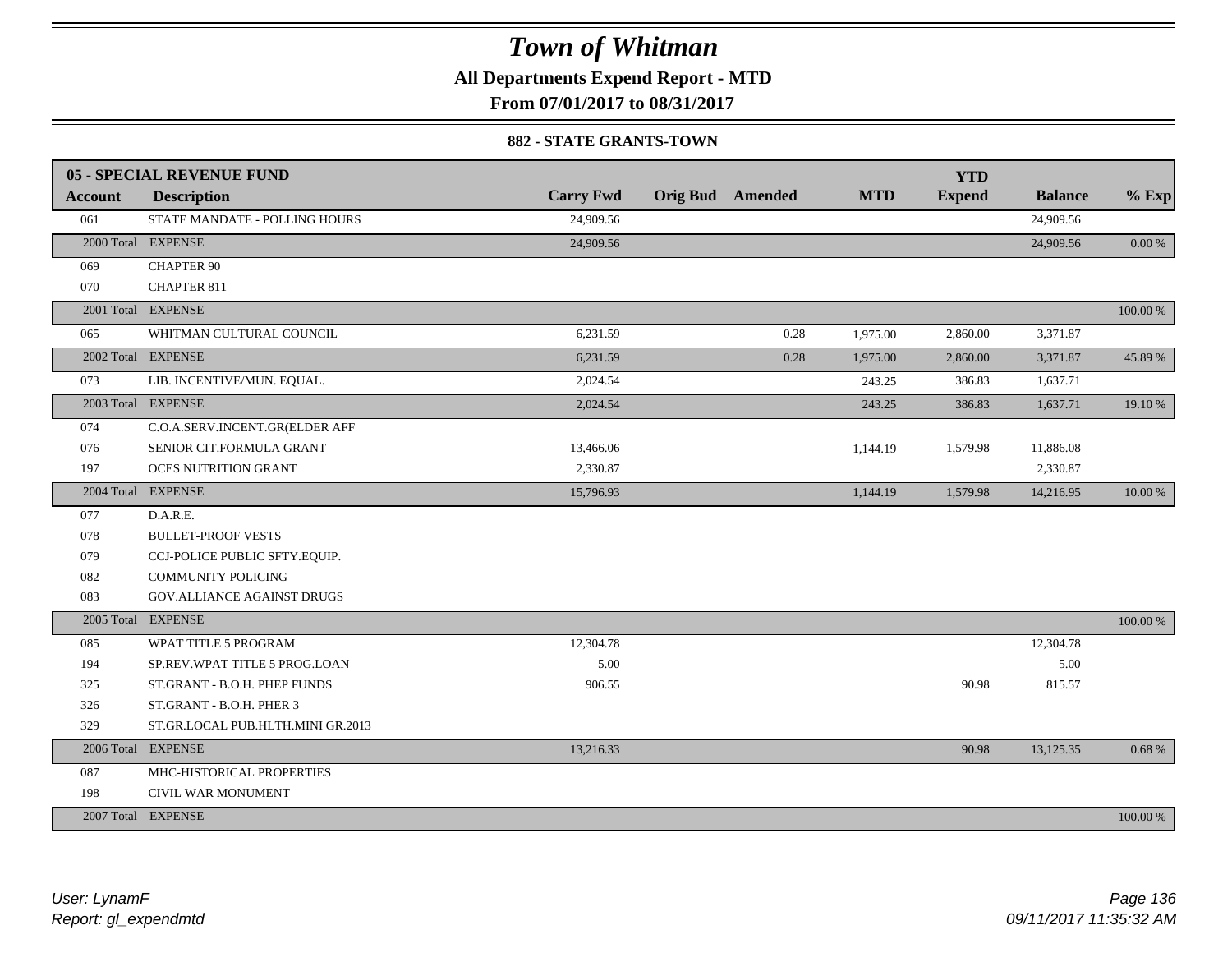**All Departments Expend Report - MTD**

**From 07/01/2017 to 08/31/2017**

#### **882 - STATE GRANTS-TOWN**

|            | 05 - SPECIAL REVENUE FUND          |                  |                 |         |            | <b>YTD</b>    |                |          |
|------------|------------------------------------|------------------|-----------------|---------|------------|---------------|----------------|----------|
| Account    | <b>Description</b>                 | <b>Carry Fwd</b> | <b>Orig Bud</b> | Amended | <b>MTD</b> | <b>Expend</b> | <b>Balance</b> | $%$ Exp  |
| 089        | FIRE DEPT. S.A.F.E. GRANT          | 3,744.84         |                 |         | 1,284.32   | 1,552.42      | 2,192.42       |          |
| 189        | ST.GRANT-CCJ-FIRE EQUIPMENT        |                  |                 |         |            |               |                |          |
|            | 2008 Total EXPENSE                 | 3,744.84         |                 |         | 1,284.32   | 1,552.42      | 2,192.42       | 41.45 %  |
| 190        | ST.GR-GREEN COMMUNITIES-ENRGY GR.  |                  |                 |         |            |               |                |          |
| 191        | D.E.P. RECYCLING GRANT             | 2.288.00         |                 |         |            |               | 2,288.00       |          |
| 192        | COMM.COMPACT-WAGE &CLASS STUDY     | 10,000.00        |                 |         |            |               | 10,000.00      |          |
| 193        | COMM.COMPACT--SOLAR DEVELPMENT     | 15,000.00        |                 |         |            |               | 15,000.00      |          |
| 199        | COMM.COMPACT-MFG.SITE DEVELOPMENT  | 15,000.00        |                 |         |            | 9,700.00      | 5,300.00       |          |
| 2009 Total | <b>EXPENSE</b>                     | 42,288.00        |                 |         |            | 9,700.00      | 32,588.00      | 22.93 %  |
| 195        | PLYM.CNTY.GRNT.OPER.SAFE PROM      |                  |                 |         |            |               |                |          |
|            | 2010 Total EXPENSE                 |                  |                 |         |            |               |                | 100.00 % |
| 196        | FIRE-PUBLIC SAFETY EQUIPMENT       |                  |                 |         |            |               |                |          |
|            | 2011 Total EXPENSE                 |                  |                 |         |            |               |                | 100.00 % |
| 201        | ST.GRANT - FIREFIGHTING EQUIPM     |                  |                 |         |            |               |                |          |
|            | 2013 Total EXPENSE                 |                  |                 |         |            |               |                | 100.00 % |
| 202        | ST.GRANT-HOMELAND SECURITY         |                  |                 |         |            |               |                |          |
| 203        | MDPH-AMB.TASK FORCE GRANT          |                  |                 |         |            |               |                |          |
|            | 2014 Total EXPENSE                 |                  |                 |         |            |               |                | 100.00 % |
| 225        | ST.GR.MA.HIST.PRES.PARK LIGHT.     |                  |                 |         |            |               |                |          |
|            | 2015 Total EXPENSE                 |                  |                 |         |            |               |                | 100.00 % |
| 227        | ST.GRANT-MC/VFA EMA GRANT          |                  |                 |         |            |               |                |          |
|            | 2016 Total EXPENSE                 |                  |                 |         |            |               |                | 100.00 % |
|            | <b>882 Total STATE GRANTS-TOWN</b> | 108,211.79       |                 | 0.28    | 4,646.76   | 16,170.21     | 92,041.86      |          |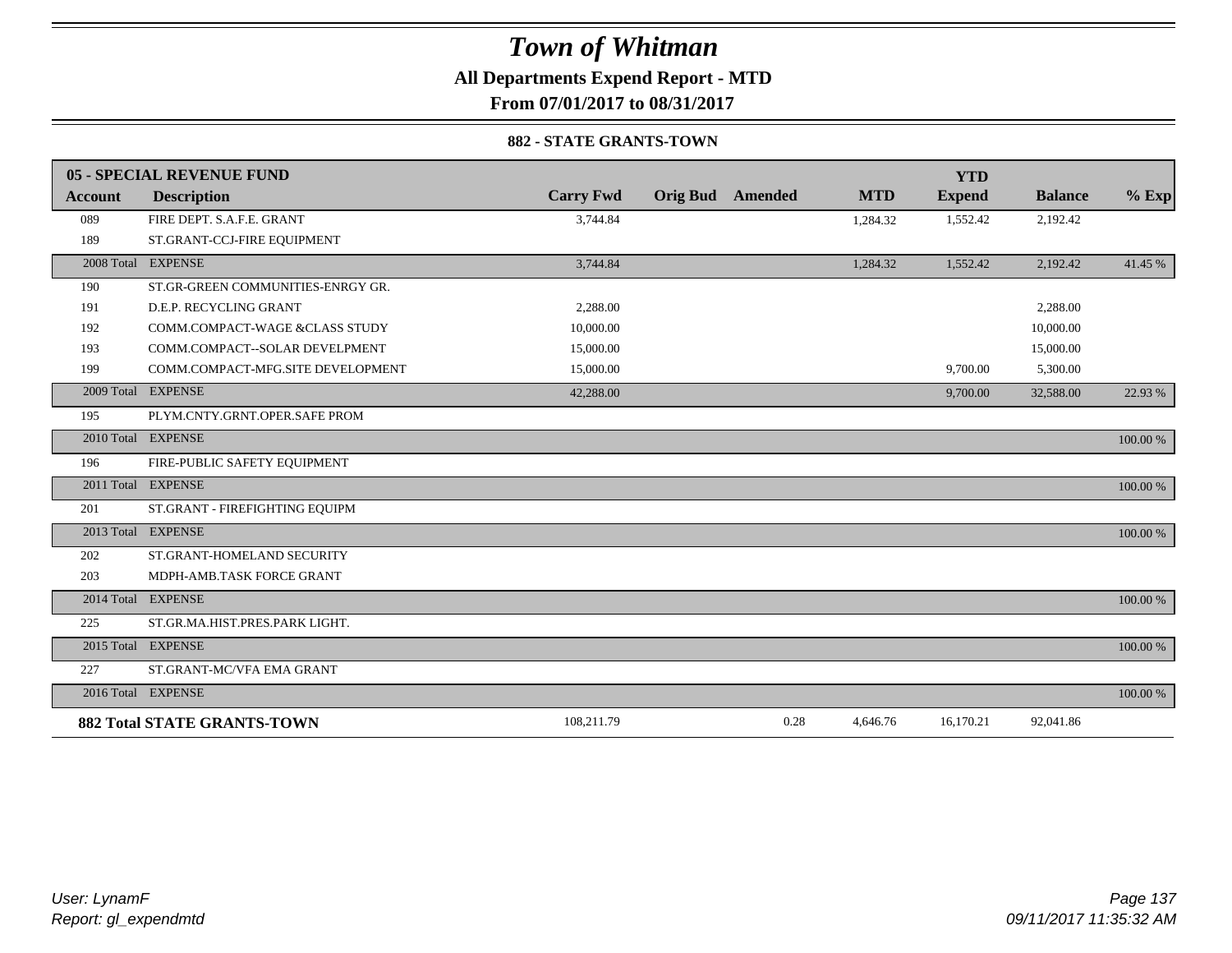### **All Departments Expend Report - MTD**

### **From 07/01/2017 to 08/31/2017**

#### **895 - GIFTS**

|         | <b>05 - SPECIAL REVENUE FUND</b> |                  |                         |            | <b>YTD</b>    |                |             |
|---------|----------------------------------|------------------|-------------------------|------------|---------------|----------------|-------------|
| Account | <b>Description</b>               | <b>Carry Fwd</b> | <b>Orig Bud Amended</b> | <b>MTD</b> | <b>Expend</b> | <b>Balance</b> | $%$ Exp     |
| 100     | GIFT-COUNCIL ON AGING            | 21,643.74        |                         |            |               | 21,643.74      |             |
|         | 2000 Total EXPENSE               | 21,643.74        |                         |            |               | 21,643.74      | 0.00 %      |
| 101     | GIFT-RECREATION-POOL             | 26.28            |                         |            |               | 26.28          |             |
|         | 2001 Total EXPENSE               | 26.28            |                         |            |               | 26.28          | $0.00\ \%$  |
| 102     | <b>GIFT-TOWN HALL</b>            | 20.01            |                         |            |               | 20.01          |             |
|         | 2003 Total EXPENSE               | 20.01            |                         |            |               | 20.01          | 0.00 %      |
| 103     | <b>GIFTS-DARE PROGRAM</b>        |                  |                         |            |               |                |             |
|         | 2004 Total EXPENSE               |                  |                         |            |               |                | 100.00 %    |
| 108     | <b>GIFT-FIRE DEPT</b>            | 180.81           | 75.00                   |            |               | 255.81         |             |
| 256     | GIFT-EMERGENCY MANAGEMENT        | 615.36           |                         |            |               | 615.36         |             |
|         | 2005 Total EXPENSE               | 796.17           | 75.00                   |            |               | 871.17         | $0.00\ \%$  |
| 104     | GIFT-RECREATION COMMISSION       | 20.45            |                         |            |               | 20.45          |             |
|         | 2006 Total EXPENSE               | 20.45            |                         |            |               | 20.45          | $0.00\,\%$  |
| 098     | GIFT-GOLD STAR SIGN PROJECT      | 788.27           |                         |            |               | 788.27         |             |
| 105     | GIFT-HISTORICAL COMMISSION       | 89.52            | 200.00                  |            |               | 289.52         |             |
|         | 2007 Total EXPENSE               | 877.79           | 200.00                  |            |               | 1,077.79       | 0.00 %      |
| 107     | <b>GIFT-LEARN NOT TO BURN</b>    |                  |                         |            |               |                |             |
|         | 2008 Total EXPENSE               |                  |                         |            |               |                | $100.00~\%$ |
| 160     | GIFT-DARE, CLASSROOM EDUCATION   | 12,370.08        |                         |            | 2,065.00      | 10,305.08      |             |
| 208     | POLICE DEPT.LOJACK GIFT ACCT.    | 1,720.00         |                         |            |               | 1,720.00       |             |
| 238     | GIFT-POLICE DEPT.                |                  | 100.00                  |            |               | 100.00         |             |
|         | 2009 Total EXPENSE               | 14,090.08        | 100.00                  |            | 2,065.00      | 12,125.08      | 14.55 %     |
| 161     | <b>GIFT-YOUTH CENTER</b>         | 39.66            |                         |            |               | 39.66          |             |
|         | 2010 Total EXPENSE               | 39.66            |                         |            |               | 39.66          | 0.00 %      |
| 162     | GIFT-SMALL ANIMAL CONTROL        | 12,466.17        |                         |            |               | 12,466.17      |             |
| 185     | GIFT-SMALL ANIMAL CONT.-CAT US   |                  |                         |            |               |                |             |
|         | 2011 Total EXPENSE               | 12,466.17        |                         |            |               | 12,466.17      | 0.00 %      |
| 163     | GIFT-PLAYGROUND RESTORATION      | 587.65           | 889.36                  |            |               | 1,477.01       |             |
|         | 2013 Total EXPENSE               | 587.65           | 889.36                  |            |               | 1,477.01       | 0.00 %      |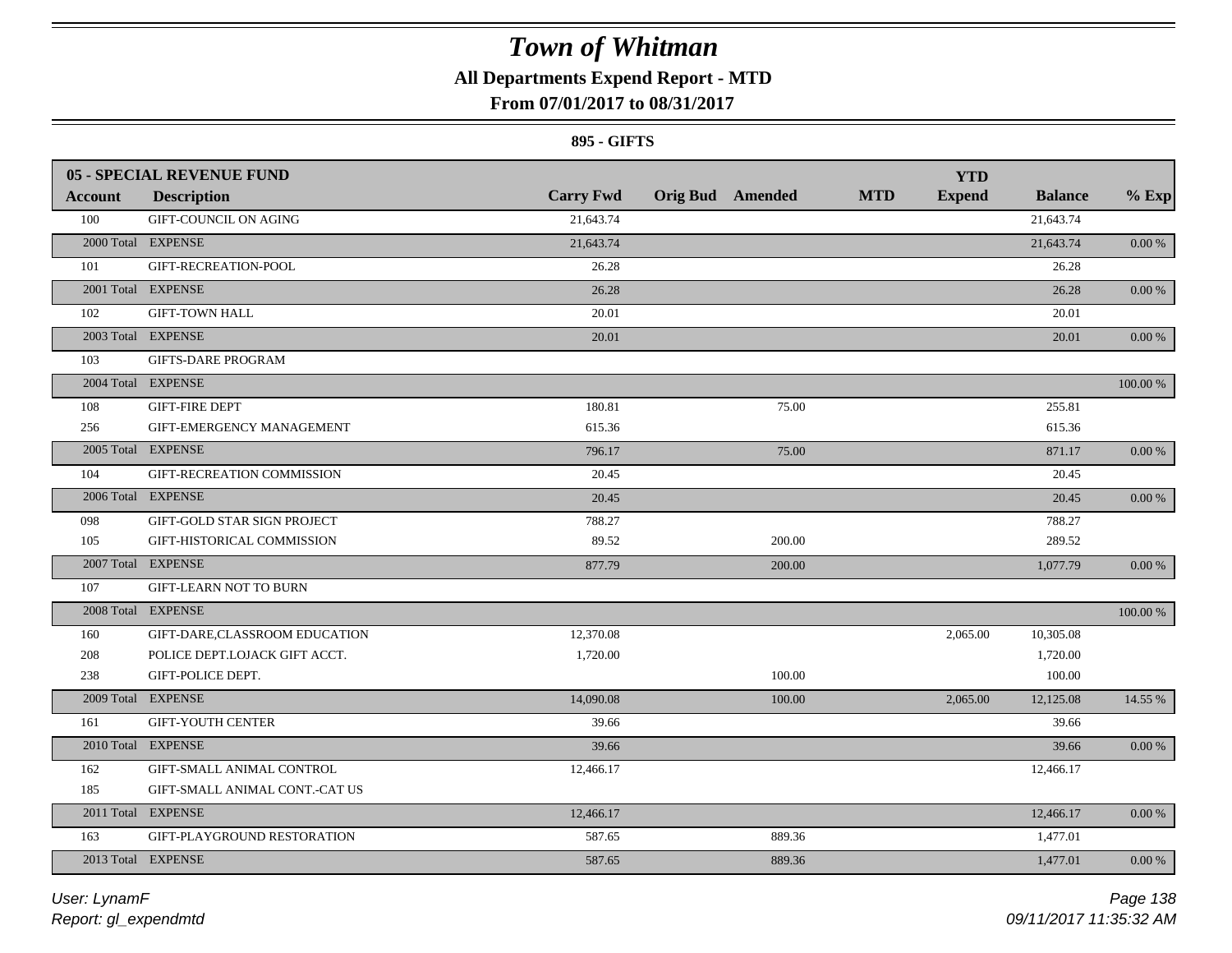### **All Departments Expend Report - MTD**

### **From 07/01/2017 to 08/31/2017**

#### **895 - GIFTS**

|                 | 05 - SPECIAL REVENUE FUND             |                  |                 |            |            | <b>YTD</b>    |                |          |
|-----------------|---------------------------------------|------------------|-----------------|------------|------------|---------------|----------------|----------|
| Account         | <b>Description</b>                    | <b>Carry Fwd</b> | <b>Orig Bud</b> | Amended    | <b>MTD</b> | <b>Expend</b> | <b>Balance</b> | $%$ Exp  |
| 106             | <b>GIFT-LIBRARY GIFT FUND</b>         | 3,817.10         |                 | 713.51     | 24.27      | 924.27        | 3,606.34       |          |
| 166             | <b>GIFT-LIBRARY LARGE PRINT BOOKS</b> |                  |                 |            |            |               |                |          |
|                 | 2014 Total EXPENSE                    | 3,817.10         |                 | 713.51     | 24.27      | 924.27        | 3,606.34       | 20.40 %  |
| 164             | GIFT-RECREATION-BASKETBALL            |                  |                 |            |            |               |                |          |
|                 | 2015 Total EXPENSE                    |                  |                 |            |            |               |                | 100.00 % |
| 165             | GIFT-R.ROSEN-POOL & BASKETBALL        |                  |                 |            |            |               |                |          |
|                 | 2016 Total EXPENSE                    |                  |                 |            |            |               |                | 100.00 % |
| 168             | GIFT - NESTLE PLAYGROUND ACCT.        |                  |                 |            |            |               |                |          |
| 2017 Total      | <b>EXPENSE</b>                        |                  |                 |            |            |               |                | 100.00 % |
| 109             | GIFT-CONSERVATION COMMISSION          | 188.74           |                 |            |            |               | 188.74         |          |
| 205             | <b>GIFT - PARK RESTORATION</b>        | 25.00            |                 |            |            |               | 25.00          |          |
| 2018 Total      | <b>EXPENSE</b>                        | 213.74           |                 |            |            |               | 213.74         | 0.00 %   |
| 224             | <b>GIFT - CULTURAL COUNCIL</b>        | 2,628.04         |                 | 234.00     | 150.00     | 300.00        | 2,562.04       |          |
|                 | 2019 Total EXPENSE                    | 2,628.04         |                 | 234.00     | 150.00     | 300.00        | 2,562.04       | 10.48 %  |
| 233             | GIFT - PUB.LIB.MTCHG.INCENT.GR        | 142.41           |                 |            |            |               | 142.41         |          |
|                 | 2020 Total EXPENSE                    | 142.41           |                 |            |            |               | 142.41         | 0.00 %   |
| 235             | GIFT - FIRE / HARVARD PILG. HEALTH    |                  |                 |            |            |               |                |          |
|                 | 2021 Total EXPENSE                    |                  |                 |            |            |               |                | 100.00 % |
| 895 Total GIFTS |                                       | 57,369.29        |                 | 2,211.87   | 174.27     | 3,289.27      | 56,291.89      |          |
|                 | <b>05 Total SPECIAL REVENUE FUND</b>  | 320,014.83       |                 | 845,876.59 | 42,753.01  | 888,384.28    | 277,507.14     |          |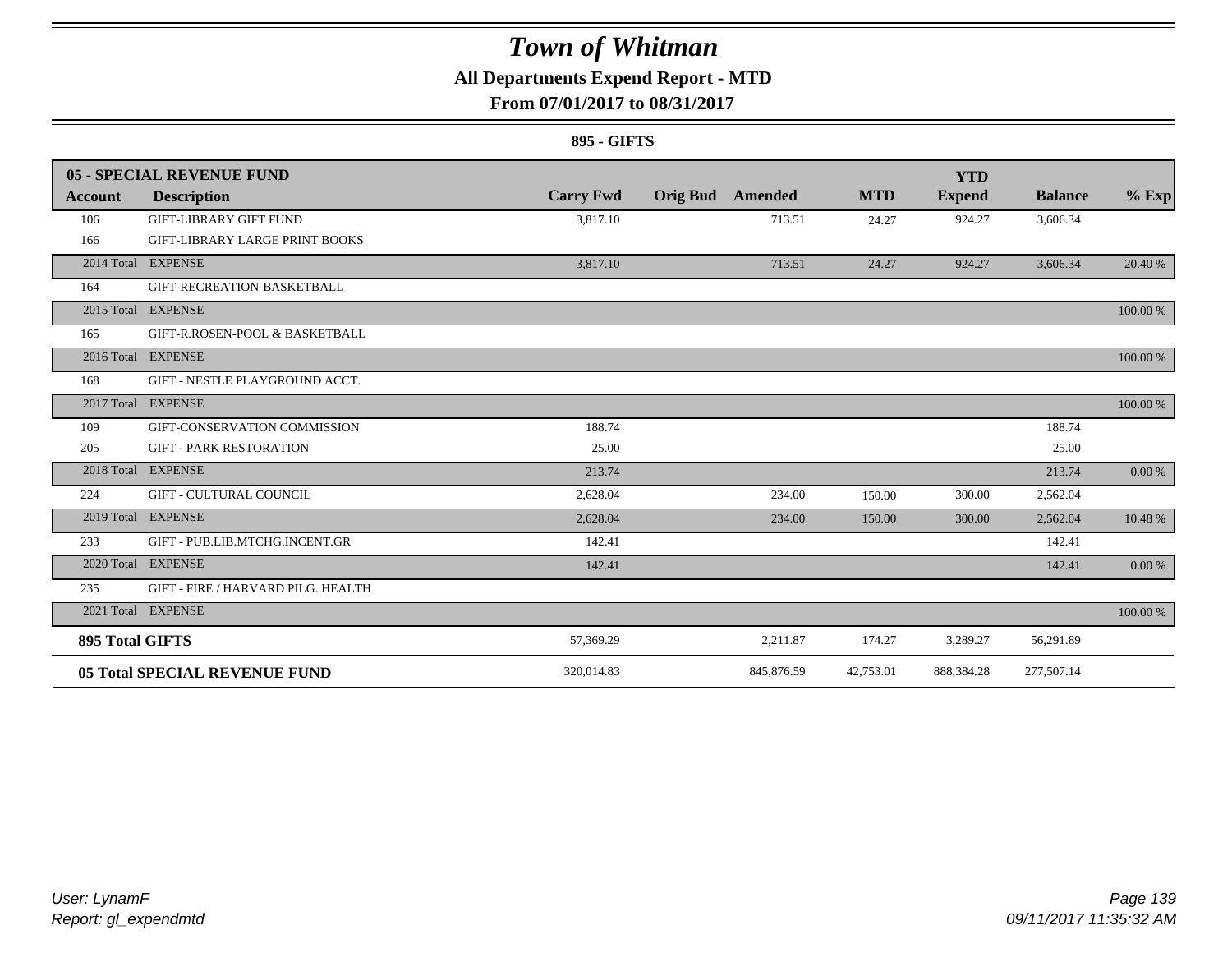**All Departments Expend Report - MTD**

**From 07/01/2017 to 08/31/2017**

#### **710 - RETIREMENT OF DEBT**

|         | <b>06 - CAPITAL PROJECTS FUND</b>     |                  |                  |            | <b>YTD</b>    |                |            |
|---------|---------------------------------------|------------------|------------------|------------|---------------|----------------|------------|
| Account | <b>Description</b>                    | <b>Carry Fwd</b> | Orig Bud Amended | <b>MTD</b> | <b>Expend</b> | <b>Balance</b> | $%$ Exp    |
| 922     | <b>MAT.PRIN.-BANS-TH/POL/FIRE STA</b> |                  |                  |            |               |                |            |
|         | 2001 Total EXPENSE                    |                  |                  |            |               |                | $100.00\%$ |
|         | 710 Total RETIREMENT OF DEBT          |                  |                  |            |               |                |            |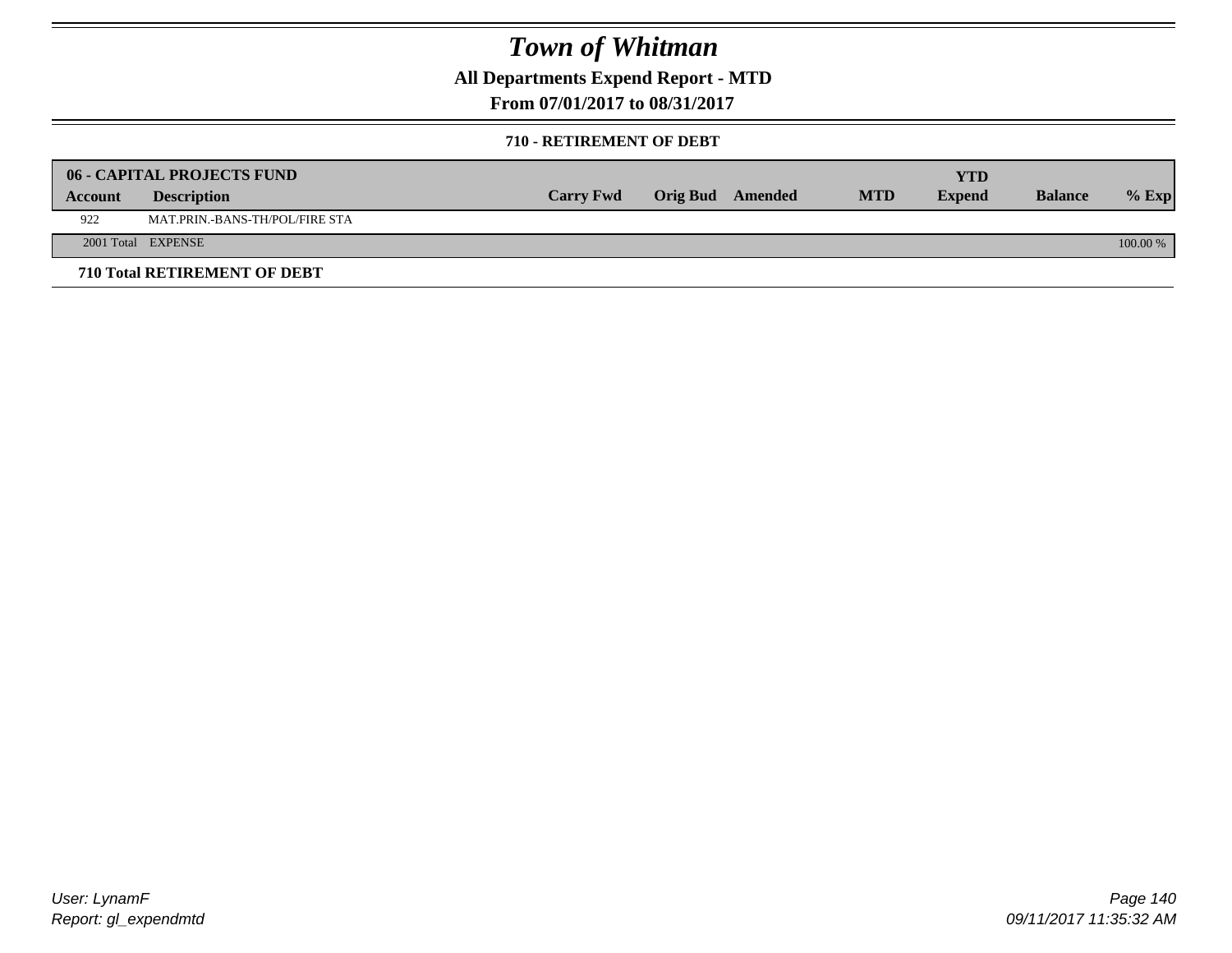### **All Departments Expend Report - MTD**

#### **From 07/01/2017 to 08/31/2017**

#### **930 - CAPITAL PROJECTS**

|            | 06 - CAPITAL PROJECTS FUND                   |                  |                 |         |            | <b>YTD</b>    |                |          |
|------------|----------------------------------------------|------------------|-----------------|---------|------------|---------------|----------------|----------|
| Account    | <b>Description</b>                           | <b>Carry Fwd</b> | <b>Orig Bud</b> | Amended | <b>MTD</b> | <b>Expend</b> | <b>Balance</b> | $%$ Exp  |
| 832        | PROJECT MANAGEMENT SERVICES                  |                  |                 |         |            |               |                |          |
| 833        | <b>EQUIPMENT &amp; FURNISHINGS</b>           |                  |                 |         |            |               |                |          |
| 834        | <b>ISSUANCE COSTS</b>                        |                  |                 |         |            |               |                |          |
| 835        | CAP.PROJ.-BUDGET ONLY                        |                  |                 |         |            |               |                |          |
| 836        | <b>FIRE STATION</b>                          |                  |                 |         |            |               |                |          |
| 837        | TOWN HALL - AIR CONDITIONING                 |                  |                 |         |            |               |                |          |
| 839        | POLICE STATION                               |                  |                 |         |            |               |                |          |
|            | 4510 Total A.1STM11/08 CAP.PROJ-BLDGS        |                  |                 |         |            |               |                | 100.00 % |
| 837        | TOWN HALL - AIR CONDITIONING                 |                  |                 |         |            |               |                |          |
| 4511 Total | A.4 STM11/13 AIR COND.TOWN HALL              |                  |                 |         |            |               |                | 100.00 % |
| 837        | TOWN HALL - AIR CONDITIONING                 | 50,554.03        |                 |         |            |               | 50,554.03      |          |
|            | 4578 Total A.1 STM1/12/15 AIR COND.TOWN HALL | 50,554.03        |                 |         |            |               | 50,554.03      | 0.00 %   |
|            | 930 Total CAPITAL PROJECTS                   | 50,554.03        |                 |         |            |               | 50,554.03      |          |
|            | 06 Total CAPITAL PROJECTS FUND               | 50,554.03        |                 |         |            |               | 50,554.03      |          |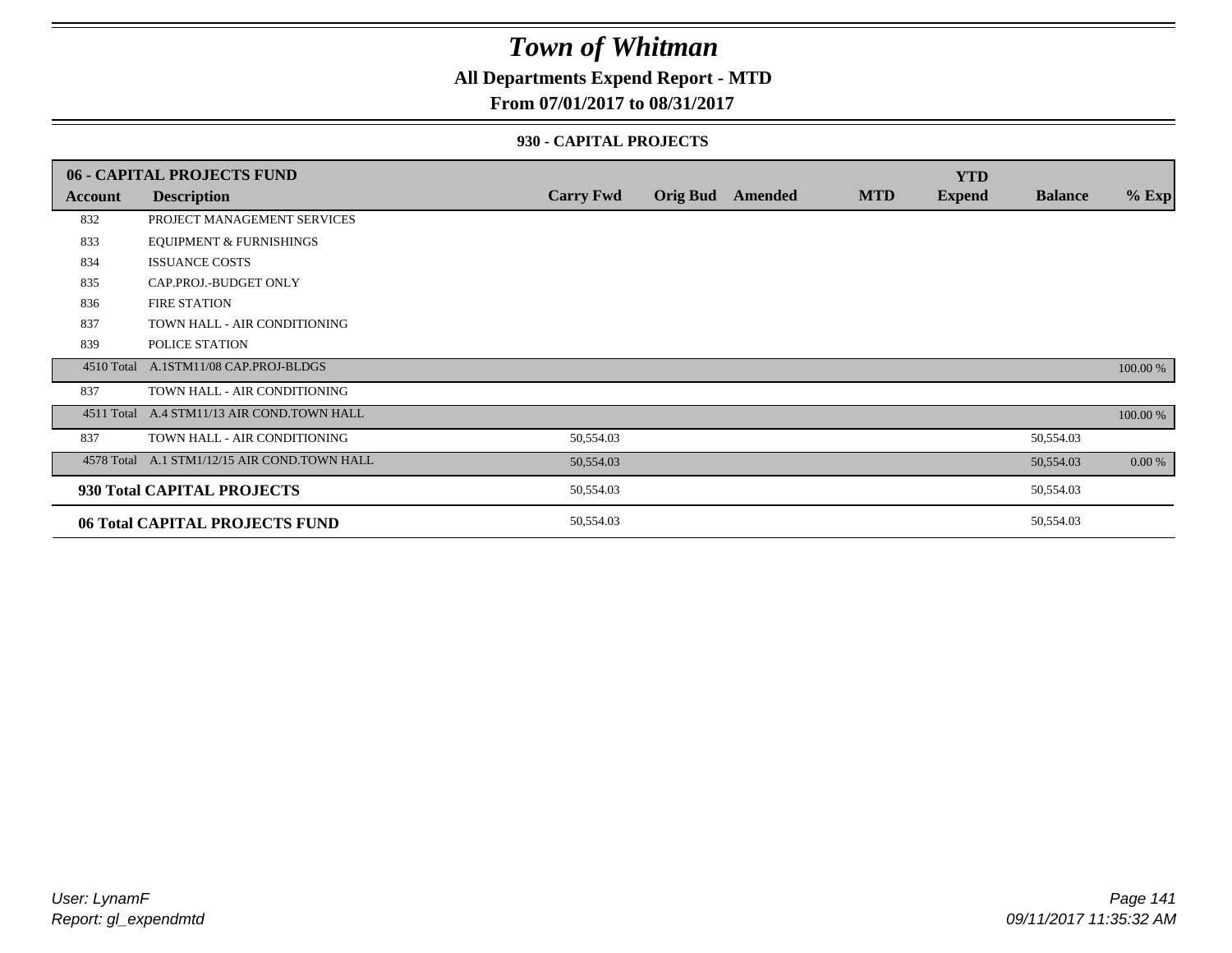**All Departments Expend Report - MTD**

**From 07/01/2017 to 08/31/2017**

#### **403 - DPW - SPECIAL ARTICLES**

|                | 07 - CHAPTER 90 HIGHWAY FUND                        |                  |             |                         |            | <b>YTD</b>    |                |             |
|----------------|-----------------------------------------------------|------------------|-------------|-------------------------|------------|---------------|----------------|-------------|
| <b>Account</b> | <b>Description</b>                                  | <b>Carry Fwd</b> |             | <b>Orig Bud</b> Amended | <b>MTD</b> | <b>Expend</b> | <b>Balance</b> | $%$ Exp     |
| 069            | <b>CHAPTER 90</b>                                   | 642.34           |             | 0.03                    |            |               | 642.37         |             |
| 070            | <b>CHAPTER 811</b>                                  |                  |             |                         |            |               |                |             |
|                | 2001 Total EXPENSE                                  | 642.34           |             | 0.03                    |            |               | 642.37         | $0.00~\%$   |
| 999            |                                                     |                  |             |                         |            |               |                |             |
|                | 4504 Total A14ATM 5/15 INSTALL TRAFFIC CNTRL.SIGNAL |                  |             |                         |            |               |                | 100.00 %    |
| 999            |                                                     | 213,562.16       |             |                         | 197,602.27 | 213,562.16    |                |             |
|                | 4506 Total A.9ATM5/16 CH.90 REPAIR STS.& S/WALKS    | 213,562.16       |             |                         | 197,602.27 | 213,562.16    |                | 100.00 %    |
| 999            |                                                     |                  |             |                         |            |               |                |             |
|                | 4521 Total WINTER RECOVERY ASSIST.FY15 MDOT         |                  |             |                         |            |               |                | 100.00 %    |
| 999            |                                                     |                  |             |                         |            |               |                |             |
|                | 4522 Total WINTER RAPID REC. PR.fy14-M.D.O.T.       |                  |             |                         |            |               |                | $100.00~\%$ |
| 999            |                                                     |                  |             |                         |            |               |                |             |
|                | 4525 Total A.25ATM5/13CONSTRUCT STS&SIDEWKS         |                  |             |                         |            |               |                | 100.00 %    |
| 999            |                                                     |                  | 333,217.20  |                         | 99,316.19  | 99,316.19     | 233,901.01     |             |
|                | 4529 Total A31ATM 5/17CH90 REPAIR STS.& S/WALKS     |                  | 333,217.20  |                         | 99,316.19  | 99,316.19     | 233,901.01     | 29.80 %     |
| 999            |                                                     |                  |             |                         |            |               |                |             |
|                | 4531 Total A13 ATM 5/15 CH90 REPAIR STS.& S/WALKS   |                  |             |                         |            |               |                | 100.00 %    |
| 999            |                                                     | 9,921.00         | $-9,921.00$ |                         |            |               |                |             |
|                | 4533 Total A.32ATM5/16 CH90 PUR.6 WHEEL DMP.TRK.    | 9.921.00         | $-9,921.00$ |                         |            |               |                | 100.00 %    |
| 999            |                                                     |                  |             |                         |            |               |                |             |
|                | 4534 Total A.3 STM 11/13 CH90 REPAIR STS.& S/WALKS  |                  |             |                         |            |               |                | 100.00 %    |
| 999            |                                                     |                  |             |                         |            |               |                |             |
|                | 4535 Total A24ATM5/10CH90PUR.PRE-MIX HEATER TRAILER |                  |             |                         |            |               |                | 100.00 %    |
| 999            |                                                     |                  |             |                         |            |               |                |             |
|                | 4537 Total A15 ATM 5/15 CH 90 REPAIR STS.& S/WALKS  |                  |             |                         |            |               |                | 100.00 %    |
|                | <b>403 Total DPW - SPECIAL ARTICLES</b>             | 224,125.50       | 323,296.20  | 0.03                    | 296,918.46 | 312,878.35    | 234,543.38     |             |
|                | 07 Total CHAPTER 90 HIGHWAY FUND                    | 224,125.50       | 323,296.20  | 0.03                    | 296,918.46 | 312,878.35    | 234,543.38     |             |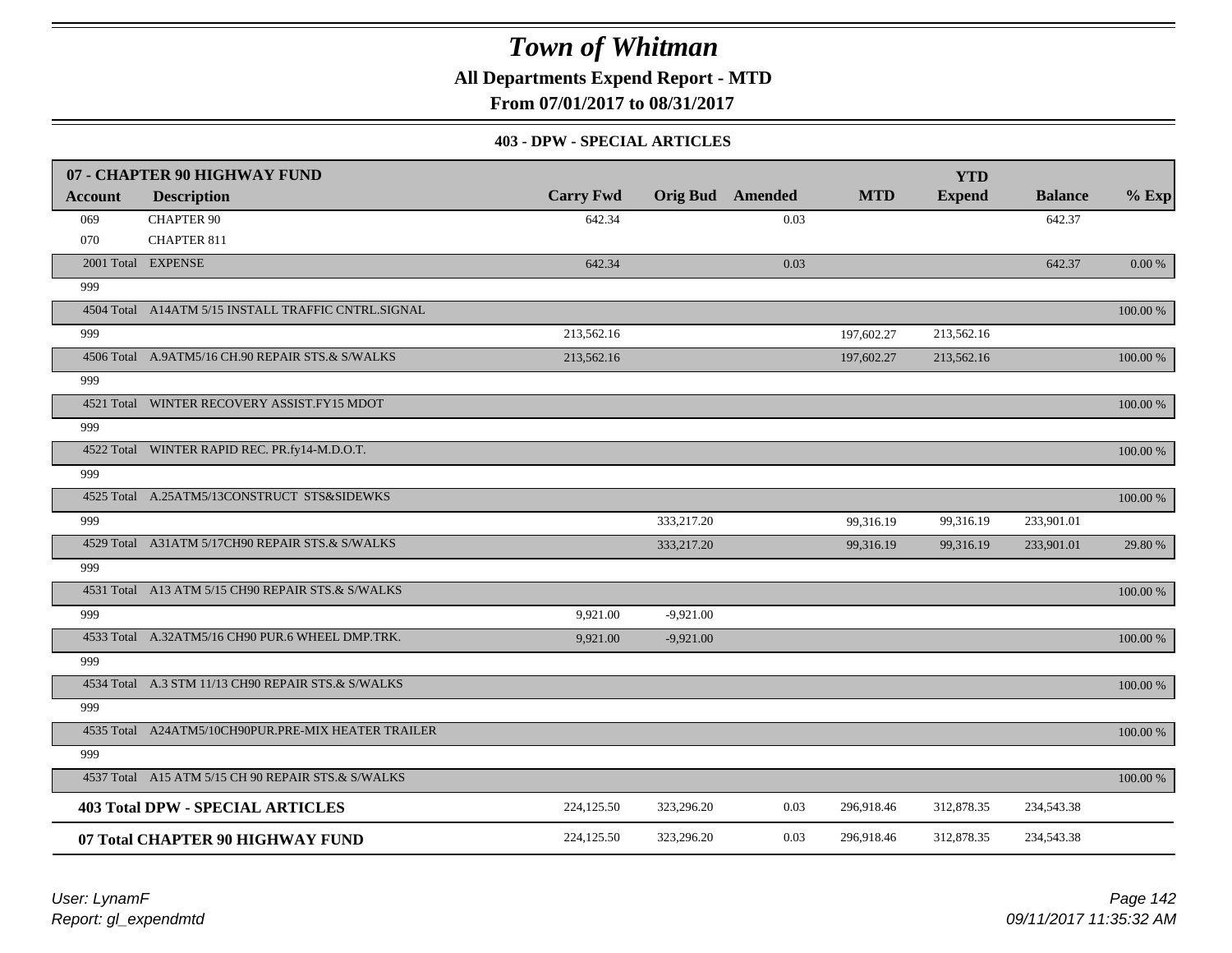### **All Departments Expend Report - MTD**

**From 07/01/2017 to 08/31/2017**

#### **852 - POLICE REVOLVING**

| 09 - AGENCY FUND |                                   |                  |                 |         |            | <b>YTD</b>    |                |            |
|------------------|-----------------------------------|------------------|-----------------|---------|------------|---------------|----------------|------------|
| Account          | <b>Description</b>                | <b>Carry Fwd</b> | <b>Orig Bud</b> | Amended | <b>MTD</b> | <b>Expend</b> | <b>Balance</b> | $%$ Exp    |
| 007              | <b>REGULAR DETAILS</b>            |                  |                 |         | 41,193.50  | 67,809.00     | $-67,809.00$   |            |
|                  | 1000 Total SALARIES               |                  |                 |         | 41,193.50  | 67,809.00     | $-67,809,00$   | $100.00\%$ |
|                  | <b>852 Total POLICE REVOLVING</b> |                  |                 |         | 41,193.50  | 67,809.00     | $-67,809.00$   |            |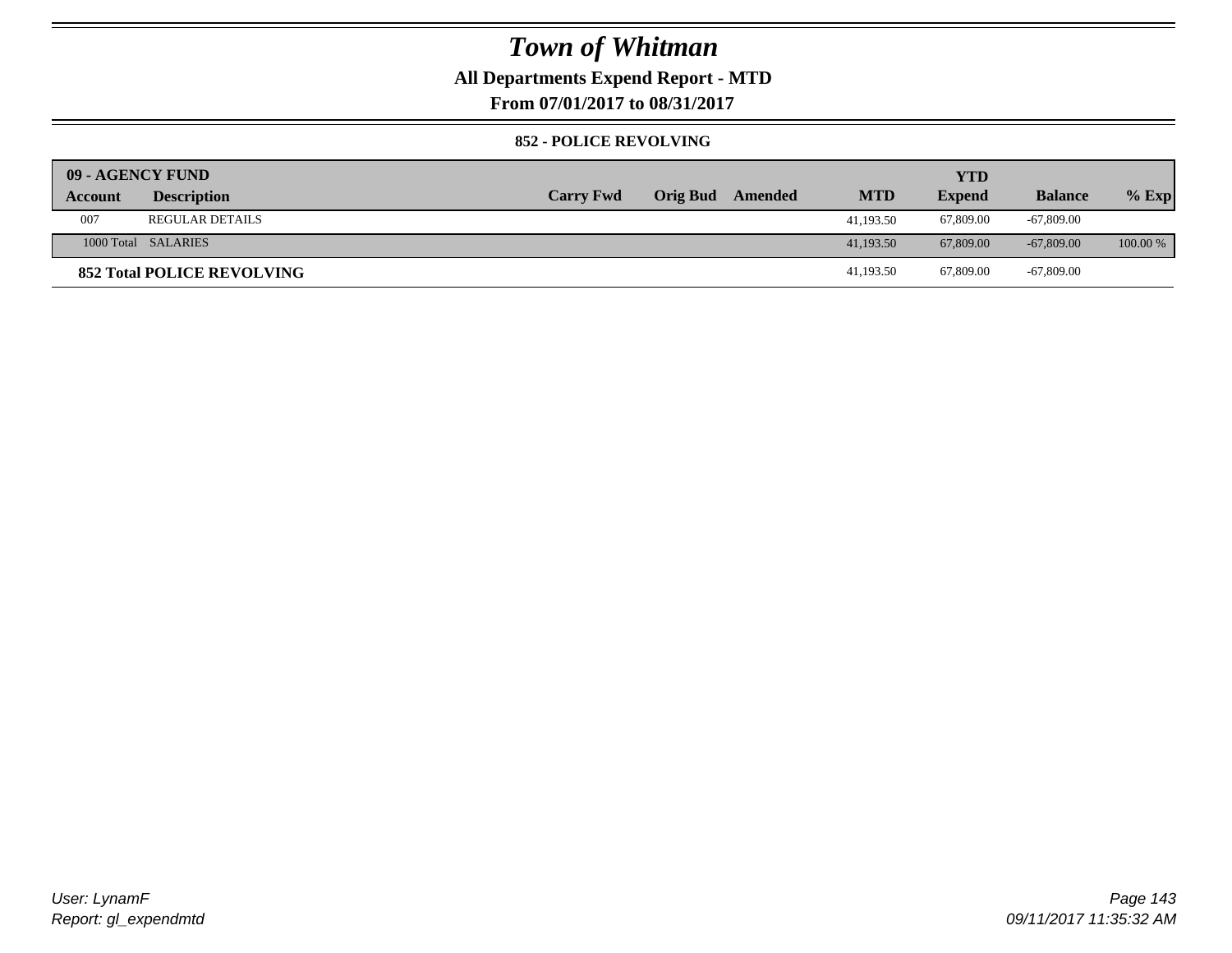**All Departments Expend Report - MTD**

**From 07/01/2017 to 08/31/2017**

#### **853 - PLANNING BOARD REVOLVING CH53G**

| 09 - AGENCY FUND |                                          |                  |                         |            | <b>YTD</b>    |                |             |
|------------------|------------------------------------------|------------------|-------------------------|------------|---------------|----------------|-------------|
| <b>Account</b>   | <b>Description</b>                       | <b>Carry Fwd</b> | <b>Orig Bud</b> Amended | <b>MTD</b> | <b>Expend</b> | <b>Balance</b> | $%$ Exp     |
| 359              | PL.BD.REV.WINDSOR EST.C44S53G            |                  |                         |            |               |                |             |
|                  | 2004 Total EXPENSE                       |                  |                         |            |               |                | 100.00 %    |
| 360              | PL.BD.REV. DANECCA EST.C44S53G           |                  |                         |            |               |                |             |
|                  | 2005 Total EXPENSE                       |                  |                         |            |               |                | 100.00 %    |
| 361              | PL.BD.REV.BUTTERNUT CH44 S53G            |                  |                         |            |               |                |             |
|                  | 2007 Total EXPENSE                       |                  |                         |            |               |                | $100.00~\%$ |
| 362              | PL.BD.REV.OAKDALE FM.I C44S53G           |                  |                         |            |               |                |             |
|                  | 2008 Total EXPENSE                       |                  |                         |            |               |                | 100.00 %    |
| 358              | PLANNG.BD.REV.R.R.AVE.CH44S53G           | 1,323.73         | 0.06                    |            |               | 1,323.79       |             |
|                  | 2009 Total EXPENSE                       | 1,323.73         | 0.06                    |            |               | 1,323.79       | 0.00 %      |
| 365              | PL.BD.RV.VICTORIA EST.CH44S53G           |                  |                         |            |               |                |             |
|                  | 2011 Total EXPENSE                       |                  |                         |            |               |                | $100.00~\%$ |
| 369              | PL.BD.REV.MEADOWBROOK CH44S53G           |                  |                         |            |               |                |             |
|                  | 2016 Total EXPENSE                       |                  |                         |            |               |                | 100.00 %    |
| 370              | PL.BD.RV.CATHERINE RD.CH44S53G           |                  |                         |            |               |                |             |
|                  | 2017 Total EXPENSE                       |                  |                         |            |               |                | 100.00 %    |
| 371              | PL.BD.RV.J.YOUNG EST.CH44S53G            |                  |                         |            |               |                |             |
|                  | 2018 Total EXPENSE                       |                  |                         |            |               |                | 100.00 %    |
| 372              | PL.BD.REV.ERIN ST.EXT.C44S53G            |                  |                         |            |               |                |             |
|                  | 2019 Total EXPENSE                       |                  |                         |            |               |                | 100.00 %    |
| 373              | PL.BD.RV.HIGHLND ST.EX.C44S53G           |                  |                         |            |               |                |             |
|                  | 2020 Total EXPENSE                       |                  |                         |            |               |                | 100.00 %    |
| 357              | PLANNG.BD.REV.HARV.LN.CH44S53G           |                  |                         |            |               |                |             |
|                  | 2021 Total EXPENSE                       |                  |                         |            |               |                | 100.00 %    |
|                  | 853 Total PLANNING BOARD REVOLVING CH53G | 1,323.73         | 0.06                    |            |               | 1,323.79       |             |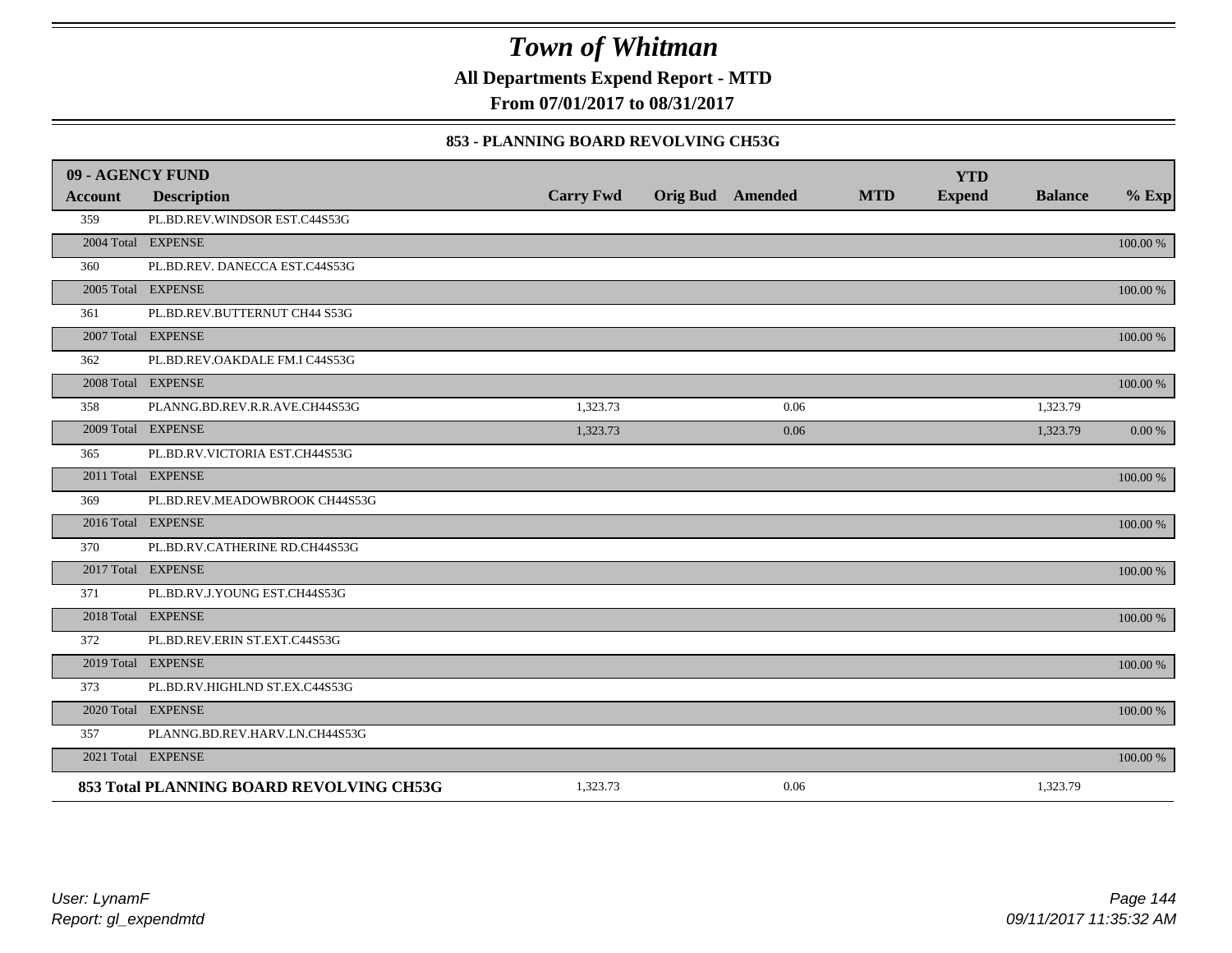## **All Departments Expend Report - MTD**

### **From 07/01/2017 to 08/31/2017**

### **854 - DPW DETAILS**

|         | 09 - AGENCY FUND      |                  |                         |            | YTD           |                |            |
|---------|-----------------------|------------------|-------------------------|------------|---------------|----------------|------------|
| Account | <b>Description</b>    | <b>Carry Fwd</b> | <b>Orig Bud</b> Amended | <b>MTD</b> | <b>Expend</b> | <b>Balance</b> | $%$ Exp    |
| 007     | REGULAR DETAILS       |                  |                         |            |               |                |            |
|         | 1000 Total SALARIES   |                  |                         |            |               |                | $100.00\%$ |
|         | 854 Total DPW DETAILS |                  |                         |            |               |                |            |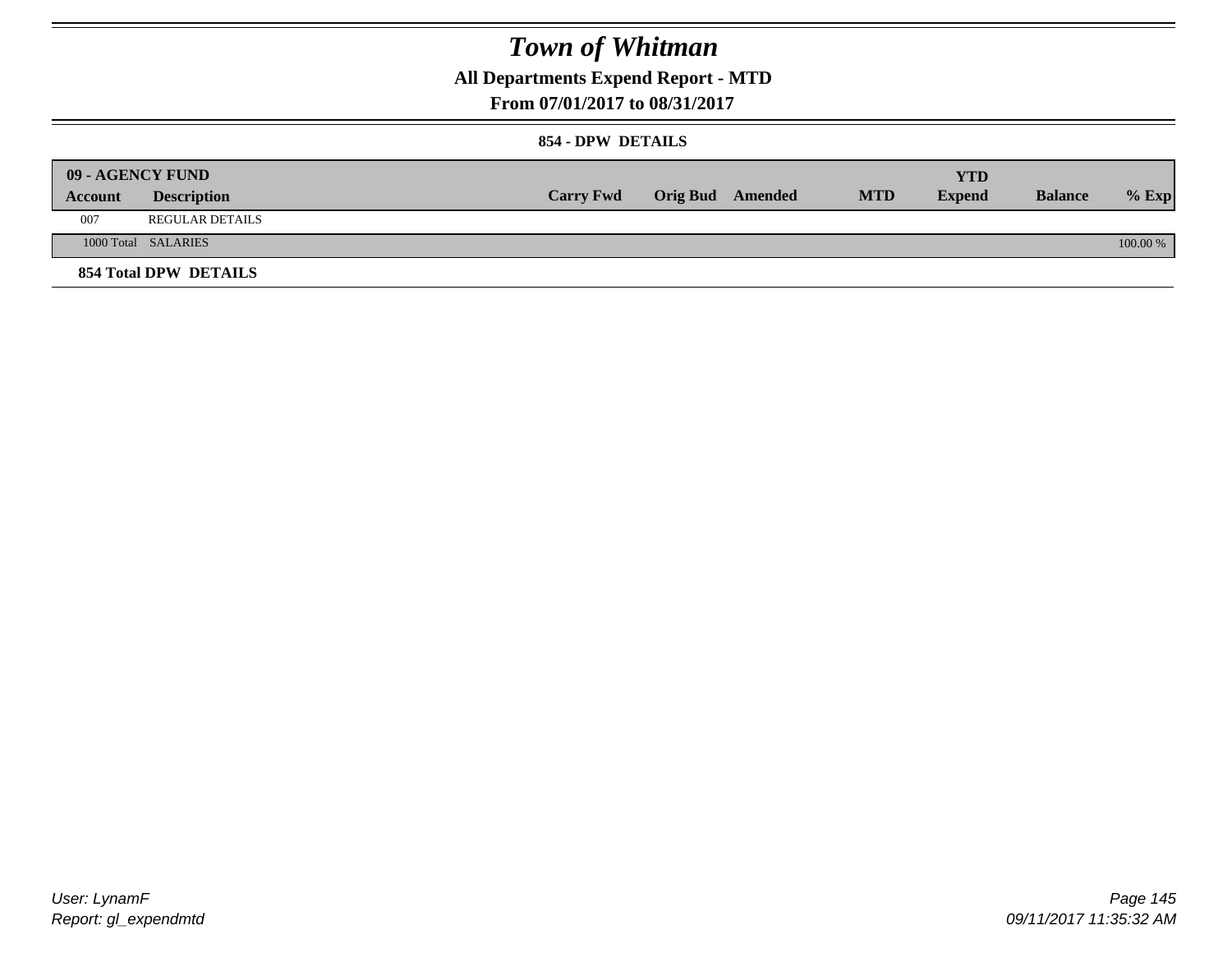## **All Departments Expend Report - MTD**

**From 07/01/2017 to 08/31/2017**

### **856 - FIRE DETAILS**

|         | 09 - AGENCY FUND              |                  |                  |            | <b>YTD</b>    |                |          |
|---------|-------------------------------|------------------|------------------|------------|---------------|----------------|----------|
| Account | <b>Description</b>            | <b>Carry Fwd</b> | Orig Bud Amended | <b>MTD</b> | <b>Expend</b> | <b>Balance</b> | $%$ Exp  |
| 007     | <b>REGULAR DETAILS</b>        |                  |                  |            |               |                |          |
|         | 1000 Total SALARIES           |                  |                  |            |               |                | 100.00 % |
|         | <b>856 Total FIRE DETAILS</b> |                  |                  |            |               |                |          |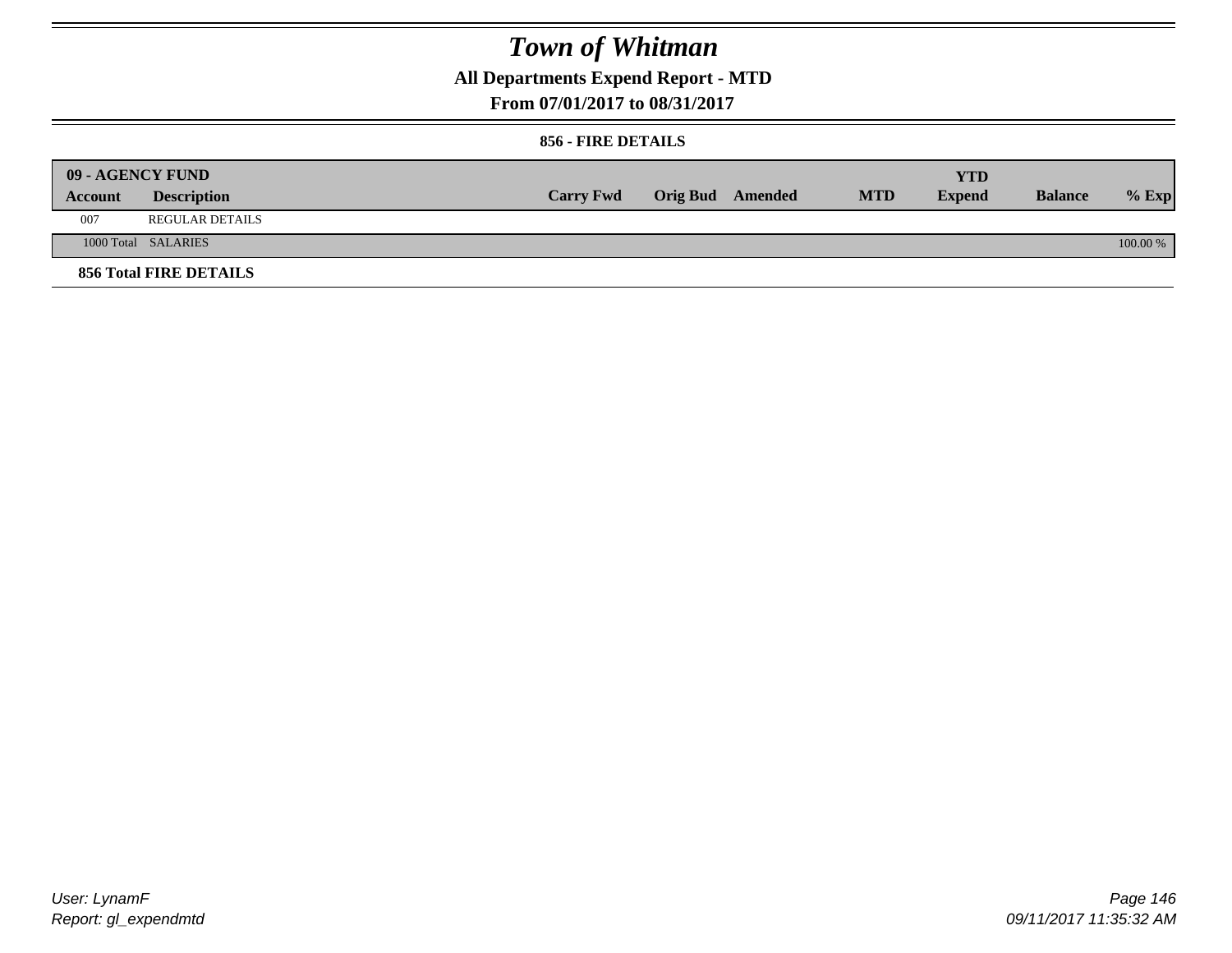**All Departments Expend Report - MTD**

**From 07/01/2017 to 08/31/2017**

### **858 - APPEALS BD.REVOLVING S53G**

|         | 09 - AGENCY FUND                    |                  |                  |            | YTD           |                |            |
|---------|-------------------------------------|------------------|------------------|------------|---------------|----------------|------------|
| Account | <b>Description</b>                  | <b>Carry Fwd</b> | Orig Bud Amended | <b>MTD</b> | <b>Expend</b> | <b>Balance</b> | $%$ Exp    |
| 367     | APPEALS BD.-TWOCAN PROP. S53G       |                  |                  |            |               |                |            |
|         | 2014 Total EXPENSE                  |                  |                  |            |               |                | $100.00\%$ |
|         | 858 Total APPEALS BD.REVOLVING S53G |                  |                  |            |               |                |            |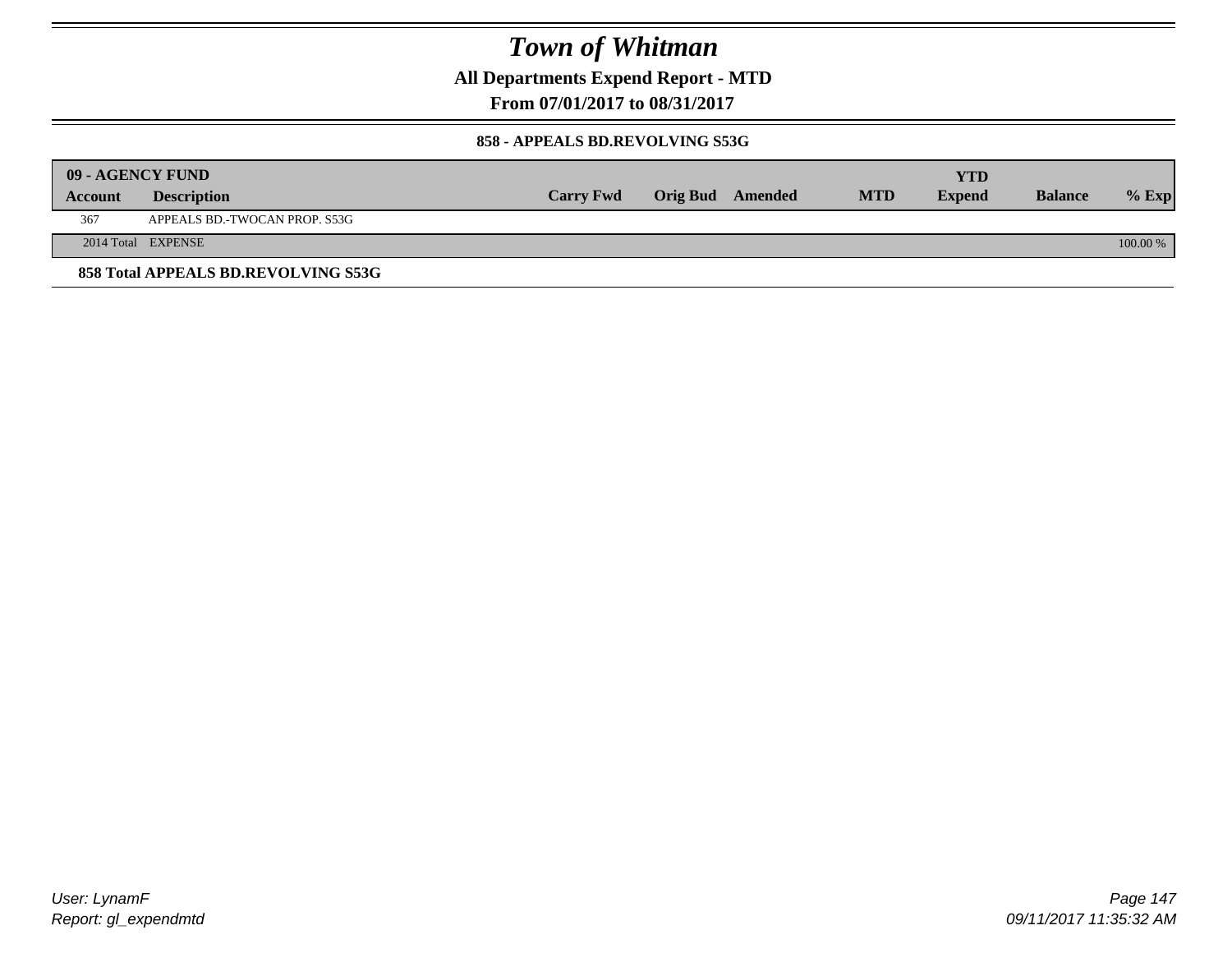## **All Departments Expend Report - MTD**

**From 07/01/2017 to 08/31/2017**

### **870 - AGENCY**

| 09 - AGENCY FUND |                                |                  |                         |            | <b>YTD</b>    |                |          |
|------------------|--------------------------------|------------------|-------------------------|------------|---------------|----------------|----------|
| <b>Account</b>   | <b>Description</b>             | <b>Carry Fwd</b> | <b>Orig Bud</b> Amended | <b>MTD</b> | <b>Expend</b> | <b>Balance</b> | $%$ Exp  |
| 030              | DEPUTY COLLECTOR'S FEES        |                  |                         | 10,190.00  | 13,239.00     | $-13,239.00$   |          |
|                  | 2000 Total EXPENSE             |                  |                         | 10,190.00  | 13,239.00     | $-13,239.00$   | 100.00 % |
| 031              | SPORTING LICENSES STATE        |                  |                         |            |               |                |          |
| 032              | DUE TO STATE-GUN PERMITS       |                  |                         | 2,675.00   | 2,675.00      | $-2,675.00$    |          |
|                  | 2001 Total EXPENSE             |                  |                         | 2,675.00   | 2,675.00      | $-2,675.00$    | 100.00 % |
| 780              | F.I.C.A. WITHHOLDING           |                  |                         |            |               |                |          |
| 781              | FEDERAL WITHHOLDING            |                  |                         | 110,561.85 | 180,239.82    | $-180,239.82$  |          |
| 782              | STATE WITHHOLDING              |                  |                         | 39,356.36  | 64,452.53     | $-64,452.53$   |          |
| 783              | <b>COUNTY RETIREMENT</b>       |                  |                         | 41,329.03  | 41,329.03     | $-41,329.03$   |          |
| 785              | MEDICARE TAX WITHHOLDING       |                  |                         | 12,078.40  | 19,843.40     | $-19,843.40$   |          |
| 786              | <b>CREDIT UNION-TOWN</b>       |                  |                         | 50,700.00  | 81,324.75     | $-81,324.75$   |          |
| 788              | DEFERRED COMPENSATION-TOWN     |                  |                         | 28,535.00  | 45,186.00     | $-45,186.00$   |          |
| 790              | COURT ORDERED DEDUCTIONS       |                  |                         |            |               |                |          |
| 791              | <b>DUES-POLICE</b>             |                  |                         | 1,176.00   | 1,176.00      | $-1,176.00$    |          |
| 792              | <b>DUES-FIRE</b>               |                  |                         | 2,000.00   | 2,000.00      | $-2,000.00$    |          |
| 793              | <b>DUES-DPW</b>                |                  |                         | 720.10     | 720.10        | $-720.10$      |          |
| 794              | DUES-T.H.EMPLOYEES UNION       |                  |                         | 397.00     | 397.00        | $-397.00$      |          |
| 795              | DUES-T.H. EMPLOYEES-VOLUNTARY  |                  |                         |            |               |                |          |
| 796              | <b>INSURANCE 1</b>             |                  |                         | 1,138.96   | 1,712.79      | $-1,712.79$    |          |
| 797              | <b>INSURANCE 2</b>             |                  |                         | 3,333.84   | 5,038.96      | $-5,038.96$    |          |
| 799              | <b>WAGE GARNISHMENTS</b>       |                  |                         |            |               |                |          |
| 800              | BLUE CARE-PREF.PROVIDER OPTION |                  |                         | 12,124.64  | 18,186.96     | $-18,186.96$   |          |
| 801              | MASTER HEALTH PLUS-TOWN        |                  |                         |            |               |                |          |
| 802              | MASTER HEALTH PLUS-PENSION     |                  |                         |            |               |                |          |
| 803              | <b>MEDEX</b>                   |                  |                         | 18,881.48  | 28,322.22     | $-28,322.22$   |          |
| 804              | PILGRIM-TOWN                   |                  |                         | 30,904.50  | 46,356.75     | $-46,356.75$   |          |
| 805              | TEFRA-TOWM                     |                  |                         |            |               |                |          |
| 806              | CARVE OUT GROUPS-MEDICARE      |                  |                         |            |               |                |          |
| 812              | MANDATORY DEFFR'D COMPENSATION |                  |                         | 2,549.14   | 2,549.14      | $-2,549.14$    |          |
| 813              | DELTA DENTAL PLAN              |                  |                         | 11,302.74  | 16,954.11     | $-16,954.11$   |          |
| 816              | CAFETERIA PLAN-FSA CARD FEE    |                  |                         | 22.08      | 22.08         | $-22.08$       |          |
| 818              | CAFETERIA BENEFITS-TOWN        |                  |                         | 4,050.10   | 6,480.16      | $-6,480.16$    |          |
|                  |                                |                  |                         |            |               |                |          |

*Report: gl\_expendmtd User: LynamF*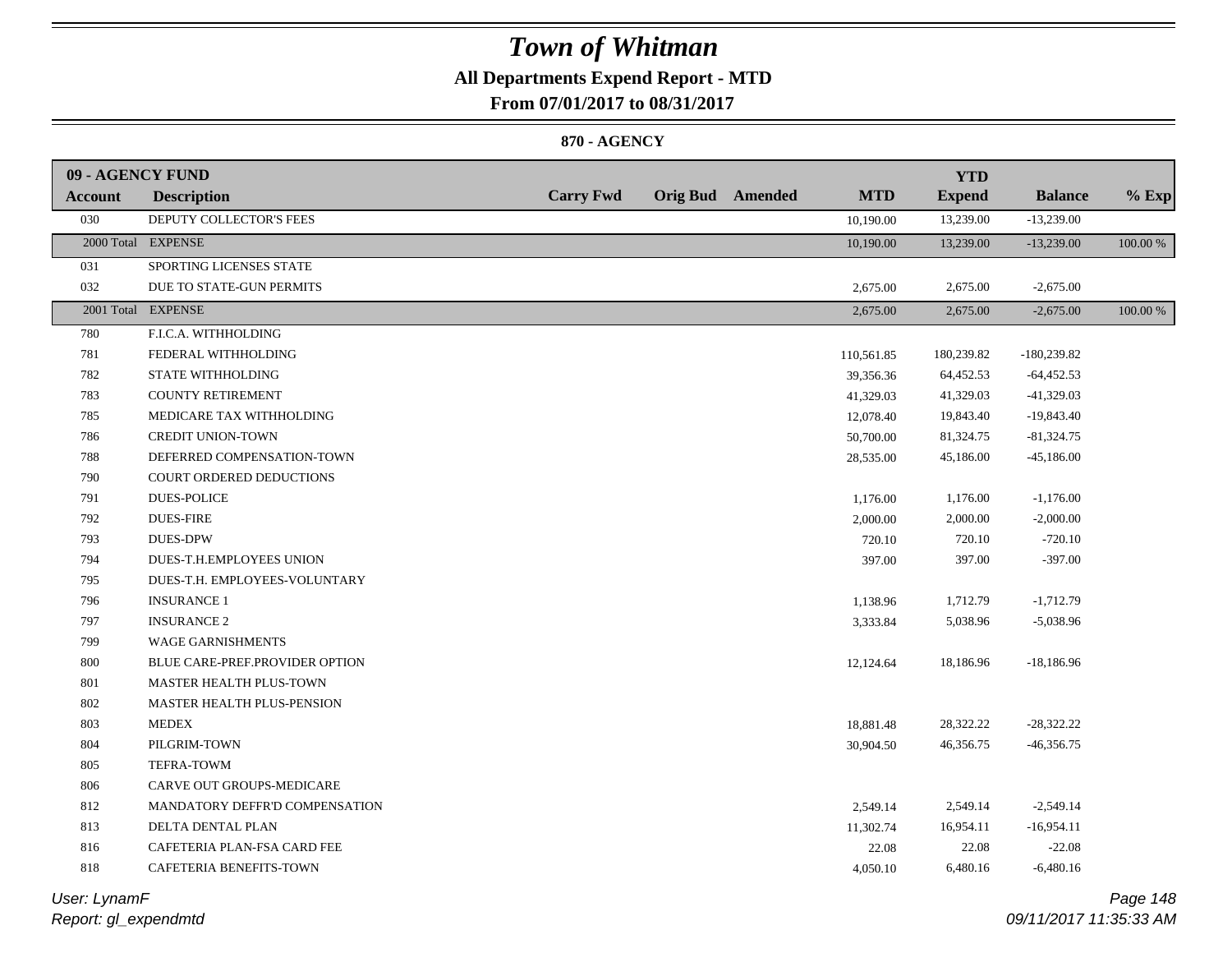## **All Departments Expend Report - MTD**

**From 07/01/2017 to 08/31/2017**

### **870 - AGENCY**

| 09 - AGENCY FUND |                                   |                  |                 |         |            | <b>YTD</b>    |                |          |
|------------------|-----------------------------------|------------------|-----------------|---------|------------|---------------|----------------|----------|
| <b>Account</b>   | <b>Description</b>                | <b>Carry Fwd</b> | <b>Orig Bud</b> | Amended | <b>MTD</b> | <b>Expend</b> | <b>Balance</b> | $%$ Exp  |
| 819              | <b>TAXABLE FRINGE BENEFITS</b>    |                  |                 |         | 129.98     | 283.56        | $-283.56$      |          |
| 821              | <b>NETWORK BLUE</b>               |                  |                 |         | 61,068.00  | 91,602.00     | $-91,602.00$   |          |
| 823              | <b>HPHC MEDICARE ENHANCE</b>      |                  |                 |         |            |               |                |          |
| 824              | MPA - LEGAL DEFENSE FUND          |                  |                 |         |            |               |                |          |
| 827              | <b>DUES - LIBRARY</b>             |                  |                 |         | 299.77     | 299.77        | $-299.77$      |          |
| 828              | NETWORK BLUE-RATE SAVER           |                  |                 |         | 12,702.00  | 19,053.00     | $-19,053.00$   |          |
| 829              | <b>HARVARD PILGRIM-RATE SAVER</b> |                  |                 |         | 428.50     | 642.75        | $-642.75$      |          |
| 881              | DIRECT DEPOSIT-PAYROLL            |                  |                 |         |            |               |                |          |
| 899              | <b>EXCHANGE ACCOUNT</b>           |                  |                 |         | 350.60     | 350.60        | $-350.60$      |          |
|                  | 2002 Total EXPENSE                |                  |                 |         | 446,140.07 | 674,523.48    | $-674,523.48$  | 100.00 % |
|                  | 870 Total AGENCY                  |                  |                 |         | 459,005.07 | 690,437.48    | -690,437.48    |          |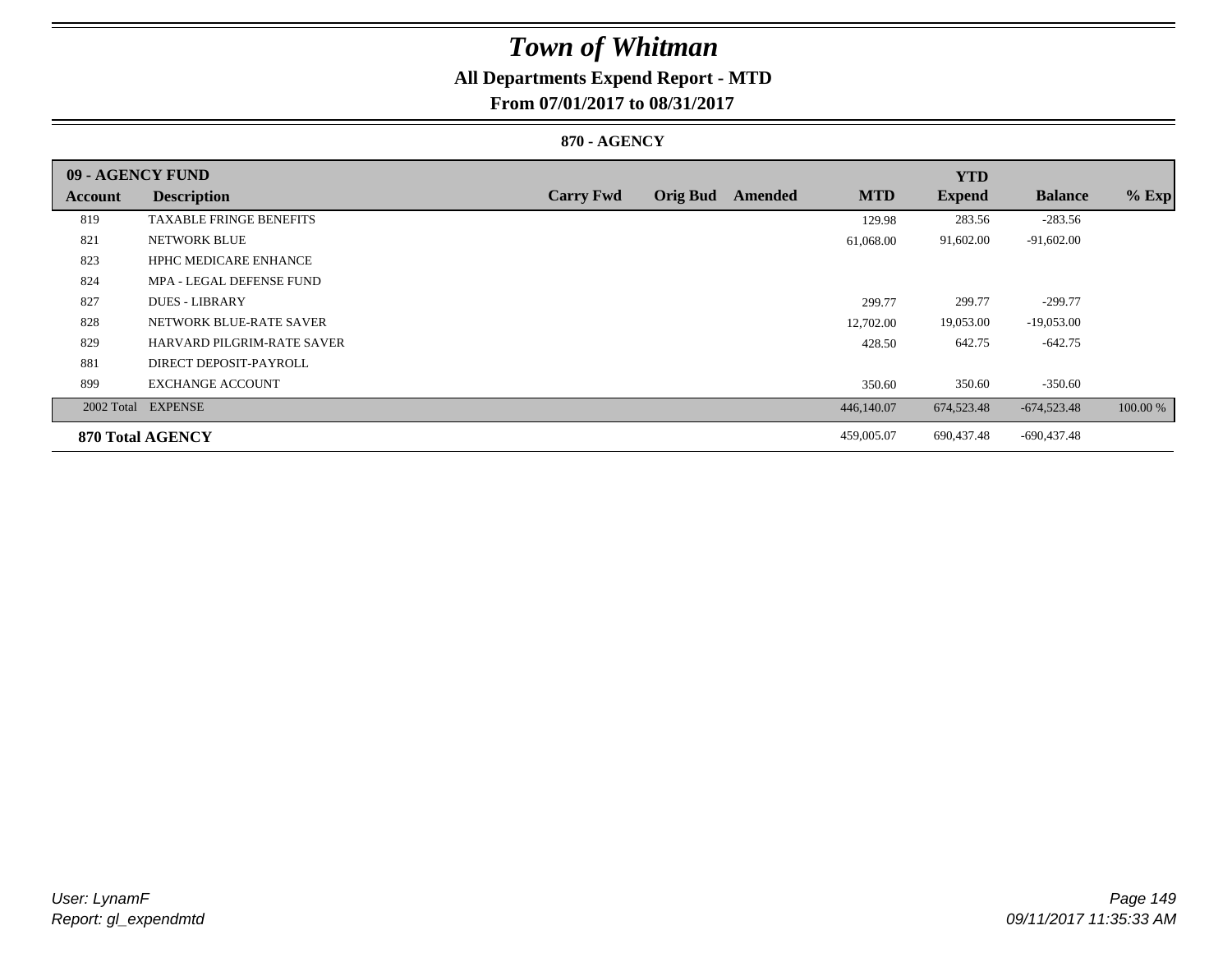### **All Departments Expend Report - MTD**

**From 07/01/2017 to 08/31/2017**

### **980 - PERFORMANCE BONDS**

|         | 09 - AGENCY FUND            |                  |                 |         |            | <b>YTD</b>    |                |          |
|---------|-----------------------------|------------------|-----------------|---------|------------|---------------|----------------|----------|
| Account | <b>Description</b>          | <b>Carry Fwd</b> | <b>Orig Bud</b> | Amended | <b>MTD</b> | <b>Expend</b> | <b>Balance</b> | $%$ Exp  |
| 364     | PLANNING BOARD              |                  |                 |         |            |               |                |          |
|         | 2004 Total EXPENSE          |                  |                 |         |            |               |                | 100.00 % |
|         | 980 Total PERFORMANCE BONDS |                  |                 |         |            |               |                |          |
|         | 09 Total AGENCY FUND        | 1,323.73         |                 | 0.06    | 500,198.57 | 758,246.48    | -756,922.69    |          |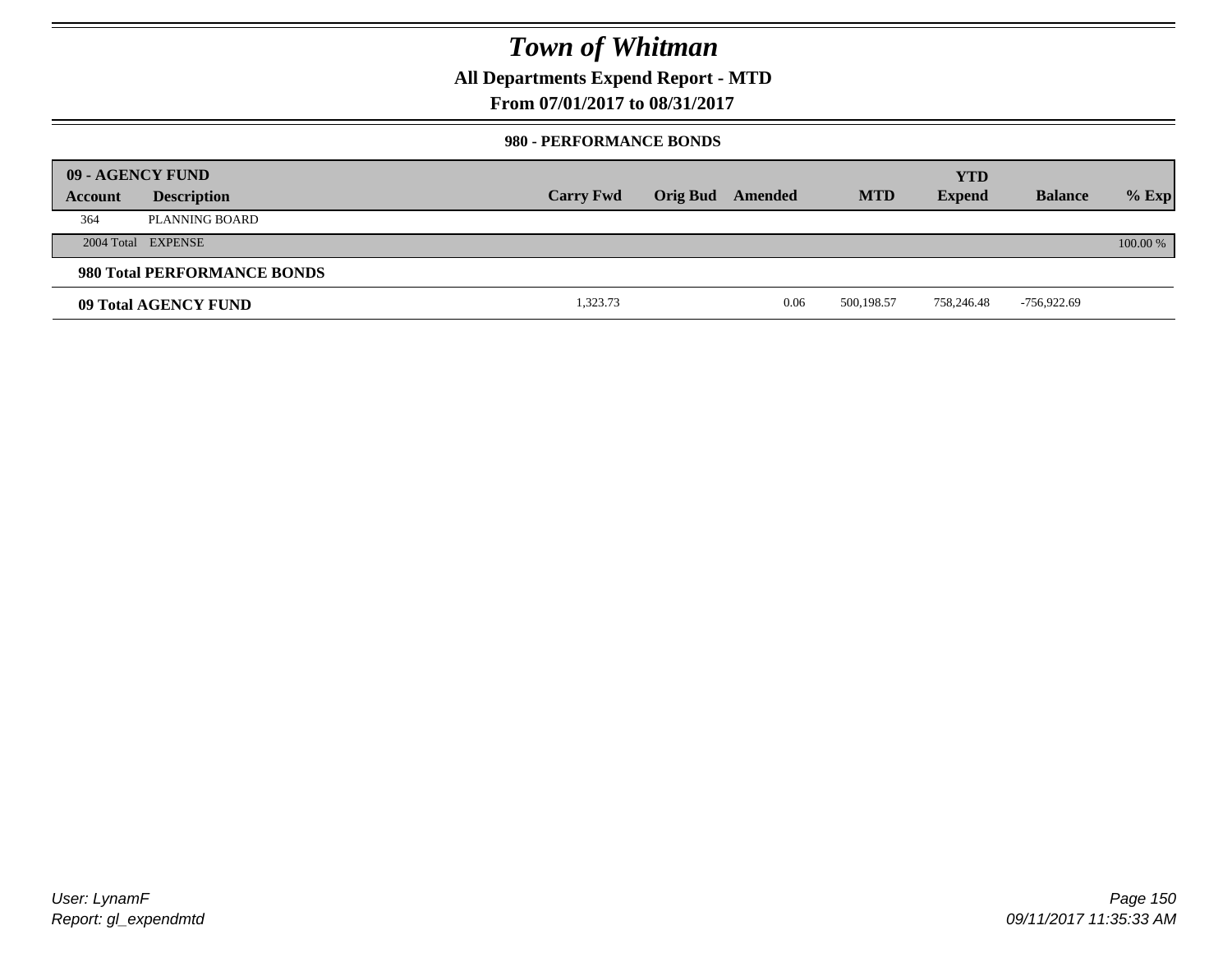## **All Departments Expend Report - MTD**

**From 07/01/2017 to 08/31/2017**

#### **440 - WATER/SEWER**

|                | 60 - WATER/SEWER ENTERPRISE FUND         |                  |                                       | <b>YTD</b>    |                |          |
|----------------|------------------------------------------|------------------|---------------------------------------|---------------|----------------|----------|
| <b>Account</b> | <b>Description</b>                       | <b>Carry Fwd</b> | <b>Orig Bud</b> Amended<br><b>MTD</b> | <b>Expend</b> | <b>Balance</b> | $%$ Exp  |
| 111            | SALARIES-ADMINSTRATIVE                   | 100,766.00       | 9,249.40                              | 15,063.31     | 85,702.69      |          |
| 112            | <b>SALARIES</b>                          |                  |                                       |               |                |          |
| 113            | DIVISIONAL LABOR-REGULAR                 | 465,472.00       | 41,009.00                             | 65,614.40     | 399,857.60     |          |
| 114            | DIVISIONAL LABOR-O.T.                    |                  | 1,947.55                              | 4,737.67      | $-4,737.67$    |          |
| 116            | <b>CLERICAL</b>                          | 49,031.00        | 4,712.75                              | 7,417.20      | 41,613.80      |          |
| 119            | SALARY-ASSIST.SUPERINTENDENT             |                  |                                       |               |                |          |
| 136            | POLICE DETAILS                           | 18,000.00        | 368.56                                | 1,105.68      | 16,894.32      |          |
| 144            | <b>EDUCATION INCENTIVE</b>               |                  |                                       |               |                |          |
| 146            | SALARIES-LONGEVITY                       | 2,950.00         | 425.00                                | 850.00        | 2,100.00       |          |
| 222            | CDL LIC. / STIPEND                       | 1,504.00         |                                       | 1,504.00      |                |          |
| 228            | <b>CDL STIPEND - UNION</b>               |                  |                                       |               |                |          |
| 234            | SALARIES - UNUSED SICK & VAC. TIME       |                  |                                       |               |                |          |
|                | 1000 Total SALARIES                      | 637,723.00       | 57,712.26                             | 96,292.26     | 541,430.74     | 15.09 %  |
| 949            | FY2014 ENCUMBRANCES                      |                  |                                       |               |                |          |
|                | 1003 Total SALARIES                      |                  |                                       |               |                | 100.00 % |
| 210            | <b>ELECTRICITY</b>                       | 73,000.00        | 5,735.56                              | 7,609.85      | 65,390.15      |          |
| 212            | <b>GAS (NATURAL)</b>                     | 20,000.00        | 78.00                                 | 162.26        | 19,837.74      |          |
| 230            | <b>WATER PURCHASE</b>                    | 1,400,000.00     | 24.06                                 | 24.06         | 1,399,975.94   |          |
| 243            | EQUIPMENT MAINTENANCE                    |                  |                                       |               |                |          |
| 309            | <b>TECHNICAL SERVICES</b>                |                  |                                       |               |                |          |
| 340            | <b>TELEPHONE</b>                         | 9,000.00         | 118.47                                | 118.47        | 8,881.53       |          |
| 380            | DISPOSAL COSTS                           | 850,000.00       |                                       |               | 850,000.00     |          |
| 381            | PRIOR YEAR USER FEE                      |                  |                                       |               |                |          |
| 420            | <b>OFFICE SUPPLIES</b>                   |                  |                                       |               |                |          |
| 430            | <b>BUILDING MAINTENANCE &amp; REPAIR</b> | 50,000.00        | 1,864.76                              | 1,864.76      | 48,135.24      |          |
| 481            | <b>GASOLINE</b>                          | 2,500.00         |                                       |               | 2,500.00       |          |
| 530            | <b>CHEMICALS</b>                         | 70,000.00        | 5,915.28                              | 6,425.28      | 63,574.72      |          |
| 582            | <b>UNIFORMS</b>                          |                  | 358.50                                | 358.50        | $-358.50$      |          |
| 585            | MISCELLANEOUS EXPENSE                    | 15,000.00        | 318.95                                | 318.95        | 14,681.05      |          |
|                |                                          |                  |                                       |               |                |          |
| 363            | CROSS CONN.TESTING EXPENSE               | 3,500.00         |                                       |               | 3,500.00       |          |

*Report: gl\_expendmtd User: LynamF*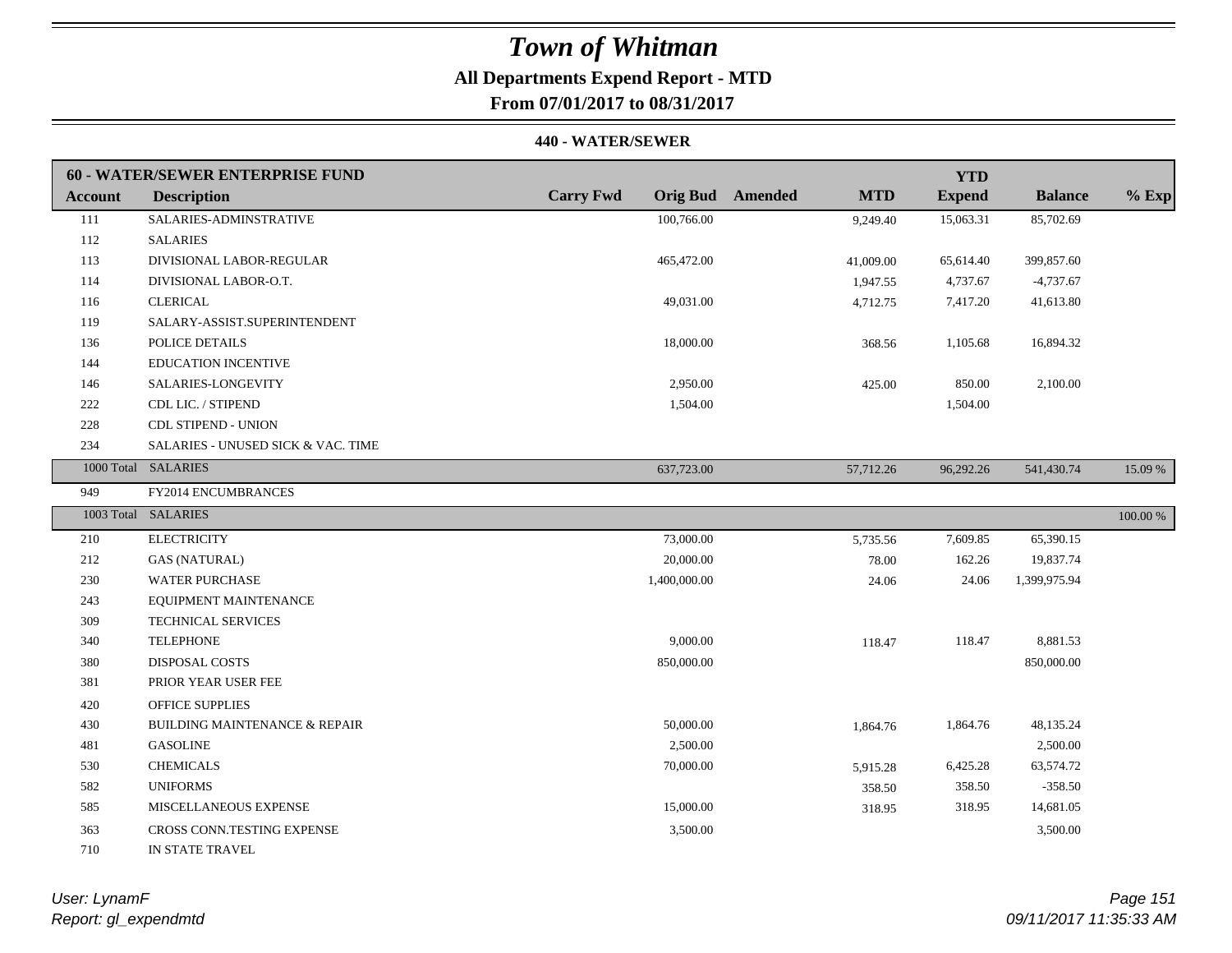## **All Departments Expend Report - MTD**

**From 07/01/2017 to 08/31/2017**

|         | 60 - WATER/SEWER ENTERPRISE FUND     |                  |                  |            | <b>YTD</b>    |                |         |
|---------|--------------------------------------|------------------|------------------|------------|---------------|----------------|---------|
| Account | <b>Description</b>                   | <b>Carry Fwd</b> | Orig Bud Amended | <b>MTD</b> | <b>Expend</b> | <b>Balance</b> | $%$ Exp |
| 720     | OUT OF STATE TRAVEL                  |                  |                  |            |               |                |         |
| 730     | <b>ASSOCIATION DUES</b>              |                  |                  |            |               |                |         |
| 734     | AGENCY AND REGISTRATION FEES         |                  |                  |            |               |                |         |
| 735     | <b>BANK CHARGES</b>                  |                  | 3,800.00         |            |               | 3,800.00       |         |
| 924     | DEBT MISCELLANEOUS - WATER           |                  | 33,150.00        |            | 2,168.19      | 30,981.81      |         |
| 926     | DEBT MISCELLANEOUS-SEWER             |                  |                  |            |               |                |         |
| 777     | <b>BUDGET RESERVE</b>                |                  | 139,345.00       | 1,000.00   | 1,000.00      | 138,345.00     |         |
| 825     | <b>LAND</b>                          |                  |                  |            |               |                |         |
| 826     | <b>BUILDINGS</b>                     |                  |                  |            |               |                |         |
| 830     | <b>PLANT</b>                         |                  |                  |            |               |                |         |
| 840     | SITE IMPROVEMENT                     |                  |                  |            |               |                |         |
| 850     | ADDITIONAL EQUIPMENT                 |                  |                  |            |               |                |         |
| 875     | REPLACE EQUIPMENT                    |                  |                  |            |               |                |         |
| 890     | CAPITAL PROJECT                      |                  |                  |            |               |                |         |
| 910     | MAT.PRIN.L.T.DEBT 6/1/2008           |                  |                  |            |               |                |         |
| 911     | INT.LONG TERM DEBT WTR/SWR           |                  | 95,060.13        |            |               | 95,060.13      |         |
| 913     | PRIN.-L.T. DEBT WTR.RE-FUNDED 3/8/12 |                  | 45,000.00        |            |               | 45,000.00      |         |
| 914     | PRINCIPAL LONG TERM-WATER            |                  | 300,515.28       |            | 300,515.28    |                |         |
| 915     | INT.LONG TERM DEBT-SEWER             |                  | 7,658.27         |            | 3,953.29      | 3,704.98       |         |
| 916     | <b>INTEREST LONG TERM DEBT</b>       |                  |                  |            |               |                |         |
| 919     | <b>INT.LONG TERM DEBT - WATER</b>    |                  | 32,281.60        |            |               | 32,281.60      |         |
| 925     | <b>INTEREST TEMPORARY LOANS</b>      |                  |                  |            |               |                |         |
| 942     | SEWER PRIN.-L.T.DEBT 2030            |                  | 24,831.18        |            | 24,831.18     |                |         |
| 944     | PRIN.LONG TERM-WTR/SWR               |                  | 154,653.54       |            |               | 154,653.54     |         |
| 950     | <b>REPAYMENT OF BANS</b>             |                  |                  |            |               |                |         |
| 951     | DEBT ISSUANCE EXPENSE                |                  |                  |            |               |                |         |
| 955     | REPAYMENT OF GANS-PRINCIPAL          |                  |                  |            |               |                |         |
| 957     | MAT.PRIN.-L.T.DEBT 1/15/2013         |                  |                  |            |               |                |         |
| 960     | INDIRECT COSTS-TO GENERAL FUND       |                  | 493,199.00       |            |               | 493,199.00     |         |
| 961     | INDIRECT COSTS-TO WATER ENT.FD       |                  |                  |            |               |                |         |
|         | 2000 Total EXPENSE                   |                  | 3,822,494.00     | 15,413.58  | 349,350.07    | 3,473,143.93   | 9.13 %  |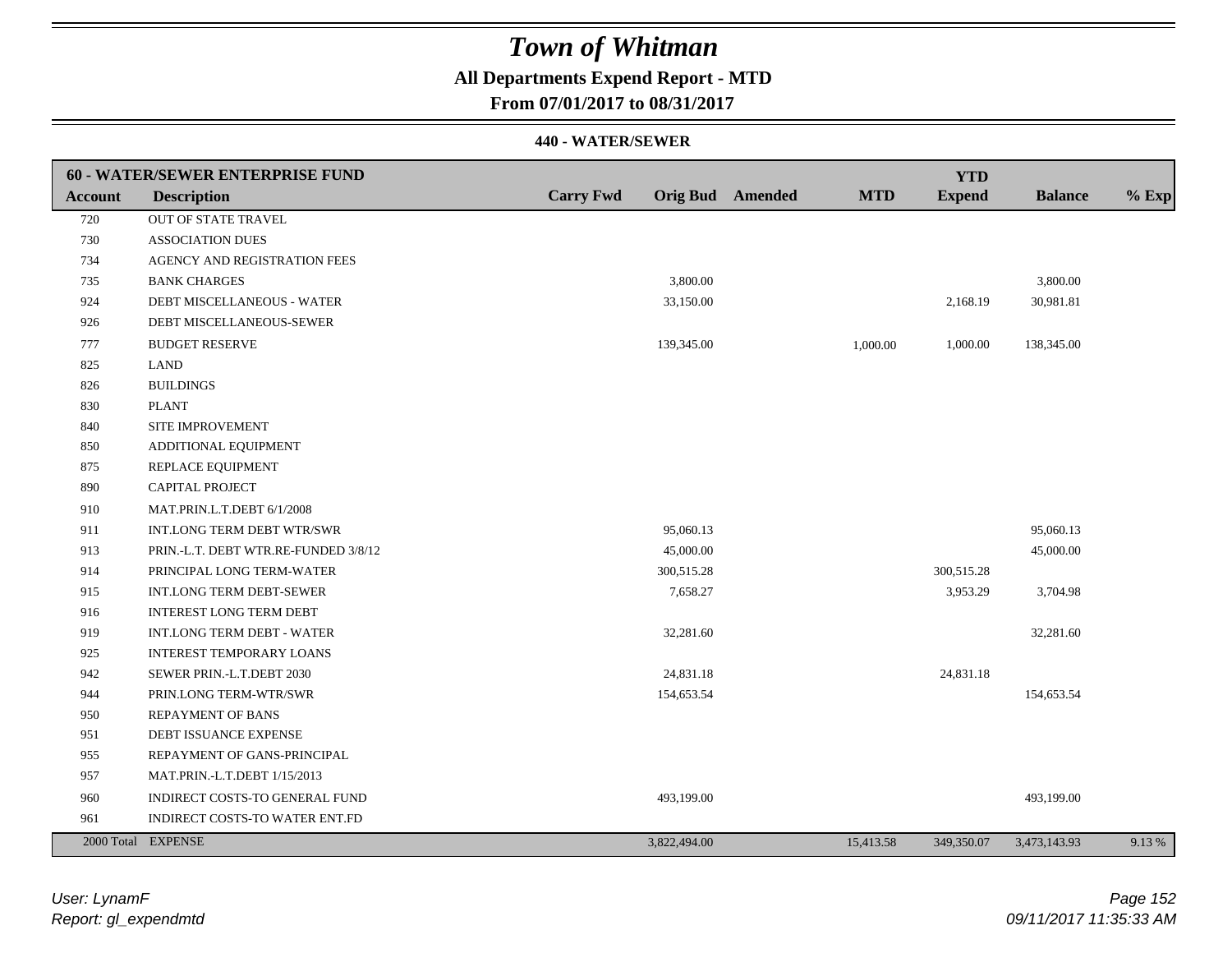### **All Departments Expend Report - MTD**

**From 07/01/2017 to 08/31/2017**

|                | 60 - WATER/SEWER ENTERPRISE FUND                    |                  |           |                         |            | <b>YTD</b>    |                |            |
|----------------|-----------------------------------------------------|------------------|-----------|-------------------------|------------|---------------|----------------|------------|
| <b>Account</b> | <b>Description</b>                                  | <b>Carry Fwd</b> |           | <b>Orig Bud</b> Amended | <b>MTD</b> | <b>Expend</b> | <b>Balance</b> | $%$ Exp    |
| 956            | REPAYMENT OF BANS-PRINCIPAL                         |                  |           |                         |            |               |                |            |
|                | 2004 Total EXPENSE                                  |                  |           |                         |            |               |                | 100.00 %   |
| 962            | SEWER BOND REFUNDING EXPENSE                        |                  |           |                         |            |               |                |            |
|                | 2005 Total EXPENSE                                  |                  |           |                         |            |               |                | 100.00 %   |
| 311            | <b>COMPUTER SERVICES</b>                            |                  | 12,000.00 |                         |            | 2,500.00      | 9,500.00       |            |
| 344            | <b>POSTAGE</b>                                      |                  |           |                         |            | 851.32        | $-851.32$      |            |
|                | 2050 Total DATA PROCESSING AND MAILING              |                  | 12,000.00 |                         |            | 3,351.32      | 8,648.68       | 27.92 %    |
| 272            | <b>EQUIPMENT RENTAL</b>                             |                  |           |                         |            |               |                |            |
| 317            | <b>WATER TESTING</b>                                |                  |           |                         | 1,305.00   | 1,455.00      | $-1,455.00$    |            |
| 251            | <b>WATER MAINS</b>                                  |                  |           |                         | 1,214.56   | 1,855.17      | $-1,855.17$    |            |
| 253            | <b>HYDRANTS</b>                                     |                  |           |                         | 852.70     | 852.70        | $-852.70$      |            |
| 254            | <b>METERS</b>                                       |                  |           |                         | 42.76      | 705.26        | $-705.26$      |            |
| 582            | <b>UNIFORMS</b>                                     |                  |           |                         | 336.89     | 336.89        | $-336.89$      |            |
| 585            | MISCELLANEOUS EXPENSE                               |                  | 64,300.00 |                         | 2,365.29   | 2,572.29      | 61,727.71      |            |
|                | 2200 Total DIVISIONAL EXPENSE                       |                  | 64,300.00 |                         | 6,117.20   | 7,777.31      | 56,522.69      | 12.09 %    |
| 286            | <b>WATER LEAK DETECTION</b>                         |                  | 8,000.00  |                         |            |               | 8,000.00       |            |
|                | 2201 Total EXPENSE                                  |                  | 8,000.00  |                         |            |               | 8,000.00       | $0.00\ \%$ |
| 999            |                                                     |                  |           |                         |            |               |                |            |
|                | 4469 Total A.27 ATM 5/13FR.R.E. PUR.JETTER MACHINE  |                  |           |                         |            |               |                | 100.00 %   |
| 911            | INT.LONG TERM DEBT WTR/SWR                          |                  |           |                         |            |               |                |            |
| 944            | PRIN.LONG TERM-WTR/SWR                              |                  |           |                         |            |               |                |            |
| 999            |                                                     |                  |           |                         |            |               |                |            |
|                | 4472 Total A.6STM5/15DEBT SER.FY16 1ST PMT.BNDS.R.E |                  |           |                         |            |               |                | 100.00 %   |
| 999            |                                                     | 25,000.00        |           |                         |            |               | 25,000.00      |            |
|                | 4473 Total A10STM5/15ENG.SERV.UNIDIR.FLSH.PR.R.E.   | 25,000.00        |           |                         |            |               | 25,000.00      | $0.00\ \%$ |
| 999            |                                                     |                  |           |                         |            |               |                |            |
|                | 4480 Total A31ATM5/16PUR2016CHEV.4W/D PICKUP W/PLOW |                  |           |                         |            |               |                | 100.00 %   |
| 999            |                                                     |                  |           |                         |            |               |                |            |
|                | 4482 Total A5STM5/15 DEBT SER.-TEMP.BORROWING-R.E.  |                  |           |                         |            |               |                | 100.00 %   |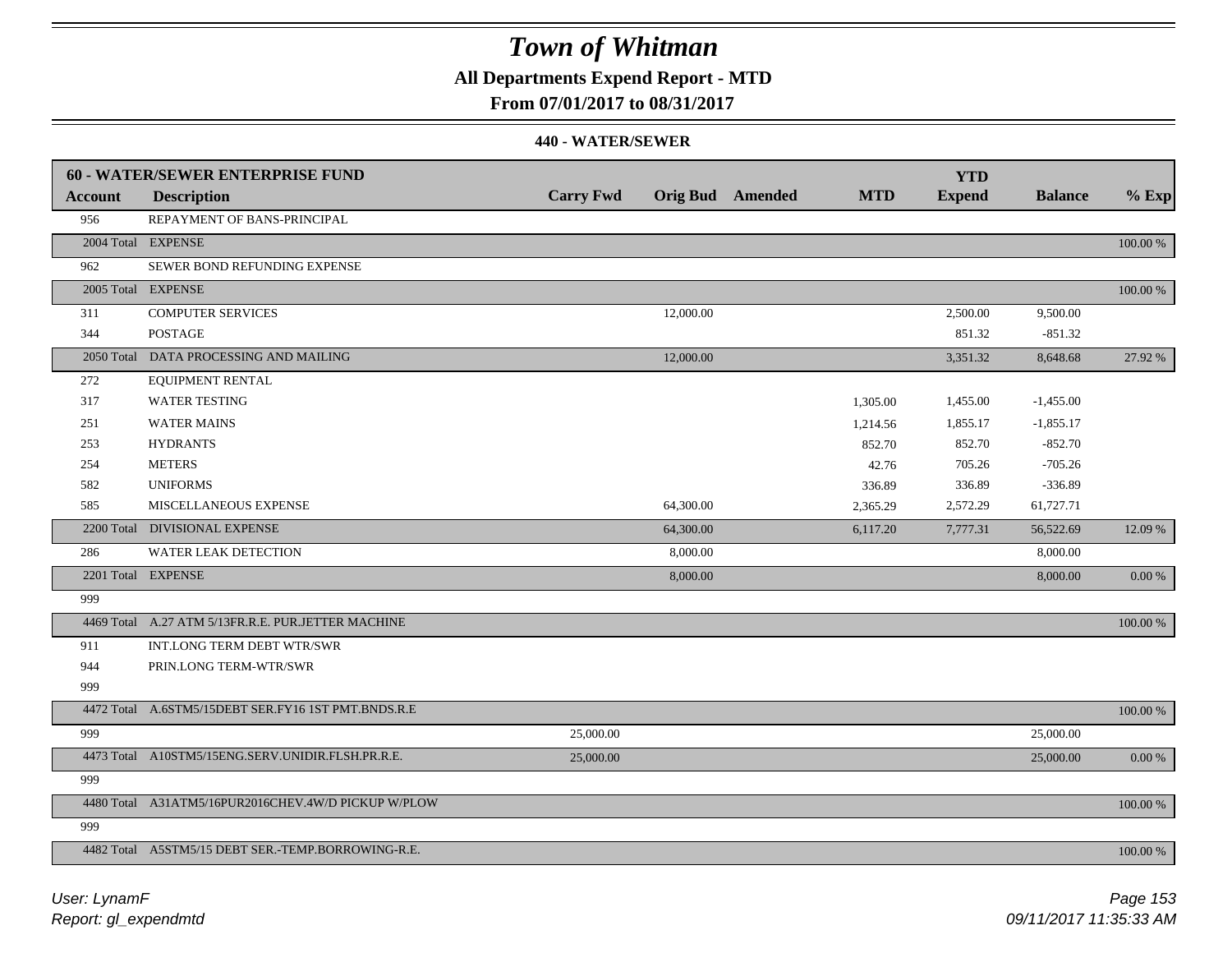### **All Departments Expend Report - MTD**

### **From 07/01/2017 to 08/31/2017**

|         | <b>60 - WATER/SEWER ENTERPRISE FUND</b>              |                  |                         |            | <b>YTD</b>    |                |            |
|---------|------------------------------------------------------|------------------|-------------------------|------------|---------------|----------------|------------|
| Account | <b>Description</b>                                   | <b>Carry Fwd</b> | <b>Orig Bud</b> Amended | <b>MTD</b> | <b>Expend</b> | <b>Balance</b> | $%$ Exp    |
| 999     |                                                      |                  |                         |            |               |                |            |
|         | 4483 Total A.33ATM5/09RELIN.3500FT.PIPE/REP.MANHOLE  |                  |                         |            |               |                | 100.00 %   |
| 999     |                                                      | 59,587.24        |                         |            |               | 59,587.24      |            |
|         | 4532 Total A.20ATM5/12FR.R.EARN.TO REP.SEW.SYS       | 59,587.24        |                         |            |               | 59,587.24      | $0.00\ \%$ |
| 999     |                                                      |                  |                         |            |               |                |            |
|         | 4538 Total A.31 ATM 5/10 50% PUR.E350 FORD CARGO VAN |                  |                         |            |               |                | 100.00 %   |
| 999     |                                                      | 116,392.00       |                         |            |               | 116,392.00     |            |
|         | 4539 Total A13STM5/15FR.R.E.SEW.SERV.BROCK-PR.YRS    | 116,392.00       |                         |            |               | 116,392.00     | 0.00 %     |
| 999     |                                                      |                  |                         |            |               |                |            |
|         | 4548 Total A.25ATM5/11FR.R.E. TO REP. WSTEWTR PUMPS  |                  |                         |            |               |                | 100.00 %   |
| 999     |                                                      | 1,257.00         |                         |            |               | 1,257.00       |            |
|         | 4560 Total A.30 ATM 5/10 REPAIR WASTEWTR.PUMPS       | 1,257.00         |                         |            |               | 1,257.00       | 0.00 %     |
| 999     |                                                      |                  |                         |            |               |                |            |
|         | 4562 Total A.30ATM5/16 REPLACE TRUCK BODY            |                  |                         |            |               |                | 100.00 %   |
| 999     |                                                      |                  |                         |            |               |                |            |
|         | 4577 Total DPW-SITE WORK & PERMIT/FACILITY IMPROV.   |                  |                         |            |               |                | 100.00 %   |
| 999     |                                                      |                  |                         |            |               |                |            |
|         | 4579 Total DEFICIT SPD-EMER.F.MAIN REP.& BY-PASS     |                  |                         |            |               |                | 100.00 %   |
| 999     |                                                      | 20,000.00        |                         | 18,000.00  | 18,000.00     | 2,000.00       |            |
|         | 4606 Total Res.Fnd. Trans.-Engin.Costs Rte.18 & 27   | 20,000.00        |                         | 18,000.00  | 18,000.00     | 2,000.00       | 90.00 %    |
| 999     |                                                      | 420.00           |                         |            |               | 420.00         |            |
|         | 4608 Total A.21ATM5/12 FR.R.EARN.TO LEAK DETECT.     | 420.00           |                         |            |               | 420.00         | $0.00\,\%$ |
| 999     |                                                      |                  |                         |            |               |                |            |
|         | 4609 Total A.21 ATM5/14 FR.R.E.PUR&INST.BACK-UP GEN  |                  |                         |            |               |                | 100.00 %   |
| 999     |                                                      | 5,265.09         |                         | 3,853.00   | 3,853.00      | 1,412.09       |            |
|         | 4610 Total A.22ATM5/14FR.R.E.REP.&REPL.EQ@PUMP STA.  | 5,265.09         |                         | 3,853.00   | 3,853.00      | 1,412.09       | 73.18%     |
| 999     |                                                      |                  |                         |            |               |                |            |
|         | 4611 Total A2 STM 5/17 PRIOR YEAR BILL               |                  |                         |            |               |                | 100.00 %   |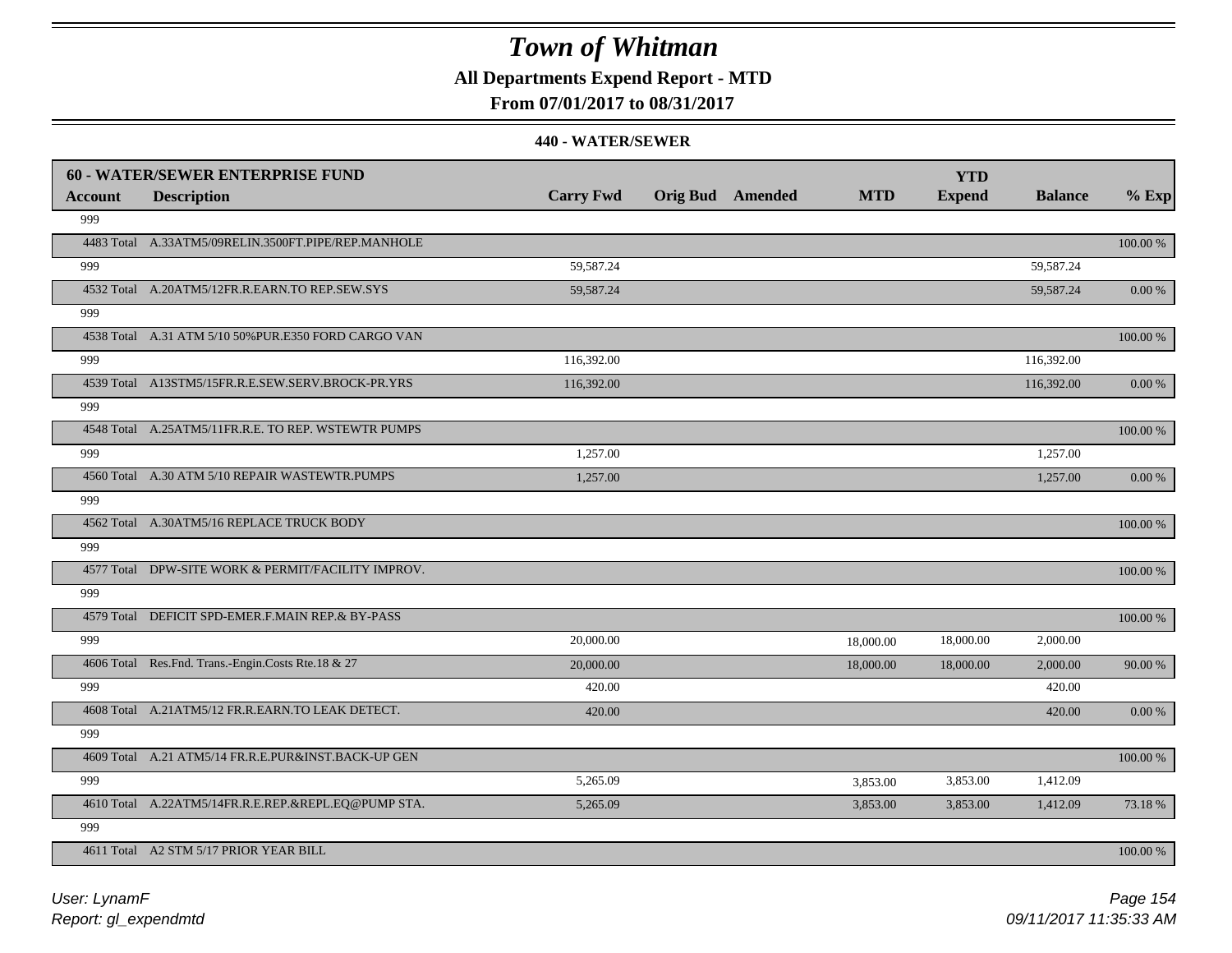### **All Departments Expend Report - MTD**

### **From 07/01/2017 to 08/31/2017**

| Account | 60 - WATER/SEWER ENTERPRISE FUND<br><b>Description</b> | <b>Carry Fwd</b> | <b>Orig Bud</b> | Amended | <b>MTD</b> | <b>YTD</b><br><b>Expend</b> | <b>Balance</b> | $%$ Exp  |
|---------|--------------------------------------------------------|------------------|-----------------|---------|------------|-----------------------------|----------------|----------|
| 999     |                                                        |                  |                 |         |            |                             |                |          |
|         | 4612 Total A.29ATM 5/16 PUR. WATER METERS              |                  |                 |         |            |                             |                | 100.00 % |
| 999     |                                                        |                  |                 |         |            |                             |                |          |
|         | 4613 Total A.31 ATM 5/06 SENSUS METERS                 |                  |                 |         |            |                             |                | 100.00 % |
| 999     |                                                        |                  |                 |         |            |                             |                |          |
|         | 4614 Total A.30ATM 5/10 WASTEWTR.UPGRADES FY06         |                  |                 |         |            |                             |                | 100.00 % |
|         | 440 Total WATER/SEWER                                  | 227,921.33       | 4,544,517.00    |         | 101.096.04 | 478,623.96                  | 4,293,814.37   |          |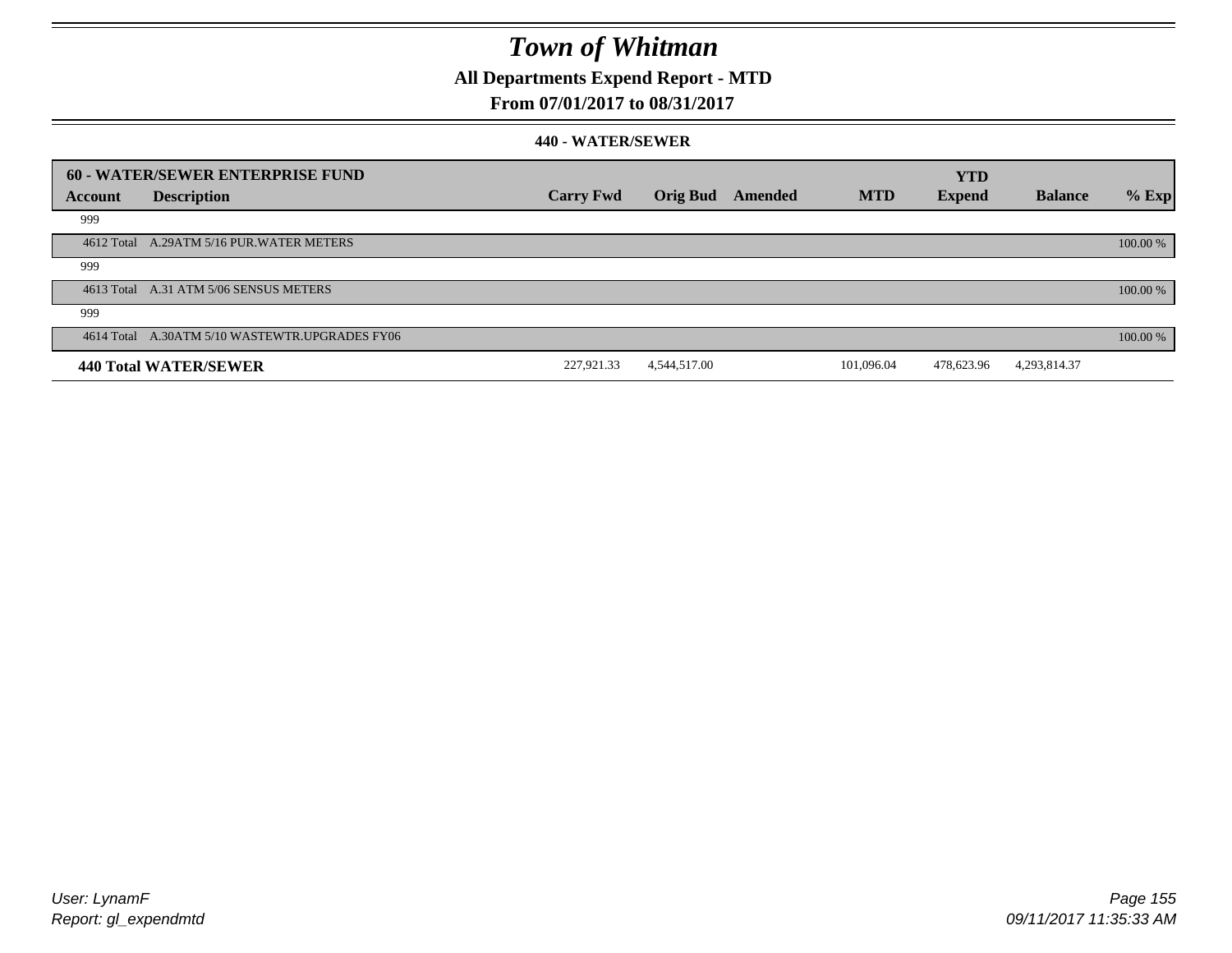### **All Departments Expend Report - MTD**

### **From 07/01/2017 to 08/31/2017**

#### **441 - SEWER ENCUMBRANCE**

|                | <b>60 - WATER/SEWER ENTERPRISE FUND</b> |                  |                         |            | <b>YTD</b>    |                |          |
|----------------|-----------------------------------------|------------------|-------------------------|------------|---------------|----------------|----------|
| <b>Account</b> | <b>Description</b>                      | <b>Carry Fwd</b> | <b>Orig Bud</b> Amended | <b>MTD</b> | <b>Expend</b> | <b>Balance</b> | $%$ Exp  |
| 380            | <b>DISPOSAL COSTS</b>                   |                  |                         |            |               |                |          |
|                | 2000 Total EXPENSE                      |                  |                         |            |               |                | 100.00 % |
| 939            | FY2015 ENCUMBRANCES                     |                  |                         |            |               |                |          |
| 940            | FY2016 ENCUMBRANCES                     | 850,000.00       |                         |            |               | 850,000.00     |          |
| 943            | <b>FY2012 ENCUMBRANCES</b>              |                  |                         |            |               |                |          |
| 945            | FY2013 ENCUMBRANCES                     |                  |                         |            |               |                |          |
| 946            | <b>FY2010 ENCUMBRANCES</b>              |                  |                         |            |               |                |          |
| 948            | <b>FY07 ENCUMBRANCES</b>                |                  |                         |            |               |                |          |
| 949            | FY2014 ENCUMBRANCES                     |                  |                         |            |               |                |          |
| 953            | <b>FY2009 ENCUMBRANCES</b>              |                  |                         |            |               |                |          |
| 958            | FY2005 ENCUMBRANCES                     |                  |                         |            |               |                |          |
| 959            | <b>FY2006 ENCUMBRANCES</b>              |                  |                         |            |               |                |          |
| 965            | SEWER FY13 DISPOSAL COSTS ENCUMBERED    |                  |                         |            |               |                |          |
| 966            | SEWER FY14 DISPOSAL COSTS ENCUMBERED    |                  |                         |            |               |                |          |
| 967            | SEWER FY15 DISPOSAL COSTS ENCUMBERED    | 259,684.68       |                         |            |               | 259,684.68     |          |
| 941            | FY 2017 ENCUMBRANCES                    | 800,000.00       |                         |            |               | 800,000.00     |          |
|                | 2001 Total EXPENSE                      | 1,909,684.68     |                         |            |               | 1,909,684.68   | 0.00 %   |
| 765            | INDIR.COSTS DUE TO GEN.FD.FY95          |                  |                         |            |               |                |          |
| 766            | INDIR.COSTS DUE TO GEN.FD.FY96          |                  |                         |            |               |                |          |
| 767            | INDIR.COSTS DUE TO GEN.FD FY97          |                  |                         |            |               |                |          |
| 768            | INDIR.COSTS DUE TO GEN.FD.FY98          |                  |                         |            |               |                |          |
| 769            | INDIR.COSTS DUE TO GEN.FD.FY99          |                  |                         |            |               |                |          |
|                | 2002 Total EXPENSE                      |                  |                         |            |               |                | 100.00 % |
| 863            | IND.COSTS FY00 DUE TO GF-PR.YR          |                  |                         |            |               |                |          |
| 869            | INDIR.COSTS DUE TO G.FND-PR.YR          |                  |                         |            |               |                |          |
|                | 2003 Total EXPENSE                      |                  |                         |            |               |                | 100.00 % |
|                | <b>441 Total SEWER ENCUMBRANCE</b>      | 1,909,684.68     |                         |            |               | 1,909,684.68   |          |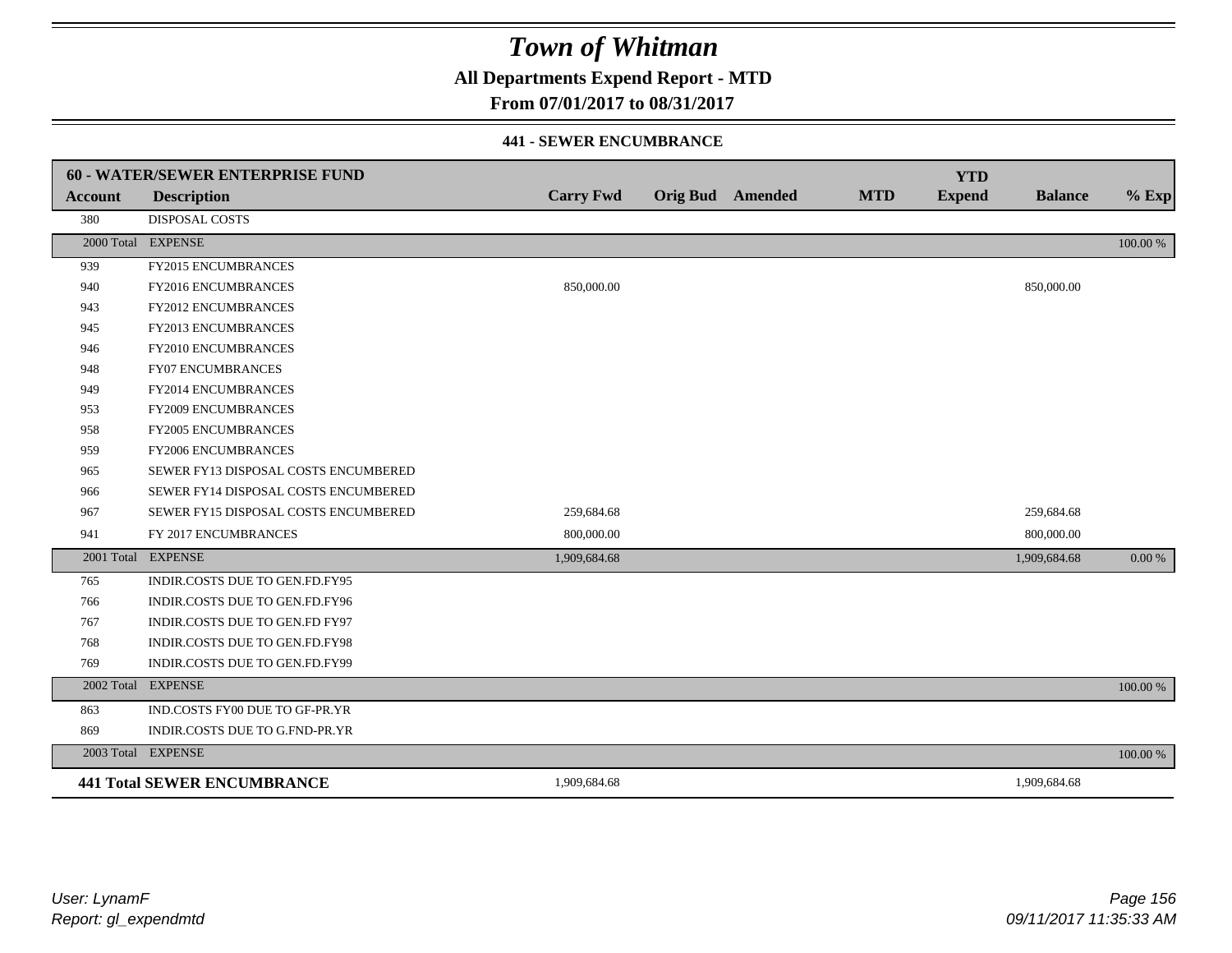**All Departments Expend Report - MTD**

**From 07/01/2017 to 08/31/2017**

#### **451 - WATER ENCUMBRANCE**

|         | 60 - WATER/SEWER ENTERPRISE FUND   |                  |                 |         |            | <b>YTD</b>    |                |          |
|---------|------------------------------------|------------------|-----------------|---------|------------|---------------|----------------|----------|
| Account | <b>Description</b>                 | <b>Carry Fwd</b> | <b>Orig Bud</b> | Amended | <b>MTD</b> | <b>Expend</b> | <b>Balance</b> | $%$ Exp  |
| 941     | FY 2017 ENCUMBRANCES               | 60,000.00        |                 |         | 493.16     | 493.16        | 59,506.84      |          |
|         | 2000 Total EXPENSE                 | 60,000.00        |                 |         | 493.16     | 493.16        | 59,506.84      | $0.82\%$ |
| 939     | <b>FY2015 ENCUMBRANCES</b>         |                  |                 |         |            |               |                |          |
| 940     | <b>FY2016 ENCUMBRANCES</b>         |                  |                 |         |            |               |                |          |
| 949     | <b>FY2014 ENCUMBRANCES</b>         |                  |                 |         |            |               |                |          |
|         | 2001 Total EXPENSE                 |                  |                 |         |            |               |                | 100.00 % |
|         | <b>451 Total WATER ENCUMBRANCE</b> | 60,000.00        |                 |         | 493.16     | 493.16        | 59,506.84      |          |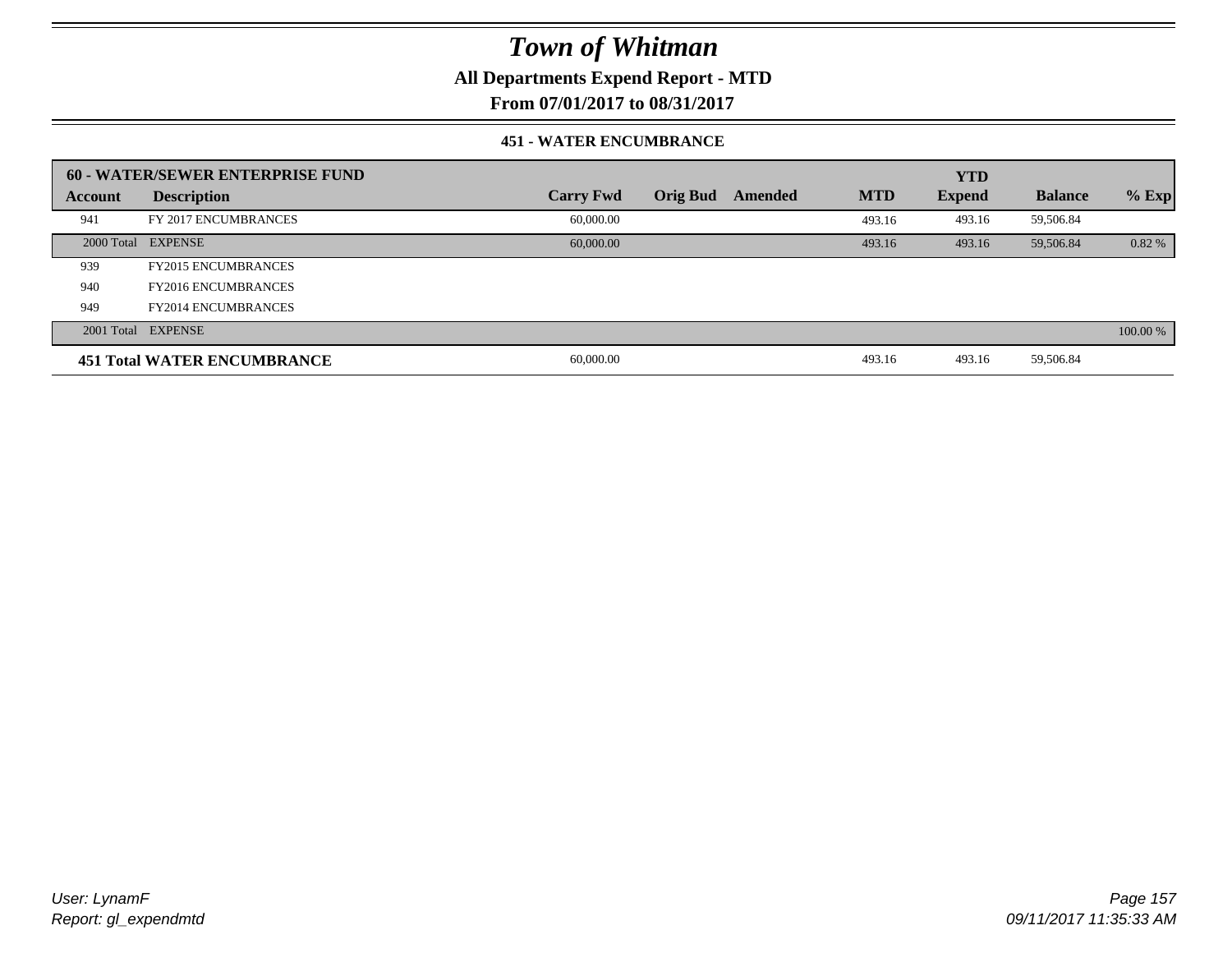## **All Departments Expend Report - MTD**

**From 07/01/2017 to 08/31/2017**

|                 | <b>60 - WATER/SEWER ENTERPRISE FUND</b> |                  |                         |            | YTD           |                |            |
|-----------------|-----------------------------------------|------------------|-------------------------|------------|---------------|----------------|------------|
| Account         | <b>Description</b>                      | <b>Carry Fwd</b> | <b>Orig Bud</b> Amended | <b>MTD</b> | <b>Expend</b> | <b>Balance</b> | $%$ Exp    |
| 005             | <b>TRASH FEE REFUNDS</b>                |                  |                         |            |               |                |            |
| 1997 Total 1997 |                                         |                  |                         |            |               |                | $100.00\%$ |
|                 | <b>850 Total TAX REFUNDS</b>            |                  |                         |            |               |                |            |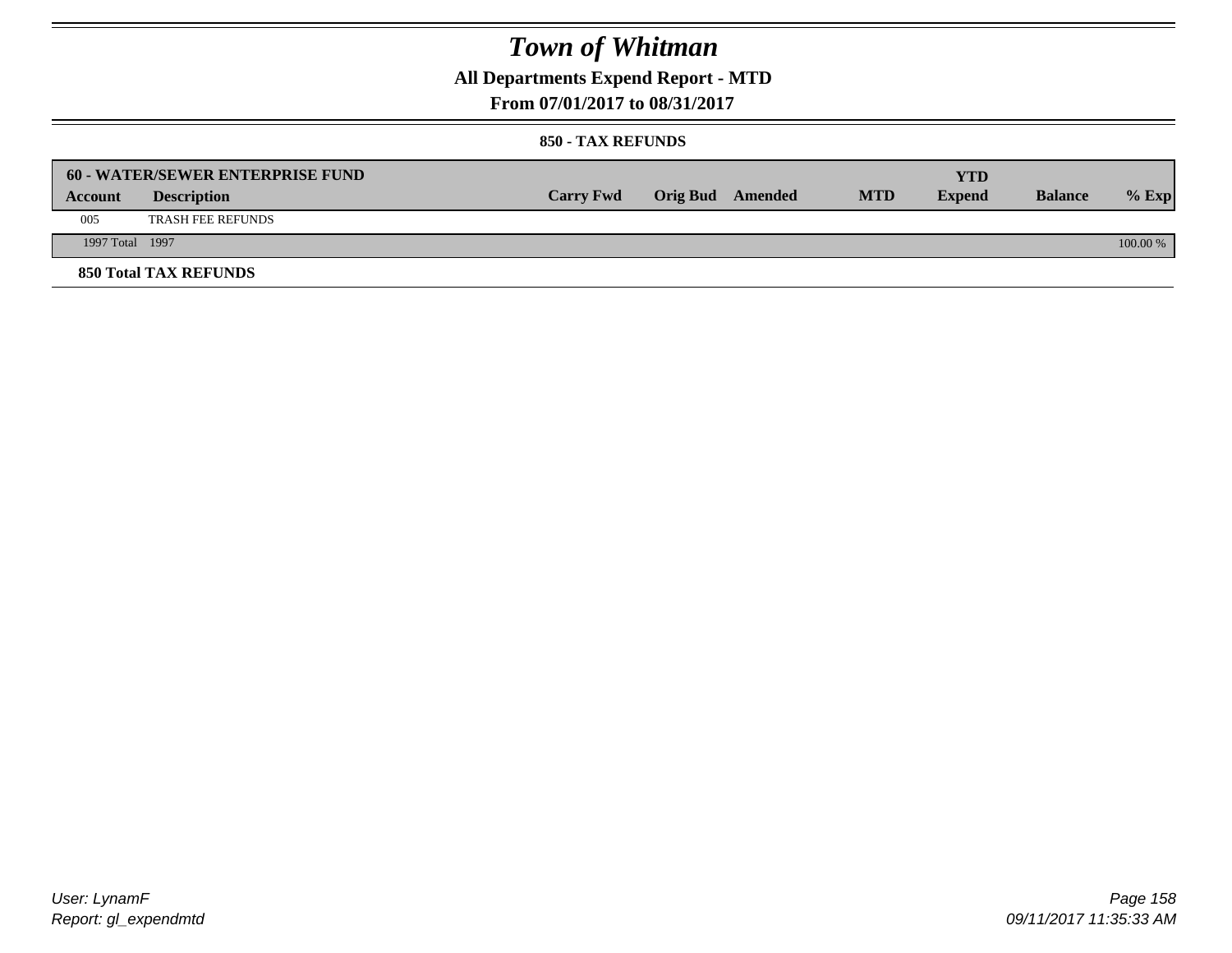## **All Departments Expend Report - MTD**

**From 07/01/2017 to 08/31/2017**

### **851 - FIRE REVOLVING**

|         | 60 - WATER/SEWER ENTERPRISE FUND |                  |                  |            | YTD           |                |          |
|---------|----------------------------------|------------------|------------------|------------|---------------|----------------|----------|
| Account | <b>Description</b>               | <b>Carry Fwd</b> | Orig Bud Amended | <b>MTD</b> | <b>Expend</b> | <b>Balance</b> | $%$ Exp  |
| 008     | <b>SEWER DETAILS</b>             |                  |                  |            |               |                |          |
|         | 1000 Total SALARIES              |                  |                  |            |               |                | 100.00 % |
|         | <b>851 Total FIRE REVOLVING</b>  |                  |                  |            |               |                |          |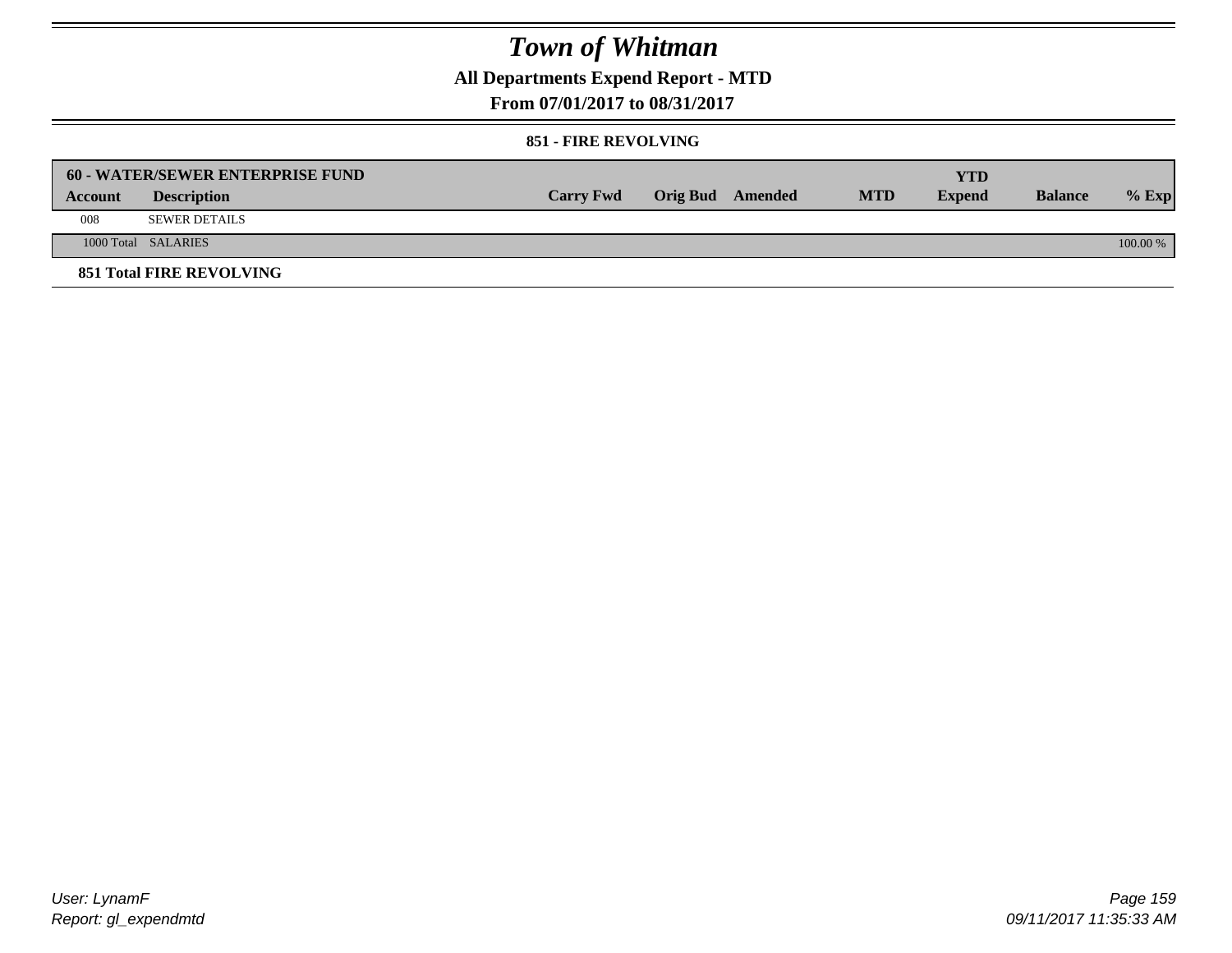## **All Departments Expend Report - MTD**

**From 07/01/2017 to 08/31/2017**

#### **852 - POLICE REVOLVING**

|         | 60 - WATER/SEWER ENTERPRISE FUND  |                  |                  |            | YTD           |                |          |
|---------|-----------------------------------|------------------|------------------|------------|---------------|----------------|----------|
| Account | <b>Description</b>                | <b>Carry Fwd</b> | Orig Bud Amended | <b>MTD</b> | <b>Expend</b> | <b>Balance</b> | $%$ Exp  |
| 008     | <b>SEWER DETAILS</b>              |                  |                  |            |               |                |          |
|         | 1000 Total SALARIES               |                  |                  |            |               |                | 100.00 % |
|         | <b>852 Total POLICE REVOLVING</b> |                  |                  |            |               |                |          |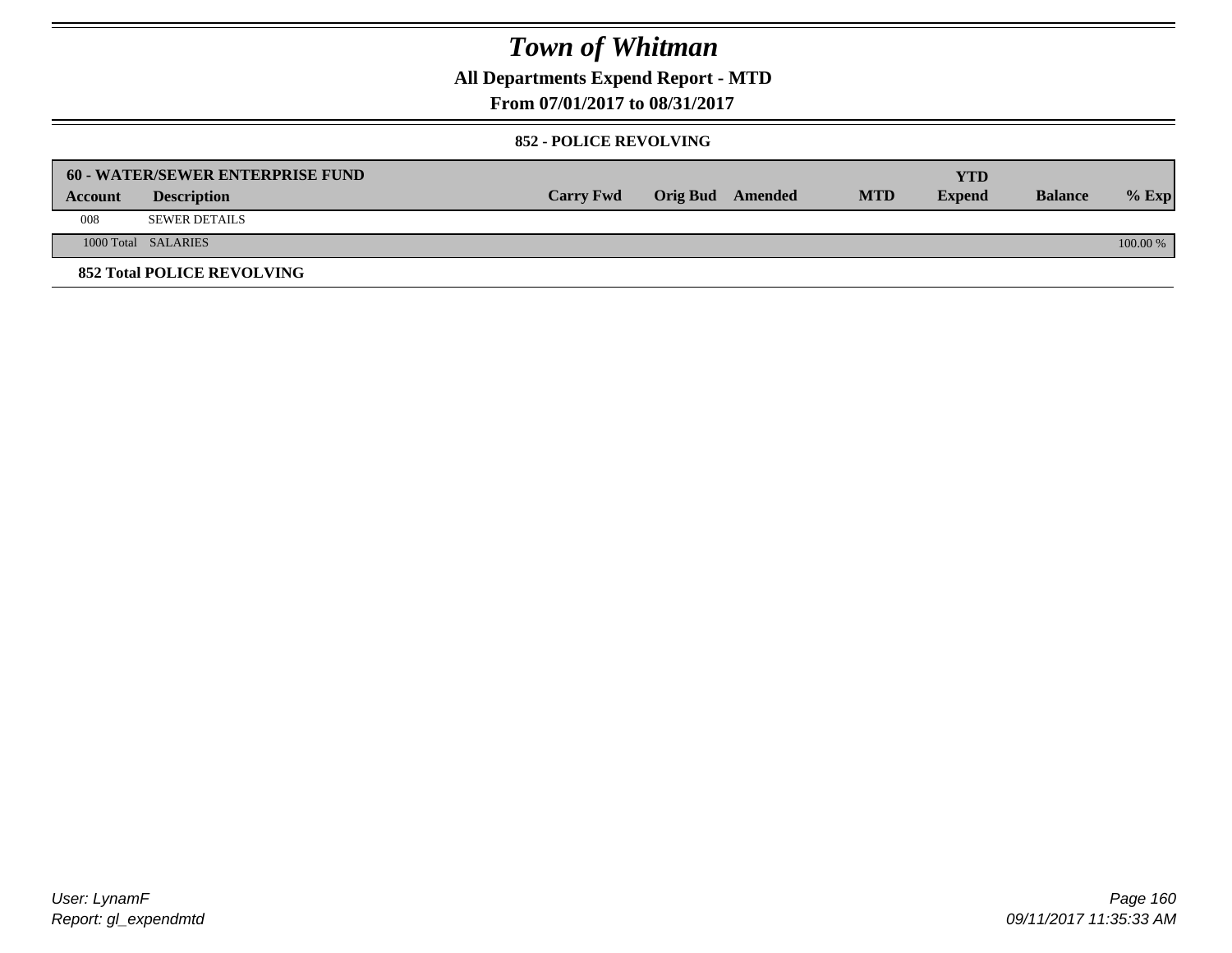## **All Departments Expend Report - MTD**

### **From 07/01/2017 to 08/31/2017**

### **870 - AGENCY**

|         | <b>60 - WATER/SEWER ENTERPRISE FUND</b> |                  |                 |         |            | <b>YTD</b>    |                |          |
|---------|-----------------------------------------|------------------|-----------------|---------|------------|---------------|----------------|----------|
| Account | <b>Description</b>                      | <b>Carry Fwd</b> | <b>Orig Bud</b> | Amended | <b>MTD</b> | <b>Expend</b> | <b>Balance</b> | $%$ Exp  |
| 027     | <b>GUAR.DEPOSIT INTEREST-REFUND</b>     |                  |                 |         |            |               |                |          |
| 029     | <b>GUARANTEED DEPOSITS REFUNDED</b>     |                  |                 |         |            |               |                |          |
| 055     | <b>GUARANTEED DEP.J.TASSINARI</b>       |                  |                 |         |            |               |                |          |
| 056     | <b>GUARANTEE DEP.REFND.-J. KELLEHER</b> |                  |                 |         |            |               |                |          |
| 059     | <b>GUARANTEE DEPOSITS FORFIETED</b>     |                  |                 |         |            |               |                |          |
| 236     | GUAR.DEPOSITS REFUNDED-CONSTR.TECH.     |                  |                 |         |            |               |                |          |
| 237     | <b>GUARENTEE DEPOSITS REFUNDED</b>      |                  |                 |         |            |               |                |          |
| 410     | GUAR.DEP.REFNDED-R. Robertson           |                  |                 |         |            |               |                |          |
|         | 2000 Total EXPENSE                      |                  |                 |         |            |               |                | 100.00 % |
| 899     | <b>EXCHANGE ACCOUNT</b>                 |                  |                 |         |            |               |                |          |
|         | 2002 Total EXPENSE                      |                  |                 |         |            |               |                | 100.00 % |
|         | <b>870 Total AGENCY</b>                 |                  |                 |         |            |               |                |          |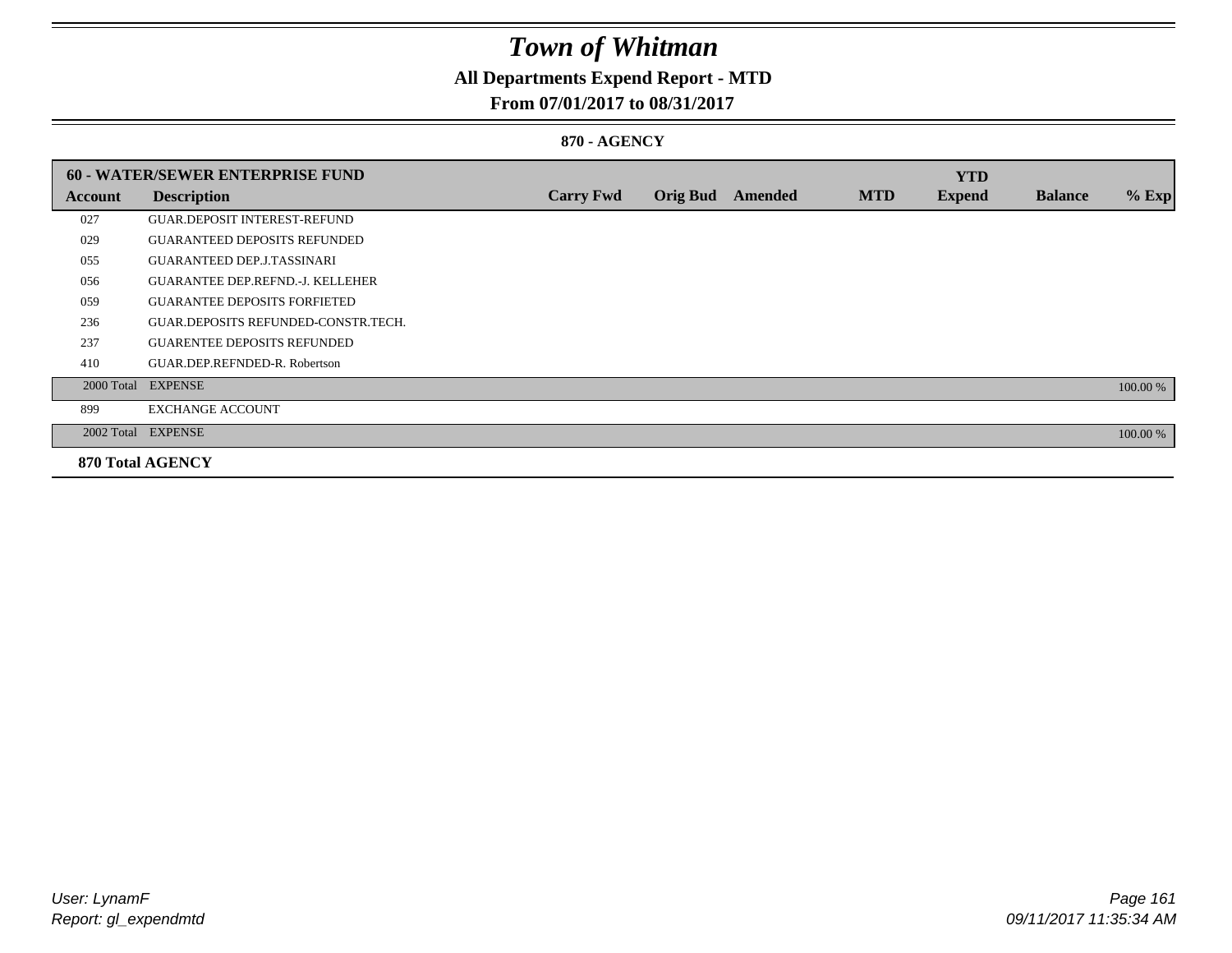**All Departments Expend Report - MTD**

**From 07/01/2017 to 08/31/2017**

#### **873 - USER CHARGES REFUNDS**

|                 | <b>60 - WATER/SEWER ENTERPRISE FUND</b> |                  |                         |            | <b>YTD</b>    |                |             |
|-----------------|-----------------------------------------|------------------|-------------------------|------------|---------------|----------------|-------------|
| <b>Account</b>  | <b>Description</b>                      | <b>Carry Fwd</b> | <b>Orig Bud</b> Amended | <b>MTD</b> | <b>Expend</b> | <b>Balance</b> | $%$ Exp     |
| 053             | SEWER RATES REFUNDS                     |                  |                         |            |               |                |             |
| 1999 Total 1999 |                                         |                  |                         |            |               |                | 100.00 %    |
| 053             | <b>SEWER RATES REFUNDS</b>              |                  |                         |            |               |                |             |
|                 | 2001 Total EXPENSE                      |                  |                         |            |               |                | $100.00~\%$ |
| 053             | SEWER RATES REFUNDS                     |                  |                         |            |               |                |             |
|                 | 2002 Total EXPENSE                      |                  |                         |            |               |                | $100.00~\%$ |
| 053             | <b>SEWER RATES REFUNDS</b>              |                  |                         |            |               |                |             |
|                 | 2003 Total EXPENSE                      |                  |                         |            |               |                | 100.00 %    |
| 053             | <b>SEWER RATES REFUNDS</b>              |                  |                         |            |               |                |             |
| 178             | SEWER LIEN REFUNDS                      |                  |                         |            |               |                |             |
|                 | 2004 Total EXPENSE                      |                  |                         |            |               |                | 100.00 %    |
| 053             | SEWER RATES REFUNDS                     |                  |                         |            |               |                |             |
| 178             | SEWER LIEN REFUNDS                      |                  |                         |            |               |                |             |
|                 | 2005 Total EXPENSE                      |                  |                         |            |               |                | 100.00 %    |
| 053             | SEWER RATES REFUNDS                     |                  |                         |            |               |                |             |
|                 | 2006 Total EXPENSE                      |                  |                         |            |               |                | 100.00 %    |
| 053             | SEWER RATES REFUNDS                     |                  |                         |            |               |                |             |
| 178             | <b>SEWER LIEN REFUNDS</b>               |                  |                         |            |               |                |             |
|                 | 2007 Total EXPENSE                      |                  |                         |            |               |                | $100.00~\%$ |
| 053             | SEWER RATES REFUNDS                     |                  |                         |            |               |                |             |
| 178             | SEWER LIEN REFUNDS                      |                  |                         |            |               |                |             |
|                 | 2008 Total EXPENSE                      |                  |                         |            |               |                | 100.00 %    |
| 053             | <b>SEWER RATES REFUNDS</b>              |                  |                         |            |               |                |             |
| 178             | SEWER LIEN REFUNDS                      |                  |                         |            |               |                |             |
|                 | 2009 Total EXPENSE                      |                  |                         |            |               |                | 100.00 %    |
| 053             | SEWER RATES REFUNDS                     |                  |                         |            |               |                |             |
| 178             | SEWER LIEN REFUNDS                      |                  |                         |            |               |                |             |
|                 | 2010 Total EXPENSE                      |                  |                         |            |               |                | 100.00 %    |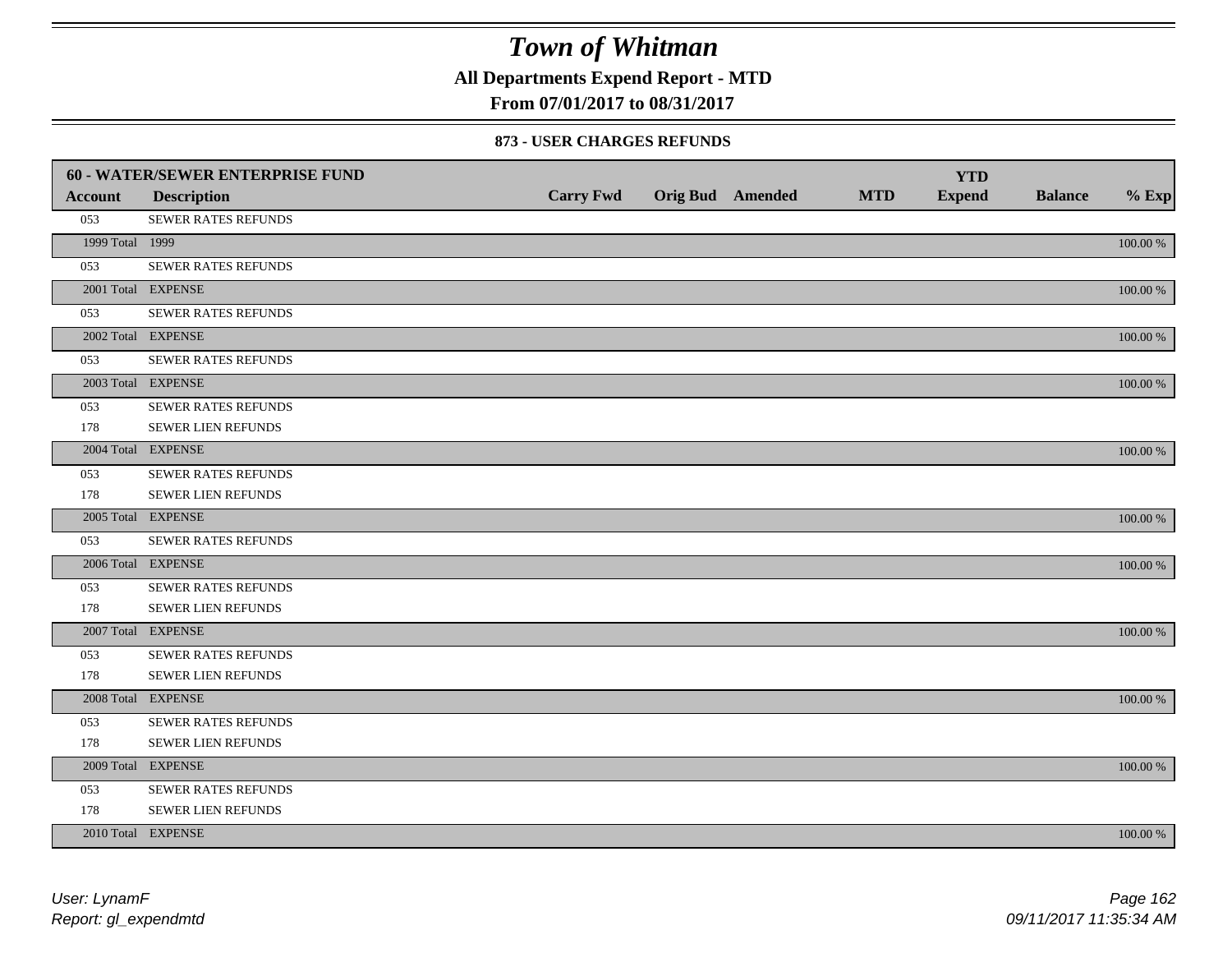**All Departments Expend Report - MTD**

### **From 07/01/2017 to 08/31/2017**

#### **873 - USER CHARGES REFUNDS**

|         | <b>60 - WATER/SEWER ENTERPRISE FUND</b> |                  |                         |            | <b>YTD</b>    |                |          |
|---------|-----------------------------------------|------------------|-------------------------|------------|---------------|----------------|----------|
| Account | <b>Description</b>                      | <b>Carry Fwd</b> | <b>Orig Bud</b> Amended | <b>MTD</b> | <b>Expend</b> | <b>Balance</b> | $%$ Exp  |
| 053     | SEWER RATES REFUNDS                     |                  |                         |            |               |                |          |
|         | 2011 Total EXPENSE                      |                  |                         |            |               |                | 100.00 % |
| 053     | SEWER RATES REFUNDS                     |                  |                         |            |               |                |          |
| 178     | SEWER LIEN REFUNDS                      |                  |                         |            |               |                |          |
|         | 2012 Total EXPENSE                      |                  |                         |            |               |                | 100.00 % |
| 053     | SEWER RATES REFUNDS                     |                  |                         |            |               |                |          |
| 173     | <b>WATER LIEN REFUNDS</b>               |                  |                         |            |               |                |          |
| 178     | SEWER LIEN REFUNDS                      |                  |                         |            |               |                |          |
|         | 2013 Total EXPENSE                      |                  |                         |            |               |                | 100.00 % |
| 046     | WATER RATES REFUNDS                     |                  |                         |            |               |                |          |
| 053     | <b>SEWER RATES REFUNDS</b>              |                  |                         |            |               |                |          |
| 173     | WATER LIEN REFUNDS                      |                  |                         |            |               |                |          |
| 178     | <b>SEWER LIEN REFUNDS</b>               |                  |                         |            |               |                |          |
|         | 2014 Total EXPENSE                      |                  |                         |            |               |                | 100.00 % |
| 046     | <b>WATER RATES REFUNDS</b>              |                  |                         |            |               |                |          |
| 053     | SEWER RATES REFUNDS                     |                  |                         |            |               |                |          |
| 173     | WATER LIEN REFUNDS                      |                  |                         |            |               |                |          |
| 178     | SEWER LIEN REFUNDS                      |                  |                         |            |               |                |          |
|         | 2015 Total EXPENSE                      |                  |                         |            |               |                | 100.00 % |
| 046     | WATER RATES REFUNDS                     |                  |                         |            |               |                |          |
| 053     | SEWER RATES REFUNDS                     |                  |                         |            |               |                |          |
| 173     | <b>WATER LIEN REFUNDS</b>               |                  |                         |            |               |                |          |
| 178     | SEWER LIEN REFUNDS                      |                  |                         |            |               |                |          |
|         | 2016 Total EXPENSE                      |                  |                         |            |               |                | 100.00 % |
| 046     | <b>WATER RATES REFUNDS</b>              |                  |                         |            |               |                |          |
| 053     | <b>SEWER RATES REFUNDS</b>              |                  |                         |            |               |                |          |
| 173     | WATER LIEN REFUNDS                      |                  |                         |            |               |                |          |
| 178     | SEWER LIEN REFUNDS                      |                  |                         |            |               |                |          |
|         | 2017 Total EXPENSE                      |                  |                         |            |               |                | 100.00 % |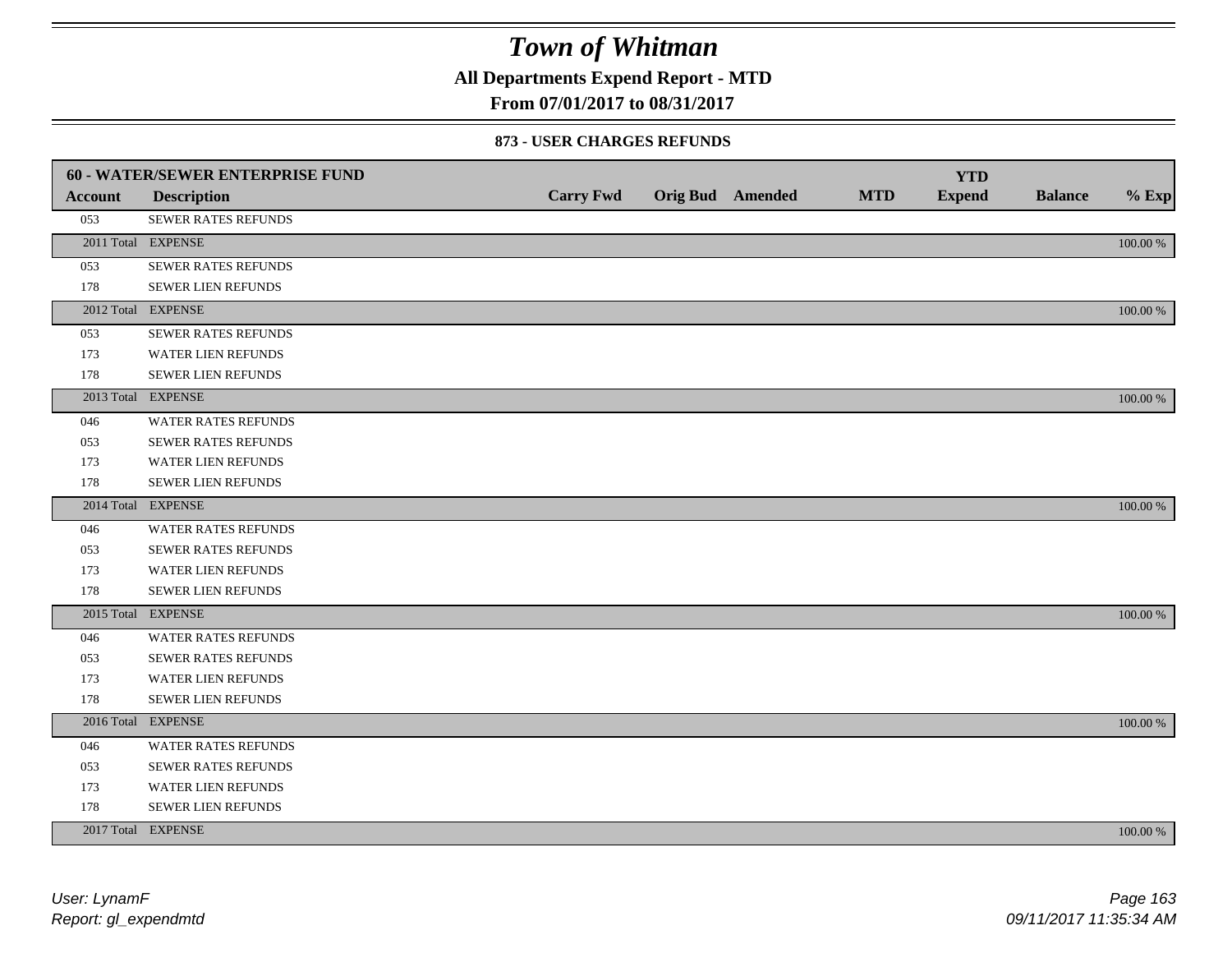### **All Departments Expend Report - MTD**

### **From 07/01/2017 to 08/31/2017**

#### **873 - USER CHARGES REFUNDS**

|         | <b>60 - WATER/SEWER ENTERPRISE FUND</b> |                  |                 |         |            | <b>YTD</b>    |                |          |
|---------|-----------------------------------------|------------------|-----------------|---------|------------|---------------|----------------|----------|
| Account | <b>Description</b>                      | <b>Carry Fwd</b> | <b>Orig Bud</b> | Amended | <b>MTD</b> | <b>Expend</b> | <b>Balance</b> | $%$ Exp  |
| 046     | <b>WATER RATES REFUNDS</b>              |                  |                 |         |            |               |                |          |
| 053     | <b>SEWER RATES REFUNDS</b>              |                  |                 |         |            |               |                |          |
| 173     | <b>WATER LIEN REFUNDS</b>               |                  |                 |         |            |               |                |          |
| 178     | <b>SEWER LIEN REFUNDS</b>               |                  |                 |         |            |               |                |          |
|         | 2018 Total EXPENSE                      |                  |                 |         |            |               |                | 100.00 % |
| 053     | <b>SEWER RATES REFUNDS</b>              |                  |                 |         |            |               |                |          |
|         | 2201 Total EXPENSE                      |                  |                 |         |            |               |                | 100.00 % |
|         | 873 Total USER CHARGES REFUNDS          |                  |                 |         |            |               |                |          |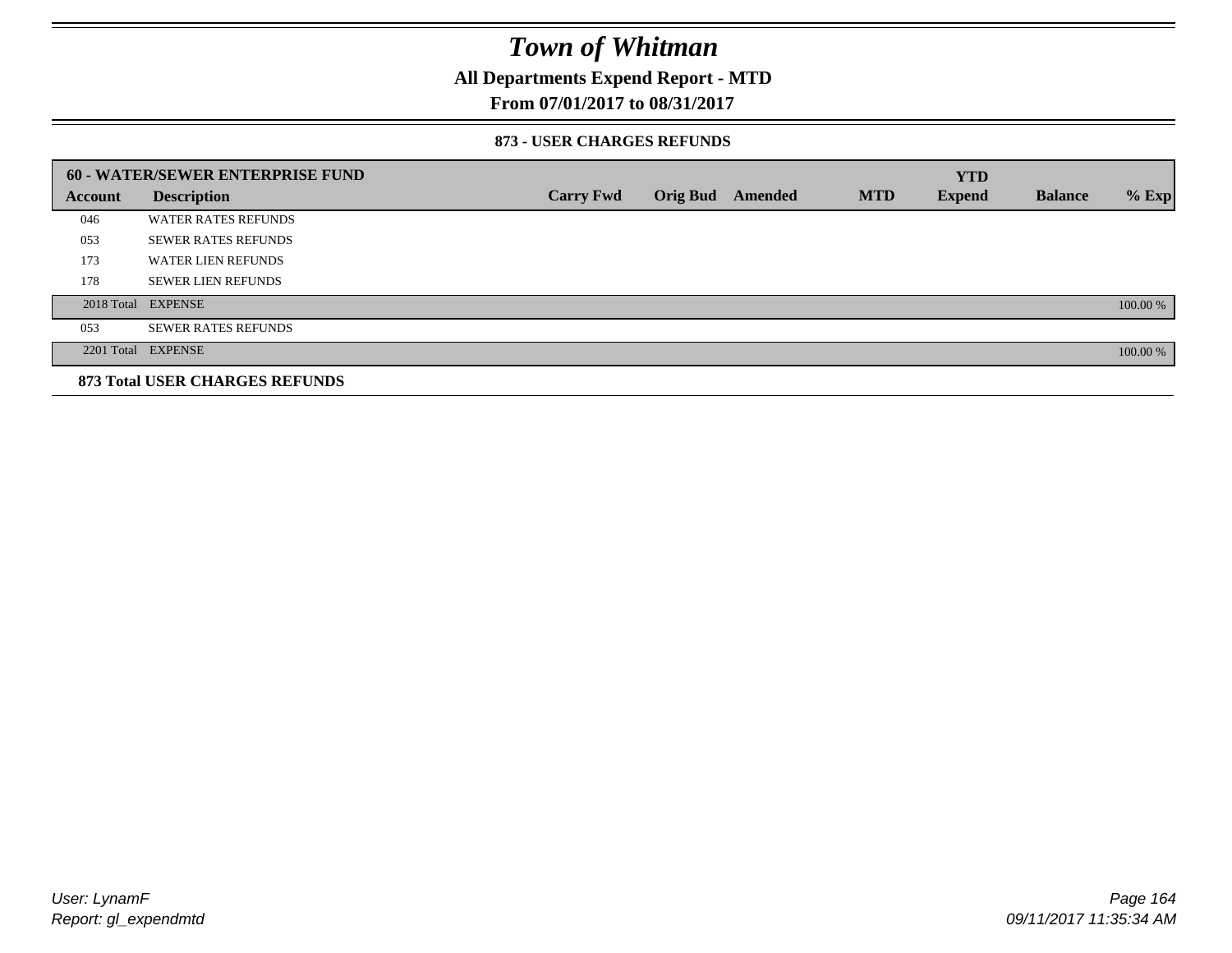### **All Departments Expend Report - MTD**

**From 07/01/2017 to 08/31/2017**

#### **875 - MISCELLANEOUS**

|         | <b>60 - WATER/SEWER ENTERPRISE FUND</b> |                  |  |                  |            | <b>YTD</b>    |                |          |
|---------|-----------------------------------------|------------------|--|------------------|------------|---------------|----------------|----------|
| Account | <b>Description</b>                      | <b>Carry Fwd</b> |  | Orig Bud Amended | <b>MTD</b> | <b>Expend</b> | <b>Balance</b> | $%$ Exp  |
| 044     | <b>REFUNDS-PRIOR YEARS</b>              |                  |  |                  |            |               |                |          |
| 080     | WTR/SWR REFUNDS-PEN.&INT.               |                  |  |                  |            |               |                |          |
|         | 2000 Total EXPENSE                      |                  |  |                  |            |               |                | 100.00 % |
|         | <b>875 Total MISCELLANEOUS</b>          |                  |  |                  |            |               |                |          |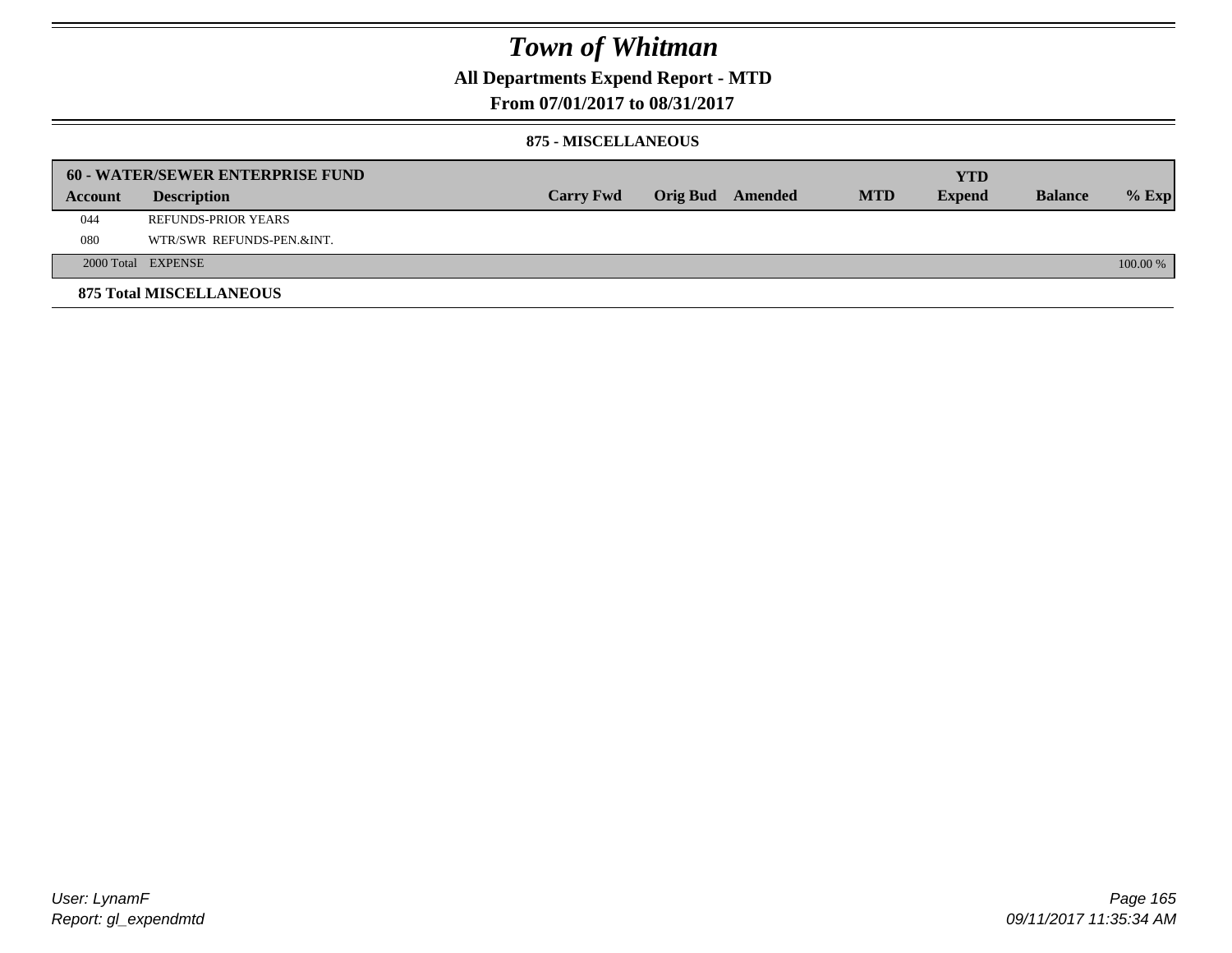**All Departments Expend Report - MTD**

**From 07/01/2017 to 08/31/2017**

#### **878 - OTHER FINANCING USES**

|         | 60 - WATER/SEWER ENTERPRISE FUND     |                  |                 |         |            | <b>YTD</b>    |                |          |
|---------|--------------------------------------|------------------|-----------------|---------|------------|---------------|----------------|----------|
| Account | <b>Description</b>                   | <b>Carry Fwd</b> | <b>Orig Bud</b> | Amended | <b>MTD</b> | <b>Expend</b> | <b>Balance</b> | $%$ Exp  |
| 400     | <b>GENERAL FUND</b>                  |                  |                 |         |            |               |                |          |
| 401     | WTR/SWR CAPITAL PROJ. FIND           |                  |                 |         |            |               |                |          |
|         | 2100 Total INTERFUND TRANSFERS       |                  |                 |         |            |               |                | 100.00 % |
|         | 878 Total OTHER FINANCING USES       |                  |                 |         |            |               |                |          |
|         | 60 Total WATER/SEWER ENTERPRISE FUND | 2,197,606.01     | 4,544,517.00    |         | 101.589.20 | 479,117.12    | 6,263,005.89   |          |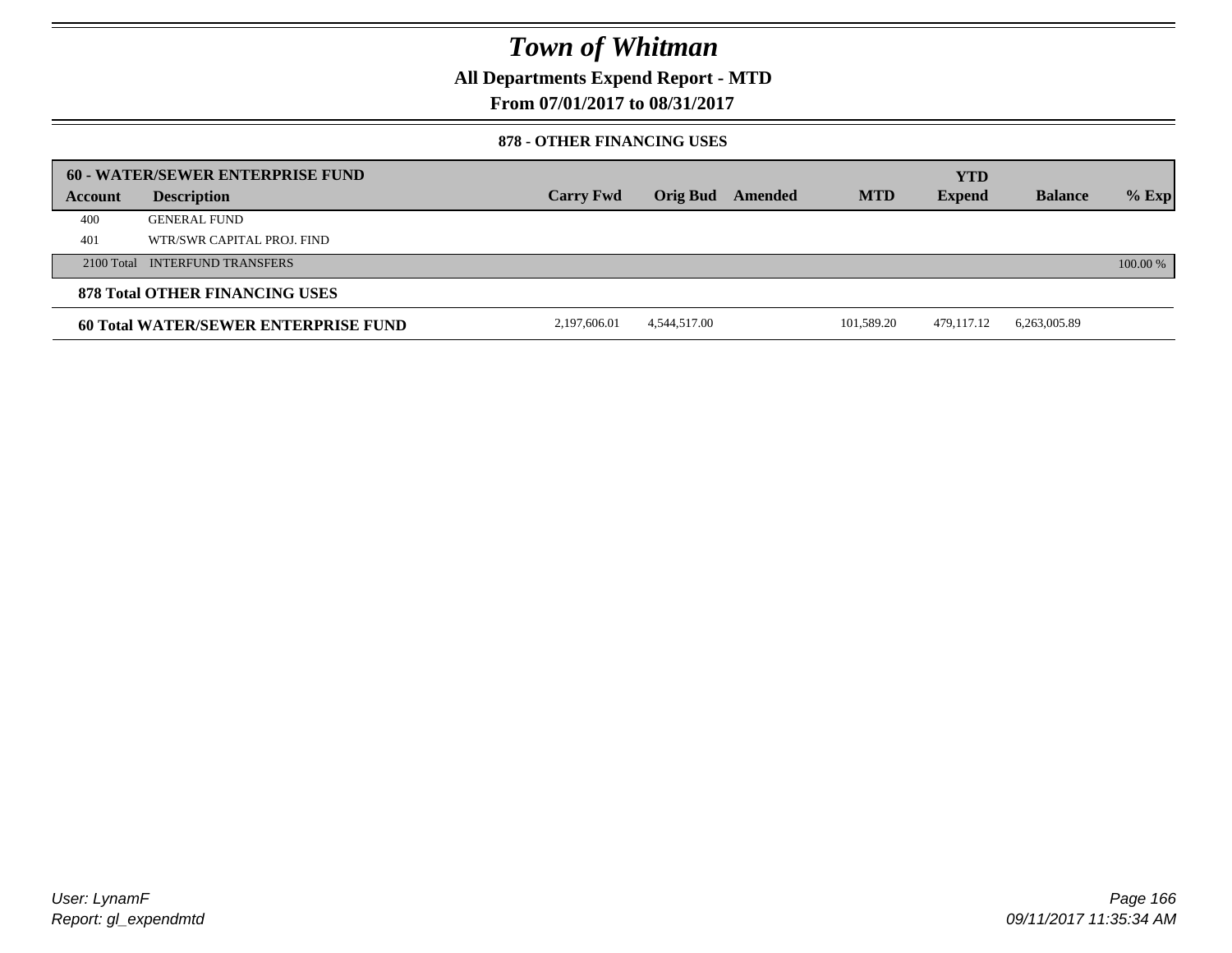**All Departments Expend Report - MTD**

**From 07/01/2017 to 08/31/2017**

### **878 - OTHER FINANCING USES**

|         | 62 - WATER/SEWER ENT.CAP.PROJ.FUND    |                  |                  |            | <b>YTD</b>    |                |            |
|---------|---------------------------------------|------------------|------------------|------------|---------------|----------------|------------|
| Account | <b>Description</b>                    | <b>Carry Fwd</b> | Orig Bud Amended | <b>MTD</b> | <b>Expend</b> | <b>Balance</b> | $%$ Exp    |
| 950     | <b>REPAYMENT OF BANS</b>              |                  |                  |            |               |                |            |
|         | 2000 Total EXPENSE                    |                  |                  |            |               |                | $100.00\%$ |
|         | <b>878 Total OTHER FINANCING USES</b> |                  |                  |            |               |                |            |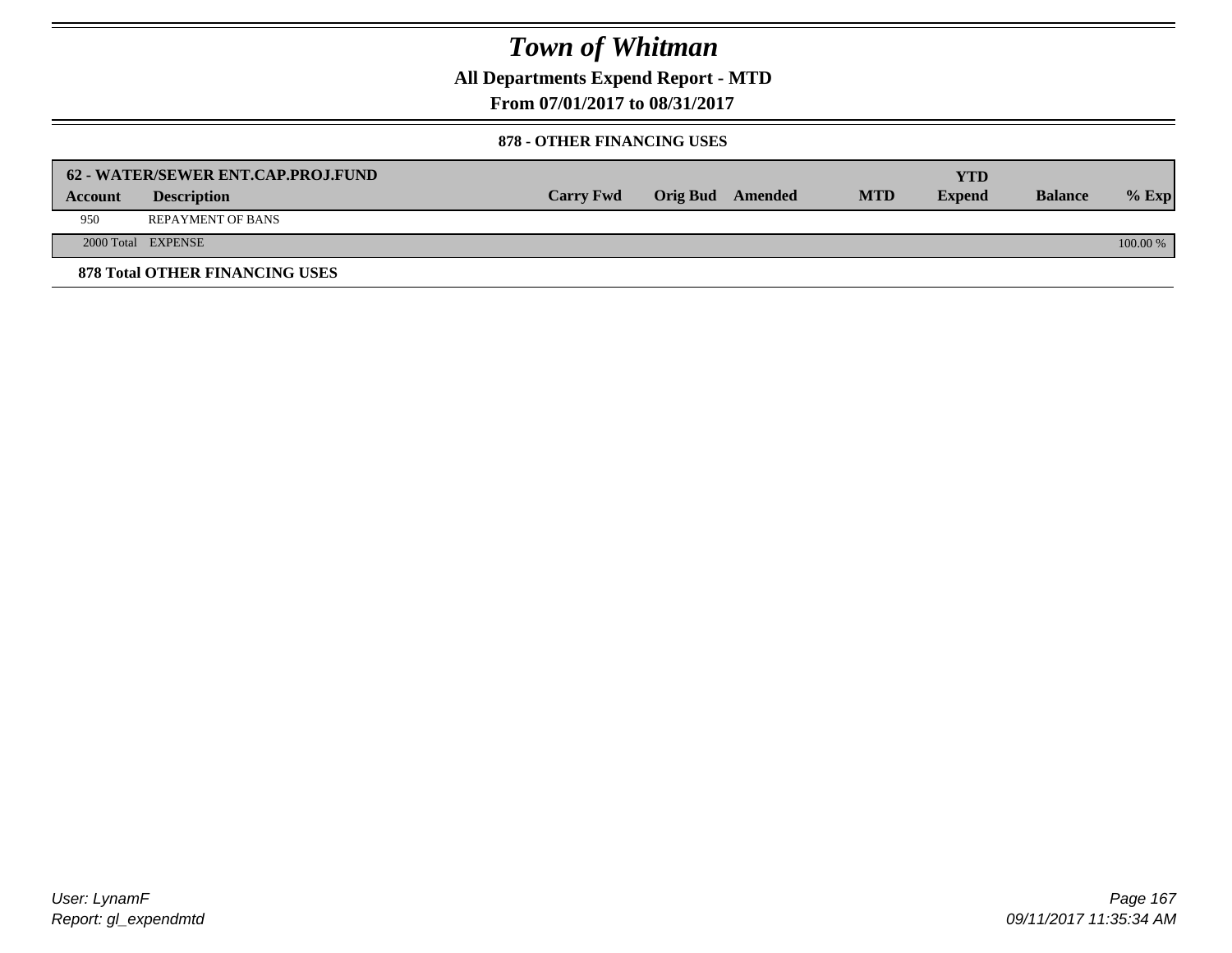### **All Departments Expend Report - MTD**

**From 07/01/2017 to 08/31/2017**

### **930 - CAPITAL PROJECTS**

| Account | 62 - WATER/SEWER ENT.CAP.PROJ.FUND<br><b>Description</b> | <b>Carry Fwd</b> | <b>Orig Bud</b> | Amended | <b>MTD</b> | <b>YTD</b><br><b>Expend</b> | <b>Balance</b> | $%$ Exp  |
|---------|----------------------------------------------------------|------------------|-----------------|---------|------------|-----------------------------|----------------|----------|
| 925     | <b>INTEREST TEMPORARY LOANS</b>                          |                  |                 |         |            |                             |                |          |
|         | 2000 Total EXPENSE                                       |                  |                 |         |            |                             |                | 100.00 % |
| 999     |                                                          | 414,357.84       |                 |         | 13,485.00  | 68,017.69                   | 346, 340, 15   |          |
|         | 4515 Total A.30 ATM5/13 WATER MAIN PROJECT               | 414,357.84       |                 |         | 13,485.00  | 68,017.69                   | 346, 340, 15   | 16.41%   |
|         | 930 Total CAPITAL PROJECTS                               | 414,357.84       |                 |         | 13,485.00  | 68,017.69                   | 346, 340, 15   |          |
|         | 62 Total WATER/SEWER ENT.CAP.PROJ.FUND                   | 414,357.84       |                 |         | 13,485.00  | 68,017.69                   | 346, 340. 15   |          |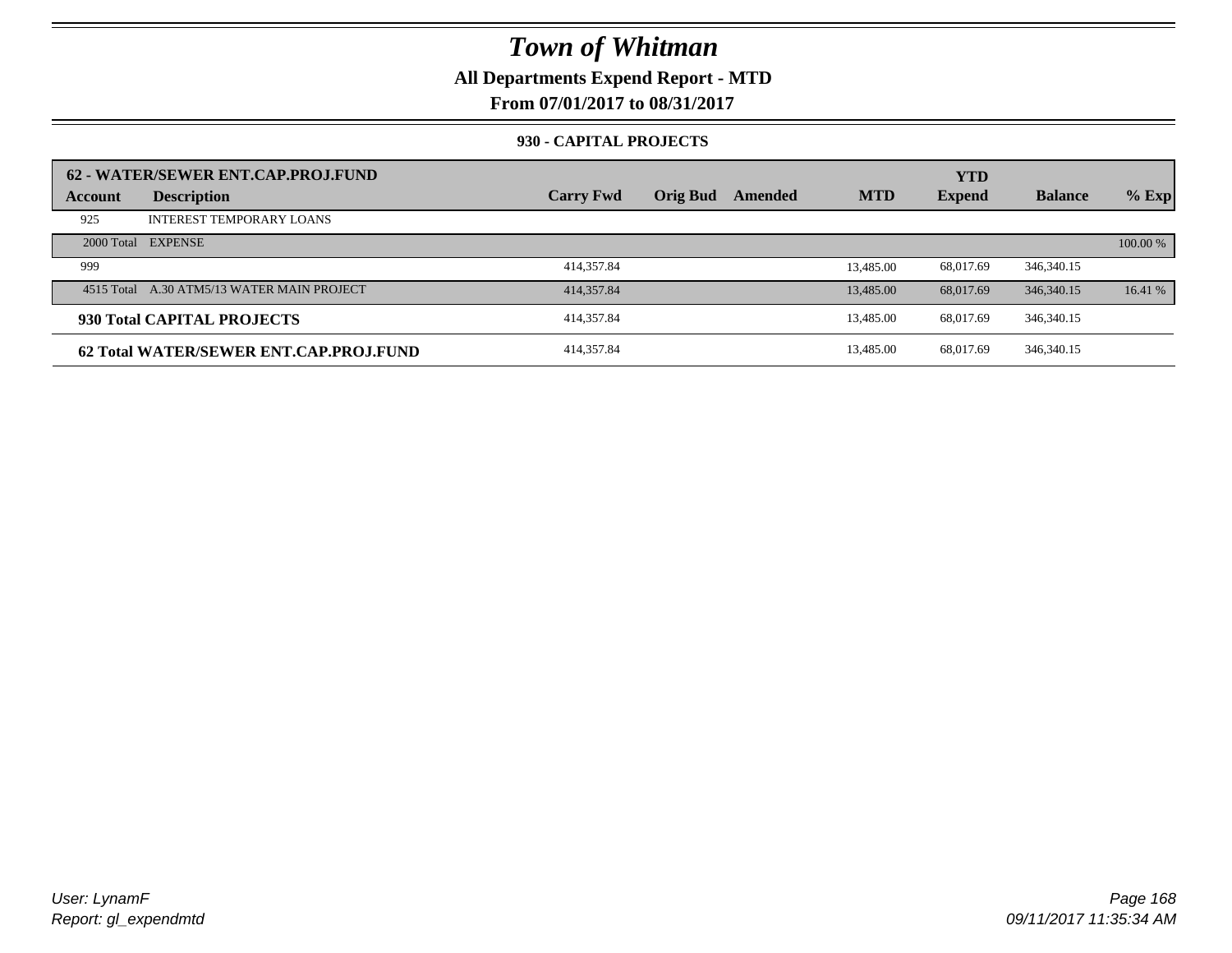**All Departments Expend Report - MTD**

**From 07/01/2017 to 08/31/2017**

### **878 - OTHER FINANCING USES**

|         | 70 - SEWER ENTERPRISE-REFUNDED                 |                  |                 |         |            | <b>YTD</b>    |                |          |
|---------|------------------------------------------------|------------------|-----------------|---------|------------|---------------|----------------|----------|
| Account | <b>Description</b>                             | <b>Carry Fwd</b> | <b>Orig Bud</b> | Amended | <b>MTD</b> | <b>Expend</b> | <b>Balance</b> | $%$ Exp  |
| 999     |                                                |                  |                 |         |            |               |                |          |
|         | 2000 Total EXPENSE                             |                  |                 |         |            |               |                | 100.00 % |
|         | <b>878 Total OTHER FINANCING USES</b>          |                  |                 |         |            |               |                |          |
|         | <b>70 Total SEWER ENTERPRISE-REFUNDED DEBT</b> |                  |                 |         |            |               |                |          |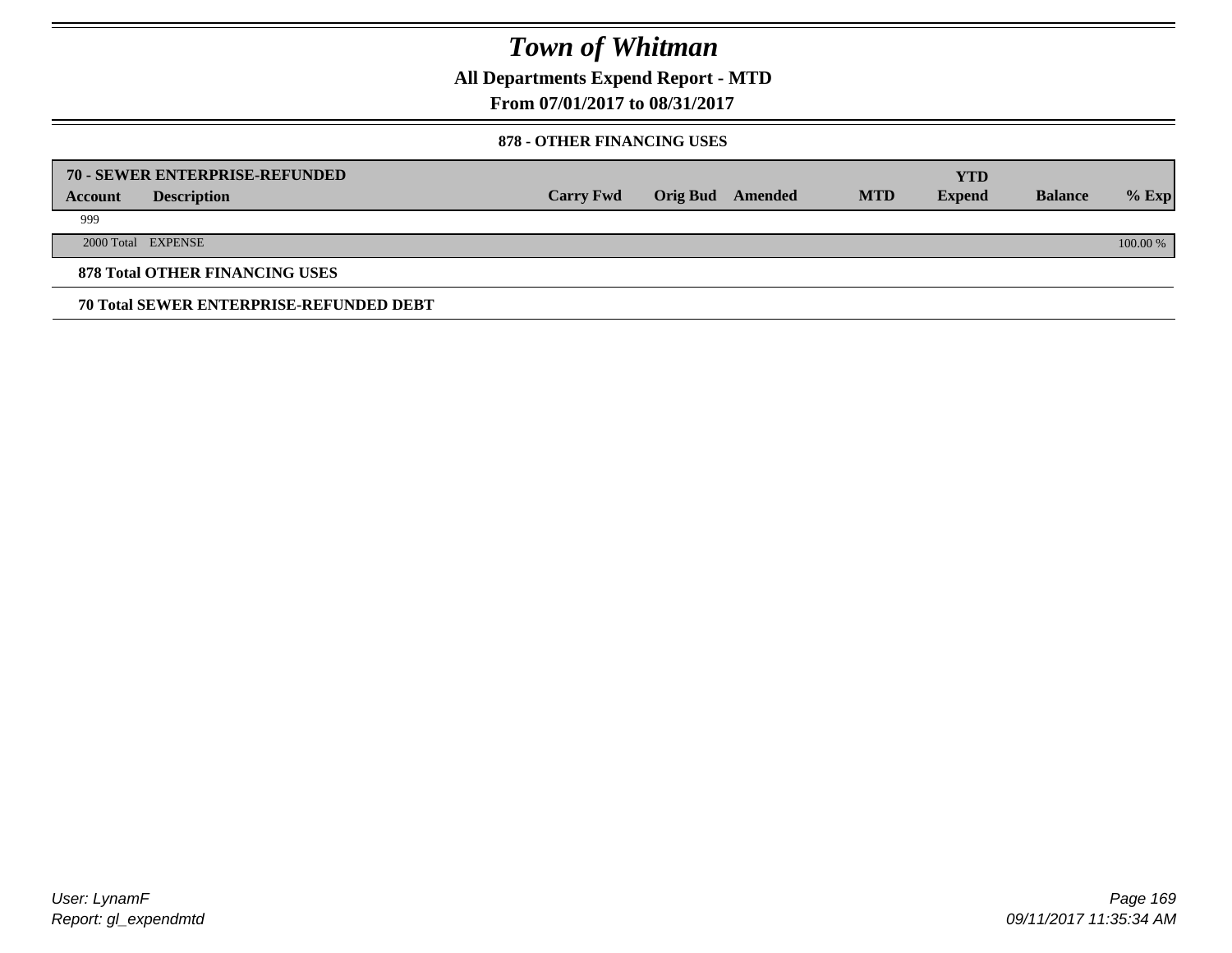### **All Departments Expend Report - MTD**

### **From 07/01/2017 to 08/31/2017**

| <b>Account</b> | 83 - TRUST FUNDS - EXPENDABLE             | <b>Carry Fwd</b> | <b>Orig Bud Amended</b> | <b>MTD</b> | <b>YTD</b><br><b>Expend</b> | <b>Balance</b> | $%$ Exp     |
|----------------|-------------------------------------------|------------------|-------------------------|------------|-----------------------------|----------------|-------------|
| 999            | <b>Description</b>                        |                  |                         |            |                             |                |             |
|                | 8301 Total WILMOT V. EVERSON RECREATION   |                  |                         |            |                             |                | $100.00~\%$ |
| 999            |                                           |                  |                         |            |                             |                |             |
|                | 8302 Total ELLEN CONWAY SPELLMAN FUND     |                  |                         |            |                             |                | 100.00 %    |
| 999            |                                           |                  |                         |            |                             |                |             |
|                | 8303 Total PRESTON GURNEY JEWELL FUND     |                  |                         |            |                             |                | 100.00 %    |
| 999            |                                           |                  |                         |            |                             |                |             |
|                | 8304 Total HELEN L. POOLE SCHOOL FUND     |                  |                         |            |                             |                | 100.00 %    |
| 999            |                                           |                  |                         |            |                             |                |             |
|                | 8305 Total CHARLES POOLE HIGH SCH.FUND    |                  |                         |            |                             |                | 100.00 %    |
| 999            |                                           |                  |                         |            |                             |                |             |
|                | 8306 Total CARRIE POOLE HIGH SCH.FUND     |                  |                         |            |                             |                | 100.00 %    |
| 999            |                                           |                  |                         |            |                             |                |             |
|                | 8307 Total GEOGAN NEEDY FUND              |                  |                         |            |                             |                | 100.00 %    |
| 999            |                                           |                  |                         |            |                             |                |             |
|                | 8308 Total BENJAMIN & LUCY CHURCHILL FUND |                  |                         |            |                             |                | 100.00 %    |
| 999            |                                           |                  |                         |            |                             |                |             |
|                | 8309 Total ANNA CLIFFORD HOWARD FUND      |                  |                         |            |                             |                | $100.00~\%$ |
| 999            |                                           |                  |                         |            |                             |                |             |
|                | 8310 Total J.C. GILBERT FOUNTAIN FUND     |                  |                         |            |                             |                | 100.00 %    |
| 999            |                                           |                  |                         |            |                             |                |             |
|                | 8311 Total HIGH STREET CEMETERY FUND      |                  |                         |            |                             |                | 100.00 %    |
| 999            |                                           |                  |                         |            |                             |                |             |
|                | 8312 Total MOUNT ZION CEMETERY FUND       |                  |                         |            |                             |                | 100.00 %    |
| 999            | 8313 Total WORLD WAR II MEMORIAL FUND     |                  |                         |            |                             |                |             |
| 999            |                                           |                  |                         |            |                             |                | $100.00~\%$ |
|                | 8314 Total GAR ARTIFACTS FUND             |                  |                         |            |                             |                | 100.00 %    |
|                |                                           |                  |                         |            |                             |                |             |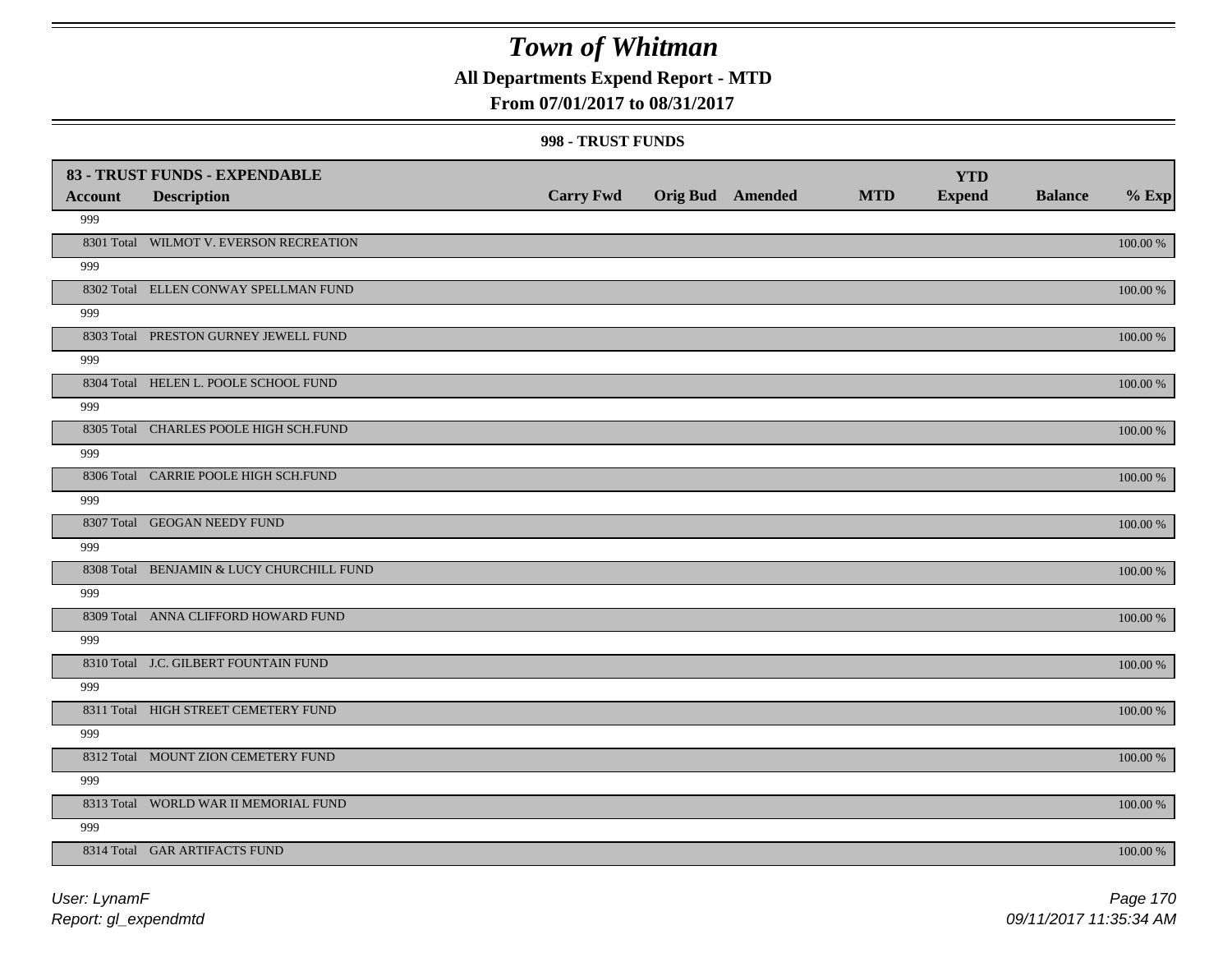### **All Departments Expend Report - MTD**

### **From 07/01/2017 to 08/31/2017**

|                | 83 - TRUST FUNDS - EXPENDABLE             |                  |                         |            | <b>YTD</b>    |                |          |
|----------------|-------------------------------------------|------------------|-------------------------|------------|---------------|----------------|----------|
| <b>Account</b> | <b>Description</b>                        | <b>Carry Fwd</b> | <b>Orig Bud Amended</b> | <b>MTD</b> | <b>Expend</b> | <b>Balance</b> | $%$ Exp  |
| 999            |                                           |                  |                         |            |               |                |          |
|                | 8315 Total BATH HOUSE PROJECT FUND        |                  |                         |            |               |                | 100.00 % |
| 999            |                                           |                  |                         |            |               |                |          |
|                | 8316 Total STABILIZATION FUND             |                  |                         |            |               |                | 100.00 % |
| 999            |                                           |                  |                         |            |               |                |          |
|                | 8317 Total TOWN HALL RESTORATION FUND     |                  |                         |            |               |                | 100.00 % |
| 999            |                                           |                  |                         |            |               |                |          |
|                | 8318 Total BICENTENNIAL VITALIZATION FUND |                  |                         |            |               |                | 100.00 % |
| 999            |                                           |                  |                         |            |               |                |          |
|                | 8319 Total CONSERVATION FUND              |                  |                         |            |               |                | 100.00 % |
| 999            |                                           |                  |                         |            |               |                |          |
|                | 8320 Total M.ANNIS PEARSON LIBRARY FUND   |                  |                         |            |               |                | 100.00 % |
| 999            |                                           |                  |                         |            |               |                |          |
|                | 8321 Total ABBEY CHAMPNEY LIBRARY FUND    |                  |                         |            |               |                | 100.00 % |
| 999            |                                           |                  |                         |            |               |                |          |
|                | 8322 Total BURRILL LIB.FND-(EXP.INC.ONLY) |                  |                         |            |               |                | 100.00 % |
| 999            |                                           |                  |                         |            |               |                |          |
|                | 8323 Total BURRILL LIB.FND-CAP.PROJECTS   |                  |                         |            |               |                | 100.00 % |
| 999            |                                           |                  |                         |            |               |                |          |
|                | 8324 Total ANNA CLIFFORD LIBRARY FUND     |                  |                         |            |               |                | 100.00 % |
| 999            |                                           |                  |                         |            |               |                |          |
|                | 8325 Total CARRIE E. POOLE LIBRARY FUND   |                  |                         |            |               |                | 100.00 % |
| 999            |                                           |                  |                         |            |               |                |          |
|                | 8326 Total WILLIAM POOLE LIBRARY FUND     |                  |                         |            |               |                | 100.00 % |
| 999            |                                           |                  |                         |            |               |                |          |
|                | 8327 Total CHARLES H. POOLE LIBRARY FUND  |                  |                         |            |               |                | 100.00 % |
| 999            |                                           |                  |                         |            |               |                |          |
|                | 8328 Total HIRAM POOLE LIBRARY FUND       |                  |                         |            |               |                | 100.00 % |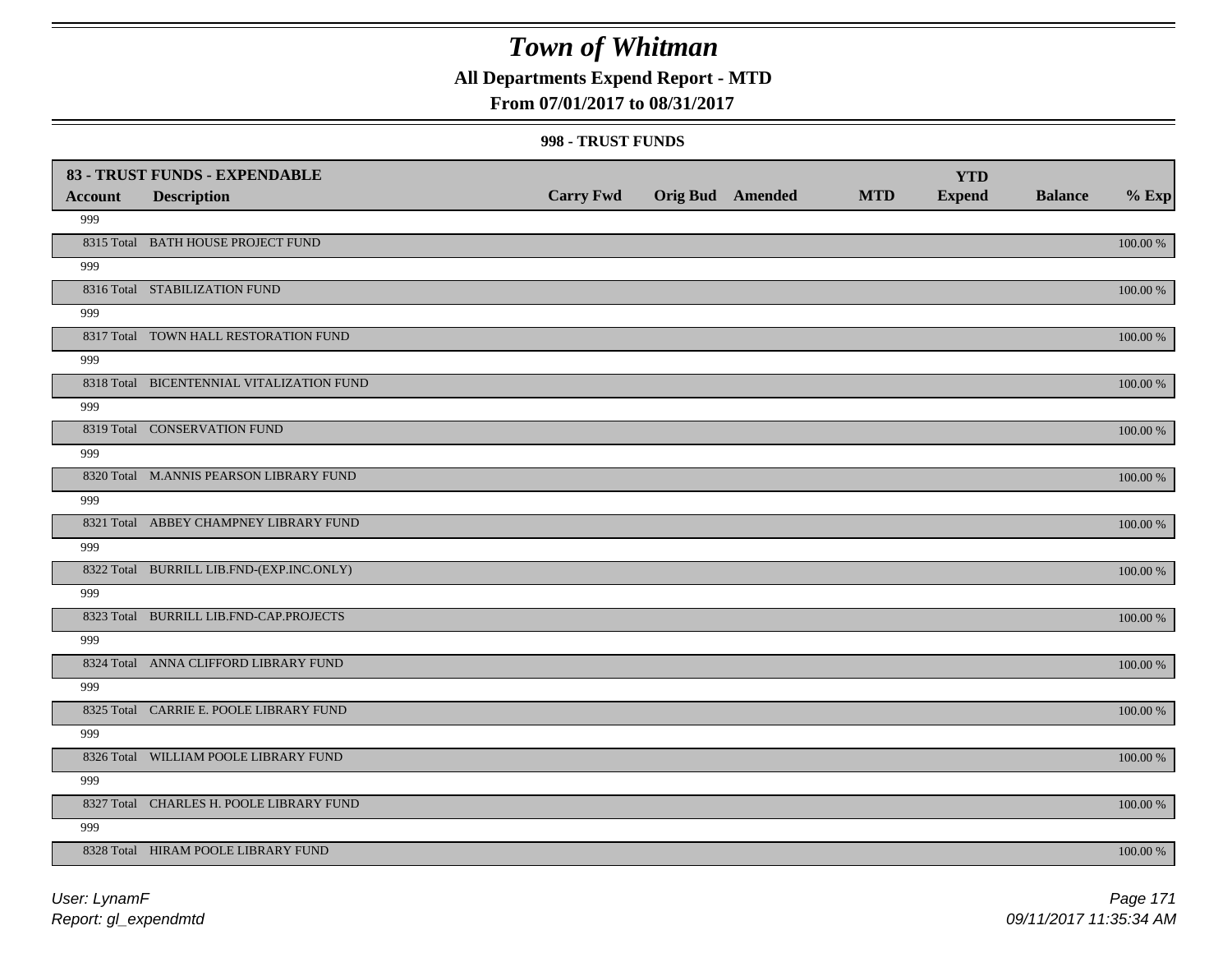### **All Departments Expend Report - MTD**

### **From 07/01/2017 to 08/31/2017**

| <b>Account</b> | 83 - TRUST FUNDS - EXPENDABLE<br><b>Description</b> | <b>Carry Fwd</b> | <b>Orig Bud</b> Amended | <b>MTD</b> | <b>YTD</b><br><b>Expend</b> | <b>Balance</b> | $%$ Exp     |
|----------------|-----------------------------------------------------|------------------|-------------------------|------------|-----------------------------|----------------|-------------|
| 999            |                                                     |                  |                         |            |                             |                |             |
|                | 8329 Total MABEL RAND LIBRARY FUND                  |                  |                         |            |                             |                | $100.00~\%$ |
| 999            |                                                     |                  |                         |            |                             |                |             |
|                | 8330 Total LEO F.RYAN LIBRARY TRUST FUND            |                  |                         |            |                             |                | 100.00 %    |
| 999            |                                                     |                  |                         |            |                             |                |             |
|                | 8331 Total ANNA CLIFFORD HOWARD RELIEF              |                  |                         |            |                             |                | 100.00 %    |
| 999            |                                                     |                  |                         |            |                             |                |             |
|                | 8332 Total SARAH POOLE LIBRARY FUND                 |                  |                         |            |                             |                | 100.00 %    |
| 999            |                                                     |                  |                         |            |                             |                |             |
|                | 8333 Total LYDIA POOLE LIBRARY FUND                 |                  |                         |            |                             |                | 100.00 %    |
| 999            |                                                     |                  |                         |            |                             |                |             |
|                | 8334 Total LOUIS SHARP LIBRARY FUND                 |                  |                         |            |                             |                | 100.00 %    |
| 999            |                                                     |                  |                         |            |                             |                |             |
|                | 8335 Total DANIEL REED LIBRARY FUND                 |                  |                         |            |                             |                | 100.00 %    |
| 999            |                                                     |                  |                         |            |                             |                |             |
|                | 8336 Total C & L BURRILL SCHOLARSHIP FUND           |                  |                         |            |                             |                | 100.00 %    |
| 999            |                                                     |                  |                         |            |                             |                |             |
|                | 8337 Total W.J. & A.C. HOWARD SCHOLARSHIP           |                  |                         |            |                             |                | $100.00~\%$ |
| 999            |                                                     |                  |                         |            |                             |                |             |
|                | 8338 Total CHARLES POOLE ORGAN FUND                 |                  |                         |            |                             |                | 100.00 %    |
| 999            |                                                     |                  |                         |            |                             |                |             |
|                | 8339 Total HELENE POOLE LIBRARY FUND                |                  |                         |            |                             |                | 100.00 %    |
| 999            |                                                     |                  |                         |            |                             |                |             |
|                | 8340 Total E.P.FITZGIBBONS PERPETUAL CARE           |                  |                         |            |                             |                | 100.00 %    |
| 999            |                                                     |                  |                         |            |                             |                |             |
|                | 8341 Total M.M.FITZGIBBONS, PERPETUAL CARE          |                  |                         |            |                             |                | $100.00~\%$ |
| 999            |                                                     |                  |                         |            |                             |                |             |
|                | 8342 Total SAMUEL HUTCHINSON PERPETUAL C.           |                  |                         |            |                             |                | 100.00 %    |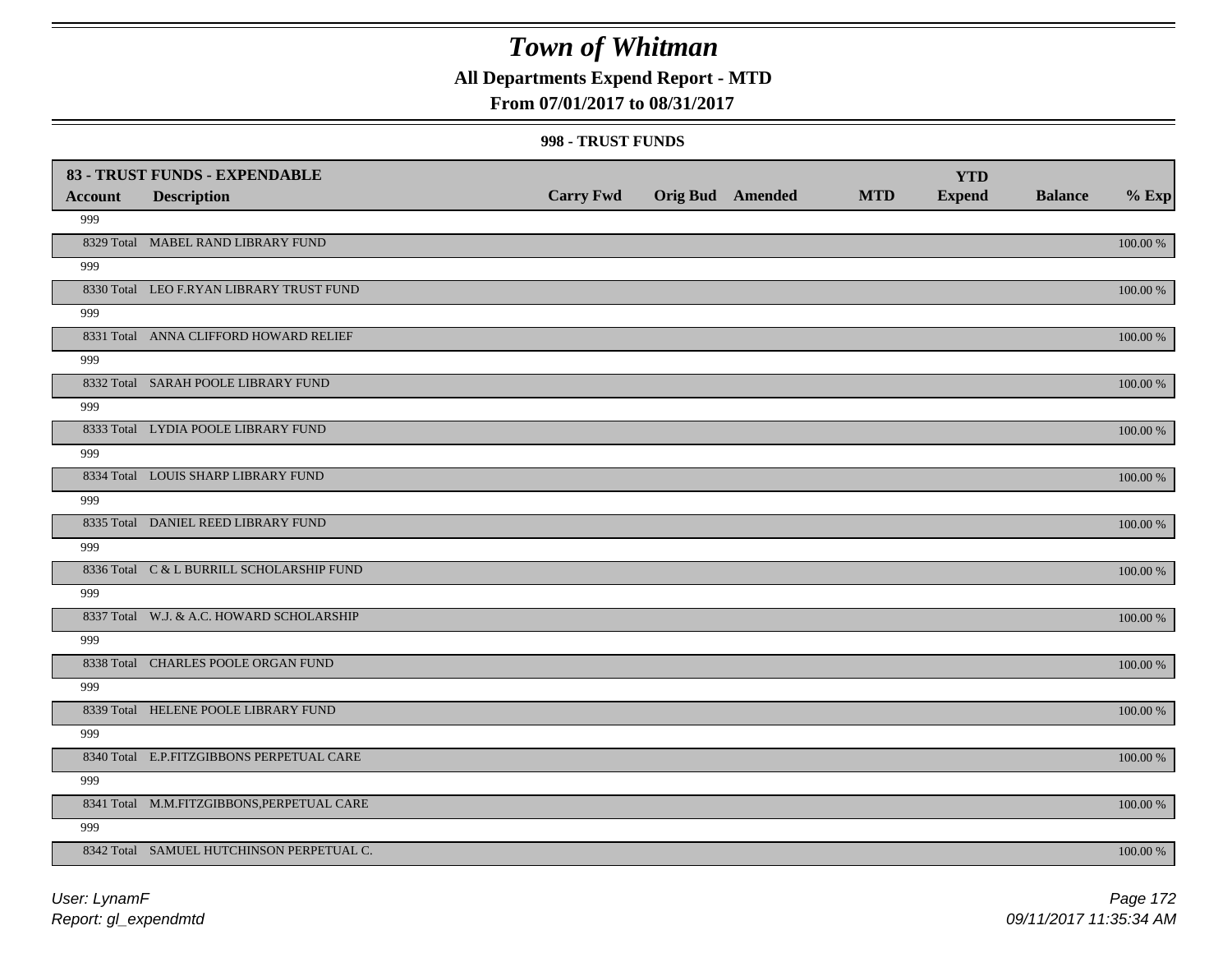## **All Departments Expend Report - MTD**

### **From 07/01/2017 to 08/31/2017**

|                | 83 - TRUST FUNDS - EXPENDABLE              |                  |                         |            | <b>YTD</b>    |                |             |
|----------------|--------------------------------------------|------------------|-------------------------|------------|---------------|----------------|-------------|
| <b>Account</b> | <b>Description</b>                         | <b>Carry Fwd</b> | <b>Orig Bud</b> Amended | <b>MTD</b> | <b>Expend</b> | <b>Balance</b> | $%$ Exp     |
| 999            |                                            |                  |                         |            |               |                |             |
|                | 8343 Total J.A.&W.A.MURPHY PERPETUAL CARE  |                  |                         |            |               |                | 100.00 %    |
| 999            |                                            |                  |                         |            |               |                |             |
|                | 8344 Total LUCIA RYAN, PERPETUAL CARE      |                  |                         |            |               |                | 100.00 %    |
| 999            |                                            |                  |                         |            |               |                |             |
|                | 8345 Total JOHN F. GURNEY, PERPETUAL CARE  |                  |                         |            |               |                | 100.00 %    |
| 999            |                                            |                  |                         |            |               |                |             |
|                | 8346 Total WILLIAM H. FOGARTY, PERPETUAL C |                  |                         |            |               |                | $100.00~\%$ |
| 999            |                                            |                  |                         |            |               |                |             |
|                | 8348 Total BANDSTAND RESTORATION FUND      |                  |                         |            |               |                | 100.00 %    |
| 999            |                                            |                  |                         |            |               |                |             |
|                | 8350 Total MARY E. PIERCE CONSTRUCTION FD  |                  |                         |            |               |                | 100.00 %    |
| 999            |                                            |                  |                         |            |               |                |             |
|                | 8351 Total MARY E. PIERCE LIBRARY FUND     |                  |                         |            |               |                | 100.00 %    |
| 999            |                                            |                  |                         |            |               |                |             |
|                | 8352 Total CLAIMS TRUST FUND               |                  |                         |            |               |                | 100.00 %    |
| 999            |                                            |                  |                         | 100.00     | 1,363.72      | $-1,363.72$    |             |
|                | 8353 Total LAW ENFORCEMENT TRUST FUND      |                  |                         | 100.00     | 1,363.72      | $-1,363.72$    | $100.00~\%$ |
| 999            |                                            |                  |                         |            |               |                |             |
|                | 8354 Total HENNING W. HANSON BEQUEST-COA   |                  |                         |            |               |                | 100.00 %    |
| 999            |                                            |                  |                         |            |               |                |             |
|                | 8355 Total HENNING W.HANSON BEQUEST-LIBR.  |                  |                         |            |               |                | 100.00 %    |
| 999            |                                            |                  |                         |            |               |                |             |
|                | 8357 Total B.G.GUERRA LIBRARY TRUST FUND   |                  |                         |            |               |                | $100.00~\%$ |
|                | 998 Total TRUST FUNDS                      |                  |                         | 100.00     | 1,363.72      | $-1,363.72$    |             |
|                | 83 Total TRUST FUNDS - EXPENDABLE          |                  |                         | 100.00     | 1,363.72      | $-1,363.72$    |             |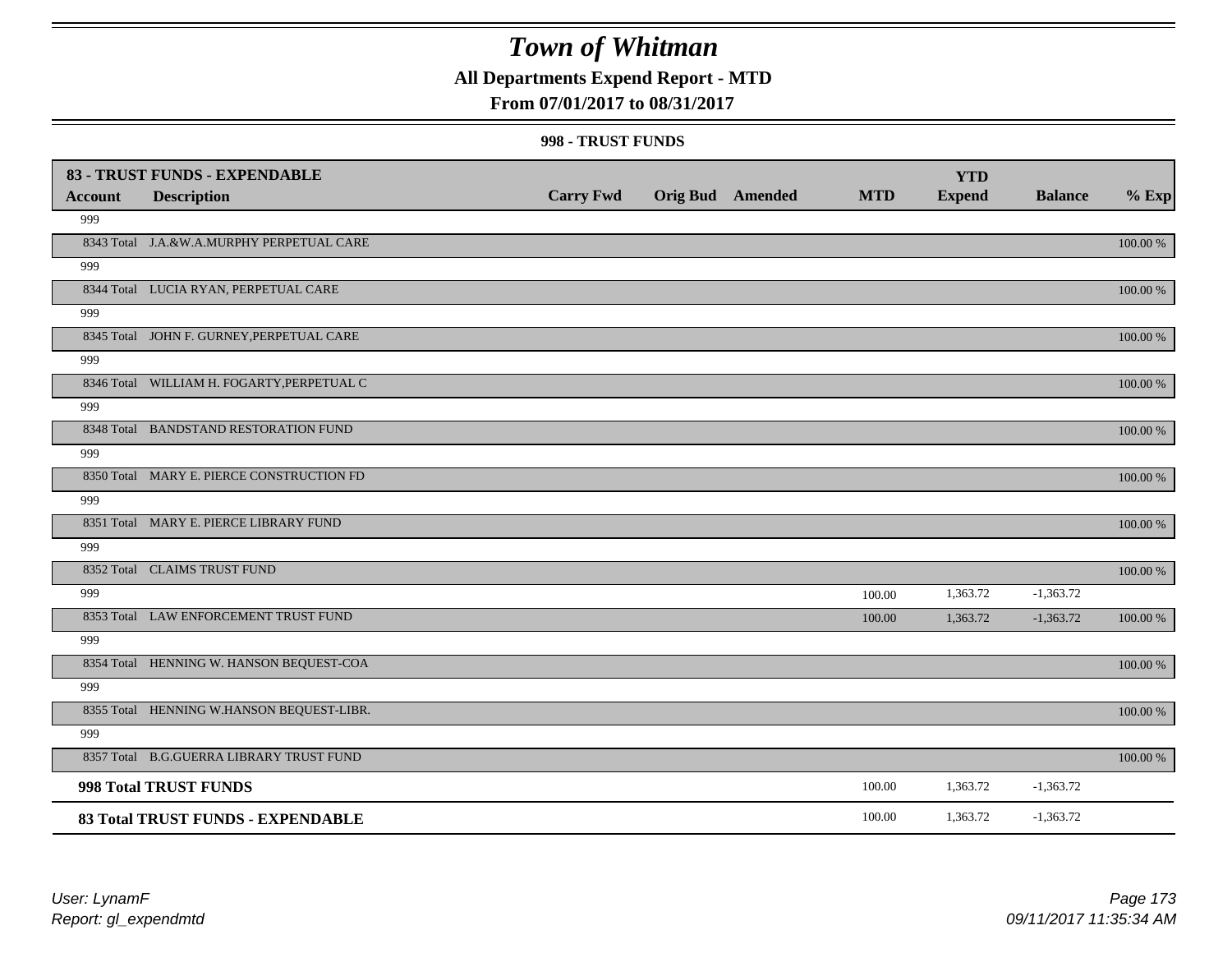### **All Departments Expend Report - MTD**

### **From 07/01/2017 to 08/31/2017**

#### **820 - STATE ASSESSMENTS**

|                | 91 - GENERAL LEDGER EXPENSE ACCTS  |                  |                         |            | <b>YTD</b>    |                |          |
|----------------|------------------------------------|------------------|-------------------------|------------|---------------|----------------|----------|
| <b>Account</b> | <b>Description</b>                 | <b>Carry Fwd</b> | <b>Orig Bud</b> Amended | <b>MTD</b> | <b>Expend</b> | <b>Balance</b> | $%$ Exp  |
| 631            | SPECIAL EDUCATION                  |                  |                         |            |               |                |          |
|                | 2000 Total EXPENSE                 |                  |                         |            |               |                | 100.00 % |
| 634            | MOTOR VEHICLE EXCISE BILLS         |                  |                         |            |               |                |          |
|                | 2001 Total EXPENSE                 |                  |                         |            |               |                | 100.00 % |
| 640            | AIR POLLUTION CONTROL DISTRICT     |                  |                         |            |               |                |          |
|                | 2002 Total EXPENSE                 |                  |                         |            |               |                | 100.00 % |
| 642            | OLD COLONY PLANNING COUNCIL        |                  |                         |            |               |                |          |
|                | 2003 Total EXPENSE                 |                  |                         |            |               |                | 100.00 % |
| 643            | PARKING SURCHARGE                  |                  |                         |            |               |                |          |
|                | 2004 Total EXPENSE                 |                  |                         |            |               |                | 100.00 % |
| 644            | REGIONAL TRANSPORTATION AUTH.      |                  |                         |            |               |                |          |
|                | 2005 Total EXPENSE                 |                  |                         |            |               |                | 100.00 % |
| 645            | RMV NON-RENEWAL SURCHARGE          |                  |                         |            |               |                |          |
|                | 2006 Total EXPENSE                 |                  |                         |            |               |                | 100.00 % |
| 646            | MOSQUITO CONTROL                   |                  |                         |            |               |                |          |
|                | 2007 Total EXPENSE                 |                  |                         |            |               |                | 100.00 % |
| 648            | CRIMINAL JUSTICE TRAINING          |                  |                         |            |               |                |          |
|                | 2008 Total EXPENSE                 |                  |                         |            |               |                | 100.00 % |
| 647            | <b>MBTA</b>                        |                  |                         |            |               |                |          |
|                | 2009 Total EXPENSE                 |                  |                         |            |               |                | 100.00 % |
|                | <b>820 Total STATE ASSESSMENTS</b> |                  |                         |            |               |                |          |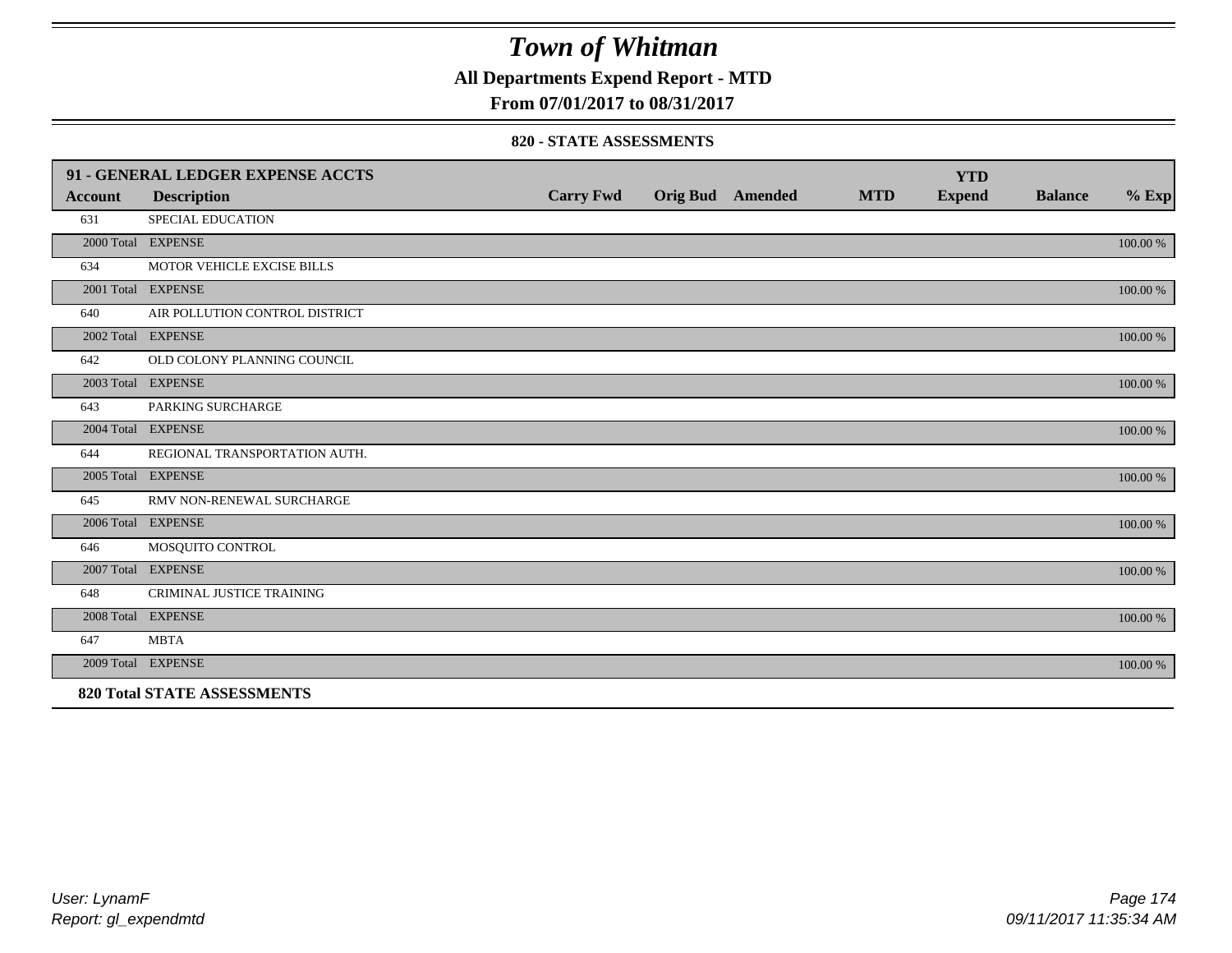**All Departments Expend Report - MTD**

**From 07/01/2017 to 08/31/2017**

#### **830 - COUNTY ASSESSMENT**

|         | 91 - GENERAL LEDGER EXPENSE ACCTS |                  |                  |            | <b>YTD</b>    |                |            |
|---------|-----------------------------------|------------------|------------------|------------|---------------|----------------|------------|
| Account | <b>Description</b>                | <b>Carry Fwd</b> | Orig Bud Amended | <b>MTD</b> | <b>Expend</b> | <b>Balance</b> | $%$ Exp    |
| 622     | <b>COUNTY TAX</b>                 |                  |                  |            |               |                |            |
|         | 2000 Total EXPENSE                |                  |                  |            |               |                | $100.00\%$ |
|         | 830 Total COUNTY ASSESSMENT       |                  |                  |            |               |                |            |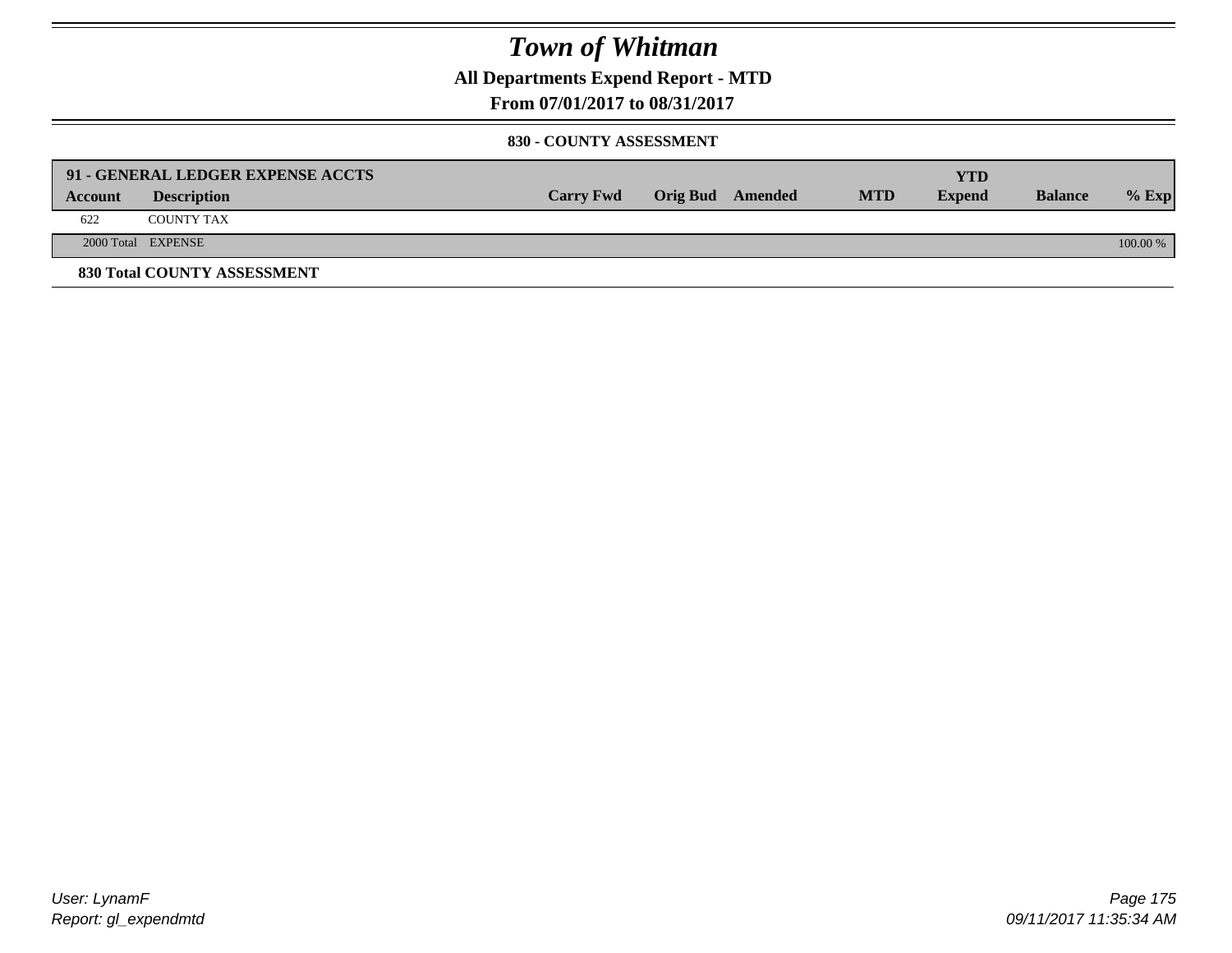## **All Departments Expend Report - MTD**

### **From 07/01/2017 to 08/31/2017**

#### **850 - TAX REFUNDS**

|                 | 91 - GENERAL LEDGER EXPENSE ACCTS |                  |                         |            | <b>YTD</b>    |                |             |
|-----------------|-----------------------------------|------------------|-------------------------|------------|---------------|----------------|-------------|
| <b>Account</b>  | <b>Description</b>                | <b>Carry Fwd</b> | <b>Orig Bud</b> Amended | <b>MTD</b> | <b>Expend</b> | <b>Balance</b> | $%$ Exp     |
| 003             | MOTOR VEHICLE EXCISE              |                  |                         |            |               |                |             |
| 1984 Total 1984 |                                   |                  |                         |            |               |                | 100.00 %    |
| 003             | MOTOR VEHICLE EXCISE              |                  |                         |            |               |                |             |
| 1985 Total 1985 |                                   |                  |                         |            |               |                | 100.00 %    |
| 003             | MOTOR VEHICLE EXCISE              |                  |                         |            |               |                |             |
| 1986 Total 1986 |                                   |                  |                         |            |               |                | $100.00~\%$ |
| 001             | PERSONAL PROPERTY TAX             |                  |                         |            |               |                |             |
| 003             | MOTOR VEHICLE EXCISE              |                  |                         |            |               |                |             |
| 1987 Total 1987 |                                   |                  |                         |            |               |                | 100.00 %    |
| 001             | PERSONAL PROPERTY TAX             |                  |                         |            |               |                |             |
| 003             | MOTOR VEHICLE EXCISE              |                  |                         |            |               |                |             |
| 1988 Total 1988 |                                   |                  |                         |            |               |                | 100.00 %    |
| 002             | REAL ESTATE TAX                   |                  |                         |            |               |                |             |
| 003             | MOTOR VEHICLE EXCISE              |                  |                         |            |               |                |             |
| 1989 Total 1989 |                                   |                  |                         |            |               |                | $100.00~\%$ |
| 001             | PERSONAL PROPERTY TAX             |                  |                         |            |               |                |             |
| 002             | REAL ESTATE TAX                   |                  |                         |            |               |                |             |
| 003             | MOTOR VEHICLE EXCISE              |                  |                         |            |               |                |             |
| 1990 Total 1990 |                                   |                  |                         |            |               |                | $100.00~\%$ |
| 001             | PERSONAL PROPERTY TAX             |                  |                         |            |               |                |             |
| 002             | REAL ESTATE TAX                   |                  |                         |            |               |                |             |
| 003             | MOTOR VEHICLE EXCISE              |                  |                         |            |               |                |             |
| 1991 Total 1991 |                                   |                  |                         |            |               |                | 100.00 %    |
| 001             | PERSONAL PROPERTY TAX             |                  |                         |            |               |                |             |
| 003             | MOTOR VEHICLE EXCISE              |                  |                         |            |               |                |             |
| 1992 Total 1992 |                                   |                  |                         |            |               |                | 100.00 %    |
| 001             | PERSONAL PROPERTY TAX             |                  |                         |            |               |                |             |
| 002             | REAL ESTATE TAX                   |                  |                         |            |               |                |             |
| 003             | MOTOR VEHICLE EXCISE              |                  |                         |            |               |                |             |
| 005             | TRASH FEE REFUNDS                 |                  |                         |            |               |                |             |
| User: LynamF    |                                   |                  |                         |            |               |                | Page 176    |

*Report: gl\_expendmtd*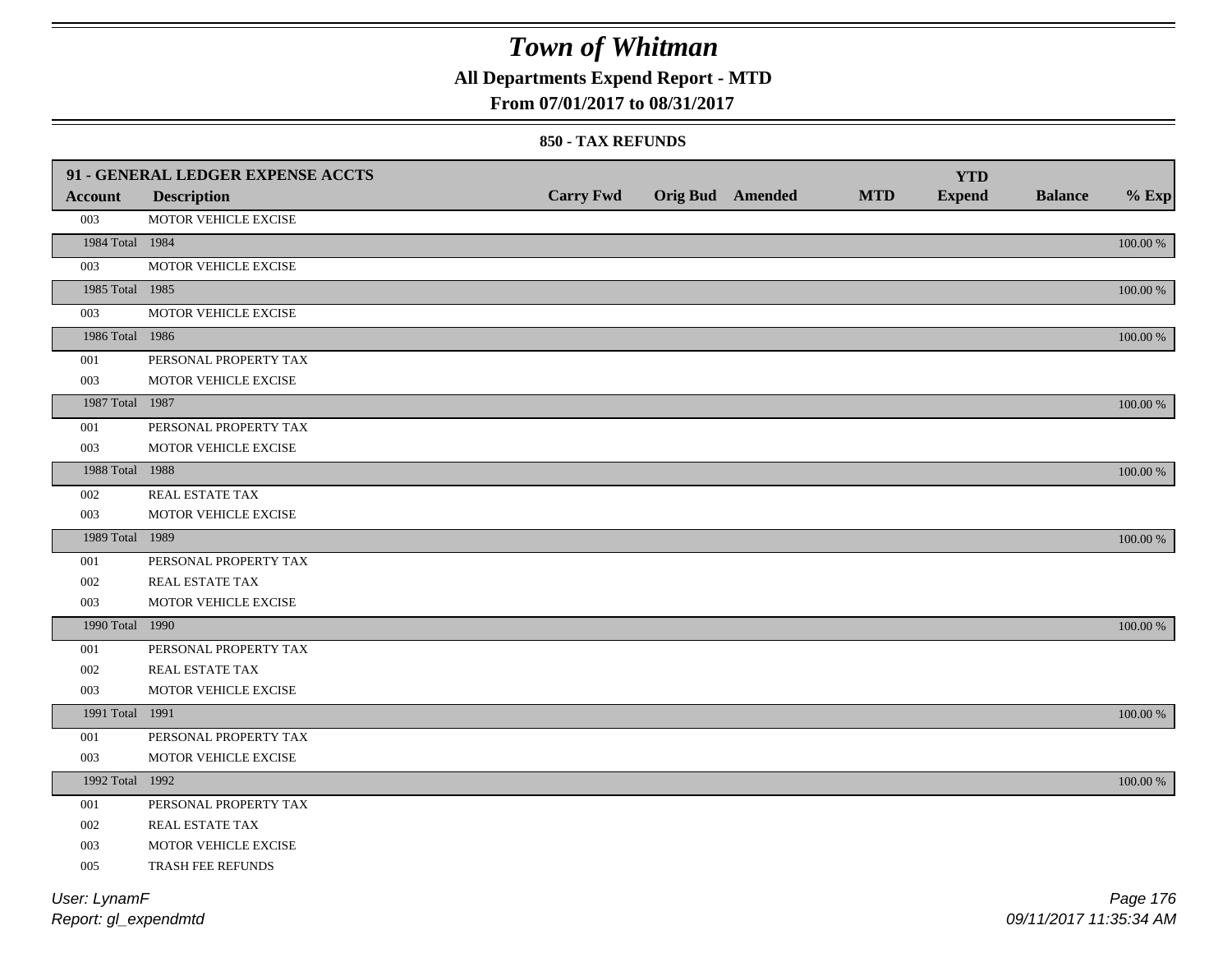## **All Departments Expend Report - MTD**

### **From 07/01/2017 to 08/31/2017**

|                 | 91 - GENERAL LEDGER EXPENSE ACCTS |                  |  |                         |            |                             |                |             |
|-----------------|-----------------------------------|------------------|--|-------------------------|------------|-----------------------------|----------------|-------------|
| <b>Account</b>  | <b>Description</b>                | <b>Carry Fwd</b> |  | <b>Orig Bud</b> Amended | <b>MTD</b> | <b>YTD</b><br><b>Expend</b> | <b>Balance</b> | $%$ Exp     |
| 006             | TRASH LIEN REFUNDS                |                  |  |                         |            |                             |                |             |
| 1993 Total 1993 |                                   |                  |  |                         |            |                             |                |             |
|                 |                                   |                  |  |                         |            |                             |                | $100.00~\%$ |
| 001             | PERSONAL PROPERTY TAX             |                  |  |                         |            |                             |                |             |
| 002             | REAL ESTATE TAX                   |                  |  |                         |            |                             |                |             |
| 003             | MOTOR VEHICLE EXCISE              |                  |  |                         |            |                             |                |             |
| 005             | TRASH FEE REFUNDS                 |                  |  |                         |            |                             |                |             |
| 006             | TRASH LIEN REFUNDS                |                  |  |                         |            |                             |                |             |
| 1994 Total 1994 |                                   |                  |  |                         |            |                             |                | 100.00 %    |
| 001             | PERSONAL PROPERTY TAX             |                  |  |                         |            |                             |                |             |
| 002             | REAL ESTATE TAX                   |                  |  |                         |            |                             |                |             |
| 003             | MOTOR VEHICLE EXCISE              |                  |  |                         |            |                             |                |             |
| 1995 Total 1995 |                                   |                  |  |                         |            |                             |                | 100.00 %    |
| 001             | PERSONAL PROPERTY TAX             |                  |  |                         |            |                             |                |             |
| 002             | REAL ESTATE TAX                   |                  |  |                         |            |                             |                |             |
| 003             | MOTOR VEHICLE EXCISE              |                  |  |                         |            |                             |                |             |
| 1996 Total 1996 |                                   |                  |  |                         |            |                             |                | 100.00 %    |
| 001             | PERSONAL PROPERTY TAX             |                  |  |                         |            |                             |                |             |
| 002             | REAL ESTATE TAX                   |                  |  |                         |            |                             |                |             |
| 003             | MOTOR VEHICLE EXCISE              |                  |  |                         |            |                             |                |             |
| 005             | TRASH FEE REFUNDS                 |                  |  |                         |            |                             |                |             |
| 1997 Total 1997 |                                   |                  |  |                         |            |                             |                | 100.00 %    |
| 001             | PERSONAL PROPERTY TAX             |                  |  |                         |            |                             |                |             |
| 002             | REAL ESTATE TAX                   |                  |  |                         |            |                             |                |             |
| 003             | MOTOR VEHICLE EXCISE              |                  |  |                         |            |                             |                |             |
| 1998 Total 1998 |                                   |                  |  |                         |            |                             |                | 100.00 %    |
| 001             | PERSONAL PROPERTY TAX             |                  |  |                         |            |                             |                |             |
| 002             | REAL ESTATE TAX                   |                  |  |                         |            |                             |                |             |
| 003             | MOTOR VEHICLE EXCISE              |                  |  |                         |            |                             |                |             |
| 1999 Total 1999 |                                   |                  |  |                         |            |                             |                | 100.00 %    |
|                 |                                   |                  |  |                         |            |                             |                |             |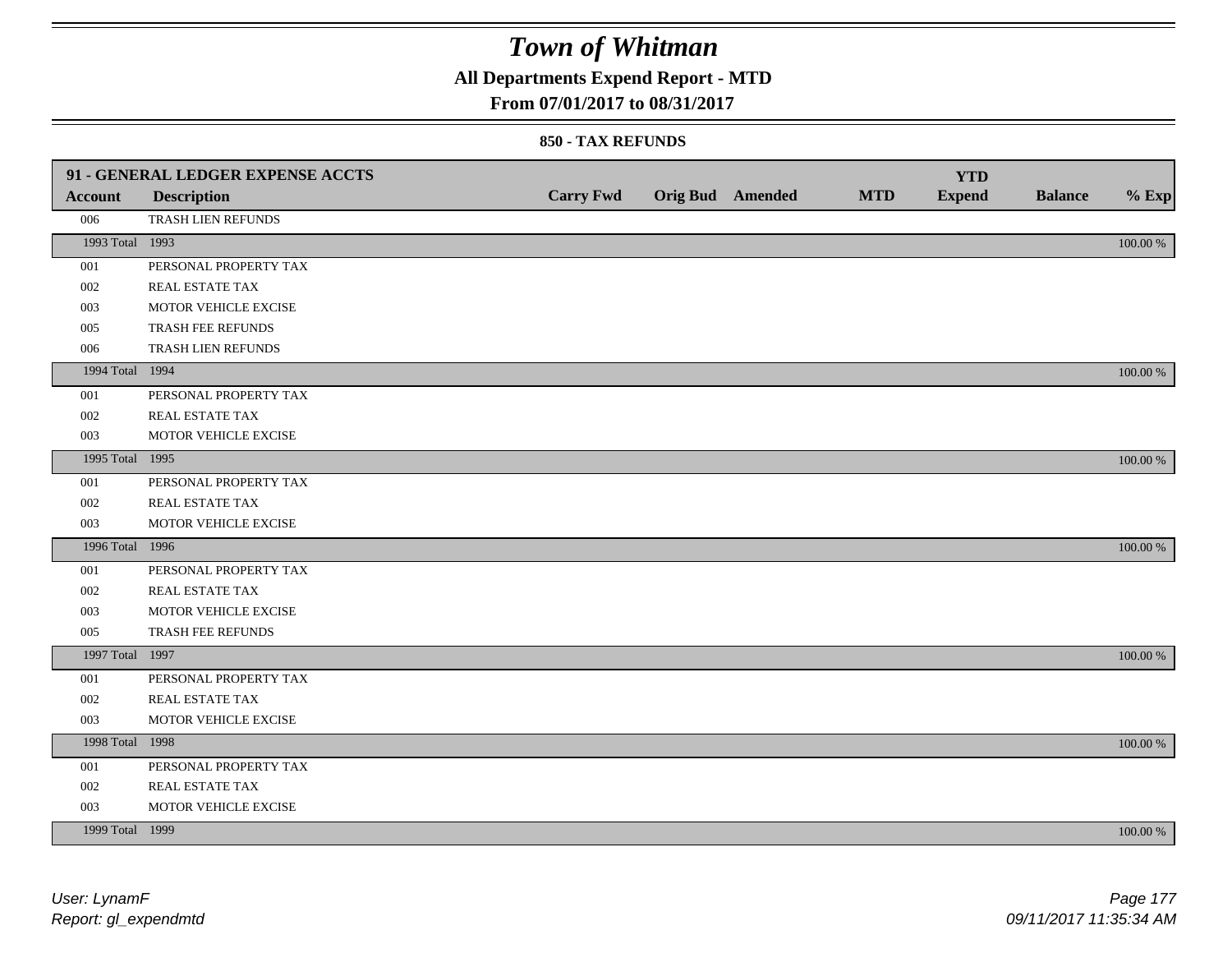## **All Departments Expend Report - MTD**

### **From 07/01/2017 to 08/31/2017**

|                | 91 - GENERAL LEDGER EXPENSE ACCTS |                  |                         |            | <b>YTD</b>    |                |             |
|----------------|-----------------------------------|------------------|-------------------------|------------|---------------|----------------|-------------|
| <b>Account</b> | <b>Description</b>                | <b>Carry Fwd</b> | <b>Orig Bud</b> Amended | <b>MTD</b> | <b>Expend</b> | <b>Balance</b> | $%$ Exp     |
| 001            | PERSONAL PROPERTY TAX             |                  |                         |            |               |                |             |
| 002            | <b>REAL ESTATE TAX</b>            |                  |                         |            |               |                |             |
| 003            | MOTOR VEHICLE EXCISE              |                  |                         |            |               |                |             |
|                | 2000 Total EXPENSE                |                  |                         |            |               |                | 100.00 %    |
| 001            | PERSONAL PROPERTY TAX             |                  |                         |            |               |                |             |
| 002            | REAL ESTATE TAX                   |                  |                         |            |               |                |             |
| 003            | MOTOR VEHICLE EXCISE              |                  |                         |            |               |                |             |
|                | 2001 Total EXPENSE                |                  |                         |            |               |                | 100.00 %    |
| 001            | PERSONAL PROPERTY TAX             |                  |                         |            |               |                |             |
| 002            | REAL ESTATE TAX                   |                  |                         |            |               |                |             |
| 003            | MOTOR VEHICLE EXCISE              |                  |                         |            |               |                |             |
| 004            | <b>BOAT EXCISE</b>                |                  |                         |            |               |                |             |
|                | 2002 Total EXPENSE                |                  |                         |            |               |                | 100.00 %    |
| 001            | PERSONAL PROPERTY TAX             |                  |                         |            |               |                |             |
| 002            | REAL ESTATE TAX                   |                  |                         |            |               |                |             |
| 003            | MOTOR VEHICLE EXCISE              |                  |                         |            |               |                |             |
| 004            | <b>BOAT EXCISE</b>                |                  |                         |            |               |                |             |
| 006            | TRASH LIEN REFUNDS                |                  |                         |            |               |                |             |
|                | 2003 Total EXPENSE                |                  |                         |            |               |                | 100.00 %    |
| 001            | PERSONAL PROPERTY TAX             |                  |                         |            |               |                |             |
| 002            | REAL ESTATE TAX                   |                  |                         |            |               |                |             |
| 003            | MOTOR VEHICLE EXCISE              |                  |                         |            |               |                |             |
| 004            | <b>BOAT EXCISE</b>                |                  |                         |            |               |                |             |
|                | 2004 Total EXPENSE                |                  |                         |            |               |                | 100.00 %    |
| 001            | PERSONAL PROPERTY TAX             |                  |                         |            |               |                |             |
| 002            | REAL ESTATE TAX                   |                  |                         |            |               |                |             |
| 003            | MOTOR VEHICLE EXCISE              |                  |                         |            |               |                |             |
| 004            | <b>BOAT EXCISE</b>                |                  |                         |            |               |                |             |
|                | 2005 Total EXPENSE                |                  |                         |            |               |                | $100.00~\%$ |
|                |                                   |                  |                         |            |               |                |             |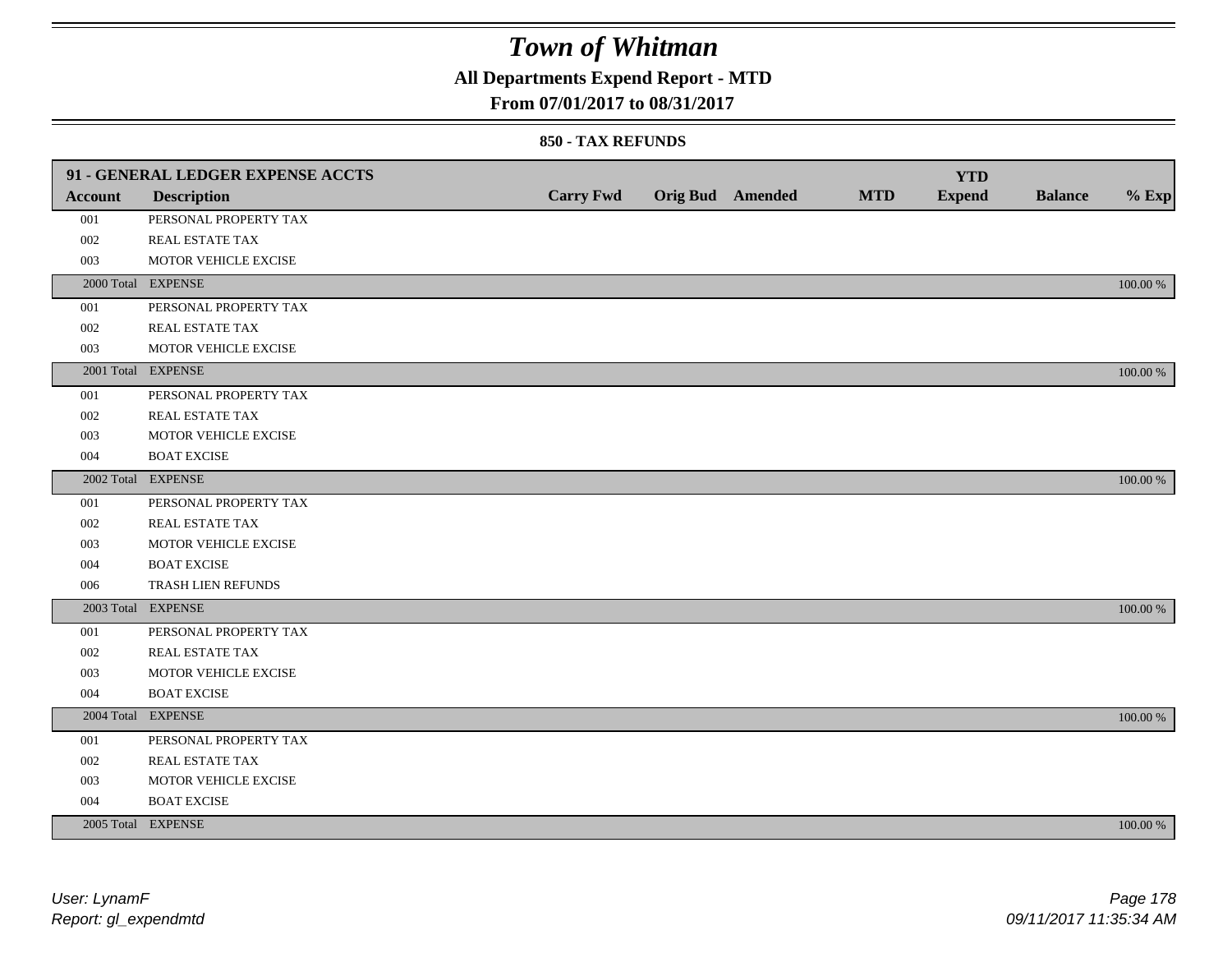## **All Departments Expend Report - MTD**

### **From 07/01/2017 to 08/31/2017**

|         | 91 - GENERAL LEDGER EXPENSE ACCTS |                  |                         |            | <b>YTD</b>    |                |             |
|---------|-----------------------------------|------------------|-------------------------|------------|---------------|----------------|-------------|
| Account | <b>Description</b>                | <b>Carry Fwd</b> | <b>Orig Bud</b> Amended | <b>MTD</b> | <b>Expend</b> | <b>Balance</b> | $%$ Exp     |
| 001     | PERSONAL PROPERTY TAX             |                  |                         |            |               |                |             |
| 002     | REAL ESTATE TAX                   |                  |                         |            |               |                |             |
| 003     | MOTOR VEHICLE EXCISE              |                  |                         |            |               |                |             |
| 004     | <b>BOAT EXCISE</b>                |                  |                         |            |               |                |             |
|         | 2006 Total EXPENSE                |                  |                         |            |               |                | 100.00 %    |
| 001     | PERSONAL PROPERTY TAX             |                  |                         |            |               |                |             |
| 002     | REAL ESTATE TAX                   |                  |                         |            |               |                |             |
| 003     | MOTOR VEHICLE EXCISE              |                  |                         |            |               |                |             |
| 004     | <b>BOAT EXCISE</b>                |                  |                         |            |               |                |             |
|         | 2007 Total EXPENSE                |                  |                         |            |               |                | 100.00 %    |
| 001     | PERSONAL PROPERTY TAX             |                  |                         |            |               |                |             |
| 002     | REAL ESTATE TAX                   |                  |                         |            |               |                |             |
| 003     | MOTOR VEHICLE EXCISE              |                  |                         |            |               |                |             |
| 004     | <b>BOAT EXCISE</b>                |                  |                         |            |               |                |             |
|         | 2008 Total EXPENSE                |                  |                         |            |               |                | 100.00 %    |
| 001     | PERSONAL PROPERTY TAX             |                  |                         |            |               |                |             |
| 002     | <b>REAL ESTATE TAX</b>            |                  |                         |            |               |                |             |
| 003     | MOTOR VEHICLE EXCISE              |                  |                         |            |               |                |             |
| 004     | <b>BOAT EXCISE</b>                |                  |                         |            |               |                |             |
|         | 2009 Total EXPENSE                |                  |                         |            |               |                | 100.00 %    |
| 001     | PERSONAL PROPERTY TAX             |                  |                         |            |               |                |             |
| 002     | REAL ESTATE TAX                   |                  |                         |            |               |                |             |
| 003     | MOTOR VEHICLE EXCISE              |                  |                         |            |               |                |             |
|         | 2010 Total EXPENSE                |                  |                         |            |               |                | 100.00 %    |
| 001     | PERSONAL PROPERTY TAX             |                  |                         |            |               |                |             |
| 002     | REAL ESTATE TAX                   |                  |                         |            |               |                |             |
| 003     | MOTOR VEHICLE EXCISE              |                  |                         |            |               |                |             |
|         | 2011 Total EXPENSE                |                  |                         |            |               |                | $100.00~\%$ |
| 001     | PERSONAL PROPERTY TAX             |                  |                         |            |               |                |             |
| 002     | REAL ESTATE TAX                   |                  |                         |            |               |                |             |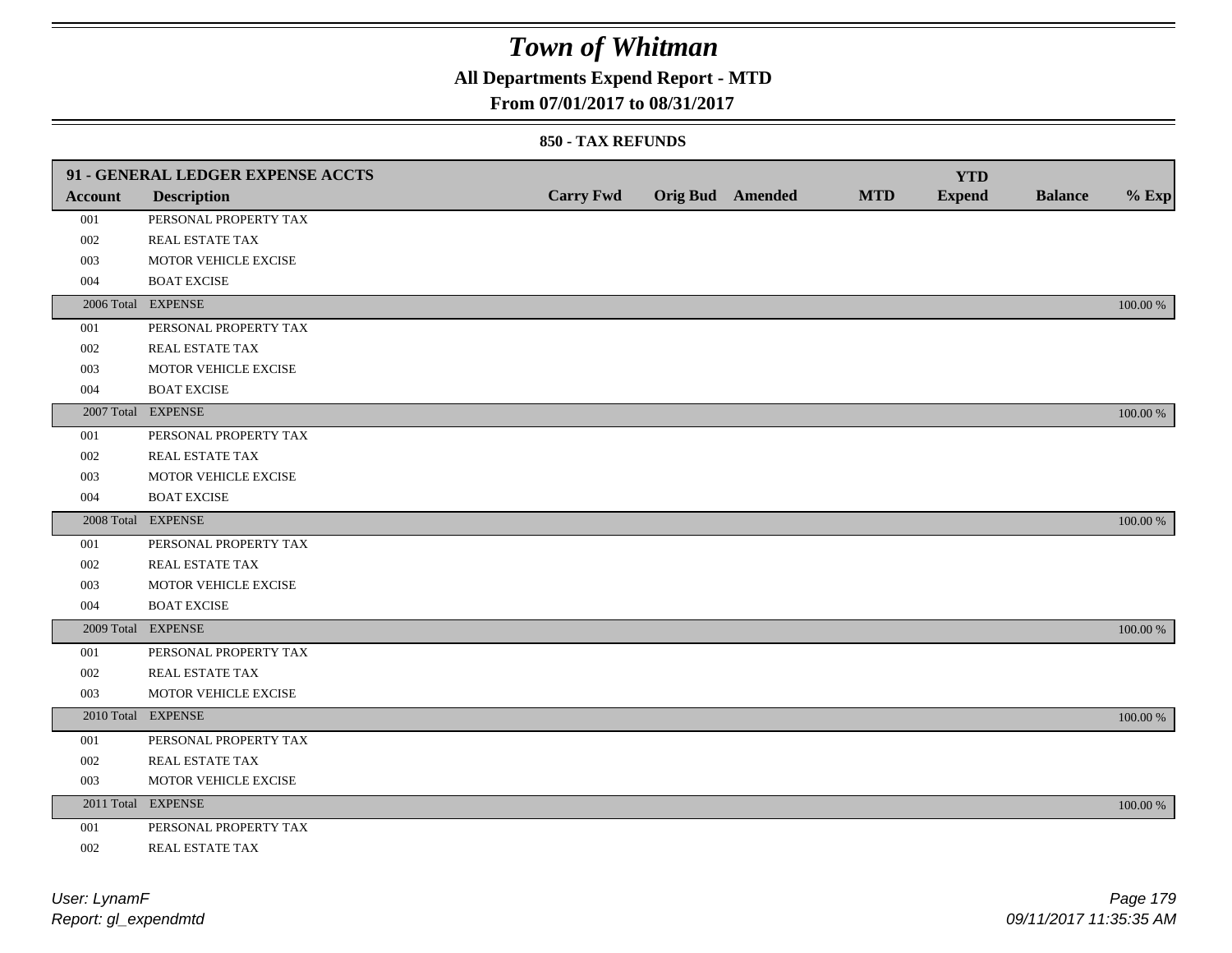## **All Departments Expend Report - MTD**

### **From 07/01/2017 to 08/31/2017**

|         | 91 - GENERAL LEDGER EXPENSE ACCTS |                  |                         |            | <b>YTD</b>    |                |          |
|---------|-----------------------------------|------------------|-------------------------|------------|---------------|----------------|----------|
| Account | <b>Description</b>                | <b>Carry Fwd</b> | <b>Orig Bud</b> Amended | <b>MTD</b> | <b>Expend</b> | <b>Balance</b> | $%$ Exp  |
| 003     | MOTOR VEHICLE EXCISE              |                  |                         |            |               |                |          |
|         | 2012 Total EXPENSE                |                  |                         |            |               |                | 100.00 % |
| 001     | PERSONAL PROPERTY TAX             |                  |                         |            |               |                |          |
| 002     | REAL ESTATE TAX                   |                  |                         |            |               |                |          |
| 003     | MOTOR VEHICLE EXCISE              |                  |                         |            |               |                |          |
| 004     | <b>BOAT EXCISE</b>                |                  |                         |            |               |                |          |
|         | 2013 Total EXPENSE                |                  |                         |            |               |                | 100.00 % |
| 001     | PERSONAL PROPERTY TAX             |                  |                         |            |               |                |          |
| 002     | REAL ESTATE TAX                   |                  |                         |            |               |                |          |
| 003     | MOTOR VEHICLE EXCISE              |                  |                         |            |               |                |          |
| 004     | <b>BOAT EXCISE</b>                |                  |                         |            |               |                |          |
|         | 2014 Total EXPENSE                |                  |                         |            |               |                | 100.00 % |
| 001     | PERSONAL PROPERTY TAX             |                  |                         |            |               |                |          |
| 002     | REAL ESTATE TAX                   |                  |                         |            |               |                |          |
| 003     | MOTOR VEHICLE EXCISE              |                  |                         |            |               |                |          |
| 004     | <b>BOAT EXCISE</b>                |                  |                         |            |               |                |          |
|         | 2015 Total EXPENSE                |                  |                         |            |               |                | 100.00 % |
| 001     | PERSONAL PROPERTY TAX             |                  |                         |            |               |                |          |
| 002     | REAL ESTATE TAX                   |                  |                         |            |               |                |          |
| 003     | MOTOR VEHICLE EXCISE              |                  |                         | 138.41     | 138.41        | $-138.41$      |          |
| 004     | <b>BOAT EXCISE</b>                |                  |                         |            |               |                |          |
|         | 2016 Total EXPENSE                |                  |                         | 138.41     | 138.41        | $-138.41$      | 100.00 % |
| 001     | PERSONAL PROPERTY TAX             |                  |                         |            |               |                |          |
| 002     | REAL ESTATE TAX                   |                  |                         |            |               |                |          |
| 003     | MOTOR VEHICLE EXCISE              |                  |                         | 5,318.62   | 5,318.62      | $-5,318.62$    |          |
| 004     | <b>BOAT EXCISE</b>                |                  |                         |            |               |                |          |
|         | 2017 Total EXPENSE                |                  |                         | 5,318.62   | 5,318.62      | $-5,318.62$    | 100.00 % |
| 001     | PERSONAL PROPERTY TAX             |                  |                         |            |               |                |          |
| 002     | REAL ESTATE TAX                   |                  |                         |            |               |                |          |
| 003     | MOTOR VEHICLE EXCISE              |                  |                         |            |               |                |          |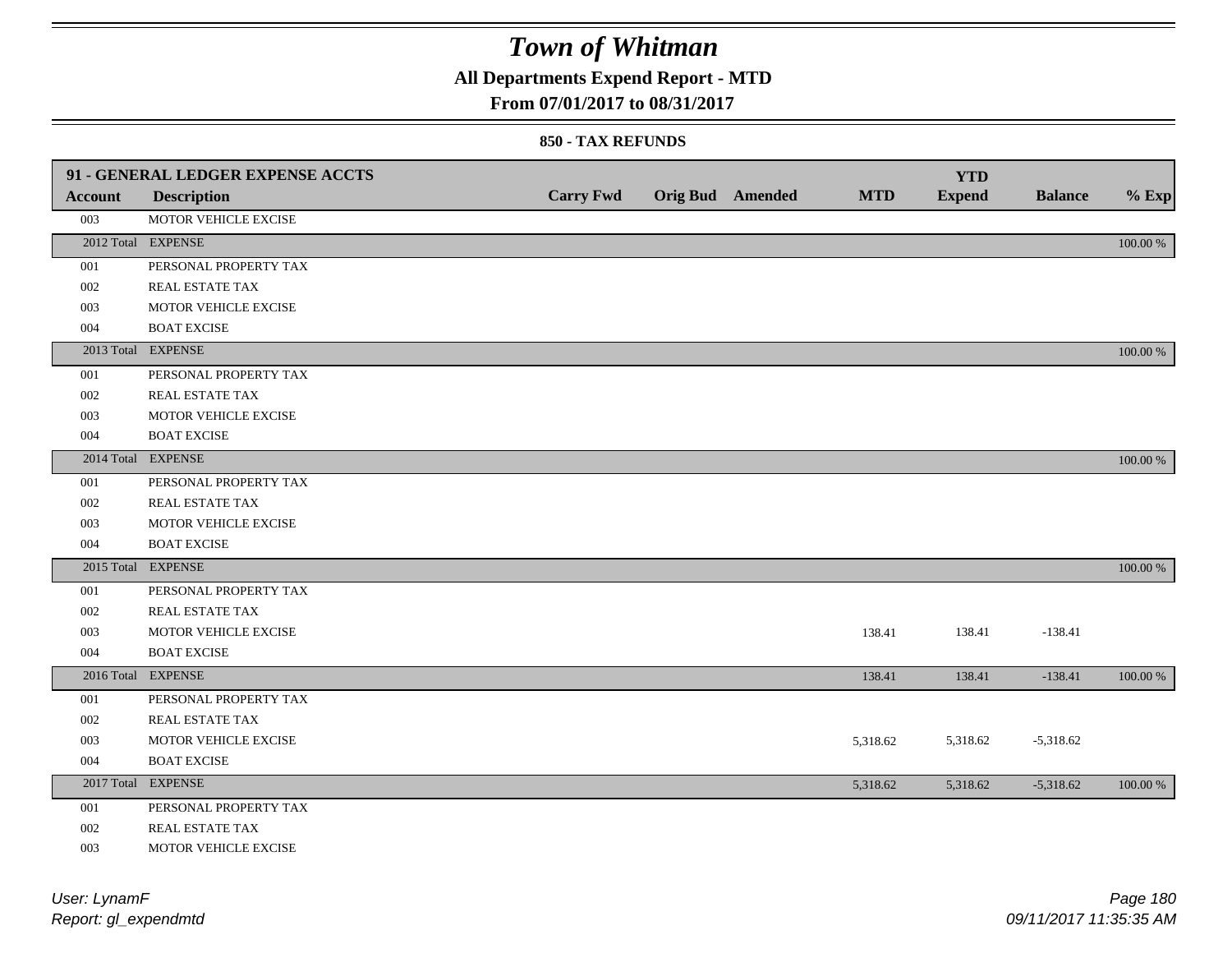### **All Departments Expend Report - MTD**

**From 07/01/2017 to 08/31/2017**

#### **850 - TAX REFUNDS**

| Account | 91 - GENERAL LEDGER EXPENSE ACCTS<br><b>Description</b> | <b>Carry Fwd</b> | Orig Bud Amended | <b>MTD</b> | YTD<br><b>Expend</b> | <b>Balance</b> | $%$ Exp  |
|---------|---------------------------------------------------------|------------------|------------------|------------|----------------------|----------------|----------|
| 004     | <b>BOAT EXCISE</b>                                      |                  |                  |            |                      |                |          |
|         | 2018 Total EXPENSE                                      |                  |                  |            |                      |                | 100.00 % |
|         | <b>850 Total TAX REFUNDS</b>                            |                  |                  | 5.457.03   | 5.457.03             | $-5,457.03$    |          |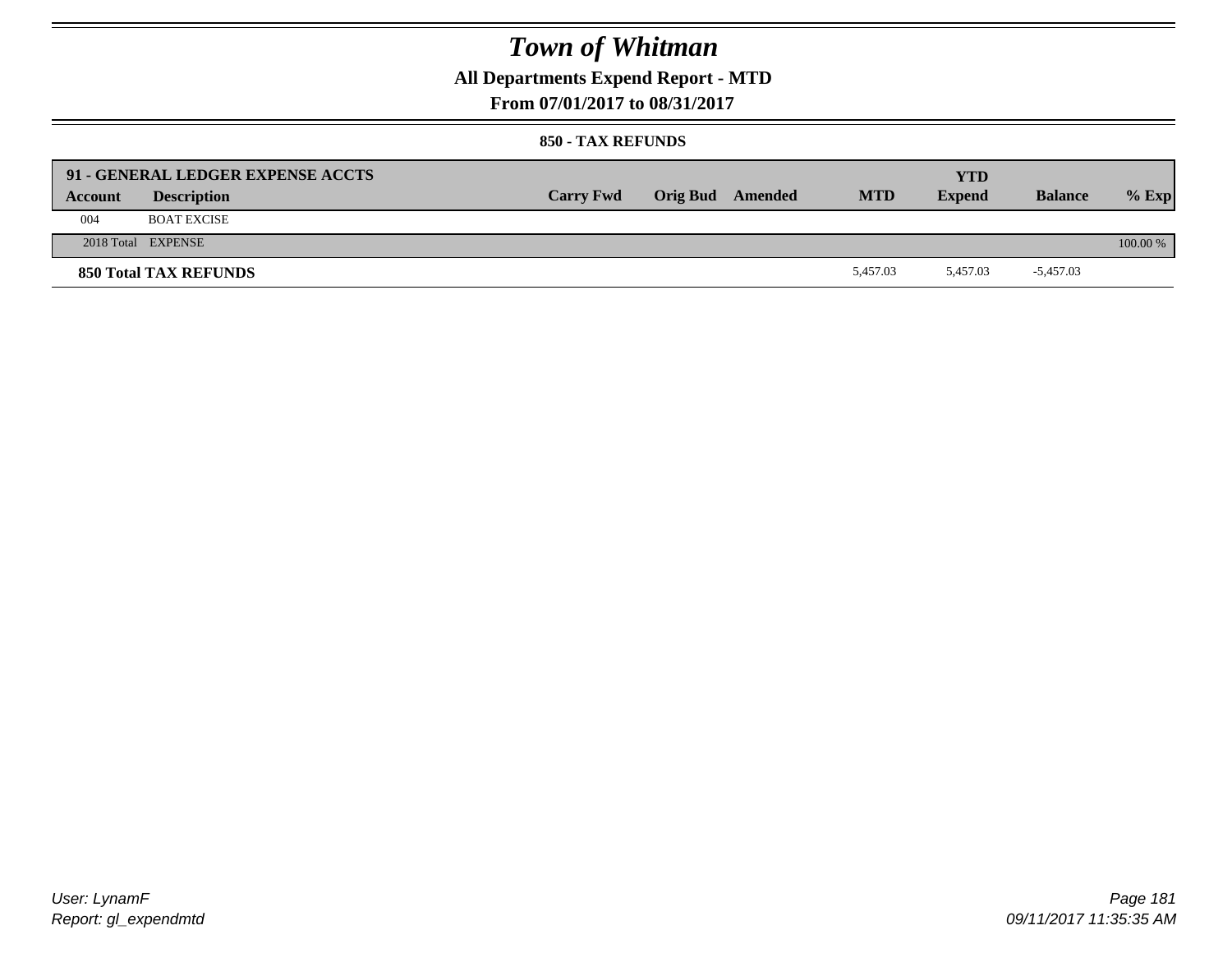### **All Departments Expend Report - MTD**

### **From 07/01/2017 to 08/31/2017**

#### **870 - AGENCY**

|         | 91 - GENERAL LEDGER EXPENSE ACCTS |                  |                         |            | <b>YTD</b>    |                |          |
|---------|-----------------------------------|------------------|-------------------------|------------|---------------|----------------|----------|
| Account | <b>Description</b>                | <b>Carry Fwd</b> | <b>Orig Bud</b> Amended | <b>MTD</b> | <b>Expend</b> | <b>Balance</b> | $%$ Exp  |
| 899     | <b>EXCHANGE ACCOUNT</b>           |                  |                         |            |               |                |          |
|         | 2001 Total EXPENSE                |                  |                         |            |               |                | 100.00 % |
| 028     | MASS.CRUSHING & RECYCLING         |                  |                         |            |               |                |          |
| 033     | <b>DANCE PROGRAMS</b>             |                  |                         |            |               |                |          |
|         | 2012 Total EXPENSE                |                  |                         |            |               |                | 100.00 % |
|         | 870 Total AGENCY                  |                  |                         |            |               |                |          |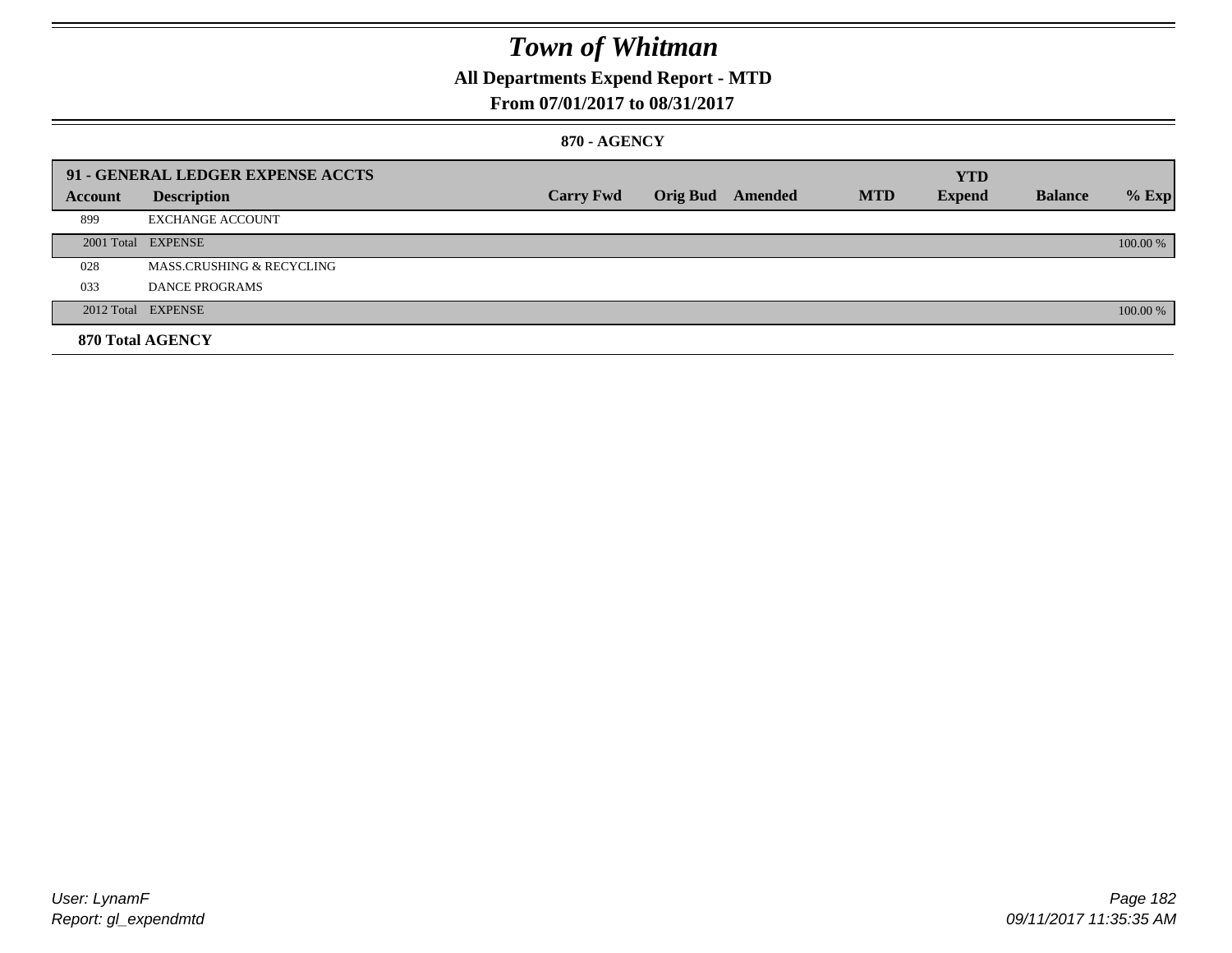**All Departments Expend Report - MTD**

**From 07/01/2017 to 08/31/2017**

#### **873 - USER CHARGES REFUNDS**

|         | 91 - GENERAL LEDGER EXPENSE ACCTS |                  |                         |            | <b>YTD</b>    |                |          |
|---------|-----------------------------------|------------------|-------------------------|------------|---------------|----------------|----------|
| Account | <b>Description</b>                | <b>Carry Fwd</b> | <b>Orig Bud</b> Amended | <b>MTD</b> | <b>Expend</b> | <b>Balance</b> | $\%$ Exp |
| 006     | TRASH LIEN REFUNDS                |                  |                         |            |               |                |          |
| 021     | <b>2014 TRASH FEE REFUNDS</b>     |                  |                         |            |               |                |          |
|         | 2000 Total EXPENSE                |                  |                         |            |               |                | 100.00 % |
| 006     | TRASH LIEN REFUNDS                |                  |                         |            |               |                |          |
|         | 2012 Total EXPENSE                |                  |                         |            |               |                | 100.00 % |
| 005     | <b>TRASH FEE REFUNDS</b>          |                  |                         |            |               |                |          |
| 006     | TRASH LIEN REFUNDS                |                  |                         |            |               |                |          |
|         | 2015 Total EXPENSE                |                  |                         |            |               |                | 100.00 % |
| 005     | TRASH FEE REFUNDS                 |                  |                         |            |               |                |          |
| 006     | TRASH LIEN REFUNDS                |                  |                         |            |               |                |          |
|         | 2016 Total EXPENSE                |                  |                         |            |               |                | 100.00 % |
| 005     | <b>TRASH FEE REFUNDS</b>          |                  |                         |            |               |                |          |
| 006     | <b>TRASH LIEN REFUNDS</b>         |                  |                         |            |               |                |          |
|         | 2017 Total EXPENSE                |                  |                         |            |               |                | 100.00 % |
| 005     | TRASH FEE REFUNDS                 |                  |                         |            |               |                |          |
| 006     | TRASH LIEN REFUNDS                |                  |                         |            |               |                |          |
|         | 2018 Total EXPENSE                |                  |                         |            |               |                | 100.00 % |
|         | 873 Total USER CHARGES REFUNDS    |                  |                         |            |               |                |          |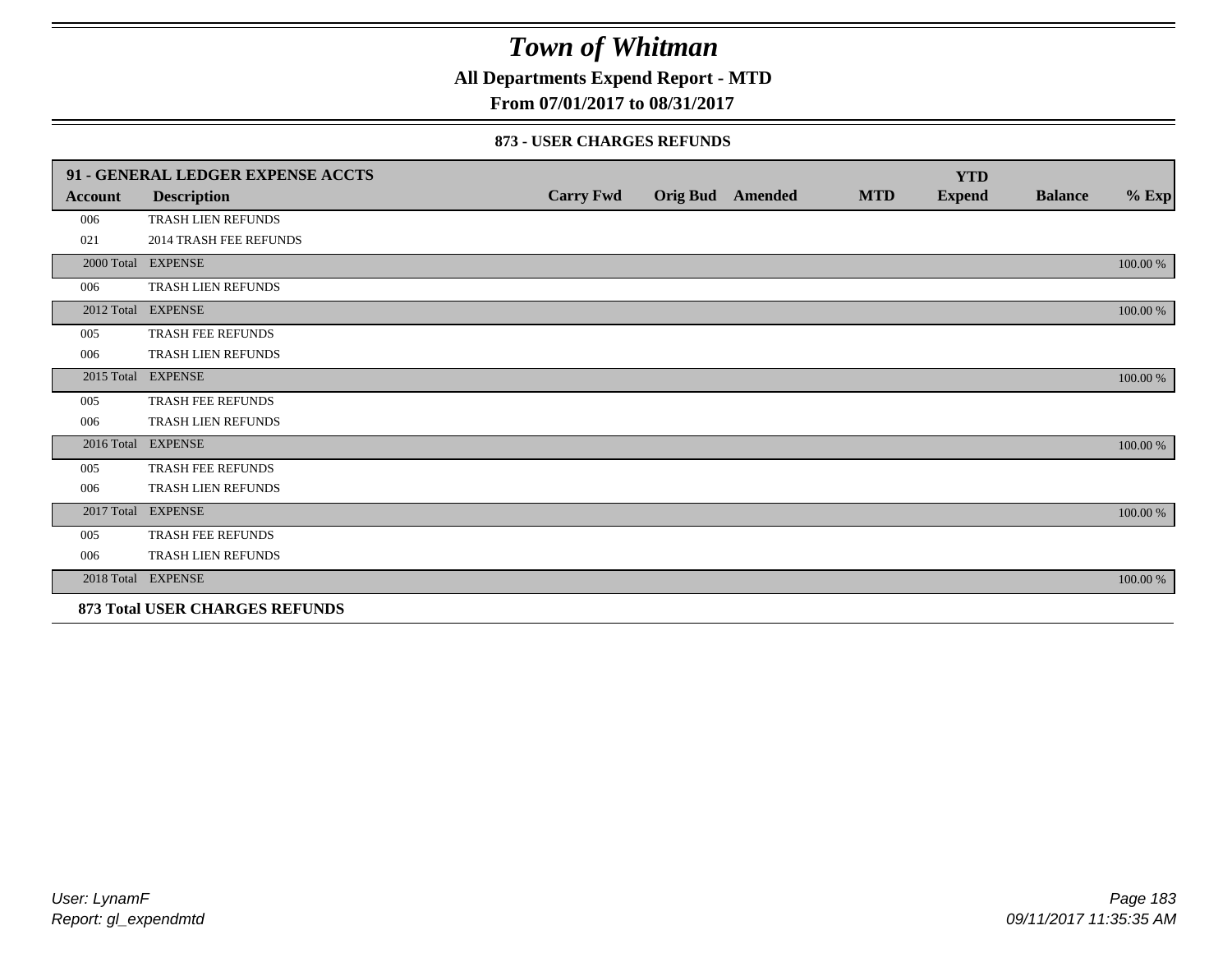### **All Departments Expend Report - MTD**

**From 07/01/2017 to 08/31/2017**

#### **875 - MISCELLANEOUS**

|                            | 91 - GENERAL LEDGER EXPENSE ACCTS |                  |                         |            | <b>YTD</b>    |                |          |
|----------------------------|-----------------------------------|------------------|-------------------------|------------|---------------|----------------|----------|
| <b>Account</b>             | <b>Description</b>                | <b>Carry Fwd</b> | <b>Orig Bud</b> Amended | <b>MTD</b> | <b>Expend</b> | <b>Balance</b> | $%$ Exp  |
| 046                        | <b>WATER RATES REFUNDS</b>        |                  |                         |            |               |                |          |
| 1997 Total 1997            |                                   |                  |                         |            |               |                | 100.00 % |
| 046                        | <b>WATER RATES REFUNDS</b>        |                  |                         |            |               |                |          |
| 1998 Total 1998            |                                   |                  |                         |            |               |                | 100.00 % |
| 046                        | WATER RATES REFUNDS               |                  |                         |            |               |                |          |
| 1999 Total 1999            |                                   |                  |                         |            |               |                | 100.00 % |
| 034                        | PREMIUM SALE OF BONDS             |                  |                         |            |               |                |          |
| 035                        | <b>INTEREST ON SALE OF BONDS</b>  |                  |                         |            |               |                |          |
| 036                        | <b>GRANT ANTICIPATION NOTES</b>   |                  |                         |            |               |                |          |
| 038                        | REVENUE ANTICIPATION NOTES        |                  |                         |            |               |                |          |
| 039                        | BOND ANTICIPATION NOTES           |                  |                         |            |               |                |          |
| 042                        | BOARD OF APPEALS REFUNDS          |                  |                         |            |               |                |          |
| 043                        | BUILDING INSPECTOR REFUNDS        |                  |                         |            |               |                |          |
| 044                        | REFUNDS-PRIOR YEARS               |                  |                         |            |               |                |          |
| 045                        | PARKING TICKET REFUNDS            |                  |                         |            |               |                |          |
| 046                        | WATER RATES REFUNDS               |                  |                         |            |               |                |          |
| 052                        | <b>TAILINGS</b>                   |                  |                         |            |               |                |          |
| 071                        | <b>COLLECTORS OVER/SHORT</b>      |                  |                         |            |               |                |          |
| 080                        | WTR/SWR REFUNDS-PEN.&INT.         |                  |                         |            |               |                |          |
| 081                        | WATER RATES REFUNDS FY95          |                  |                         |            |               |                |          |
| 090                        | MUNICIPAL LIEN REFUNDS            |                  |                         |            |               |                |          |
| 093                        | WATER RATES REFUNDS FY96          |                  |                         |            |               |                |          |
|                            | 2000 Total EXPENSE                |                  |                         |            |               |                | 100.00 % |
| 021                        | 2014 TRASH FEE REFUNDS            |                  |                         |            |               |                |          |
| 025                        | <b>DPW - RESTITUTION</b>          |                  |                         |            |               |                |          |
| 058                        | TRASH FEE REFUNDS FY2000          |                  |                         |            |               |                |          |
| 063                        | TRASH FEE REFUNDS FY02            |                  |                         |            |               |                |          |
| 064                        | TRASH FEE REFUNDS FY2001          |                  |                         |            |               |                |          |
| 091                        | TRASH FEE REFUNDS FY03            |                  |                         |            |               |                |          |
| 092                        | TRASH FEE REFUNDS FY2004          |                  |                         |            |               |                |          |
| 094                        | TRASH LIEN REFUNDS FY2004         |                  |                         |            |               |                |          |
| $11.2.41$ $1.4.42$ $1.4.7$ |                                   |                  |                         |            |               |                | $D = 40$ |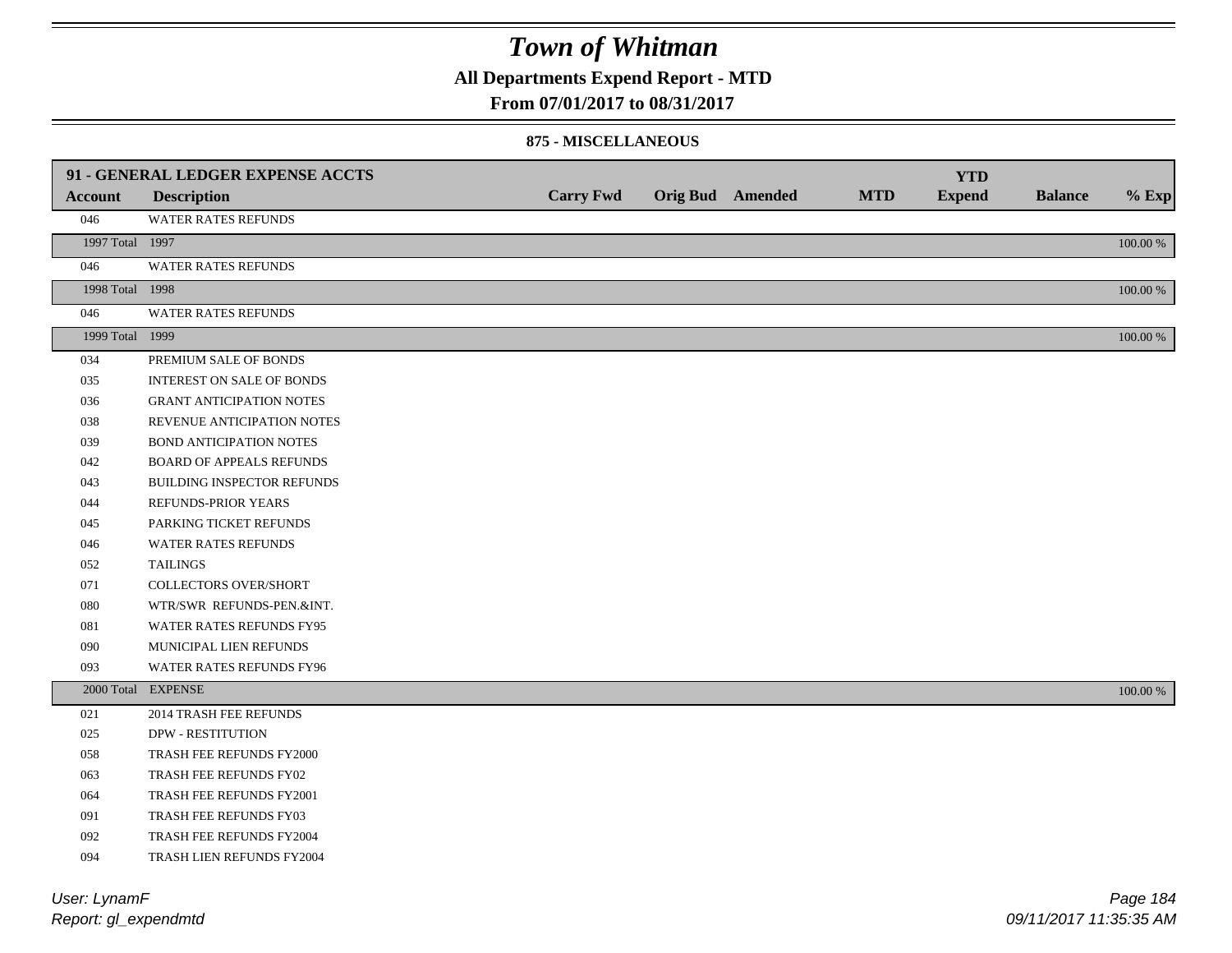### **All Departments Expend Report - MTD**

#### **From 07/01/2017 to 08/31/2017**

#### **875 - MISCELLANEOUS**

|         | 91 - GENERAL LEDGER EXPENSE ACCTS |                  |                         |            | <b>YTD</b>    |                |          |
|---------|-----------------------------------|------------------|-------------------------|------------|---------------|----------------|----------|
| Account | <b>Description</b>                | <b>Carry Fwd</b> | <b>Orig Bud</b> Amended | <b>MTD</b> | <b>Expend</b> | <b>Balance</b> | $%$ Exp  |
| 095     | TRASH LIEN REFUNDS FY95           |                  |                         |            |               |                |          |
| 096     | TRASH LIEN REFUNDS FY96           |                  |                         |            |               |                |          |
| 187     | TRASH LIEN REFUNDS 2005           |                  |                         |            |               |                |          |
| 206     | TRASH FEE REFUNDS 2005            |                  |                         |            |               |                |          |
| 209     | TRASH FEE REFUNDS 2006            |                  |                         |            |               |                |          |
| 223     | TRASH LIEN REFUNDS 2006           |                  |                         |            |               |                |          |
| 226     | TRASH FEE REFUNDS 2007            |                  |                         |            |               |                |          |
| 229     | TRASH LIEN REFUNDS 2007           |                  |                         |            |               |                |          |
| 231     | <b>2008 TRASH FEE REFUNDS</b>     |                  |                         |            |               |                |          |
| 232     | <b>2008 TRASH LIEN REFUNDS</b>    |                  |                         |            |               |                |          |
| 257     | <b>2009 TRASH FEE REFUNDS</b>     |                  |                         |            |               |                |          |
| 258     | <b>2009 TRASH LIEN REFUNDS</b>    |                  |                         |            |               |                |          |
| 260     | 2010 TRASH FEE REFUNDS            |                  |                         |            |               |                |          |
| 261     | 2011 TRASH FEE REFUNDS            |                  |                         |            |               |                |          |
| 263     | <b>2012 TRASH FEE REFUNDS</b>     |                  |                         |            |               |                |          |
| 327     | 2013 TRASH FEE REFUNDS            |                  |                         |            |               |                |          |
| 328     | 2013 TRASH LIEN REFUNDS           |                  |                         |            |               |                |          |
|         | 2001 Total EXPENSE                |                  |                         |            |               |                | 100.00 % |

**875 Total MISCELLANEOUS**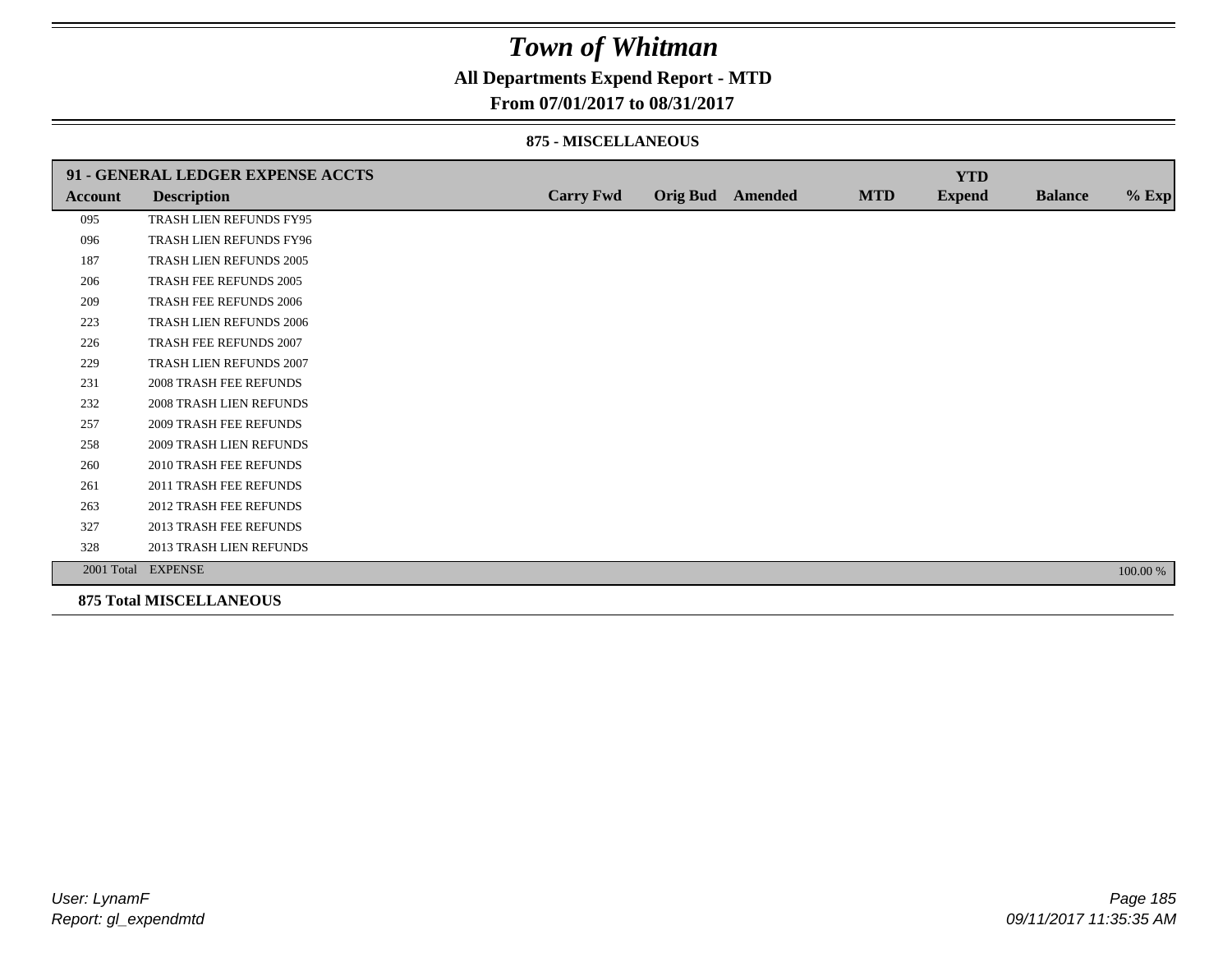### **All Departments Expend Report - MTD**

### **From 07/01/2017 to 08/31/2017**

#### **876 - INVESTMENTS**

|         | 91 - GENERAL LEDGER EXPENSE ACCTS       |                  |                 |                |            | <b>YTD</b>    |                |          |
|---------|-----------------------------------------|------------------|-----------------|----------------|------------|---------------|----------------|----------|
| Account | <b>Description</b>                      | <b>Carry Fwd</b> | <b>Orig Bud</b> | <b>Amended</b> | <b>MTD</b> | <b>Expend</b> | <b>Balance</b> | $%$ Exp  |
| 287     | <b>AUXILIARY POLICE EXPENSE</b>         |                  |                 |                |            |               |                |          |
| 288     | REPURCHASE AGREE.NOTES-GENERAL          |                  |                 |                |            |               |                |          |
| 289     | REPUR.AGREE.NOTES-DPW CHAP811           |                  |                 |                |            |               |                |          |
| 290     | <b>INVESTMENT CD'S-GENERAL</b>          |                  |                 |                |            |               |                |          |
| 293     | <b>INVEST.CD'S CHAPTER 90</b>           |                  |                 |                |            |               |                |          |
| 294     | <b>INVEST. CD'S-CHAPTER 811</b>         |                  |                 |                |            |               |                |          |
| 295     | INVEST. CD'S-SCHOOL LUNCH               |                  |                 |                |            |               |                |          |
| 298     | RES. FND. TRAN. TITLE V DEBT ISSUE EXP. |                  |                 |                |            |               |                |          |
| 299     | REPUR.AGREE.NOTES-DPW CHAP.90           |                  |                 |                |            |               |                |          |
|         | 2000 Total EXPENSE                      |                  |                 |                |            |               |                | 100.00 % |
|         | <b>876 Total INVESTMENTS</b>            |                  |                 |                |            |               |                |          |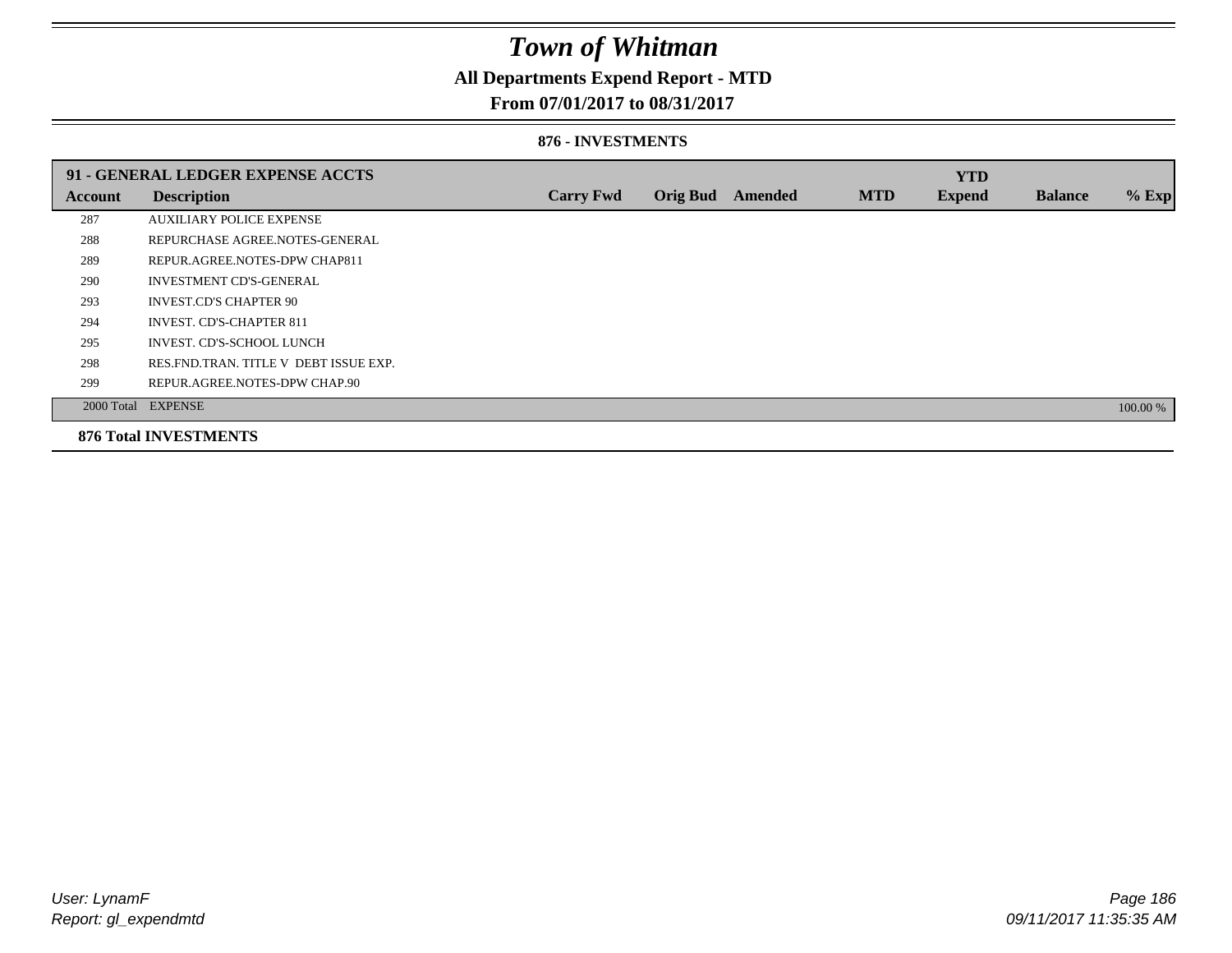**All Departments Expend Report - MTD**

### **From 07/01/2017 to 08/31/2017**

#### **878 - OTHER FINANCING USES**

|            | 91 - GENERAL LEDGER EXPENSE ACCTS     |                  |                 |         |            | <b>YTD</b>    |                |          |
|------------|---------------------------------------|------------------|-----------------|---------|------------|---------------|----------------|----------|
| Account    | <b>Description</b>                    | <b>Carry Fwd</b> | <b>Orig Bud</b> | Amended | <b>MTD</b> | <b>Expend</b> | <b>Balance</b> | $%$ Exp  |
| 409        | <b>REFUNDED BONDS</b>                 |                  |                 |         |            |               |                |          |
| 2000 Total | <b>EXPENSE</b>                        |                  |                 |         |            |               |                | 100.00 % |
| 401        | WTR/SWR CAPITAL PROJ. FIND            |                  |                 |         |            |               |                |          |
| 404        | <b>SPECIAL REVENUE FUND</b>           |                  |                 |         |            |               |                |          |
| 2100 Total | <b>INTERFUND TRANSFERS</b>            |                  |                 |         |            |               |                | 100.00 % |
| 402        | STABILIZATION FUND                    |                  |                 |         |            |               |                |          |
| 2101 Total | <b>INTERFUND TRANSFERS</b>            |                  |                 |         |            |               |                | 100.00 % |
| 403        | <b>CAPITAL PROJECT FUND</b>           |                  |                 |         |            |               |                |          |
|            | 2102 Total INTERFUND TRANSFERS        |                  |                 |         |            |               |                | 100.00 % |
|            | <b>878 Total OTHER FINANCING USES</b> |                  |                 |         |            |               |                |          |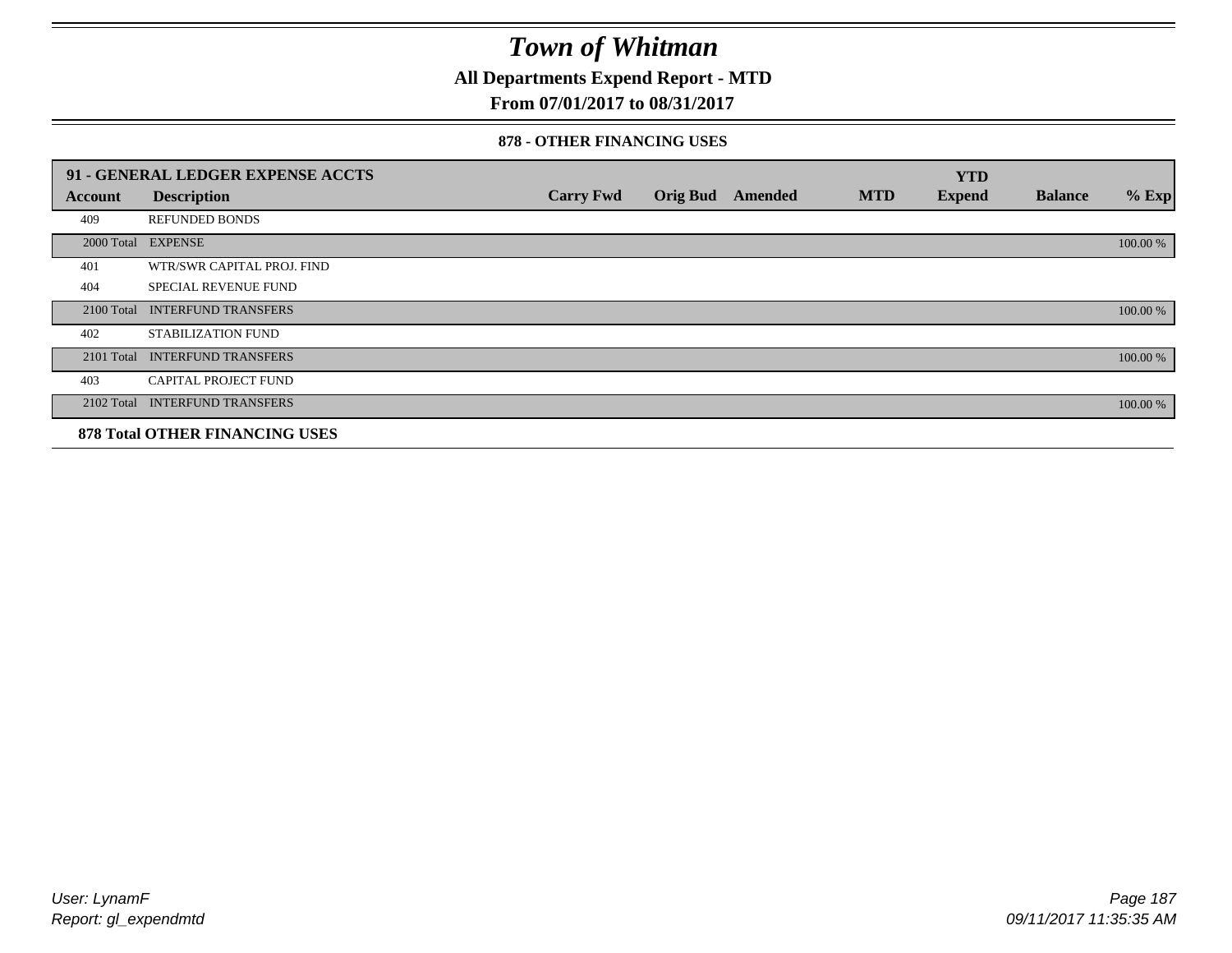**All Departments Expend Report - MTD**

**From 07/01/2017 to 08/31/2017**

### **883 - DARE GRANT DIST.W-H REG.SCHOOL**

|         | 91 - GENERAL LEDGER EXPENSE ACCTS        |                  |                         |            | <b>YTD</b>    |                |          |
|---------|------------------------------------------|------------------|-------------------------|------------|---------------|----------------|----------|
| Account | <b>Description</b>                       | <b>Carry Fwd</b> | <b>Orig Bud</b> Amended | <b>MTD</b> | <b>Expend</b> | <b>Balance</b> | $%$ Exp  |
| 112     | <b>SALARIES</b>                          |                  |                         |            |               |                |          |
| 585     | MISCELLANEOUS EXPENSE                    |                  |                         |            |               |                |          |
|         | 2000 Total EXPENSE                       |                  |                         |            |               |                | 100.00 % |
|         | 883 Total DARE GRANT DIST.W-H REG.SCHOOL |                  |                         |            |               |                |          |
|         | 91 Total GENERAL LEDGER EXPENSE ACCTS    |                  |                         | 5.457.03   | 5.457.03      | $-5,457.03$    |          |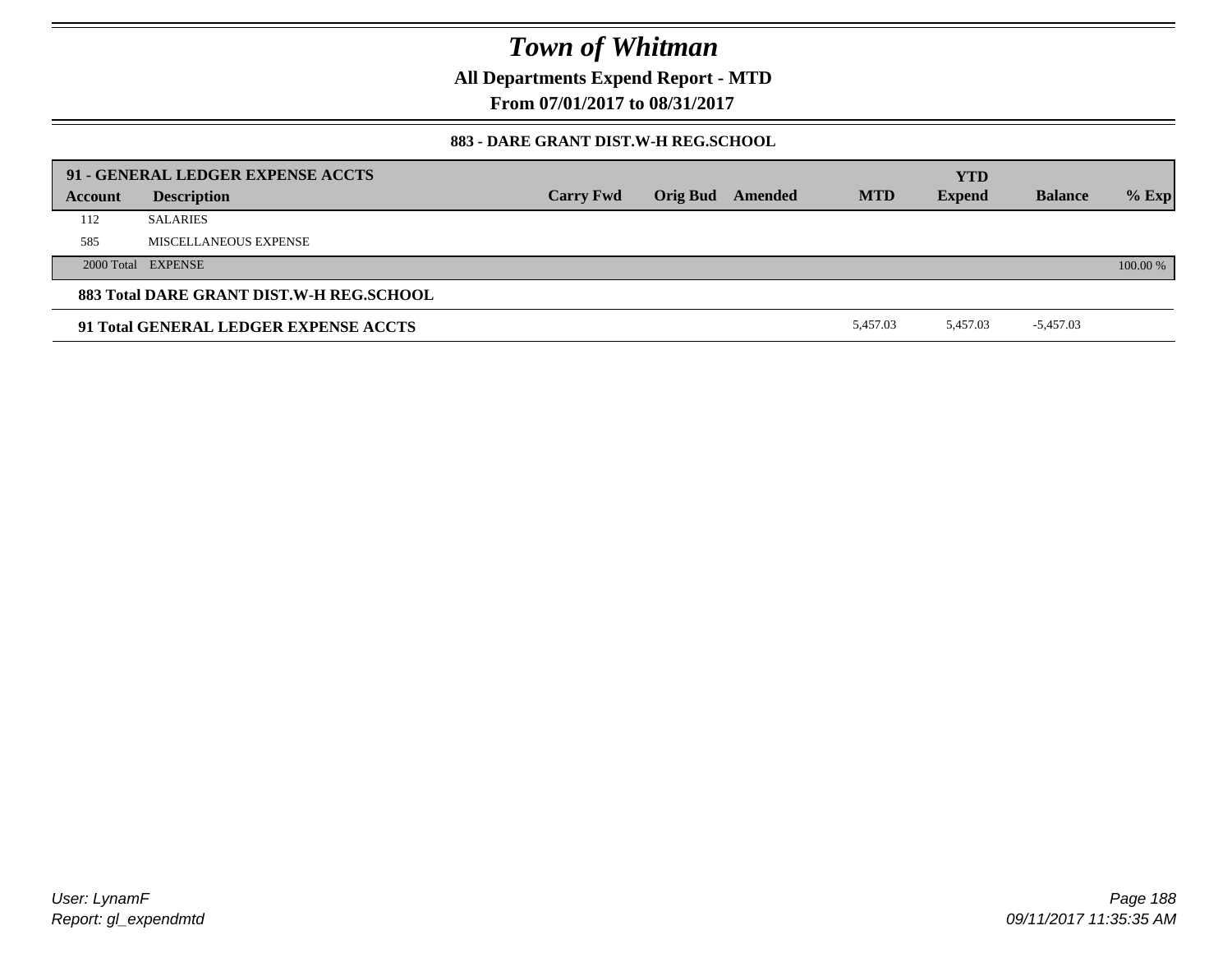**All Departments Expend Report - MTD**

**From 07/01/2017 to 08/31/2017**

#### **878 - OTHER FINANCING USES**

|         | 98 - CABLE ACCESS CORPORATION             |                  |                  |            | YTD           |                |          |
|---------|-------------------------------------------|------------------|------------------|------------|---------------|----------------|----------|
| Account | <b>Description</b>                        | <b>Carry Fwd</b> | Orig Bud Amended | <b>MTD</b> | <b>Expend</b> | <b>Balance</b> | $%$ Exp  |
| 405     | WATER/SEWER ENTERPRISE FUND               |                  |                  |            |               |                |          |
|         | 2104 Total DISTRIBUTION TO CABLE ACCESS C |                  |                  |            |               |                | 100.00 % |
|         | <b>878 Total OTHER FINANCING USES</b>     |                  |                  |            |               |                |          |